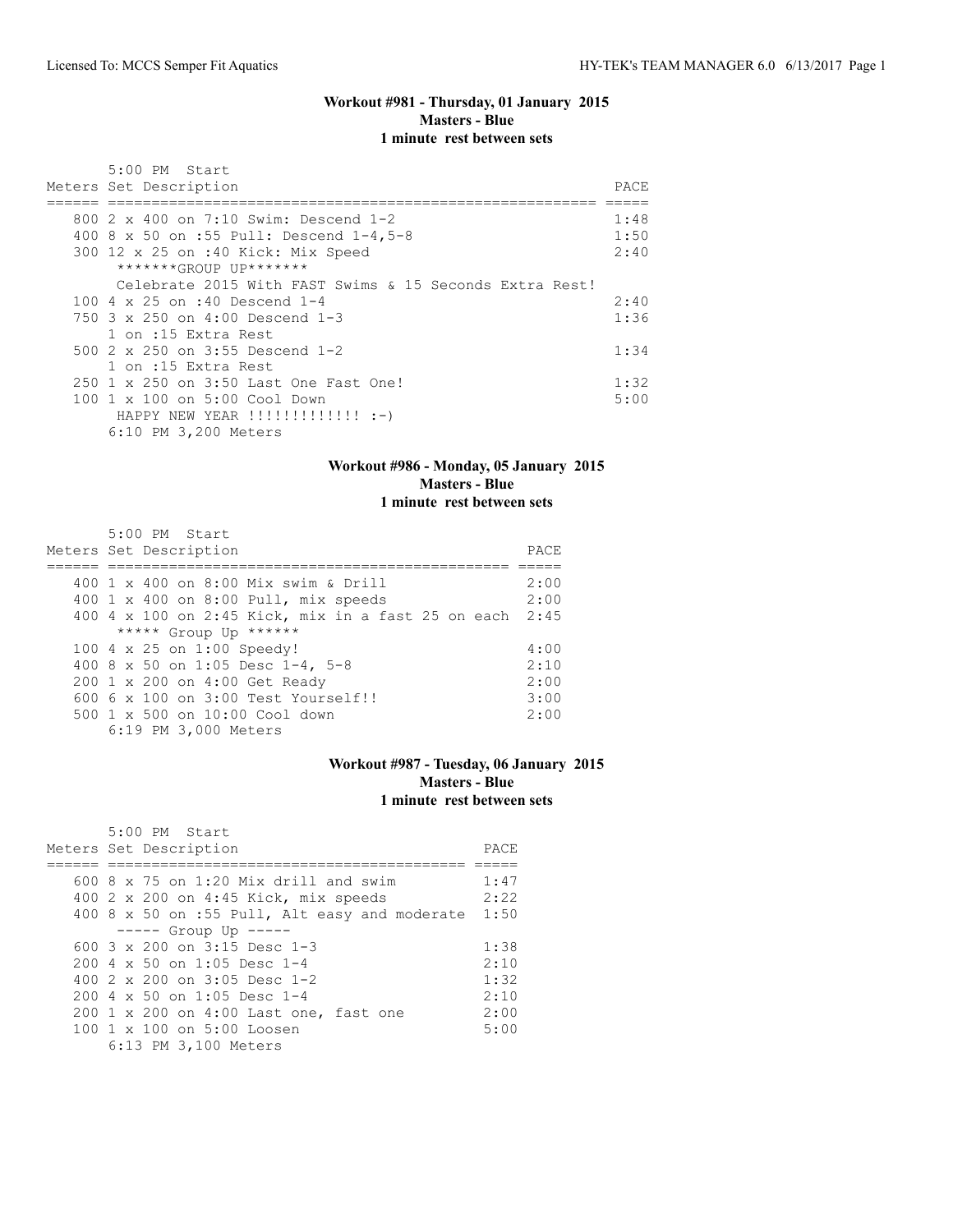# **Workout #988 - Wednesday, 07 January 2015 Masters - Blue 1 minute rest between sets**

| 5:00 PM Start                                              |       |
|------------------------------------------------------------|-------|
| Meters Set Description                                     | PACE. |
|                                                            |       |
| 600 $3 \times 200$ on 3:30 Mix speeds, include some drills | 1:45  |
| 400 8 x 50 on 1:20 Kick, mix efforts                       | 2:40  |
| 400 4 x 100 on 1:50 Pull, Neg Split                        | 1:50  |
| $====$ Group Up $====$                                     |       |
| 600 1 x 600 on 8:50 Neg Split                              | 1:28  |
| 600 6 x 100 on 1:35 Desc 1-3, 4-6                          | 1:35  |
| 600 2 x 300 on 4:50 Neg Split                              | 1:37  |
| 600 6 x 100 on 1:40 Desc 1-3                               | 1:40  |
| 300 1 x 300 on 6:00 Last one, fast one                     | 2:00  |
| 100 1 x 100 on 5:00 Loosen                                 | 5:00  |
| 6:28 PM 4,200 Meters                                       |       |

## **Workout #989 - Thursday, 08 January 2015 Masters - Blue 1 minute rest between sets**

| $5:00$ PM Start<br>Meters Set Description        | PACE |
|--------------------------------------------------|------|
|                                                  |      |
| 400 $2 \times 200$ on $3:40$ Mix swim and drill  | 1:50 |
| 400 8 x 50 on 1:25 Kick, alt mod and fast        | 2:50 |
| $400 \t1 x 400$ on 7:00 Pull as desired          | 1:45 |
| $++++$ Group Up $++++$                           |      |
| 100 4 x 25 on :45 Best Effort                    | 3:00 |
| 100 2 x 50 on 1:15 Moderate                      | 2:30 |
| 900 $6 \times 150$ on 2:30 Last 50 faster effort | 1:40 |
| 100 2 x 50 on 1:15 Desc 1-2                      | 2:30 |
| $600\,$ 6 x 100 on 1:40 Last 50 faster effort    | 1:40 |
| 100 1 x 100 on 5:00 Loosen                       | 5:00 |
| 6:14 PM 3,100 Meters                             |      |

## **Workout #984 - Monday, 12 January 2015 Masters - Blue 1 minute rest between sets**

| 5:00 PM Start                                |      |
|----------------------------------------------|------|
| Meters Set Description                       | PACE |
|                                              |      |
| 500 1 x 500 on 9:15 Swim/Drill Mix           | 1:51 |
| 500 5 x 100 on 1:50 Pull: Steady and Smooth  | 1:50 |
| 450 6 x 75 on 1:50 Kick: Evens=Harder Effort | 2:27 |
| *******GROUP UP*******                       |      |
| 400 16 x 25 on :40 Every 3rd = FAST!         | 2:40 |
| 100 2 x 50 on 1:00 1st 25 Mod, 2nd 25 Fast   | 2:00 |
| 100 1 x 100 on 1:50 Last 25 Fast!            | 1:50 |
| 300 12 x 25 on :35 Every 3rd = FAST!         | 2:20 |
| 100 2 x 50 on 1:00 1st 25 Mod, 2nd 25 Fast   | 2:00 |
| 100 1 x 100 on 1:50 Last 25 Fast!            | 1:50 |
| $200$ 8 x 25 on :30 #4 & #8 = FAST!          | 2:00 |
| 100 2 x 50 on 1:00 1st 25 Mod, 2nd 25 Fast   | 2:00 |
| 100 1 x 100 on 1:50 Last 25 Fast!            | 1:50 |
| 100 4 x 25 on :50 MAX EFFORT ON ALL          | 3:20 |
| 100 1 x 100 on 3:00 Cool Down                | 3:00 |
| 6:25 PM 3,150 Meters                         |      |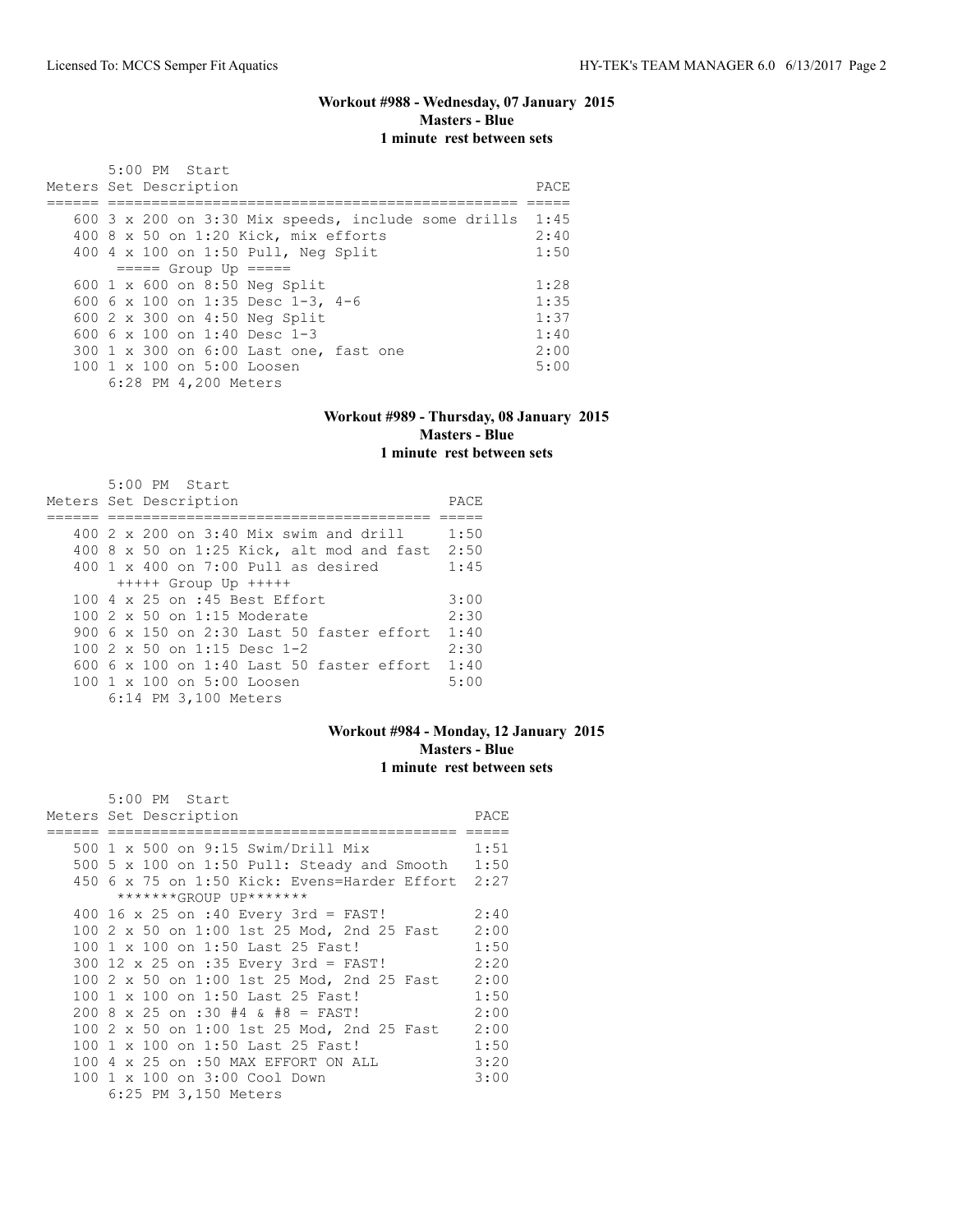# **Workout #985 - Tuesday, 13 January 2015 Masters - Blue 1 minute rest between sets**

| Meters | 5:00 PM Start<br>Set Description                   | PACE |
|--------|----------------------------------------------------|------|
|        |                                                    |      |
| 600    | 2 x 300 on 5:45 Steady Swims, Pick Up Pace on #2   | 1:55 |
| 400    | 1 x 400 on 7:00 Pull: Negative Split               | 1:45 |
| 400    | 8 x 50 on 1:20 Kick: Mix Speeds & Strokes          | 2:40 |
|        | $******GROUP$ $IP*******$                          |      |
| 100    | 4 x 25 on :40 Descend 1-4                          | 2:40 |
|        | $1,600$ 2x{8 x 75 on 1:20 Odds=Ouick, Evens=Steady | 1:47 |
|        | {2 x 75 on 1:50 FAST SWIMS!!!!                     | 2:27 |
|        | {1 x 50 on 1:30 Easy Swim                          | 3:00 |
| 75     | 1 x 75 on 2:30 MAX EFFORT SWIM                     | 3:20 |
|        | 100 1 x 100 on 5:00 Cool Down                      | 5:00 |
|        | 6:19 PM 3,275 Meters                               |      |

#### **Workout #990 - Wednesday, 14 January 2015 Masters - Blue 1 minute rest between sets**

| $5:00$ PM Start<br>Meters Set Description         |      |  |  |  |  |  |  |
|---------------------------------------------------|------|--|--|--|--|--|--|
|                                                   |      |  |  |  |  |  |  |
| 800 2 x 400 on 7:30 Swim/Drill Mix                | 1:52 |  |  |  |  |  |  |
| 300 6 x 50 on :55 Pull: Descend 1-3, 4-6          | 1:50 |  |  |  |  |  |  |
| 300 12 x 25 on :45 Kick: Mix Speeds As Desired    | 3:00 |  |  |  |  |  |  |
| $***$ **** $GROIJP$ $IJP$ *******                 |      |  |  |  |  |  |  |
| 800 $2 \times 400$ on 6:40 Descend 1-2            | 1:40 |  |  |  |  |  |  |
| 400 $2 \times 200$ on $3:20$ Descend 1-2          | 1:40 |  |  |  |  |  |  |
| 800 $2 \times 400$ on 6:40 Descend 1-2            | 1:40 |  |  |  |  |  |  |
| 400 $2 \times 200$ on 3:20 Descend 1-2            | 1:40 |  |  |  |  |  |  |
| 400 1 x 400 on 7:00 Negative Split-Finish Strong! | 1:45 |  |  |  |  |  |  |
| 100 1 x 100 on 5:00 Cool Down                     | 5:00 |  |  |  |  |  |  |
| 6:32 PM 4,300 Meters                              |      |  |  |  |  |  |  |

# **Workout #991 - Thursday, 15 January 2015 Masters - Blue 1 minute rest between sets**

|        | 5:00 PM Start |                      |                                      |      |
|--------|---------------|----------------------|--------------------------------------|------|
| Meters |               | Set Description      |                                      | PACE |
|        |               |                      |                                      |      |
| 400    |               |                      | 2 x 200 on 3:45 Steady Swims         | 1:52 |
| 600    |               |                      | 2 x 300 on 5:45 Pull: Descend 1-2    | 1:55 |
| 400    |               |                      | 4 x 100 on 2:00 Kick: 2nd 50 Faster  | 2:00 |
|        |               |                      | *******GROUP UP*******               |      |
|        |               |                      | 1,600 2x{3 x 200 on 3:20 Descend 1-3 | 1:40 |
|        |               |                      | {2 x 100 on 1:45 Descend 1-2         | 1:45 |
|        |               |                      | 1 on :30 Extra 30 Seconds Rest       |      |
| 200    |               |                      | 1 x 200 on 4:00 Last One, Fast One   | 2:00 |
| 100    |               |                      | 1 x 100 on 5:00 Cool Down            | 5:00 |
|        |               | 6:09 PM 3,300 Meters |                                      |      |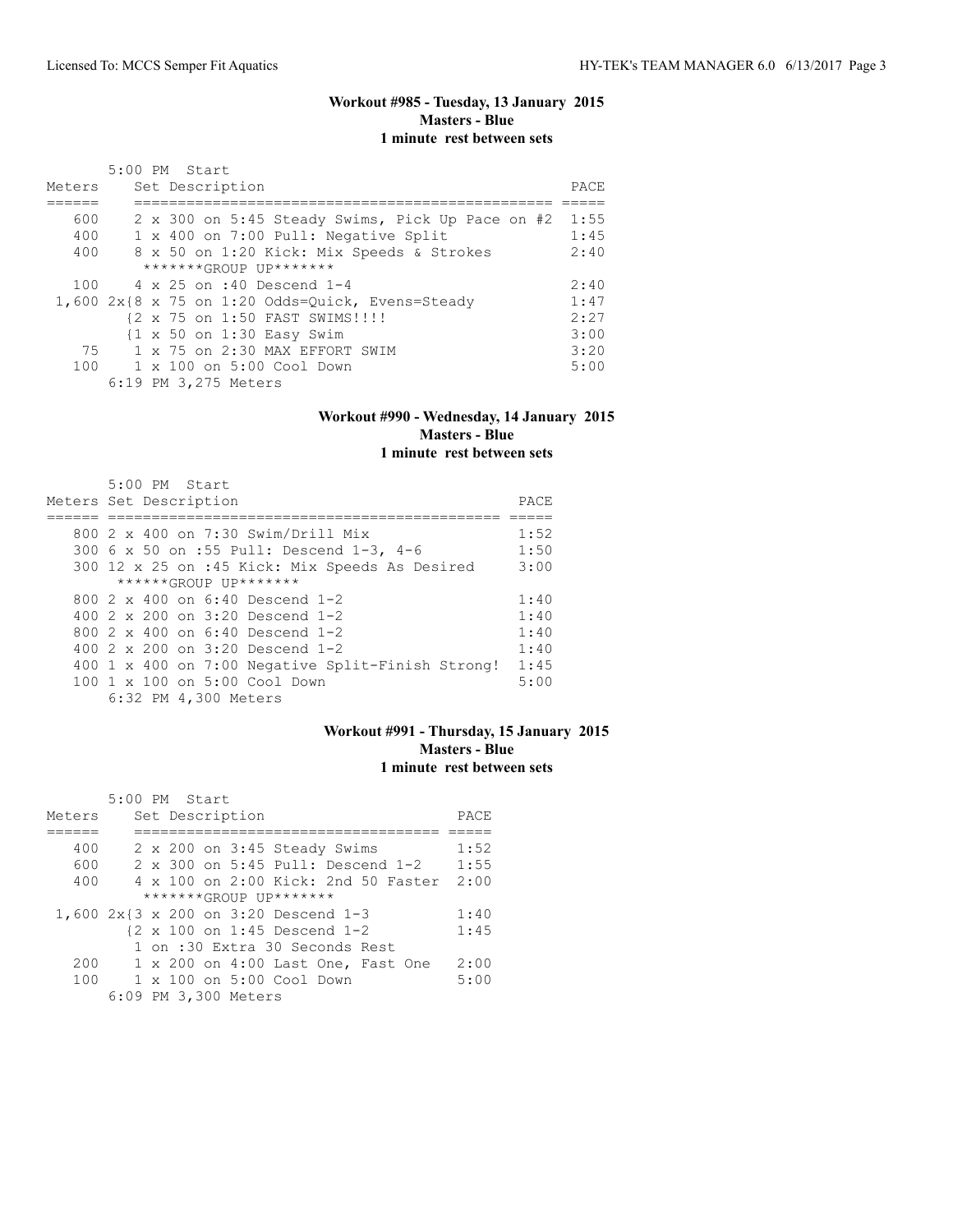# **Workout #1013 - Monday, 19 January 2015 Masters - Blue 1 minute rest between sets**

|        | 5:00 PM Start   |  |  |  |                                                                     |      |  |
|--------|-----------------|--|--|--|---------------------------------------------------------------------|------|--|
| Meters | Set Description |  |  |  |                                                                     |      |  |
| 600    |                 |  |  |  | 6 x 100 on 1:50 Mix swim & drill                                    | 1:50 |  |
| 400    |                 |  |  |  | 8 x 50 on 1:05 Pull, alt easy/moderate                              | 2:10 |  |
| 450    |                 |  |  |  | 6 x 75 on 1:40 Kick, last 25 faster effort 2:13                     |      |  |
|        |                 |  |  |  | ***** Group Up *****                                                |      |  |
|        |                 |  |  |  | 100 4 x 25 on :40 Fast                                              | 2:40 |  |
|        |                 |  |  |  | $1,500 2x$ {1 x 25 on 1:00 Easy - start early is OK                 | 4:00 |  |
|        |                 |  |  |  | {2 x 50 on :50 Fastest Possible Effort                              | 1:40 |  |
|        |                 |  |  |  | $\{1 \times 25 \text{ on } : 55 \text{ Easy} - start early is OK$   | 3:40 |  |
|        |                 |  |  |  | {2 x 50 on :55 Fastest Possible Effort                              | 1:50 |  |
|        |                 |  |  |  | $\{1 \times 25 \text{ on } : 50 \text{ Easy} - start early is OK\}$ | 3:20 |  |
|        |                 |  |  |  | {2 x 50 on 1:00 Fastest Possible Effort                             | 2:00 |  |
|        |                 |  |  |  | $\{1 \times 25 \text{ on } : 45 \text{ Easy} - start early is OK\}$ | 3:00 |  |
|        |                 |  |  |  | {2 x 50 on 1:05 Fastest Possible Effort                             | 2:10 |  |
|        |                 |  |  |  | $\{1 \times 25 \text{ on } : 40 \text{ Easy} - start early is OK\}$ | 2:40 |  |
|        |                 |  |  |  | {2 x 50 on 1:10 Fastest Possible Effort                             | 2:20 |  |
|        |                 |  |  |  | $\{1 \times 25 \text{ on } : 35 \text{ Easy} - start early is OK\}$ | 2:20 |  |
|        |                 |  |  |  | {2 x 50 on 1:15 Fastest Possible Effort                             | 2:30 |  |
|        |                 |  |  |  | 100 1 x 100 on 5:00 Loosen                                          | 5:00 |  |
|        |                 |  |  |  | 6:18 PM 3,150 Meters                                                |      |  |

# **Workout #1012 - Tuesday, 20 January 2015 Masters - Blue 1 minute rest between sets**

|        |  | 5:00 PM Start |                      |                                                       |      |
|--------|--|---------------|----------------------|-------------------------------------------------------|------|
| Meters |  |               | Set Description      |                                                       | PACE |
|        |  |               |                      |                                                       |      |
| 500    |  |               |                      | 1 x 500 on 9:00 Mix efforts, include some drills 1:48 |      |
| 600    |  |               |                      | 3 x 200 on 3:20 Pull, Negative Split                  | 1:40 |
| 400    |  |               |                      | 4 x 100 on 2:30 Kick, last 25 FAST!!                  | 2:30 |
|        |  |               |                      | $--- $ Group Up $--- $                                |      |
| 100    |  |               | 4 x 25 on :45 FAST   |                                                       | 3:00 |
|        |  |               |                      | 1,600 1x{1 x 100 on 1:30 Moderate                     | 1:30 |
|        |  |               |                      | $\{2 \times 100 \text{ on } 1:35 \text{ Desc } 1-2\}$ | 1:35 |
|        |  |               |                      | $\{3 \times 100 \text{ on } 1:40 \text{ Desc } 1-3\}$ | 1:40 |
|        |  |               |                      | {4 x 100 on 1:45 Desc 1-4                             | 1:45 |
|        |  |               |                      | {3 x 100 on 1:50 Desc 1-3                             | 1:50 |
|        |  |               |                      | $\{2 \times 100 \text{ on } 1:55 \text{ Desc } 1-2\}$ | 1:55 |
|        |  |               |                      | {1 x 100 on 2:00 Last one, fast one                   | 2:00 |
|        |  |               |                      | 100 1 x 100 on 5:00 Loosen                            | 5:00 |
|        |  |               | 6:10 PM 3,300 Meters |                                                       |      |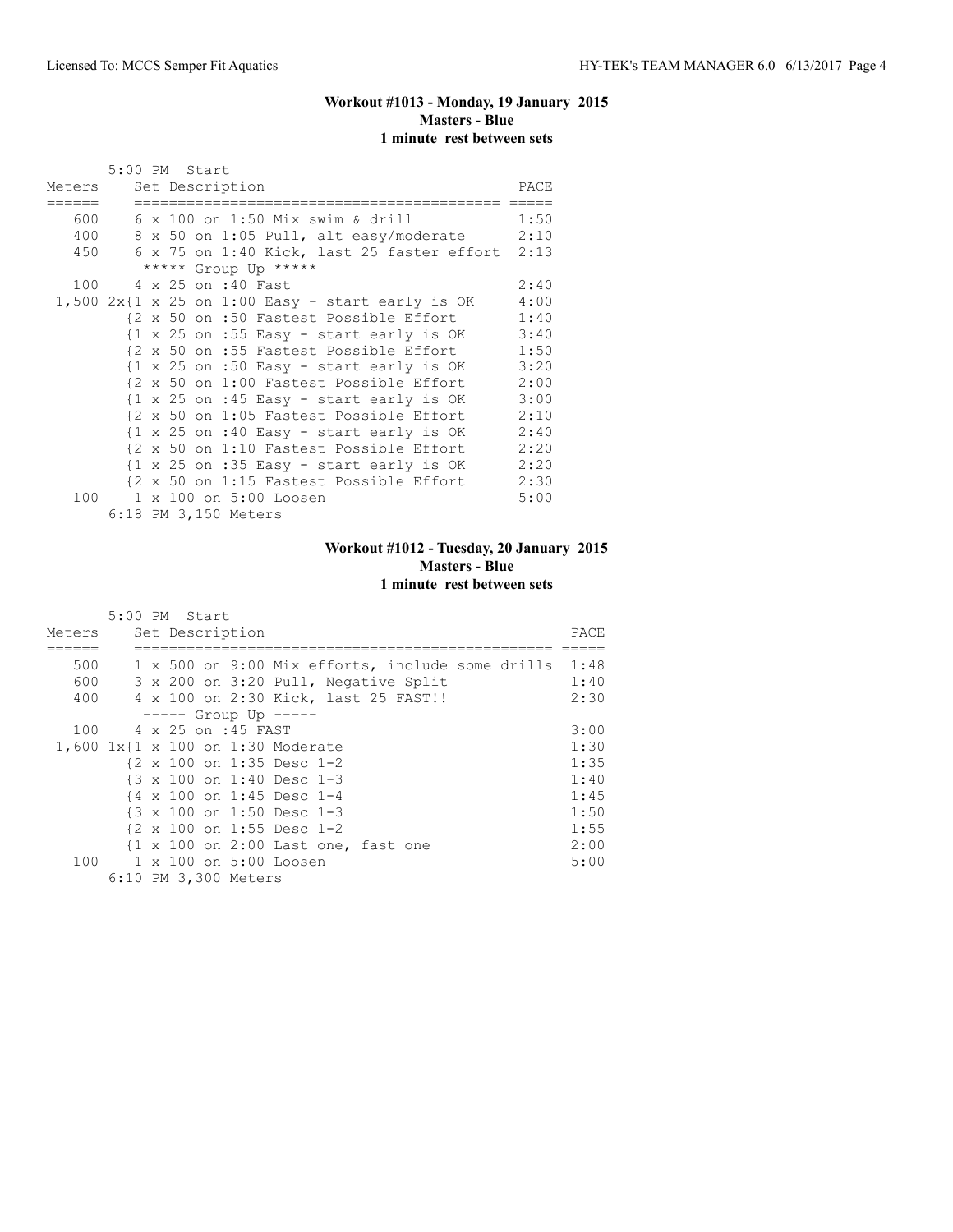# **Workout #1011 - Wednesday, 21 January 2015 Masters - Blue 1 minute rest between sets**

| 5:00 PM Start                                          |      |
|--------------------------------------------------------|------|
| Meters Set Description                                 | PACE |
|                                                        |      |
| 600 $3 \times 200$ on $3:30$ Swim & Drill MIx          | 1:45 |
| 400 2 x 200 on 5:00 Kick, mix efforts                  | 2:30 |
| $400 \t 1 \t x \t 400$ on $7:00$ Pull as desired       | 1:45 |
| $++++$ Group Up $++++$                                 |      |
| 500 10 x 50 on 1:05 Desc $1-4$ , 5-8, last two easy    | 2:10 |
| 1,000 2 x 500 on 7:55 Negative Split                   | 1:35 |
| 1,000 10 x 100 on 1:45 Evens Faster                    | 1:45 |
| $100 \text{ 1 x } 100 \text{ on } 5:00 \text{ Loosen}$ | 5:00 |
| 6:24 PM 4,000 Meters                                   |      |

#### **Workout #1010 - Thursday, 22 January 2015 Masters - Blue 1 minute rest between sets**

| 5:00 PM Start                                     |      |
|---------------------------------------------------|------|
| Meters Set Description                            | PACE |
|                                                   |      |
| 500 1 x 500 on 9:00 Mix swim & drill              | 1:48 |
| 600 $2 \times 300$ on 5:15 Pull, mix stroke count | 1:45 |
| $400 \t 1 \t x \t 400$ on 9:00 Kick as desired    | 2:15 |
| @@@@@ Group Up @@@@@                              |      |
| 100 4 x 25 on :40 Fast                            | 2:40 |
| 750 3 x 250 on 4:00 Last 100 Faster               | 1:36 |
| 500 2 x 250 on 4:15 Last 150 Faster               | 1:42 |
| 250 1 x 250 on 4:30 Last 200 Faster               | 1:48 |
| $100 \t 1 \t x \t 100$ on $5:00$ Loosen           | 5:00 |
| 6:10 PM 3,200 Meters                              |      |

#### **Workout #1015 - Monday, 26 January 2015 Masters - Blue 1 minute rest between sets**

| 5:00 PM Start                                             |      |
|-----------------------------------------------------------|------|
| Meters Set Description                                    | PACE |
|                                                           |      |
| 600 2 x 300 on 5:45 Swim: Mix in Drills as Desired $1:55$ |      |
| 400 4 x 100 on 1:50 Pull: Descend 1-4                     | 1:50 |
| 400 2 x 200 on 4:15 Kick: Mix up Speed                    | 2:08 |
| *******GROUP UP*******                                    |      |
| 100 4 x 25 on :40 Fast Swims                              | 2:40 |
| 300 4 x 75 on 1:25 Descend 1-4                            | 1:53 |
| 300 4 x 75 on 1:20 Descend 1-4                            | 1:47 |
| 300 4 x 75 on 1:15 Descend 1-4                            | 1:40 |
| 300 4 x 75 on 1:10 Descend 1-4                            | 1:33 |
| 300 4 x 75 on 1:05 Descend 1-4                            | 1:27 |
| 50 1 x 50 on 1:30 Easy Swim                               | 3:00 |
| 75 1 x 75 on 2:00 MAX EFFORT SWIM                         | 2:40 |
| 100 1 x 100 on 5:00 Cool Down                             | 5:00 |
| 6:19 PM 3,225 Meters                                      |      |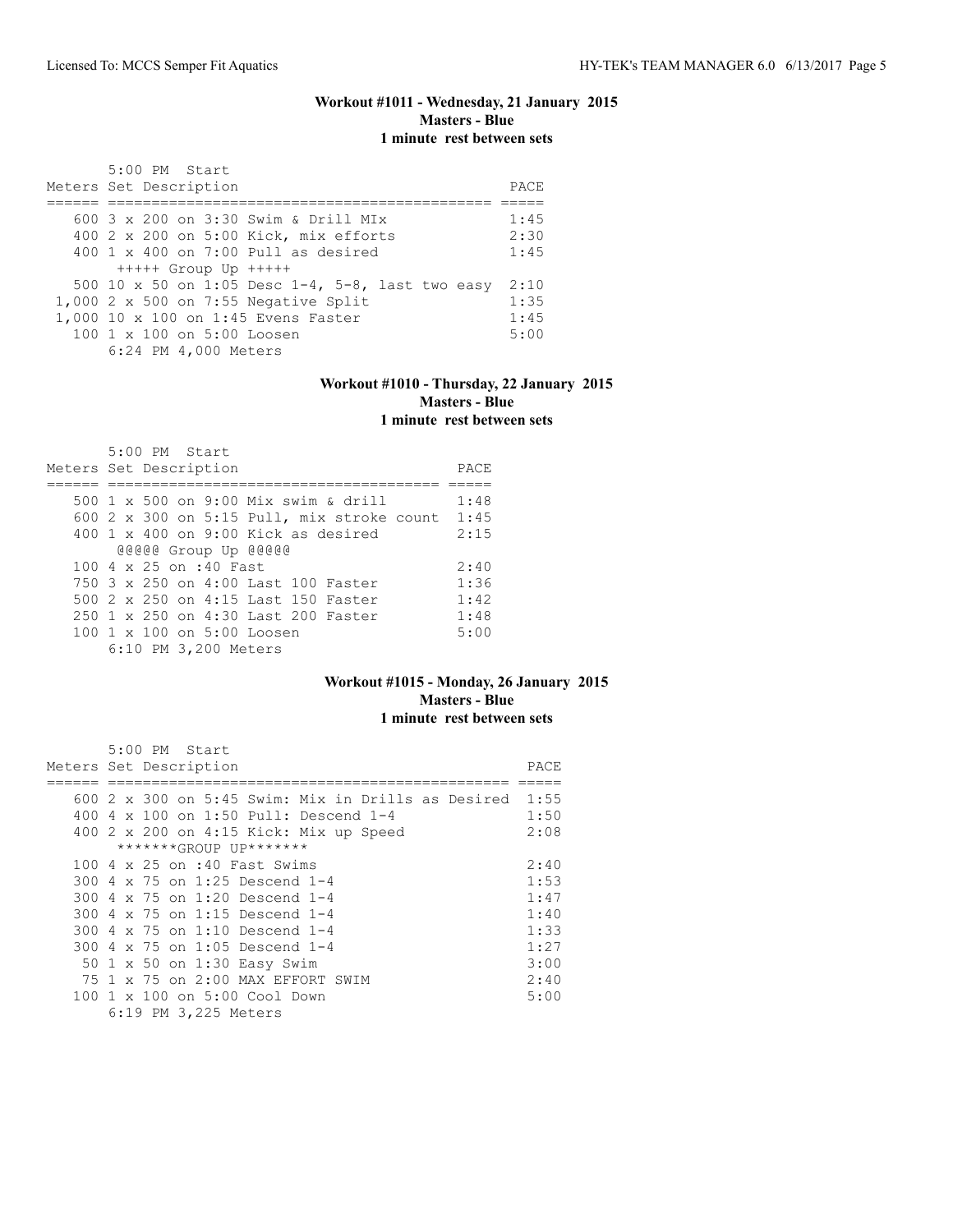## **Workout #1016 - Tuesday, 27 January 2015 Masters - Blue 1 minute rest between sets**

| Meters | 5:00 PM Start<br>Set Description                           | PACE |
|--------|------------------------------------------------------------|------|
|        |                                                            |      |
| 500    | $1 \times 500$ on $9:15$ Steady Swim                       | 1:51 |
| 500    | 5 x 100 on 1:45 Pull: 1,3,5 Mod; 2&4 Faster                | 1:45 |
| 450    | 6 x 75 on 1:50 Kick: Odds Moder, Evens Faster              | 2:27 |
|        | $******GROUP$ $IP*******$                                  |      |
|        | 100 4 x 25 on :40 Build Some Speed; Last 1 FAST            | 2:40 |
|        | 1,500 2x{2 x 150 on 2:35 Descend 1-2                       | 1:43 |
|        | $\{1 \times 300 \text{ on } 5:15 \text{ Negative Split}\}$ | 1:45 |
|        | {1 x 150 on 3:00 Fast Swim!!                               | 2:00 |
|        | $100 \t 1 \times 100$ on $5:00$ Cool Down                  | 5:00 |
|        | 6:10 PM 3,150 Meters                                       |      |

# **Workout #1022 - Wednesday, 28 January 2015 Masters - Blue**

**1 minute rest between sets**

|                        | $5:00$ PM Start |                      |                                                      |      |
|------------------------|-----------------|----------------------|------------------------------------------------------|------|
| Meters Set Description |                 |                      |                                                      | PACE |
|                        |                 |                      |                                                      |      |
|                        |                 |                      | 600 3 x 200 on 3:45 Swim: #1-Easy, 2&3-Moderate      | 1:52 |
|                        |                 |                      | 300 1 x 300 on 5:45 Pull: Steady Pace                | 1:55 |
|                        |                 |                      | 500 5 x 100 on 2:00 Kick: Mid 50 Fast; Mix in Dolp K | 2:00 |
|                        |                 |                      | ******GROUP UP******                                 |      |
|                        |                 |                      | 400 4 x 100 on 1:45 Descend 1-4                      | 1:45 |
|                        |                 |                      | 800 2 x 400 on 6:20 Negative Split                   | 1:35 |
|                        |                 |                      | 400 4 $\times$ 100 on 1:40 Descend 1-4               | 1:40 |
|                        |                 |                      | 800 2 x 400 on 6:40 Negative Split                   | 1:40 |
|                        |                 |                      | 400 4 x 100 on 1:35 Descend 1-4                      | 1:35 |
|                        |                 |                      | $100 \t1 x 100$ on $5:00$ Cool Down                  | 5:00 |
|                        |                 | 6:29 PM 4,300 Meters |                                                      |      |

# **Workout #1023 - Thursday, 29 January 2015 Masters - Blue 1 minute rest between sets**

|        | 5:00 PM Start                                          |      |
|--------|--------------------------------------------------------|------|
| Meters | Set Description                                        | PACE |
|        |                                                        |      |
| 400    | 1 x 400 on 7:00 Steady Swim                            | 1:45 |
| 400    | 8 x 50 on 1:00 Pull: Descend 1-4, 5-8                  | 2:00 |
| 250    | 10 x 25 on :40 Kick: Alt Easy/Hard                     | 2:40 |
| 400    | 1 x 400 on 6:45 Steady Swim                            | 1:41 |
|        | ******GROUP UP******                                   |      |
|        | 100 4 x 25 on :40 Build Some Speed                     | 2:40 |
|        | 1,400 2x{3 x 100 on 1:40 Descend 1-3                   | 1:40 |
|        | $\{2 \times 100 \text{ on } 1:35 \text{ Descend } 1-2$ | 1:35 |
|        | {1 x 100 on 1:30 Fast Swim                             | 1:30 |
|        | $\{1 \times 100 \text{ on } 2:00 \text{ Steadv}$ Swim  | 2:00 |
| 100    | 1 x 100 on 3:00 Last One, Fast One                     | 3:00 |
|        | 100 1 x 100 on 5:00 Cool Down                          | 5:00 |
|        | 6:11 PM 3,150 Meters                                   |      |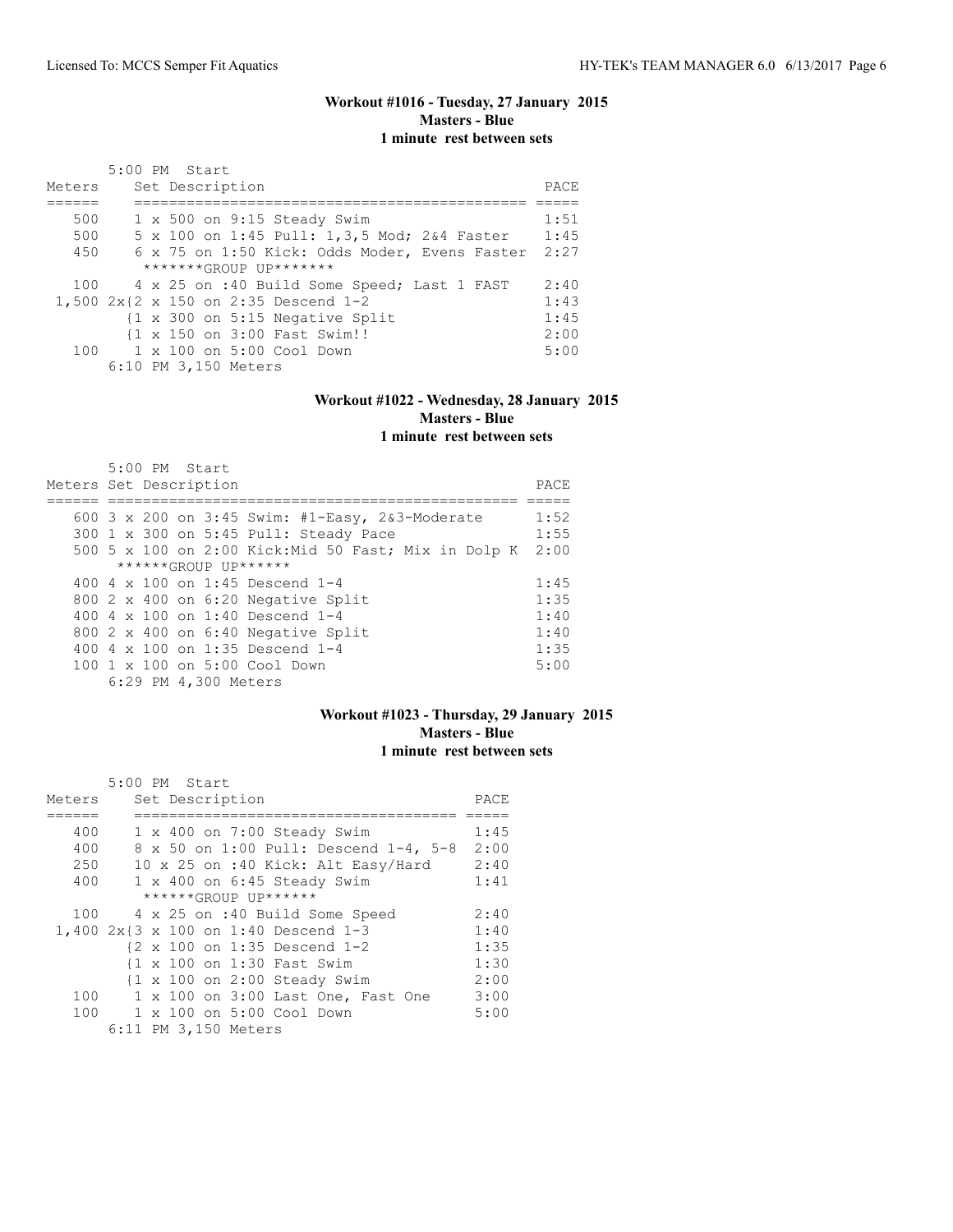# **Workout #1039 - Monday, 02 February 2015 Masters - Blue 1 minute rest between sets**

| 5:00 PM Start<br>Meters Set Description                 | PACE |
|---------------------------------------------------------|------|
| 400 1 x 400 on 8:00 Mix swim & Drill                    | 2:00 |
| 400 1 x 400 on 8:00 Pull, mix speeds                    | 2:00 |
| 400 4 x 100 on 2:45 Kick, mix in a fast 25 on each 2:45 |      |
| ***** Group Up ******                                   |      |
| 100 4 x 25 on 1:00 Speedy!                              | 4:00 |
| 400 8 x 50 on 1:05 Desc 1-4, 5-8                        | 2:10 |
| 200 1 x 200 on 4:00 Get Ready                           | 2:00 |
| $6006 \times 100$ on $3:00$ Test Yourself!!             | 3:00 |
| $500 \t 1 \t x \t 500$ on $10:00$ Cool down             | 2:00 |
| 6:19 PM 3,000 Meters                                    |      |

# **Workout #1040 - Tuesday, 03 February 2015 Masters - Blue**

| 1 minute rest between sets |  |
|----------------------------|--|
|----------------------------|--|

|        | 5:00 PM Start                                         |      |
|--------|-------------------------------------------------------|------|
| Meters | Set Description                                       | PACE |
|        |                                                       |      |
| 500    | 5 x 100 on 1:45 Drill & Swim Mix                      | 1:45 |
| 400    | 8 x 50 on 1:20 Kick, some fast efforts                | 2:40 |
| 450    | 6 x 75 on 1:20 Pull, last 25 faster tempo             | 1:47 |
|        | ***** Group Up *****                                  |      |
| 100    | 4 x 25 on :40 Fast                                    | 2:40 |
|        | 1,600 2x{1 x 200 on 3:15 Neg Split                    | 1:38 |
|        | $\{2 \times 100 \text{ on } 1:45 \text{ Desc } 1-2\}$ | 1:45 |
|        | {4 x 50 on 1:00 Desc 1-4                              | 2:00 |
|        | {8 x 25 on :35 Alt Mod And Fast                       | 2:20 |
| 100    | 1 x 100 on 5:00 Loosen                                | 5:00 |
|        | 6:12 PM 3,150 Meters                                  |      |

# **Workout #1041 - Wednesday, 04 February 2015 Masters - Blue 1 minute rest between sets**

|                                                                                                                                                                                      | PACE                 |
|--------------------------------------------------------------------------------------------------------------------------------------------------------------------------------------|----------------------|
| 600 3 x 200 on 3:30 Swim & Drill<br>400 4 x 100 on 2:30 Kick, neg split<br>400 2 x 200 on 3:30 Pull, Desc 1-2 & Neq Split                                                            | 1:45<br>2:30<br>1:45 |
| $====$ Group Up $====$<br>1,200 2 x 600 on 9:00 Neg Split & Desc 1-2<br>900 3 x 300 on 4:45 Neg Split & Desc 1-3<br>600 4 x 150 on 2:30 Neg Split & Desc 1-4<br>6:16 PM 4,100 Meters | 1:30<br>1:35<br>1:40 |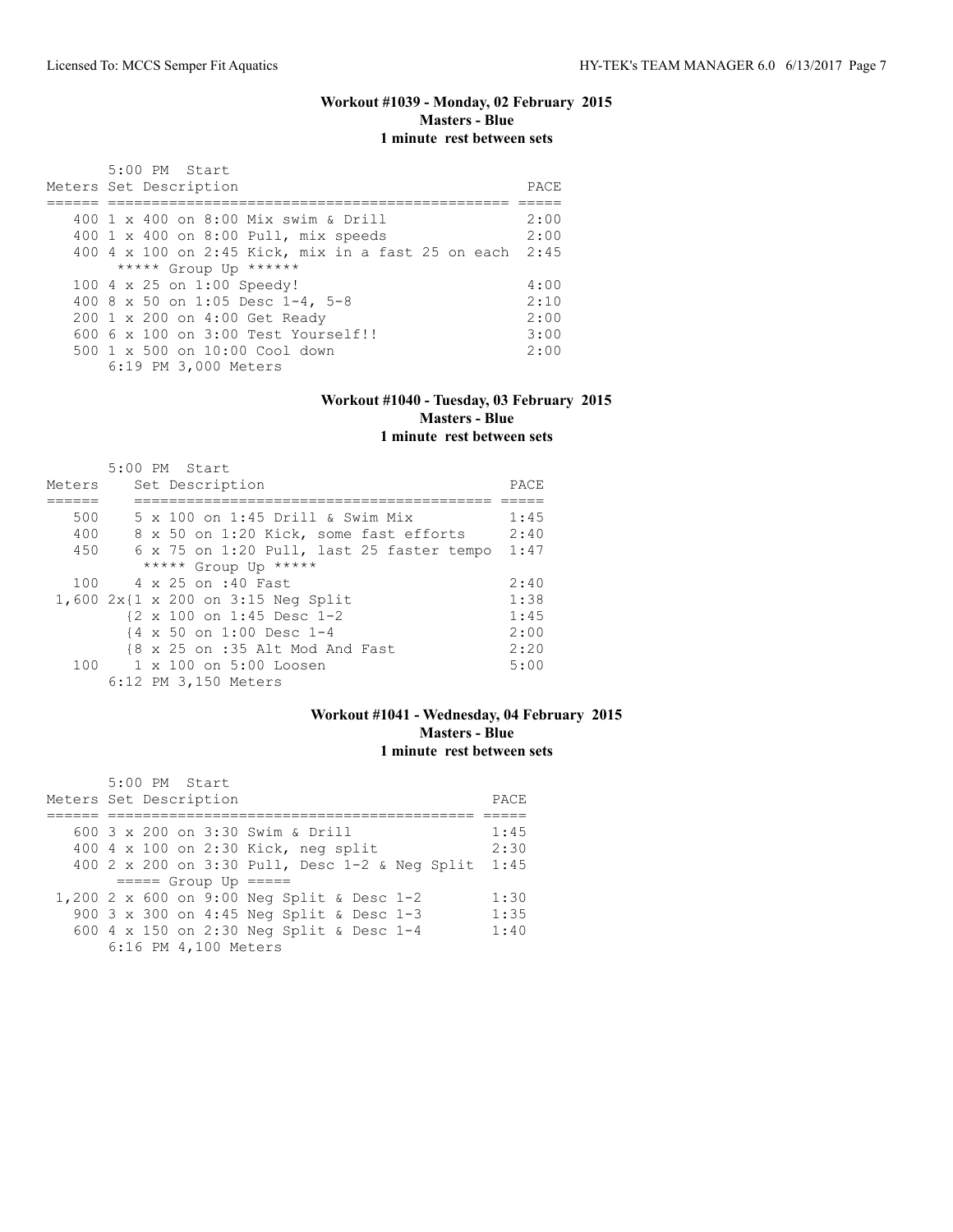## **Workout #1042 - Thursday, 05 February 2015 Masters - Blue 1 minute rest between sets**

|        | 5:00 PM Start                                                                |      |
|--------|------------------------------------------------------------------------------|------|
| Meters | Set Description                                                              | PACE |
|        |                                                                              |      |
| 600    | 8 x 75 on 1:20 Swim & Drill                                                  | 1:47 |
| 400    | $1 \times 400$ on $11:00$ Kick as desired                                    | 2:45 |
| 400    | 1 x 400 on 7:15 Pull, Mix efforts                                            | 1:49 |
|        | $\sim \sim \sim \sim$ Group Up $\sim \sim \sim \sim$                         |      |
|        | 1,950 3x{1 x 150 on 2:30 Steady                                              | 1:40 |
|        | {1 x 150 on 2:20 Faster                                                      | 1:33 |
|        | {1 x 150 on 2:10 Faster                                                      | 1:27 |
|        | {1 x 150 on 2:45 Fastest!                                                    | 1:50 |
|        | $\{1 \times 50 \text{ on } 1:00 \text{ Loosen } (\text{start this early})\}$ | 2:00 |
|        | 6:06 PM 3,350 Meters                                                         |      |

#### **Workout #1064 - Monday, 09 February 2015 Masters - Blue 1 minute rest between sets**

| Meters | $5:00$ PM Start<br>Set Description                                          | PACE |
|--------|-----------------------------------------------------------------------------|------|
| 500    | 1 x 500 on 9:30 Mix Swim and Drills                                         | 1:54 |
| 500    | 5 x 100 on 1:45 Pull: Mix Speeds as Desired                                 | 1:45 |
| 450    | 6 x 75 on 1:45 Kick: Odds Moder, Evens Faster                               | 2:20 |
|        | $******GROUP$ $IP*******$                                                   |      |
|        | 1,650 3x{8 x 25 on :45 Evens Faster                                         | 3:00 |
|        | {4 x 50 on 1:00 2nd 25 of Each Swim FAST!                                   | 2:00 |
|        | $\{2 \times 75 \text{ on } 1:25 \text{ Build to Max Effect On Final } 25\}$ | 1:53 |
|        | {1 on :30 Extra 30 Seconds Rest                                             |      |
|        | 100    1 x 100    an 5:00    Cool    Down                                   | 5:00 |
|        | 6:19 PM 3,200 Meters                                                        |      |

#### **Workout #1065 - Tuesday, 10 February 2015 Masters - Blue 1 minute rest between sets**

| 5:00 PM Start                                         |      |
|-------------------------------------------------------|------|
| Meters Set Description                                | PACE |
|                                                       |      |
| 600 2 x 300 on 5:45 Solid, Moderate Effort Swims 1:55 |      |
| 400 1 x 400 on 6:50 Pull: Negative Split              | 1:42 |
| 400 2 x 200 on 4:30 Kick: Each 50 Faster              | 2:15 |
| *******GROUP UP*******                                |      |
| 100 4 x 25 on :40 Build Some Speed: Quick Swims       | 2:40 |
| 600 8 x 75 on 1:30 Evens Faster, #8 - FAST!!!!        | 2:00 |
| 25 1 x 25 on 1:00 Recovery Swim                       | 4:00 |
| 450 6 x 75 on 1:25 Evens Faster, #6 - FAST!!!!        | 1:53 |
| 25 1 x 25 on 1:00 Recovery Swim                       | 4:00 |
| 300 4 x 75 on 1:20 Evens Faster, #4 - FAST!!!!!       | 1:47 |
| 25 1 x 25 on 1:00 Recovery Swim                       | 4:00 |
| 150 2 x 75 on 1:45 FAST, FAST, FAST!!!!               | 2:20 |
| 100 1 x 100 on 5:00 Cool Down                         | 5:00 |
| 6:21 PM 3,175 Meters                                  |      |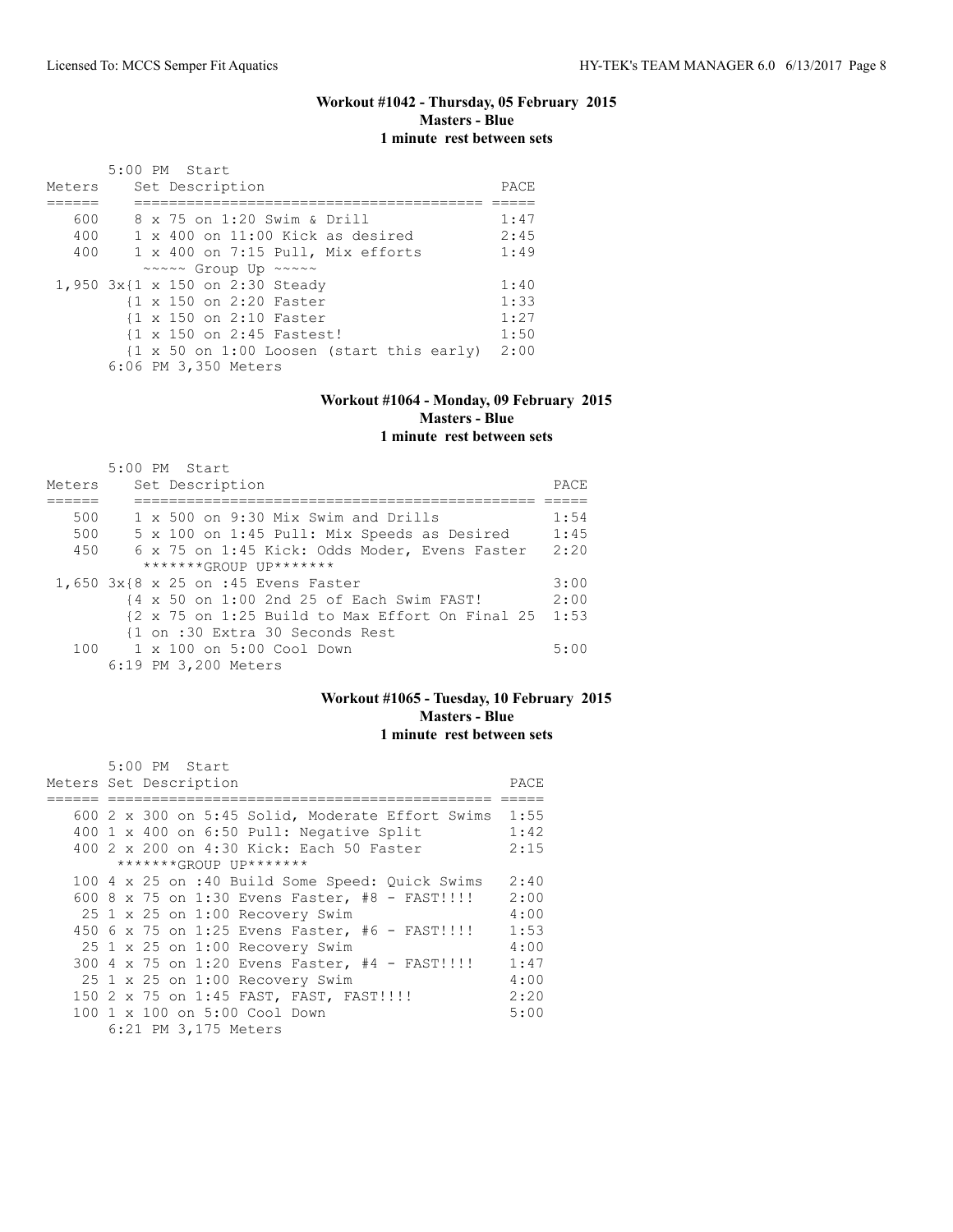## **Workout #1066 - Wednesday, 11 February 2015 Masters - Blue 1 minute rest between sets**

|        | 5:00 PM Start                                            |      |
|--------|----------------------------------------------------------|------|
| Meters | Set Description                                          | PACE |
|        |                                                          |      |
| 800    | $2 \times 400$ on $7:00$ Mix Swim and Drills             | 1:45 |
| 400    | 8 x 50 on :55 Pull: Descend 1-4, 5-8                     | 1:50 |
| 300    | 12 x 25 on :45 Kick: Mix Speeds                          | 3:00 |
|        | $******GROUP$ $IP*******$                                |      |
|        | $2,800$ $2x18$ x 50 on :55 1-4 Mod; 5-8 Faster Efforts   | 1:50 |
|        | $\{2 \times 400 \text{ on } 6:15 \text{ Descend } 1-2\}$ | 1:34 |
|        | {4 x 50 on :55 Descend 1-4                               | 1:50 |
|        | $100 \t 1 \times 100$ on $3:00$ Cool Down                | 3:00 |
|        | 6:25 PM 4,400 Meters                                     |      |

#### **Workout #1067 - Thursday, 12 February 2015 Masters - Blue 1 minute rest between sets**

| 5:00 PM Start                                      |      |
|----------------------------------------------------|------|
| Meters Set Description                             | PACE |
|                                                    |      |
| 400 2 x 200 on 3:45 Steady Swims                   | 1:52 |
| 600 2 x 300 on 5:30 Pull: Negative Split           | 1:50 |
| 400 4 x 100 on 2:15 Kick: Middle 50 of Each Faster | 2:15 |
| *******GROUP UP*******                             |      |
| 100 4 x 25 on :40 Fast Swims                       | 2:40 |
| 600 3 x 200 on 3:20 Descend 1-3                    | 1:40 |
| $200$ $2 \times 100$ on 1:45 Descend 1-2           | 1:45 |
| 400 $2 \times 200$ on $3:15$ Descend 1-2           | 1:38 |
| 200 2 x 100 on 1:45 Descend 1-2                    | 1:45 |
| 200 1 x 200 on 3:45 Last One, Fast One             | 1:52 |
| 100 1 x 100 on 5:00 Cool Down                      | 5:00 |
| 6:14 PM 3,200 Meters                               |      |

# **Workout #1092 - Monday, 16 February 2015 Masters - Blue 1 minute rest between sets**

|        | 5:00 PM Start        |                                                 |      |
|--------|----------------------|-------------------------------------------------|------|
| Meters | Set Description      |                                                 | PACE |
|        |                      |                                                 |      |
| 600    |                      | 6 x 100 on 1:45 swim & drill                    | 1:45 |
| 400    |                      | 2 x 200 on 3:40 Pull, mix efforts               | 1:50 |
| 400    |                      | 8 x 50 on 1:20 Kick, evens faster effort        | 2:40 |
|        |                      | $==== $ Group Up $====$                         |      |
| 100    |                      | 4 x 25 on :40 Get Speedy                        | 2:40 |
|        |                      | $1,600$ $4x$ {4 x 75 on 2:00 Best Average Speed | 2:40 |
|        |                      | {1 x 100 on 2:30 Easy                           | 2:30 |
|        | 6:19 PM 3,100 Meters |                                                 |      |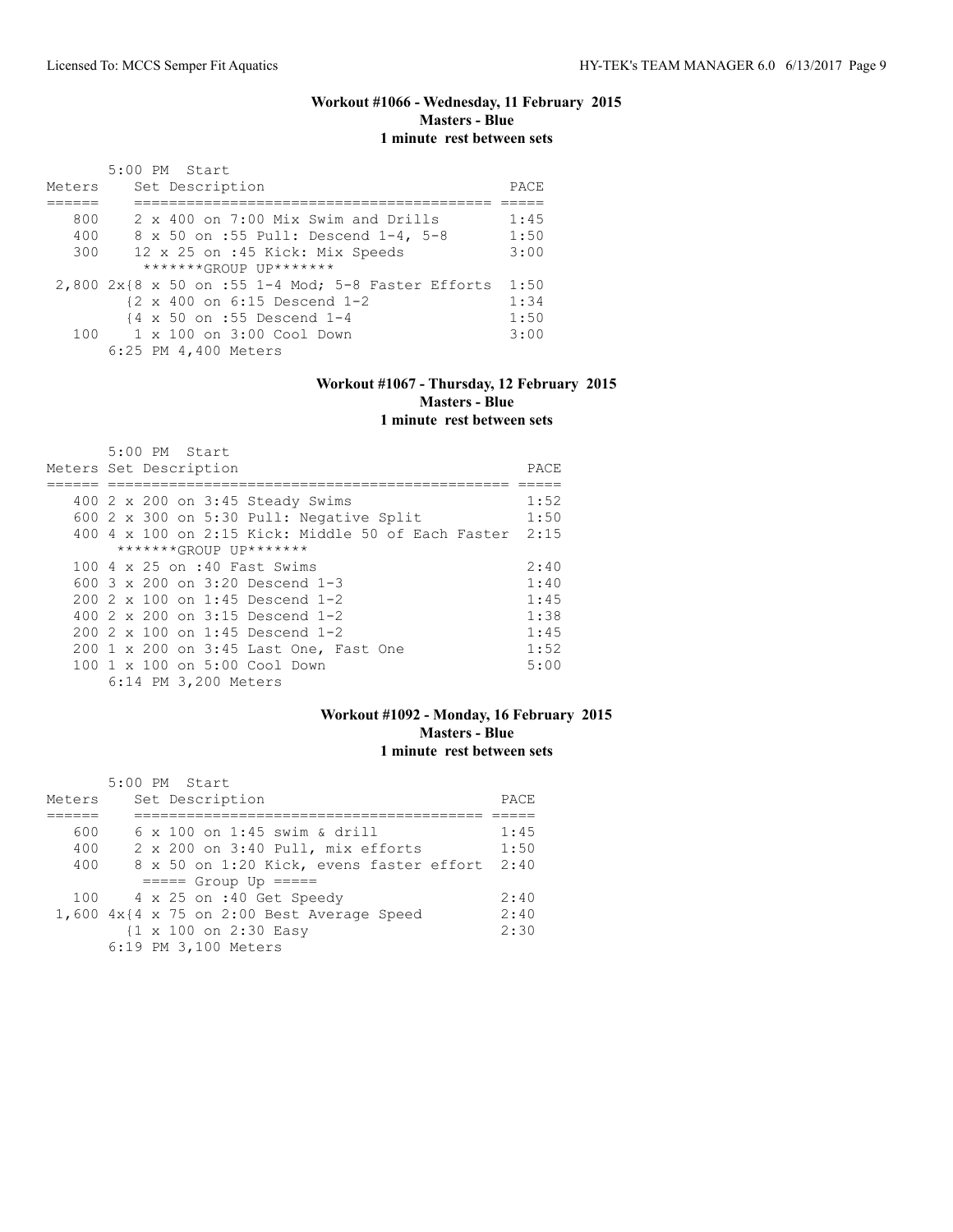# **Workout #1093 - Tuesday, 17 February 2015 Masters - Blue 1 minute rest between sets**

| 5:00 PM Start                                  |      |
|------------------------------------------------|------|
| Meters Set Description                         | PACE |
|                                                |      |
| 400 2 x 200 on 3:45 Swim & Drill Mix           | 1:52 |
| 600 6 x 100 on 1:45 Pull, negative split       | 1:45 |
| 450 6 x 75 on 1:45 kick, last 25 always faster | 2:20 |
| $----$ qroup Up $----$                         |      |
| 100 4 x 25 on :40 Speedy!!                     | 2:40 |
| 300 3 x 100 on 1:50 Desc 1-3                   | 1:50 |
| 200 2 x 100 on 2:00 #1 Easy, #2 Fast!          | 2:00 |
| 300 $3 \times 100$ on 1:40 Desc 1-3            | 1:40 |
| 200 2 x 100 on 2:00 #1 easy, #2 Fast!!         | 2:00 |
| 300 $3 \times 100$ on 1:30 Desc 1-3            | 1:30 |
| 200 2 x 100 on 2:00 #1 Easy, #2 Fast!!!        | 2:00 |
| 100 1 x 100 on 5:00 Loosen                     | 5:00 |
| 6:16 PM 3,150 Meters                           |      |

# **Workout #1094 - Wednesday, 18 February 2015 Masters - Blue 1 minute rest between sets**

|  | 5:00 PM Start<br>Meters Set Description                               |                                               | PACE |
|--|-----------------------------------------------------------------------|-----------------------------------------------|------|
|  | 600 8 x 75 on 1:20 Last 25 Faster                                     |                                               | 1:47 |
|  |                                                                       |                                               | 2:00 |
|  |                                                                       | 400 8 x 50 on 1:00 pull, mix efforts          |      |
|  |                                                                       | 400 4 x 100 on 2:20 Kick, fast in the middle  | 2:20 |
|  | ***** group Up *****                                                  |                                               |      |
|  | $200 \text{ } 4 \text{ } \times \text{ } 50 \text{ }$ on :55 Desc 1-4 |                                               | 1:50 |
|  | 1,200 6 x 200 on 3:20 Desc 1-3, 4-6                                   |                                               | 1:40 |
|  |                                                                       | 800 2 x 400 on 6:20 Hold best pace from above | 1:35 |
|  |                                                                       | 400 4 x 100 on 1:30 Keep holding that pace    | 1:30 |
|  | 100 1 x 100 on 5:00 Loosen                                            |                                               | 5:00 |
|  | 6:24 PM 4,100 Meters                                                  |                                               |      |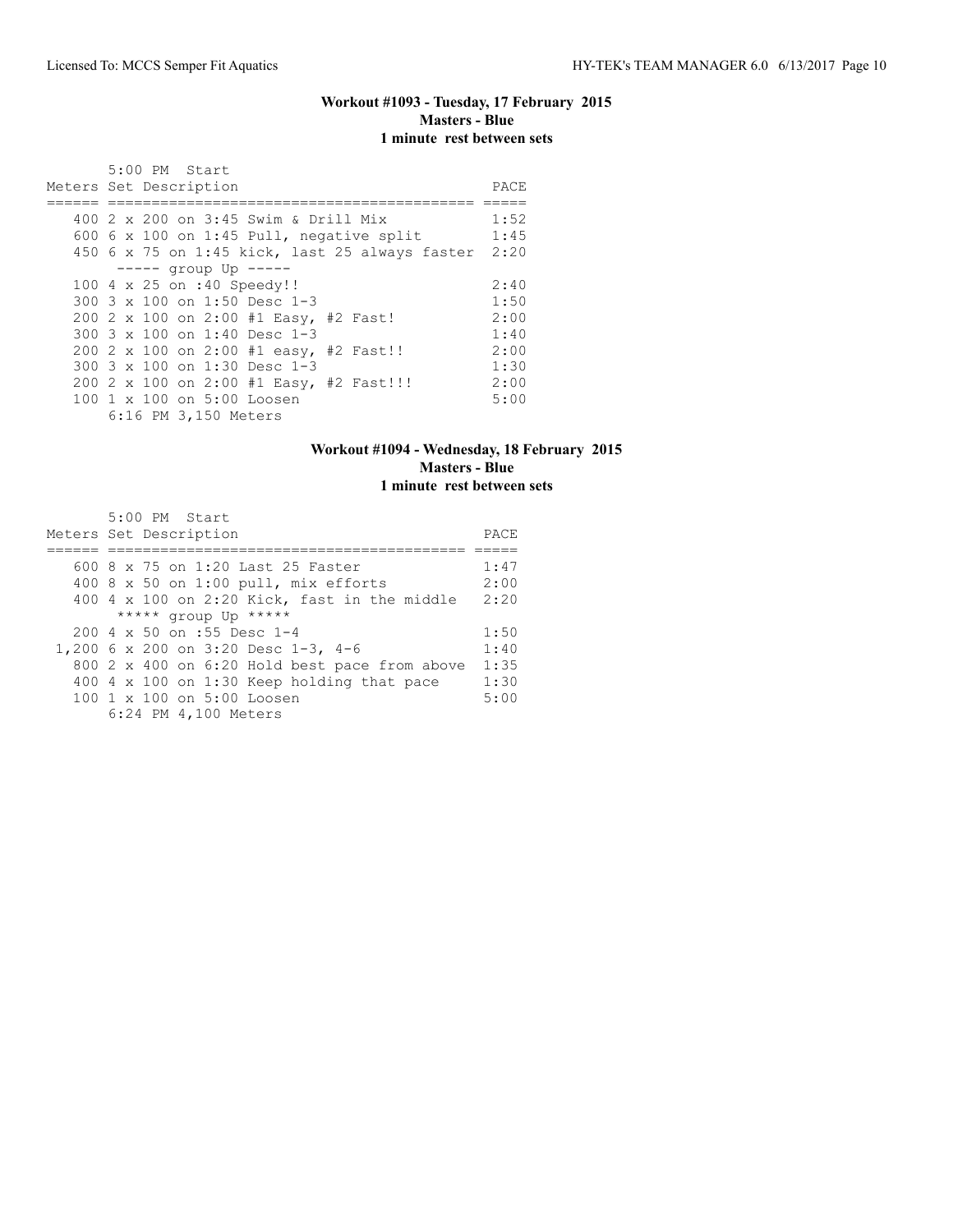# **Workout #1095 - Thursday, 19 February 2015 Masters - Blue 1 minute rest between sets**

|     | 5:00 PM Start                                     |      |
|-----|---------------------------------------------------|------|
|     | Meters Set Description                            | PACE |
|     |                                                   |      |
| 400 | 8 x 50 on 1:20 kick, some of them fast 2:40       |      |
| 400 | 2 x 200 on 3:30 Swim & Drill Mix                  | 1:45 |
|     | 600 6 x 100 on 1:50 Pull, faster last 25          | 1:50 |
|     | $      $ Group Up $      $                        |      |
|     | 300 6 x 50 on 1:05 Desc 1-3, 4-6                  | 2:10 |
|     | 1,300 1x{1 x 25 on :30 Steady                     | 2:00 |
|     | $\{1 \times 50 \text{ on } : 55 \text{ Steady}\}$ | 1:50 |
|     | {1 x 100 on 1:45 Steady                           | 1:45 |
|     | {1 x 150 on 2:30 Steady                           | 1:40 |
|     | {1 x 200 on 3:10 Steady                           | 1:35 |
|     | {1 x 250 on 3:45 Steady                           | 1:30 |
|     | {1 x 200 on 3:00 Steady                           | 1:30 |
|     | {1 x 150 on 2:15 Steady                           | 1:30 |
|     | {1 x 100 on 1:30 Steady                           | 1:30 |
|     | $\{1 \times 50 \text{ on } : 45 \text{ Steady}\}$ | 1:30 |
|     | $\{1 \times 25 \text{ on } : 30 \text{ Steady}\}$ | 2:00 |
| 100 | 1 x 100 on 5:00 loosen                            | 5:00 |
|     | 6:07 PM 3,100 Meters                              |      |

# **Workout #1100 - Monday, 23 February 2015 Masters - Blue 1 minute rest between sets**

|        | 5:00 PM Start                                                                   |      |
|--------|---------------------------------------------------------------------------------|------|
| Meters | Set Description                                                                 | PACE |
|        |                                                                                 |      |
| 600    | 2 x 300 on 5:45 Steady Swims, Mix in Drills                                     | 1:55 |
| 400    | 1 x 400 on 7:00 Pull: Steady                                                    | 1:45 |
| 400    | 2 x 200 on 4:15 Kick: Mix Speeds                                                | 2:08 |
|        | *******GROUP UP*******                                                          |      |
| 100    | 4 x 25 on :40 Get Some Speed Going                                              | 2:40 |
|        | 1,700 2x{3 x 100 on 1:45 Descend 1-3                                            | 1:45 |
|        | $\{2 \times 50 \text{ on } 1:05 \text{ Descend } 1-2, \text{ #2=Faster Effect}$ | 2:10 |
|        | $\{2 \times 100 \text{ on } 1:55 \text{ Descend } 1-2$                          | 1:55 |
|        | $\{2 \times 50 \text{ on } 1:05 \text{ Descend } 1-2$ , #2=Faster Effort        | 2:10 |
|        | {1 x 100 on 2:00 Hard Effort!!!                                                 | 2:00 |
|        | {1 x 50 on 1:30 Easy Swim                                                       | 3:00 |
|        | 100 1 x 100 on 5:00 Cool Down                                                   | 5:00 |
|        | 6:15 PM 3,300 Meters                                                            |      |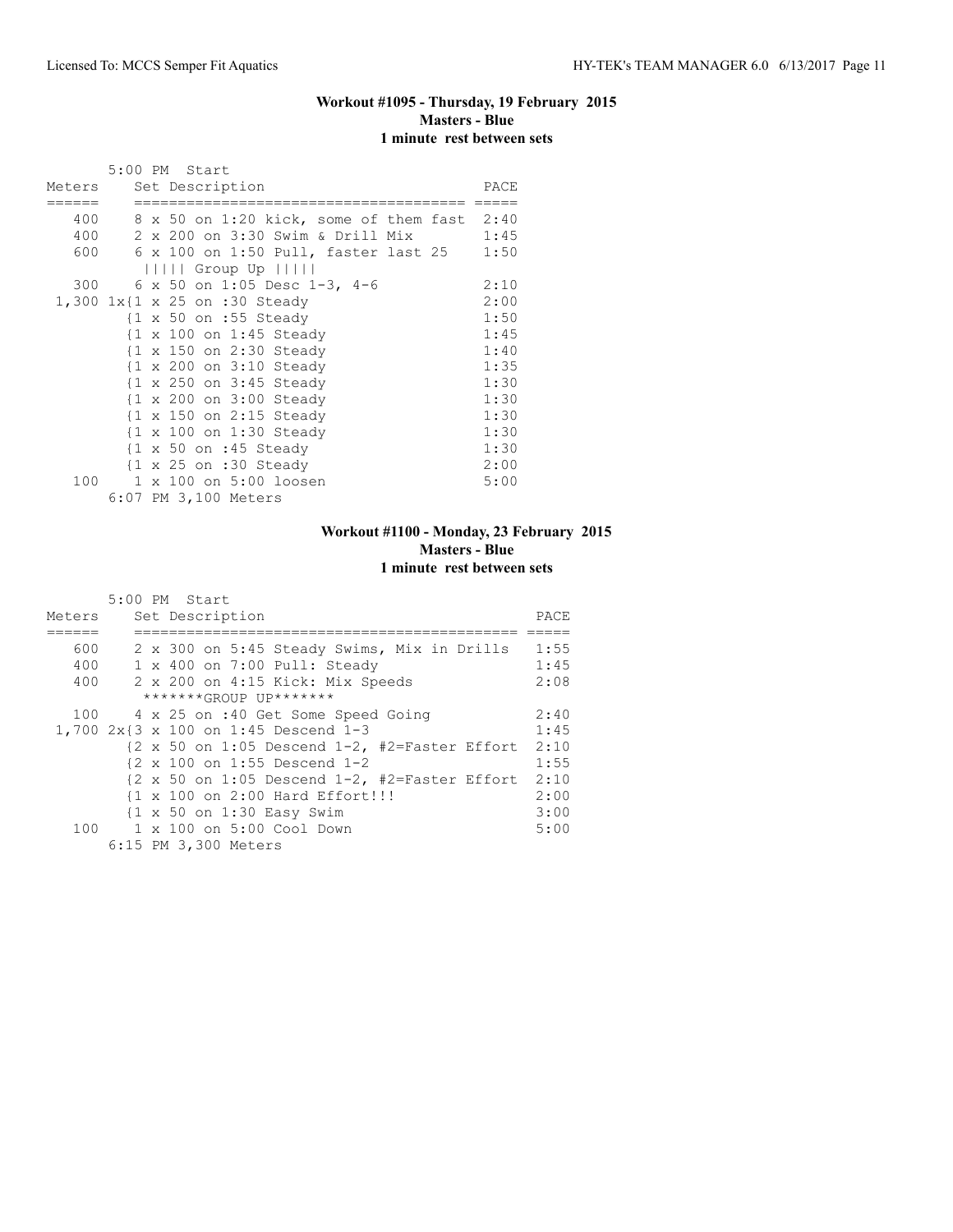# **Workout #1078 - Tuesday, 24 February 2015 Masters - Blue 1 minute rest between sets**

| $5:00$ PM Start<br>Meters Set Description       | PACE |
|-------------------------------------------------|------|
|                                                 |      |
| 500 1 x 500 on 9:00 Steady Swim                 | 1:48 |
| 400 4 x 100 on 1:50 Pull: #2 & #4 = Harder 1:50 |      |
| 450 6 x 75 on 2:00 Kick: Last 25 Hard           | 2:40 |
| $******GROUP$ $IP*******$                       |      |
| 100 4 x 25 on :40 Get Up and Go!                | 2:40 |
| 150 2 x 75 on 1:20 Descend 1-2                  | 1:47 |
| 900 6 x 150 on 2:50 Descend 1-3, 4-6            | 1:53 |
| 150 2 x 75 on 1:20 Descend 1-2                  | 1:47 |
| 600 $4 \times 150$ on 2:40 Descend 1-4          | 1:47 |
| $100 \t1 x 100$ on $5:00$ Cool Down             | 5:00 |
| 6:19 PM 3,350 Meters                            |      |

#### **Workout #1101 - Wednesday, 25 February 2015 Masters - Blue 1 minute rest between sets**

| Meters | 5:00 PM Start |  | Set Description      |                                           |                                                                | PACE |
|--------|---------------|--|----------------------|-------------------------------------------|----------------------------------------------------------------|------|
|        |               |  |                      |                                           |                                                                |      |
| 400    |               |  |                      |                                           | $2 \times 200$ on $3:45$ Swim: Little Faster on #2             | 1:52 |
| 600    |               |  |                      |                                           | $2 \times 300$ on $5:30$ Pull: Descend 1-2                     | 1:50 |
| 400    |               |  |                      |                                           | $4 \times 100$ on 2:15 Kick: Middle 50 of Each Faster          | 2:15 |
|        |               |  |                      | $******GROUP$ $IP*******$                 |                                                                |      |
|        |               |  |                      |                                           | 3,000 2x{2 x 300 on 5:05 Descend 1-2                           | 1:42 |
|        |               |  |                      |                                           | $\{3 \times 100 \text{ on } 1:45 \text{ Descend } 1-3$         | 1:45 |
|        |               |  |                      |                                           | $\{2 \times 300 \text{ on } 4:40 \text{ Quick} \text{Swims}\}$ | 1:33 |
|        |               |  |                      | 100    1 x 100    an 5:00    Cool    Down |                                                                | 5:00 |
|        |               |  | 6:27 PM 4,500 Meters |                                           |                                                                |      |

#### **Workout #1102 - Thursday, 26 February 2015 Masters - Blue 1 minute rest between sets**

| 5:00 PM Start                                        |      |
|------------------------------------------------------|------|
| Meters Set Description                               | PACE |
|                                                      |      |
| 400 1 x 400 on 7:00 Steady Swim                      | 1:45 |
| 400 8 x 50 on :55 Pull: Descend 1-4, 5-8             | 1:50 |
| 400 16 x 25 on :40 Kick: Every 3rd One is Fast! 2:40 |      |
| 100 1 x 100 on 2:00 Swim: Stretch Out/Get Ready      | 2:00 |
| *******GROUP UP*******                               |      |
| 100 4 x 25 on :40 Get Moving!                        | 2:40 |
| 300 4 x 75 on 1:15 Descend 1-4                       | 1:40 |
| 150 $2 \times 75$ on 1:30 Moderate Swims             | 2:00 |
| 300 4 x 75 on 1:10 Descend 1-4                       | 1:33 |
| 150 2 x 75 on 1:30 Moderate Swims                    | 2:00 |
| 300 4 x 75 on 1:05 Fast Swims!!                      | 1:27 |
| 150 2 x 75 on 1:30 Moderate Swims                    | 2:00 |
| 150 2 x 75 on 2:00 Last Ones, Fast Ones!!            | 2:40 |
| 100 1 x 100 on 5:00 Cool Down                        | 5:00 |
| 6:16 PM 3,000 Meters                                 |      |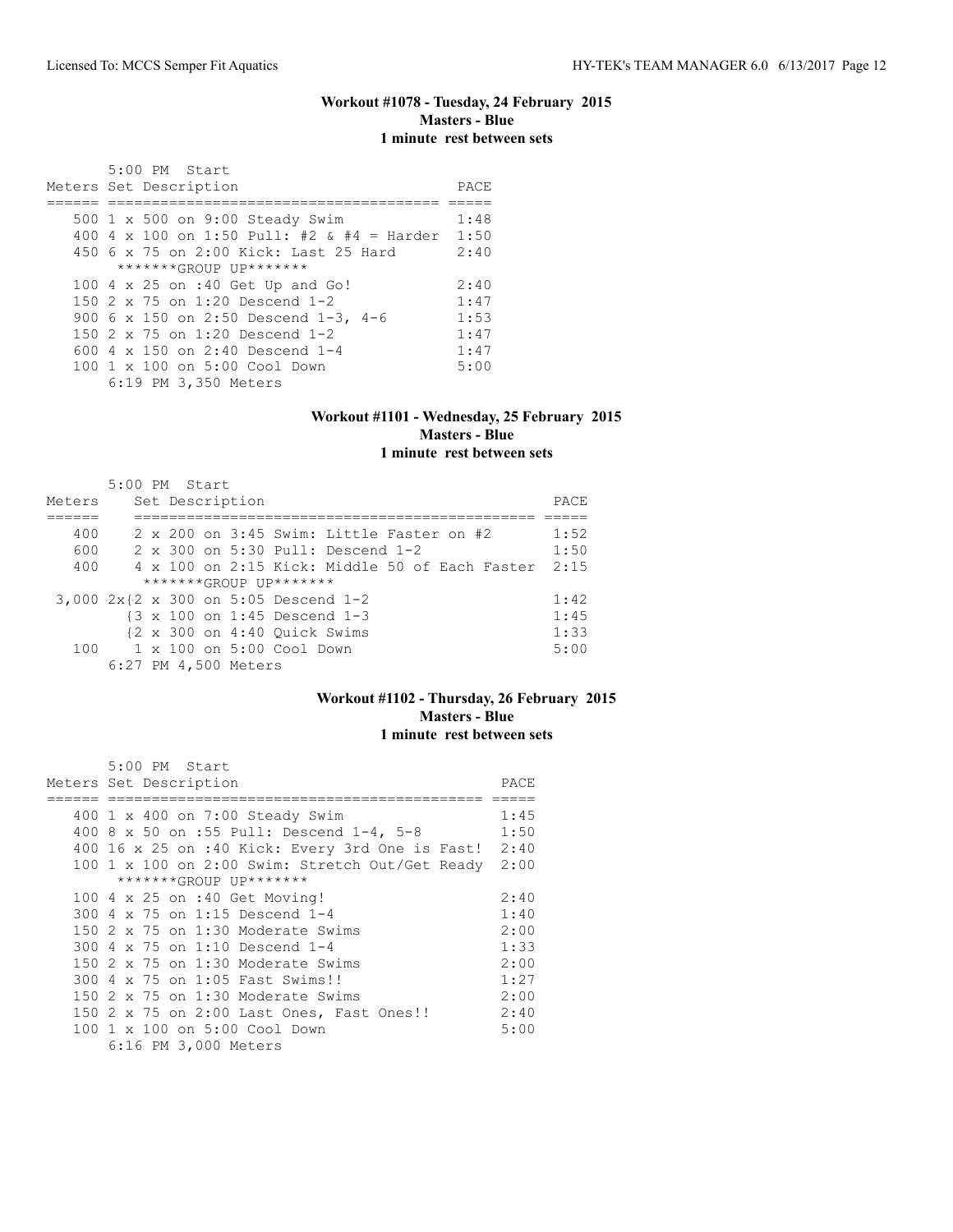## **Workout #1119 - Monday, 02 March 2015 Masters - Blue 1 minute rest between sets**

|        | 5:00 PM Start                                        |      |
|--------|------------------------------------------------------|------|
| Meters | Set Description                                      | PACE |
|        |                                                      |      |
| 600    | 3 x 200 on 3:30 Drill & Swim Mix                     | 1:45 |
| 400    | 8 x 50 on 1:20 kick, mix efforts                     | 2:40 |
| 400    | 4 x 100 on 1:50 Pull, mix effort, holdstrokecount    | 1:50 |
|        | $\sim \sim \sim \sim$ Group Up $\sim \sim \sim \sim$ |      |
| 200    | 4 x 50 on 1:05 Decs 1-4                              | 2:10 |
|        | 1,400 2x{4 x 25 on :50 Desc 1-4                      | 3:20 |
|        | {4 x 25 on :45 Desc 1-4                              | 3:00 |
|        | {4 x 25 on :40 Desc 1-4                              | 2:40 |
|        | {4 x 25 on :35 Desc 1-4                              | 2:20 |
|        | {4 x 25 on :30 Desc 1-4                              | 2:00 |
|        | {4 x 25 on :25 Desc 1-4                              | 1:40 |
|        | {4 x 25 on :20 Desc 1-4                              | 1:20 |
| 100    | 1 x 100 on 5:00 Loosen                               | 5:00 |
|        | 6:18 PM 3,100 Meters                                 |      |

# **Workout #1120 - Tuesday, 03 March 2015 Masters - Blue 1 minute rest between sets**

|        |  | 5:00 PM Start                   |                             |                                            |      |
|--------|--|---------------------------------|-----------------------------|--------------------------------------------|------|
| Meters |  | Set Description                 |                             |                                            | PACE |
| 600    |  |                                 | 2 x 300 on 5:30 Desc 1-2    |                                            | 1:50 |
| 400    |  |                                 |                             | 2 x 200 on 3:30 Pull, mix efforts 1:45     |      |
| 450    |  |                                 |                             | 6 x 75 on 2:00 Kick, last 25 faster 2:40   |      |
|        |  | $== == $ Group Up $== == $      |                             |                                            |      |
|        |  |                                 | 100 4 x 25 on :40 Max Speed |                                            | 2:40 |
|        |  | 1,800 1x{3 x 100 on 1:45 Steady |                             |                                            | 1:45 |
|        |  | {2 x 100 on 1:40 Faster         |                             |                                            | 1:40 |
|        |  |                                 | {1 x 100 on 1:35 Fastest    |                                            | 1:35 |
|        |  |                                 | {3 x 100 on 1:40 Steady     |                                            | 1:40 |
|        |  | {2 x 100 on 1:35 Faster         |                             |                                            | 1:35 |
|        |  |                                 | {1 x 100 on 1:30 Fastest    |                                            | 1:30 |
|        |  | {3 x 100 on 1:35 Steady         |                             |                                            | 1:35 |
|        |  | {2 x 100 on 1:30 Faster         |                             |                                            | 1:30 |
|        |  |                                 |                             | {1 x 100 on 2:00 Last one, fast one!! 2:00 |      |
| 100    |  | 1 x 100 on 5:00 Loosen          |                             |                                            | 5:00 |
|        |  | 6:13 PM 3,450 Meters            |                             |                                            |      |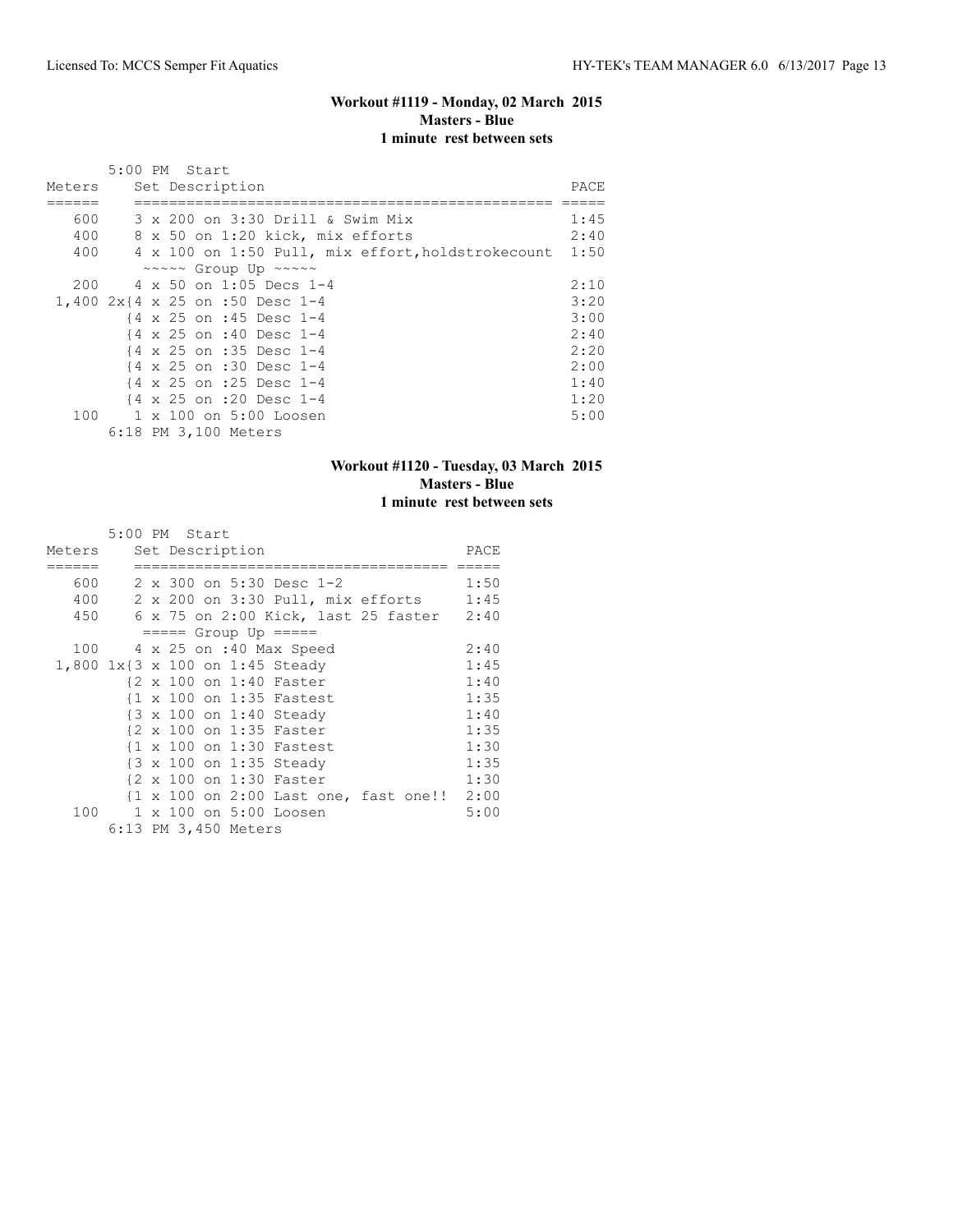#### **Workout #1121 - Wednesday, 04 March 2015 Masters - Blue 1 minute rest between sets**

 5:00 PM Start Meters Set Description PACE ====== ================================ ===== 600 6 x 100 on 1:50 Mix swim & drill 1:50 400 2 x 200 on 5:00 Kick as desired 2:30 450 6 x 75 on 1:20 Pull, mix efforts 1:47 ----- Group up ----- 200 4 x 50 on 1:00 Steady 2:00<br>200 3 x 400 on 6:20 Desc 1-3 1:35 1,200 3 x 400 on 6:20 Desc 1-3 1:35<br>200 4 x 50 on 1:00 Steady 2:00 200 4 x 50 on 1:00 Steady 2:00<br>600 3 x 200 on 3:10 Desc 1-3 1:35 600 3 x 200 on 3:10 Desc 1-3 1:35<br>200 4 x 50 on 1:00 Steady 2:00 200 4 x 50 on 1:00 Steady 2:00<br>300 3 x 100 on 1:40 Desc 1-3 1:40 300 3 x 100 on 1:40 Desc 1-3 1:40<br>100 1 x 100 on 5:00 Loosen 5:00 100 1 x 100 on 5:00 Loosen 6:29 PM 4,250 Meters

#### **Workout #1122 - Thursday, 05 March 2015 Masters - Blue 1 minute rest between sets**

| 5:00 PM Start                                          |      |
|--------------------------------------------------------|------|
| Meters Set Description                                 | PACE |
|                                                        |      |
| 600 4 x 150 on 2:45 Swim & Drill Mix                   | 1:50 |
| 400 4 x 100 on 2:30 Kick, Faster Last 25               | 2:30 |
| 400 8 x 50 on 1:00 Pull, Odds Faster                   | 2:00 |
| $++++$ Group Up $++++$                                 |      |
| $2004 \times 50$ on 1:10 Desc 1-4                      | 2:20 |
| 400 2 x 200 on 3:30 Steady                             | 1:45 |
| 400 2 x 200 on 3:15 Steady                             | 1:38 |
| 400 2 x 200 on 3:00 Steady                             | 1:30 |
| 200 1 x 200 on 4:00 Last one, fast one                 | 2:00 |
| $100 \text{ 1 x } 100 \text{ on } 5:00 \text{ Loosen}$ | 5:00 |
| 6:11 PM 3,100 Meters                                   |      |

#### **Workout #1123 - Monday, 09 March 2015 Masters - Blue 1 minute rest between sets**

| 5:00 PM Start                                           |      |
|---------------------------------------------------------|------|
| Meters Set Description                                  | PACE |
|                                                         |      |
| 400 1 x 400 on 8:00 Mix swim & Drill                    | 2:00 |
| 400 1 x 400 on 8:00 Pull, mix speeds                    | 2:00 |
| 400 4 x 100 on 2:45 Kick, mix in a fast 25 on each 2:45 |      |
| ***** Group Up ******                                   |      |
| 100 4 x 25 on 1:00 Speedy!                              | 4:00 |
| 400 8 x 50 on 1:05 Desc 1-4, 5-8                        | 2:10 |
| 200 1 x 200 on 4:00 Get Ready                           | 2:00 |
| $6006 \times 100$ on $3:00$ Test Yourself!!             | 3:00 |
| $500 \t 1 \t x \t 500$ on $10:00$ Cool down             | 2:00 |
| 6:19 PM 3,000 Meters                                    |      |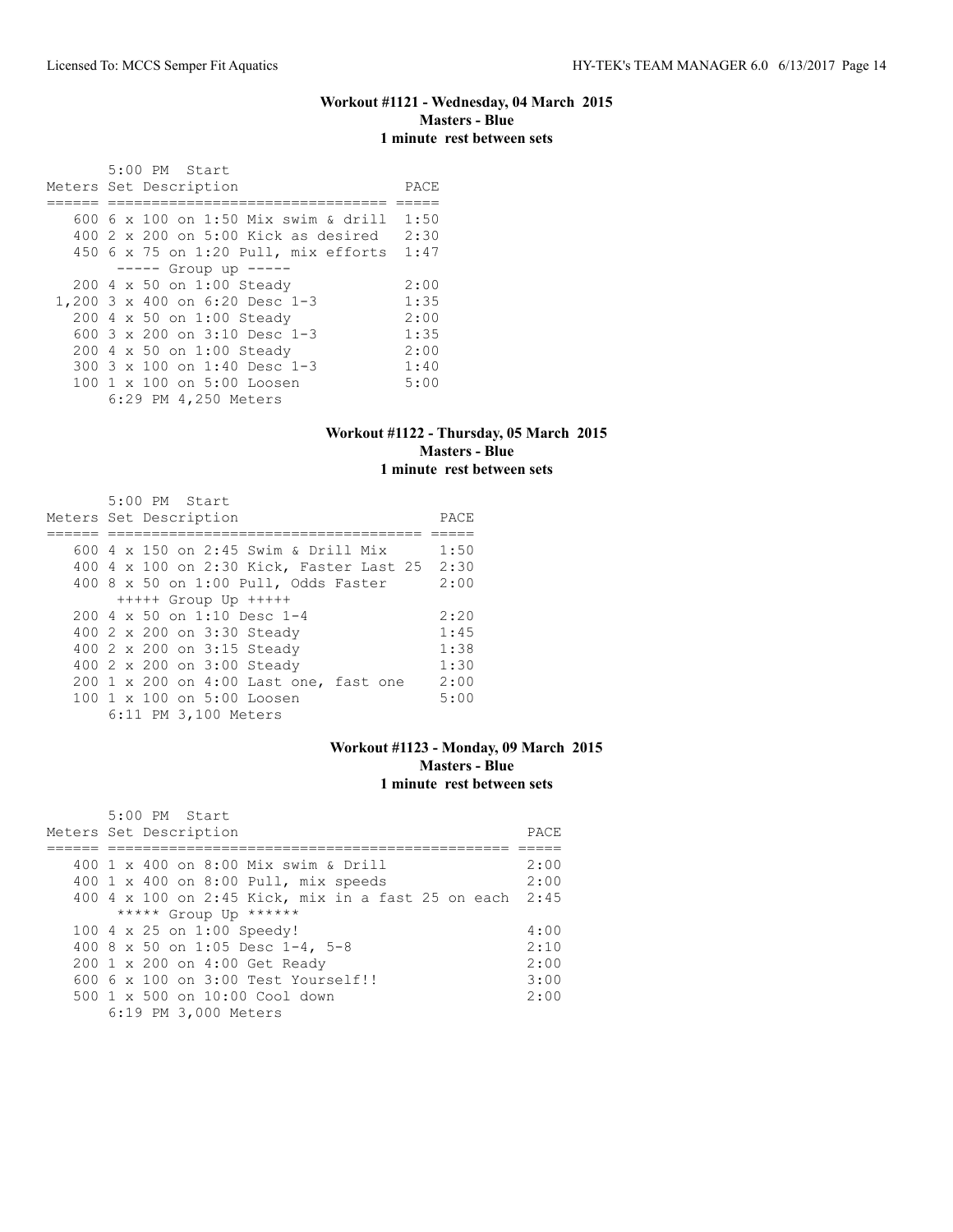#### **Workout #1127 - Tuesday, 10 March 2015 Masters - Blue 1 minute rest between sets**

|  | 5:00 PM Start                                                |      |
|--|--------------------------------------------------------------|------|
|  | Meters Set Description                                       | PACE |
|  |                                                              |      |
|  | $600 \text{ 1 x } 600$ on $11:30$ Mix of Swimming and Drills | 1:55 |
|  | 400 2 x 200 on 3:30 Pull: Negative Split                     | 1:45 |
|  | 400 8 x 50 on 1:10 Kick: Evens Faster                        | 2:20 |
|  | *******GROUP UP*******                                       |      |
|  | 100 4 x 25 on :40 Fast Swims                                 | 2:40 |
|  | 600 $3 \times 200$ on $3:15$ Descend 1-3                     | 1:38 |
|  | 200 4 x 50 on 1:05 Moderate Pace                             | 2:10 |
|  | 400 2 x 200 on 3:15 Descend 1-2                              | 1:38 |
|  | 200 4 x 50 on 1:05 Moderate Pace                             | 2:10 |
|  | 200 1 x 200 on 4:00 Last One, Fast One                       | 2:00 |
|  | $100 \t 1 \t x \t 100$ on $5:00$ Cool Down                   | 5:00 |
|  | 6:17 PM 3,200 Meters                                         |      |

#### **Workout #1128 - Wednesday, 11 March 2015 Masters - Blue 1 minute rest between sets**

#### 5:00 PM Start Meters Set Description **PACE** ====== =========================================== ===== 400 1 x 400 on 7:00 Steady Swim 1:45 500 10 x 50 on :55 Pull: Descend 1-3, 4-6, 7-10 1:50 400 16 x 25 on :40 4,8,12,16 = Very Fast! 2:40 \*\*\*\*\*\*\*GROUP UP\*\*\*\*\*\*\* 3,000 2x{1 x 600 on 11:15 Negative Split 1:52 {3 x 200 on 3:10 Descend 1-3 1:35 {1 x 300 on 4:40 Strong Swim 1:33 100 1 x 100 on 5:00 Cool Down 5:00 6:28 PM 4,400 Meters

# **Workout #1129 - Thursday, 12 March 2015 Masters - Blue 1 minute rest between sets**

| $5:00$ PM Start<br>Meters Set Description                    | PACE |
|--------------------------------------------------------------|------|
| 600 $3 \times 200$ on $3:40$ Descend 1-3                     | 1:50 |
|                                                              |      |
| 300 1 x 300 on 5:15 Pull: Steady and Smooth                  | 1:45 |
| $400\,4\,\times\,100$ on 2:15 Kick: Middle 50 of Each Faster | 2:15 |
| 100 1 x 100 on 2:15 Stretch Out/get Ready                    | 2:15 |
| *******GROUP UP*******                                       |      |
| 100 4 x 25 on :40 Go, Go, Go!!!                              | 2:40 |
| 450 $3 \times 150$ on 2:40 Descend 1-3                       | 1:47 |
| 150 3 x 50 on 1:00 Descend 1-3, Last 50-Fast                 | 2:00 |
| 450 $3 \times 150$ on 2:30 Descend 1-3                       | 1:40 |
| 150 3 x 50 on 1:00 Descend 1-3, Last 50-Fast                 | 2:00 |
| 450 $3 \times 150$ on 2:20 Descend 1-3                       | 1:33 |
| 6:10 PM 3,150 Meters                                         |      |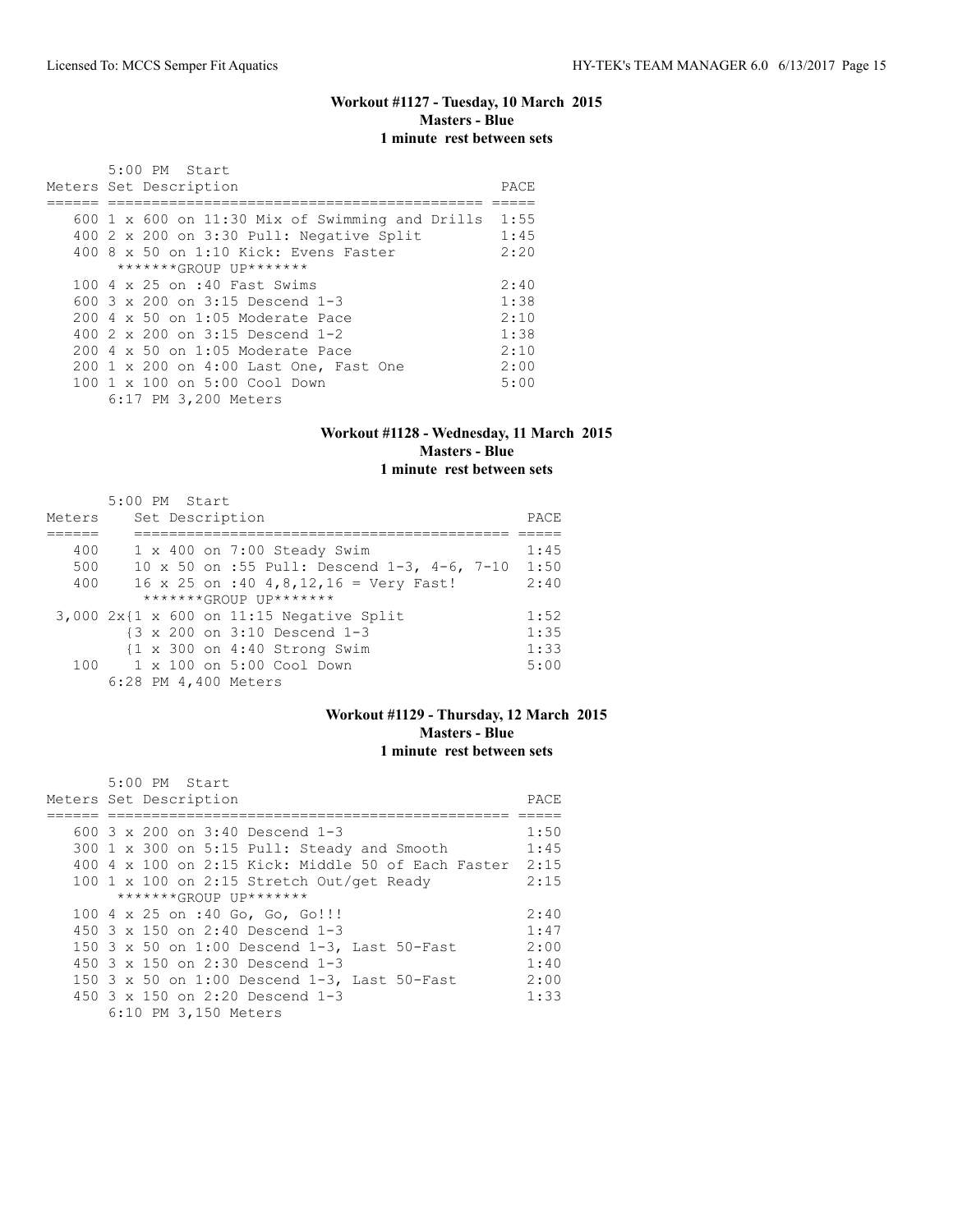# **Workout #1139 - Monday, 16 March 2015 Masters - Blue 1 minute rest between sets**

| Meters | 5:00 PM Start<br>Set Description         | PACE |
|--------|------------------------------------------|------|
| 600    | 2 x 300 on 5:30 Mix swim & drill         | 1:50 |
| 400    | 4 x 100 on 2:20 Kick, mis up the efforts | 2:20 |
| 400    | 8 x 50 on 1:00 Pull, desc the set        | 2:00 |
|        | ***** Group Up *****                     |      |
| 100    | 4 x 25 on :40 Fast!                      | 2:40 |
|        | 1,500 2x{5 x 50 on 1:05 Desc             | 2:10 |
|        | {4 x 50 on 1:00 Desc                     | 2:00 |
|        | {3 x 50 on :55 Desc                      | 1:50 |
|        | {2 x 50 on :50 Desc                      | 1:40 |
|        | {1 x 50 on 1:15 Whoosh - Best One!       | 2:30 |
|        | 100 1 x 100 on 5:00 Loosen               | 5:00 |
|        | 6:13 PM 3,100 Meters                     |      |

#### **Workout #1140 - Tuesday, 17 March 2015 Masters - Blue 1 minute rest between sets**

| $5:00$ PM Start                                      |      |
|------------------------------------------------------|------|
| Meters Set Description                               | PACE |
|                                                      |      |
| 400 2 x 200 on 5:30 Kick, last 50 faster             | 2:45 |
| 600 3 x 200 on 3:30 Swim, first 50 = drill           | 1:45 |
| 400 4 x 100 on 1:50 Pull, Desc Set                   | 1:50 |
| $\sim \sim \sim \sim$ Group Up $\sim \sim \sim \sim$ |      |
| 450 $3 \times 150$ on 2:40 Desc 1-3                  | 1:47 |
| 150 2 x 75 on 1:50 Fast                              | 2:27 |
| 450 $3 \times 150$ on 2:30 Desc 1-3                  | 1:40 |
| 150 2 x 75 on 1:40 Fast                              | 2:13 |
| 450 $3 \times 150$ on 2:20 Desc 1-3                  | 1:33 |
| 150 2 x 75 on 1:30 Fast                              | 2:00 |
| 100 1 x 100 on 5:00 Loosen                           | 5:00 |
| 6:18 PM 3,300 Meters                                 |      |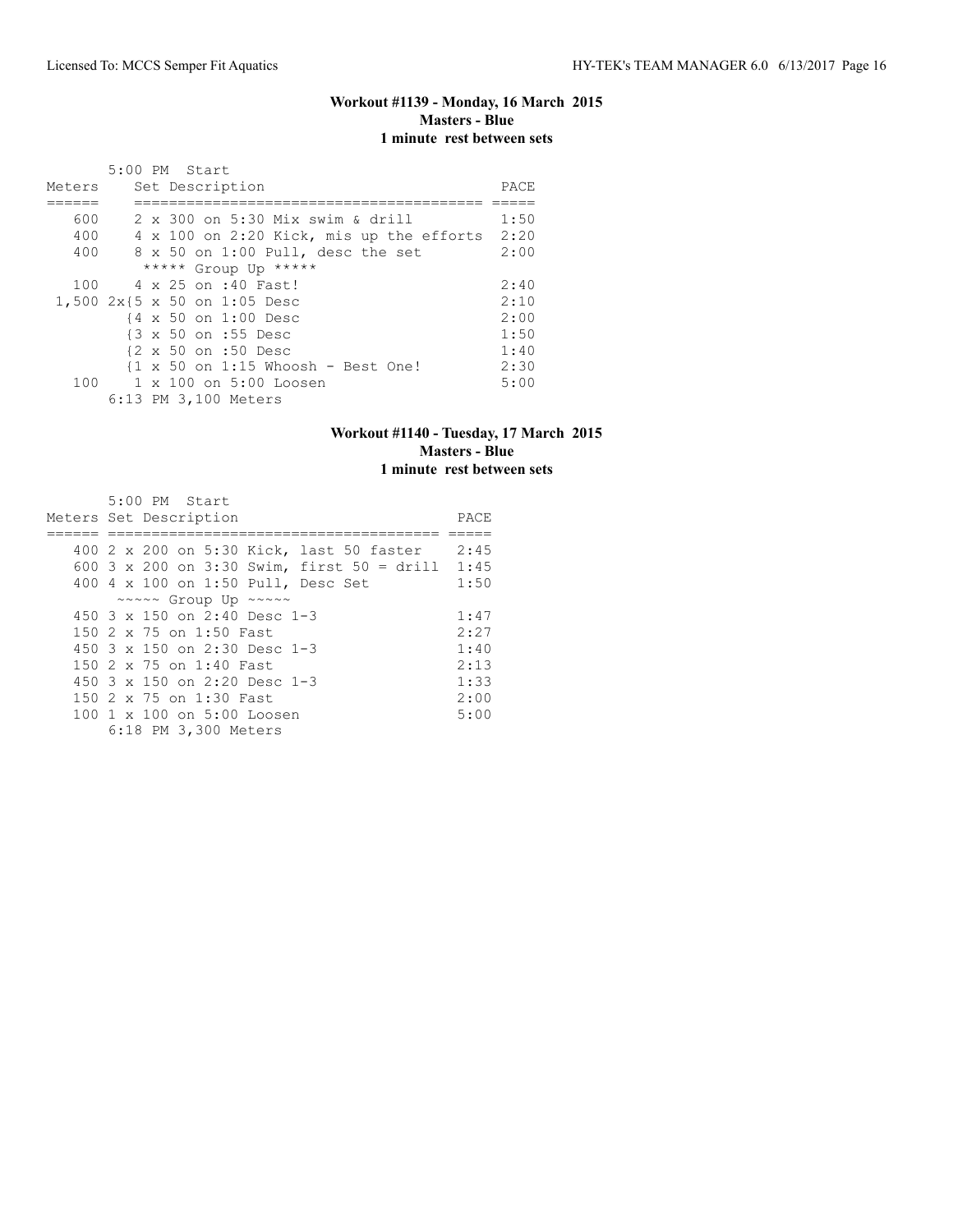## **Workout #1141 - Wednesday, 18 March 2015 Masters - Blue 1 minute rest between sets**

 5:00 PM Start Meters Set Description **PACE** ====== ================================ ===== 600 6 x 100 on 1:50 Mix Drill & Swim 1:50 400 2 x 200 on 3:30 Pull, Desc set 1:45 400 8 x 50 on 1:20 Kick, odds faster 2:40 ===== Group Up ===== 500 1 x 500 on 8:00 Neg Split 1:36<br>300 1 x 300 on 5:15 Neg Split 1:45 300 1 x 300 on 5:15 Neg Split 1:45<br>100 1 x 100 on 1:55 Fast! 1:55 100 1 x 100 on 1:55 Fast! 1:55<br>500 1 x 500 on 7:45 Neg Split 1:33<br>300 1 x 300 on 5:00 Neg Split 1:40<br>1:55 500 1 x 500 on 7:45 Neg Split 300 1 x 300 on 5:00 Neg Split 1:40<br>100 1 x 100 on 1:55 Fast! 1:55 100 1 x 100 on 1:55 Fast! 1:55<br>500 1 x 500 on 7:30 Neg Split 1:30<br>300 1 x 300 on 4:45 Neg Split 1:35 500 1 x 500 on 7:30 Neg Split 1:30 300 1 x 300 on 4:45 Neg Split 1:35<br>100 1 x 100 on 1:55 Fast!! 1:55 100 1 x 100 on 1:55 Fast!! 1:55<br>100 1 x 100 on 5:00 Loosen 5:00 100 1 x 100 on 5:00 Loosen 6:32 PM 4,200 Meters

#### **Workout #1142 - Thursday, 19 March 2015 Masters - Blue 1 minute rest between sets**

| 5:00 PM Start                                          |      |
|--------------------------------------------------------|------|
| Meters Set Description                                 | PACE |
|                                                        |      |
| $600\,4 \times 150$ on 2:45 finish each one faster     | 1:50 |
| 450 6 x 75 on 1:20 Pull, Desc the set                  | 1:47 |
| 450 6 x 75 on 1:45 Kick, mix efforts                   | 2:20 |
| $\#$ #### Group Up $\#$ ####                           |      |
| 100 4 x 25 on :40 Speedy!                              | 2:40 |
| 600 $3 \times 200$ on $3:10$ Desc 1-3                  | 1:35 |
| $200.4 \times 50$ on :50 Desc 1-4                      | 1:40 |
| 400 $2 \times 200$ on $3:10$ Desc 1-3                  | 1:35 |
| 200 4 x 50 on :45 Desc 1-4                             | 1:30 |
| 200 1 x 200 on 5:00 Last one, fast one!                | 2:30 |
| $100 \text{ 1 x } 100 \text{ on } 5:00 \text{ Loosen}$ | 5:00 |
| 6:16 PM 3,300 Meters                                   |      |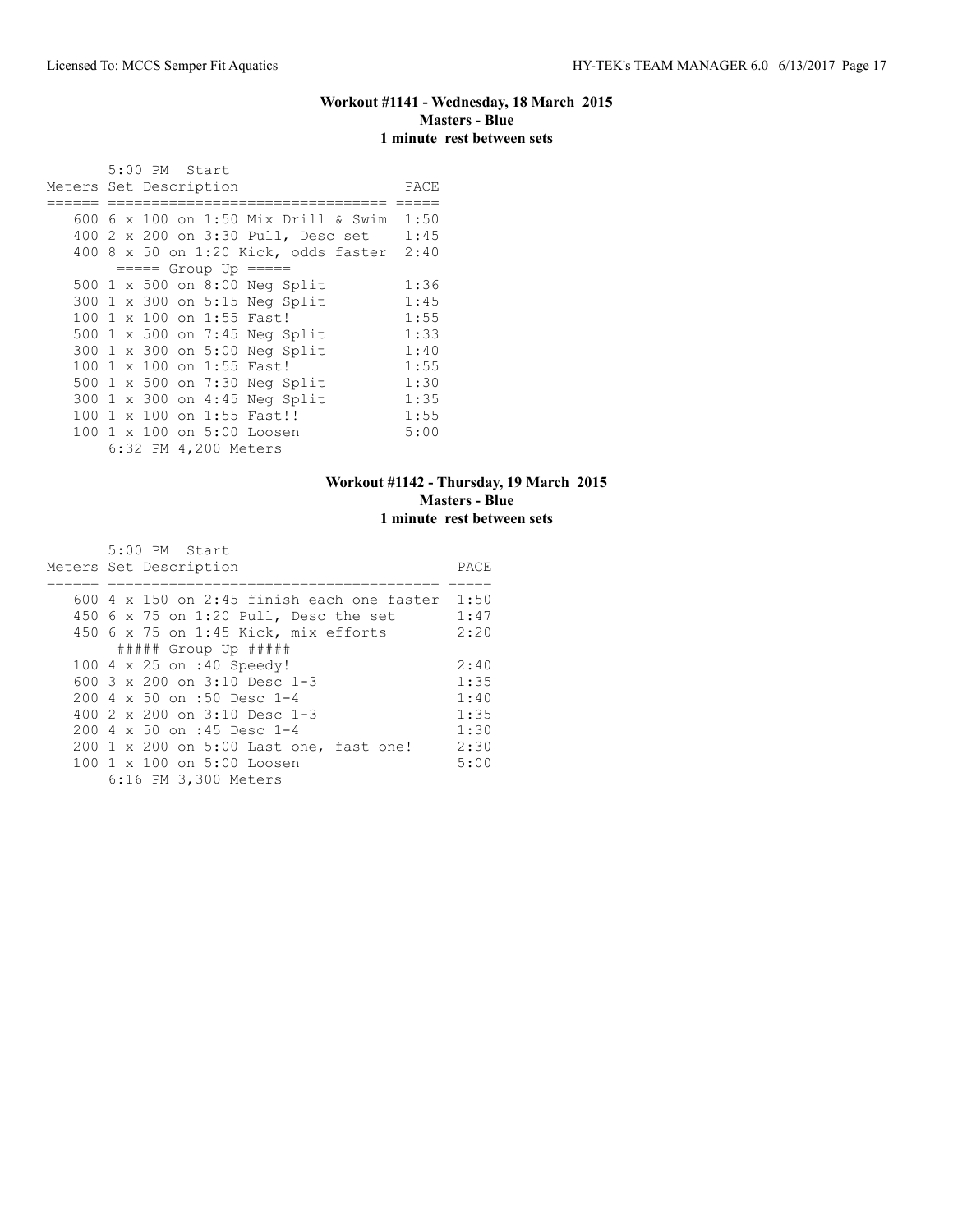# **Workout #1075 - Monday, 23 March 2015 Masters - Blue 1 minute rest between sets**

|        |    | 5:00 PM Start   |                                                          |      |
|--------|----|-----------------|----------------------------------------------------------|------|
| Meters |    | Set Description |                                                          | PACE |
|        |    |                 |                                                          |      |
| 600    |    |                 | 2 x 300 on 5:45 Steady Swims                             | 1:55 |
| 400    |    |                 | 1 x 400 on 7:00 Pull: Negative Split                     | 1:45 |
| 400    |    |                 | 2 x 200 on 4:15 Kick: Mix Speeds by 50's                 | 2:08 |
|        |    |                 | *******GROUP UP*******                                   |      |
|        |    |                 | 100 4 x 25 on :40 Build Some Speed                       | 2:40 |
|        |    |                 | 1,500 2x{4 x 75 on 1:20 Descend 1-4                      | 1:47 |
|        |    |                 | $\{6 \times 25 \text{ on } : 35 \# 3 \& # 6 = FAST!!\}$  | 2:20 |
|        |    |                 | $\{2 \times 75 \text{ on } 1:15 \text{ Descend } 1-2\}$  | 1:40 |
|        |    |                 | $\{6 \times 25 \text{ on } : 35 \# 3 \& # 6 = FAST!!!\}$ | 2:20 |
| 25     |    |                 | 1 x 25 on 1:15 Easy Swim                                 | 5:00 |
|        | 75 |                 | 1 x 75 on 2:00 Last One, Fast One!!                      | 2:40 |
|        |    |                 | 100 1 x 100 on 5:00 Cool Down                            | 5:00 |
|        |    |                 | 6:17 PM 3,200 Meters                                     |      |

# **Workout #1162 - Tuesday, 24 March 2015 Masters - Blue 1 minute rest between sets**

5:00 PM Start

|  | Meters Set Description                        | PACE |
|--|-----------------------------------------------|------|
|  | 500 1 x 500 on 9:00 Smooth, Steady Swim       | 1:48 |
|  | 500 5 x 100 on 1:45 Pull: 1,3,5 Harder Effort | 1:45 |
|  | 450 6 x 75 on 2:00 Kick: Evens Harder         | 2:40 |
|  | *******GROUP UP*******                        |      |
|  | 100 4 x 25 on :40 Get Some Speed Going        | 2:40 |
|  | 400 4 x 100 on 1:40 Descend 1-4               | 1:40 |
|  | 100 $2 \times 50$ on 1:00 Steady Swims        | 2:00 |
|  | 300 3 x 100 on 1:35 Descend 1-3               | 1:35 |
|  | 100 2 x 50 on 1:00 Steady Swims               | 2:00 |
|  | 200 2 x 100 on 1:30 Two Hard Swims            | 1:30 |
|  | 100 2 x 50 on 1:00 Steady Swims               | 2:00 |
|  | 100 1 x 100 on 1:30 Fast Swim                 | 1:30 |
|  | 100 $2 \times 50$ on 1:00 Steady Swims        | 2:00 |
|  | 100 1 x 100 on 2:00 Last One, Fast One        | 2:00 |
|  | 100 1 x 100 on 5:00 Cool Down                 | 5:00 |
|  | 6:18 PM 3,150 Meters                          |      |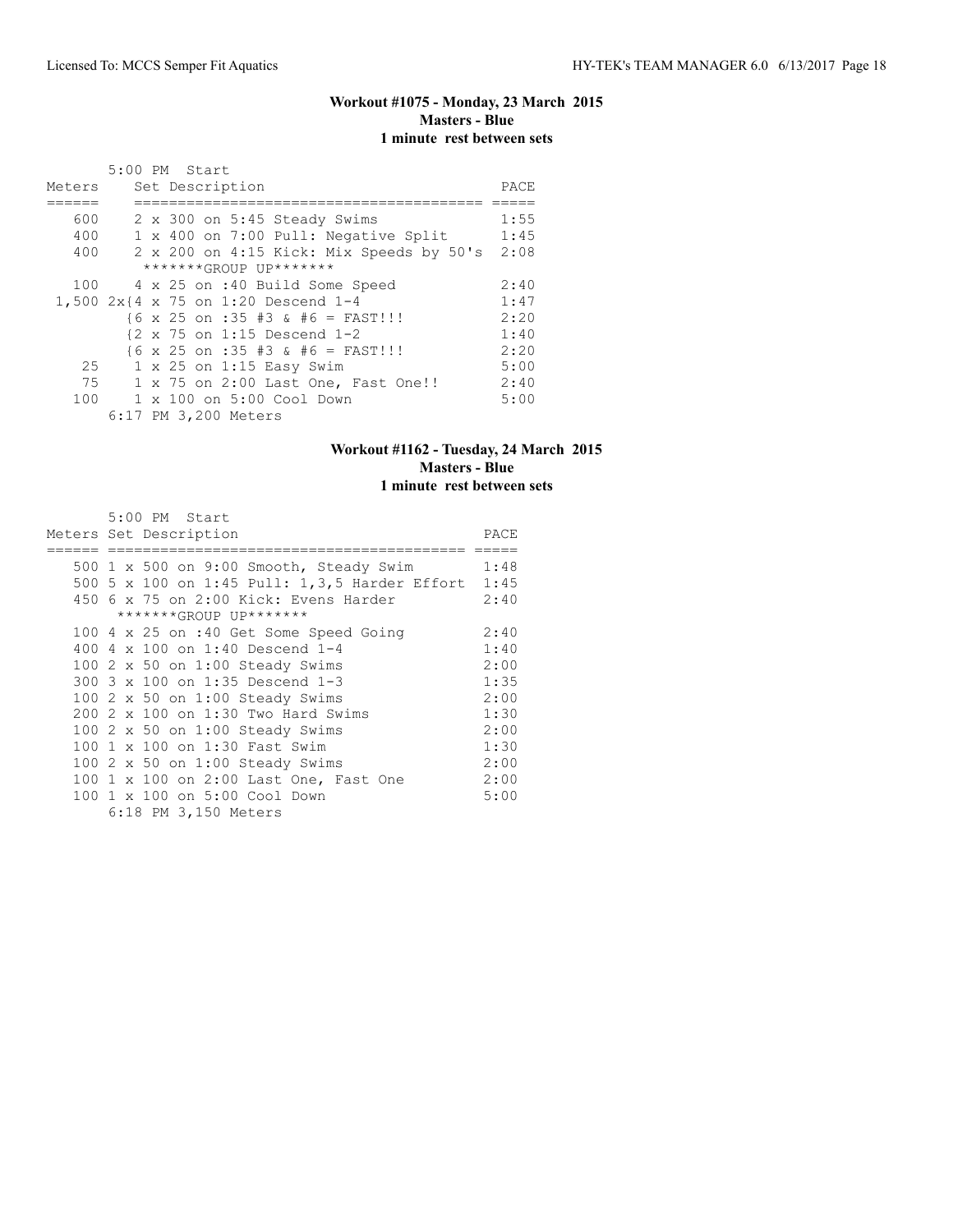# **Workout #1165 - Wednesday, 25 March 2015 Masters - Blue 1 minute rest between sets**

| Meters                               | 5:00 PM Start |  | Set Description      |                                                         |  |  |                                                | PACE |
|--------------------------------------|---------------|--|----------------------|---------------------------------------------------------|--|--|------------------------------------------------|------|
| 400                                  |               |  |                      | 2 x 200 on 4:00 Swim Steady/Mix in Drills               |  |  |                                                | 2:00 |
| 600                                  |               |  |                      | 2 x 300 on 5:45 Pull: Descend 1-2                       |  |  |                                                | 1:55 |
| 400                                  |               |  |                      |                                                         |  |  | 4 x 100 on 2:00 Kick: Middle 50 of Each Harder | 2:00 |
|                                      |               |  |                      | $+++++++++++GROUP$ UP++++++++++++                       |  |  |                                                |      |
| 2,800 2x{2 x 200 on 3:30 Descend 1-2 |               |  |                      |                                                         |  |  |                                                | 1:45 |
|                                      |               |  |                      | $\{1 \times 400 \text{ on } 6:15 \text{ Hard Effect}\}$ |  |  |                                                | 1:34 |
|                                      |               |  |                      | {1 x 200 on 3:30 Smooth and Steady                      |  |  |                                                | 1:45 |
|                                      |               |  |                      | $\{1 \times 400 \text{ on } 6:15 \text{ Fast Effect}\}$ |  |  |                                                | 1:34 |
|                                      |               |  |                      | $100 \t 1 \times 100$ on $5:00$ Cool Down               |  |  |                                                | 5:00 |
|                                      |               |  | 6:23 PM 4,300 Meters |                                                         |  |  |                                                |      |

#### **Workout #1168 - Thursday, 26 March 2015 Masters - Blue 1 minute rest between sets**

| 5:00 PM Start                                        |      |
|------------------------------------------------------|------|
| Meters Set Description                               | PACE |
|                                                      |      |
| $400$ 1 x 400 on 7:00 Steady Swim/Mix in Drills 1:45 |      |
| 400 8 x 50 on :55 Pull: Descend1-4, 5-8              | 1:50 |
| 300 12 x 25 on :45 Kick: 3, 6, 9, 12 = FAST          | 3:00 |
| 300 1 x 300 on 5:30 Steady Swim                      | 1:50 |
| *******GROUP UP*******                               |      |
| 100 4 x 25 on :40 Fast Swims                         | 2:40 |
| 500 2 x 250 on 4:15 Descend 1-2                      | 1:42 |
| 100 2 x 50 on 1:00 Steady Swims                      | 2:00 |
| 500 2 x 250 on 4:05 Descend 1-2                      | 1:38 |
| 100 2 x 50 on 1:00 Steady Swims                      | 2:00 |
| 500 2 x 250 on 3:55 Descend 1-2                      | 1:34 |
| 1 on :30 Extra 30 Seconds Rest                       |      |
| 50 1 x 50 on 1:30 Max Effort                         | 3:00 |
| 100 1 x 100 on 5:00 Cool Down                        | 5:00 |
| 6:21 PM 3,350 Meters                                 |      |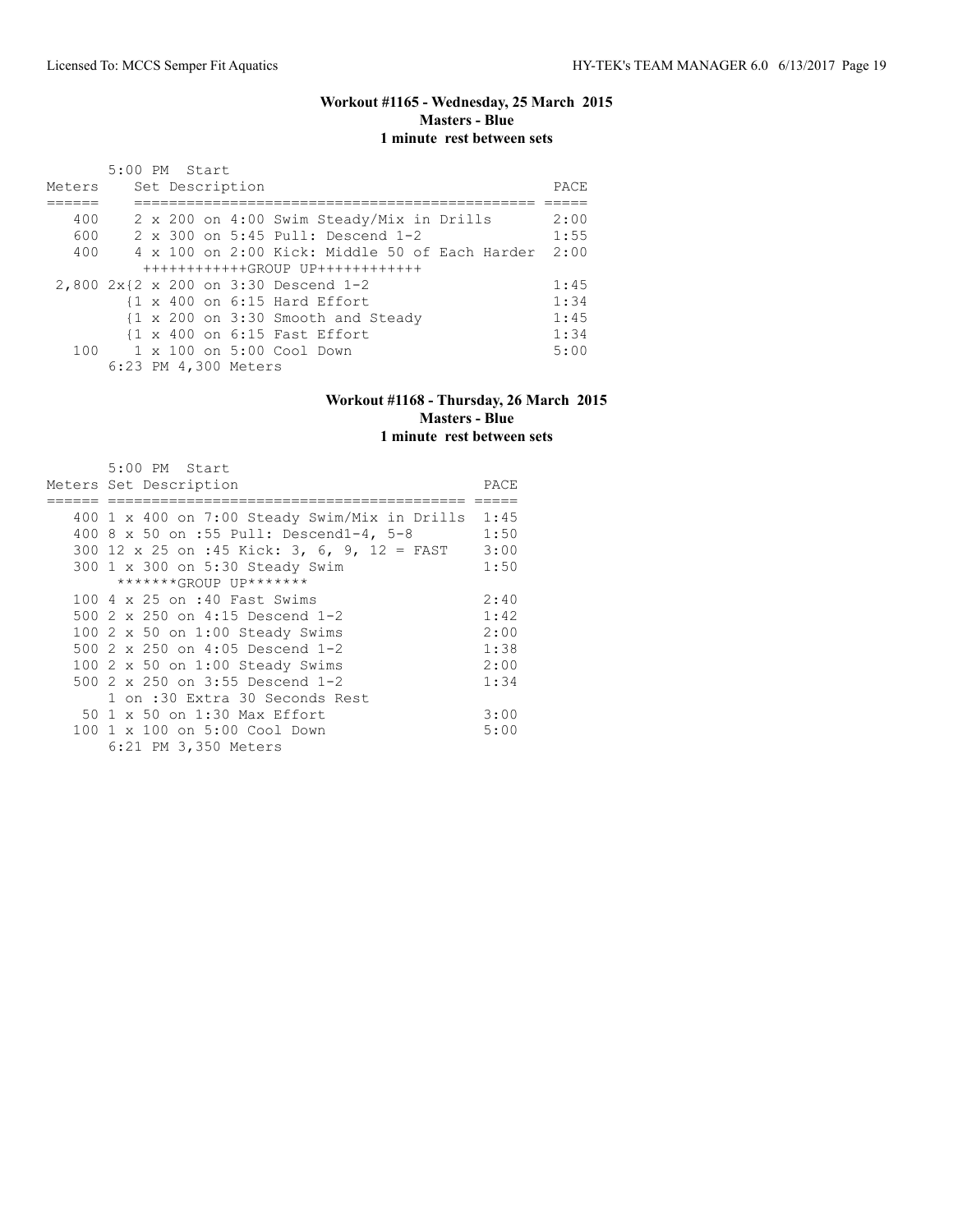# **Workout #1171 - Monday, 30 March 2015 Masters - Blue 1 minute rest between sets**

|        | 5:00 PM Start                                    |      |
|--------|--------------------------------------------------|------|
| Meters | Set Description                                  | PACE |
|        |                                                  |      |
| 400    | 1 x 400 on 7:00 Swim & Drill                     | 1:45 |
| 600    | 6 x 100 on 1:50 Pull, Mix efforts                | 1:50 |
| 400    | 16 x 25 on :40 Kick, every third one faster 2:40 |      |
|        | ***** Group Up *****                             |      |
|        | 1,800 2x{1 x 25 on :45 Steady                    | 3:00 |
|        | {2 x 100 on 2:20 Fast                            | 2:20 |
|        | {1 x 25 on :45 Steady, OK to start early         | 3:00 |
|        | {2 x 100 on 1:55 Fast                            | 1:55 |
|        | {1 x 25 on :45 Steady, OK to start early         | 3:00 |
|        | {2 x 100 on 1:30 Fast                            | 1:30 |
|        | {1 x 25 on :45 Steady, OK to start early         | 3:00 |
|        | {2 x 100 on 3:00 Fast                            | 3:00 |
|        | 100 1 x 100 on 5:00 Loosen                       | 5:00 |
|        | 6:19 PM 3,300 Meters                             |      |

#### **Workout #1174 - Tuesday, 31 March 2015 Masters - Blue 1 minute rest between sets**

|        | 5:00 PM Start      |  |                      |                                     |      |
|--------|--------------------|--|----------------------|-------------------------------------|------|
| Meters |                    |  | Set Description      |                                     | PACE |
|        |                    |  |                      |                                     |      |
| 600    |                    |  |                      | 3 x 200 on 3:30 Swim & Drill        | 1:45 |
| 450    |                    |  |                      | 6 x 75 on 1:25 Pull, faster last 25 | 1:53 |
| 400    |                    |  |                      | 8 x 50 on 1:20 Kick, mix efforts    | 2:40 |
|        |                    |  |                      | $\#$ #### Group Up $\#$ ####        |      |
| 100    | 4 x 25 on :40 Fast |  |                      |                                     | 2:40 |
|        |                    |  |                      | 1,350 1x{1 x 150 on 2:30 Steady     | 1:40 |
|        |                    |  |                      | {1 x 150 on 2:20 Fast Pace          | 1:33 |
|        |                    |  |                      | {1 x 150 on 2:40 Steady             | 1:47 |
|        |                    |  |                      | {2 x 150 on 2:20 Fast Pace          | 1:33 |
|        |                    |  |                      | {1 x 150 on 2:50 Steady             | 1:53 |
|        |                    |  |                      | {3 x 150 on 2:20 Fast Pace          | 1:33 |
|        |                    |  |                      | 100 1 x 100 on 5:00 Loosen          | 5:00 |
|        |                    |  | 6:06 PM 3,000 Meters |                                     |      |

#### **Workout #1177 - Wednesday, 01 April 2015 Masters - Blue 1 minute rest between sets**

|                        |  | 5:00 PM Start |                      |                                       |                                      |                                         |      |
|------------------------|--|---------------|----------------------|---------------------------------------|--------------------------------------|-----------------------------------------|------|
| Meters Set Description |  |               |                      |                                       |                                      |                                         | PACE |
|                        |  |               |                      |                                       |                                      |                                         |      |
|                        |  |               |                      |                                       | 600 2 x 300 on 5:20 drill & swim mix |                                         | 1:47 |
|                        |  |               |                      |                                       | 400 8 x 50 on 1:00 Pull, Alt Ez/Mod  |                                         | 2:00 |
|                        |  |               |                      |                                       |                                      | 450 6 x 75 on 1:50 Kick, last 25 faster | 2:27 |
|                        |  |               |                      | $--- -$ Group Up $--- -$              |                                      |                                         |      |
|                        |  |               |                      | 300 1 x 300 on 5:10 Neg Split         |                                      |                                         | 1:43 |
|                        |  |               |                      | 600 2 x 300 on 5:00 Desc 1-2          |                                      |                                         | 1:40 |
|                        |  |               |                      | 900 $3 \times 300$ on $4:50$ Desc 1-3 |                                      |                                         | 1:37 |
|                        |  |               |                      | 600 $2 \times 300$ on 4:40 Desc 1-2   |                                      |                                         | 1:33 |
|                        |  |               |                      |                                       |                                      | 300 1 x 300 on 6:00 Last one, fast one! | 2:00 |
|                        |  |               |                      | 100 1 x 100 on 5:00 Loosen            |                                      |                                         | 5:00 |
|                        |  |               | 6:30 PM 4,250 Meters |                                       |                                      |                                         |      |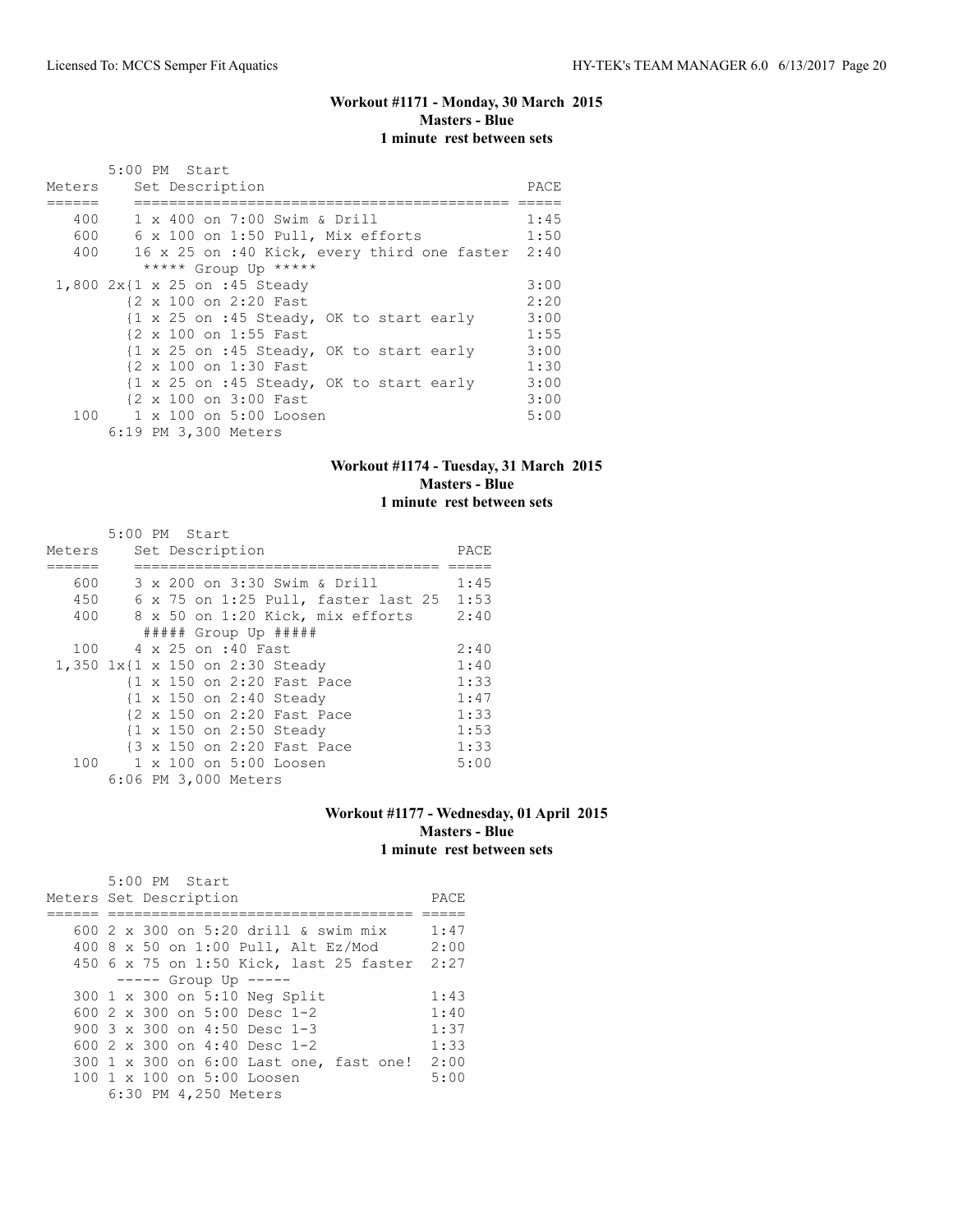#### **Workout #1180 - Thursday, 02 April 2015 Masters - Blue 1 minute rest between sets**

| Meters | 5:00 PM Start<br>Set Description            | PACE |
|--------|---------------------------------------------|------|
|        |                                             |      |
| 600    | 1 x 600 on 11:00 Swim & Drill               | 1:50 |
| 450    | 18 x 25 on :40 Pull, 2 fast, 1 easy         | 2:40 |
| 400    | $4 \times 100$ on 2:30 kick, neg split      | 2:30 |
|        | @@@@@ Group Up @@@@@                        |      |
| 200    | 4 x 50 on 1:05 Desc 1-4                     | 2:10 |
|        | 900 $2x$ {5 x 75 on 2:00 Best average speed | 2:40 |
|        | {1 x 75 on 2:00 Loosen, Start Early         | 2:40 |
| 375    | 5 x 75 on 2:30 Best of the day              | 3:20 |
|        | 75 1 x 75 on 5:00 Loosen                    | 6:40 |
|        | 6:26 PM 3,000 Meters                        |      |

# **Workout #1183 - Monday, 06 April 2015 Masters - Blue**

**1 minute rest between sets**

|  | 5:00 PM Start                                           |      |
|--|---------------------------------------------------------|------|
|  | Meters Set Description                                  | PACE |
|  |                                                         |      |
|  | 500 1 x 500 on 9:50 Easy Swim/Drill                     | 1:58 |
|  | 500 5 x 100 on 1:45 Pull: 1, 3 & 5 = Harder Effort 1:45 |      |
|  | 450 6 x 75 on 1:50 Last 25 of Each = Fast               | 2:27 |
|  | *******GROUP UP*******                                  |      |
|  | $200.8 \times 25$ on :45 4 & 8 = Race Pace Effort       | 3:00 |
|  | 100 1 x 100 on 1:45 Last 25 is FAST!                    | 1:45 |
|  | 200 8 x 25 on :30 Fast Swims                            | 2:00 |
|  | 100 1 x 100 on 1:45 Last 25 is FAST!                    | 1:45 |
|  | 200 8 x 25 on :45 4 & 8 = Race Pace Effort              | 3:00 |
|  | 100 1 x 100 on 1:45 Last 25 is FAST!                    | 1:45 |
|  | 200 8 x 25 on :30 Fast Swims                            | 2:00 |
|  | 100 1 x 100 on 1:45 Last 25 is FAST!                    | 1:45 |
|  | 200 8 x 25 on :45 4 & 8 = Race Pace Effort              | 3:00 |
|  | 100 1 x 100 on 1:45 Last 25 is FAST!                    | 1:45 |
|  | 200 8 x 25 on :30 Fast Swims                            | 2:00 |
|  | 100 1 x 100 on 3:00 Cool Down                           | 3:00 |
|  | 6:27 PM 3,250 Meters                                    |      |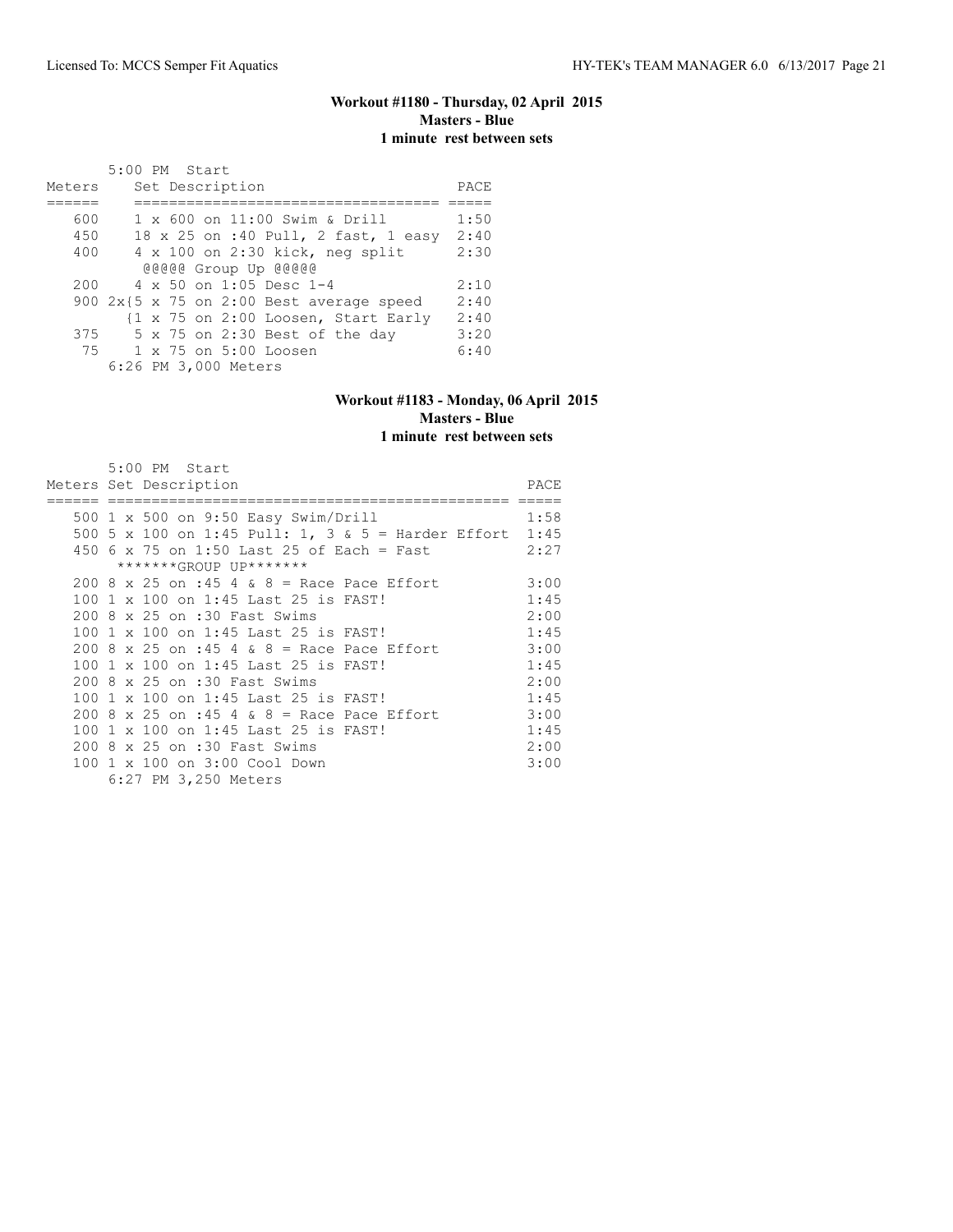## **Workout #1733 - Monday, 06 April 2015 Masters - Blue 1 minute rest between sets**

|  | 5:00 PM Start                                           |      |
|--|---------------------------------------------------------|------|
|  | Meters Set Description                                  | PACE |
|  |                                                         |      |
|  | 500 1 x 500 on 9:50 Easy Swim/Drill                     | 1:58 |
|  | 500 5 x 100 on 1:45 Pull: 1, 3 & 5 = Harder Effort 1:45 |      |
|  | 450 6 x 75 on 1:50 Last 25 of Each = Fast               | 2:27 |
|  | *******GROUP UP*******                                  |      |
|  | 200 8 x 25 on :45 4 & 8 = Race Pace Effort              | 3:00 |
|  | 100 1 x 100 on 1:45 Last 25 is FAST!                    | 1:45 |
|  | 200 8 x 25 on :30 Fast Swims                            | 2:00 |
|  | 100 1 x 100 on 1:45 Last 25 is FAST!                    | 1:45 |
|  | 200 8 x 25 on :45 4 & 8 = Race Pace Effort              | 3:00 |
|  | 100 1 x 100 on 1:45 Last 25 is FAST!                    | 1:45 |
|  | 200 8 x 25 on :30 Fast Swims                            | 2:00 |
|  | 100 1 x 100 on 1:45 Last 25 is FAST!                    | 1:45 |
|  | $200.8 \times 25$ on :45 4 & 8 = Race Pace Effort       | 3:00 |
|  | 100 1 x 100 on 1:45 Last 25 is FAST!                    | 1:45 |
|  | 200 8 x 25 on :30 Fast Swims                            | 2:00 |
|  | 100 1 x 100 on 3:00 Cool Down                           | 3:00 |
|  | 6:27 PM 3,250 Meters                                    |      |

# **Workout #1753 - Monday, 06 April 2015 Masters - Blue 1 minute rest between sets**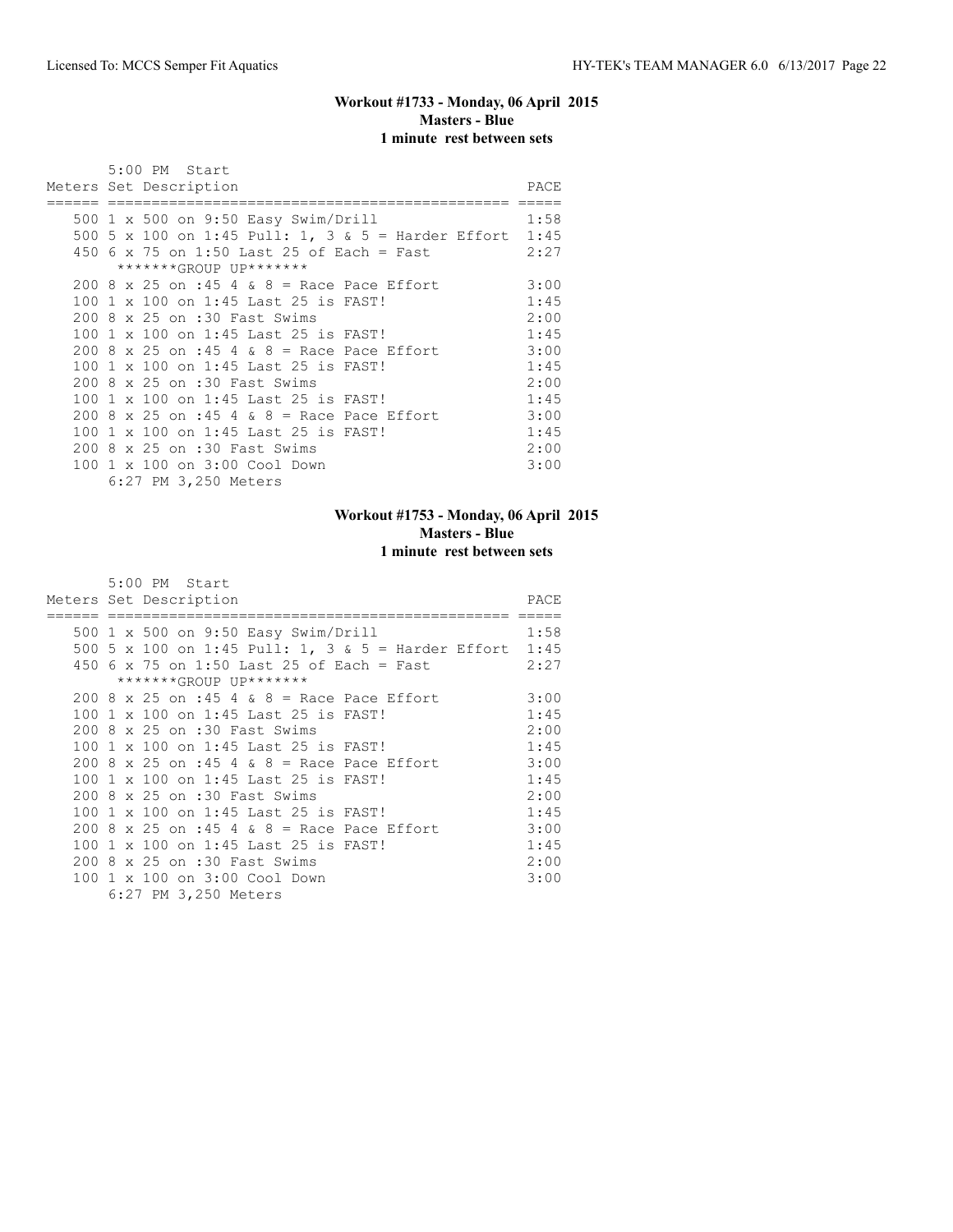## **Workout #1942 - Monday, 06 April 2015 Masters - Blue 1 minute rest between sets**

|  | 5:00 PM Start                                           |      |
|--|---------------------------------------------------------|------|
|  | Meters Set Description                                  | PACE |
|  |                                                         |      |
|  | 500 1 x 500 on 9:50 Easy Swim/Drill                     | 1:58 |
|  | 500 5 x 100 on 1:45 Pull: 1, 3 & 5 = Harder Effort 1:45 |      |
|  | 450 6 x 75 on 1:50 Last 25 of Each = Fast               | 2:27 |
|  | *******GROUP UP*******                                  |      |
|  | 200 8 x 25 on :45 4 & 8 = Race Pace Effort              | 3:00 |
|  | 100 1 x 100 on 1:45 Last 25 is FAST!                    | 1:45 |
|  | 200 8 x 25 on :30 Fast Swims                            | 2:00 |
|  | 100 1 x 100 on 1:45 Last 25 is FAST!                    | 1:45 |
|  | 200 8 x 25 on :45 4 & 8 = Race Pace Effort              | 3:00 |
|  | 100 1 x 100 on 1:45 Last 25 is FAST!                    | 1:45 |
|  | 200 8 x 25 on :30 Fast Swims                            | 2:00 |
|  | 100 1 x 100 on 1:45 Last 25 is FAST!                    | 1:45 |
|  | $200.8 \times 25$ on :45 4 & 8 = Race Pace Effort       | 3:00 |
|  | 100 1 x 100 on 1:45 Last 25 is FAST!                    | 1:45 |
|  | 200 8 x 25 on :30 Fast Swims                            | 2:00 |
|  | 100 1 x 100 on 3:00 Cool Down                           | 3:00 |
|  | 6:27 PM 3,250 Meters                                    |      |

# **Workout #2017 - Monday, 06 April 2015 Masters - Blue 1 minute rest between sets**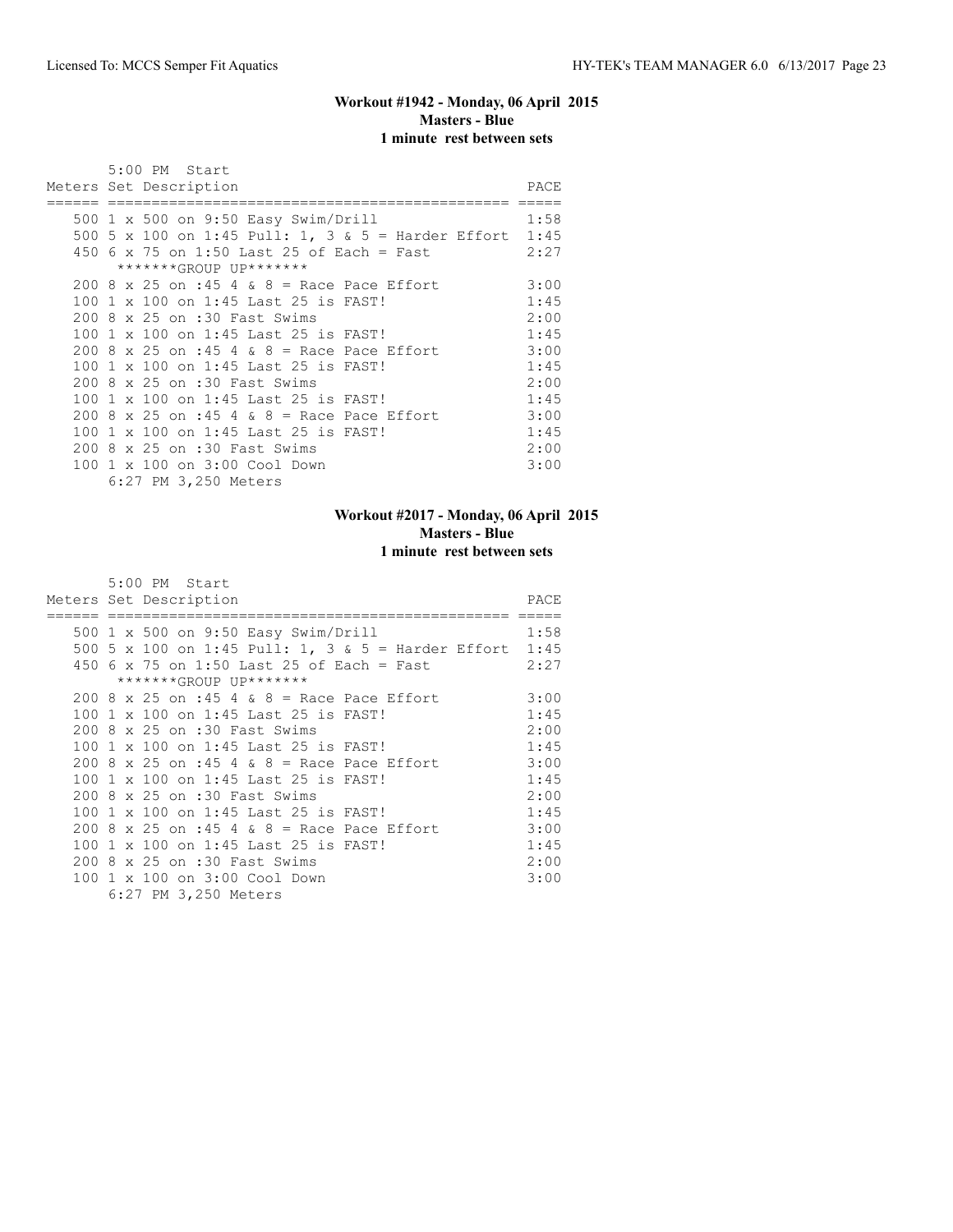## **Workout #2134 - Monday, 06 April 2015 Masters - Blue 1 minute rest between sets**

|  | 5:00 PM Start                                           |      |
|--|---------------------------------------------------------|------|
|  | Meters Set Description                                  | PACE |
|  |                                                         |      |
|  | 500 1 x 500 on 9:50 Easy Swim/Drill                     | 1:58 |
|  | 500 5 x 100 on 1:45 Pull: 1, 3 & 5 = Harder Effort 1:45 |      |
|  | 450 6 x 75 on 1:50 Last 25 of Each = Fast               | 2:27 |
|  | *******GROUP UP*******                                  |      |
|  | 200 8 x 25 on :45 4 & 8 = Race Pace Effort              | 3:00 |
|  | 100 1 x 100 on 1:45 Last 25 is FAST!                    | 1:45 |
|  | 200 8 x 25 on :30 Fast Swims                            | 2:00 |
|  | 100 1 x 100 on 1:45 Last 25 is FAST!                    | 1:45 |
|  | 200 8 x 25 on :45 4 & 8 = Race Pace Effort              | 3:00 |
|  | 100 1 x 100 on 1:45 Last 25 is FAST!                    | 1:45 |
|  | 200 8 x 25 on :30 Fast Swims                            | 2:00 |
|  | 100 1 x 100 on 1:45 Last 25 is FAST!                    | 1:45 |
|  | $200.8 \times 25$ on :45 4 & 8 = Race Pace Effort       | 3:00 |
|  | 100 1 x 100 on 1:45 Last 25 is FAST!                    | 1:45 |
|  | 200 8 x 25 on :30 Fast Swims                            | 2:00 |
|  | 100 1 x 100 on 3:00 Cool Down                           | 3:00 |
|  | 6:27 PM 3,250 Meters                                    |      |

## **Workout #2212 - Monday, 06 April 2015 Masters - Blue 1 minute rest between sets**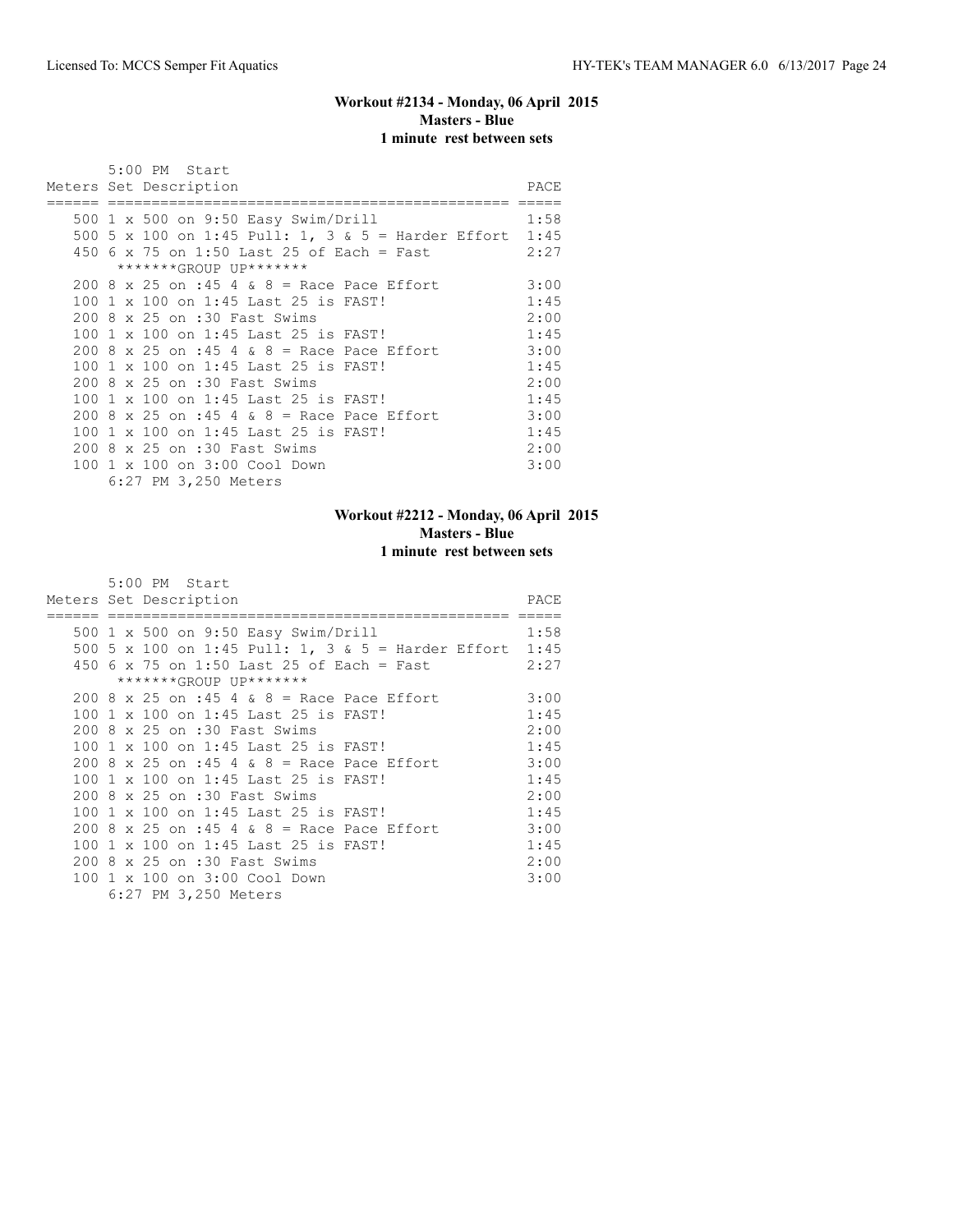## **Workout #2291 - Monday, 06 April 2015 Masters - Blue 1 minute rest between sets**

|  | 5:00 PM Start                                           |      |
|--|---------------------------------------------------------|------|
|  | Meters Set Description                                  | PACE |
|  |                                                         |      |
|  | 500 1 x 500 on 9:50 Easy Swim/Drill                     | 1:58 |
|  | 500 5 x 100 on 1:45 Pull: 1, 3 & 5 = Harder Effort 1:45 |      |
|  | 450 6 x 75 on 1:50 Last 25 of Each = Fast               | 2:27 |
|  | *******GROUP UP*******                                  |      |
|  | 200 8 x 25 on :45 4 & 8 = Race Pace Effort              | 3:00 |
|  | 100 1 x 100 on 1:45 Last 25 is FAST!                    | 1:45 |
|  | 200 8 x 25 on :30 Fast Swims                            | 2:00 |
|  | 100 1 x 100 on 1:45 Last 25 is FAST!                    | 1:45 |
|  | 200 8 x 25 on :45 4 & 8 = Race Pace Effort              | 3:00 |
|  | 100 1 x 100 on 1:45 Last 25 is FAST!                    | 1:45 |
|  | 200 8 x 25 on :30 Fast Swims                            | 2:00 |
|  | 100 1 x 100 on 1:45 Last 25 is FAST!                    | 1:45 |
|  | $200.8 \times 25$ on :45 4 & 8 = Race Pace Effort       | 3:00 |
|  | 100 1 x 100 on 1:45 Last 25 is FAST!                    | 1:45 |
|  | 200 8 x 25 on :30 Fast Swims                            | 2:00 |
|  | 100 1 x 100 on 3:00 Cool Down                           | 3:00 |
|  | 6:27 PM 3,250 Meters                                    |      |

## **Workout #2352 - Monday, 06 April 2015 Masters - Blue 1 minute rest between sets**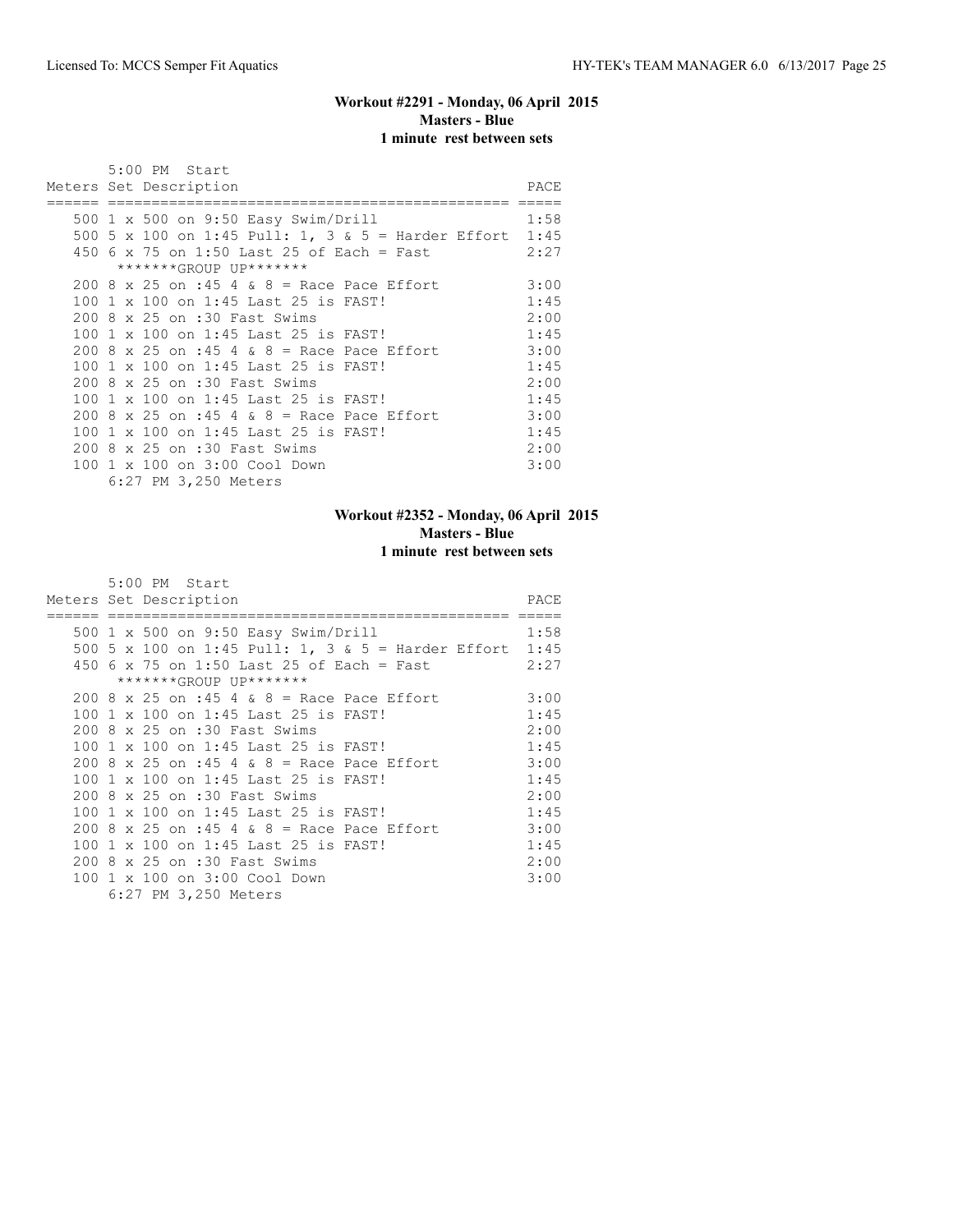## **Workout #2699 - Monday, 06 April 2015 Masters - Blue 1 minute rest between sets**

|  | 5:00 PM Start                                           |      |
|--|---------------------------------------------------------|------|
|  | Meters Set Description                                  | PACE |
|  |                                                         |      |
|  | 500 1 x 500 on 9:50 Easy Swim/Drill                     | 1:58 |
|  | 500 5 x 100 on 1:45 Pull: 1, 3 & 5 = Harder Effort 1:45 |      |
|  | 450 6 x 75 on 1:50 Last 25 of Each = Fast               | 2:27 |
|  | *******GROUP UP*******                                  |      |
|  | 200 8 x 25 on :45 4 & 8 = Race Pace Effort              | 3:00 |
|  | 100 1 x 100 on 1:45 Last 25 is FAST!                    | 1:45 |
|  | 200 8 x 25 on :30 Fast Swims                            | 2:00 |
|  | 100 1 x 100 on 1:45 Last 25 is FAST!                    | 1:45 |
|  | 200 8 x 25 on :45 4 & 8 = Race Pace Effort              | 3:00 |
|  | 100 1 x 100 on 1:45 Last 25 is FAST!                    | 1:45 |
|  | 200 8 x 25 on :30 Fast Swims                            | 2:00 |
|  | 100 1 x 100 on 1:45 Last 25 is FAST!                    | 1:45 |
|  | $200.8 \times 25$ on :45 4 & 8 = Race Pace Effort       | 3:00 |
|  | 100 1 x 100 on 1:45 Last 25 is FAST!                    | 1:45 |
|  | 200 8 x 25 on :30 Fast Swims                            | 2:00 |
|  | 100 1 x 100 on 3:00 Cool Down                           | 3:00 |
|  | 6:27 PM 3,250 Meters                                    |      |

## **Workout #2802 - Monday, 06 April 2015 Masters - Blue 1 minute rest between sets**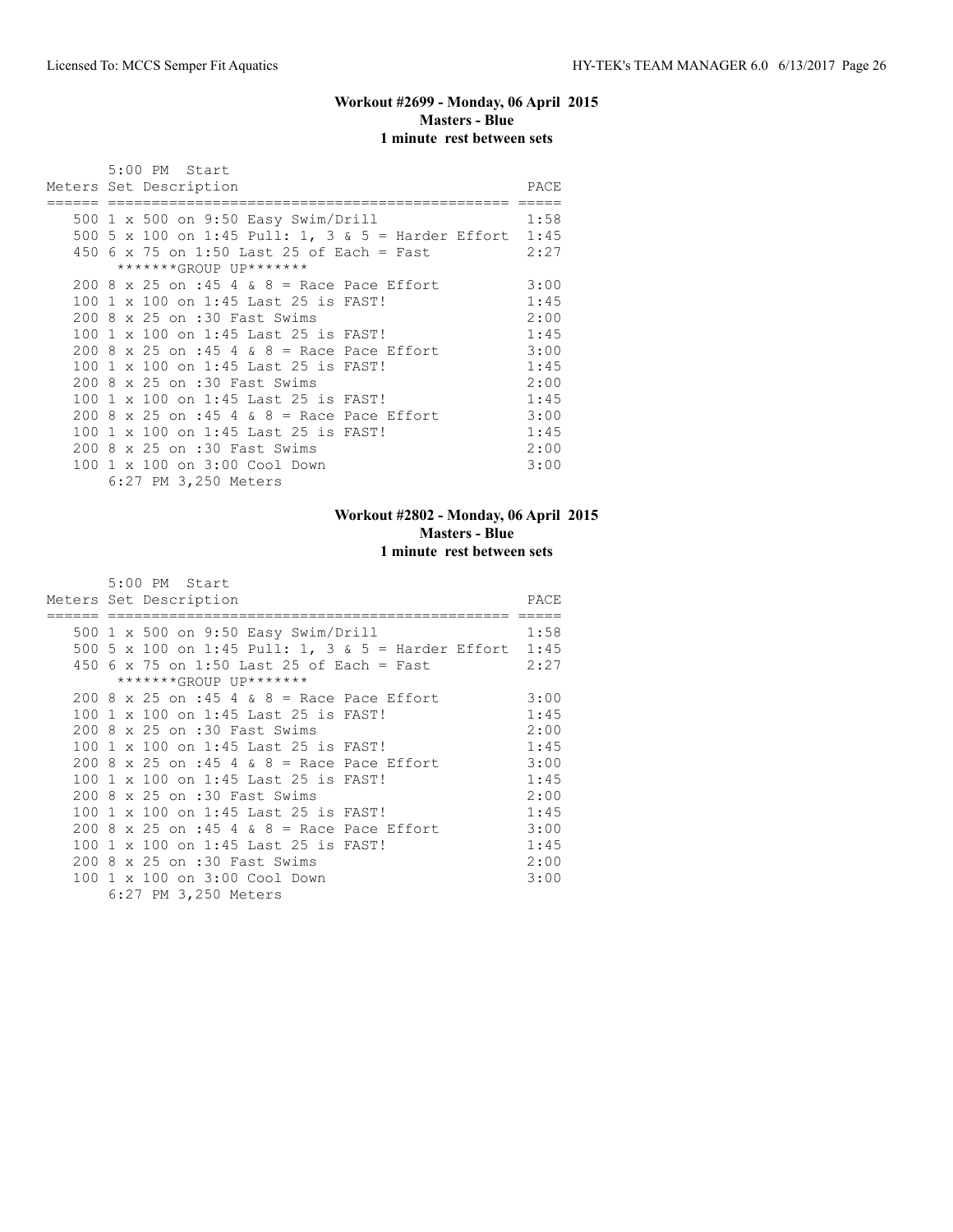## **Workout #3226 - Monday, 06 April 2015 Masters - Blue 1 minute rest between sets**

|  | 5:00 PM Start                                           |      |
|--|---------------------------------------------------------|------|
|  | Meters Set Description                                  | PACE |
|  |                                                         |      |
|  | 500 1 x 500 on 9:50 Easy Swim/Drill                     | 1:58 |
|  | 500 5 x 100 on 1:45 Pull: 1, 3 & 5 = Harder Effort 1:45 |      |
|  | 450 6 x 75 on 1:50 Last 25 of Each = Fast               | 2:27 |
|  | *******GROUP UP*******                                  |      |
|  | 200 8 x 25 on :45 4 & 8 = Race Pace Effort              | 3:00 |
|  | 100 1 x 100 on 1:45 Last 25 is FAST!                    | 1:45 |
|  | 200 8 x 25 on :30 Fast Swims                            | 2:00 |
|  | 100 1 x 100 on 1:45 Last 25 is FAST!                    | 1:45 |
|  | 200 8 x 25 on :45 4 & 8 = Race Pace Effort              | 3:00 |
|  | 100 1 x 100 on 1:45 Last 25 is FAST!                    | 1:45 |
|  | 200 8 x 25 on :30 Fast Swims                            | 2:00 |
|  | 100 1 x 100 on 1:45 Last 25 is FAST!                    | 1:45 |
|  | $200.8 \times 25$ on :45 4 & 8 = Race Pace Effort       | 3:00 |
|  | 100 1 x 100 on 1:45 Last 25 is FAST!                    | 1:45 |
|  | 200 8 x 25 on :30 Fast Swims                            | 2:00 |
|  | 100 1 x 100 on 3:00 Cool Down                           | 3:00 |
|  | 6:27 PM 3,250 Meters                                    |      |

## **Workout #3366 - Monday, 06 April 2015 Masters - Blue 1 minute rest between sets**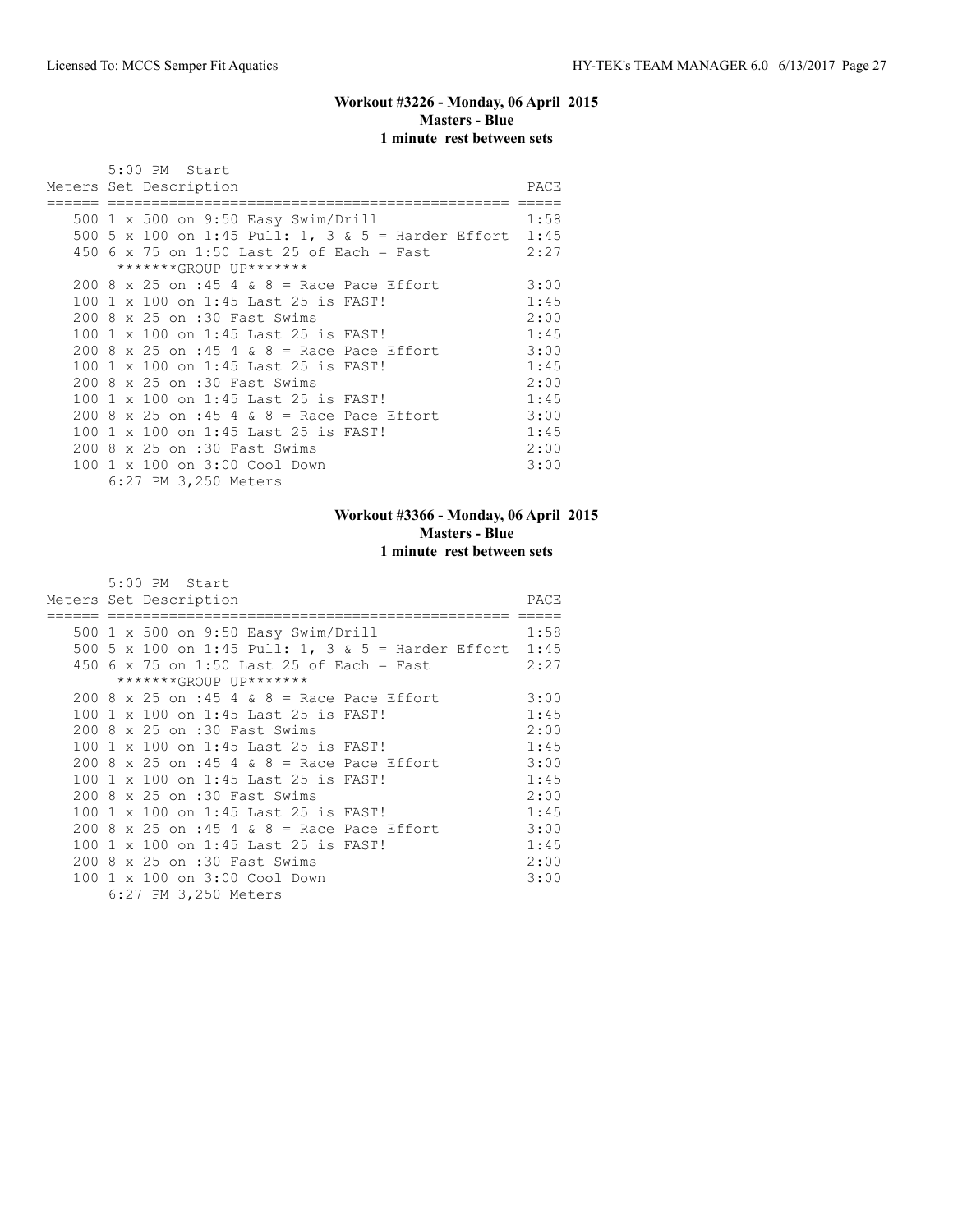## **Workout #3530 - Monday, 06 April 2015 Masters - Blue 1 minute rest between sets**

|  | 5:00 PM Start                                           |      |
|--|---------------------------------------------------------|------|
|  | Meters Set Description                                  | PACE |
|  |                                                         |      |
|  | 500 1 x 500 on 9:50 Easy Swim/Drill                     | 1:58 |
|  | 500 5 x 100 on 1:45 Pull: 1, 3 & 5 = Harder Effort 1:45 |      |
|  | 450 6 x 75 on 1:50 Last 25 of Each = Fast               | 2:27 |
|  | *******GROUP UP*******                                  |      |
|  | 200 8 x 25 on :45 4 & 8 = Race Pace Effort              | 3:00 |
|  | 100 1 x 100 on 1:45 Last 25 is FAST!                    | 1:45 |
|  | 200 8 x 25 on :30 Fast Swims                            | 2:00 |
|  | 100 1 x 100 on 1:45 Last 25 is FAST!                    | 1:45 |
|  | 200 8 x 25 on :45 4 & 8 = Race Pace Effort              | 3:00 |
|  | 100 1 x 100 on 1:45 Last 25 is FAST!                    | 1:45 |
|  | 200 8 x 25 on :30 Fast Swims                            | 2:00 |
|  | 100 1 x 100 on 1:45 Last 25 is FAST!                    | 1:45 |
|  | $200.8 \times 25$ on :45 4 & 8 = Race Pace Effort       | 3:00 |
|  | 100 1 x 100 on 1:45 Last 25 is FAST!                    | 1:45 |
|  | 200 8 x 25 on :30 Fast Swims                            | 2:00 |
|  | 100 1 x 100 on 3:00 Cool Down                           | 3:00 |
|  | 6:27 PM 3,250 Meters                                    |      |

# **Workout #3696 - Monday, 06 April 2015 Masters - Blue 1 minute rest between sets**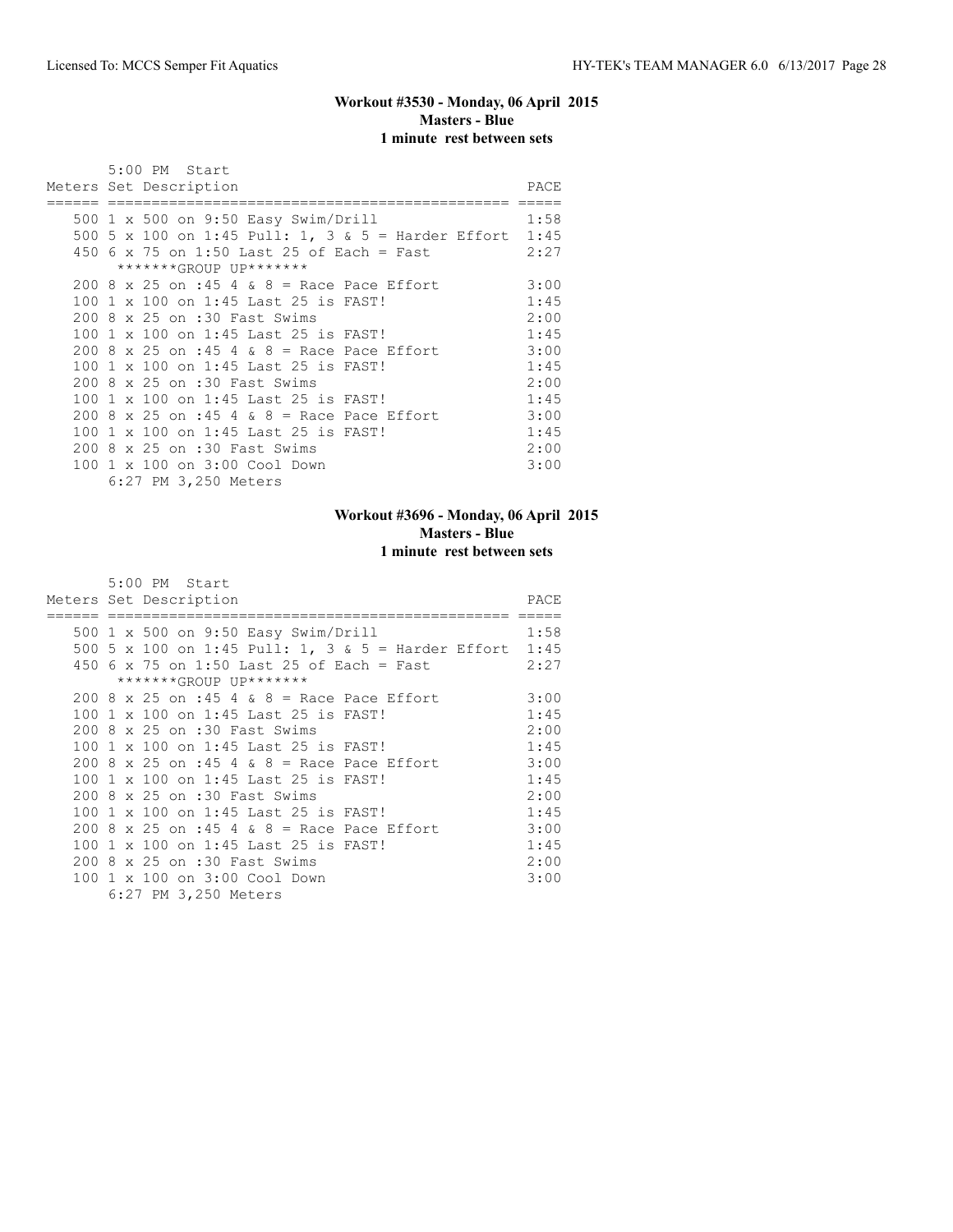## **Workout #3883 - Monday, 06 April 2015 Masters - Blue 1 minute rest between sets**

|  | 5:00 PM Start                                           |      |
|--|---------------------------------------------------------|------|
|  | Meters Set Description                                  | PACE |
|  |                                                         |      |
|  | 500 1 x 500 on 9:50 Easy Swim/Drill                     | 1:58 |
|  | 500 5 x 100 on 1:45 Pull: 1, 3 & 5 = Harder Effort 1:45 |      |
|  | 450 6 x 75 on 1:50 Last 25 of Each = Fast               | 2:27 |
|  | *******GROUP UP*******                                  |      |
|  | 200 8 x 25 on :45 4 & 8 = Race Pace Effort              | 3:00 |
|  | 100 1 x 100 on 1:45 Last 25 is FAST!                    | 1:45 |
|  | 200 8 x 25 on :30 Fast Swims                            | 2:00 |
|  | 100 1 x 100 on 1:45 Last 25 is FAST!                    | 1:45 |
|  | 200 8 x 25 on :45 4 & 8 = Race Pace Effort              | 3:00 |
|  | 100 1 x 100 on 1:45 Last 25 is FAST!                    | 1:45 |
|  | 200 8 x 25 on :30 Fast Swims                            | 2:00 |
|  | 100 1 x 100 on 1:45 Last 25 is FAST!                    | 1:45 |
|  | 200 8 x 25 on :45 4 & 8 = Race Pace Effort              | 3:00 |
|  | 100 1 x 100 on 1:45 Last 25 is FAST!                    | 1:45 |
|  | 200 8 x 25 on :30 Fast Swims                            | 2:00 |
|  | 100 1 x 100 on 3:00 Cool Down                           | 3:00 |
|  | 6:27 PM 3,250 Meters                                    |      |

# **Workout #3967 - Monday, 06 April 2015 Masters - Blue 1 minute rest between sets**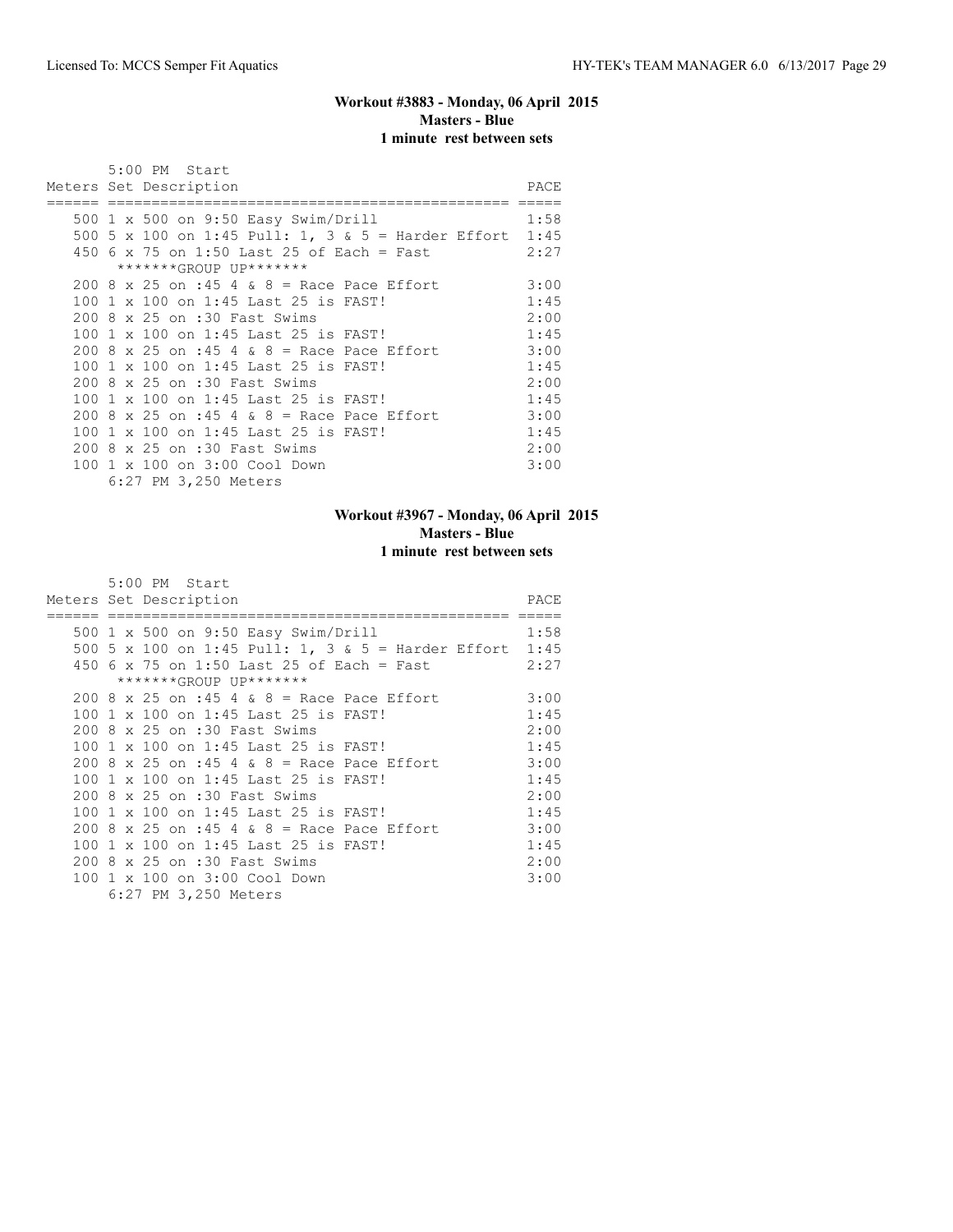#### **Workout #1186 - Tuesday, 07 April 2015 Masters - Blue 1 minute rest between sets**

|        | 5:00 PM Start                               |      |
|--------|---------------------------------------------|------|
| Meters | Set Description                             | PACE |
|        |                                             |      |
| 600    | 2 x 300 on 5:45 Swim: Steady, Smooth Swims  | 1:55 |
| 400    | 1 x 400 on 7:00 Pull: Negative Split        | 1:45 |
| 400    | 2 x 200 on 4:30 Kick: Work in Some Fast 25s | 2:15 |
|        | *******GROUP UP*******                      |      |
|        | 100 4 x 25 on :40 Get Some Speed Going!     | 2:40 |
|        | 1,500 2x{3 x 100 on 1:45 Descend 1-3        | 1:45 |
|        | {2 x 100 on 1:40 Descend 1-2                | 1:40 |
|        | {1 x 100 on 1:35 Fast Swim                  | 1:35 |
|        | {1 x 50 on 1:30 Recovery Swim               | 3:00 |
|        | {1 x 100 on 2:15 FAST, FAST, FAST!!!!       | 2:15 |
|        | 100 1 x 100 on 5:00 Cool Down               | 5:00 |
|        | 6:09 PM 3,100 Meters                        |      |

#### **Workout #1730 - Tuesday, 07 April 2015 Masters - Blue 1 minute rest between sets**

| Meters | $5:00$ PM Start |  |  |  | Set Description      |                                      |                                                                  |  |  | PACE |  |
|--------|-----------------|--|--|--|----------------------|--------------------------------------|------------------------------------------------------------------|--|--|------|--|
|        |                 |  |  |  |                      |                                      |                                                                  |  |  |      |  |
| 600    |                 |  |  |  |                      |                                      | 2 x 300 on 5:45 Swim: Steady, Smooth Swims                       |  |  | 1:55 |  |
| 400    |                 |  |  |  |                      |                                      | 1 x 400 on 7:00 Pull: Negative Split                             |  |  | 1:45 |  |
| 400    |                 |  |  |  |                      |                                      | 2 x 200 on 4:30 Kick: Work in Some Fast 25s                      |  |  | 2:15 |  |
|        |                 |  |  |  |                      | *******GROUP UP*******               |                                                                  |  |  |      |  |
| 100    |                 |  |  |  |                      |                                      | 4 x 25 on :40 Get Some Speed Going!                              |  |  | 2:40 |  |
|        |                 |  |  |  |                      | 1,500 2x{3 x 100 on 1:45 Descend 1-3 |                                                                  |  |  | 1:45 |  |
|        |                 |  |  |  |                      |                                      | $\{2 \times 100 \text{ on } 1:40 \text{ Descend } 1-2$           |  |  | 1:40 |  |
|        |                 |  |  |  |                      | {1 x 100 on 1:35 Fast Swim           |                                                                  |  |  | 1:35 |  |
|        |                 |  |  |  |                      |                                      | $\{1 \times 50 \text{ on } 1:30 \text{ Recovery } \text{Swim}\}$ |  |  | 3:00 |  |
|        |                 |  |  |  |                      |                                      | {1 x 100 on 2:15 FAST, FAST, FAST!!!!                            |  |  | 2:15 |  |
| 100    |                 |  |  |  |                      | 1 x 100 on 5:00 Cool Down            |                                                                  |  |  | 5:00 |  |
|        |                 |  |  |  | 6:09 PM 3,100 Meters |                                      |                                                                  |  |  |      |  |

#### **Workout #1756 - Tuesday, 07 April 2015 Masters - Blue 1 minute rest between sets**

|        | 5:00 PM Start          |  |  |  |                      |                                                        |                                             |  |  |      |
|--------|------------------------|--|--|--|----------------------|--------------------------------------------------------|---------------------------------------------|--|--|------|
| Meters |                        |  |  |  | Set Description      |                                                        |                                             |  |  | PACE |
|        |                        |  |  |  |                      |                                                        |                                             |  |  |      |
| 600    |                        |  |  |  |                      |                                                        | 2 x 300 on 5:45 Swim: Steady, Smooth Swims  |  |  | 1:55 |
| 400    |                        |  |  |  |                      |                                                        | 1 x 400 on 7:00 Pull: Negative Split        |  |  | 1:45 |
| 400    |                        |  |  |  |                      |                                                        | 2 x 200 on 4:30 Kick: Work in Some Fast 25s |  |  | 2:15 |
|        | *******GROUP UP******* |  |  |  |                      |                                                        |                                             |  |  |      |
| 100    |                        |  |  |  |                      |                                                        | 4 x 25 on :40 Get Some Speed Going!         |  |  | 2:40 |
|        |                        |  |  |  |                      | 1,500 2x{3 x 100 on 1:45 Descend 1-3                   |                                             |  |  | 1:45 |
|        |                        |  |  |  |                      | $\{2 \times 100 \text{ on } 1:40 \text{ Descend } 1-2$ |                                             |  |  | 1:40 |
|        |                        |  |  |  |                      | {1 x 100 on 1:35 Fast Swim                             |                                             |  |  | 1:35 |
|        |                        |  |  |  |                      |                                                        | {1 x 50 on 1:30 Recovery Swim               |  |  | 3:00 |
|        |                        |  |  |  |                      |                                                        | {1 x 100 on 2:15 FAST, FAST, FAST!!!!       |  |  | 2:15 |
|        |                        |  |  |  |                      | 100 1 x 100 on 5:00 Cool Down                          |                                             |  |  | 5:00 |
|        |                        |  |  |  | 6:09 PM 3,100 Meters |                                                        |                                             |  |  |      |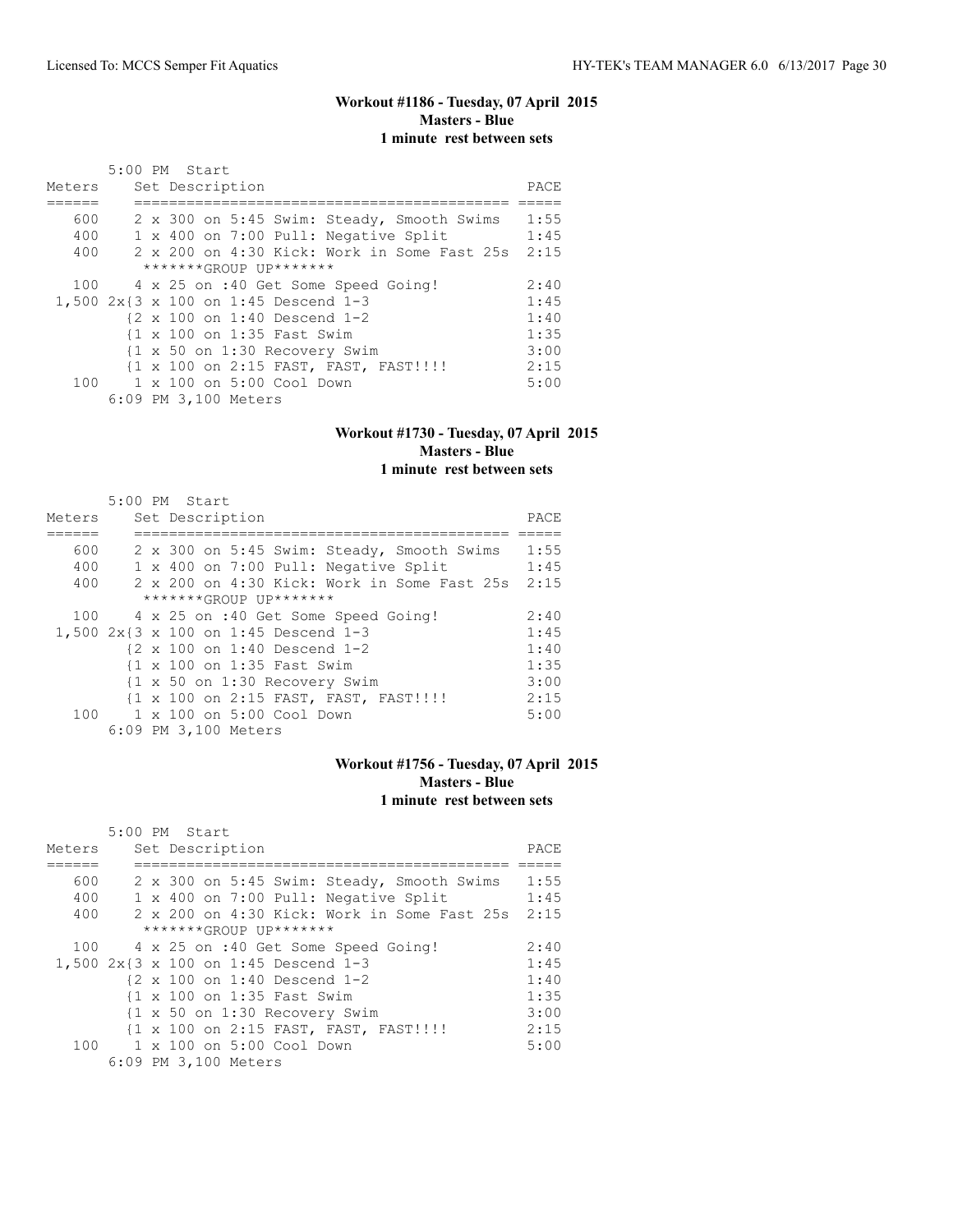# **Workout #1939 - Tuesday, 07 April 2015 Masters - Blue 1 minute rest between sets**

|        | 5:00 PM Start                                                    |      |
|--------|------------------------------------------------------------------|------|
| Meters | Set Description                                                  | PACE |
|        |                                                                  |      |
| 600    | 2 x 300 on 5:45 Swim: Steady, Smooth Swims                       | 1:55 |
| 400    | 1 x 400 on 7:00 Pull: Negative Split                             | 1:45 |
| 400    | 2 x 200 on 4:30 Kick: Work in Some Fast 25s                      | 2:15 |
|        | *******GROUP UP*******                                           |      |
|        | 100 4 x 25 on :40 Get Some Speed Going!                          | 2:40 |
|        | 1,500 2x{3 x 100 on 1:45 Descend 1-3                             | 1:45 |
|        | {2 x 100 on 1:40 Descend 1-2                                     | 1:40 |
|        | {1 x 100 on 1:35 Fast Swim                                       | 1:35 |
|        | $\{1 \times 50 \text{ on } 1:30 \text{ Recovery } \text{Swim}\}$ | 3:00 |
|        | {1 x 100 on 2:15 FAST, FAST, FAST!!!!                            | 2:15 |
|        | 100 1 x 100 on 5:00 Cool Down                                    | 5:00 |
|        | 6:09 PM 3,100 Meters                                             |      |

#### **Workout #2012 - Tuesday, 07 April 2015 Masters - Blue 1 minute rest between sets**

|        | 5:00 PM Start                                          |      |
|--------|--------------------------------------------------------|------|
| Meters | Set Description                                        | PACE |
|        |                                                        |      |
| 600    | 2 x 300 on 5:45 Swim: Steady, Smooth Swims             | 1:55 |
| 400    | 1 x 400 on 7:00 Pull: Negative Split                   | 1:45 |
| 400    | 2 x 200 on 4:30 Kick: Work in Some Fast 25s            | 2:15 |
|        | $******GROUP$ $IP*******$                              |      |
|        | 100 4 x 25 on :40 Get Some Speed Going!                | 2:40 |
|        | 1,500 2x{3 x 100 on 1:45 Descend 1-3                   | 1:45 |
|        | $\{2 \times 100 \text{ on } 1:40 \text{ Descend } 1-2$ | 1:40 |
|        | {1 x 100 on 1:35 Fast Swim                             | 1:35 |
|        | {1 x 50 on 1:30 Recovery Swim                          | 3:00 |
|        | {1 x 100 on 2:15 FAST, FAST, FAST!!!!!                 | 2:15 |
|        | 100 1 x 100 on 5:00 Cool Down                          | 5:00 |
|        | 6:09 PM 3,100 Meters                                   |      |

#### **Workout #2131 - Tuesday, 07 April 2015 Masters - Blue 1 minute rest between sets**

|                           | 5:00 PM Start |  |  |  |                      |                                                        |                                       |                                             |  |      |
|---------------------------|---------------|--|--|--|----------------------|--------------------------------------------------------|---------------------------------------|---------------------------------------------|--|------|
| Meters                    |               |  |  |  | Set Description      |                                                        |                                       |                                             |  | PACE |
|                           |               |  |  |  |                      |                                                        |                                       |                                             |  |      |
| 600                       |               |  |  |  |                      |                                                        |                                       | 2 x 300 on 5:45 Swim: Steady, Smooth Swims  |  | 1:55 |
| 400                       |               |  |  |  |                      |                                                        | 1 x 400 on 7:00 Pull: Negative Split  |                                             |  | 1:45 |
| 400                       |               |  |  |  |                      |                                                        |                                       | 2 x 200 on 4:30 Kick: Work in Some Fast 25s |  | 2:15 |
| $******GROUP$ $IP*******$ |               |  |  |  |                      |                                                        |                                       |                                             |  |      |
| 100                       |               |  |  |  |                      |                                                        | 4 x 25 on :40 Get Some Speed Going!   |                                             |  | 2:40 |
|                           |               |  |  |  |                      | 1,500 2x{3 x 100 on 1:45 Descend 1-3                   |                                       |                                             |  | 1:45 |
|                           |               |  |  |  |                      | $\{2 \times 100 \text{ on } 1:40 \text{ Descend } 1-2$ |                                       |                                             |  | 1:40 |
|                           |               |  |  |  |                      | {1 x 100 on 1:35 Fast Swim                             |                                       |                                             |  | 1:35 |
|                           |               |  |  |  |                      |                                                        | {1 x 50 on 1:30 Recovery Swim         |                                             |  | 3:00 |
|                           |               |  |  |  |                      |                                                        | {1 x 100 on 2:15 FAST, FAST, FAST!!!! |                                             |  | 2:15 |
|                           |               |  |  |  |                      | 100 1 x 100 on 5:00 Cool Down                          |                                       |                                             |  | 5:00 |
|                           |               |  |  |  | 6:09 PM 3,100 Meters |                                                        |                                       |                                             |  |      |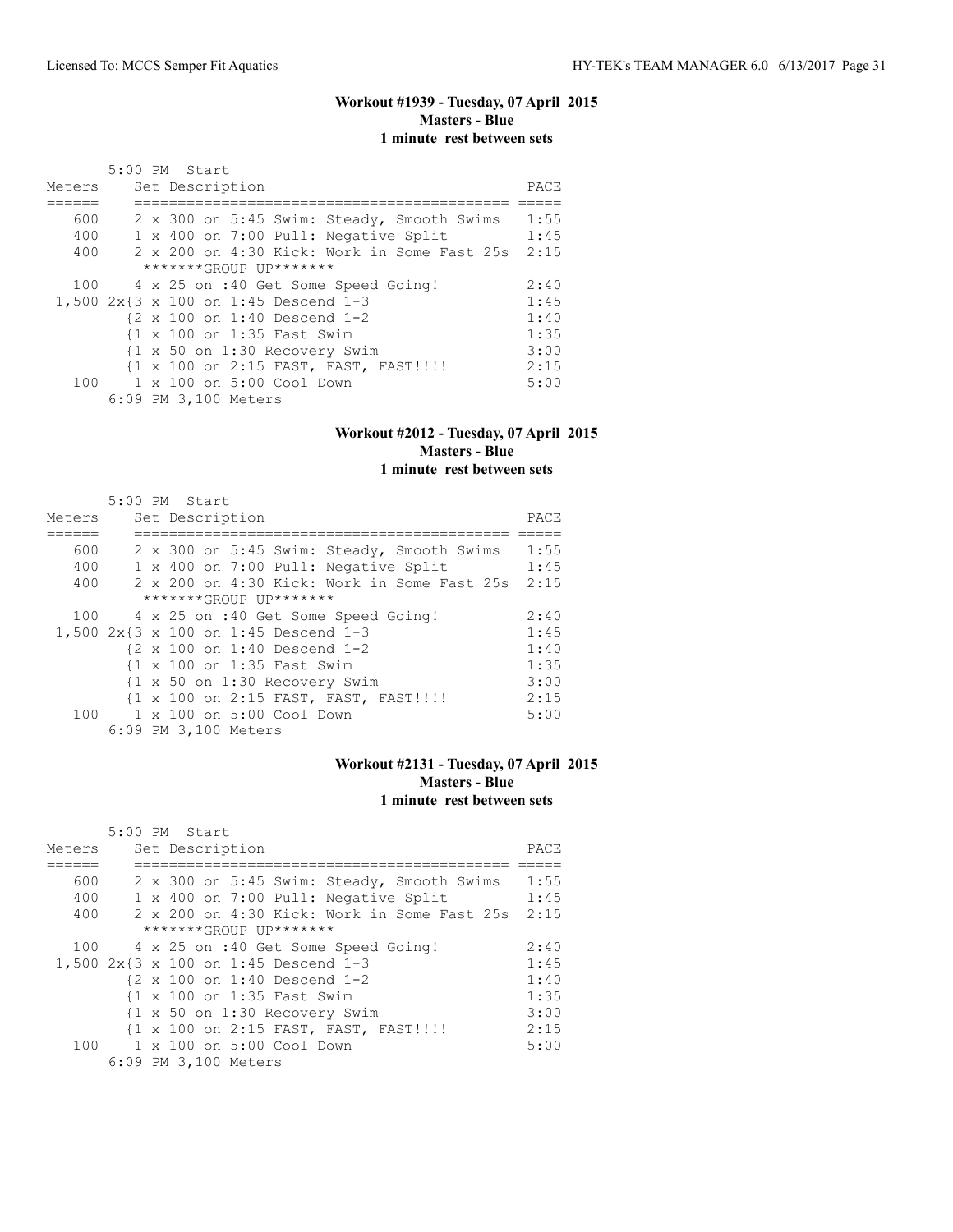# **Workout #2207 - Tuesday, 07 April 2015 Masters - Blue 1 minute rest between sets**

|        | 5:00 PM Start                               |      |
|--------|---------------------------------------------|------|
| Meters | Set Description                             | PACE |
|        |                                             |      |
| 600    | 2 x 300 on 5:45 Swim: Steady, Smooth Swims  | 1:55 |
| 400    | 1 x 400 on 7:00 Pull: Negative Split        | 1:45 |
| 400    | 2 x 200 on 4:30 Kick: Work in Some Fast 25s | 2:15 |
|        | *******GROUP UP*******                      |      |
|        | 100 4 x 25 on :40 Get Some Speed Going!     | 2:40 |
|        | 1,500 2x{3 x 100 on 1:45 Descend 1-3        | 1:45 |
|        | {2 x 100 on 1:40 Descend 1-2                | 1:40 |
|        | {1 x 100 on 1:35 Fast Swim                  | 1:35 |
|        | {1 x 50 on 1:30 Recovery Swim               | 3:00 |
|        | {1 x 100 on 2:15 FAST, FAST, FAST!!!!       | 2:15 |
|        | 100 1 x 100 on 5:00 Cool Down               | 5:00 |
|        | 6:09 PM 3,100 Meters                        |      |

#### **Workout #2290 - Tuesday, 07 April 2015 Masters - Blue 1 minute rest between sets**

|        | 5:00 PM Start |  |                      |                                                        |                                             |  |      |
|--------|---------------|--|----------------------|--------------------------------------------------------|---------------------------------------------|--|------|
| Meters |               |  | Set Description      |                                                        |                                             |  | PACE |
|        |               |  |                      |                                                        |                                             |  |      |
| 600    |               |  |                      |                                                        | 2 x 300 on 5:45 Swim: Steady, Smooth Swims  |  | 1:55 |
| 400    |               |  |                      |                                                        | 1 x 400 on 7:00 Pull: Negative Split        |  | 1:45 |
| 400    |               |  |                      |                                                        | 2 x 200 on 4:30 Kick: Work in Some Fast 25s |  | 2:15 |
|        |               |  |                      | *******GROUP UP*******                                 |                                             |  |      |
| 100    |               |  |                      |                                                        | 4 x 25 on :40 Get Some Speed Going!         |  | 2:40 |
|        |               |  |                      | 1,500 2x{3 x 100 on 1:45 Descend 1-3                   |                                             |  | 1:45 |
|        |               |  |                      | $\{2 \times 100 \text{ on } 1:40 \text{ Descend } 1-2$ |                                             |  | 1:40 |
|        |               |  |                      | {1 x 100 on 1:35 Fast Swim                             |                                             |  | 1:35 |
|        |               |  |                      |                                                        | {1 x 50 on 1:30 Recovery Swim               |  | 3:00 |
|        |               |  |                      |                                                        | {1 x 100 on 2:15 FAST, FAST, FAST!!!!       |  | 2:15 |
|        |               |  |                      | 100 1 x 100 on 5:00 Cool Down                          |                                             |  | 5:00 |
|        |               |  | 6:09 PM 3,100 Meters |                                                        |                                             |  |      |

## **Workout #2351 - Tuesday, 07 April 2015 Masters - Blue 1 minute rest between sets**

|        | 5:00 PM Start             |  |  |  |                      |                                                        |                                             |  |  |      |  |
|--------|---------------------------|--|--|--|----------------------|--------------------------------------------------------|---------------------------------------------|--|--|------|--|
| Meters |                           |  |  |  | Set Description      |                                                        |                                             |  |  | PACE |  |
|        |                           |  |  |  |                      |                                                        |                                             |  |  |      |  |
| 600    |                           |  |  |  |                      |                                                        | 2 x 300 on 5:45 Swim: Steady, Smooth Swims  |  |  | 1:55 |  |
| 400    |                           |  |  |  |                      |                                                        | 1 x 400 on 7:00 Pull: Negative Split        |  |  | 1:45 |  |
| 400    |                           |  |  |  |                      |                                                        | 2 x 200 on 4:30 Kick: Work in Some Fast 25s |  |  | 2:15 |  |
|        | $******GROIJP IJP*******$ |  |  |  |                      |                                                        |                                             |  |  |      |  |
| 100    |                           |  |  |  |                      |                                                        | 4 x 25 on :40 Get Some Speed Going!         |  |  | 2:40 |  |
|        |                           |  |  |  |                      | 1,500 2x{3 x 100 on 1:45 Descend 1-3                   |                                             |  |  | 1:45 |  |
|        |                           |  |  |  |                      | $\{2 \times 100 \text{ on } 1:40 \text{ Descend } 1-2$ |                                             |  |  | 1:40 |  |
|        |                           |  |  |  |                      | {1 x 100 on 1:35 Fast Swim                             |                                             |  |  | 1:35 |  |
|        |                           |  |  |  |                      |                                                        | {1 x 50 on 1:30 Recovery Swim               |  |  | 3:00 |  |
|        |                           |  |  |  |                      |                                                        | {1 x 100 on 2:15 FAST, FAST, FAST!!!!       |  |  | 2:15 |  |
| 100    |                           |  |  |  |                      | 1 x 100 on 5:00 Cool Down                              |                                             |  |  | 5:00 |  |
|        |                           |  |  |  | 6:09 PM 3,100 Meters |                                                        |                                             |  |  |      |  |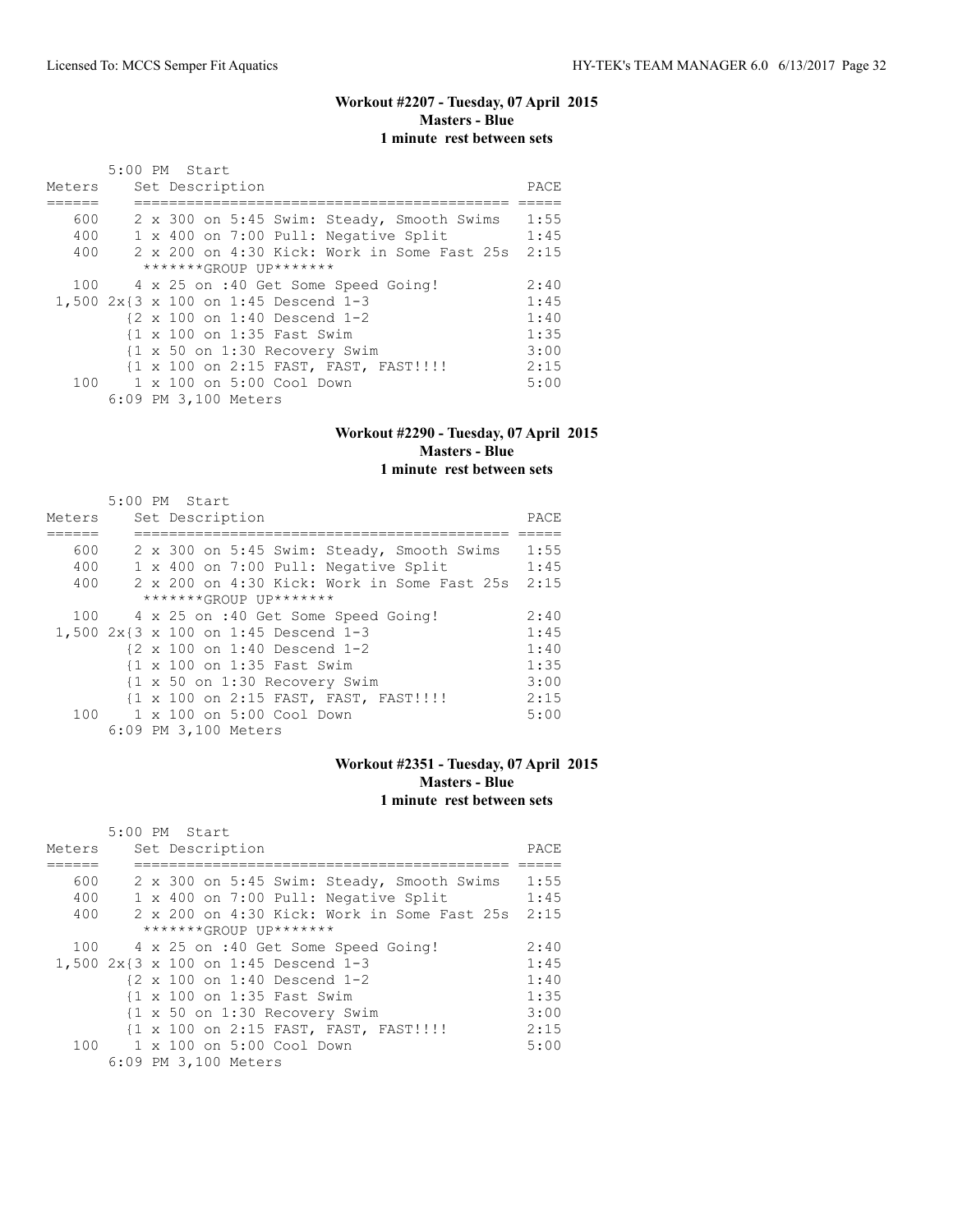## **Workout #2697 - Tuesday, 07 April 2015 Masters - Blue 1 minute rest between sets**

|        | 5:00 PM Start                                        |      |
|--------|------------------------------------------------------|------|
| Meters | Set Description                                      | PACE |
|        |                                                      |      |
| 600    | 2 x 300 on 5:45 Swim: Steady, Smooth Swims           | 1:55 |
| 400    | 1 x 400 on 7:00 Pull: Negative Split                 | 1:45 |
| 400    | $2 \times 200$ on $4:30$ Kick: Work in Some Fast 25s | 2:15 |
|        | *******GROUP UP*******                               |      |
|        | 100 4 x 25 on :40 Get Some Speed Going!              | 2:40 |
|        | 1,500 2x{3 x 100 on 1:45 Descend 1-3                 | 1:45 |
|        | {2 x 100 on 1:40 Descend 1-2                         | 1:40 |
|        | {1 x 100 on 1:35 Fast Swim                           | 1:35 |
|        | {1 x 50 on 1:30 Recovery Swim                        | 3:00 |
|        | {1 x 100 on 2:15 FAST, FAST, FAST!!!!                | 2:15 |
|        | 100    1 x 100    an 5:00    Cool    Down            | 5:00 |
|        | 6:09 PM 3,100 Meters                                 |      |

#### **Workout #2797 - Tuesday, 07 April 2015 Masters - Blue 1 minute rest between sets**

#### 5:00 PM Start Meters Set Description PACE ====== =========================================== ===== 600 2 x 300 on 5:45 Swim: Steady, Smooth Swims 1:55 400 1 x 400 on 7:00 Pull: Negative Split 1:45 400 2 x 200 on 4:30 Kick: Work in Some Fast 25s 2:15 \*\*\*\*\*\*\*GROUP UP\*\*\*\*\*\*\* 100 4 x 25 on :40 Get Some Speed Going! 2:40 1,500 2x{3 x 100 on 1:45 Descend 1-3 1:45 {2 x 100 on 1:40 Descend 1-2 1:40<br>{1 x 100 on 1:35 Fast Swim 1:35 {1 x 100 on 1:35 Fast Swim 1:35 {1 x 50 on 1:30 Recovery Swim 3:00 {1 x 100 on 2:15 FAST, FAST, FAST!!!! 2:15 100 1 x 100 on 5:00 Cool Down 5:00 6:09 PM 3,100 Meters

#### **Workout #3223 - Tuesday, 07 April 2015 Masters - Blue 1 minute rest between sets**

|                           | 5:00 PM Start |  |  |  |                      |                                                        |                                             |  |  |      |
|---------------------------|---------------|--|--|--|----------------------|--------------------------------------------------------|---------------------------------------------|--|--|------|
| Meters                    |               |  |  |  | Set Description      |                                                        |                                             |  |  | PACE |
|                           |               |  |  |  |                      |                                                        |                                             |  |  |      |
| 600                       |               |  |  |  |                      |                                                        | 2 x 300 on 5:45 Swim: Steady, Smooth Swims  |  |  | 1:55 |
| 400                       |               |  |  |  |                      |                                                        | 1 x 400 on 7:00 Pull: Negative Split        |  |  | 1:45 |
| 400                       |               |  |  |  |                      |                                                        | 2 x 200 on 4:30 Kick: Work in Some Fast 25s |  |  | 2:15 |
| $******GROUP$ $IP*******$ |               |  |  |  |                      |                                                        |                                             |  |  |      |
| 100                       |               |  |  |  |                      |                                                        | 4 x 25 on :40 Get Some Speed Going!         |  |  | 2:40 |
|                           |               |  |  |  |                      | 1,500 2x{3 x 100 on 1:45 Descend 1-3                   |                                             |  |  | 1:45 |
|                           |               |  |  |  |                      | $\{2 \times 100 \text{ on } 1:40 \text{ Descend } 1-2$ |                                             |  |  | 1:40 |
|                           |               |  |  |  |                      | {1 x 100 on 1:35 Fast Swim                             |                                             |  |  | 1:35 |
|                           |               |  |  |  |                      |                                                        | {1 x 50 on 1:30 Recovery Swim               |  |  | 3:00 |
|                           |               |  |  |  |                      |                                                        | {1 x 100 on 2:15 FAST, FAST, FAST!!!!       |  |  | 2:15 |
|                           |               |  |  |  |                      | 100 1 x 100 on 5:00 Cool Down                          |                                             |  |  | 5:00 |
|                           |               |  |  |  | 6:09 PM 3,100 Meters |                                                        |                                             |  |  |      |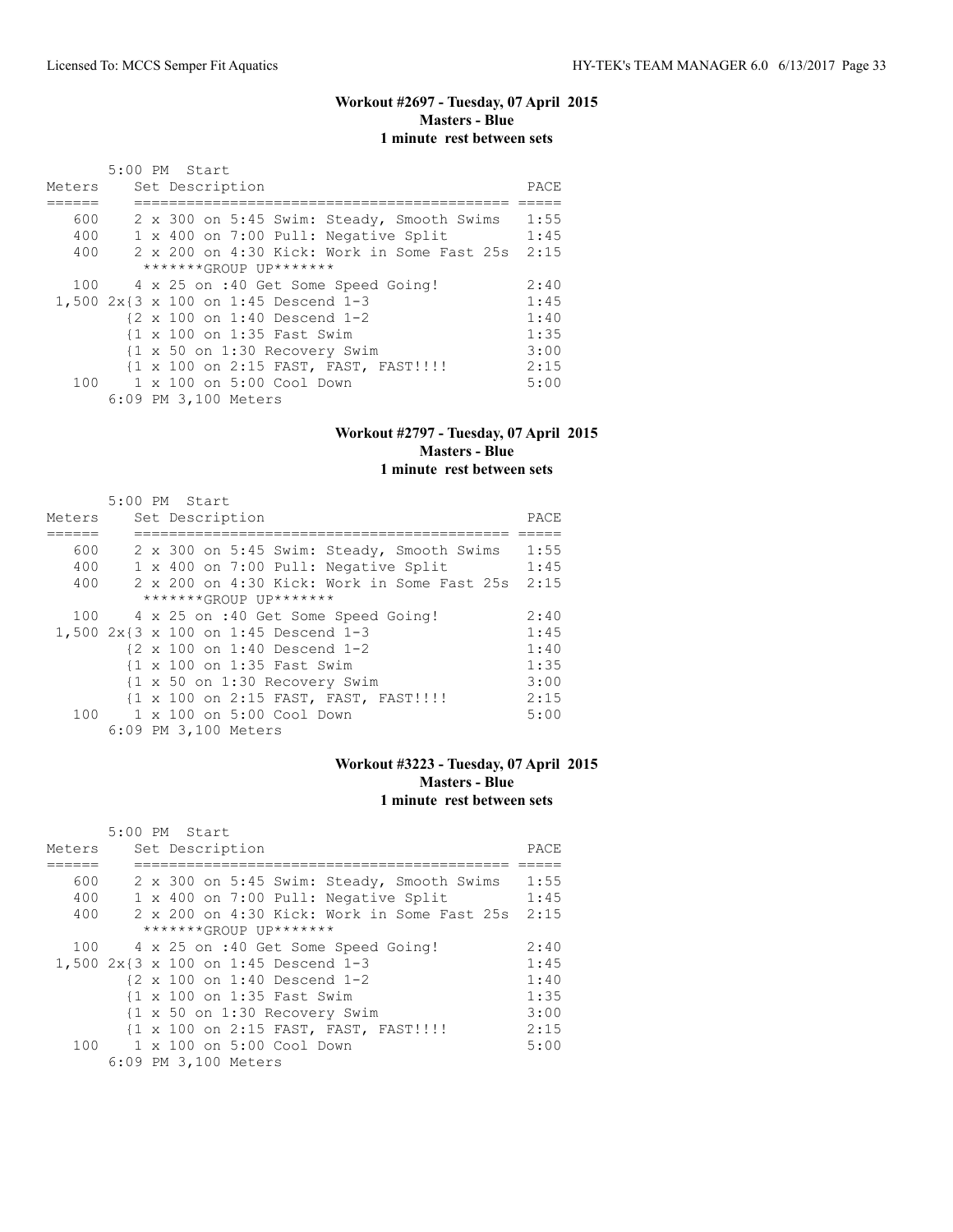## **Workout #3361 - Tuesday, 07 April 2015 Masters - Blue 1 minute rest between sets**

|        | 5:00 PM Start                               |      |
|--------|---------------------------------------------|------|
| Meters | Set Description                             | PACE |
|        |                                             |      |
| 600    | 2 x 300 on 5:45 Swim: Steady, Smooth Swims  | 1:55 |
| 400    | 1 x 400 on 7:00 Pull: Negative Split        | 1:45 |
| 400    | 2 x 200 on 4:30 Kick: Work in Some Fast 25s | 2:15 |
|        | *******GROUP UP*******                      |      |
|        | 100 4 x 25 on :40 Get Some Speed Going!     | 2:40 |
|        | 1,500 2x{3 x 100 on 1:45 Descend 1-3        | 1:45 |
|        | {2 x 100 on 1:40 Descend 1-2                | 1:40 |
|        | {1 x 100 on 1:35 Fast Swim                  | 1:35 |
|        | {1 x 50 on 1:30 Recovery Swim               | 3:00 |
|        | {1 x 100 on 2:15 FAST, FAST, FAST!!!!!      | 2:15 |
|        | $100 \t 1 \times 100$ on $5:00$ Cool Down   | 5:00 |
|        | 6:09 PM 3,100 Meters                        |      |

#### **Workout #3529 - Tuesday, 07 April 2015 Masters - Blue 1 minute rest between sets**

#### 5:00 PM Start Meters Set Description PACE ====== =========================================== ===== 600 2 x 300 on 5:45 Swim: Steady, Smooth Swims 1:55 400 1 x 400 on 7:00 Pull: Negative Split 1:45 400 2 x 200 on 4:30 Kick: Work in Some Fast 25s 2:15 \*\*\*\*\*\*\*GROUP UP\*\*\*\*\*\*\* 100 4 x 25 on :40 Get Some Speed Going! 2:40 1,500 2x{3 x 100 on 1:45 Descend 1-3 1:45 {2 x 100 on 1:40 Descend 1-2 1:40<br>{1 x 100 on 1:35 Fast Swim 1:35 {1 x 100 on 1:35 Fast Swim 1:35 {1 x 50 on 1:30 Recovery Swim 3:00 {1 x 100 on 2:15 FAST, FAST, FAST!!!! 2:15 100 1 x 100 on 5:00 Cool Down 5:00 6:09 PM 3,100 Meters

#### **Workout #3691 - Tuesday, 07 April 2015 Masters - Blue 1 minute rest between sets**

|                        | $5:00$ PM Start |                 |  |  |                      |                                                        |                                             |  |      |      |
|------------------------|-----------------|-----------------|--|--|----------------------|--------------------------------------------------------|---------------------------------------------|--|------|------|
| Meters                 |                 | Set Description |  |  |                      |                                                        |                                             |  | PACE |      |
|                        |                 |                 |  |  |                      |                                                        |                                             |  |      |      |
| 600                    |                 |                 |  |  |                      |                                                        | 2 x 300 on 5:45 Swim: Steady, Smooth Swims  |  |      | 1:55 |
| 400                    |                 |                 |  |  |                      |                                                        | 1 x 400 on 7:00 Pull: Negative Split        |  |      | 1:45 |
| 400                    |                 |                 |  |  |                      |                                                        | 2 x 200 on 4:30 Kick: Work in Some Fast 25s |  |      | 2:15 |
| *******GROUP UP******* |                 |                 |  |  |                      |                                                        |                                             |  |      |      |
|                        |                 |                 |  |  |                      |                                                        | 100 4 x 25 on :40 Get Some Speed Going!     |  |      | 2:40 |
|                        |                 |                 |  |  |                      | 1,500 2x{3 x 100 on 1:45 Descend 1-3                   |                                             |  |      | 1:45 |
|                        |                 |                 |  |  |                      | $\{2 \times 100 \text{ on } 1:40 \text{ Descend } 1-2$ |                                             |  |      | 1:40 |
|                        |                 |                 |  |  |                      | {1 x 100 on 1:35 Fast Swim                             |                                             |  |      | 1:35 |
|                        |                 |                 |  |  |                      |                                                        | {1 x 50 on 1:30 Recovery Swim               |  |      | 3:00 |
|                        |                 |                 |  |  |                      |                                                        | {1 x 100 on 2:15 FAST, FAST, FAST!!!!       |  |      | 2:15 |
|                        |                 |                 |  |  |                      | 100 1 x 100 on 5:00 Cool Down                          |                                             |  |      | 5:00 |
|                        |                 |                 |  |  | 6:09 PM 3,100 Meters |                                                        |                                             |  |      |      |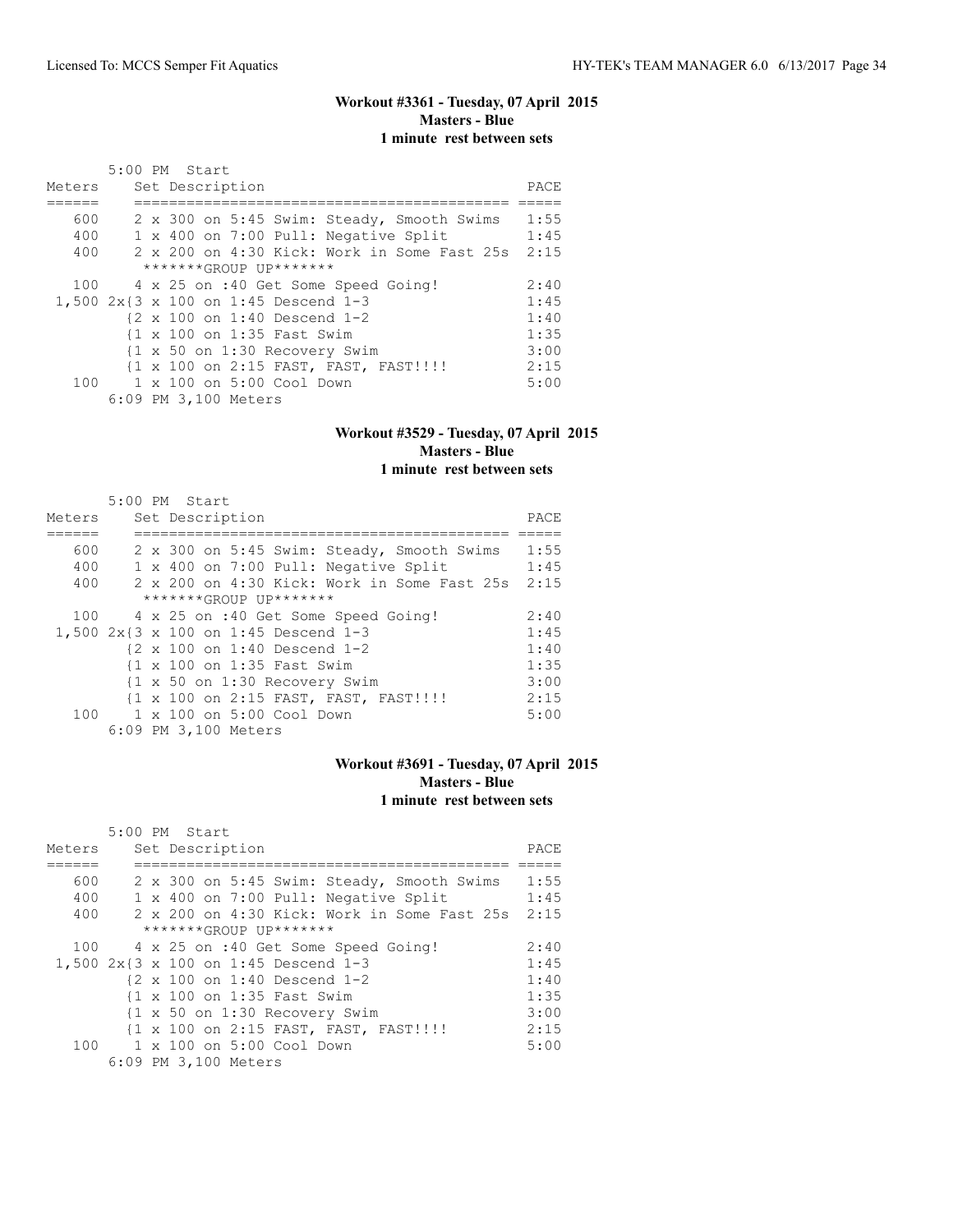# **Workout #3878 - Tuesday, 07 April 2015 Masters - Blue 1 minute rest between sets**

|        | 5:00 PM Start                                                    |      |  |  |  |  |  |
|--------|------------------------------------------------------------------|------|--|--|--|--|--|
| Meters | Set Description                                                  |      |  |  |  |  |  |
|        |                                                                  |      |  |  |  |  |  |
| 600    | 2 x 300 on 5:45 Swim: Steady, Smooth Swims                       | 1:55 |  |  |  |  |  |
| 400    | 1 x 400 on 7:00 Pull: Negative Split                             | 1:45 |  |  |  |  |  |
| 400    | 2 x 200 on 4:30 Kick: Work in Some Fast 25s                      | 2:15 |  |  |  |  |  |
|        | *******GROUP UP*******                                           |      |  |  |  |  |  |
|        | 100 4 x 25 on :40 Get Some Speed Going!                          | 2:40 |  |  |  |  |  |
|        | 1,500 2x{3 x 100 on 1:45 Descend 1-3                             | 1:45 |  |  |  |  |  |
|        | {2 x 100 on 1:40 Descend 1-2                                     | 1:40 |  |  |  |  |  |
|        | {1 x 100 on 1:35 Fast Swim                                       | 1:35 |  |  |  |  |  |
|        | $\{1 \times 50 \text{ on } 1:30 \text{ Recovery } \text{Swim}\}$ | 3:00 |  |  |  |  |  |
|        | {1 x 100 on 2:15 FAST, FAST, FAST!!!!                            | 2:15 |  |  |  |  |  |
|        | 100 1 x 100 on 5:00 Cool Down                                    | 5:00 |  |  |  |  |  |
|        | 6:09 PM 3,100 Meters                                             |      |  |  |  |  |  |

#### **Workout #3965 - Tuesday, 07 April 2015 Masters - Blue 1 minute rest between sets**

| Meters | $5:00$ PM Start |  | Set Description      |                               |                                                        |  | PACE |
|--------|-----------------|--|----------------------|-------------------------------|--------------------------------------------------------|--|------|
|        |                 |  |                      |                               |                                                        |  |      |
| 600    |                 |  |                      |                               | 2 x 300 on 5:45 Swim: Steady, Smooth Swims             |  | 1:55 |
| 400    |                 |  |                      |                               | 1 x 400 on 7:00 Pull: Negative Split                   |  | 1:45 |
| 400    |                 |  |                      |                               | 2 x 200 on 4:30 Kick: Work in Some Fast 25s            |  | 2:15 |
|        |                 |  |                      | *******GROUP UP*******        |                                                        |  |      |
| 100    |                 |  |                      |                               | 4 x 25 on :40 Get Some Speed Going!                    |  | 2:40 |
|        |                 |  |                      |                               | 1,500 2x{3 x 100 on 1:45 Descend 1-3                   |  | 1:45 |
|        |                 |  |                      |                               | $\{2 \times 100 \text{ on } 1:40 \text{ Descend } 1-2$ |  | 1:40 |
|        |                 |  |                      | {1 x 100 on 1:35 Fast Swim    |                                                        |  | 1:35 |
|        |                 |  |                      |                               | {1 x 50 on 1:30 Recovery Swim                          |  | 3:00 |
|        |                 |  |                      |                               | {1 x 100 on 2:15 FAST, FAST, FAST!!!!                  |  | 2:15 |
|        |                 |  |                      | 100 1 x 100 on 5:00 Cool Down |                                                        |  | 5:00 |
|        |                 |  | 6:09 PM 3,100 Meters |                               |                                                        |  |      |

# **Workout #1189 - Wednesday, 08 April 2015 Masters - Blue 1 minute rest between sets**

| 5:00 PM Start                             |      |
|-------------------------------------------|------|
| Meters Set Description                    | PACE |
|                                           |      |
| 400 1 x 400 on 7:00 Steady Swim           | 1:45 |
| 400 8 x 50 on :55 Pull: Descend 1-4, 5-8  | 1:50 |
| 300 12 x 25 on :40 Kick: Evens Fasters    | 2:40 |
| 200 1 x 200 on 4:00 Steady Swim           | 2:00 |
| *******GROUP UP*******                    |      |
| 400 $1 \times 400$ on 6:15 Negative Split | 1:34 |
| 400 4 x 100 on 1:45 Descend 1-4           | 1:45 |
| 400 1 x 400 on 6:15 Negative Split        | 1:34 |
| 400 4 x 100 on 1:45 Descend 1-4           | 1:45 |
| $400$ 1 x $400$ on $6:15$ Negative Split  | 1:34 |
| 400 4 x 100 on 1:45 Descend 1-4           | 1:45 |
| 400 1 x 400 on 6:15 Last One, Fast One    | 1:34 |
| 100 1 x 100 on 3:00 Cool Down             | 3:00 |
| 6:30 PM 4,200 Meters                      |      |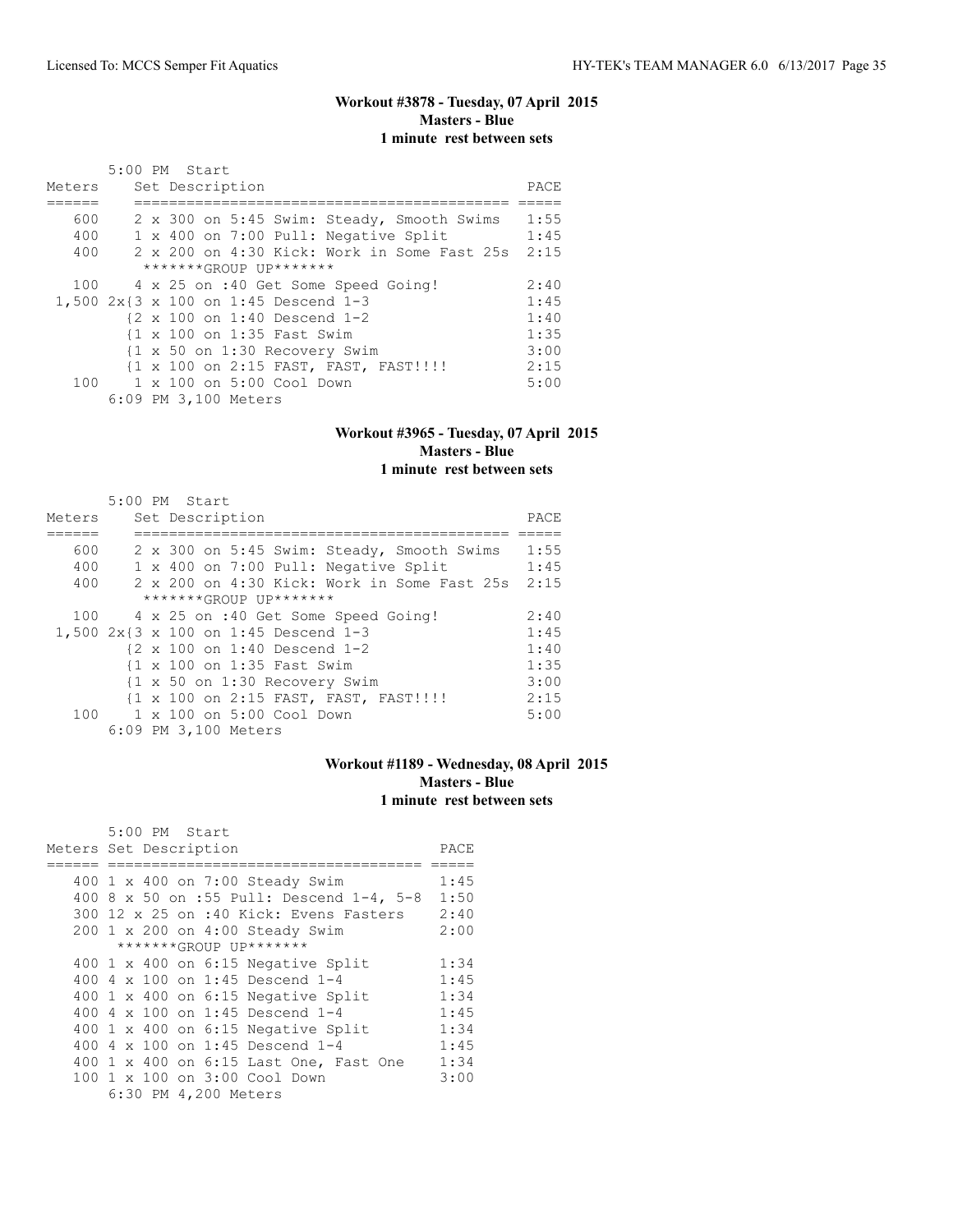# **Workout #1724 - Wednesday, 08 April 2015 Masters - Blue 1 minute rest between sets**

|     | $5:00$ PM Start<br>Meters Set Description | PACE |
|-----|-------------------------------------------|------|
|     |                                           |      |
|     | 400 1 x 400 on 7:00 Steady Swim           | 1:45 |
|     | 400 8 x 50 on :55 Pull: Descend 1-4, 5-8  | 1:50 |
|     | 300 12 x 25 on :40 Kick: Evens Fasters    | 2:40 |
|     | 200 1 x 200 on 4:00 Steady Swim           | 2:00 |
|     | *******GROUP UP*******                    |      |
|     | 400 1 x 400 on 6:15 Negative Split        | 1:34 |
|     | 400 $4 \times 100$ on 1:45 Descend 1-4    | 1:45 |
|     | 400 1 x 400 on 6:15 Negative Split        | 1:34 |
| 400 | 4 x 100 on 1:45 Descend 1-4               | 1:45 |
|     | $400$ 1 x $400$ on $6:15$ Negative Split  | 1:34 |
|     | 400 $4 \times 100$ on 1:45 Descend 1-4    | 1:45 |
|     | 400 1 x 400 on 6:15 Last One, Fast One    | 1:34 |
|     | 100 1 x 100 on 3:00 Cool Down             | 3:00 |
|     | 6:30 PM 4,200 Meters                      |      |

# **Workout #1759 - Wednesday, 08 April 2015 Masters - Blue 1 minute rest between sets**

| Meters Set Description | 5:00 PM Start |                      |                                           | PACE |
|------------------------|---------------|----------------------|-------------------------------------------|------|
|                        |               |                      |                                           |      |
|                        |               |                      | 400 1 x 400 on 7:00 Steady Swim           | 1:45 |
|                        |               |                      | 400 8 x 50 on :55 Pull: Descend 1-4, 5-8  | 1:50 |
|                        |               |                      | 300 12 x 25 on :40 Kick: Evens Fasters    | 2:40 |
|                        |               |                      | 200 1 x 200 on 4:00 Steady Swim           | 2:00 |
|                        |               |                      | *******GROUP UP*******                    |      |
|                        |               |                      | 400 $1 \times 400$ on 6:15 Negative Split | 1:34 |
|                        |               |                      | 400 4 x 100 on 1:45 Descend 1-4           | 1:45 |
|                        |               |                      | 400 1 x 400 on 6:15 Negative Split        | 1:34 |
|                        |               |                      | 400 4 x 100 on 1:45 Descend 1-4           | 1:45 |
|                        |               |                      | 400 1 x 400 on 6:15 Negative Split        | 1:34 |
|                        |               |                      | 400 4 x 100 on 1:45 Descend 1-4           | 1:45 |
|                        |               |                      | 400 1 x 400 on 6:15 Last One, Fast One    | 1:34 |
|                        |               |                      | 100 1 x 100 on 3:00 Cool Down             | 3:00 |
|                        |               | 6:30 PM 4,200 Meters |                                           |      |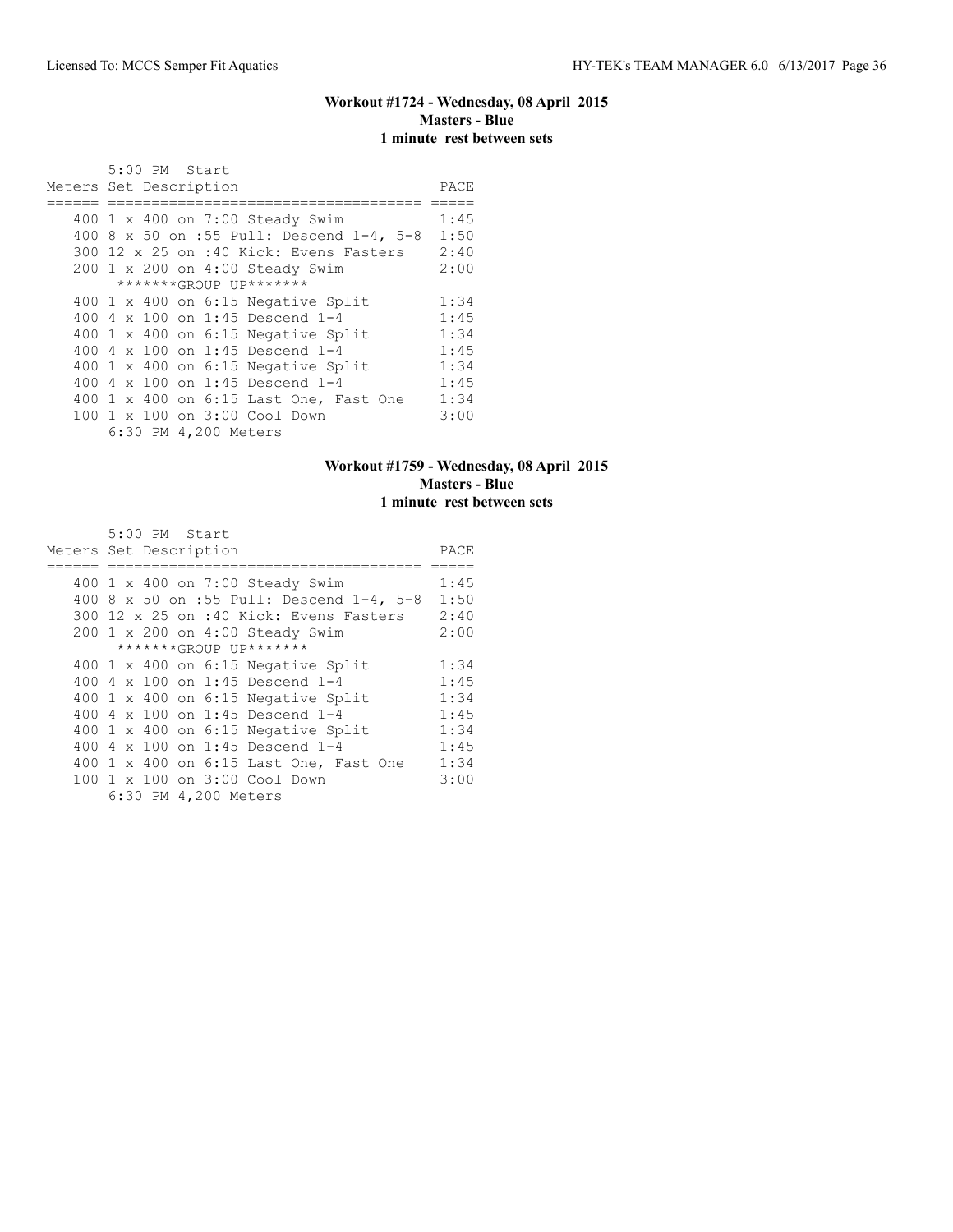# **Workout #1937 - Wednesday, 08 April 2015 Masters - Blue 1 minute rest between sets**

|     | $5:00$ PM Start<br>Meters Set Description | PACE |
|-----|-------------------------------------------|------|
|     |                                           |      |
|     | 400 1 x 400 on 7:00 Steady Swim           | 1:45 |
|     | 400 8 x 50 on :55 Pull: Descend 1-4, 5-8  | 1:50 |
|     | 300 12 x 25 on :40 Kick: Evens Fasters    | 2:40 |
|     | 200 1 x 200 on 4:00 Steady Swim           | 2:00 |
|     | *******GROUP UP*******                    |      |
|     | 400 1 x 400 on 6:15 Negative Split        | 1:34 |
|     | 400 $4 \times 100$ on 1:45 Descend 1-4    | 1:45 |
|     | 400 1 x 400 on 6:15 Negative Split        | 1:34 |
| 400 | 4 x 100 on 1:45 Descend 1-4               | 1:45 |
|     | $400$ 1 x $400$ on $6:15$ Negative Split  | 1:34 |
|     | 400 $4 \times 100$ on 1:45 Descend 1-4    | 1:45 |
|     | 400 1 x 400 on 6:15 Last One, Fast One    | 1:34 |
|     | 100 1 x 100 on 3:00 Cool Down             | 3:00 |
|     | 6:30 PM 4,200 Meters                      |      |

# **Workout #2008 - Wednesday, 08 April 2015 Masters - Blue 1 minute rest between sets**

| 5:00 PM Start                             |      |
|-------------------------------------------|------|
| Meters Set Description                    | PACE |
|                                           |      |
| 400 1 x 400 on 7:00 Steady Swim           | 1:45 |
| 400 8 x 50 on :55 Pull: Descend 1-4, 5-8  | 1:50 |
| 300 12 x 25 on :40 Kick: Evens Fasters    | 2:40 |
| 200 1 x 200 on 4:00 Steady Swim           | 2:00 |
| *******GROUP UP*******                    |      |
| 400 $1 \times 400$ on 6:15 Negative Split | 1:34 |
| 400 4 x 100 on 1:45 Descend 1-4           | 1:45 |
| 400 1 x 400 on 6:15 Negative Split        | 1:34 |
| 400 4 x 100 on 1:45 Descend 1-4           | 1:45 |
| 400 1 x 400 on 6:15 Negative Split        | 1:34 |
| 400 4 x 100 on 1:45 Descend 1-4           | 1:45 |
| 400 1 x 400 on 6:15 Last One, Fast One    | 1:34 |
| 100 1 x 100 on 3:00 Cool Down             | 3:00 |
| 6:30 PM 4,200 Meters                      |      |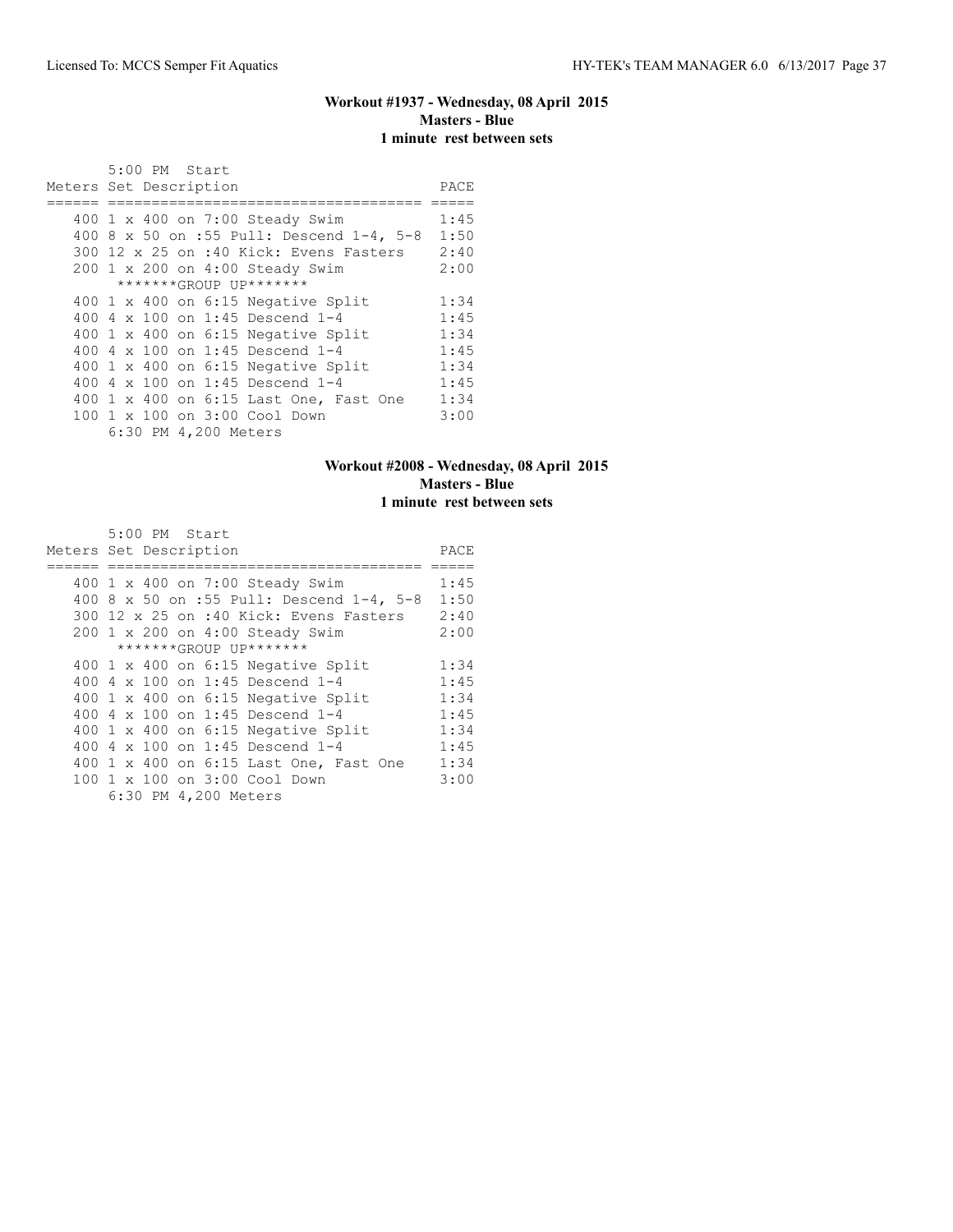# **Workout #2126 - Wednesday, 08 April 2015 Masters - Blue 1 minute rest between sets**

|     | $5:00$ PM Start<br>Meters Set Description | PACE |
|-----|-------------------------------------------|------|
|     |                                           |      |
|     | 400 1 x 400 on 7:00 Steady Swim           | 1:45 |
|     | 400 8 x 50 on :55 Pull: Descend 1-4, 5-8  | 1:50 |
|     | 300 12 x 25 on :40 Kick: Evens Fasters    | 2:40 |
|     | 200 1 x 200 on 4:00 Steady Swim           | 2:00 |
|     | *******GROUP UP*******                    |      |
|     | 400 1 x 400 on 6:15 Negative Split        | 1:34 |
|     | 400 $4 \times 100$ on 1:45 Descend 1-4    | 1:45 |
|     | 400 1 x 400 on 6:15 Negative Split        | 1:34 |
| 400 | 4 x 100 on 1:45 Descend 1-4               | 1:45 |
|     | $400$ 1 x $400$ on $6:15$ Negative Split  | 1:34 |
|     | 400 $4 \times 100$ on 1:45 Descend 1-4    | 1:45 |
|     | 400 1 x 400 on 6:15 Last One, Fast One    | 1:34 |
|     | 100 1 x 100 on 3:00 Cool Down             | 3:00 |
|     | 6:30 PM 4,200 Meters                      |      |

# **Workout #2203 - Wednesday, 08 April 2015 Masters - Blue 1 minute rest between sets**

| 5:00 PM Start                             |      |
|-------------------------------------------|------|
| Meters Set Description                    | PACE |
|                                           |      |
| 400 1 x 400 on 7:00 Steady Swim           | 1:45 |
| 400 8 x 50 on :55 Pull: Descend 1-4, 5-8  | 1:50 |
| 300 12 x 25 on :40 Kick: Evens Fasters    | 2:40 |
| 200 1 x 200 on 4:00 Steady Swim           | 2:00 |
| *******GROUP UP*******                    |      |
| 400 $1 \times 400$ on 6:15 Negative Split | 1:34 |
| 400 4 x 100 on 1:45 Descend 1-4           | 1:45 |
| 400 1 x 400 on 6:15 Negative Split        | 1:34 |
| 400 4 x 100 on 1:45 Descend 1-4           | 1:45 |
| 400 1 x 400 on 6:15 Negative Split        | 1:34 |
| 400 4 x 100 on 1:45 Descend 1-4           | 1:45 |
| 400 1 x 400 on 6:15 Last One, Fast One    | 1:34 |
| 100 1 x 100 on 3:00 Cool Down             | 3:00 |
| 6:30 PM 4,200 Meters                      |      |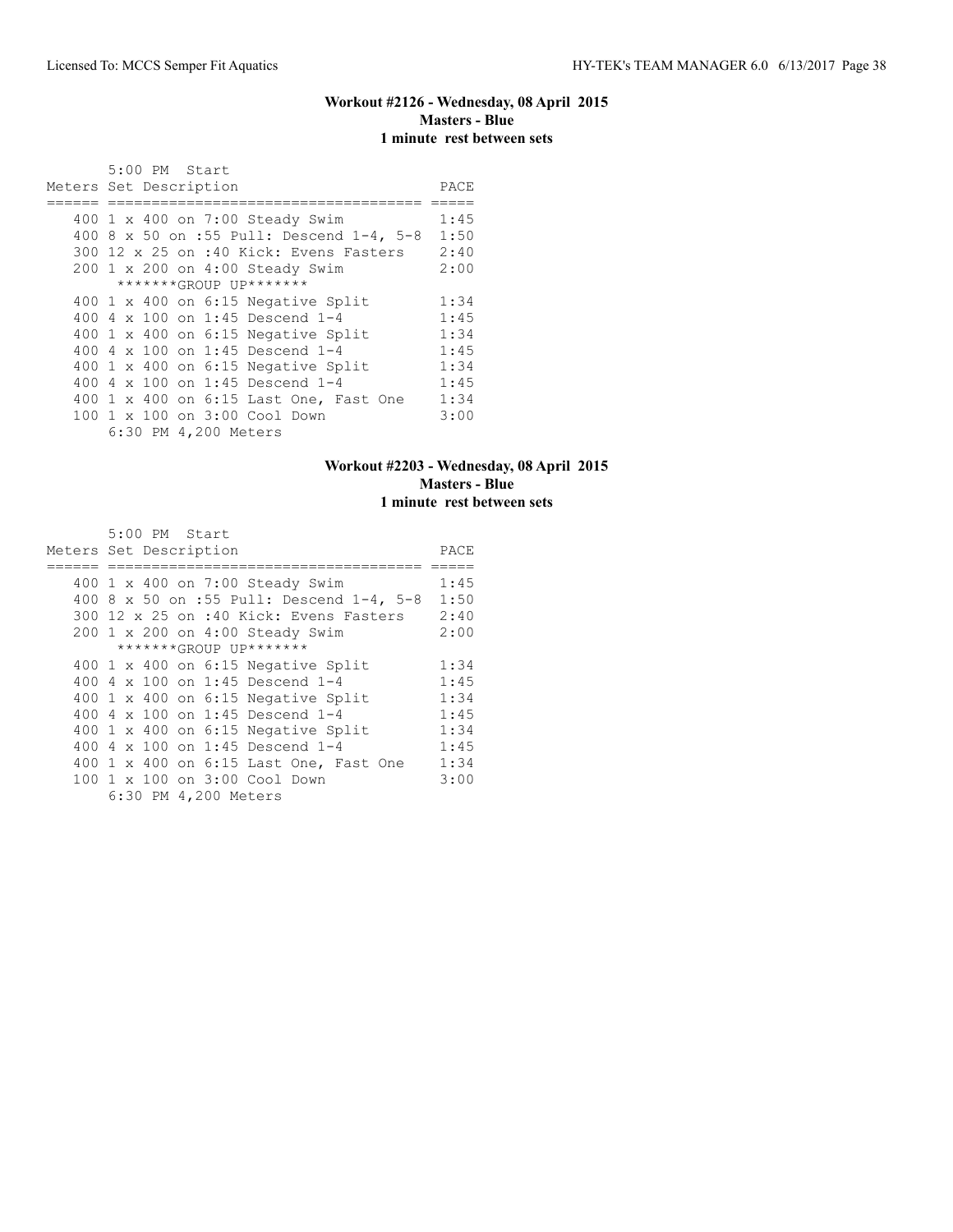# **Workout #2286 - Wednesday, 08 April 2015 Masters - Blue 1 minute rest between sets**

|     | $5:00$ PM Start<br>Meters Set Description | PACE |
|-----|-------------------------------------------|------|
|     |                                           |      |
|     | 400 1 x 400 on 7:00 Steady Swim           | 1:45 |
|     | 400 8 x 50 on :55 Pull: Descend 1-4, 5-8  | 1:50 |
|     | 300 12 x 25 on :40 Kick: Evens Fasters    | 2:40 |
|     | 200 1 x 200 on 4:00 Steady Swim           | 2:00 |
|     | *******GROUP UP*******                    |      |
|     | 400 1 x 400 on 6:15 Negative Split        | 1:34 |
|     | 400 $4 \times 100$ on 1:45 Descend 1-4    | 1:45 |
|     | 400 1 x 400 on 6:15 Negative Split        | 1:34 |
| 400 | 4 x 100 on 1:45 Descend 1-4               | 1:45 |
|     | $400$ 1 x $400$ on $6:15$ Negative Split  | 1:34 |
|     | 400 $4 \times 100$ on 1:45 Descend 1-4    | 1:45 |
|     | 400 1 x 400 on 6:15 Last One, Fast One    | 1:34 |
|     | 100 1 x 100 on 3:00 Cool Down             | 3:00 |
|     | 6:30 PM 4,200 Meters                      |      |

# **Workout #2350 - Wednesday, 08 April 2015 Masters - Blue 1 minute rest between sets**

| 5:00 PM Start                             |      |
|-------------------------------------------|------|
| Meters Set Description                    | PACE |
|                                           |      |
| 400 1 x 400 on 7:00 Steady Swim           | 1:45 |
| 400 8 x 50 on :55 Pull: Descend 1-4, 5-8  | 1:50 |
| 300 12 x 25 on :40 Kick: Evens Fasters    | 2:40 |
| 200 1 x 200 on 4:00 Steady Swim           | 2:00 |
| *******GROUP UP*******                    |      |
| 400 $1 \times 400$ on 6:15 Negative Split | 1:34 |
| 400 4 x 100 on 1:45 Descend 1-4           | 1:45 |
| $400$ 1 x $400$ on $6:15$ Negative Split  | 1:34 |
| 400 4 x 100 on 1:45 Descend 1-4           | 1:45 |
| 400 1 x 400 on 6:15 Negative Split        | 1:34 |
| 400 4 x 100 on 1:45 Descend 1-4           | 1:45 |
| 400 1 x 400 on 6:15 Last One, Fast One    | 1:34 |
| 100 1 x 100 on 3:00 Cool Down             | 3:00 |
| 6:30 PM 4,200 Meters                      |      |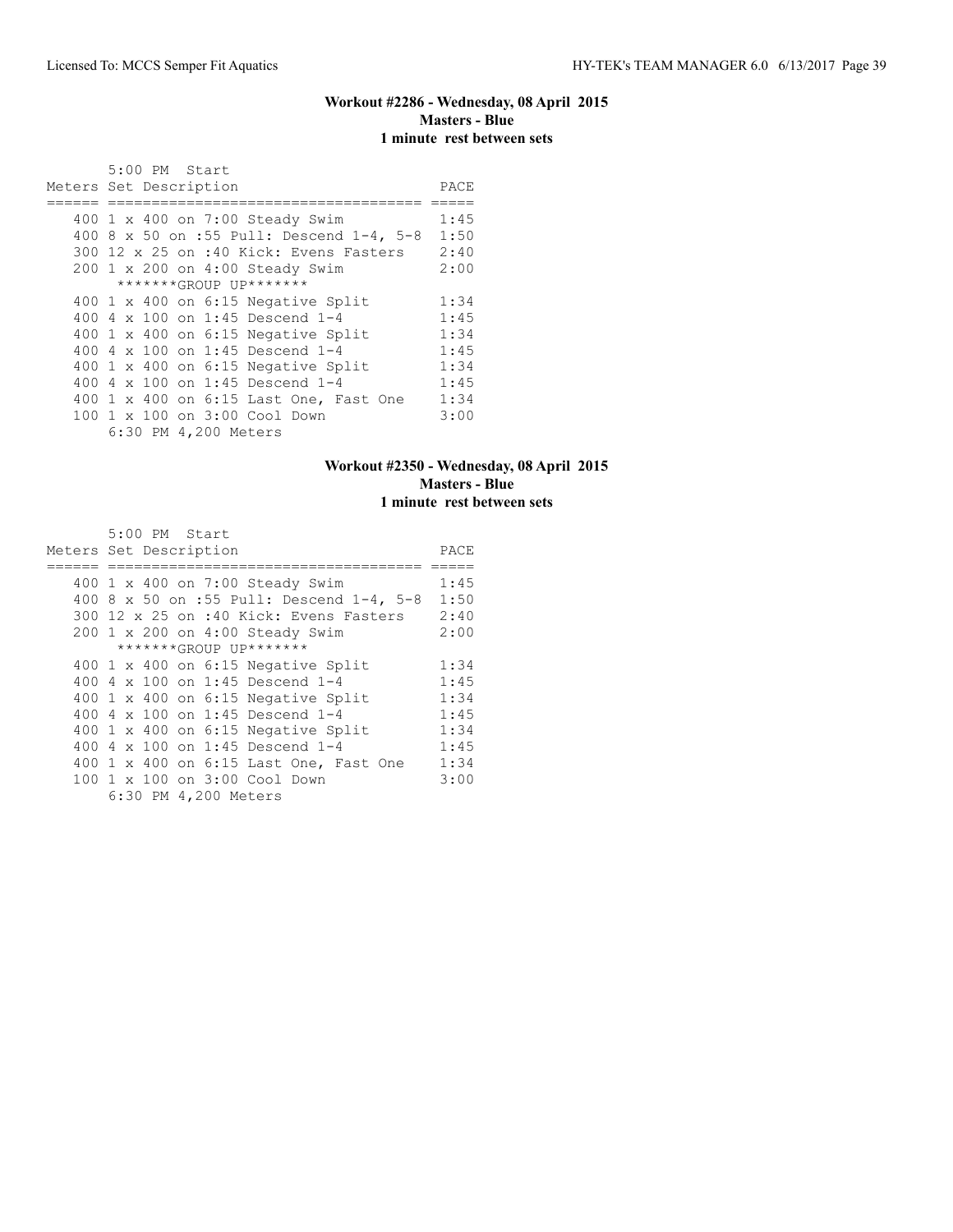# **Workout #2694 - Wednesday, 08 April 2015 Masters - Blue 1 minute rest between sets**

|     | $5:00$ PM Start<br>Meters Set Description | PACE |
|-----|-------------------------------------------|------|
|     |                                           |      |
|     | 400 1 x 400 on 7:00 Steady Swim           | 1:45 |
|     | 400 8 x 50 on :55 Pull: Descend 1-4, 5-8  | 1:50 |
|     | 300 12 x 25 on :40 Kick: Evens Fasters    | 2:40 |
|     | 200 1 x 200 on 4:00 Steady Swim           | 2:00 |
|     | *******GROUP UP*******                    |      |
|     | 400 1 x 400 on 6:15 Negative Split        | 1:34 |
|     | 400 $4 \times 100$ on 1:45 Descend 1-4    | 1:45 |
|     | 400 1 x 400 on 6:15 Negative Split        | 1:34 |
| 400 | 4 x 100 on 1:45 Descend 1-4               | 1:45 |
|     | $400$ 1 x $400$ on $6:15$ Negative Split  | 1:34 |
|     | 400 $4 \times 100$ on 1:45 Descend 1-4    | 1:45 |
|     | 400 1 x 400 on 6:15 Last One, Fast One    | 1:34 |
|     | 100 1 x 100 on 3:00 Cool Down             | 3:00 |
|     | 6:30 PM 4,200 Meters                      |      |

# **Workout #2796 - Wednesday, 08 April 2015 Masters - Blue 1 minute rest between sets**

| 5:00 PM Start                             |      |
|-------------------------------------------|------|
| Meters Set Description                    | PACE |
|                                           |      |
| 400 1 x 400 on 7:00 Steady Swim           | 1:45 |
| 400 8 x 50 on :55 Pull: Descend 1-4, 5-8  | 1:50 |
| 300 12 x 25 on :40 Kick: Evens Fasters    | 2:40 |
| 200 1 x 200 on 4:00 Steady Swim           | 2:00 |
| *******GROUP UP*******                    |      |
| 400 $1 \times 400$ on 6:15 Negative Split | 1:34 |
| 400 4 x 100 on 1:45 Descend 1-4           | 1:45 |
| $400$ 1 x $400$ on $6:15$ Negative Split  | 1:34 |
| 400 4 x 100 on 1:45 Descend 1-4           | 1:45 |
| 400 1 x 400 on 6:15 Negative Split        | 1:34 |
| 400 4 x 100 on 1:45 Descend 1-4           | 1:45 |
| 400 1 x 400 on 6:15 Last One, Fast One    | 1:34 |
| 100 1 x 100 on 3:00 Cool Down             | 3:00 |
| 6:30 PM 4,200 Meters                      |      |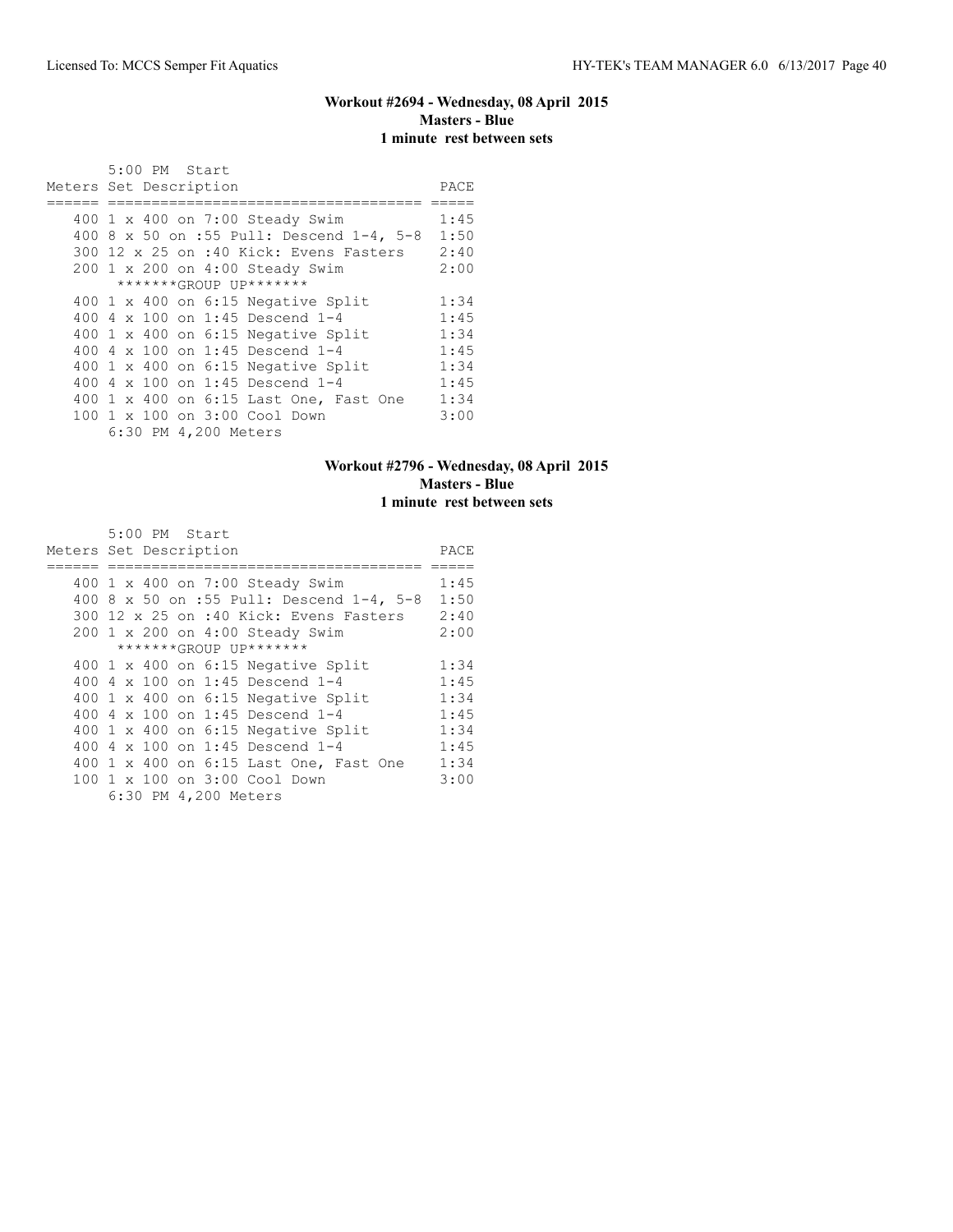# **Workout #3219 - Wednesday, 08 April 2015 Masters - Blue 1 minute rest between sets**

| $5:00$ PM Start                           |      |
|-------------------------------------------|------|
| Meters Set Description                    | PACE |
|                                           |      |
| 400 1 x 400 on 7:00 Steady Swim           | 1:45 |
| 400 8 x 50 on :55 Pull: Descend 1-4, 5-8  | 1:50 |
| 300 12 x 25 on :40 Kick: Evens Fasters    | 2:40 |
| 200 1 x 200 on 4:00 Steady Swim           | 2:00 |
| *******GROUP UP*******                    |      |
| 400 1 x 400 on 6:15 Negative Split        | 1:34 |
| 400 $4 \times 100$ on 1:45 Descend 1-4    | 1:45 |
| 400 1 x 400 on 6:15 Negative Split        | 1:34 |
| 400 4 x 100 on 1:45 Descend 1-4           | 1:45 |
| 400 $1 \times 400$ on 6:15 Negative Split | 1:34 |
| 400 $4 \times 100$ on 1:45 Descend 1-4    | 1:45 |
| 400 1 x 400 on 6:15 Last One, Fast One    | 1:34 |
| 100 1 x 100 on 3:00 Cool Down             | 3:00 |
| 6:30 PM 4,200 Meters                      |      |

# **Workout #3358 - Wednesday, 08 April 2015 Masters - Blue 1 minute rest between sets**

| 5:00 PM Start                             |      |
|-------------------------------------------|------|
| Meters Set Description                    | PACE |
|                                           |      |
| 400 1 x 400 on 7:00 Steady Swim           | 1:45 |
| 400 8 x 50 on :55 Pull: Descend 1-4, 5-8  | 1:50 |
| 300 12 x 25 on :40 Kick: Evens Fasters    | 2:40 |
| 200 1 x 200 on 4:00 Steady Swim           | 2:00 |
| *******GROUP UP*******                    |      |
| 400 $1 \times 400$ on 6:15 Negative Split | 1:34 |
| 400 4 x 100 on 1:45 Descend 1-4           | 1:45 |
| $400$ 1 x $400$ on $6:15$ Negative Split  | 1:34 |
| 400 4 x 100 on 1:45 Descend 1-4           | 1:45 |
| 400 1 x 400 on 6:15 Negative Split        | 1:34 |
| 400 4 x 100 on 1:45 Descend 1-4           | 1:45 |
| 400 1 x 400 on 6:15 Last One, Fast One    | 1:34 |
| 100 1 x 100 on 3:00 Cool Down             | 3:00 |
| 6:30 PM 4,200 Meters                      |      |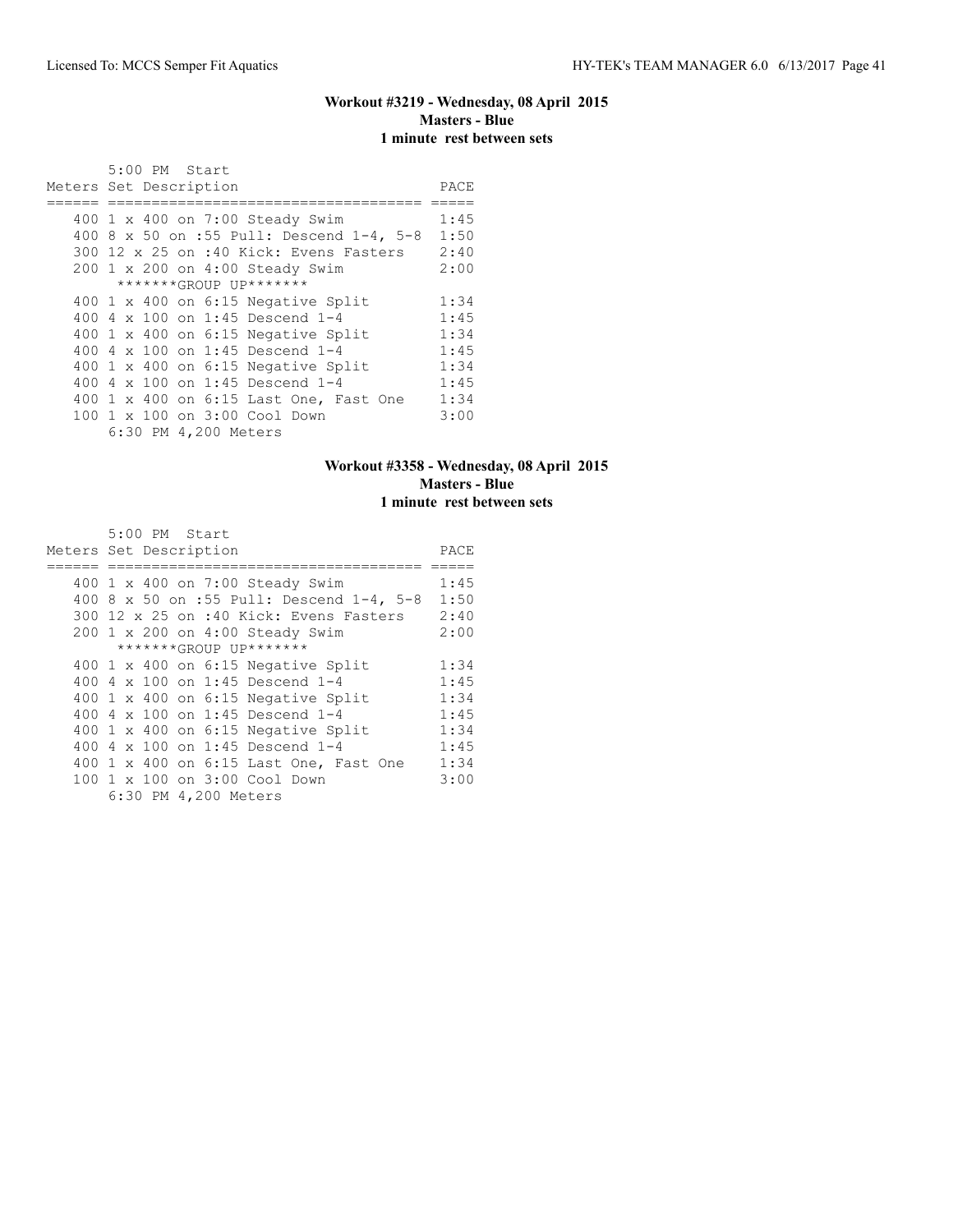# **Workout #3526 - Wednesday, 08 April 2015 Masters - Blue 1 minute rest between sets**

|     | $5:00$ PM Start<br>Meters Set Description | PACE |
|-----|-------------------------------------------|------|
|     |                                           |      |
|     | 400 1 x 400 on 7:00 Steady Swim           | 1:45 |
|     | 400 8 x 50 on :55 Pull: Descend 1-4, 5-8  | 1:50 |
|     | 300 12 x 25 on :40 Kick: Evens Fasters    | 2:40 |
|     | 200 1 x 200 on 4:00 Steady Swim           | 2:00 |
|     | *******GROUP UP*******                    |      |
|     | 400 1 x 400 on 6:15 Negative Split        | 1:34 |
|     | 400 $4 \times 100$ on 1:45 Descend 1-4    | 1:45 |
|     | 400 1 x 400 on 6:15 Negative Split        | 1:34 |
| 400 | 4 x 100 on 1:45 Descend 1-4               | 1:45 |
|     | $400$ 1 x $400$ on $6:15$ Negative Split  | 1:34 |
|     | 400 $4 \times 100$ on 1:45 Descend 1-4    | 1:45 |
|     | 400 1 x 400 on 6:15 Last One, Fast One    | 1:34 |
|     | 100 1 x 100 on 3:00 Cool Down             | 3:00 |
|     | 6:30 PM 4,200 Meters                      |      |

# **Workout #3687 - Wednesday, 08 April 2015 Masters - Blue 1 minute rest between sets**

| 5:00 PM Start                             |      |
|-------------------------------------------|------|
| Meters Set Description                    | PACE |
|                                           |      |
| 400 1 x 400 on 7:00 Steady Swim           | 1:45 |
| 400 8 x 50 on :55 Pull: Descend 1-4, 5-8  | 1:50 |
| 300 12 x 25 on :40 Kick: Evens Fasters    | 2:40 |
| 200 1 x 200 on 4:00 Steady Swim           | 2:00 |
| *******GROUP UP*******                    |      |
| 400 $1 \times 400$ on 6:15 Negative Split | 1:34 |
| 400 4 x 100 on 1:45 Descend 1-4           | 1:45 |
| 400 1 x 400 on 6:15 Negative Split        | 1:34 |
| 400 4 x 100 on 1:45 Descend 1-4           | 1:45 |
| 400 1 x 400 on 6:15 Negative Split        | 1:34 |
| 400 4 x 100 on 1:45 Descend 1-4           | 1:45 |
| 400 1 x 400 on 6:15 Last One, Fast One    | 1:34 |
| 100 1 x 100 on 3:00 Cool Down             | 3:00 |
| 6:30 PM 4,200 Meters                      |      |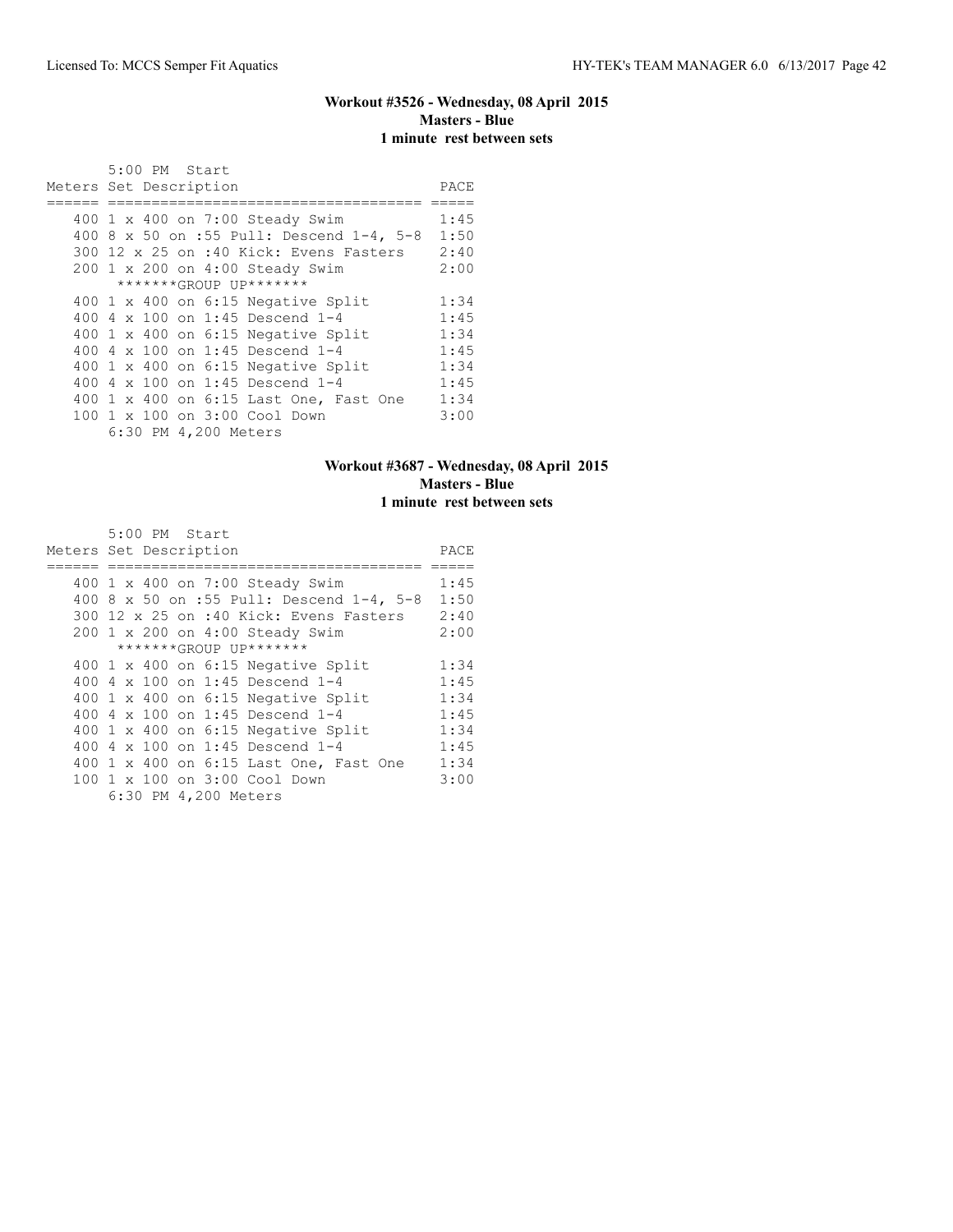# **Workout #3874 - Wednesday, 08 April 2015 Masters - Blue 1 minute rest between sets**

| 5:00 PM Start<br>Meters Set Description  | PACE |
|------------------------------------------|------|
|                                          |      |
| 400 1 x 400 on 7:00 Steady Swim          | 1:45 |
| 400 8 x 50 on :55 Pull: Descend 1-4, 5-8 | 1:50 |
| 300 12 x 25 on :40 Kick: Evens Fasters   | 2:40 |
| 200 1 x 200 on 4:00 Steady Swim          | 2:00 |
| *******GROUP UP*******                   |      |
| 400 1 x 400 on 6:15 Negative Split       | 1:34 |
| 400 4 x 100 on 1:45 Descend 1-4          | 1:45 |
| 400 1 x 400 on 6:15 Negative Split       | 1:34 |
| 400 4 x 100 on 1:45 Descend 1-4          | 1:45 |
| $400$ 1 x $400$ on $6:15$ Negative Split | 1:34 |
| 400 $4 \times 100$ on 1:45 Descend 1-4   | 1:45 |
| 400 1 x 400 on 6:15 Last One, Fast One   | 1:34 |
| 100 1 x 100 on 3:00 Cool Down            | 3:00 |
| 6:30 PM 4,200 Meters                     |      |

# **Workout #3960 - Wednesday, 08 April 2015 Masters - Blue 1 minute rest between sets**

| 5:00 PM Start                             |      |
|-------------------------------------------|------|
| Meters Set Description                    | PACE |
|                                           |      |
| 400 1 x 400 on 7:00 Steady Swim           | 1:45 |
| 400 8 x 50 on :55 Pull: Descend 1-4, 5-8  | 1:50 |
| 300 12 x 25 on :40 Kick: Evens Fasters    | 2:40 |
| 200 1 x 200 on 4:00 Steady Swim           | 2:00 |
| *******GROUP UP*******                    |      |
| 400 $1 \times 400$ on 6:15 Negative Split | 1:34 |
| 400 4 x 100 on 1:45 Descend 1-4           | 1:45 |
| 400 1 x 400 on 6:15 Negative Split        | 1:34 |
| 400 4 x 100 on 1:45 Descend 1-4           | 1:45 |
| 400 1 x 400 on 6:15 Negative Split        | 1:34 |
| 400 4 x 100 on 1:45 Descend 1-4           | 1:45 |
| 400 1 x 400 on 6:15 Last One, Fast One    | 1:34 |
| 100 1 x 100 on 3:00 Cool Down             | 3:00 |
| 6:30 PM 4,200 Meters                      |      |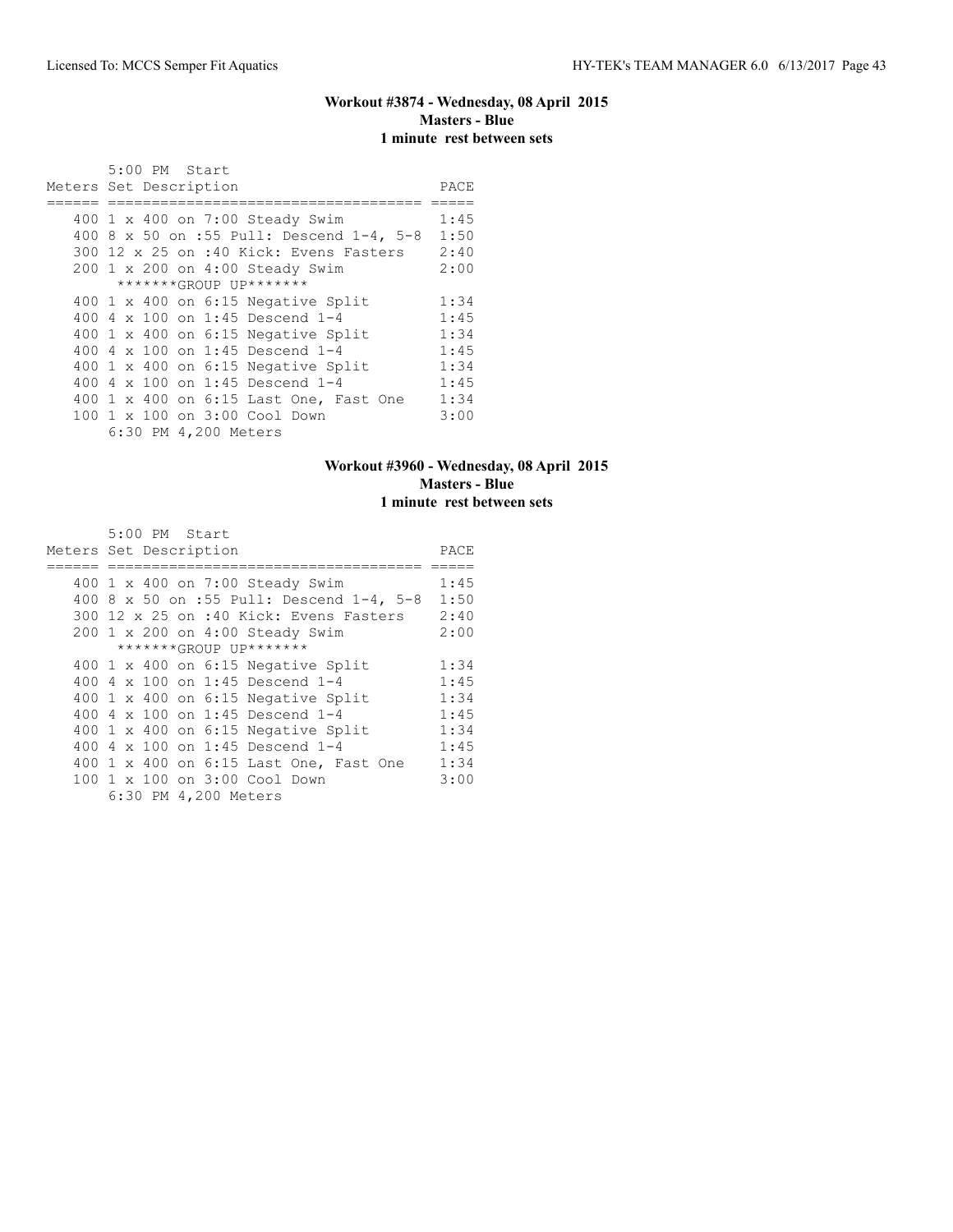### **Workout #1192 - Thursday, 09 April 2015 Masters - Blue 1 minute rest between sets**

| Meters | $5:00$ PM Start<br>Set Description                           | PACE |
|--------|--------------------------------------------------------------|------|
|        |                                                              |      |
| 400    | $2 \times 200$ on $3:45$ Descend 1-2                         | 1:52 |
| 600    | 2 x 300 on 5:30 Pull: Descend 1-2                            | 1:50 |
| 400    | $4 \times 100$ on 2:30 Kick: Middle 50 of Each Harder        | 2:30 |
|        | $+++++GROUP$ UP+++++++                                       |      |
| 100    | 4 x 25 on :40 Go, Go, Go!!!                                  | 2:40 |
|        | 1,800 2x{2 x 200 on 3:20 Descend 1-2                         | 1:40 |
|        | $\{1 \times 50 \text{ on } : 55 \text{ Fast } \text{Swim}\}$ | 1:50 |
|        | $\{2 \times 200 \text{ on } 3:10 \text{ Descend } 1-2$       | 1:35 |
|        | {1 x 50 on :55 Fast Swim                                     | 1:50 |
| 100    | 1 x 100 on 5:00 Cool Down                                    | 5:00 |
|        | 6:12 PM 3,400 Meters                                         |      |

### **Workout #1721 - Thursday, 09 April 2015 Masters - Blue 1 minute rest between sets**

| Meters | $5:00$ PM Start<br>Set Description                           | PACE |
|--------|--------------------------------------------------------------|------|
|        |                                                              |      |
| 400    | 2 x 200 on 3:45 Descend 1-2                                  | 1:52 |
| 600    | 2 x 300 on 5:30 Pull: Descend 1-2                            | 1:50 |
| 400    | 4 x 100 on 2:30 Kick: Middle 50 of Each Harder               | 2:30 |
|        | $+++++GROUP$ UP+++++++                                       |      |
| 100    | 4 x 25 on :40 Go, Go, Go!!!                                  | 2:40 |
|        | 1,800 2x{2 x 200 on 3:20 Descend 1-2                         | 1:40 |
|        | $\{1 \times 50 \text{ on } : 55 \text{ Fast} \text{ Swim}\}$ | 1:50 |
|        | {2 x 200 on 3:10 Descend 1-2                                 | 1:35 |
|        | $\{1 \times 50 \text{ on } : 55 \text{ Fast} \text{ Swim}\}$ | 1:50 |
|        | 100    1 x 100    an 5:00    Cool    Down                    | 5:00 |
|        | 6:12 PM 3,400 Meters                                         |      |

### **Workout #1762 - Thursday, 09 April 2015 Masters - Blue 1 minute rest between sets**

|        | 5:00 PM Start                                                 |       |
|--------|---------------------------------------------------------------|-------|
| Meters | Set Description                                               | PACE. |
|        |                                                               |       |
| 400    | 2 x 200 on 3:45 Descend 1-2                                   | 1:52  |
| 600    | 2 x 300 on 5:30 Pull: Descend 1-2                             | 1:50  |
| 400    | 4 x 100 on 2:30 Kick: Middle 50 of Each Harder                | 2:30  |
|        | +++++++GROUP UP+++++++                                        |       |
|        | 100 4 x 25 on :40 Go, Go, Go!!!                               | 2:40  |
|        | 1,800 2x{2 x 200 on 3:20 Descend 1-2                          | 1:40  |
|        | $\{1 \times 50 \text{ on } : 55 \text{ Fast} \text{ Swim} \}$ | 1:50  |
|        | $\{2 \times 200 \text{ on } 3:10 \text{ Descend } 1-2$        | 1:35  |
|        | {1 x 50 on :55 Fast Swim                                      | 1:50  |
| 100    | 1 x 100 on 5:00 Cool Down                                     | 5:00  |
|        | 6:12 PM 3,400 Meters                                          |       |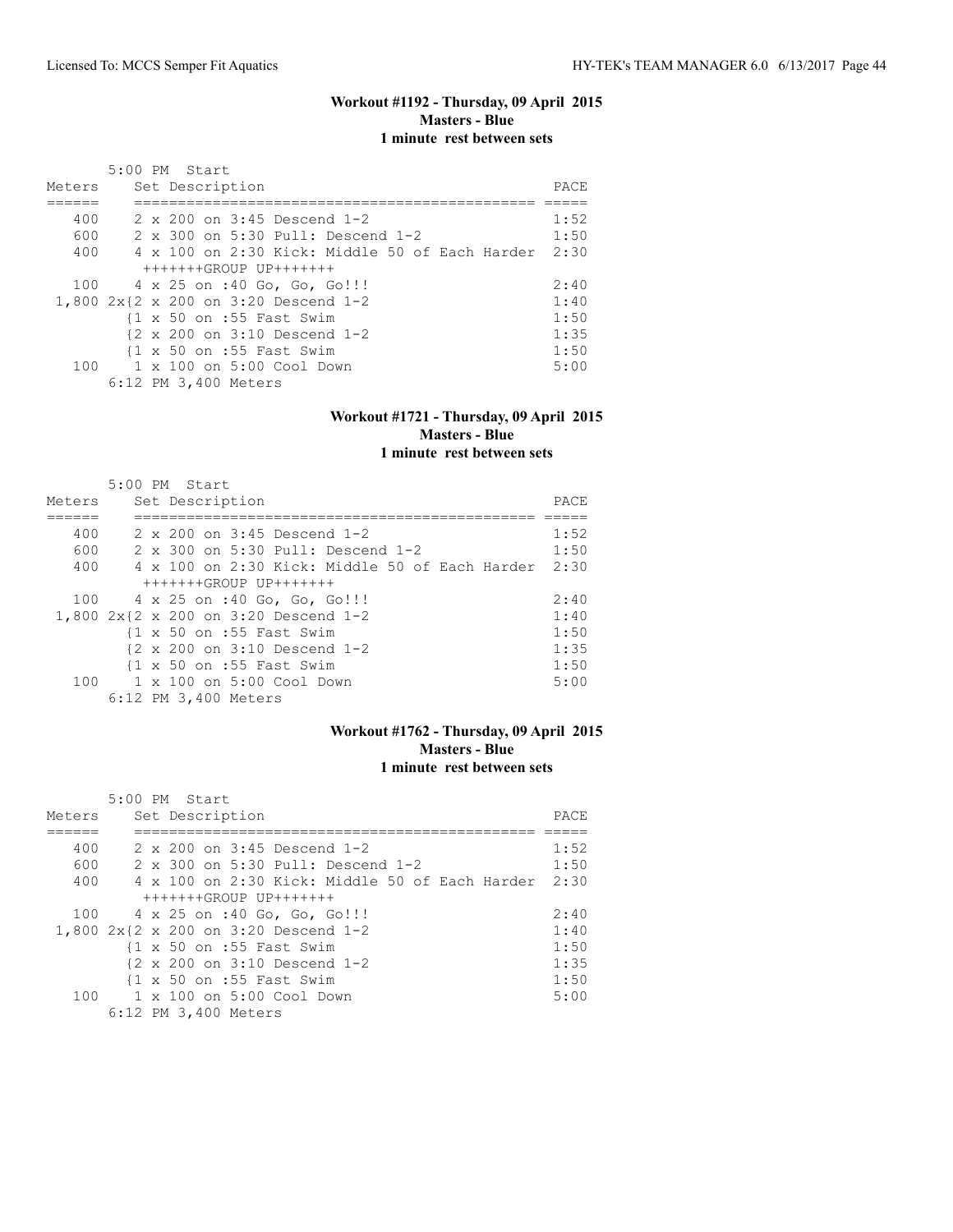### **Workout #1933 - Thursday, 09 April 2015 Masters - Blue 1 minute rest between sets**

| Meters | $5:00$ PM Start<br>Set Description                           | PACE |
|--------|--------------------------------------------------------------|------|
|        |                                                              |      |
| 400    | 2 x 200 on 3:45 Descend 1-2                                  | 1:52 |
| 600    | 2 x 300 on 5:30 Pull: Descend 1-2                            | 1:50 |
| 400    | $4 \times 100$ on 2:30 Kick: Middle 50 of Each Harder        | 2:30 |
|        | $+++++GROUP$ UP+++++++                                       |      |
| 100    | 4 x 25 on :40 Go, Go, Go!!!                                  | 2:40 |
|        | 1,800 2x{2 x 200 on 3:20 Descend 1-2                         | 1:40 |
|        | $\{1 \times 50 \text{ on } : 55 \text{ Fast} \text{ Swim}\}$ | 1:50 |
|        | $\{2 \times 200 \text{ on } 3:10 \text{ Descend } 1-2\}$     | 1:35 |
|        | {1 x 50 on :55 Fast Swim                                     | 1:50 |
| 100    | 1 x 100 on 5:00 Cool Down                                    | 5:00 |
|        | 6:12 PM 3,400 Meters                                         |      |

### **Workout #2007 - Thursday, 09 April 2015 Masters - Blue 1 minute rest between sets**

| Meters | $5:00$ PM Start<br>Set Description                           | PACE |
|--------|--------------------------------------------------------------|------|
|        |                                                              |      |
| 400    | 2 x 200 on 3:45 Descend 1-2                                  | 1:52 |
| 600    | 2 x 300 on 5:30 Pull: Descend 1-2                            | 1:50 |
| 400    | 4 x 100 on 2:30 Kick: Middle 50 of Each Harder               | 2:30 |
|        | $+++++GROUP$ UP+++++++                                       |      |
| 100    | 4 x 25 on :40 Go, Go, Go!!!                                  | 2:40 |
|        | 1,800 2x{2 x 200 on 3:20 Descend 1-2                         | 1:40 |
|        | $\{1 \times 50 \text{ on } : 55 \text{ Fast} \text{ Swim}\}$ | 1:50 |
|        | {2 x 200 on 3:10 Descend 1-2                                 | 1:35 |
|        | $\{1 \times 50 \text{ on } : 55 \text{ Fast} \text{ Swim}\}$ | 1:50 |
|        | 100    1 x 100    an 5:00    Cool    Down                    | 5:00 |
|        | 6:12 PM 3,400 Meters                                         |      |

### **Workout #2124 - Thursday, 09 April 2015 Masters - Blue 1 minute rest between sets**

|        | 5:00 PM Start                                                 |      |
|--------|---------------------------------------------------------------|------|
| Meters | Set Description                                               | PACE |
|        |                                                               |      |
| 400    | $2 \times 200$ on $3:45$ Descend 1-2                          | 1:52 |
| 600    | 2 x 300 on 5:30 Pull: Descend 1-2                             | 1:50 |
| 400    | 4 x 100 on 2:30 Kick: Middle 50 of Each Harder                | 2:30 |
|        | +++++++GROUP UP+++++++                                        |      |
|        | 100 4 x 25 on :40 Go, Go, Go!!!                               | 2:40 |
|        | 1,800 2x{2 x 200 on 3:20 Descend 1-2                          | 1:40 |
|        | $\{1 \times 50 \text{ on } : 55 \text{ Fast} \text{ Swim} \}$ | 1:50 |
|        | $\{2 \times 200 \text{ on } 3:10 \text{ Descend } 1-2$        | 1:35 |
|        | $\{1 \times 50 \text{ on } : 55 \text{ Fast} \text{ Swim} \}$ | 1:50 |
| 100    | 1 x 100 on 5:00 Cool Down                                     | 5:00 |
|        | 6:12 PM 3,400 Meters                                          |      |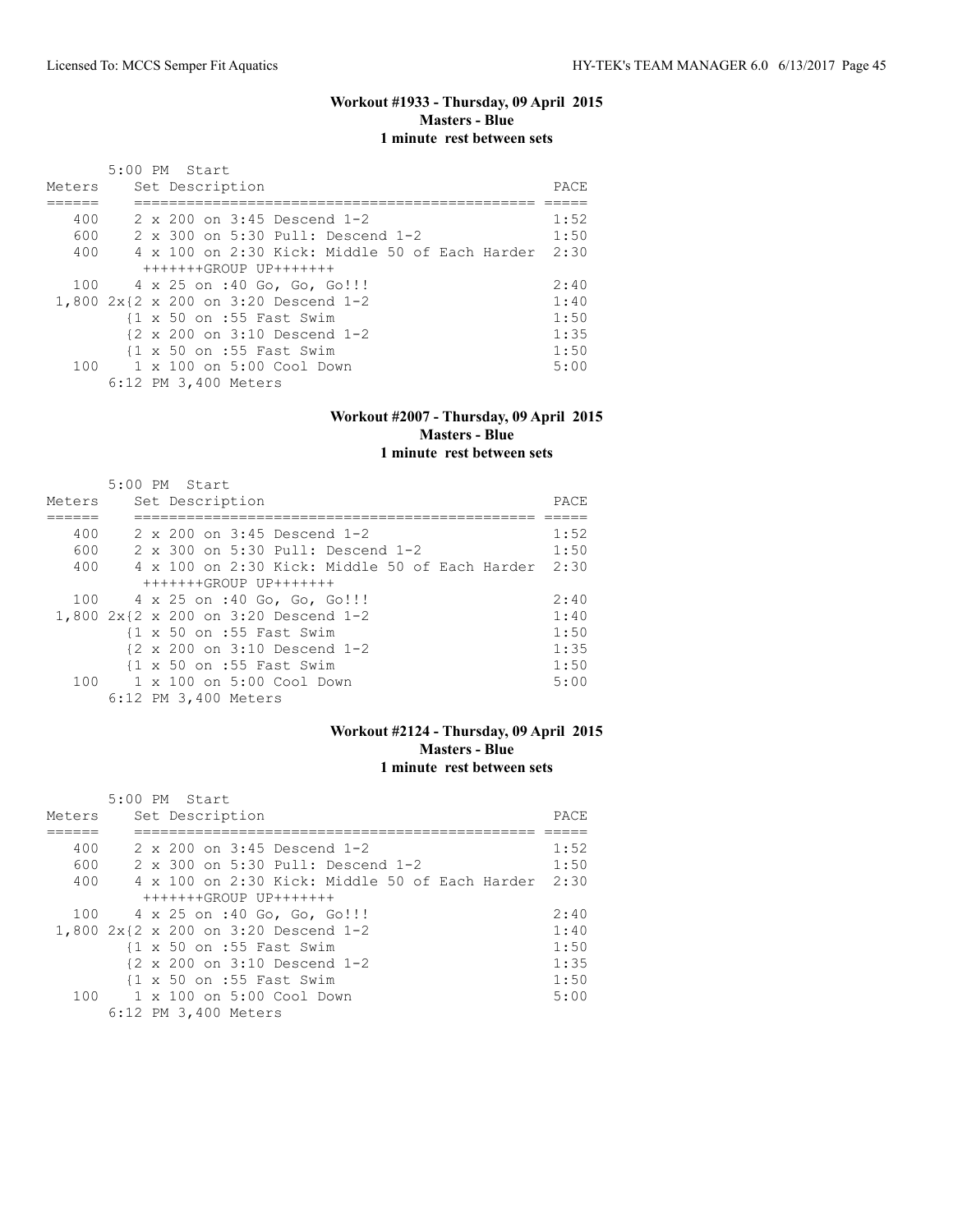### **Workout #2201 - Thursday, 09 April 2015 Masters - Blue 1 minute rest between sets**

| Meters | $5:00$ PM Start<br>Set Description                            | PACE |
|--------|---------------------------------------------------------------|------|
|        |                                                               |      |
| 400    | $2 \times 200$ on $3:45$ Descend 1-2                          | 1:52 |
| 600    | 2 x 300 on 5:30 Pull: Descend 1-2                             | 1:50 |
| 400    | $4 \times 100$ on 2:30 Kick: Middle 50 of Each Harder         | 2:30 |
|        | $+++++GROUP$ UP+++++++                                        |      |
| 100    | 4 x 25 on :40 Go, Go, Go!!!                                   | 2:40 |
|        | 1,800 2x{2 x 200 on 3:20 Descend 1-2                          | 1:40 |
|        | $\{1 \times 50 \text{ on } : 55 \text{ Fast} \text{ Swim}\}$  | 1:50 |
|        | $\{2 \times 200 \text{ on } 3:10 \text{ Descend } 1-2\}$      | 1:35 |
|        | $\{1 \times 50 \text{ on } : 55 \text{ Fast} \text{ Swim} \}$ | 1:50 |
| 100    | 1 x 100 on 5:00 Cool Down                                     | 5:00 |
|        | 6:12 PM 3,400 Meters                                          |      |

### **Workout #2282 - Thursday, 09 April 2015 Masters - Blue 1 minute rest between sets**

| Meters | $5:00$ PM Start<br>Set Description                           | PACE |
|--------|--------------------------------------------------------------|------|
|        |                                                              |      |
| 400    | 2 x 200 on 3:45 Descend 1-2                                  | 1:52 |
| 600    | 2 x 300 on 5:30 Pull: Descend 1-2                            | 1:50 |
| 400    | 4 x 100 on 2:30 Kick: Middle 50 of Each Harder               | 2:30 |
|        | $+++++GROUP$ UP+++++++                                       |      |
| 100    | 4 x 25 on :40 Go, Go, Go!!!                                  | 2:40 |
|        | 1,800 2x{2 x 200 on 3:20 Descend 1-2                         | 1:40 |
|        | $\{1 \times 50 \text{ on } : 55 \text{ Fast} \text{ Swim}\}$ | 1:50 |
|        | {2 x 200 on 3:10 Descend 1-2                                 | 1:35 |
|        | $\{1 \times 50 \text{ on } : 55 \text{ Fast} \text{ Swim}\}$ | 1:50 |
|        | 100    1 x 100    an 5:00    Cool    Down                    | 5:00 |
|        | 6:12 PM 3,400 Meters                                         |      |

### **Workout #2349 - Thursday, 09 April 2015 Masters - Blue 1 minute rest between sets**

|        | 5:00 PM Start                                                 |       |
|--------|---------------------------------------------------------------|-------|
| Meters | Set Description                                               | PACE. |
|        |                                                               |       |
| 400    | 2 x 200 on 3:45 Descend 1-2                                   | 1:52  |
| 600    | 2 x 300 on 5:30 Pull: Descend 1-2                             | 1:50  |
| 400    | 4 x 100 on 2:30 Kick: Middle 50 of Each Harder                | 2:30  |
|        | +++++++GROUP UP+++++++                                        |       |
|        | 100 4 x 25 on :40 Go, Go, Go!!!                               | 2:40  |
|        | 1,800 2x{2 x 200 on 3:20 Descend 1-2                          | 1:40  |
|        | $\{1 \times 50 \text{ on } : 55 \text{ Fast} \text{ Swim} \}$ | 1:50  |
|        | $\{2 \times 200 \text{ on } 3:10 \text{ Descend } 1-2$        | 1:35  |
|        | {1 x 50 on :55 Fast Swim                                      | 1:50  |
| 100    | 1 x 100 on 5:00 Cool Down                                     | 5:00  |
|        | 6:12 PM 3,400 Meters                                          |       |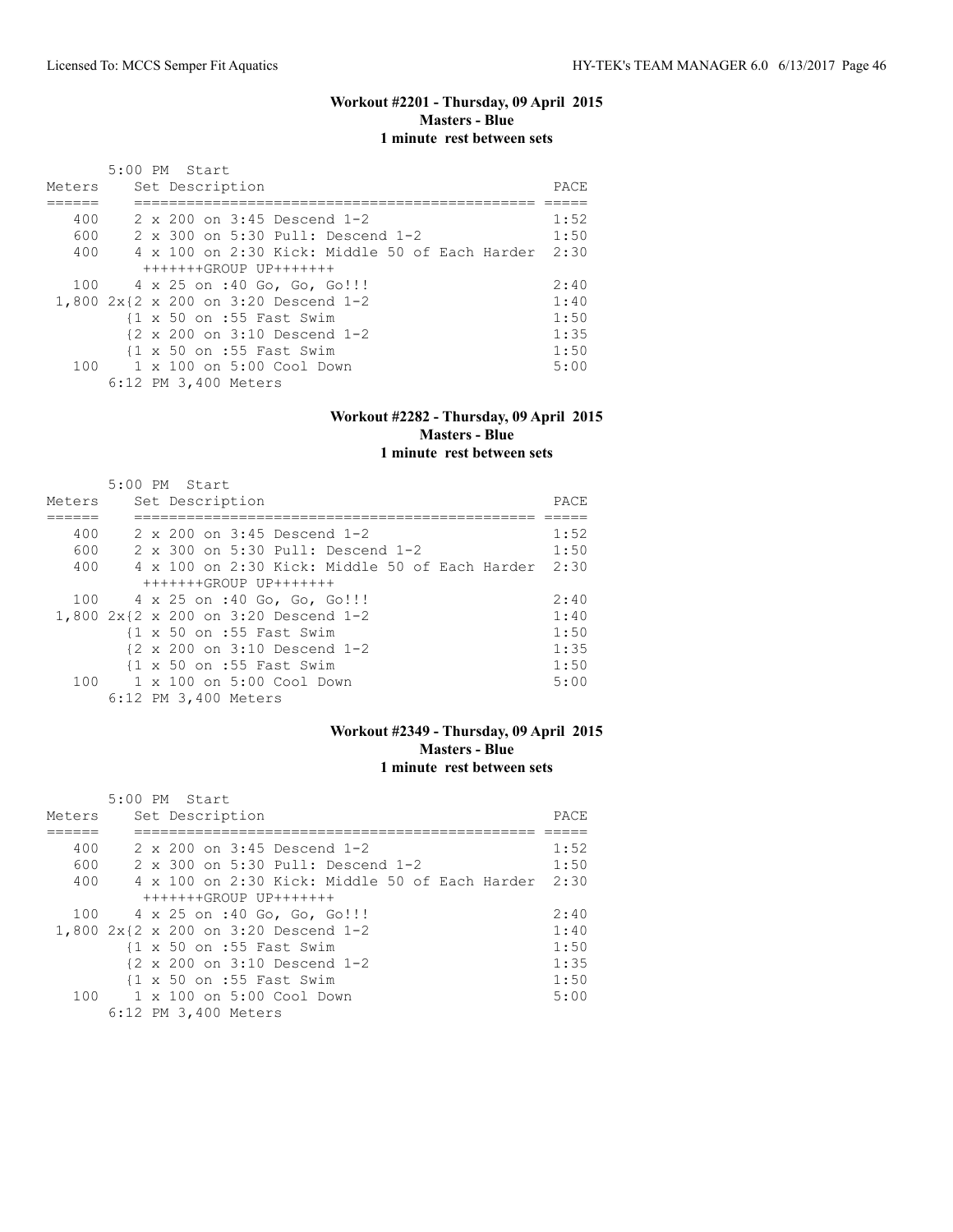### **Workout #2692 - Thursday, 09 April 2015 Masters - Blue 1 minute rest between sets**

| Meters | $5:00$ PM Start<br>Set Description                            | PACE |
|--------|---------------------------------------------------------------|------|
|        |                                                               |      |
| 400    | $2 \times 200$ on $3:45$ Descend 1-2                          | 1:52 |
| 600    | 2 x 300 on 5:30 Pull: Descend 1-2                             | 1:50 |
| 400    | $4 \times 100$ on 2:30 Kick: Middle 50 of Each Harder         | 2:30 |
|        | $+++++GROUP$ UP+++++++                                        |      |
| 100    | 4 x 25 on :40 Go, Go, Go!!!                                   | 2:40 |
|        | 1,800 2x{2 x 200 on 3:20 Descend 1-2                          | 1:40 |
|        | $\{1 \times 50 \text{ on } : 55 \text{ Fast} \text{ Swim}\}$  | 1:50 |
|        | $\{2 \times 200 \text{ on } 3:10 \text{ Descend } 1-2\}$      | 1:35 |
|        | $\{1 \times 50 \text{ on } : 55 \text{ Fast} \text{ Swim} \}$ | 1:50 |
| 100    | 1 x 100 on 5:00 Cool Down                                     | 5:00 |
|        | 6:12 PM 3,400 Meters                                          |      |

### **Workout #2793 - Thursday, 09 April 2015 Masters - Blue 1 minute rest between sets**

| Meters | $5:00$ PM Start<br>Set Description                           | PACE |
|--------|--------------------------------------------------------------|------|
|        |                                                              |      |
| 400    | 2 x 200 on 3:45 Descend 1-2                                  | 1:52 |
| 600    | 2 x 300 on 5:30 Pull: Descend 1-2                            | 1:50 |
| 400    | 4 x 100 on 2:30 Kick: Middle 50 of Each Harder               | 2:30 |
|        | $+++++GROUP$ UP+++++++                                       |      |
| 100    | 4 x 25 on :40 Go, Go, Go!!!                                  | 2:40 |
|        | 1,800 2x{2 x 200 on 3:20 Descend 1-2                         | 1:40 |
|        | $\{1 \times 50 \text{ on } : 55 \text{ Fast} \text{ Swim}\}$ | 1:50 |
|        | {2 x 200 on 3:10 Descend 1-2                                 | 1:35 |
|        | $\{1 \times 50 \text{ on } : 55 \text{ Fast} \text{ Swim}\}$ | 1:50 |
|        | 100    1 x 100    an 5:00    Cool    Down                    | 5:00 |
|        | 6:12 PM 3,400 Meters                                         |      |

### **Workout #3218 - Thursday, 09 April 2015 Masters - Blue 1 minute rest between sets**

|        | 5:00 PM Start                                                 |      |
|--------|---------------------------------------------------------------|------|
| Meters | Set Description                                               | PACE |
|        |                                                               |      |
| 400    | $2 \times 200$ on $3:45$ Descend 1-2                          | 1:52 |
| 600    | 2 x 300 on 5:30 Pull: Descend 1-2                             | 1:50 |
| 400    | 4 x 100 on 2:30 Kick: Middle 50 of Each Harder                | 2:30 |
|        | +++++++GROUP UP+++++++                                        |      |
|        | 100 4 x 25 on :40 Go, Go, Go!!!                               | 2:40 |
|        | 1,800 2x{2 x 200 on 3:20 Descend 1-2                          | 1:40 |
|        | $\{1 \times 50 \text{ on } : 55 \text{ Fast} \text{ Swim} \}$ | 1:50 |
|        | $\{2 \times 200 \text{ on } 3:10 \text{ Descend } 1-2$        | 1:35 |
|        | $\{1 \times 50 \text{ on } : 55 \text{ Fast} \text{ Swim} \}$ | 1:50 |
| 100    | 1 x 100 on 5:00 Cool Down                                     | 5:00 |
|        | 6:12 PM 3,400 Meters                                          |      |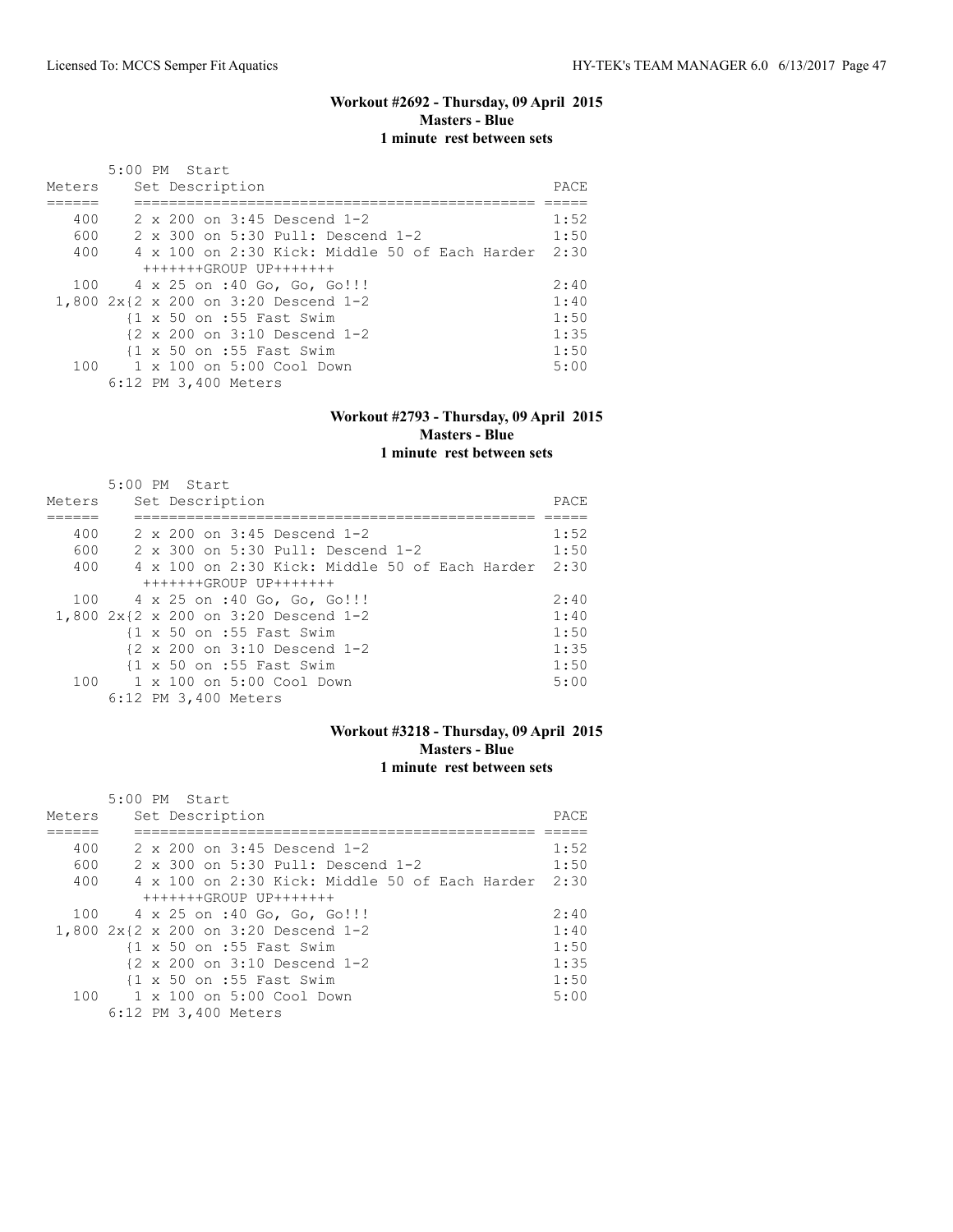#### **Workout #3356 - Thursday, 09 April 2015 Masters - Blue 1 minute rest between sets**

|        | $5:00$ PM Start                                               |      |
|--------|---------------------------------------------------------------|------|
| Meters | Set Description                                               | PACE |
|        |                                                               |      |
| 400    | $2 \times 200$ on $3:45$ Descend 1-2                          | 1:52 |
| 600    | 2 x 300 on 5:30 Pull: Descend 1-2                             | 1:50 |
| 400    | 4 x 100 on 2:30 Kick: Middle 50 of Each Harder                | 2:30 |
|        | $+++++GROUP$ UP+++++++                                        |      |
| 100    | 4 x 25 on :40 Go, Go, Go!!!                                   | 2:40 |
|        | 1,800 2x{2 x 200 on 3:20 Descend 1-2                          | 1:40 |
|        | $\{1 \times 50 \text{ on } : 55 \text{ Fast} \text{ Swim}\}$  | 1:50 |
|        | $\{2 \times 200 \text{ on } 3:10 \text{ Descend } 1-2\}$      | 1:35 |
|        | $\{1 \times 50 \text{ on } : 55 \text{ Fast} \text{ Swim} \}$ | 1:50 |
| 100    | 1 x 100 on 5:00 Cool Down                                     | 5:00 |
|        | 6:12 PM 3,400 Meters                                          |      |

### **Workout #3522 - Thursday, 09 April 2015 Masters - Blue 1 minute rest between sets**

| Meters | $5:00$ PM Start<br>Set Description                           | PACE |
|--------|--------------------------------------------------------------|------|
|        |                                                              |      |
| 400    | 2 x 200 on 3:45 Descend 1-2                                  | 1:52 |
| 600    | 2 x 300 on 5:30 Pull: Descend 1-2                            | 1:50 |
| 400    | 4 x 100 on 2:30 Kick: Middle 50 of Each Harder               | 2:30 |
|        | $+++++GROUP$ UP+++++++                                       |      |
| 100    | 4 x 25 on :40 Go, Go, Go!!!                                  | 2:40 |
|        | 1,800 2x{2 x 200 on 3:20 Descend 1-2                         | 1:40 |
|        | $\{1 \times 50 \text{ on } : 55 \text{ Fast} \text{ Swim}\}$ | 1:50 |
|        | {2 x 200 on 3:10 Descend 1-2                                 | 1:35 |
|        | $\{1 \times 50 \text{ on } : 55 \text{ Fast} \text{ Swim}\}$ | 1:50 |
|        | 100    1 x 100    an 5:00    Cool    Down                    | 5:00 |
|        | 6:12 PM 3,400 Meters                                         |      |

### **Workout #3685 - Thursday, 09 April 2015 Masters - Blue 1 minute rest between sets**

|        | 5:00 PM Start                                                 |       |
|--------|---------------------------------------------------------------|-------|
| Meters | Set Description                                               | PACE. |
|        |                                                               |       |
| 400    | 2 x 200 on 3:45 Descend 1-2                                   | 1:52  |
| 600    | 2 x 300 on 5:30 Pull: Descend 1-2                             | 1:50  |
| 400    | 4 x 100 on 2:30 Kick: Middle 50 of Each Harder                | 2:30  |
|        | +++++++GROUP UP+++++++                                        |       |
|        | 100 4 x 25 on :40 Go, Go, Go!!!                               | 2:40  |
|        | 1,800 2x{2 x 200 on 3:20 Descend 1-2                          | 1:40  |
|        | $\{1 \times 50 \text{ on } : 55 \text{ Fast} \text{ Swim} \}$ | 1:50  |
|        | $\{2 \times 200 \text{ on } 3:10 \text{ Descend } 1-2$        | 1:35  |
|        | {1 x 50 on :55 Fast Swim                                      | 1:50  |
| 100    | 1 x 100 on 5:00 Cool Down                                     | 5:00  |
|        | 6:12 PM 3,400 Meters                                          |       |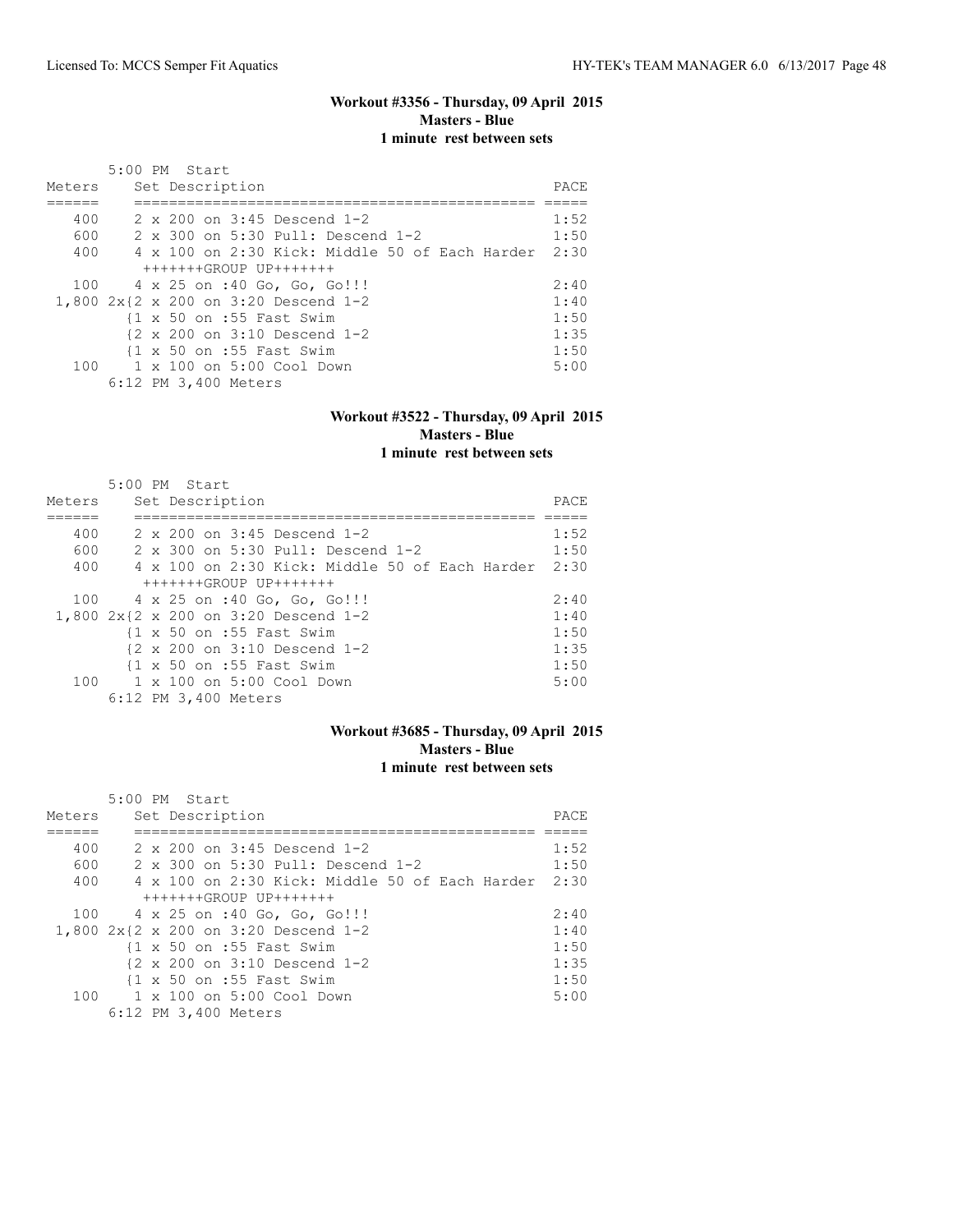### **Workout #3873 - Thursday, 09 April 2015 Masters - Blue 1 minute rest between sets**

| Meters | $5:00$ PM Start<br>Set Description                            | PACE |
|--------|---------------------------------------------------------------|------|
|        |                                                               |      |
| 400    | $2 \times 200$ on $3:45$ Descend 1-2                          | 1:52 |
| 600    | 2 x 300 on 5:30 Pull: Descend 1-2                             | 1:50 |
| 400    | $4 \times 100$ on 2:30 Kick: Middle 50 of Each Harder         | 2:30 |
|        | $+++++GROUP$ UP+++++++                                        |      |
| 100    | 4 x 25 on :40 Go, Go, Go!!!                                   | 2:40 |
|        | 1,800 2x{2 x 200 on 3:20 Descend 1-2                          | 1:40 |
|        | $\{1 \times 50 \text{ on } : 55 \text{ Fast} \text{ Swim}\}$  | 1:50 |
|        | $\{2 \times 200 \text{ on } 3:10 \text{ Descend } 1-2\}$      | 1:35 |
|        | $\{1 \times 50 \text{ on } : 55 \text{ Fast} \text{ Swim} \}$ | 1:50 |
| 100    | 1 x 100 on 5:00 Cool Down                                     | 5:00 |
|        | 6:12 PM 3,400 Meters                                          |      |

### **Workout #3957 - Thursday, 09 April 2015 Masters - Blue 1 minute rest between sets**

| Meters | $5:00$ PM Start<br>Set Description                           | PACE |
|--------|--------------------------------------------------------------|------|
|        |                                                              |      |
| 400    | $2 \times 200$ on $3:45$ Descend 1-2                         | 1:52 |
| 600    | 2 x 300 on 5:30 Pull: Descend 1-2                            | 1:50 |
| 400    | $4 \times 100$ on 2:30 Kick: Middle 50 of Each Harder        | 2:30 |
|        | $+++++GROUP$ UP+++++++                                       |      |
| 100    | 4 x 25 on :40 Go, Go, Go!!!                                  | 2:40 |
|        | 1,800 2x{2 x 200 on 3:20 Descend 1-2                         | 1:40 |
|        | $\{1 \times 50 \text{ on } : 55 \text{ Fast} \text{ Swim}\}$ | 1:50 |
|        | $\{2 \times 200 \text{ on } 3:10 \text{ Descend } 1-2\}$     | 1:35 |
|        | $\{1 \times 50 \text{ on } : 55 \text{ Fast} \text{ Swim}\}$ | 1:50 |
| 100    | 1 x 100 on 5:00 Cool Down                                    | 5:00 |
|        | 6:12 PM 3,400 Meters                                         |      |

### **Workout #1195 - Monday, 20 April 2015 Masters - Blue 1 minute rest between sets**

| $5:00$ PM Start                                  |      |
|--------------------------------------------------|------|
| Meters Set Description                           | PACE |
|                                                  |      |
| 400 2 x 200 on 3:45 Swim: Descend 1-2            | 1:52 |
| 600 2 x 300 on 5:45 Pull: Descend 1-2            | 1:55 |
| 400 4 x 100 on 2:10 Kick: Descend 1-4            | 2:10 |
| *******GROUP UP*******                           |      |
| 100 4 x 25 on :40 Alternate Fast and Moderate    | 2:40 |
| 600 12 x 50 on :55 3 Fast, 1 Easy, Repeat 3x     | 1:50 |
| 100 4 x 25 on :40 Alternate Fast and Moderate    | 2:40 |
| 400 8 x 50 on :55 3 Fast, 1 Easy, 3 Fast, 1 Easy | 1:50 |
| 100 4 x 25 on :40 Alternate Fast and Moderate    | 2:40 |
| 200 4 x 50 on :55 1 Fast 1 Easy, 1 Fast, 1 Easy  | 1:50 |
| 100 4 x 25 on :40 Alternate FAST and Moderate    | 2:40 |
| 100 2 x 50 on 1:15 2 FAST SWIMS!!!               | 2:30 |
| 100 1 x 100 on 5:00 Cool Down                    | 5:00 |
| 6:23 PM 3,200 Meters                             |      |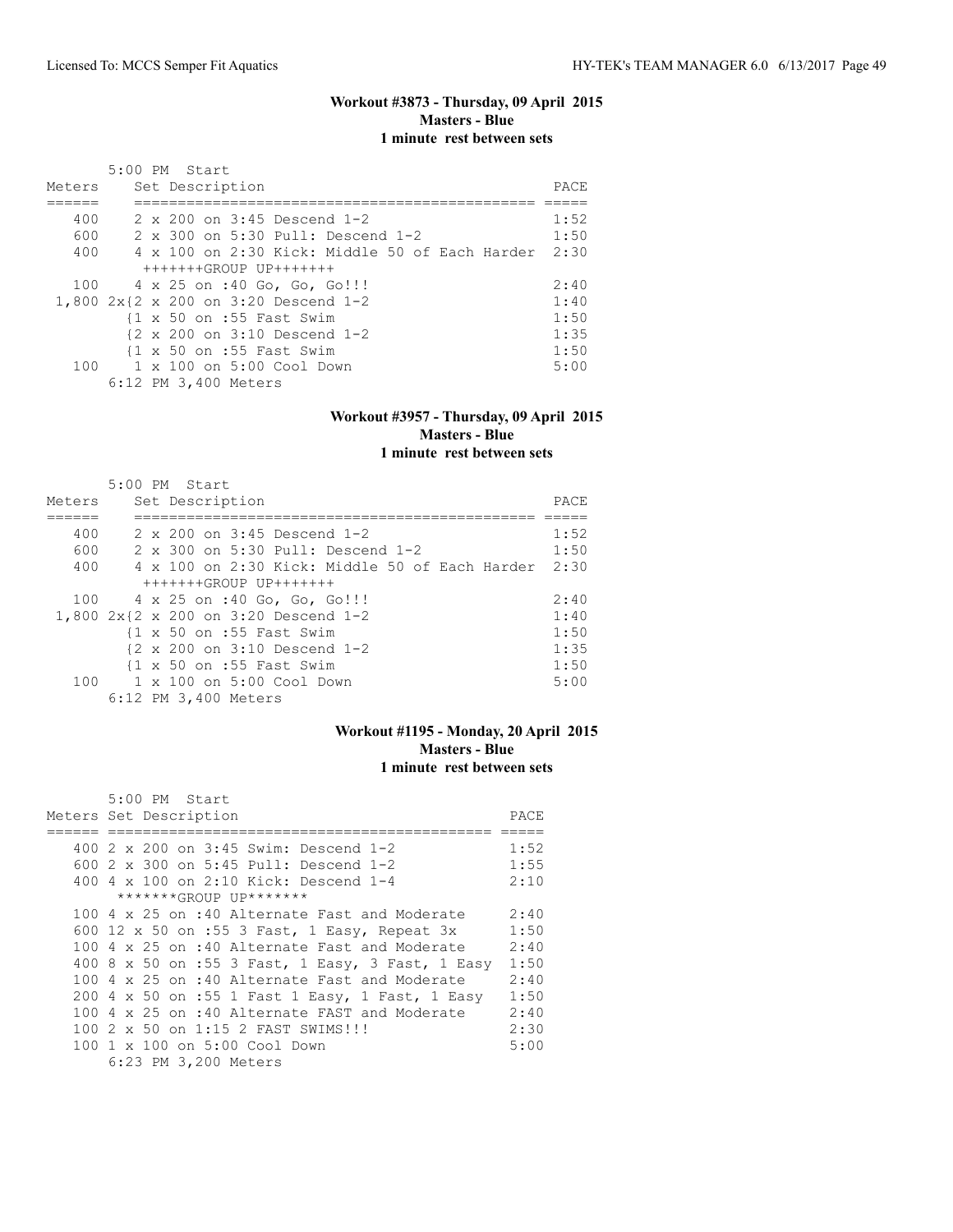### **Workout #1718 - Monday, 20 April 2015 Masters - Blue 1 minute rest between sets**

| $5:00$ PM Start                                  |       |
|--------------------------------------------------|-------|
| Meters Set Description                           | PACE. |
|                                                  |       |
| 400 2 x 200 on 3:45 Swim: Descend 1-2            | 1:52  |
| 600 2 x 300 on 5:45 Pull: Descend 1-2            | 1:55  |
| 400 4 x 100 on 2:10 Kick: Descend 1-4            | 2:10  |
| *******GROUP UP*******                           |       |
| 100 4 x 25 on :40 Alternate Fast and Moderate    | 2:40  |
| 600 12 x 50 on :55 3 Fast, 1 Easy, Repeat 3x     | 1:50  |
| 100 4 x 25 on :40 Alternate Fast and Moderate    | 2:40  |
| 400 8 x 50 on :55 3 Fast, 1 Easy, 3 Fast, 1 Easy | 1:50  |
| 100 4 x 25 on :40 Alternate Fast and Moderate    | 2:40  |
| 200 4 x 50 on :55 1 Fast 1 Easy, 1 Fast, 1 Easy  | 1:50  |
| 100 4 x 25 on :40 Alternate FAST and Moderate    | 2:40  |
| 100 2 x 50 on 1:15 2 FAST SWIMS!!!               | 2:30  |
| 100 1 x 100 on 5:00 Cool Down                    | 5:00  |
| 6:23 PM 3,200 Meters                             |       |

# **Workout #1765 - Monday, 20 April 2015 Masters - Blue 1 minute rest between sets**

| 5:00 PM Start                                        |      |
|------------------------------------------------------|------|
| Meters Set Description                               | PACE |
|                                                      |      |
| 400 2 x 200 on 3:45 Swim: Descend 1-2                | 1:52 |
| 600 2 x 300 on 5:45 Pull: Descend 1-2                | 1:55 |
| 400 4 x 100 on 2:10 Kick: Descend 1-4                | 2:10 |
| *******GROUP UP*******                               |      |
| 100 4 x 25 on :40 Alternate Fast and Moderate        | 2:40 |
| 600 12 x 50 on :55 3 Fast, 1 Easy, Repeat 3x         | 1:50 |
| 100 4 x 25 on :40 Alternate Fast and Moderate        | 2:40 |
| 400 8 x 50 on :55 3 Fast, 1 Easy, 3 Fast, 1 Easy     | 1:50 |
| 100 $4 \times 25$ on :40 Alternate Fast and Moderate | 2:40 |
| 200 4 x 50 on :55 1 Fast 1 Easy, 1 Fast, 1 Easy      | 1:50 |
| 100 4 $\times$ 25 on :40 Alternate FAST and Moderate | 2:40 |
| 100 2 x 50 on 1:15 2 FAST SWIMS!!!                   | 2:30 |
| 100 1 x 100 on 5:00 Cool Down                        | 5:00 |
| 6:23 PM 3,200 Meters                                 |      |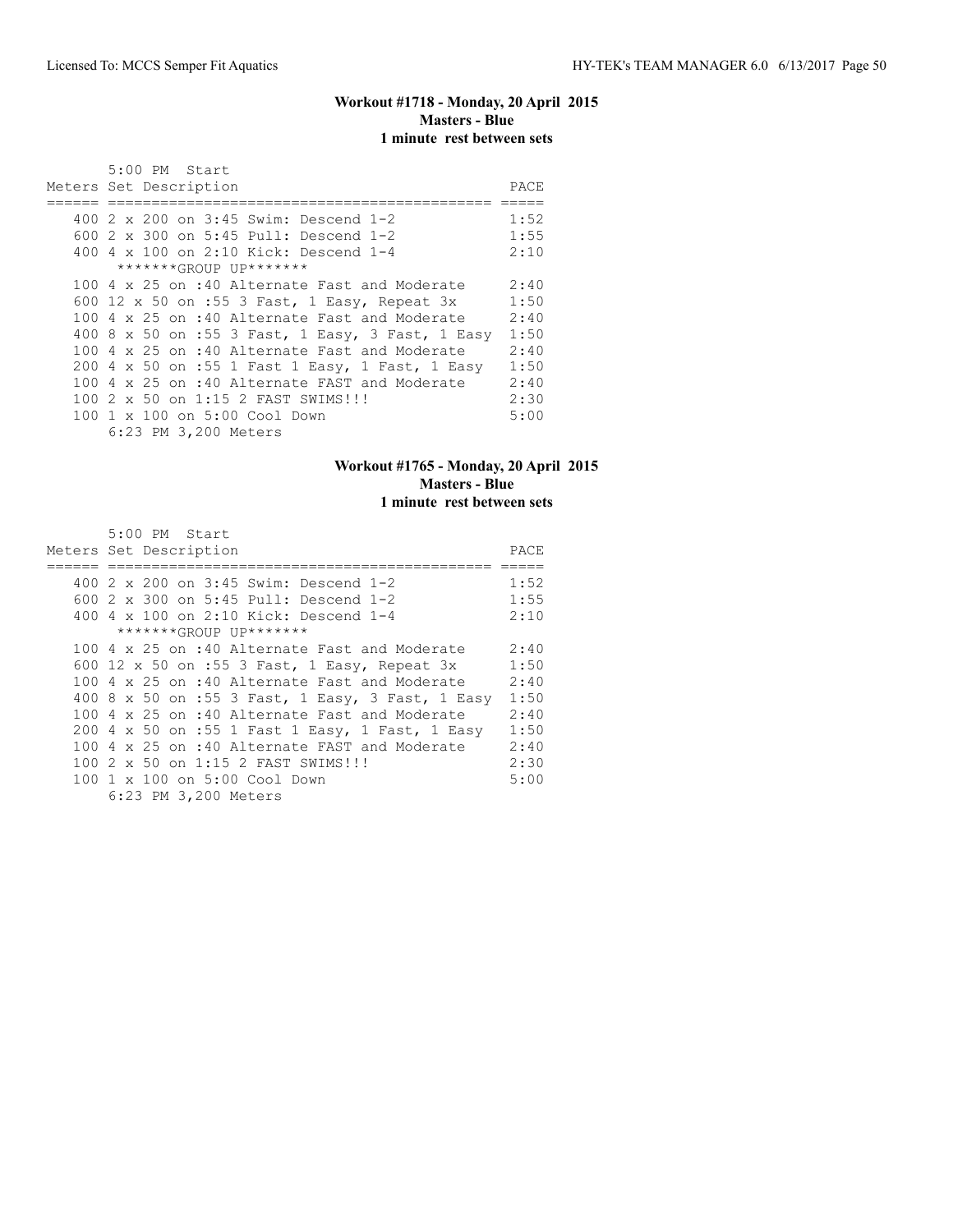# **Workout #1929 - Monday, 20 April 2015 Masters - Blue 1 minute rest between sets**

| 5:00 PM Start                                        |      |
|------------------------------------------------------|------|
| Meters Set Description                               | PACE |
|                                                      |      |
| 400 2 x 200 on 3:45 Swim: Descend 1-2                | 1:52 |
| 600 2 x 300 on 5:45 Pull: Descend 1-2                | 1:55 |
| 400 4 x 100 on 2:10 Kick: Descend 1-4                | 2:10 |
| *******GROUP UP*******                               |      |
| 100 4 x 25 on :40 Alternate Fast and Moderate        | 2:40 |
| 600 12 x 50 on :55 3 Fast, 1 Easy, Repeat 3x         | 1:50 |
| 100 4 x 25 on :40 Alternate Fast and Moderate        | 2:40 |
| 400 8 x 50 on :55 3 Fast, 1 Easy, 3 Fast, 1 Easy     | 1:50 |
| 100 $4 \times 25$ on :40 Alternate Fast and Moderate | 2:40 |
| 200 4 x 50 on :55 1 Fast 1 Easy, 1 Fast, 1 Easy      | 1:50 |
| 100 4 x 25 on :40 Alternate FAST and Moderate        | 2:40 |
| 100 2 x 50 on 1:15 2 FAST SWIMS!!!                   | 2:30 |
| 100 1 x 100 on 5:00 Cool Down                        | 5:00 |
| 6:23 PM 3,200 Meters                                 |      |

# **Workout #2003 - Monday, 20 April 2015 Masters - Blue 1 minute rest between sets**

| 5:00 PM Start                                        |      |
|------------------------------------------------------|------|
| Meters Set Description                               | PACE |
|                                                      |      |
| 400 2 x 200 on 3:45 Swim: Descend 1-2                | 1:52 |
| 600 2 x 300 on 5:45 Pull: Descend 1-2                | 1:55 |
| 400 4 x 100 on 2:10 Kick: Descend 1-4                | 2:10 |
| *******GROUP UP*******                               |      |
| 100 4 x 25 on :40 Alternate Fast and Moderate        | 2:40 |
| 600 12 x 50 on :55 3 Fast, 1 Easy, Repeat 3x         | 1:50 |
| 100 4 x 25 on :40 Alternate Fast and Moderate        | 2:40 |
| 400 8 x 50 on :55 3 Fast, 1 Easy, 3 Fast, 1 Easy     | 1:50 |
| 100 $4 \times 25$ on :40 Alternate Fast and Moderate | 2:40 |
| 200 4 x 50 on :55 1 Fast 1 Easy, 1 Fast, 1 Easy      | 1:50 |
| 100 4 $\times$ 25 on :40 Alternate FAST and Moderate | 2:40 |
| 100 2 x 50 on 1:15 2 FAST SWIMS!!!                   | 2:30 |
| 100 1 x 100 on 5:00 Cool Down                        | 5:00 |
| 6:23 PM 3,200 Meters                                 |      |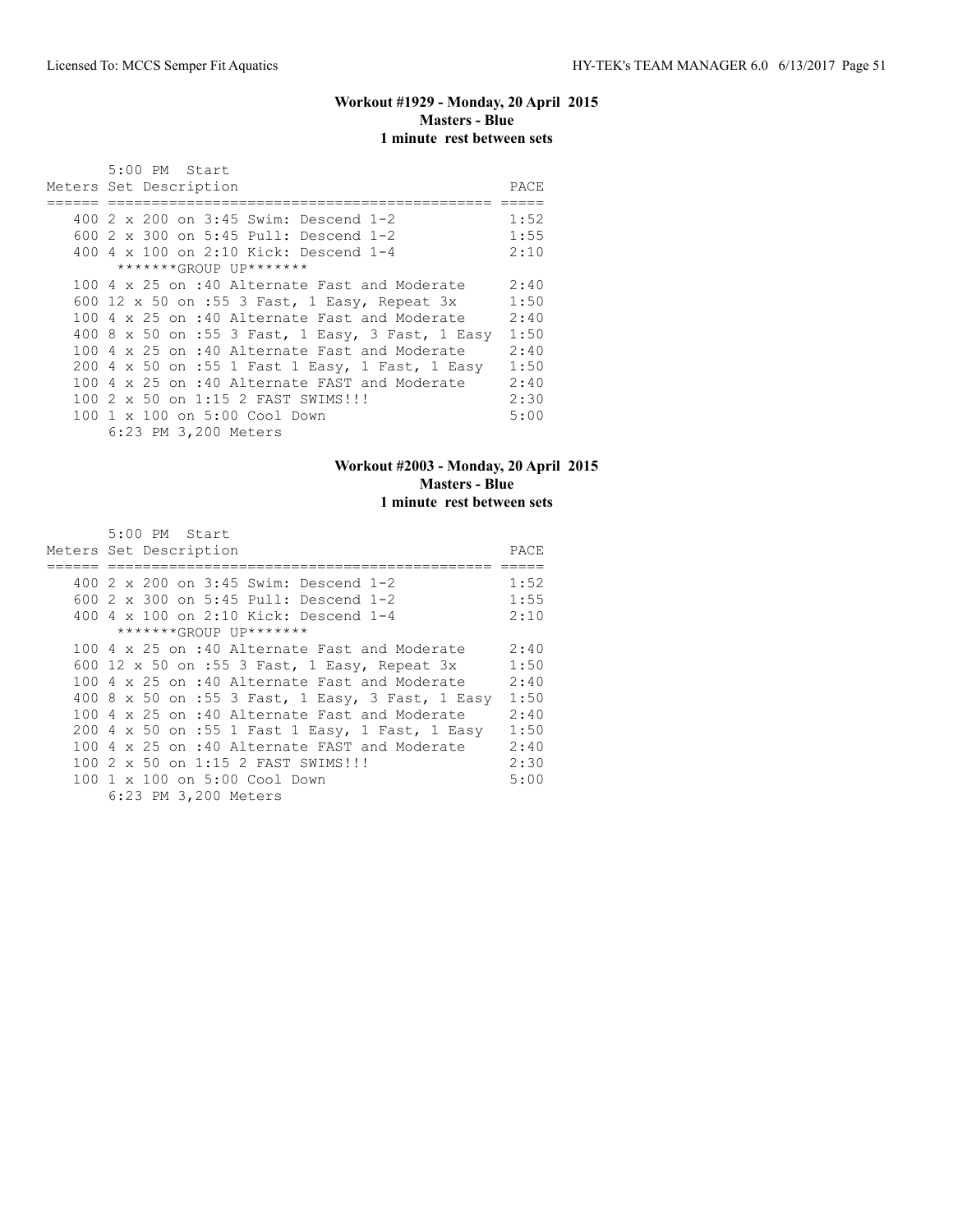### **Workout #2119 - Monday, 20 April 2015 Masters - Blue 1 minute rest between sets**

| $5:00$ PM Start                                  |      |
|--------------------------------------------------|------|
| Meters Set Description                           | PACE |
|                                                  |      |
| 400 2 x 200 on 3:45 Swim: Descend 1-2            | 1:52 |
| 600 2 x 300 on 5:45 Pull: Descend 1-2            | 1:55 |
| 400 4 x 100 on 2:10 Kick: Descend 1-4            | 2:10 |
| *******GROUP UP*******                           |      |
| 100 4 x 25 on :40 Alternate Fast and Moderate    | 2:40 |
| 600 12 x 50 on :55 3 Fast, 1 Easy, Repeat 3x     | 1:50 |
| 100 4 x 25 on :40 Alternate Fast and Moderate    | 2:40 |
| 400 8 x 50 on :55 3 Fast, 1 Easy, 3 Fast, 1 Easy | 1:50 |
| 100 4 x 25 on :40 Alternate Fast and Moderate    | 2:40 |
| 200 4 x 50 on :55 1 Fast 1 Easy, 1 Fast, 1 Easy  | 1:50 |
| 100 4 x 25 on :40 Alternate FAST and Moderate    | 2:40 |
| 100 2 x 50 on 1:15 2 FAST SWIMS!!!               | 2:30 |
| 100 1 x 100 on 5:00 Cool Down                    | 5:00 |
| 6:23 PM 3,200 Meters                             |      |

# **Workout #2197 - Monday, 20 April 2015 Masters - Blue 1 minute rest between sets**

| 5:00 PM Start                                        |      |
|------------------------------------------------------|------|
| Meters Set Description                               | PACE |
|                                                      |      |
| 400 2 x 200 on 3:45 Swim: Descend 1-2                | 1:52 |
| 600 2 x 300 on 5:45 Pull: Descend 1-2                | 1:55 |
| 400 4 x 100 on 2:10 Kick: Descend 1-4                | 2:10 |
| *******GROUP UP*******                               |      |
| 100 4 x 25 on :40 Alternate Fast and Moderate        | 2:40 |
| 600 12 x 50 on :55 3 Fast, 1 Easy, Repeat 3x         | 1:50 |
| 100 4 x 25 on :40 Alternate Fast and Moderate        | 2:40 |
| 400 8 x 50 on :55 3 Fast, 1 Easy, 3 Fast, 1 Easy     | 1:50 |
| 100 $4 \times 25$ on :40 Alternate Fast and Moderate | 2:40 |
| 200 4 x 50 on :55 1 Fast 1 Easy, 1 Fast, 1 Easy      | 1:50 |
| 100 4 $\times$ 25 on :40 Alternate FAST and Moderate | 2:40 |
| 100 2 x 50 on 1:15 2 FAST SWIMS!!!                   | 2:30 |
| 100 1 x 100 on 5:00 Cool Down                        | 5:00 |
| 6:23 PM 3,200 Meters                                 |      |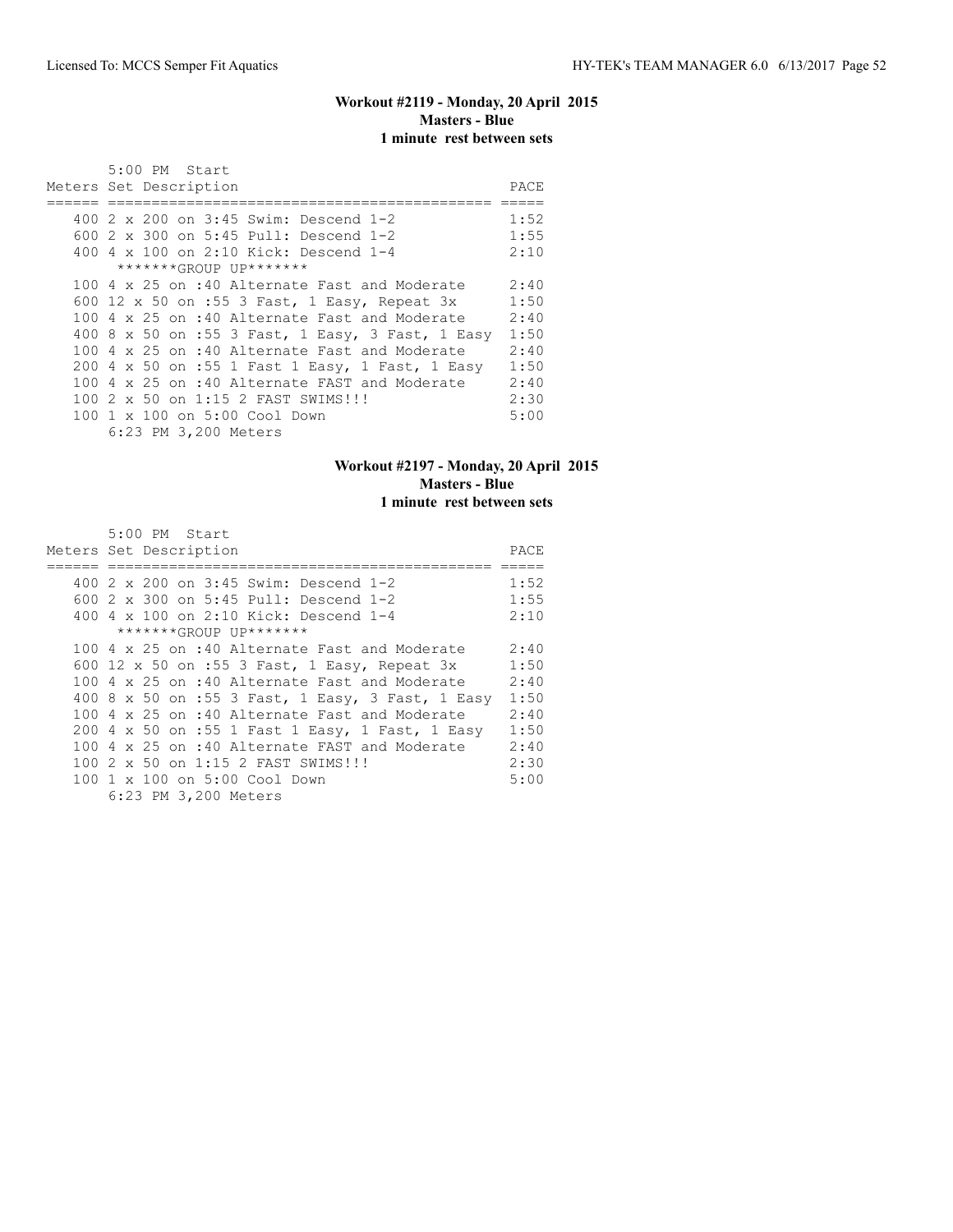# **Workout #2280 - Monday, 20 April 2015 Masters - Blue 1 minute rest between sets**

| $5:00$ PM Start                                      |      |
|------------------------------------------------------|------|
| Meters Set Description                               | PACE |
|                                                      |      |
| 400 2 x 200 on 3:45 Swim: Descend 1-2                | 1:52 |
| 600 2 x 300 on 5:45 Pull: Descend 1-2                | 1:55 |
| 400 4 x 100 on 2:10 Kick: Descend 1-4                | 2:10 |
| *******GROUP UP*******                               |      |
| 100 4 x 25 on :40 Alternate Fast and Moderate        | 2:40 |
| 600 12 x 50 on :55 3 Fast, 1 Easy, Repeat 3x         | 1:50 |
| 100 4 x 25 on :40 Alternate Fast and Moderate        | 2:40 |
| 400 8 x 50 on :55 3 Fast, 1 Easy, 3 Fast, 1 Easy     | 1:50 |
| 100 4 x 25 on :40 Alternate Fast and Moderate        | 2:40 |
| 200 4 x 50 on :55 1 Fast 1 Easy, 1 Fast, 1 Easy      | 1:50 |
| 100 4 $\times$ 25 on :40 Alternate FAST and Moderate | 2:40 |
| 100 2 x 50 on 1:15 2 FAST SWIMS!!!                   | 2:30 |
| 100 1 x 100 on 5:00 Cool Down                        | 5:00 |
| 6:23 PM 3,200 Meters                                 |      |

# **Workout #2348 - Monday, 20 April 2015 Masters - Blue 1 minute rest between sets**

| 5:00 PM Start                                        |      |
|------------------------------------------------------|------|
| Meters Set Description                               | PACE |
|                                                      |      |
| 400 2 x 200 on 3:45 Swim: Descend 1-2                | 1:52 |
| 600 2 x 300 on 5:45 Pull: Descend 1-2                | 1:55 |
| 400 4 x 100 on 2:10 Kick: Descend 1-4                | 2:10 |
| *******GROUP UP*******                               |      |
| 100 4 x 25 on :40 Alternate Fast and Moderate        | 2:40 |
| 600 12 x 50 on :55 3 Fast, 1 Easy, Repeat 3x         | 1:50 |
| 100 4 x 25 on :40 Alternate Fast and Moderate        | 2:40 |
| 400 8 x 50 on :55 3 Fast, 1 Easy, 3 Fast, 1 Easy     | 1:50 |
| 100 $4 \times 25$ on :40 Alternate Fast and Moderate | 2:40 |
| 200 4 x 50 on :55 1 Fast 1 Easy, 1 Fast, 1 Easy      | 1:50 |
| 100 4 $\times$ 25 on :40 Alternate FAST and Moderate | 2:40 |
| 100 2 x 50 on 1:15 2 FAST SWIMS!!!                   | 2:30 |
| 100 1 x 100 on 5:00 Cool Down                        | 5:00 |
| 6:23 PM 3,200 Meters                                 |      |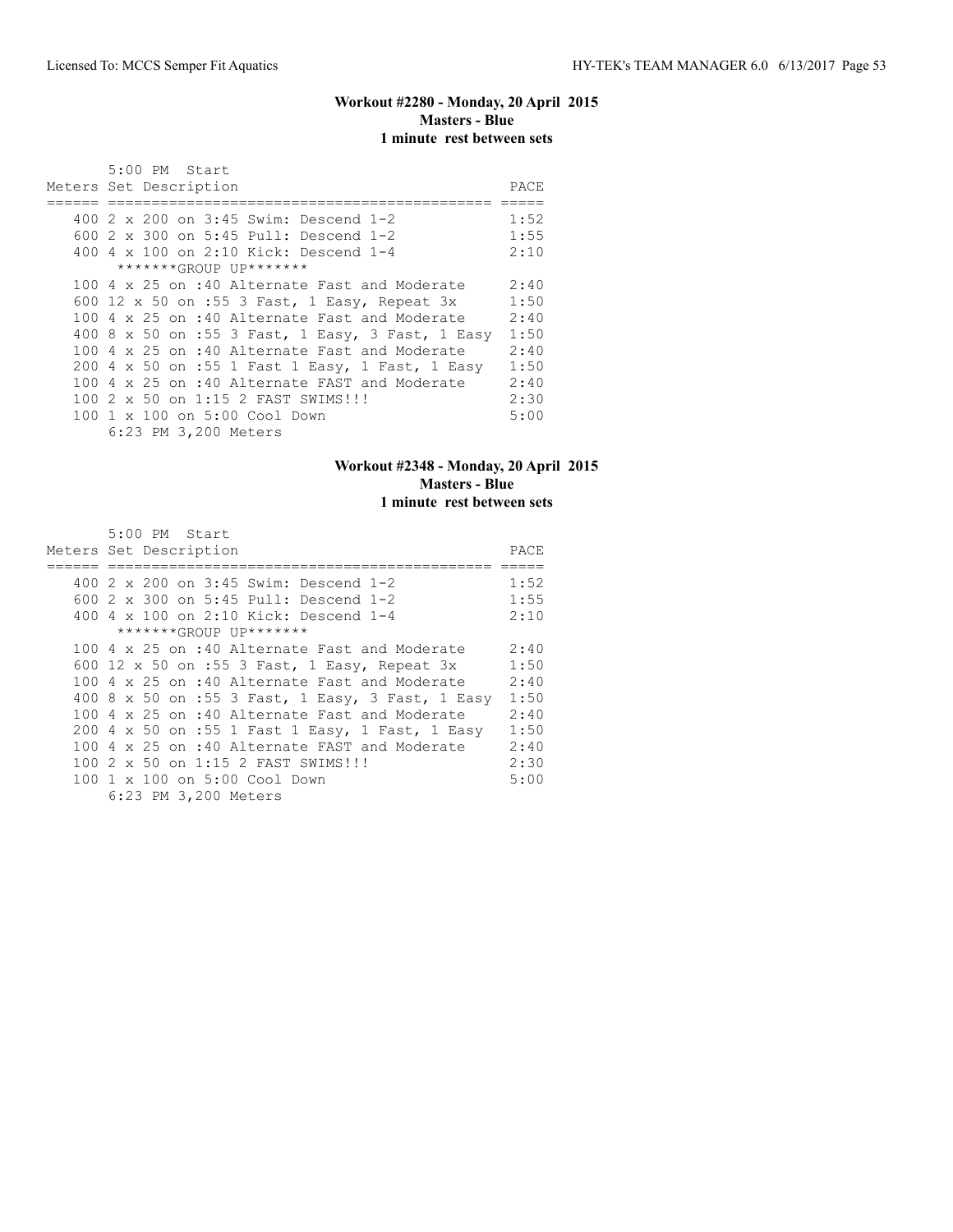# **Workout #2688 - Monday, 20 April 2015 Masters - Blue 1 minute rest between sets**

| 5:00 PM Start                                        |      |
|------------------------------------------------------|------|
| Meters Set Description                               | PACE |
|                                                      |      |
| 400 2 x 200 on 3:45 Swim: Descend 1-2                | 1:52 |
| 600 2 x 300 on 5:45 Pull: Descend 1-2                | 1:55 |
| 400 4 x 100 on 2:10 Kick: Descend 1-4                | 2:10 |
| *******GROUP UP*******                               |      |
| 100 4 x 25 on :40 Alternate Fast and Moderate        | 2:40 |
| 600 12 x 50 on :55 3 Fast, 1 Easy, Repeat 3x         | 1:50 |
| 100 4 x 25 on :40 Alternate Fast and Moderate        | 2:40 |
| 400 8 x 50 on :55 3 Fast, 1 Easy, 3 Fast, 1 Easy     | 1:50 |
| 100 $4 \times 25$ on :40 Alternate Fast and Moderate | 2:40 |
| 200 4 x 50 on :55 1 Fast 1 Easy, 1 Fast, 1 Easy      | 1:50 |
| 100 4 x 25 on :40 Alternate FAST and Moderate        | 2:40 |
| 100 2 x 50 on 1:15 2 FAST SWIMS!!!                   | 2:30 |
| 100 1 x 100 on 5:00 Cool Down                        | 5:00 |
| 6:23 PM 3,200 Meters                                 |      |

# **Workout #2790 - Monday, 20 April 2015 Masters - Blue 1 minute rest between sets**

| 5:00 PM Start                                        |      |
|------------------------------------------------------|------|
| Meters Set Description                               | PACE |
|                                                      |      |
| 400 2 x 200 on 3:45 Swim: Descend 1-2                | 1:52 |
| 600 2 x 300 on 5:45 Pull: Descend 1-2                | 1:55 |
| 400 4 x 100 on 2:10 Kick: Descend 1-4                | 2:10 |
| *******GROUP UP*******                               |      |
| 100 4 x 25 on :40 Alternate Fast and Moderate        | 2:40 |
| 600 12 x 50 on :55 3 Fast, 1 Easy, Repeat 3x         | 1:50 |
| 100 4 x 25 on :40 Alternate Fast and Moderate        | 2:40 |
| 400 8 x 50 on :55 3 Fast, 1 Easy, 3 Fast, 1 Easy     | 1:50 |
| 100 $4 \times 25$ on :40 Alternate Fast and Moderate | 2:40 |
| 200 4 x 50 on :55 1 Fast 1 Easy, 1 Fast, 1 Easy      | 1:50 |
| 100 4 $\times$ 25 on :40 Alternate FAST and Moderate | 2:40 |
| 100 2 x 50 on 1:15 2 FAST SWIMS!!!                   | 2:30 |
| 100 1 x 100 on 5:00 Cool Down                        | 5:00 |
| 6:23 PM 3,200 Meters                                 |      |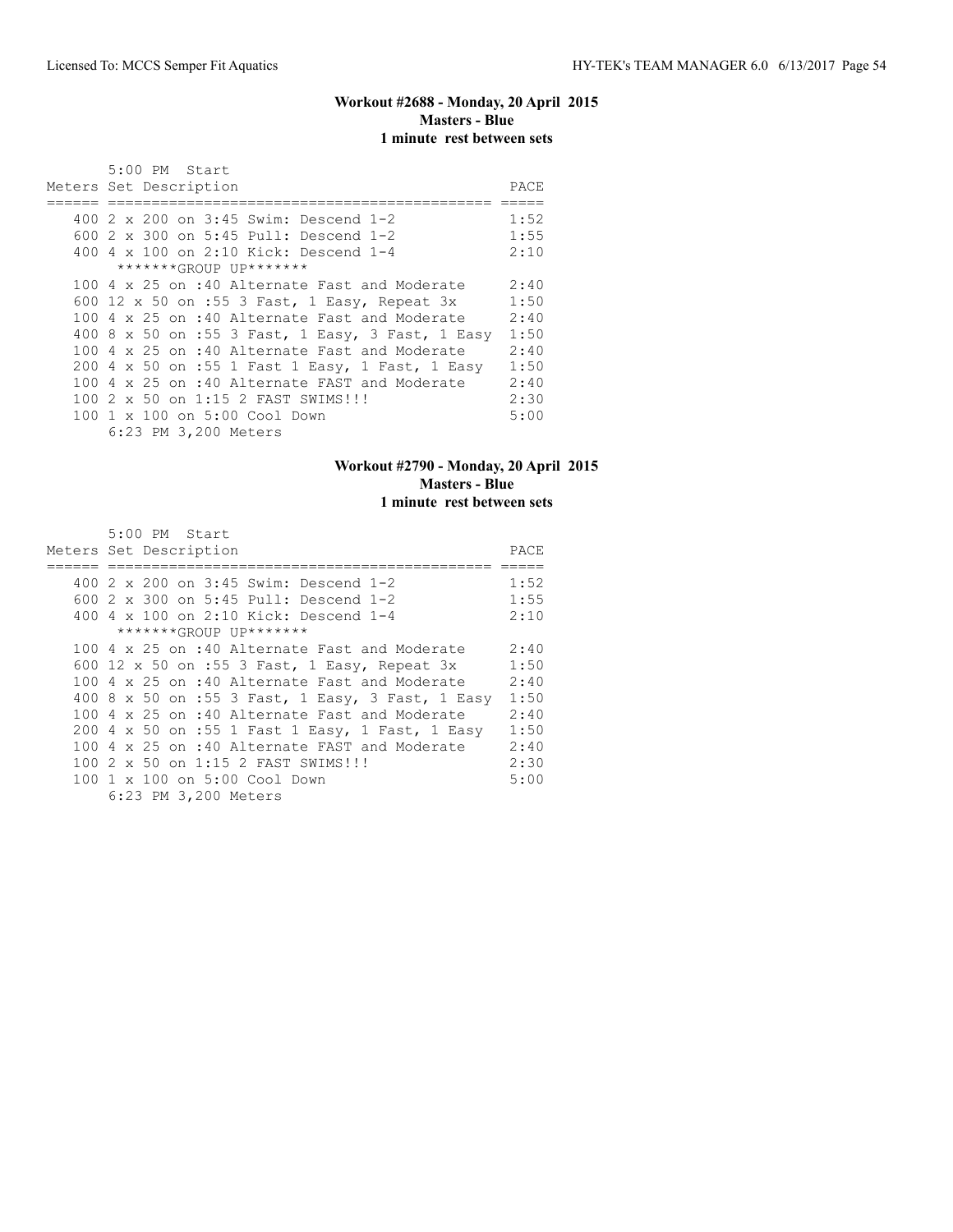### **Workout #3213 - Monday, 20 April 2015 Masters - Blue 1 minute rest between sets**

| $5:00$ PM Start                                  |      |
|--------------------------------------------------|------|
| Meters Set Description                           | PACE |
|                                                  |      |
| 400 2 x 200 on 3:45 Swim: Descend 1-2            | 1:52 |
| 600 2 x 300 on 5:45 Pull: Descend 1-2            | 1:55 |
| 400 4 x 100 on 2:10 Kick: Descend 1-4            | 2:10 |
| *******GROUP UP*******                           |      |
| 100 4 x 25 on :40 Alternate Fast and Moderate    | 2:40 |
| 600 12 x 50 on :55 3 Fast, 1 Easy, Repeat 3x     | 1:50 |
| 100 4 x 25 on :40 Alternate Fast and Moderate    | 2:40 |
| 400 8 x 50 on :55 3 Fast, 1 Easy, 3 Fast, 1 Easy | 1:50 |
| 100 4 x 25 on :40 Alternate Fast and Moderate    | 2:40 |
| 200 4 x 50 on :55 1 Fast 1 Easy, 1 Fast, 1 Easy  | 1:50 |
| 100 4 x 25 on :40 Alternate FAST and Moderate    | 2:40 |
| 100 2 x 50 on 1:15 2 FAST SWIMS!!!               | 2:30 |
| 100 1 x 100 on 5:00 Cool Down                    | 5:00 |
| 6:23 PM 3,200 Meters                             |      |

# **Workout #3353 - Monday, 20 April 2015 Masters - Blue 1 minute rest between sets**

| 5:00 PM Start                                        |      |
|------------------------------------------------------|------|
| Meters Set Description                               | PACE |
|                                                      |      |
| 400 2 x 200 on 3:45 Swim: Descend 1-2                | 1:52 |
| 600 2 x 300 on 5:45 Pull: Descend 1-2                | 1:55 |
| 400 4 x 100 on 2:10 Kick: Descend 1-4                | 2:10 |
| *******GROUP UP*******                               |      |
| 100 4 x 25 on :40 Alternate Fast and Moderate        | 2:40 |
| 600 12 x 50 on :55 3 Fast, 1 Easy, Repeat 3x         | 1:50 |
| 100 4 x 25 on :40 Alternate Fast and Moderate        | 2:40 |
| 400 8 x 50 on :55 3 Fast, 1 Easy, 3 Fast, 1 Easy     | 1:50 |
| 100 4 $\times$ 25 on :40 Alternate Fast and Moderate | 2:40 |
| 200 4 x 50 on :55 1 Fast 1 Easy, 1 Fast, 1 Easy      | 1:50 |
| 100 4 $\times$ 25 on :40 Alternate FAST and Moderate | 2:40 |
| 100 2 x 50 on 1:15 2 FAST SWIMS!!!                   | 2:30 |
| 100 1 x 100 on 5:00 Cool Down                        | 5:00 |
| 6:23 PM 3,200 Meters                                 |      |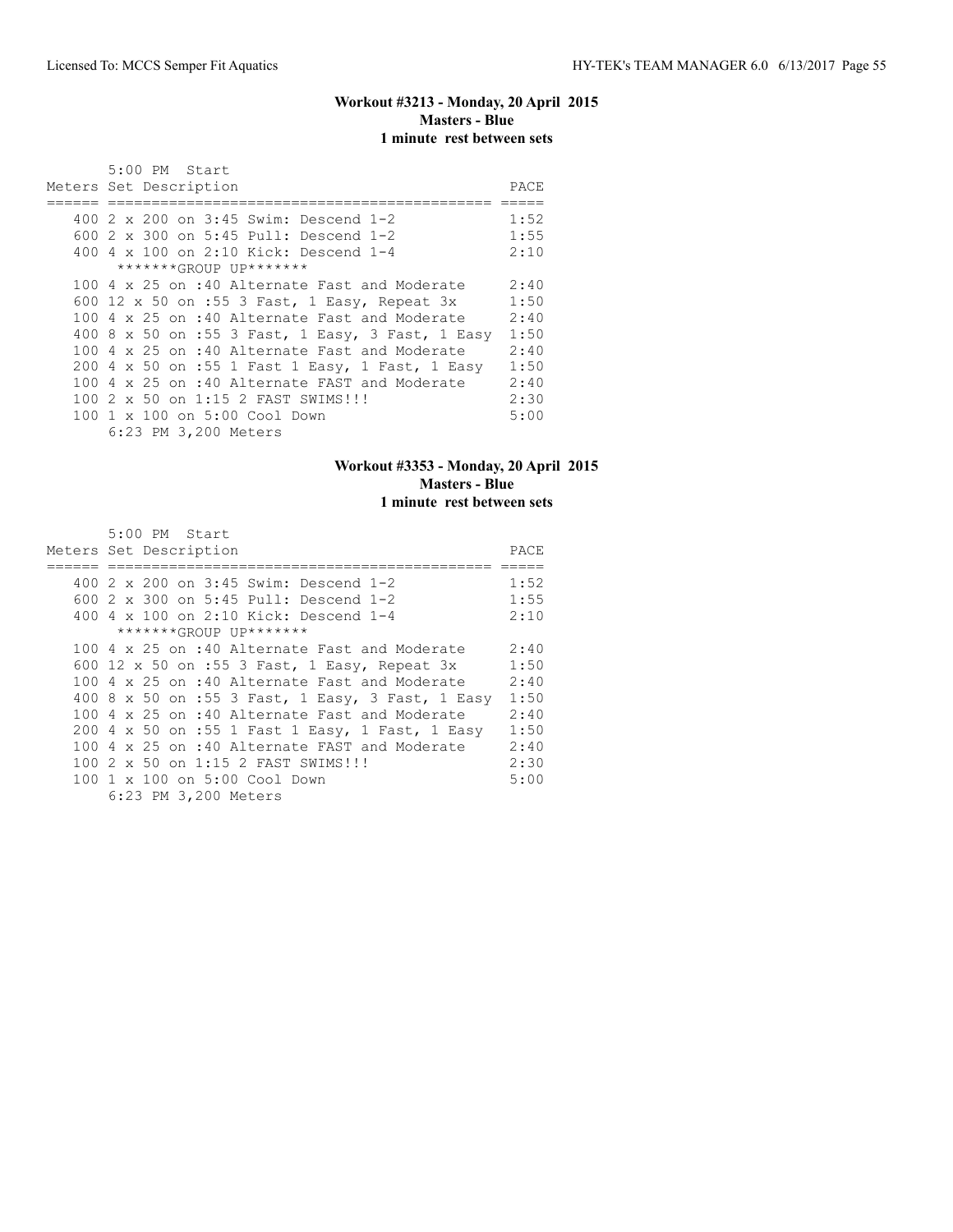# **Workout #3517 - Monday, 20 April 2015 Masters - Blue 1 minute rest between sets**

| 5:00 PM Start                                    |       |
|--------------------------------------------------|-------|
| Meters Set Description                           | PACE. |
|                                                  |       |
| 400 2 x 200 on 3:45 Swim: Descend 1-2            | 1:52  |
| 600 2 x 300 on 5:45 Pull: Descend 1-2            | 1:55  |
| 400 4 x 100 on 2:10 Kick: Descend 1-4            | 2:10  |
| *******GROUP UP*******                           |       |
| 100 4 x 25 on :40 Alternate Fast and Moderate    | 2:40  |
| 600 12 x 50 on :55 3 Fast, 1 Easy, Repeat 3x     | 1:50  |
| 100 4 x 25 on :40 Alternate Fast and Moderate    | 2:40  |
| 400 8 x 50 on :55 3 Fast, 1 Easy, 3 Fast, 1 Easy | 1:50  |
| 100 4 x 25 on :40 Alternate Fast and Moderate    | 2:40  |
| 200 4 x 50 on :55 1 Fast 1 Easy, 1 Fast, 1 Easy  | 1:50  |
| 100 4 x 25 on :40 Alternate FAST and Moderate    | 2:40  |
| 100 2 x 50 on 1:15 2 FAST SWIMS!!!               | 2:30  |
| 100 1 x 100 on 5:00 Cool Down                    | 5:00  |
| 6:23 PM 3,200 Meters                             |       |

# **Workout #3681 - Monday, 20 April 2015 Masters - Blue 1 minute rest between sets**

| 5:00 PM Start                                        |      |
|------------------------------------------------------|------|
| Meters Set Description                               | PACE |
|                                                      |      |
| 400 2 x 200 on 3:45 Swim: Descend 1-2                | 1:52 |
| 600 2 x 300 on 5:45 Pull: Descend 1-2                | 1:55 |
| 400 4 x 100 on 2:10 Kick: Descend 1-4                | 2:10 |
| *******GROUP UP*******                               |      |
| 100 4 x 25 on :40 Alternate Fast and Moderate        | 2:40 |
| 600 12 x 50 on :55 3 Fast, 1 Easy, Repeat 3x         | 1:50 |
| 100 4 x 25 on :40 Alternate Fast and Moderate        | 2:40 |
| 400 8 x 50 on :55 3 Fast, 1 Easy, 3 Fast, 1 Easy     | 1:50 |
| 100 4 $\times$ 25 on :40 Alternate Fast and Moderate | 2:40 |
| 200 4 x 50 on :55 1 Fast 1 Easy, 1 Fast, 1 Easy      | 1:50 |
| 100 4 x 25 on :40 Alternate FAST and Moderate        | 2:40 |
| 100 2 x 50 on 1:15 2 FAST SWIMS!!!                   | 2:30 |
| 100 1 x 100 on 5:00 Cool Down                        | 5:00 |
| 6:23 PM 3,200 Meters                                 |      |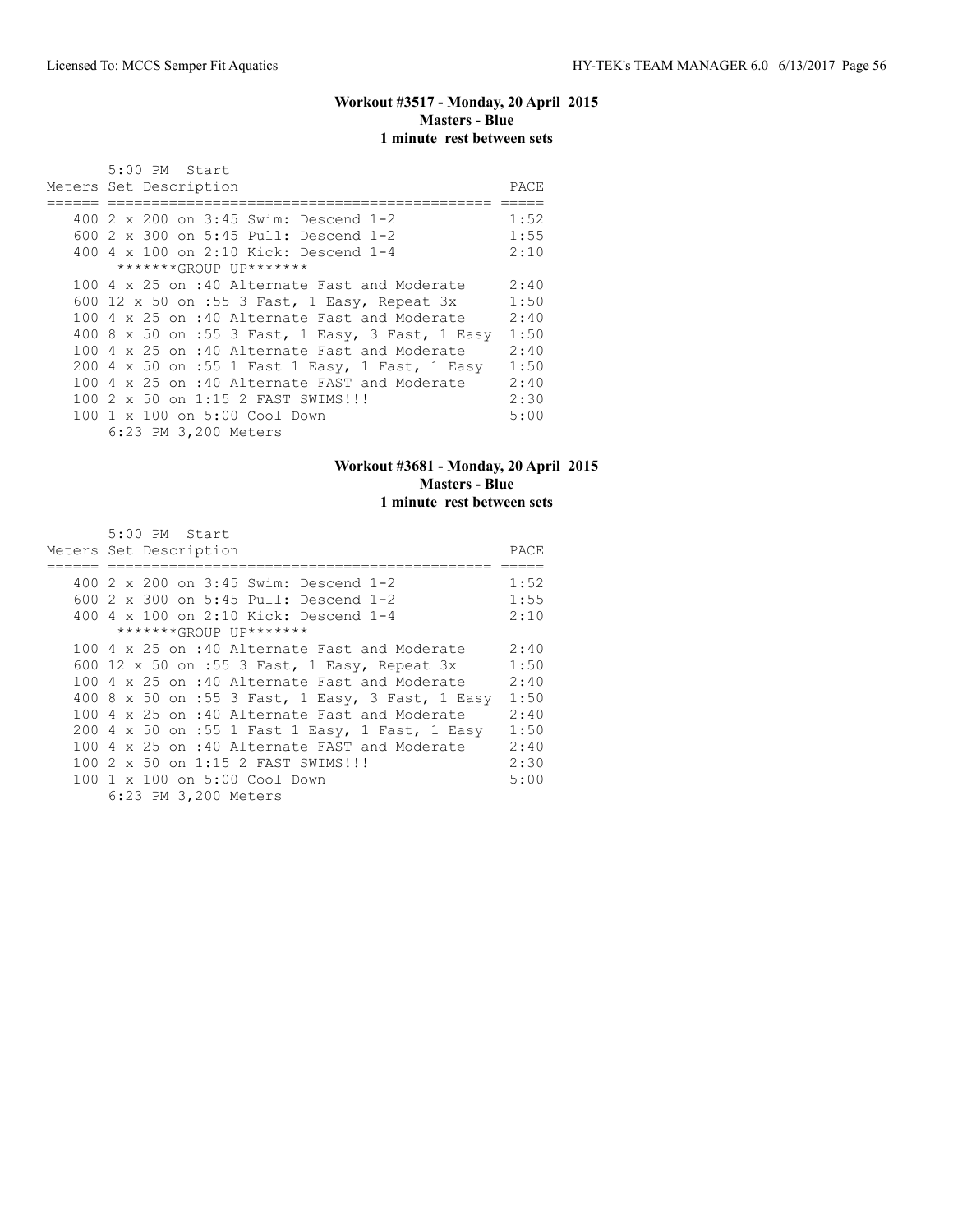# **Workout #3868 - Monday, 20 April 2015 Masters - Blue 1 minute rest between sets**

| $5:00$ PM Start                                  |      |
|--------------------------------------------------|------|
| Meters Set Description                           | PACE |
|                                                  |      |
| 400 2 x 200 on 3:45 Swim: Descend 1-2            | 1:52 |
| 600 2 x 300 on 5:45 Pull: Descend 1-2            | 1:55 |
| 400 4 x 100 on 2:10 Kick: Descend 1-4            | 2:10 |
| *******GROUP UP*******                           |      |
| 100 4 x 25 on :40 Alternate Fast and Moderate    | 2:40 |
| 600 12 x 50 on :55 3 Fast, 1 Easy, Repeat 3x     | 1:50 |
| 100 4 x 25 on :40 Alternate Fast and Moderate    | 2:40 |
| 400 8 x 50 on :55 3 Fast, 1 Easy, 3 Fast, 1 Easy | 1:50 |
| 100 4 x 25 on :40 Alternate Fast and Moderate    | 2:40 |
| 200 4 x 50 on :55 1 Fast 1 Easy, 1 Fast, 1 Easy  | 1:50 |
| 100 4 x 25 on :40 Alternate FAST and Moderate    | 2:40 |
| 100 2 x 50 on 1:15 2 FAST SWIMS!!!               | 2:30 |
| 100 1 x 100 on 5:00 Cool Down                    | 5:00 |
| 6:23 PM 3,200 Meters                             |      |

# **Workout #3954 - Monday, 20 April 2015 Masters - Blue 1 minute rest between sets**

| 5:00 PM Start                                        |      |
|------------------------------------------------------|------|
| Meters Set Description                               | PACE |
|                                                      |      |
| 400 2 x 200 on 3:45 Swim: Descend 1-2                | 1:52 |
| 600 2 x 300 on 5:45 Pull: Descend 1-2                | 1:55 |
| 400 4 x 100 on 2:10 Kick: Descend 1-4                | 2:10 |
| *******GROUP UP*******                               |      |
| 100 4 x 25 on :40 Alternate Fast and Moderate        | 2:40 |
| 600 12 x 50 on :55 3 Fast, 1 Easy, Repeat 3x         | 1:50 |
| 100 4 x 25 on :40 Alternate Fast and Moderate        | 2:40 |
| 400 8 x 50 on :55 3 Fast, 1 Easy, 3 Fast, 1 Easy     | 1:50 |
| 100 $4 \times 25$ on :40 Alternate Fast and Moderate | 2:40 |
| 200 4 x 50 on :55 1 Fast 1 Easy, 1 Fast, 1 Easy      | 1:50 |
| 100 4 $\times$ 25 on :40 Alternate FAST and Moderate | 2:40 |
| 100 2 x 50 on 1:15 2 FAST SWIMS!!!                   | 2:30 |
| 100 1 x 100 on 5:00 Cool Down                        | 5:00 |
| 6:23 PM 3,200 Meters                                 |      |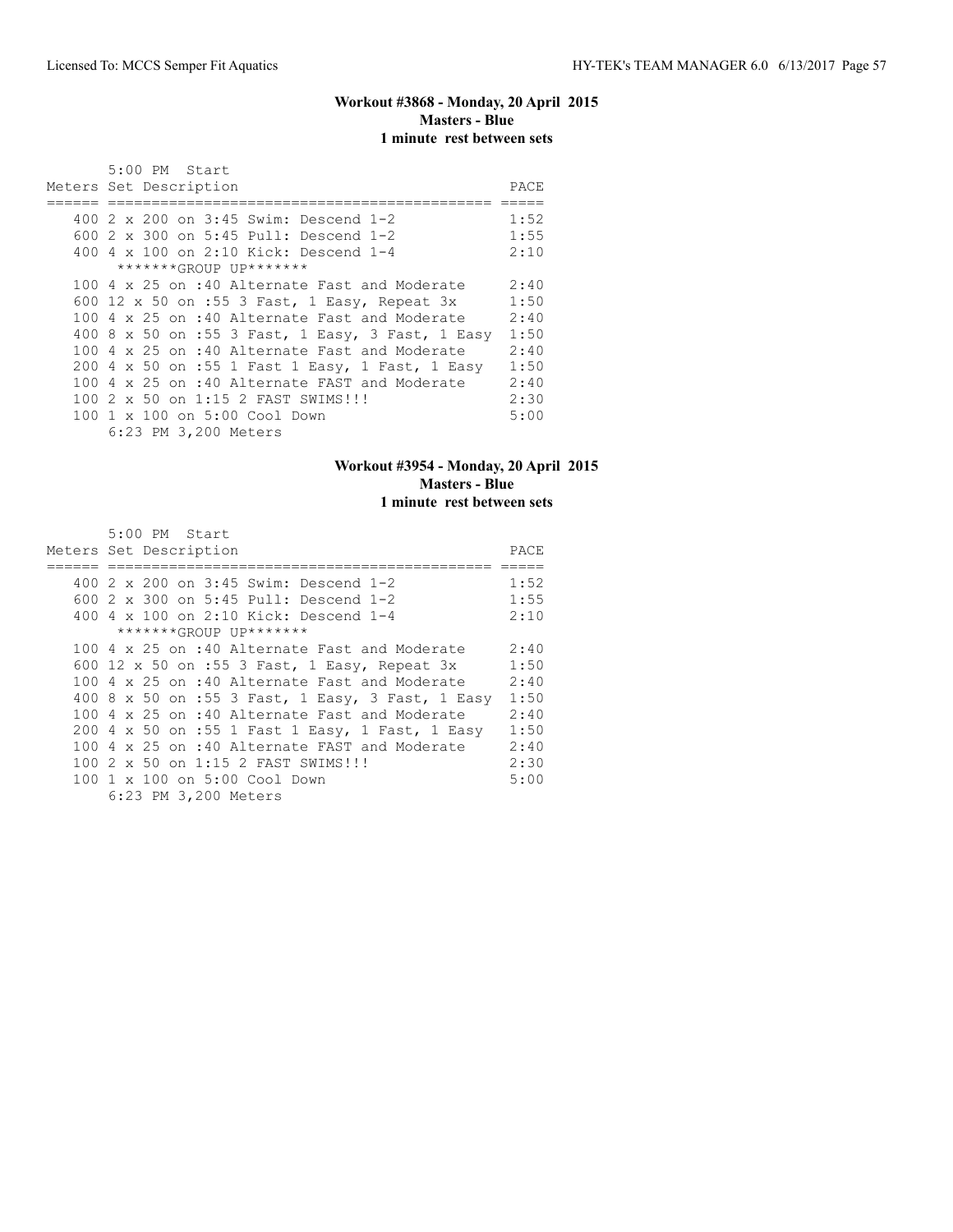#### **Workout #1199 - Tuesday, 21 April 2015 Masters - Blue 1 minute rest between sets**

|        | 5:00 PM Start                                         |      |
|--------|-------------------------------------------------------|------|
| Meters | Set Description                                       | PACE |
|        |                                                       |      |
| 400    | 1 x 400 on 7:30 Steady Swim, Drill if Desired         | 1:52 |
| 400    | 8 x 50 on 1:00 Pull: Descend 1-4, 5-8                 | 2:00 |
| 400    | 16 x 25 on :45 Kick: Every 4th One is VERY FAST       | 3:00 |
|        | ******GROUP UP******                                  |      |
|        | $2,000$ $2x$ {4 x 25 on :40 Strong Swims              | 2:40 |
|        | {4 x 75 on 1:15 Descend 1-4                           | 1:40 |
|        | {3 x 25 on :40 Descend 1-3                            | 2:40 |
|        | $\{3 \times 75 \text{ on } 1:10 \text{ Descend } 1-3$ | 1:33 |
|        | {2 x 25 on :40 Strong Swims                           | 2:40 |
|        | {2 x 75 on 1:05 Two Fast Swims!!                      | 1:27 |
|        | {1 x 25 on :40 Steady Swim                            | 2:40 |
|        | {1 x 75 on 1:45 Fastest Swim Yet!                     | 2:20 |
| 100    | 1 x 100 on 5:00 Cool Down                             | 5:00 |
|        | 6:16 PM 3,300 Meters                                  |      |

# **Workout #1715 - Tuesday, 21 April 2015 Masters - Blue 1 minute rest between sets**

|        | 5:00 PM Start                                         |      |
|--------|-------------------------------------------------------|------|
| Meters | Set Description                                       | PACE |
|        |                                                       |      |
| 400    | 1 x 400 on 7:30 Steady Swim, Drill if Desired         | 1:52 |
| 400    | 8 x 50 on 1:00 Pull: Descend 1-4, 5-8                 | 2:00 |
| 400    | 16 x 25 on :45 Kick: Every 4th One is VERY FAST 3:00  |      |
|        | ******GROUP UP******                                  |      |
|        | $2,000$ $2x$ {4 x 25 on :40 Strong Swims              | 2:40 |
|        | {4 x 75 on 1:15 Descend 1-4                           | 1:40 |
|        | $\{3 \times 25 \text{ on } : 40 \text{ Descend } 1-3$ | 2:40 |
|        | $\{3 \times 75 \text{ on } 1:10 \text{ Descend } 1-3$ | 1:33 |
|        | {2 x 25 on :40 Strong Swims                           | 2:40 |
|        | {2 x 75 on 1:05 Two Fast Swims!!                      | 1:27 |
|        | {1 x 25 on :40 Steady Swim                            | 2:40 |
|        | {1 x 75 on 1:45 Fastest Swim Yet!                     | 2:20 |
| 100    | 1 x 100 on 5:00 Cool Down                             | 5:00 |
|        | 6:16 PM 3,300 Meters                                  |      |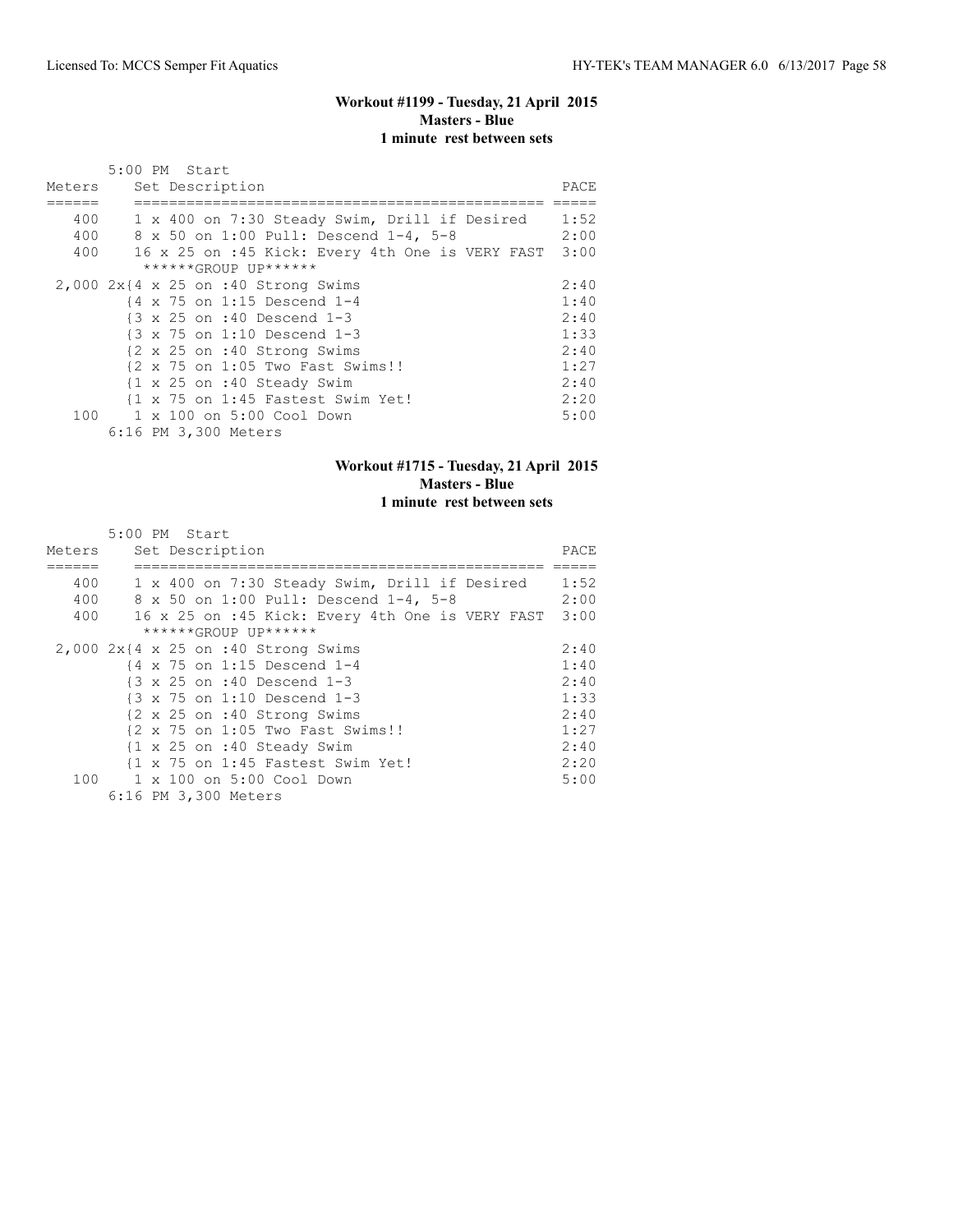### **Workout #1769 - Tuesday, 21 April 2015 Masters - Blue 1 minute rest between sets**

|        | 5:00 PM Start                                         |      |
|--------|-------------------------------------------------------|------|
| Meters | Set Description                                       | PACE |
|        |                                                       |      |
| 400    | 1 x 400 on 7:30 Steady Swim, Drill if Desired         | 1:52 |
| 400    | 8 x 50 on 1:00 Pull: Descend 1-4, 5-8                 | 2:00 |
| 400    | 16 x 25 on :45 Kick: Every 4th One is VERY FAST       | 3:00 |
|        | ******GROUP UP******                                  |      |
|        | $2,000$ $2x$ {4 x 25 on :40 Strong Swims              | 2:40 |
|        | {4 x 75 on 1:15 Descend 1-4                           | 1:40 |
|        | {3 x 25 on :40 Descend 1-3                            | 2:40 |
|        | $\{3 \times 75 \text{ on } 1:10 \text{ Descend } 1-3$ | 1:33 |
|        | {2 x 25 on :40 Strong Swims                           | 2:40 |
|        | {2 x 75 on 1:05 Two Fast Swims!!                      | 1:27 |
|        | {1 x 25 on :40 Steady Swim                            | 2:40 |
|        | {1 x 75 on 1:45 Fastest Swim Yet!                     | 2:20 |
| 100    | 1 x 100 on 5:00 Cool Down                             | 5:00 |
|        | 6:16 PM 3,300 Meters                                  |      |

# **Workout #1926 - Tuesday, 21 April 2015 Masters - Blue 1 minute rest between sets**

|        | 5:00 PM Start                                         |      |
|--------|-------------------------------------------------------|------|
| Meters | Set Description                                       | PACE |
|        |                                                       |      |
| 400    | 1 x 400 on 7:30 Steady Swim, Drill if Desired         | 1:52 |
| 400    | 8 x 50 on 1:00 Pull: Descend 1-4, 5-8                 | 2:00 |
| 400    | 16 x 25 on :45 Kick: Every 4th One is VERY FAST 3:00  |      |
|        | ******GROUP UP******                                  |      |
|        | $2,000$ $2x$ {4 x 25 on :40 Strong Swims              | 2:40 |
|        | {4 x 75 on 1:15 Descend 1-4                           | 1:40 |
|        | $\{3 \times 25 \text{ on } : 40 \text{ Descend } 1-3$ | 2:40 |
|        | $\{3 \times 75 \text{ on } 1:10 \text{ Descend } 1-3$ | 1:33 |
|        | {2 x 25 on :40 Strong Swims                           | 2:40 |
|        | {2 x 75 on 1:05 Two Fast Swims!!                      | 1:27 |
|        | {1 x 25 on :40 Steady Swim                            | 2:40 |
|        | {1 x 75 on 1:45 Fastest Swim Yet!                     | 2:20 |
| 100    | 1 x 100 on 5:00 Cool Down                             | 5:00 |
|        | 6:16 PM 3,300 Meters                                  |      |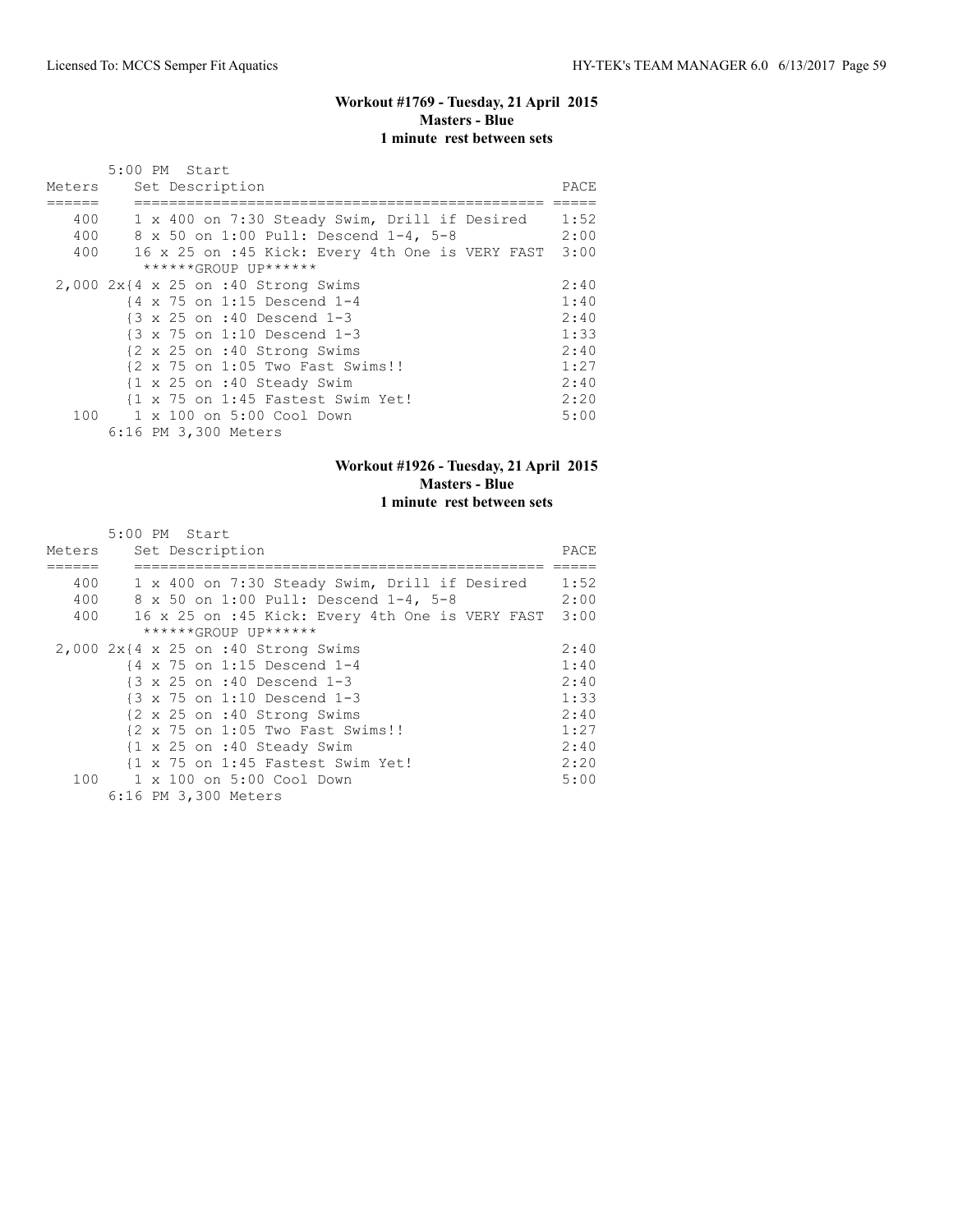### **Workout #2001 - Tuesday, 21 April 2015 Masters - Blue 1 minute rest between sets**

|        | 5:00 PM Start                                         |      |
|--------|-------------------------------------------------------|------|
| Meters | Set Description                                       | PACE |
|        |                                                       |      |
| 400    | 1 x 400 on 7:30 Steady Swim, Drill if Desired         | 1:52 |
| 400    | 8 x 50 on 1:00 Pull: Descend 1-4, 5-8                 | 2:00 |
| 400    | 16 x 25 on :45 Kick: Every 4th One is VERY FAST       | 3:00 |
|        | ******GROUP UP******                                  |      |
|        | $2,000$ $2x$ {4 x 25 on :40 Strong Swims              | 2:40 |
|        | $\{4 \times 75 \text{ on } 1:15 \text{ Descend } 1-4$ | 1:40 |
|        | {3 x 25 on :40 Descend 1-3                            | 2:40 |
|        | $\{3 \times 75 \text{ on } 1:10 \text{ Descend } 1-3$ | 1:33 |
|        | {2 x 25 on :40 Strong Swims                           | 2:40 |
|        | {2 x 75 on 1:05 Two Fast Swims!!                      | 1:27 |
|        | {1 x 25 on :40 Steady Swim                            | 2:40 |
|        | {1 x 75 on 1:45 Fastest Swim Yet!                     | 2:20 |
| 100    | 1 x 100 on 5:00 Cool Down                             | 5:00 |
|        | 6:16 PM 3,300 Meters                                  |      |

# **Workout #2116 - Tuesday, 21 April 2015 Masters - Blue 1 minute rest between sets**

|        | 5:00 PM Start                                         |      |
|--------|-------------------------------------------------------|------|
| Meters | Set Description                                       | PACE |
|        |                                                       |      |
| 400    | 1 x 400 on 7:30 Steady Swim, Drill if Desired         | 1:52 |
| 400    | 8 x 50 on 1:00 Pull: Descend 1-4, 5-8                 | 2:00 |
| 400    | 16 x 25 on :45 Kick: Every 4th One is VERY FAST       | 3:00 |
|        | ******GROUP UP******                                  |      |
|        | $2,000$ $2x$ {4 x 25 on :40 Strong Swims              | 2:40 |
|        | $\{4 \times 75 \text{ on } 1:15 \text{ Descend } 1-4$ | 1:40 |
|        | $\{3 \times 25 \text{ on } : 40 \text{ Descend } 1-3$ | 2:40 |
|        | $\{3 \times 75 \text{ on } 1:10 \text{ Descend } 1-3$ | 1:33 |
|        | {2 x 25 on :40 Strong Swims                           | 2:40 |
|        | {2 x 75 on 1:05 Two Fast Swims!!                      | 1:27 |
|        | {1 x 25 on :40 Steady Swim                            | 2:40 |
|        | {1 x 75 on 1:45 Fastest Swim Yet!                     | 2:20 |
| 100    | 1 x 100 on 5:00 Cool Down                             | 5:00 |
|        | 6:16 PM 3,300 Meters                                  |      |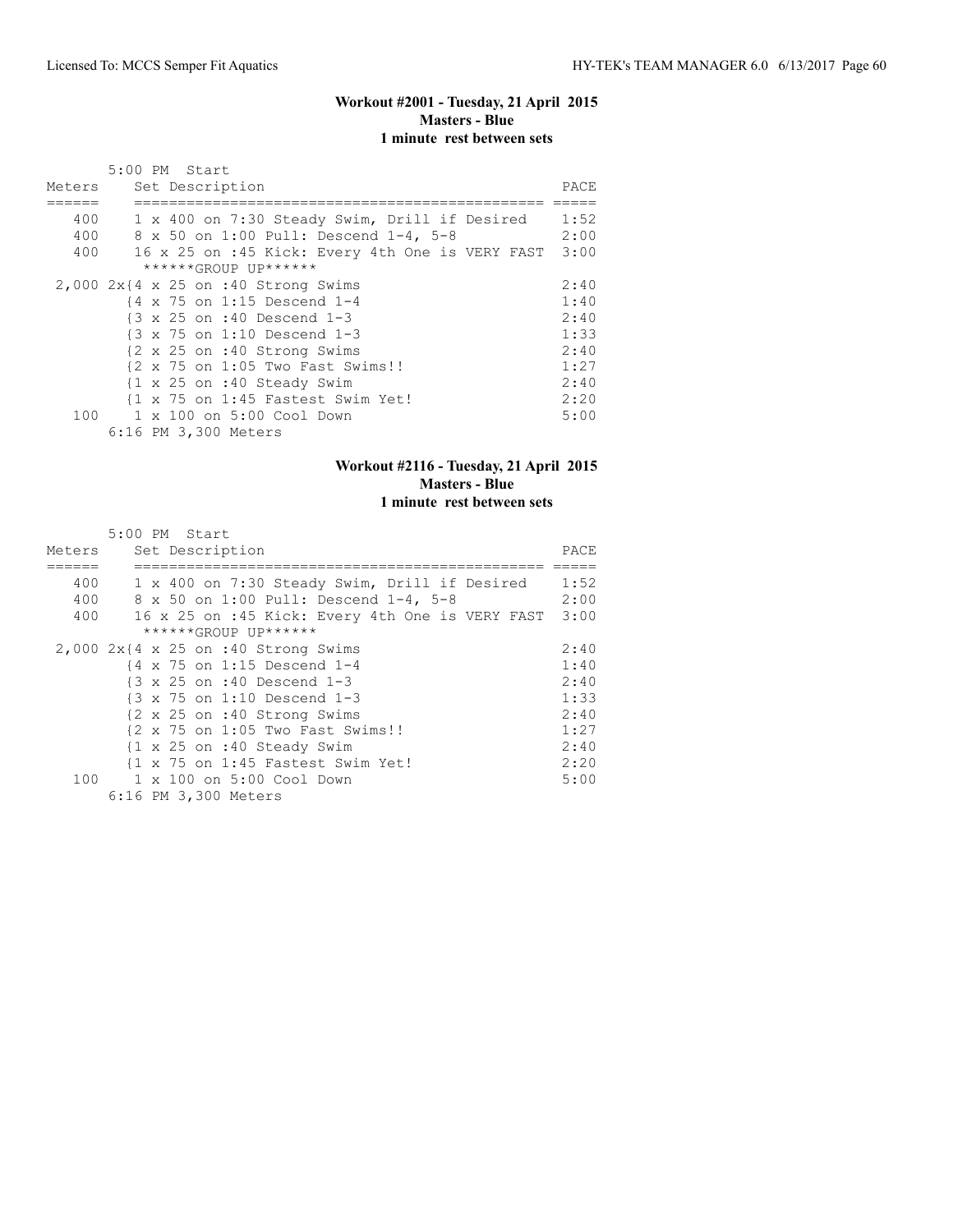#### **Workout #2194 - Tuesday, 21 April 2015 Masters - Blue 1 minute rest between sets**

|        | 5:00 PM Start                                         |      |
|--------|-------------------------------------------------------|------|
| Meters | Set Description                                       | PACE |
|        |                                                       |      |
| 400    | 1 x 400 on 7:30 Steady Swim, Drill if Desired         | 1:52 |
| 400    | 8 x 50 on 1:00 Pull: Descend 1-4, 5-8                 | 2:00 |
| 400    | 16 x 25 on :45 Kick: Every 4th One is VERY FAST       | 3:00 |
|        | ******GROUP UP******                                  |      |
|        | $2,000$ $2x$ {4 x 25 on :40 Strong Swims              | 2:40 |
|        | $\{4 \times 75 \text{ on } 1:15 \text{ Descend } 1-4$ | 1:40 |
|        | {3 x 25 on :40 Descend 1-3                            | 2:40 |
|        | $\{3 \times 75 \text{ on } 1:10 \text{ Descend } 1-3$ | 1:33 |
|        | {2 x 25 on :40 Strong Swims                           | 2:40 |
|        | {2 x 75 on 1:05 Two Fast Swims!!                      | 1:27 |
|        | {1 x 25 on :40 Steady Swim                            | 2:40 |
|        | {1 x 75 on 1:45 Fastest Swim Yet!                     | 2:20 |
| 100    | 1 x 100 on 5:00 Cool Down                             | 5:00 |
|        | 6:16 PM 3,300 Meters                                  |      |

# **Workout #2275 - Tuesday, 21 April 2015 Masters - Blue 1 minute rest between sets**

|        | 5:00 PM Start                                         |      |
|--------|-------------------------------------------------------|------|
| Meters | Set Description                                       | PACE |
|        |                                                       |      |
| 400    | 1 x 400 on 7:30 Steady Swim, Drill if Desired         | 1:52 |
| 400    | 8 x 50 on 1:00 Pull: Descend 1-4, 5-8                 | 2:00 |
| 400    | 16 x 25 on :45 Kick: Every 4th One is VERY FAST 3:00  |      |
|        | ******GROUP UP******                                  |      |
|        | $2,000$ $2x$ {4 x 25 on :40 Strong Swims              | 2:40 |
|        | {4 x 75 on 1:15 Descend 1-4                           | 1:40 |
|        | $\{3 \times 25 \text{ on } : 40 \text{ Descend } 1-3$ | 2:40 |
|        | $\{3 \times 75 \text{ on } 1:10 \text{ Descend } 1-3$ | 1:33 |
|        | {2 x 25 on :40 Strong Swims                           | 2:40 |
|        | {2 x 75 on 1:05 Two Fast Swims!!                      | 1:27 |
|        | {1 x 25 on :40 Steady Swim                            | 2:40 |
|        | {1 x 75 on 1:45 Fastest Swim Yet!                     | 2:20 |
| 100    | 1 x 100 on 5:00 Cool Down                             | 5:00 |
|        | 6:16 PM 3,300 Meters                                  |      |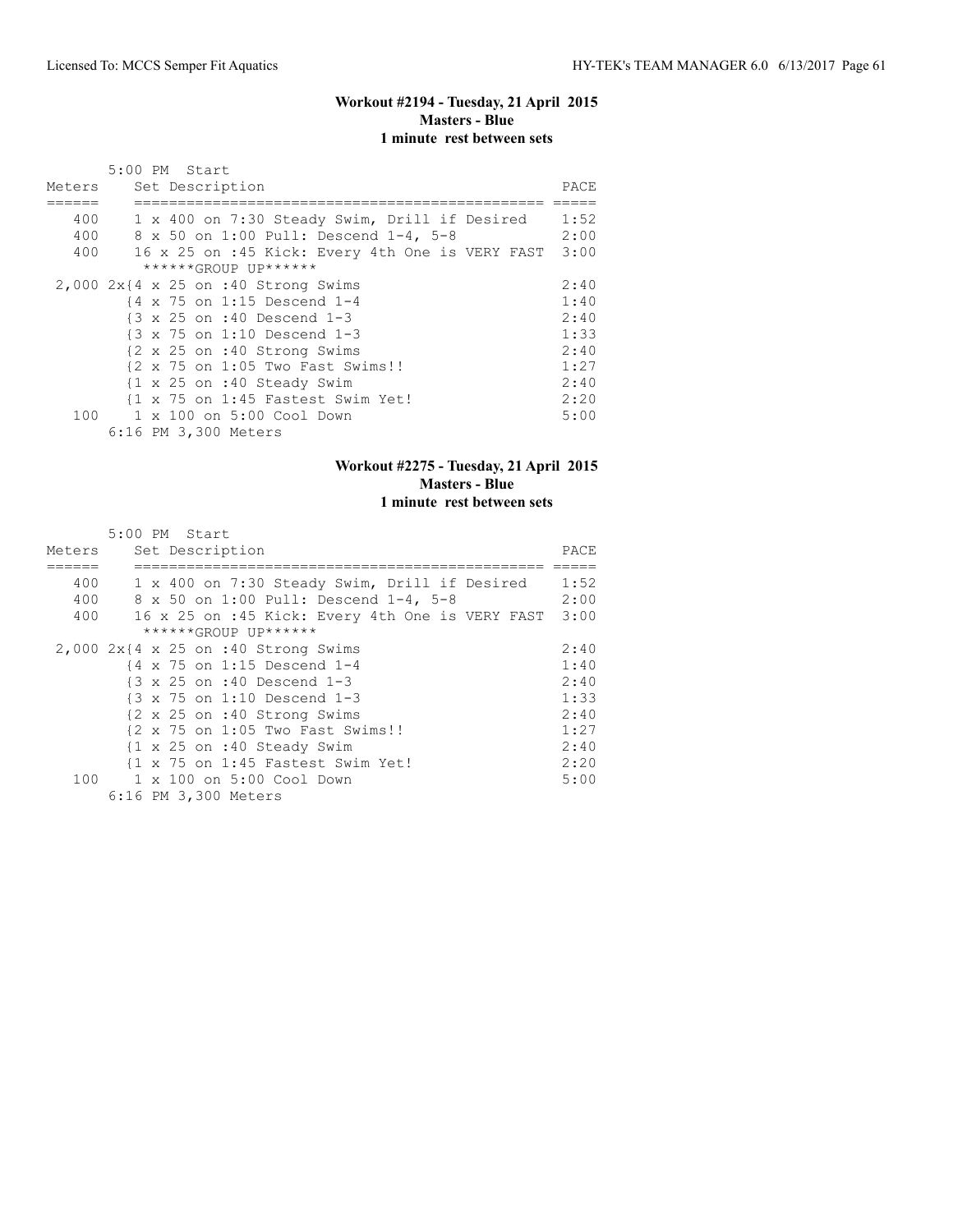#### **Workout #2347 - Tuesday, 21 April 2015 Masters - Blue 1 minute rest between sets**

|        | 5:00 PM Start                                         |      |
|--------|-------------------------------------------------------|------|
| Meters | Set Description                                       | PACE |
|        |                                                       |      |
| 400    | 1 x 400 on 7:30 Steady Swim, Drill if Desired         | 1:52 |
| 400    | 8 x 50 on 1:00 Pull: Descend 1-4, 5-8                 | 2:00 |
| 400    | 16 x 25 on :45 Kick: Every 4th One is VERY FAST       | 3:00 |
|        | ******GROUP UP******                                  |      |
|        | $2,000$ $2x$ {4 x 25 on :40 Strong Swims              | 2:40 |
|        | $\{4 \times 75 \text{ on } 1:15 \text{ Descend } 1-4$ | 1:40 |
|        | {3 x 25 on :40 Descend 1-3                            | 2:40 |
|        | $\{3 \times 75 \text{ on } 1:10 \text{ Descend } 1-3$ | 1:33 |
|        | {2 x 25 on :40 Strong Swims                           | 2:40 |
|        | {2 x 75 on 1:05 Two Fast Swims!!                      | 1:27 |
|        | {1 x 25 on :40 Steady Swim                            | 2:40 |
|        | {1 x 75 on 1:45 Fastest Swim Yet!                     | 2:20 |
| 100    | 1 x 100 on 5:00 Cool Down                             | 5:00 |
|        | 6:16 PM 3,300 Meters                                  |      |

# **Workout #2684 - Tuesday, 21 April 2015 Masters - Blue 1 minute rest between sets**

|        | 5:00 PM Start                                         |      |
|--------|-------------------------------------------------------|------|
| Meters | Set Description                                       | PACE |
|        |                                                       |      |
| 400    | 1 x 400 on 7:30 Steady Swim, Drill if Desired         | 1:52 |
| 400    | 8 x 50 on 1:00 Pull: Descend 1-4, 5-8                 | 2:00 |
| 400    | 16 x 25 on :45 Kick: Every 4th One is VERY FAST 3:00  |      |
|        | ******GROUP UP******                                  |      |
|        | $2,000$ $2x$ {4 x 25 on :40 Strong Swims              | 2:40 |
|        | {4 x 75 on 1:15 Descend 1-4                           | 1:40 |
|        | $\{3 \times 25 \text{ on } : 40 \text{ Descend } 1-3$ | 2:40 |
|        | $\{3 \times 75 \text{ on } 1:10 \text{ Descend } 1-3$ | 1:33 |
|        | {2 x 25 on :40 Strong Swims                           | 2:40 |
|        | {2 x 75 on 1:05 Two Fast Swims!!                      | 1:27 |
|        | {1 x 25 on :40 Steady Swim                            | 2:40 |
|        | {1 x 75 on 1:45 Fastest Swim Yet!                     | 2:20 |
| 100    | 1 x 100 on 5:00 Cool Down                             | 5:00 |
|        | 6:16 PM 3,300 Meters                                  |      |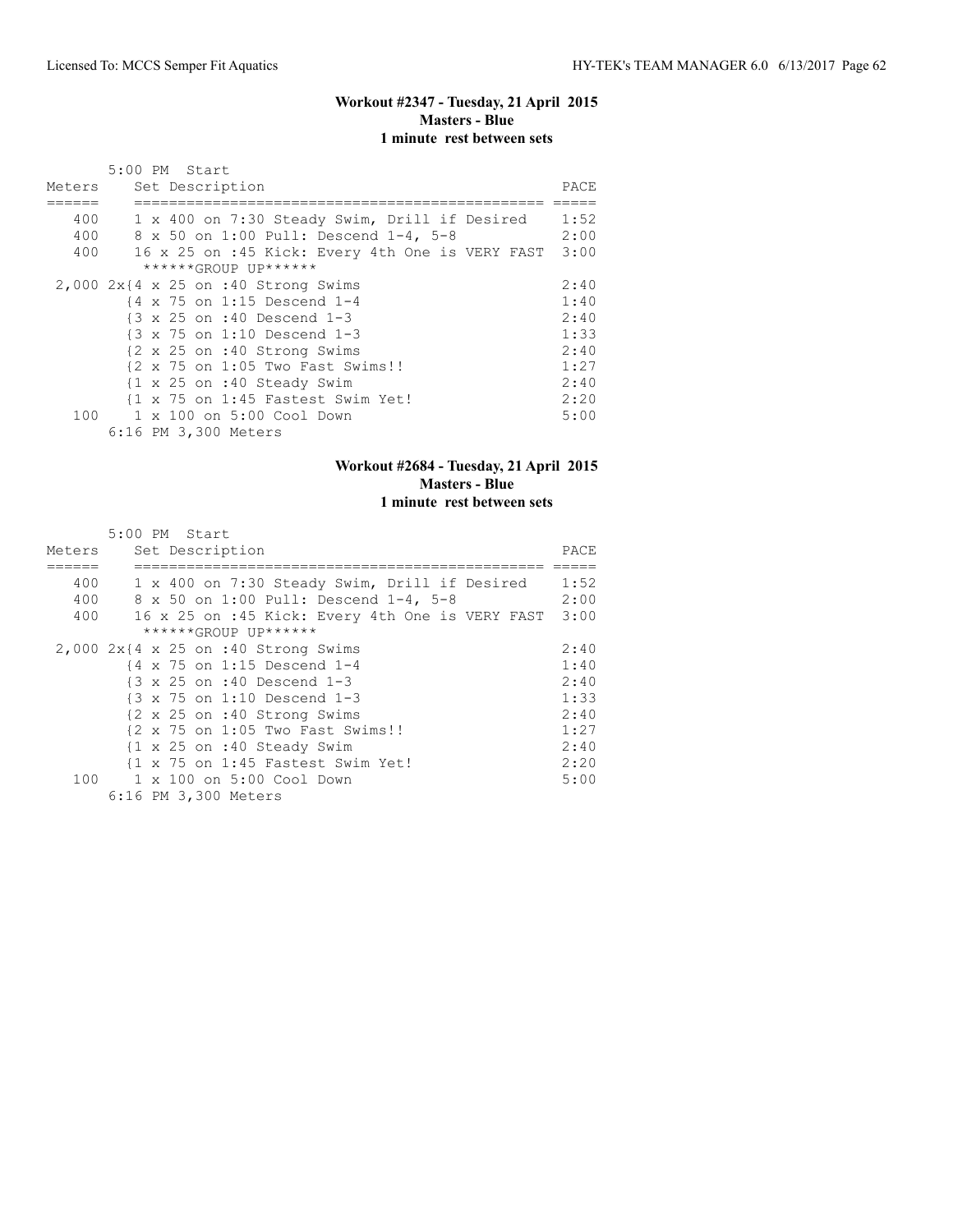#### **Workout #2785 - Tuesday, 21 April 2015 Masters - Blue 1 minute rest between sets**

|        | 5:00 PM Start                                         |      |
|--------|-------------------------------------------------------|------|
| Meters | Set Description                                       | PACE |
|        |                                                       |      |
| 400    | 1 x 400 on 7:30 Steady Swim, Drill if Desired         | 1:52 |
| 400    | 8 x 50 on 1:00 Pull: Descend 1-4, 5-8                 | 2:00 |
| 400    | 16 x 25 on :45 Kick: Every 4th One is VERY FAST       | 3:00 |
|        | ******GROUP UP******                                  |      |
|        | $2,000$ $2x$ {4 x 25 on :40 Strong Swims              | 2:40 |
|        | {4 x 75 on 1:15 Descend 1-4                           | 1:40 |
|        | {3 x 25 on :40 Descend 1-3                            | 2:40 |
|        | $\{3 \times 75 \text{ on } 1:10 \text{ Descend } 1-3$ | 1:33 |
|        | {2 x 25 on :40 Strong Swims                           | 2:40 |
|        | {2 x 75 on 1:05 Two Fast Swims!!                      | 1:27 |
|        | {1 x 25 on :40 Steady Swim                            | 2:40 |
|        | {1 x 75 on 1:45 Fastest Swim Yet!                     | 2:20 |
| 100    | 1 x 100 on 5:00 Cool Down                             | 5:00 |
|        | 6:16 PM 3,300 Meters                                  |      |

# **Workout #3212 - Tuesday, 21 April 2015 Masters - Blue 1 minute rest between sets**

|                   | 5:00 PM Start                                                                                                                             |                      |
|-------------------|-------------------------------------------------------------------------------------------------------------------------------------------|----------------------|
| Meters            | Set Description                                                                                                                           | PACE                 |
| 400<br>400<br>400 | 1 x 400 on 7:30 Steady Swim, Drill if Desired<br>8 x 50 on 1:00 Pull: Descend 1-4, 5-8<br>16 x 25 on :45 Kick: Every 4th One is VERY FAST | 1:52<br>2:00<br>3:00 |
|                   | ******GROUP UP******                                                                                                                      |                      |
|                   | $2,000$ $2x$ {4 x 25 on :40 Strong Swims                                                                                                  | 2:40                 |
|                   | $\{4 \times 75 \text{ on } 1:15 \text{ Descend } 1-4$                                                                                     | 1:40                 |
|                   | {3 x 25 on :40 Descend 1-3                                                                                                                | 2:40                 |
|                   | $\{3 \times 75 \text{ on } 1:10 \text{ Descend } 1-3$                                                                                     | 1:33                 |
|                   | {2 x 25 on :40 Strong Swims                                                                                                               | 2:40                 |
|                   | {2 x 75 on 1:05 Two Fast Swims!!                                                                                                          | 1:27                 |
|                   | $\{1 \times 25 \text{ on } : 40 \text{ Steady } \text{Swim}\}$                                                                            | 2:40                 |
|                   | {1 x 75 on 1:45 Fastest Swim Yet!                                                                                                         | 2:20                 |
|                   | 100 1 x 100 on 5:00 Cool Down                                                                                                             | 5:00                 |
|                   | 6:16 PM 3,300 Meters                                                                                                                      |                      |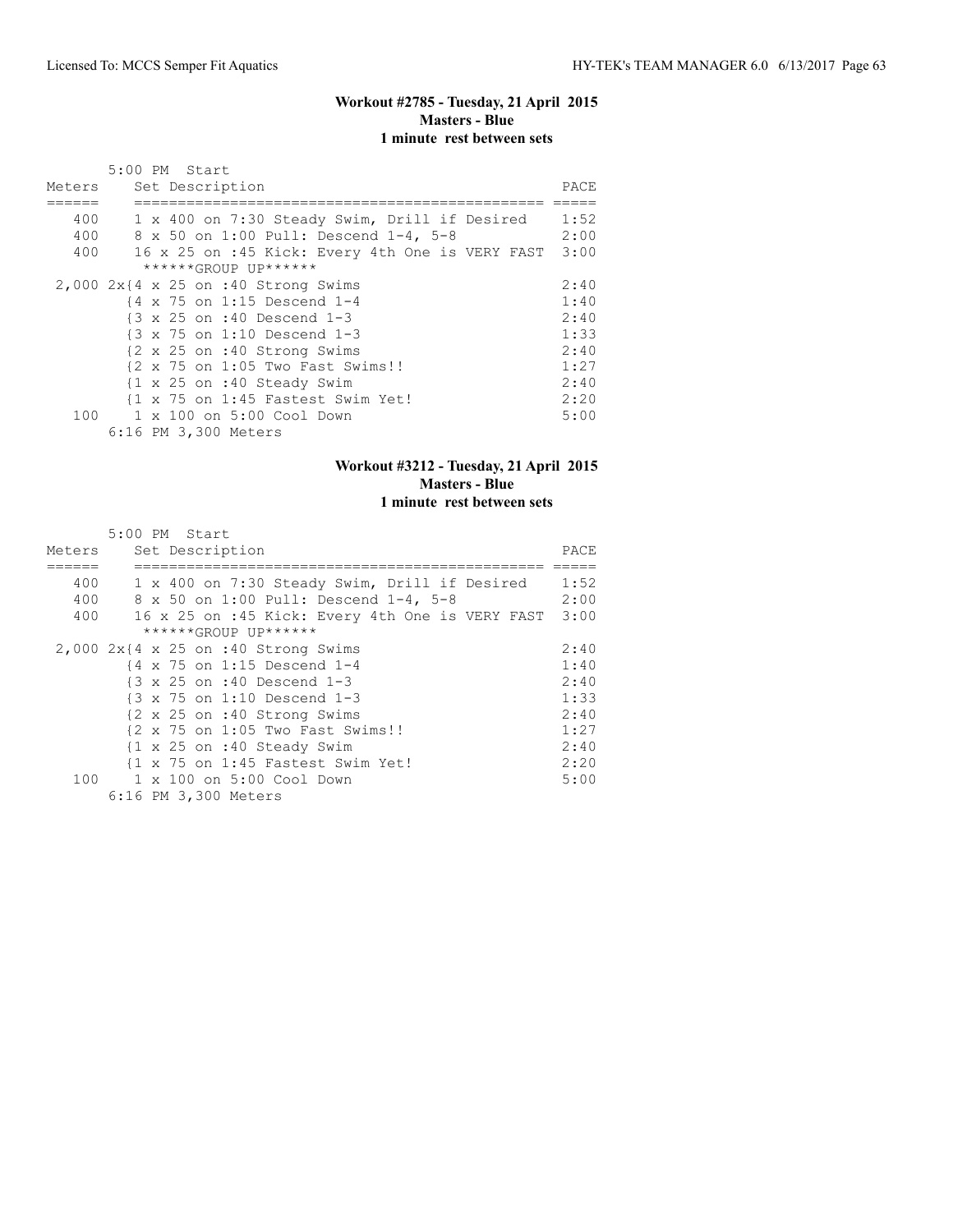#### **Workout #3350 - Tuesday, 21 April 2015 Masters - Blue 1 minute rest between sets**

|        | 5:00 PM Start                                         |      |
|--------|-------------------------------------------------------|------|
| Meters | Set Description                                       | PACE |
|        |                                                       |      |
| 400    | 1 x 400 on 7:30 Steady Swim, Drill if Desired         | 1:52 |
| 400    | 8 x 50 on 1:00 Pull: Descend 1-4, 5-8                 | 2:00 |
| 400    | 16 x 25 on :45 Kick: Every 4th One is VERY FAST       | 3:00 |
|        | ******GROUP UP******                                  |      |
|        | $2,000$ $2x$ {4 x 25 on :40 Strong Swims              | 2:40 |
|        | {4 x 75 on 1:15 Descend 1-4                           | 1:40 |
|        | {3 x 25 on :40 Descend 1-3                            | 2:40 |
|        | $\{3 \times 75 \text{ on } 1:10 \text{ Descend } 1-3$ | 1:33 |
|        | {2 x 25 on :40 Strong Swims                           | 2:40 |
|        | {2 x 75 on 1:05 Two Fast Swims!!                      | 1:27 |
|        | {1 x 25 on :40 Steady Swim                            | 2:40 |
|        | {1 x 75 on 1:45 Fastest Swim Yet!                     | 2:20 |
| 100    | 1 x 100 on 5:00 Cool Down                             | 5:00 |
|        | 6:16 PM 3,300 Meters                                  |      |

# **Workout #3515 - Tuesday, 21 April 2015 Masters - Blue 1 minute rest between sets**

|        | 5:00 PM Start                                         |       |
|--------|-------------------------------------------------------|-------|
| Meters | Set Description                                       | PACE. |
| 400    | 1 x 400 on 7:30 Steady Swim, Drill if Desired         | 1:52  |
| 400    | 8 x 50 on 1:00 Pull: Descend 1-4, 5-8                 | 2:00  |
| 400    | 16 x 25 on :45 Kick: Every 4th One is VERY FAST       | 3:00  |
|        | ******GROUP UP******                                  |       |
|        | $2,000$ $2x$ {4 x 25 on :40 Strong Swims              | 2:40  |
|        | $\{4 \times 75 \text{ on } 1:15 \text{ Descend } 1-4$ | 1:40  |
|        | $\{3 \times 25 \text{ on } : 40 \text{ Descend } 1-3$ | 2:40  |
|        | $\{3 \times 75 \text{ on } 1:10 \text{ Descend } 1-3$ | 1:33  |
|        | {2 x 25 on :40 Strong Swims                           | 2:40  |
|        | {2 x 75 on 1:05 Two Fast Swims!!                      | 1:27  |
|        | {1 x 25 on :40 Steady Swim                            | 2:40  |
|        | {1 x 75 on 1:45 Fastest Swim Yet!                     | 2:20  |
|        | 100 1 x 100 on 5:00 Cool Down                         | 5:00  |
|        | 6:16 PM 3,300 Meters                                  |       |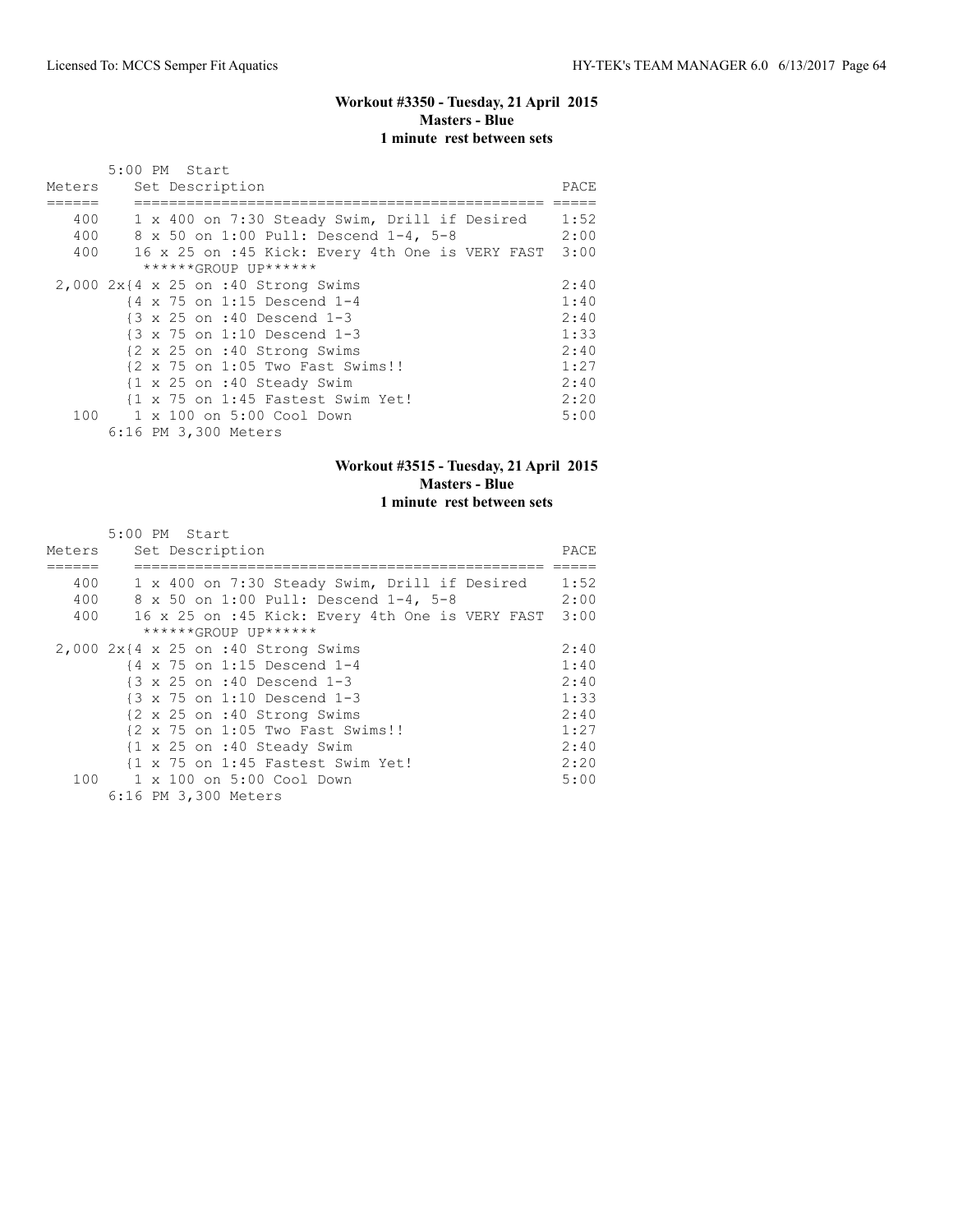### **Workout #3680 - Tuesday, 21 April 2015 Masters - Blue 1 minute rest between sets**

|        | 5:00 PM Start                                         |      |
|--------|-------------------------------------------------------|------|
| Meters | Set Description                                       | PACE |
|        |                                                       |      |
| 400    | 1 x 400 on 7:30 Steady Swim, Drill if Desired         | 1:52 |
| 400    | 8 x 50 on 1:00 Pull: Descend 1-4, 5-8                 | 2:00 |
| 400    | 16 x 25 on :45 Kick: Every 4th One is VERY FAST       | 3:00 |
|        | ******GROUP UP******                                  |      |
|        | $2,000$ $2x$ {4 x 25 on :40 Strong Swims              | 2:40 |
|        | $\{4 \times 75 \text{ on } 1:15 \text{ Descend } 1-4$ | 1:40 |
|        | {3 x 25 on :40 Descend 1-3                            | 2:40 |
|        | $\{3 \times 75 \text{ on } 1:10 \text{ Descend } 1-3$ | 1:33 |
|        | {2 x 25 on :40 Strong Swims                           | 2:40 |
|        | {2 x 75 on 1:05 Two Fast Swims!!                      | 1:27 |
|        | {1 x 25 on :40 Steady Swim                            | 2:40 |
|        | {1 x 75 on 1:45 Fastest Swim Yet!                     | 2:20 |
| 100    | 1 x 100 on 5:00 Cool Down                             | 5:00 |
|        | 6:16 PM 3,300 Meters                                  |      |

# **Workout #3865 - Tuesday, 21 April 2015 Masters - Blue 1 minute rest between sets**

|        | 5:00 PM Start                                         |      |
|--------|-------------------------------------------------------|------|
| Meters | Set Description                                       | PACE |
|        |                                                       |      |
| 400    | 1 x 400 on 7:30 Steady Swim, Drill if Desired         | 1:52 |
| 400    | 8 x 50 on 1:00 Pull: Descend 1-4, 5-8                 | 2:00 |
| 400    | 16 x 25 on :45 Kick: Every 4th One is VERY FAST 3:00  |      |
|        | ******GROUP UP******                                  |      |
|        | $2,000$ $2x$ {4 x 25 on :40 Strong Swims              | 2:40 |
|        | {4 x 75 on 1:15 Descend 1-4                           | 1:40 |
|        | $\{3 \times 25 \text{ on } : 40 \text{ Descend } 1-3$ | 2:40 |
|        | $\{3 \times 75 \text{ on } 1:10 \text{ Descend } 1-3$ | 1:33 |
|        | {2 x 25 on :40 Strong Swims                           | 2:40 |
|        | {2 x 75 on 1:05 Two Fast Swims!!                      | 1:27 |
|        | {1 x 25 on :40 Steady Swim                            | 2:40 |
|        | {1 x 75 on 1:45 Fastest Swim Yet!                     | 2:20 |
| 100    | 1 x 100 on 5:00 Cool Down                             | 5:00 |
|        | 6:16 PM 3,300 Meters                                  |      |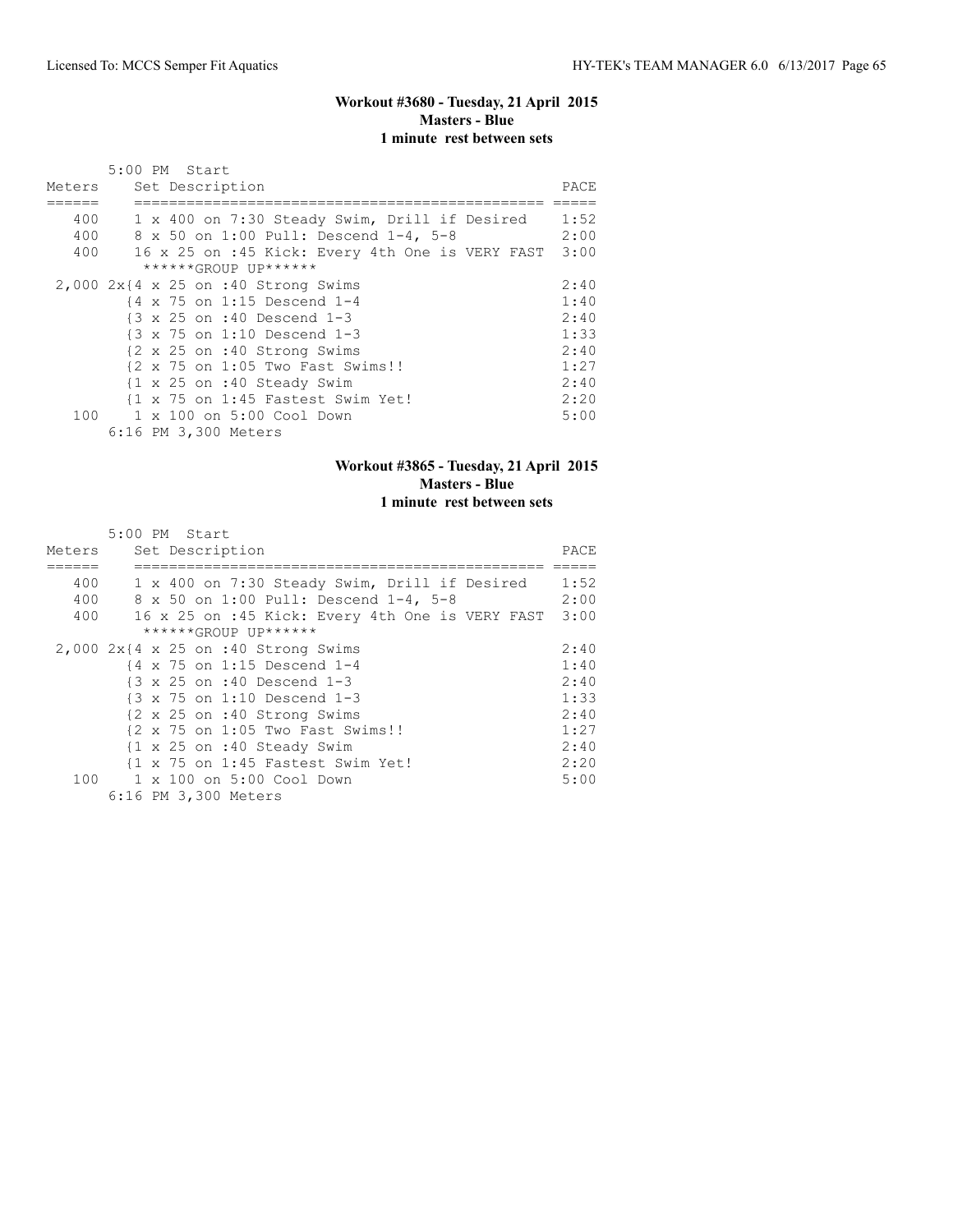# **Workout #3952 - Tuesday, 21 April 2015 Masters - Blue 1 minute rest between sets**

|        | 5:00 PM Start                                         |      |
|--------|-------------------------------------------------------|------|
| Meters | Set Description                                       | PACE |
|        |                                                       |      |
| 400    | 1 x 400 on 7:30 Steady Swim, Drill if Desired         | 1:52 |
| 400    | 8 x 50 on 1:00 Pull: Descend 1-4, 5-8                 | 2:00 |
| 400    | 16 x 25 on :45 Kick: Every 4th One is VERY FAST       | 3:00 |
|        | ******GROUP UP******                                  |      |
|        | $2,000$ $2x$ {4 x 25 on :40 Strong Swims              | 2:40 |
|        | $\{4 \times 75 \text{ on } 1:15 \text{ Descend } 1-4$ | 1:40 |
|        | {3 x 25 on :40 Descend 1-3                            | 2:40 |
|        | $\{3 \times 75 \text{ on } 1:10 \text{ Descend } 1-3$ | 1:33 |
|        | {2 x 25 on :40 Strong Swims                           | 2:40 |
|        | {2 x 75 on 1:05 Two Fast Swims!!                      | 1:27 |
|        | {1 x 25 on :40 Steady Swim                            | 2:40 |
|        | {1 x 75 on 1:45 Fastest Swim Yet!                     | 2:20 |
| 100    | 1 x 100 on 5:00 Cool Down                             | 5:00 |
|        | 6:16 PM 3,300 Meters                                  |      |

### **Workout #1202 - Wednesday, 22 April 2015 Masters - Blue 1 minute rest between sets**

| 5:00 PM Start                                          |      |
|--------------------------------------------------------|------|
| Meters Set Description                                 | PACE |
|                                                        |      |
| 500 1 x 500 on 9:30 Mix of Swim and Drill              | 1:54 |
| 500 5 x 100 on 1:45 Pull: Middle 50 of Each Faster     | 1:45 |
| $450$ 6 x 75 on 1:45 Kick: Evens Faster                | 2:20 |
| $******GROUP$ $IP*******$                              |      |
| 1,000 2 x 500 on 8:15 Negative Split and Descend $1-2$ | 1:39 |
| 250 1 x 250 on 4:15 Steady Swim                        | 1:42 |
| 1,000 2 x 500 on 8:15 Negative Split and Descend $1-2$ | 1:39 |
| 250 1 x 250 on 4:15 Last One, Fast One                 | 1:42 |
| 100 1 x 100 on 5:00 Cool Down                          | 5:00 |
| 6:26 PM 4,050 Meters                                   |      |

### **Workout #1714 - Wednesday, 22 April 2015 Masters - Blue 1 minute rest between sets**

| 5:00 PM Start                                          |      |
|--------------------------------------------------------|------|
| Meters Set Description                                 | PACE |
|                                                        |      |
| 500 1 x 500 on 9:30 Mix of Swim and Drill              | 1:54 |
| 500 5 x 100 on 1:45 Pull: Middle 50 of Each Faster     | 1:45 |
| 450 6 x 75 on 1:45 Kick: Evens Faster                  | 2:20 |
| $******GROIJP IJP*******$                              |      |
| 1,000 2 x 500 on 8:15 Negative Split and Descend $1-2$ | 1:39 |
| 250 1 x 250 on 4:15 Steady Swim                        | 1:42 |
| 1,000 2 x 500 on 8:15 Negative Split and Descend 1-2   | 1:39 |
| 250 1 x 250 on 4:15 Last One, Fast One                 | 1:42 |
| $100 \t 1 \t x \t 100$ on 5:00 Cool Down               | 5:00 |
| 6:26 PM 4,050 Meters                                   |      |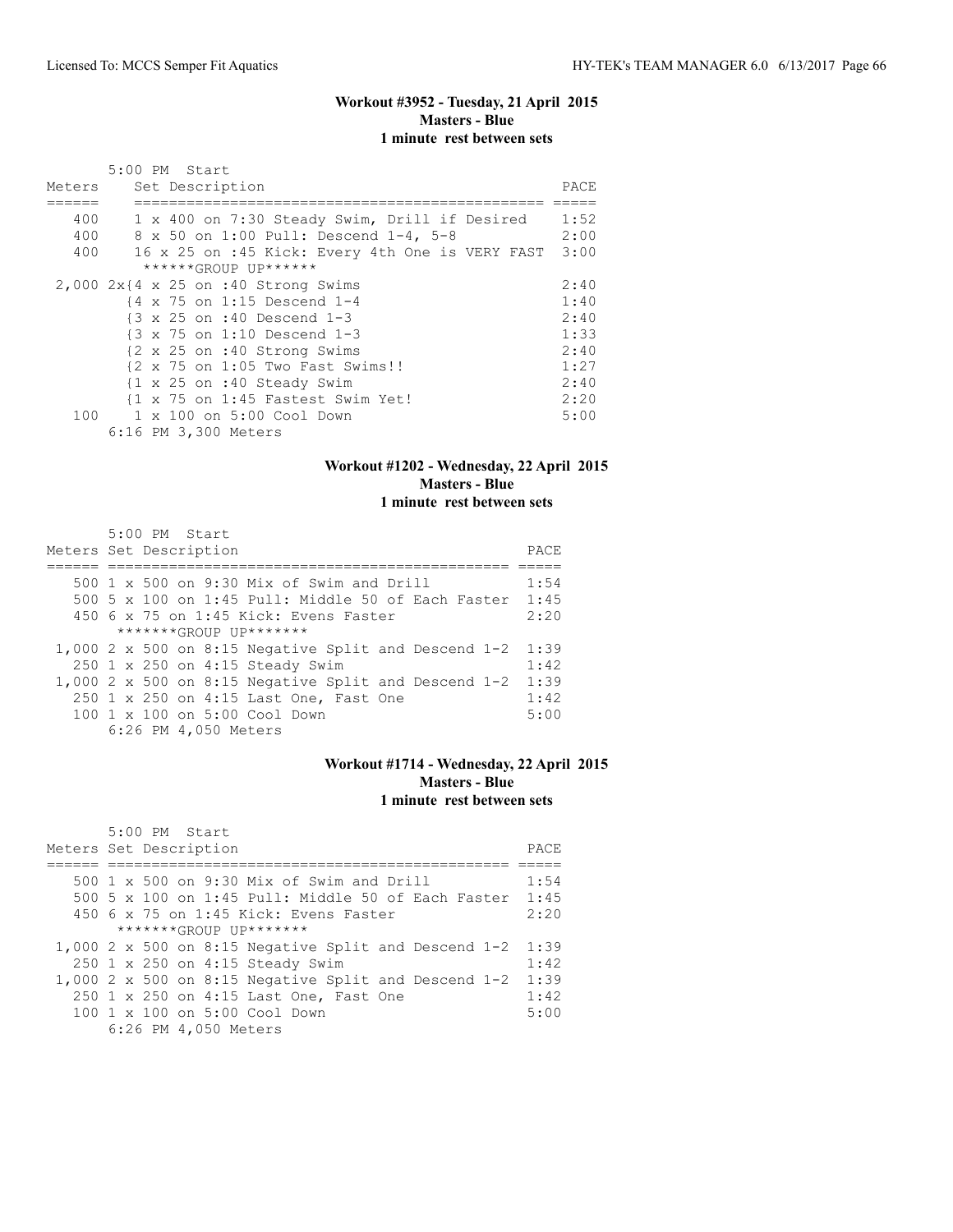# **Workout #1772 - Wednesday, 22 April 2015 Masters - Blue 1 minute rest between sets**

| 5:00 PM Start<br>Meters Set Description                 | PACE |
|---------------------------------------------------------|------|
| 500 1 x 500 on 9:30 Mix of Swim and Drill               | 1:54 |
|                                                         |      |
| 500 5 x 100 on 1:45 Pull: Middle 50 of Each Faster 1:45 |      |
| $450$ 6 x 75 on 1:45 Kick: Evens Faster                 | 2:20 |
| $******GROUP$ $IP*******$                               |      |
| $1,000$ 2 x 500 on 8:15 Negative Split and Descend 1-2  | 1:39 |
| 250 1 x 250 on 4:15 Steady Swim                         | 1:42 |
| 1,000 2 x 500 on 8:15 Negative Split and Descend $1-2$  | 1:39 |
| 250 1 x 250 on 4:15 Last One, Fast One                  | 1:42 |
| $100 \t 1 \t x \t 100$ on 5:00 Cool Down                | 5:00 |
| 6:26 PM 4,050 Meters                                    |      |

# **Workout #1925 - Wednesday, 22 April 2015 Masters - Blue**

**1 minute rest between sets**

| 5:00 PM Start<br>Meters Set Description                | PACE |
|--------------------------------------------------------|------|
|                                                        |      |
| 500 1 x 500 on 9:30 Mix of Swim and Drill              | 1:54 |
| 500 5 x 100 on 1:45 Pull: Middle 50 of Each Faster     | 1:45 |
| 450 6 x 75 on 1:45 Kick: Evens Faster                  | 2:20 |
| $******GROUP$ $IP*******$                              |      |
| $1,000$ 2 x 500 on 8:15 Negative Split and Descend 1-2 | 1:39 |
| 250 1 x 250 on 4:15 Steady Swim                        | 1:42 |
| 1,000 2 x 500 on 8:15 Negative Split and Descend 1-2   | 1:39 |
| 250 1 x 250 on 4:15 Last One, Fast One                 | 1:42 |
| 100 1 x 100 on 5:00 Cool Down                          | 5:00 |
| 6:26 PM 4,050 Meters                                   |      |

### **Workout #1996 - Wednesday, 22 April 2015 Masters - Blue 1 minute rest between sets**

| $5:00$ PM Start                                        |      |
|--------------------------------------------------------|------|
| Meters Set Description                                 | PACE |
|                                                        |      |
| 500 $1 \times 500$ on 9:30 Mix of Swim and Drill       | 1:54 |
| 500 5 x 100 on 1:45 Pull: Middle 50 of Each Faster     | 1:45 |
| 450 6 x 75 on 1:45 Kick: Evens Faster                  | 2:20 |
| $******GROIJP IJP*******$                              |      |
| 1,000 2 x 500 on 8:15 Negative Split and Descend 1-2   | 1:39 |
| 250 1 x 250 on 4:15 Steady Swim                        | 1:42 |
| $1,000$ 2 x 500 on 8:15 Negative Split and Descend 1-2 | 1:39 |
| 250 1 x 250 on 4:15 Last One, Fast One                 | 1:42 |
| 100 1 x 100 on 5:00 Cool Down                          | 5:00 |
| 6:26 PM 4,050 Meters                                   |      |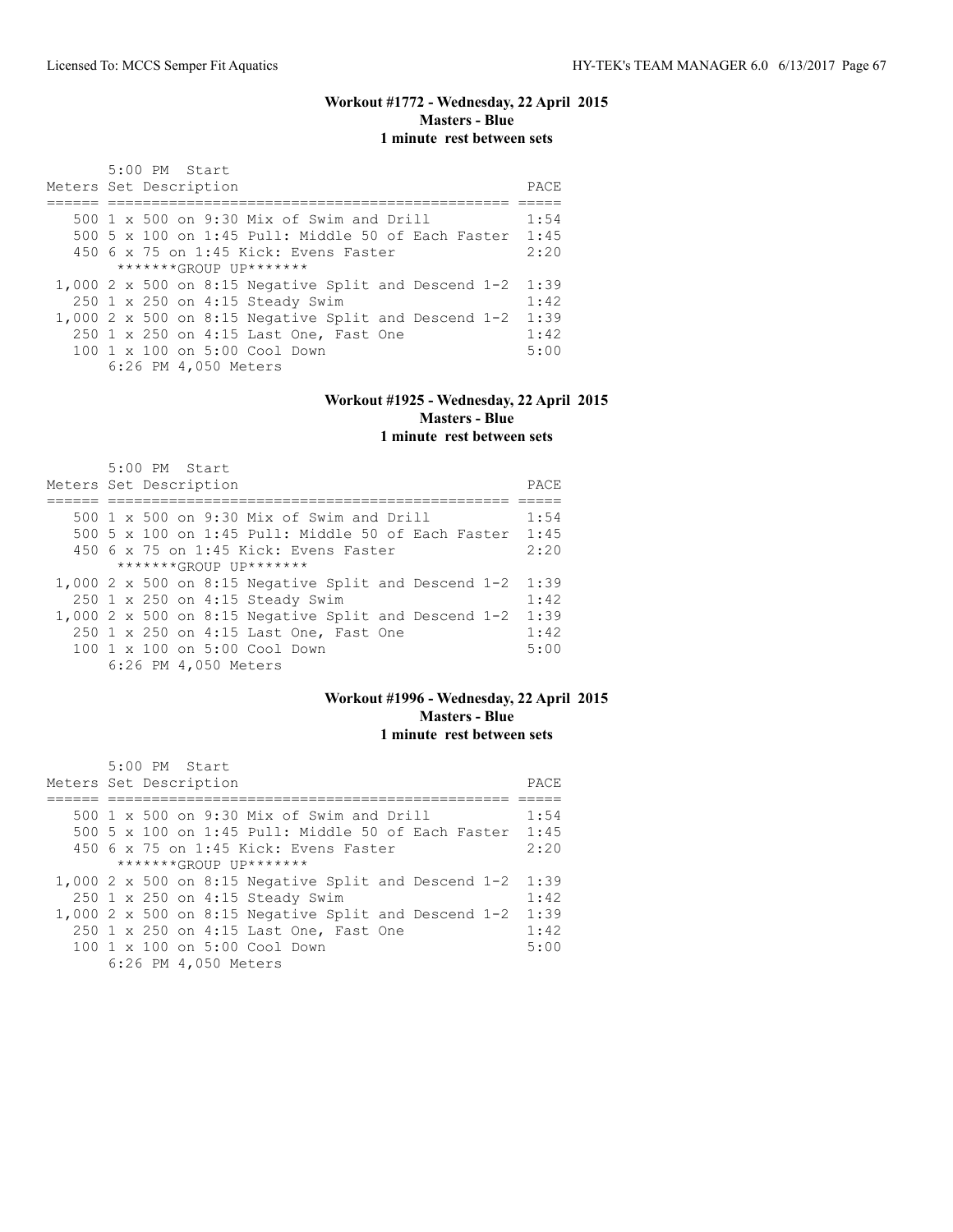# **Workout #2114 - Wednesday, 22 April 2015 Masters - Blue 1 minute rest between sets**

| 5:00 PM Start<br>Meters Set Description                 | PACE |
|---------------------------------------------------------|------|
| 500 1 x 500 on 9:30 Mix of Swim and Drill               | 1:54 |
|                                                         |      |
| 500 5 x 100 on 1:45 Pull: Middle 50 of Each Faster 1:45 |      |
| $450$ 6 x 75 on 1:45 Kick: Evens Faster                 | 2:20 |
| $******GROUP$ $IP*******$                               |      |
| $1,000$ 2 x 500 on 8:15 Negative Split and Descend 1-2  | 1:39 |
| 250 1 x 250 on 4:15 Steady Swim                         | 1:42 |
| 1,000 2 x 500 on 8:15 Negative Split and Descend $1-2$  | 1:39 |
| 250 1 x 250 on 4:15 Last One, Fast One                  | 1:42 |
| $100 \t 1 \t x \t 100$ on 5:00 Cool Down                | 5:00 |
| 6:26 PM 4,050 Meters                                    |      |

# **Workout #2191 - Wednesday, 22 April 2015 Masters - Blue**

**1 minute rest between sets**

| $5:00$ PM Start<br>Meters Set Description              | PACE |
|--------------------------------------------------------|------|
|                                                        |      |
| 500 1 x 500 on 9:30 Mix of Swim and Drill              | 1:54 |
| 500 5 x 100 on 1:45 Pull: Middle 50 of Each Faster     | 1:45 |
| $450$ 6 x 75 on 1:45 Kick: Evens Faster                | 2:20 |
| $******GROIJP IJP*******$                              |      |
| 1,000 2 x 500 on 8:15 Negative Split and Descend $1-2$ | 1:39 |
| 250 1 x 250 on 4:15 Steady Swim                        | 1:42 |
| 1,000 2 x 500 on 8:15 Negative Split and Descend $1-2$ | 1:39 |
| 250 1 x 250 on 4:15 Last One, Fast One                 | 1:42 |
| 100 1 x 100 on 5:00 Cool Down                          | 5:00 |
| 6:26 PM 4,050 Meters                                   |      |

### **Workout #2273 - Wednesday, 22 April 2015 Masters - Blue 1 minute rest between sets**

| $5:00$ PM Start                                        |      |
|--------------------------------------------------------|------|
| Meters Set Description                                 | PACE |
|                                                        |      |
| 500 $1 \times 500$ on 9:30 Mix of Swim and Drill       | 1:54 |
| 500 5 x 100 on 1:45 Pull: Middle 50 of Each Faster     | 1:45 |
| 450 6 x 75 on 1:45 Kick: Evens Faster                  | 2:20 |
| $******GROIJP IJP*******$                              |      |
| 1,000 2 x 500 on 8:15 Negative Split and Descend 1-2   | 1:39 |
| 250 1 x 250 on 4:15 Steady Swim                        | 1:42 |
| $1,000$ 2 x 500 on 8:15 Negative Split and Descend 1-2 | 1:39 |
| 250 1 x 250 on 4:15 Last One, Fast One                 | 1:42 |
| 100 1 x 100 on 5:00 Cool Down                          | 5:00 |
| 6:26 PM 4,050 Meters                                   |      |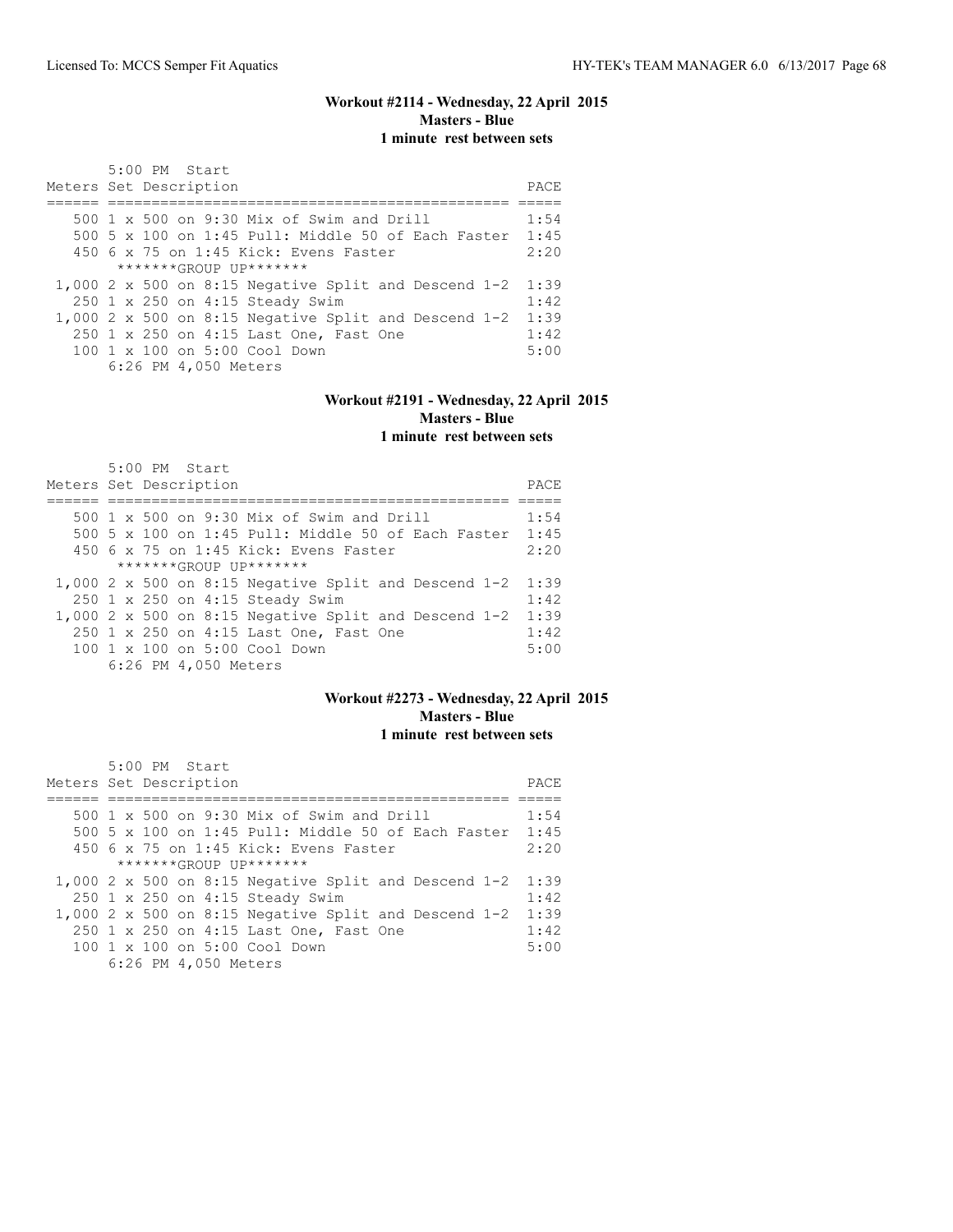# **Workout #2346 - Wednesday, 22 April 2015 Masters - Blue 1 minute rest between sets**

| 5:00 PM Start<br>Meters Set Description                 | PACE |
|---------------------------------------------------------|------|
| 500 $1 \times 500$ on 9:30 Mix of Swim and Drill        | 1:54 |
|                                                         |      |
| 500 5 x 100 on 1:45 Pull: Middle 50 of Each Faster 1:45 |      |
| $450$ 6 x 75 on 1:45 Kick: Evens Faster                 | 2:20 |
| $******GROUP$ $IP*******$                               |      |
| $1,000$ 2 x 500 on 8:15 Negative Split and Descend 1-2  | 1:39 |
| 250 1 x 250 on 4:15 Steady Swim                         | 1:42 |
| 1,000 2 x 500 on 8:15 Negative Split and Descend $1-2$  | 1:39 |
| 250 1 x 250 on 4:15 Last One, Fast One                  | 1:42 |
| $100 \t 1 \t x \t 100$ on 5:00 Cool Down                | 5:00 |
| 6:26 PM 4,050 Meters                                    |      |

# **Workout #2683 - Wednesday, 22 April 2015 Masters - Blue**

**1 minute rest between sets**

| $5:00$ PM Start<br>Meters Set Description              | PACE |
|--------------------------------------------------------|------|
|                                                        |      |
| 500 1 x 500 on 9:30 Mix of Swim and Drill              | 1:54 |
| 500 5 x 100 on 1:45 Pull: Middle 50 of Each Faster     | 1:45 |
| $450$ 6 x 75 on 1:45 Kick: Evens Faster                | 2:20 |
| $******GROUP$ $IP*******$                              |      |
| $1,000$ 2 x 500 on 8:15 Negative Split and Descend 1-2 | 1:39 |
| 250 1 x 250 on 4:15 Steady Swim                        | 1:42 |
| 1,000 2 x 500 on 8:15 Negative Split and Descend $1-2$ | 1:39 |
| 250 1 x 250 on 4:15 Last One, Fast One                 | 1:42 |
| 100 1 x 100 on 5:00 Cool Down                          | 5:00 |
| 6:26 PM 4,050 Meters                                   |      |

### **Workout #2782 - Wednesday, 22 April 2015 Masters - Blue 1 minute rest between sets**

| $5:00$ PM Start                                        |      |
|--------------------------------------------------------|------|
| Meters Set Description                                 | PACE |
|                                                        |      |
| 500 $1 \times 500$ on 9:30 Mix of Swim and Drill       | 1:54 |
| 500 5 x 100 on 1:45 Pull: Middle 50 of Each Faster     | 1:45 |
| 450 6 x 75 on 1:45 Kick: Evens Faster                  | 2:20 |
| $******GROIJP IJP*******$                              |      |
| 1,000 2 x 500 on 8:15 Negative Split and Descend 1-2   | 1:39 |
| 250 1 x 250 on 4:15 Steady Swim                        | 1:42 |
| $1,000$ 2 x 500 on 8:15 Negative Split and Descend 1-2 | 1:39 |
| 250 1 x 250 on 4:15 Last One, Fast One                 | 1:42 |
| 100 1 x 100 on 5:00 Cool Down                          | 5:00 |
| 6:26 PM 4,050 Meters                                   |      |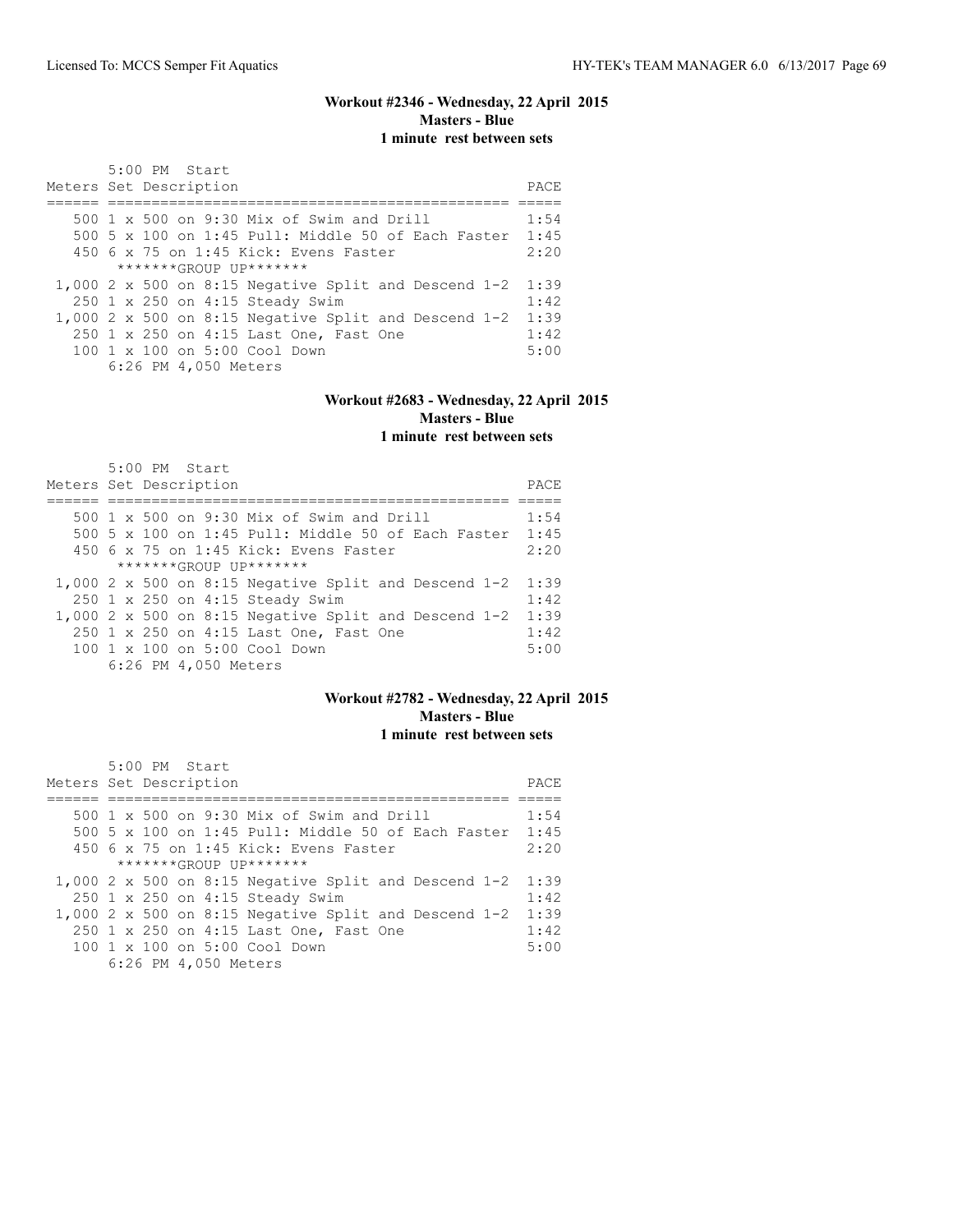# **Workout #3207 - Wednesday, 22 April 2015 Masters - Blue 1 minute rest between sets**

| 5:00 PM Start                                          |      |
|--------------------------------------------------------|------|
| Meters Set Description                                 | PACE |
|                                                        |      |
| 500 1 x 500 on 9:30 Mix of Swim and Drill              | 1:54 |
| 500 5 x 100 on 1:45 Pull: Middle 50 of Each Faster     | 1:45 |
| $450$ 6 x 75 on 1:45 Kick: Evens Faster                | 2:20 |
| $*******(ROIIP IJP******$                              |      |
| 1,000 2 x 500 on 8:15 Negative Split and Descend $1-2$ | 1:39 |
| 250 1 x 250 on 4:15 Steady Swim                        | 1:42 |
| 1,000 2 x 500 on 8:15 Negative Split and Descend $1-2$ | 1:39 |
| 250 1 x 250 on 4:15 Last One, Fast One                 | 1:42 |
| 100 1 x 100 on 5:00 Cool Down                          | 5:00 |
| 6:26 PM 4,050 Meters                                   |      |

# **Workout #3347 - Wednesday, 22 April 2015 Masters - Blue**

**1 minute rest between sets**

| $5:00$ PM Start<br>Meters Set Description              | PACE |
|--------------------------------------------------------|------|
|                                                        |      |
| 500 1 x 500 on 9:30 Mix of Swim and Drill              | 1:54 |
| 500 5 x 100 on 1:45 Pull: Middle 50 of Each Faster     | 1:45 |
| $450$ 6 x 75 on 1:45 Kick: Evens Faster                | 2:20 |
| $******GROUP$ $IP*******$                              |      |
| $1,000$ 2 x 500 on 8:15 Negative Split and Descend 1-2 | 1:39 |
| 250 1 x 250 on 4:15 Steady Swim                        | 1:42 |
| 1,000 2 x 500 on 8:15 Negative Split and Descend $1-2$ | 1:39 |
| 250 1 x 250 on 4:15 Last One, Fast One                 | 1:42 |
| 100 1 x 100 on 5:00 Cool Down                          | 5:00 |
| 6:26 PM 4,050 Meters                                   |      |

### **Workout #3511 - Wednesday, 22 April 2015 Masters - Blue 1 minute rest between sets**

| $5:00$ PM Start                                        |      |
|--------------------------------------------------------|------|
| Meters Set Description                                 | PACE |
|                                                        |      |
| 500 $1 \times 500$ on 9:30 Mix of Swim and Drill       | 1:54 |
| 500 5 x 100 on 1:45 Pull: Middle 50 of Each Faster     | 1:45 |
| 450 6 x 75 on 1:45 Kick: Evens Faster                  | 2:20 |
| $******GROIJP IJP*******$                              |      |
| 1,000 2 x 500 on 8:15 Negative Split and Descend 1-2   | 1:39 |
| 250 1 x 250 on 4:15 Steady Swim                        | 1:42 |
| $1,000$ 2 x 500 on 8:15 Negative Split and Descend 1-2 | 1:39 |
| 250 1 x 250 on 4:15 Last One, Fast One                 | 1:42 |
| 100 1 x 100 on 5:00 Cool Down                          | 5:00 |
| 6:26 PM 4,050 Meters                                   |      |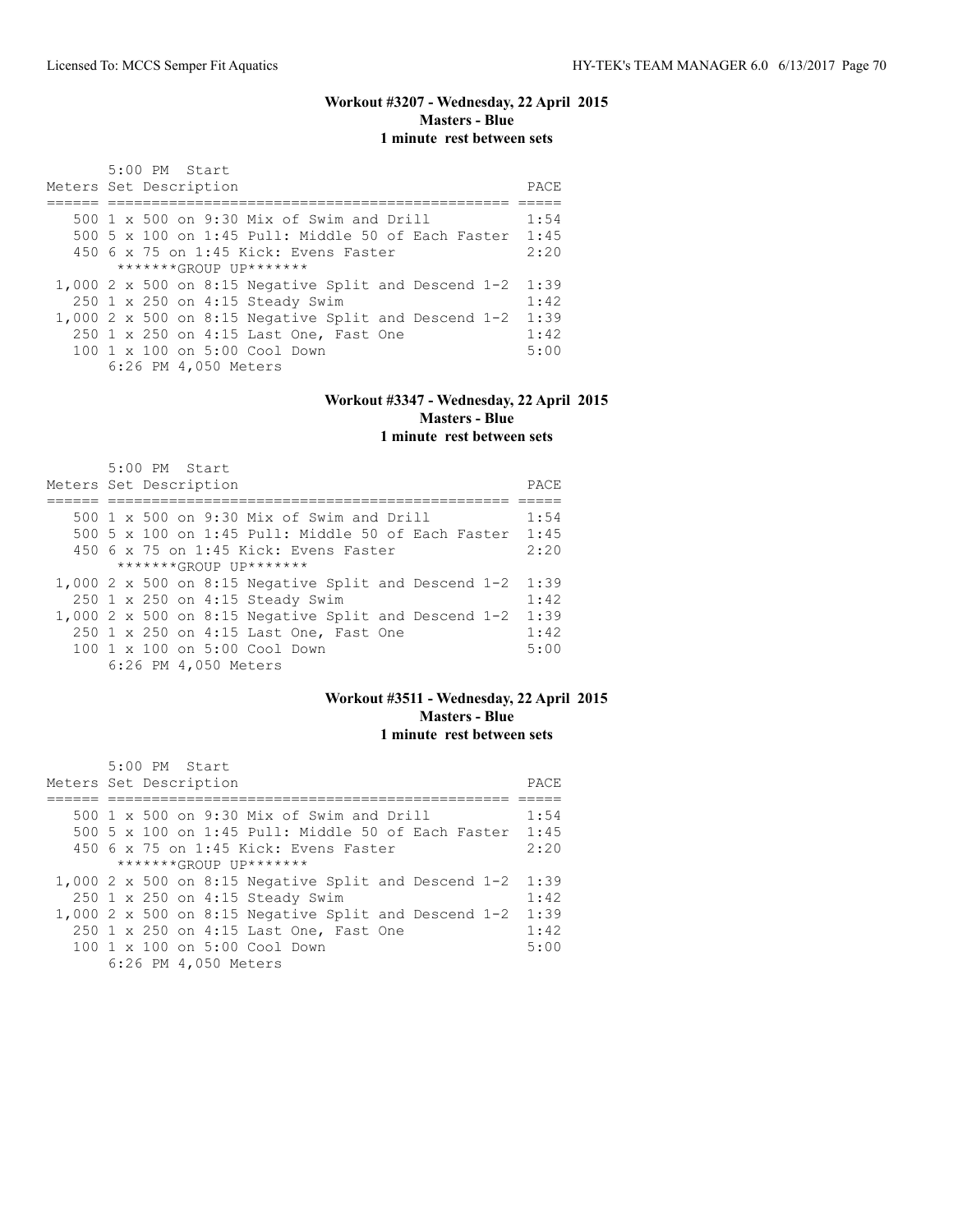# **Workout #3675 - Wednesday, 22 April 2015 Masters - Blue 1 minute rest between sets**

| 5:00 PM Start<br>Meters Set Description                 | PACE |
|---------------------------------------------------------|------|
| 500 1 x 500 on 9:30 Mix of Swim and Drill               | 1:54 |
|                                                         |      |
| 500 5 x 100 on 1:45 Pull: Middle 50 of Each Faster 1:45 |      |
| $450$ 6 x 75 on 1:45 Kick: Evens Faster                 | 2:20 |
| $******GROUP$ $IP*******$                               |      |
| $1,000$ 2 x 500 on 8:15 Negative Split and Descend 1-2  | 1:39 |
| 250 1 x 250 on 4:15 Steady Swim                         | 1:42 |
| 1,000 2 x 500 on 8:15 Negative Split and Descend $1-2$  | 1:39 |
| 250 1 x 250 on 4:15 Last One, Fast One                  | 1:42 |
| $100 \t 1 \t x \t 100$ on 5:00 Cool Down                | 5:00 |
| 6:26 PM 4,050 Meters                                    |      |

# **Workout #3864 - Wednesday, 22 April 2015 Masters - Blue**

**1 minute rest between sets**

| $5:00$ PM Start<br>Meters Set Description              | PACE |
|--------------------------------------------------------|------|
|                                                        |      |
| 500 1 x 500 on 9:30 Mix of Swim and Drill              | 1:54 |
| 500 5 x 100 on 1:45 Pull: Middle 50 of Each Faster     | 1:45 |
| $450$ 6 x 75 on 1:45 Kick: Evens Faster                | 2:20 |
| $******GROUP$ $IP*******$                              |      |
| $1,000$ 2 x 500 on 8:15 Negative Split and Descend 1-2 | 1:39 |
| 250 1 x 250 on 4:15 Steady Swim                        | 1:42 |
| 1,000 2 x 500 on 8:15 Negative Split and Descend $1-2$ | 1:39 |
| 250 1 x 250 on 4:15 Last One, Fast One                 | 1:42 |
| 100 1 x 100 on 5:00 Cool Down                          | 5:00 |
| 6:26 PM 4,050 Meters                                   |      |

### **Workout #3950 - Wednesday, 22 April 2015 Masters - Blue 1 minute rest between sets**

| $5:00$ PM Start                                        |      |
|--------------------------------------------------------|------|
| Meters Set Description                                 | PACE |
|                                                        |      |
| 500 $1 \times 500$ on 9:30 Mix of Swim and Drill       | 1:54 |
| 500 5 x 100 on 1:45 Pull: Middle 50 of Each Faster     | 1:45 |
| 450 6 x 75 on 1:45 Kick: Evens Faster                  | 2:20 |
| $******GROIJP IJP*******$                              |      |
| 1,000 2 x 500 on 8:15 Negative Split and Descend 1-2   | 1:39 |
| 250 1 x 250 on 4:15 Steady Swim                        | 1:42 |
| $1,000$ 2 x 500 on 8:15 Negative Split and Descend 1-2 | 1:39 |
| 250 1 x 250 on 4:15 Last One, Fast One                 | 1:42 |
| 100 1 x 100 on 5:00 Cool Down                          | 5:00 |
| 6:26 PM 4,050 Meters                                   |      |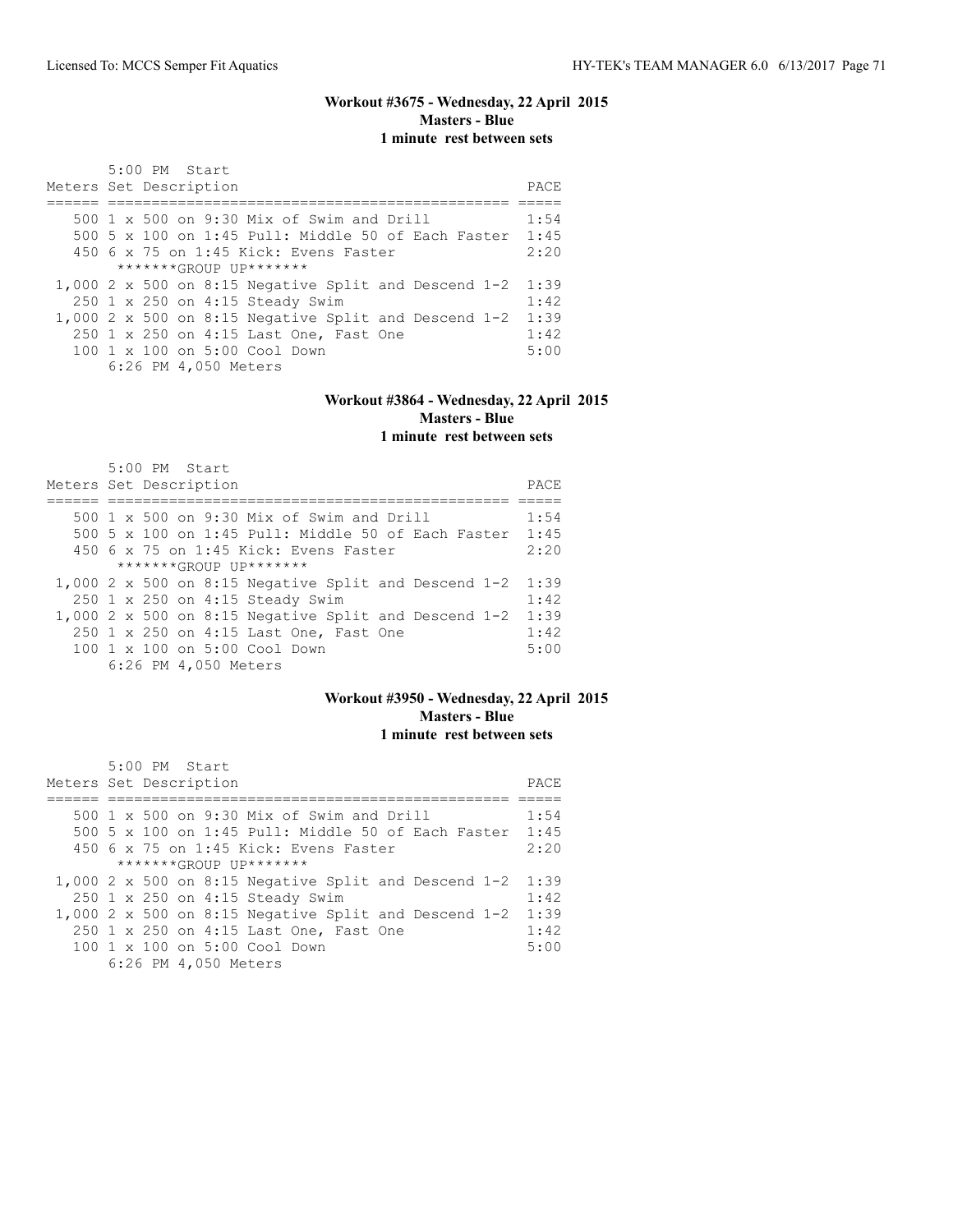### **Workout #1209 - Thursday, 23 April 2015 Masters - Blue 1 minute rest between sets**

| Meters | 5:00 PM Start |  | Set Description      |                                           |                                                 | PACE |
|--------|---------------|--|----------------------|-------------------------------------------|-------------------------------------------------|------|
| 600    |               |  |                      |                                           | 2 x 300 on 5:45 Swim: Descend 1-2               | 1:55 |
| 400    |               |  |                      |                                           | 1 x 400 on 7:15 Pull: Negative Split            | 1:49 |
| 400    |               |  |                      |                                           | 2 x 200 on 4:00 Kick: Alt 50 Mod with 50 Faster | 2:00 |
|        |               |  |                      | $***$ **** $GROIJP$ $IJP$ *******         |                                                 |      |
|        |               |  |                      |                                           | 100 4 x 25 on :40 Go Time - Build Some Speed!   | 2:40 |
|        |               |  |                      |                                           | 1,600 2x{2 x 200 on 3:30 Descend 1-2            | 1:45 |
|        |               |  |                      |                                           | {2 x 100 on 1:40 Descend 1-2                    | 1:40 |
|        |               |  |                      | {1 x 200 on 3:10 Fast Swim                |                                                 | 1:35 |
|        |               |  |                      | $100 \t 1 \times 100$ on $5:00$ Cool Down |                                                 | 5:00 |
|        |               |  | 6:08 PM 3,200 Meters |                                           |                                                 |      |

### **Workout #1711 - Thursday, 23 April 2015 Masters - Blue 1 minute rest between sets**

|        | $5:00$ PM Start                                          |      |
|--------|----------------------------------------------------------|------|
| Meters | Set Description                                          | PACE |
|        |                                                          |      |
| 600    | 2 x 300 on 5:45 Swim: Descend 1-2                        | 1:55 |
| 400    | 1 x 400 on 7:15 Pull: Negative Split                     | 1:49 |
| 400    | $2 \times 200$ on $4:00$ Kick: Alt 50 Mod with 50 Faster | 2:00 |
|        | $***$ **** $GROIJP$ $IJP$ *******                        |      |
| 100    | 4 x 25 on :40 Go Time - Build Some Speed!                | 2:40 |
|        | 1,600 2x{2 x 200 on 3:30 Descend 1-2                     | 1:45 |
|        | $\{2 \times 100 \text{ on } 1:40 \text{ Descend } 1-2$   | 1:40 |
|        | {1 x 200 on 3:10 Fast Swim                               | 1:35 |
| 100    | 1 x 100 on 5:00 Cool Down                                | 5:00 |
|        | 6:08 PM 3,200 Meters                                     |      |

### **Workout #1775 - Thursday, 23 April 2015 Masters - Blue 1 minute rest between sets**

| Meters | 5:00 PM Start<br>Set Description                       | PACE |
|--------|--------------------------------------------------------|------|
|        |                                                        |      |
| 600    | 2 x 300 on 5:45 Swim: Descend 1-2                      | 1:55 |
| 400    | 1 x 400 on 7:15 Pull: Negative Split                   | 1:49 |
| 400    | 2 x 200 on 4:00 Kick: Alt 50 Mod with 50 Faster        | 2:00 |
|        | $***$ **** $GROIIP$ $IIP$ *******                      |      |
| 100    | 4 x 25 on :40 Go Time - Build Some Speed!              | 2:40 |
|        | 1,600 2x{2 x 200 on 3:30 Descend 1-2                   | 1:45 |
|        | $\{2 \times 100 \text{ on } 1:40 \text{ Descend } 1-2$ | 1:40 |
|        | {1 x 200 on 3:10 Fast Swim                             | 1:35 |
| 100    | 1 x 100 on 5:00 Cool Down                              | 5:00 |
|        | 6:08 PM 3,200 Meters                                   |      |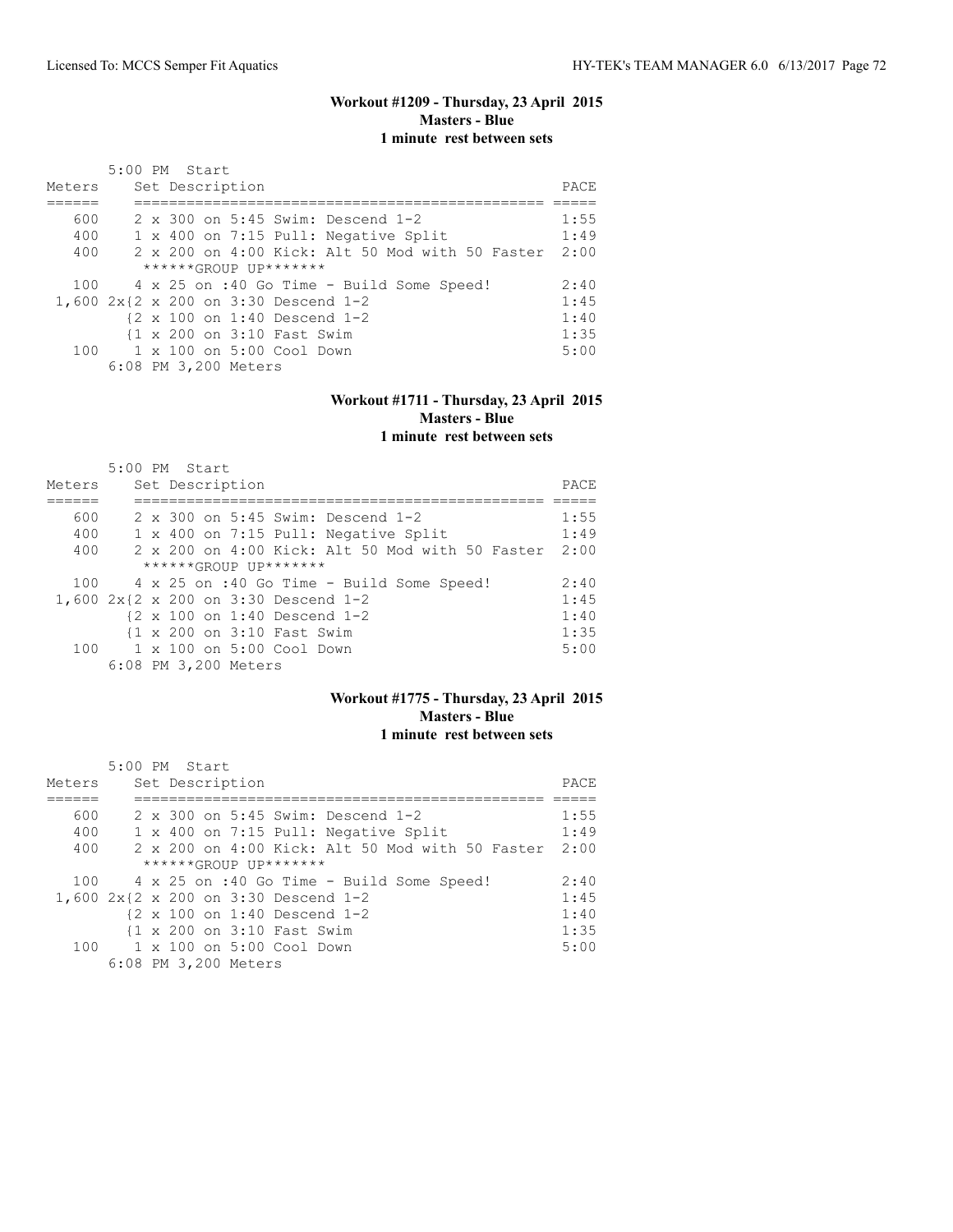#### **Workout #1921 - Thursday, 23 April 2015 Masters - Blue 1 minute rest between sets**

| Meters | 5:00 PM Start |  | Set Description      |                                           |                                                        | PACE |
|--------|---------------|--|----------------------|-------------------------------------------|--------------------------------------------------------|------|
| 600    |               |  |                      |                                           | 2 x 300 on 5:45 Swim: Descend 1-2                      | 1:55 |
| 400    |               |  |                      |                                           | 1 x 400 on 7:15 Pull: Negative Split                   | 1:49 |
| 400    |               |  |                      |                                           | 2 x 200 on 4:00 Kick: Alt 50 Mod with 50 Faster        | 2:00 |
|        |               |  |                      | $***$ **** $GROIIP$ $IIP$ *******         |                                                        |      |
| 100    |               |  |                      |                                           | 4 x 25 on :40 Go Time - Build Some Speed!              | 2:40 |
|        |               |  |                      |                                           | 1,600 2x{2 x 200 on 3:30 Descend 1-2                   | 1:45 |
|        |               |  |                      |                                           | $\{2 \times 100 \text{ on } 1:40 \text{ Descend } 1-2$ | 1:40 |
|        |               |  |                      | 11 x 200 on 3:10 Fast Swim                |                                                        | 1:35 |
|        |               |  |                      | $100 \t 1 \times 100$ on $5:00$ Cool Down |                                                        | 5:00 |
|        |               |  | 6:08 PM 3,200 Meters |                                           |                                                        |      |

#### **Workout #1994 - Thursday, 23 April 2015 Masters - Blue 1 minute rest between sets**

|        | $5:00$ PM Start                                          |      |
|--------|----------------------------------------------------------|------|
| Meters | Set Description                                          | PACE |
|        |                                                          |      |
| 600    | 2 x 300 on 5:45 Swim: Descend 1-2                        | 1:55 |
| 400    | 1 x 400 on 7:15 Pull: Negative Split                     | 1:49 |
| 400    | $2 \times 200$ on $4:00$ Kick: Alt 50 Mod with 50 Faster | 2:00 |
|        | ******GROUP UP*******                                    |      |
| 100    | 4 x 25 on :40 Go Time - Build Some Speed!                | 2:40 |
|        | 1,600 2x{2 x 200 on 3:30 Descend 1-2                     | 1:45 |
|        | $\{2 \times 100 \text{ on } 1:40 \text{ Descend } 1-2$   | 1:40 |
|        | {1 x 200 on 3:10 Fast Swim                               | 1:35 |
| 100    | 1 x 100 on 5:00 Cool Down                                | 5:00 |
|        | 6:08 PM 3,200 Meters                                     |      |

#### **Workout #2112 - Thursday, 23 April 2015 Masters - Blue 1 minute rest between sets**

| Meters | 5:00 PM Start<br>Set Description                       | PACE |
|--------|--------------------------------------------------------|------|
|        |                                                        |      |
| 600    | 2 x 300 on 5:45 Swim: Descend 1-2                      | 1:55 |
| 400    | 1 x 400 on 7:15 Pull: Negative Split                   | 1:49 |
| 400    | 2 x 200 on 4:00 Kick: Alt 50 Mod with 50 Faster        | 2:00 |
|        | $***$ **** $GROIIP$ $IIP$ *******                      |      |
| 100    | 4 x 25 on :40 Go Time - Build Some Speed!              | 2:40 |
|        | 1,600 2x{2 x 200 on 3:30 Descend 1-2                   | 1:45 |
|        | $\{2 \times 100 \text{ on } 1:40 \text{ Descend } 1-2$ | 1:40 |
|        | {1 x 200 on 3:10 Fast Swim                             | 1:35 |
| 100    | 1 x 100 on 5:00 Cool Down                              | 5:00 |
|        | 6:08 PM 3,200 Meters                                   |      |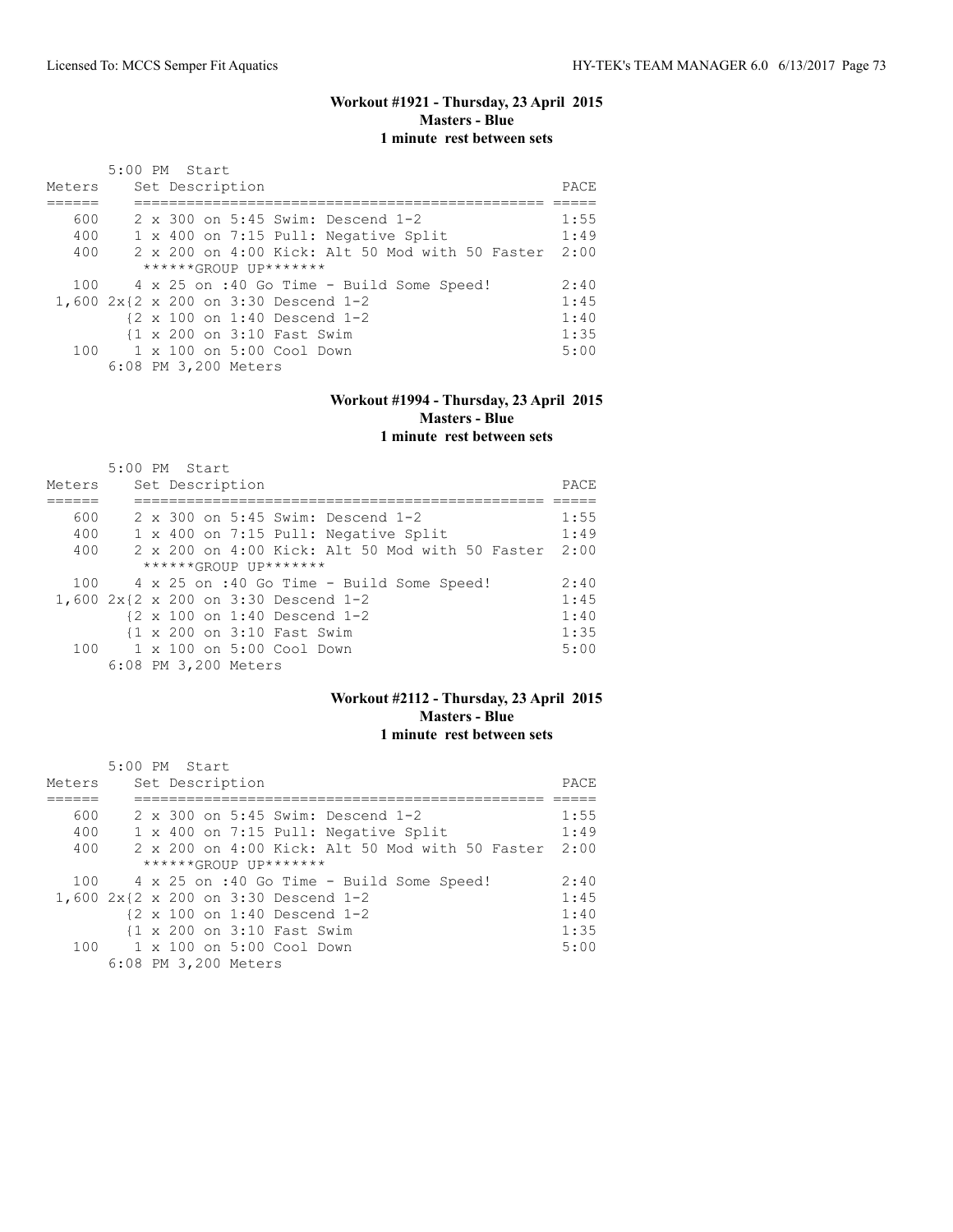## **Workout #2188 - Thursday, 23 April 2015 Masters - Blue 1 minute rest between sets**

| Meters | 5:00 PM Start |  | Set Description      |                                           |                                                 | PACE |
|--------|---------------|--|----------------------|-------------------------------------------|-------------------------------------------------|------|
| 600    |               |  |                      |                                           | 2 x 300 on 5:45 Swim: Descend 1-2               | 1:55 |
| 400    |               |  |                      |                                           | 1 x 400 on 7:15 Pull: Negative Split            | 1:49 |
| 400    |               |  |                      |                                           | 2 x 200 on 4:00 Kick: Alt 50 Mod with 50 Faster | 2:00 |
|        |               |  |                      | $***$ **** $GROIJP$ $IJP$ *******         |                                                 |      |
|        |               |  |                      |                                           | 100 4 x 25 on :40 Go Time - Build Some Speed!   | 2:40 |
|        |               |  |                      |                                           | 1,600 2x{2 x 200 on 3:30 Descend 1-2            | 1:45 |
|        |               |  |                      |                                           | {2 x 100 on 1:40 Descend 1-2                    | 1:40 |
|        |               |  |                      | {1 x 200 on 3:10 Fast Swim                |                                                 | 1:35 |
|        |               |  |                      | $100 \t 1 \times 100$ on $5:00$ Cool Down |                                                 | 5:00 |
|        |               |  | 6:08 PM 3,200 Meters |                                           |                                                 |      |

#### **Workout #2269 - Thursday, 23 April 2015 Masters - Blue 1 minute rest between sets**

|        | $5:00$ PM Start |  |                      |                                           |                                                        |      |
|--------|-----------------|--|----------------------|-------------------------------------------|--------------------------------------------------------|------|
| Meters |                 |  | Set Description      |                                           |                                                        | PACE |
|        |                 |  |                      |                                           |                                                        |      |
| 600    |                 |  |                      |                                           | 2 x 300 on 5:45 Swim: Descend 1-2                      | 1:55 |
| 400    |                 |  |                      |                                           | 1 x 400 on 7:15 Pull: Negative Split                   | 1:49 |
| 400    |                 |  |                      |                                           | 2 x 200 on 4:00 Kick: Alt 50 Mod with 50 Faster        | 2:00 |
|        |                 |  |                      | $***$ **** $GROIIP$ $IIP$ *******         |                                                        |      |
| 100    |                 |  |                      |                                           | 4 x 25 on :40 Go Time - Build Some Speed!              | 2:40 |
|        |                 |  |                      |                                           | 1,600 2x{2 x 200 on 3:30 Descend 1-2                   | 1:45 |
|        |                 |  |                      |                                           | $\{2 \times 100 \text{ on } 1:40 \text{ Descend } 1-2$ | 1:40 |
|        |                 |  |                      | {1 x 200 on 3:10 Fast Swim                |                                                        | 1:35 |
|        |                 |  |                      | $100 \t 1 \times 100$ on $5:00$ Cool Down |                                                        | 5:00 |
|        |                 |  | 6:08 PM 3,200 Meters |                                           |                                                        |      |

### **Workout #2345 - Thursday, 23 April 2015 Masters - Blue 1 minute rest between sets**

|        | 5:00 PM Start                                          |      |
|--------|--------------------------------------------------------|------|
| Meters | Set Description                                        | PACE |
|        |                                                        |      |
| 600    | 2 x 300 on 5:45 Swim: Descend 1-2                      | 1:55 |
| 400    | 1 x 400 on 7:15 Pull: Negative Split                   | 1:49 |
| 400    | 2 x 200 on 4:00 Kick: Alt 50 Mod with 50 Faster        | 2:00 |
|        | $***$ **** $GROIIP$ $IIP$ *******                      |      |
| 100    | 4 x 25 on :40 Go Time - Build Some Speed!              | 2:40 |
|        | 1,600 2x{2 x 200 on 3:30 Descend 1-2                   | 1:45 |
|        | $\{2 \times 100 \text{ on } 1:40 \text{ Descend } 1-2$ | 1:40 |
|        | {1 x 200 on 3:10 Fast Swim                             | 1:35 |
| 100    | 1 x 100 on 5:00 Cool Down                              | 5:00 |
|        | 6:08 PM 3,200 Meters                                   |      |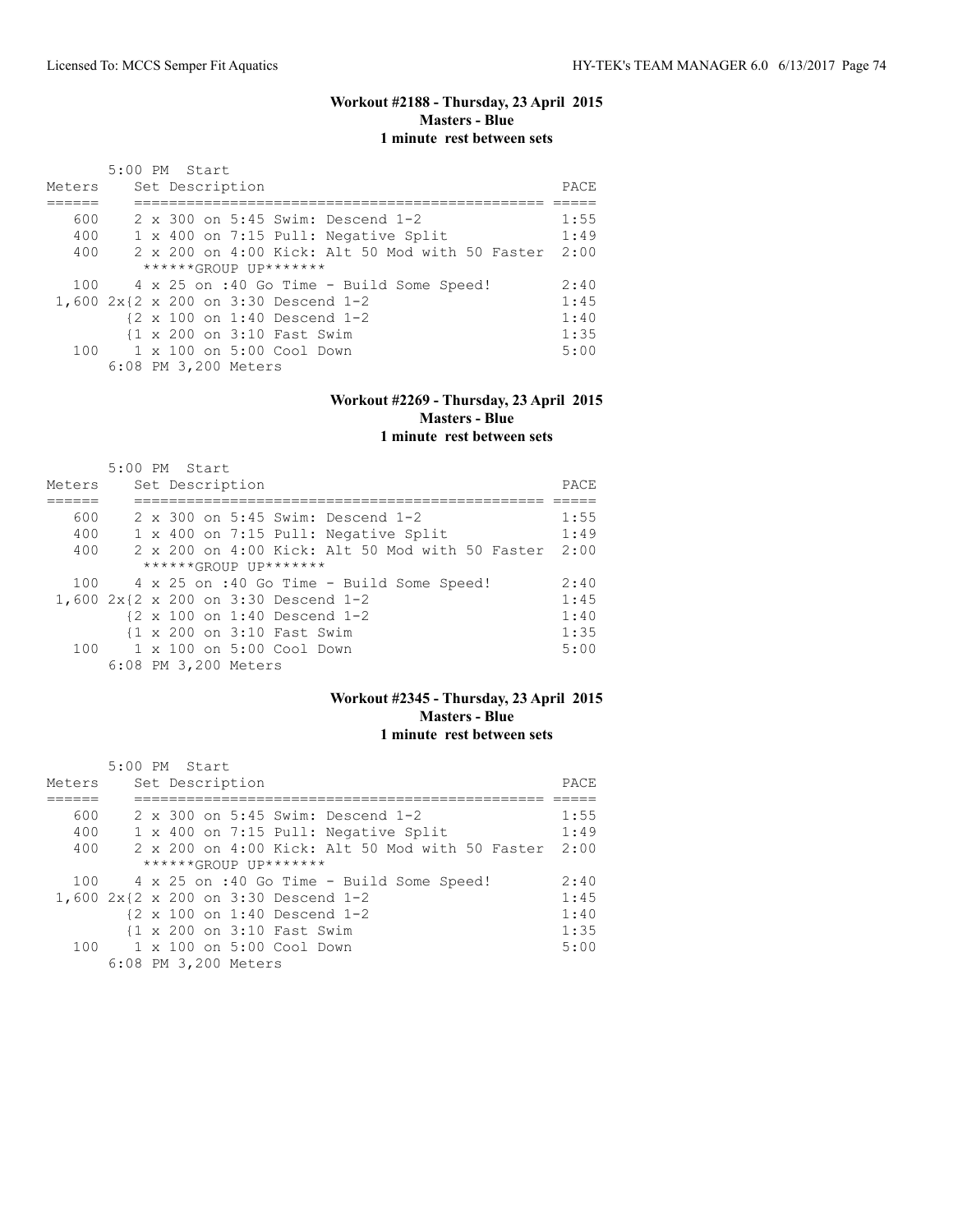## **Workout #2680 - Thursday, 23 April 2015 Masters - Blue 1 minute rest between sets**

| Meters                               | 5:00 PM Start |  | Set Description      |                                                        |                                           |  |                                                 | PACE |
|--------------------------------------|---------------|--|----------------------|--------------------------------------------------------|-------------------------------------------|--|-------------------------------------------------|------|
| 600                                  |               |  |                      |                                                        | 2 x 300 on 5:45 Swim: Descend 1-2         |  |                                                 | 1:55 |
| 400                                  |               |  |                      |                                                        | 1 x 400 on 7:15 Pull: Negative Split      |  |                                                 | 1:49 |
| 400                                  |               |  |                      |                                                        |                                           |  | 2 x 200 on 4:00 Kick: Alt 50 Mod with 50 Faster | 2:00 |
|                                      |               |  |                      | $***$ **** $GROIIP$ $IIP$ *******                      |                                           |  |                                                 |      |
| 100                                  |               |  |                      |                                                        | 4 x 25 on :40 Go Time - Build Some Speed! |  |                                                 | 2:40 |
| 1,600 2x{2 x 200 on 3:30 Descend 1-2 |               |  |                      |                                                        |                                           |  |                                                 | 1:45 |
|                                      |               |  |                      | $\{2 \times 100 \text{ on } 1:40 \text{ Descend } 1-2$ |                                           |  |                                                 | 1:40 |
|                                      |               |  |                      | {1 x 200 on 3:10 Fast Swim                             |                                           |  |                                                 | 1:35 |
|                                      |               |  |                      | $100 \t 1 \times 100$ on $5:00$ Cool Down              |                                           |  |                                                 | 5:00 |
|                                      |               |  | 6:08 PM 3,200 Meters |                                                        |                                           |  |                                                 |      |

#### **Workout #2779 - Thursday, 23 April 2015 Masters - Blue 1 minute rest between sets**

|        | 5:00 PM Start             |                 |  |                                   |                                                          |      |
|--------|---------------------------|-----------------|--|-----------------------------------|----------------------------------------------------------|------|
| Meters |                           | Set Description |  |                                   |                                                          | PACE |
|        |                           |                 |  |                                   |                                                          |      |
| 600    |                           |                 |  |                                   | 2 x 300 on 5:45 Swim: Descend 1-2                        | 1:55 |
| 400    |                           |                 |  |                                   | 1 x 400 on 7:15 Pull: Negative Split                     | 1:49 |
| 400    |                           |                 |  |                                   | $2 \times 200$ on $4:00$ Kick: Alt 50 Mod with 50 Faster | 2:00 |
|        |                           |                 |  | $***$ **** $GROIIP$ $IIP$ ******* |                                                          |      |
| 100    |                           |                 |  |                                   | 4 x 25 on :40 Go Time - Build Some Speed!                | 2:40 |
|        |                           |                 |  |                                   | 1,600 2x{2 x 200 on 3:30 Descend 1-2                     | 1:45 |
|        |                           |                 |  |                                   | $\{2 \times 100 \text{ on } 1:40 \text{ Descend } 1-2$   | 1:40 |
|        |                           |                 |  | {1 x 200 on 3:10 Fast Swim        |                                                          | 1:35 |
| 100    | 1 x 100 on 5:00 Cool Down |                 |  |                                   |                                                          | 5:00 |
|        | 6:08 PM 3,200 Meters      |                 |  |                                   |                                                          |      |

#### **Workout #3205 - Thursday, 23 April 2015 Masters - Blue 1 minute rest between sets**

| Meters | 5:00 PM Start<br>Set Description                       | PACE |
|--------|--------------------------------------------------------|------|
|        |                                                        |      |
| 600    | 2 x 300 on 5:45 Swim: Descend 1-2                      | 1:55 |
| 400    | 1 x 400 on 7:15 Pull: Negative Split                   | 1:49 |
| 400    | 2 x 200 on 4:00 Kick: Alt 50 Mod with 50 Faster        | 2:00 |
|        | $***$ **** $GROIIP$ $IIP$ *******                      |      |
| 100    | 4 x 25 on :40 Go Time - Build Some Speed!              | 2:40 |
|        | 1,600 2x{2 x 200 on 3:30 Descend 1-2                   | 1:45 |
|        | $\{2 \times 100 \text{ on } 1:40 \text{ Descend } 1-2$ | 1:40 |
|        | {1 x 200 on 3:10 Fast Swim                             | 1:35 |
| 100    | 1 x 100 on 5:00 Cool Down                              | 5:00 |
|        | 6:08 PM 3,200 Meters                                   |      |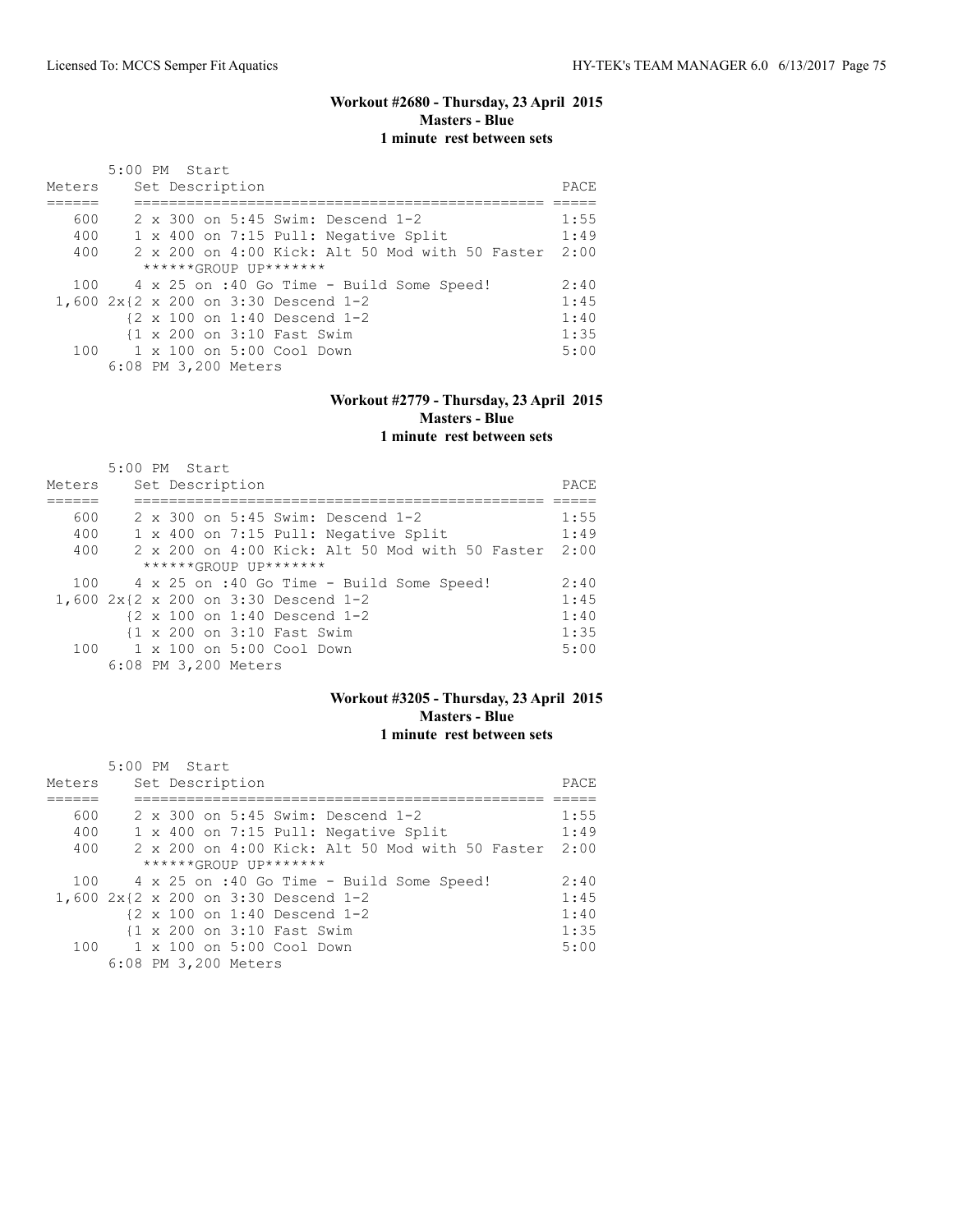## **Workout #3343 - Thursday, 23 April 2015 Masters - Blue 1 minute rest between sets**

| Meters | 5:00 PM Start |  | Set Description      |                                           |                                                 | PACE |
|--------|---------------|--|----------------------|-------------------------------------------|-------------------------------------------------|------|
| 600    |               |  |                      |                                           | 2 x 300 on 5:45 Swim: Descend 1-2               | 1:55 |
| 400    |               |  |                      |                                           | 1 x 400 on 7:15 Pull: Negative Split            | 1:49 |
| 400    |               |  |                      |                                           | 2 x 200 on 4:00 Kick: Alt 50 Mod with 50 Faster | 2:00 |
|        |               |  |                      | $***$ **** $GROIJP$ $IJP$ *******         |                                                 |      |
|        |               |  |                      |                                           | 100 4 x 25 on :40 Go Time - Build Some Speed!   | 2:40 |
|        |               |  |                      |                                           | 1,600 2x{2 x 200 on 3:30 Descend 1-2            | 1:45 |
|        |               |  |                      |                                           | {2 x 100 on 1:40 Descend 1-2                    | 1:40 |
|        |               |  |                      | {1 x 200 on 3:10 Fast Swim                |                                                 | 1:35 |
|        |               |  |                      | $100 \t 1 \times 100$ on $5:00$ Cool Down |                                                 | 5:00 |
|        |               |  | 6:08 PM 3,200 Meters |                                           |                                                 |      |

#### **Workout #3508 - Thursday, 23 April 2015 Masters - Blue 1 minute rest between sets**

|        | 5:00 PM Start |  |                      |                                   |                                                          |      |
|--------|---------------|--|----------------------|-----------------------------------|----------------------------------------------------------|------|
| Meters |               |  | Set Description      |                                   |                                                          | PACE |
|        |               |  |                      |                                   |                                                          |      |
| 600    |               |  |                      |                                   | 2 x 300 on 5:45 Swim: Descend 1-2                        | 1:55 |
| 400    |               |  |                      |                                   | 1 x 400 on 7:15 Pull: Negative Split                     | 1:49 |
| 400    |               |  |                      |                                   | $2 \times 200$ on $4:00$ Kick: Alt 50 Mod with 50 Faster | 2:00 |
|        |               |  |                      | $***$ **** $GROIIP$ $IIP$ ******* |                                                          |      |
| 100    |               |  |                      |                                   | 4 x 25 on :40 Go Time - Build Some Speed!                | 2:40 |
|        |               |  |                      |                                   | 1,600 2x{2 x 200 on 3:30 Descend 1-2                     | 1:45 |
|        |               |  |                      |                                   | $\{2 \times 100 \text{ on } 1:40 \text{ Descend } 1-2$   | 1:40 |
|        |               |  |                      | {1 x 200 on 3:10 Fast Swim        |                                                          | 1:35 |
| 100    |               |  |                      | 1 x 100 on 5:00 Cool Down         |                                                          | 5:00 |
|        |               |  | 6:08 PM 3,200 Meters |                                   |                                                          |      |

### **Workout #3672 - Thursday, 23 April 2015 Masters - Blue 1 minute rest between sets**

|        | 5:00 PM Start                                          |      |
|--------|--------------------------------------------------------|------|
| Meters | Set Description                                        | PACE |
|        |                                                        |      |
| 600    | 2 x 300 on 5:45 Swim: Descend 1-2                      | 1:55 |
| 400    | 1 x 400 on 7:15 Pull: Negative Split                   | 1:49 |
| 400    | 2 x 200 on 4:00 Kick: Alt 50 Mod with 50 Faster        | 2:00 |
|        | $***$ **** $GROIIP$ $IIP$ *******                      |      |
|        | 100 4 x 25 on :40 Go Time - Build Some Speed!          | 2:40 |
|        | 1,600 2x{2 x 200 on 3:30 Descend 1-2                   | 1:45 |
|        | $\{2 \times 100 \text{ on } 1:40 \text{ Descend } 1-2$ | 1:40 |
|        | {1 x 200 on 3:10 Fast Swim                             | 1:35 |
|        | 100 1 x 100 on 5:00 Cool Down                          | 5:00 |
|        | 6:08 PM 3,200 Meters                                   |      |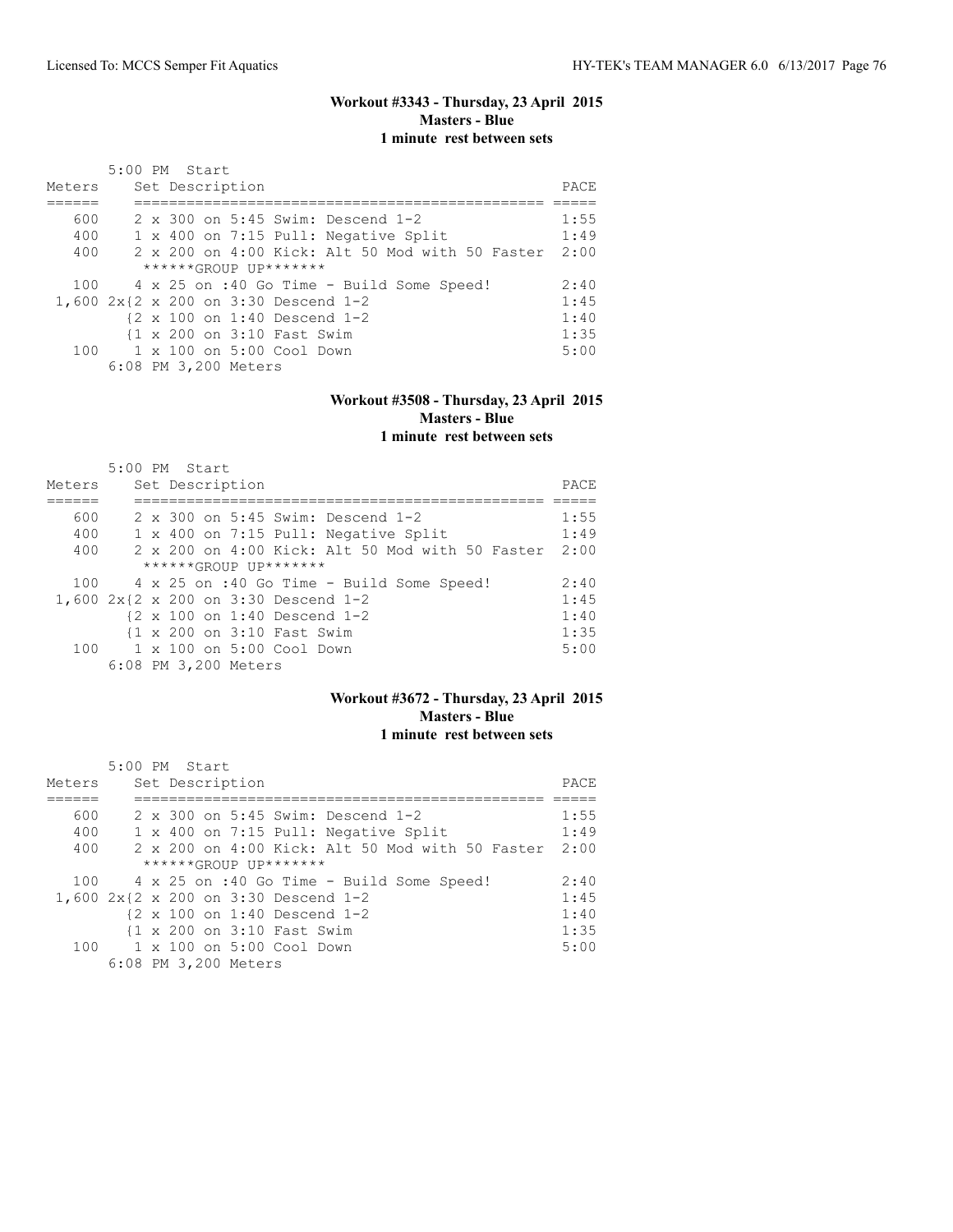## **Workout #3859 - Thursday, 23 April 2015 Masters - Blue 1 minute rest between sets**

| Meters | 5:00 PM Start |  | Set Description      |                                           |                                                 | PACE |
|--------|---------------|--|----------------------|-------------------------------------------|-------------------------------------------------|------|
| 600    |               |  |                      |                                           | 2 x 300 on 5:45 Swim: Descend 1-2               | 1:55 |
| 400    |               |  |                      |                                           | 1 x 400 on 7:15 Pull: Negative Split            | 1:49 |
| 400    |               |  |                      |                                           | 2 x 200 on 4:00 Kick: Alt 50 Mod with 50 Faster | 2:00 |
|        |               |  |                      | $***$ **** $GROIJP$ $IJP$ *******         |                                                 |      |
|        |               |  |                      |                                           | 100 4 x 25 on :40 Go Time - Build Some Speed!   | 2:40 |
|        |               |  |                      |                                           | 1,600 2x{2 x 200 on 3:30 Descend 1-2            | 1:45 |
|        |               |  |                      |                                           | {2 x 100 on 1:40 Descend 1-2                    | 1:40 |
|        |               |  |                      | {1 x 200 on 3:10 Fast Swim                |                                                 | 1:35 |
|        |               |  |                      | $100 \t 1 \times 100$ on $5:00$ Cool Down |                                                 | 5:00 |
|        |               |  | 6:08 PM 3,200 Meters |                                           |                                                 |      |

#### **Workout #3947 - Thursday, 23 April 2015 Masters - Blue 1 minute rest between sets**

|        | 5:00 PM Start             |                 |  |                                   |                                                          |      |
|--------|---------------------------|-----------------|--|-----------------------------------|----------------------------------------------------------|------|
| Meters |                           | Set Description |  |                                   |                                                          | PACE |
|        |                           |                 |  |                                   |                                                          |      |
| 600    |                           |                 |  |                                   | 2 x 300 on 5:45 Swim: Descend 1-2                        | 1:55 |
| 400    |                           |                 |  |                                   | 1 x 400 on 7:15 Pull: Negative Split                     | 1:49 |
| 400    |                           |                 |  |                                   | $2 \times 200$ on $4:00$ Kick: Alt 50 Mod with 50 Faster | 2:00 |
|        |                           |                 |  | $***$ **** $GROIIP$ $IIP$ ******* |                                                          |      |
| 100    |                           |                 |  |                                   | 4 x 25 on :40 Go Time - Build Some Speed!                | 2:40 |
|        |                           |                 |  |                                   | 1,600 2x{2 x 200 on 3:30 Descend 1-2                     | 1:45 |
|        |                           |                 |  |                                   | $\{2 \times 100 \text{ on } 1:40 \text{ Descend } 1-2$   | 1:40 |
|        |                           |                 |  | {1 x 200 on 3:10 Fast Swim        |                                                          | 1:35 |
| 100    | 1 x 100 on 5:00 Cool Down |                 |  |                                   |                                                          | 5:00 |
|        | 6:08 PM 3,200 Meters      |                 |  |                                   |                                                          |      |

## **Workout #1248 - Sunday, 26 April 2015 Masters - Blue 1 minute rest between sets**

| 5:00 AM Start                                     |      |
|---------------------------------------------------|------|
| Meters Set Description                            | PACE |
|                                                   |      |
| 1,200 1 x 1200 on 25:00 Warm Up: Your Choice 2:05 |      |
| ******GROUP UP******                              |      |
| 200 4 x 50 on 1:00 Descend 1-4                    | 2:00 |
| 600 $1 \times 600$ on 10:15 Negative Split        | 1:42 |
| 800 $2 \times 400$ on 6:45 Descend 1-2            | 1:41 |
| 600 $3 \times 200$ on $3:30$ Descend 1-3          | 1:45 |
| 400 4 x 100 on 1:45 Descend 1-4, 5-8              | 1:45 |
| 150 1 x 150 on 3:00 Easy Swim                     | 2:00 |
| 400 8 x 50 on :55 Hold a :37 Pace                 | 1:50 |
| 200 1 x 200 on 5:00 Cool Down                     | 2:30 |
| 6:36 AM 4,550 Meters                              |      |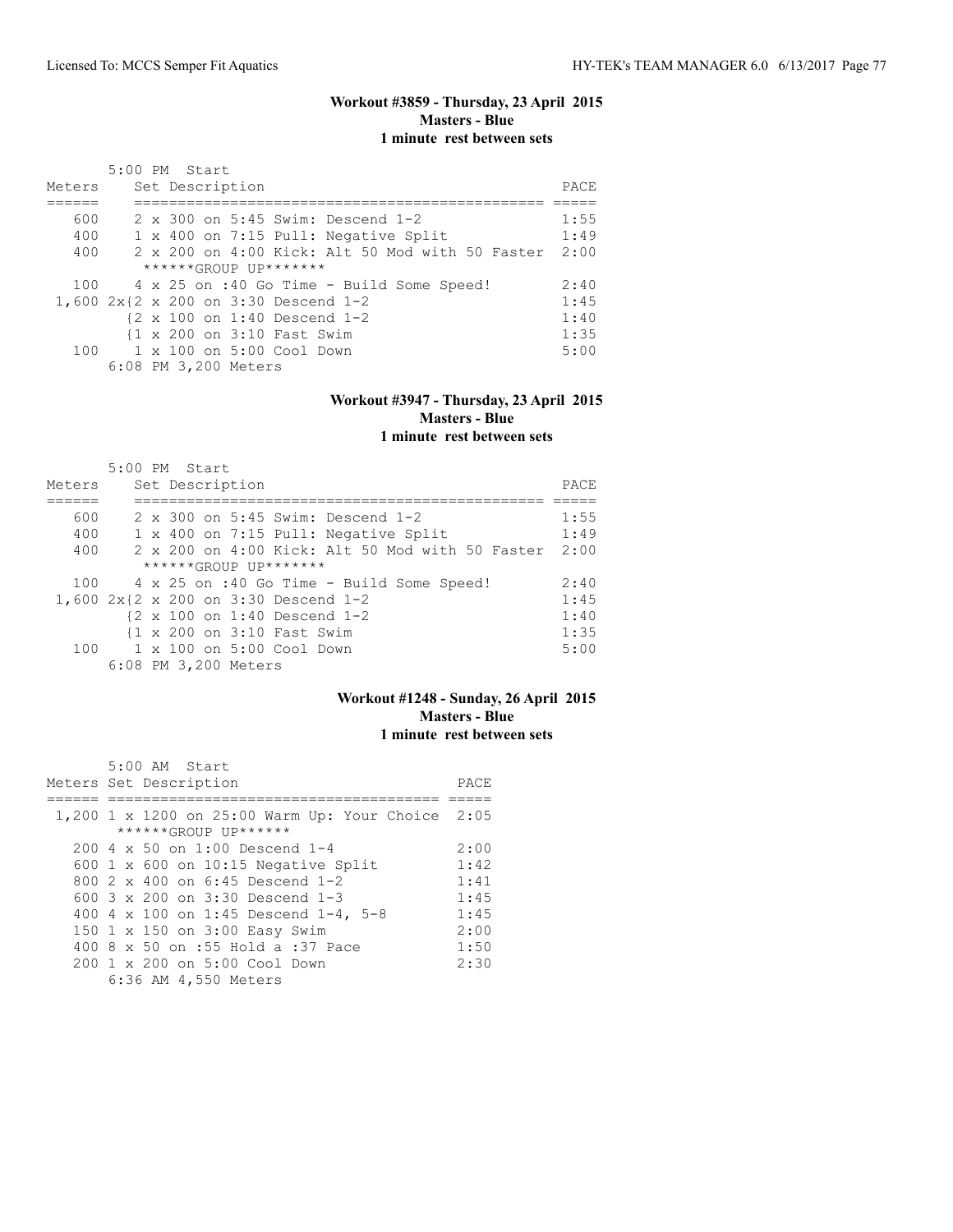## **Workout #1212 - Monday, 27 April 2015 Masters - Blue 1 minute rest between sets**

|     | 5:00 PM Start<br>Meters Set Description         | PACE |
|-----|-------------------------------------------------|------|
|     |                                                 |      |
|     | 400 1 x 400 on 6:40 Swim & Drill Mix            | 1:40 |
| 500 | $10 \times 50$ on $1:05$ Pull, mix efforts 2:10 |      |
|     | 450 6 x 75 on 2:00 Kick, faster last 25         | 2:40 |
|     | ***** Group Up *****                            |      |
|     | 100 4 x 25 on :55 Fast!                         | 3:40 |
|     | 375 5 x 75 on 1:20 Best Speed You Can Hold 1:47 |      |
|     | 50 1 x 50 on 1:30 Loosen                        | 3:00 |
|     | 75 1 x 75 on 2:00 All Out Effort                | 2:40 |
|     | 375 5 x 75 on 1:40 Best Speed You Can Hold      | 2:13 |
|     | 50 1 x 50 on 1:30 Loosen                        | 3:00 |
|     | 75 1 x 75 on 2:00 All Out Effort                | 2:40 |
|     | 375 5 x 75 on 2:00 Best Speed You Can Hold      | 2:40 |
|     | 50 1 x 50 on 1:30 Loosen                        | 3:00 |
|     | 75 1 x 75 on 2:00 All Out Effort                | 2:40 |
|     | 100 1 x 100 on 5:00 Loosen                      | 5:00 |
|     | 6:30 PM 3,050 Meters                            |      |

## **Workout #1707 - Monday, 27 April 2015 Masters - Blue 1 minute rest between sets**

| Meters Set Description                     | PACE |
|--------------------------------------------|------|
|                                            |      |
| 400 1 x 400 on 6:40 Swim & Drill Mix       | 1:40 |
| 500 10 x 50 on 1:05 Pull, mix efforts      | 2:10 |
| 450 6 x 75 on 2:00 Kick, faster last 25    | 2:40 |
| ***** Group Up *****                       |      |
| 100 4 x 25 on :55 Fast!                    | 3:40 |
| 375 5 x 75 on 1:20 Best Speed You Can Hold | 1:47 |
| 50 1 x 50 on 1:30 Loosen                   | 3:00 |
| 75 1 x 75 on 2:00 All Out Effort           | 2:40 |
| 375 5 x 75 on 1:40 Best Speed You Can Hold | 2:13 |
| 50 1 x 50 on 1:30 Loosen                   | 3:00 |
| 75 1 x 75 on 2:00 All Out Effort           | 2:40 |
| 375 5 x 75 on 2:00 Best Speed You Can Hold | 2:40 |
| 50 1 x 50 on 1:30 Loosen                   | 3:00 |
| 75 1 x 75 on 2:00 All Out Effort           | 2:40 |
| 100 1 x 100 on 5:00 Loosen                 | 5:00 |
| 6:30 PM 3,050 Meters                       |      |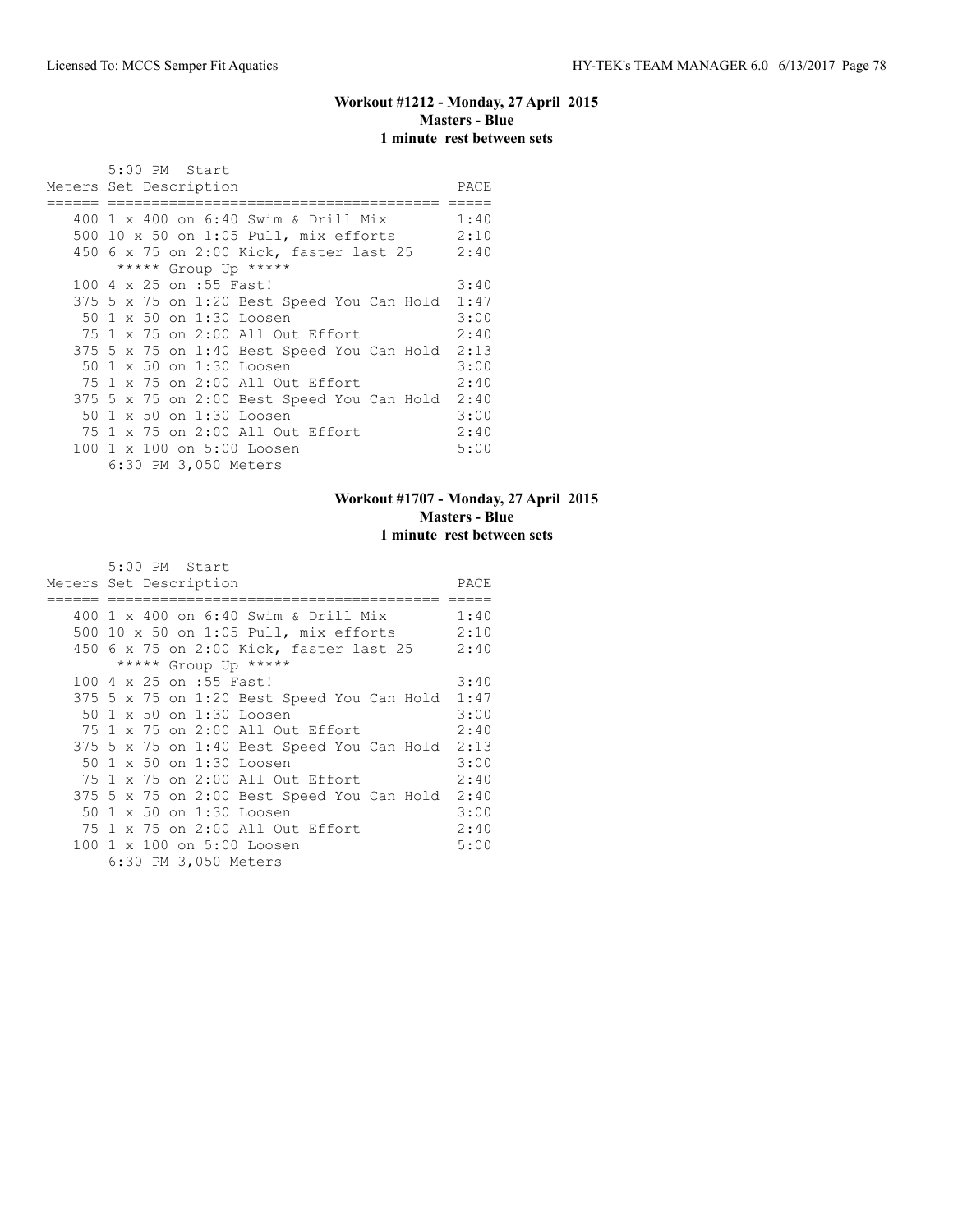## **Workout #1778 - Monday, 27 April 2015 Masters - Blue 1 minute rest between sets**

|     | 5:00 PM Start<br>Meters Set Description         | PACE |
|-----|-------------------------------------------------|------|
|     |                                                 |      |
|     | 400 1 x 400 on 6:40 Swim & Drill Mix            | 1:40 |
| 500 | $10 \times 50$ on $1:05$ Pull, mix efforts 2:10 |      |
|     | 450 6 x 75 on 2:00 Kick, faster last 25         | 2:40 |
|     | ***** Group Up *****                            |      |
|     | 100 4 x 25 on :55 Fast!                         | 3:40 |
|     | 375 5 x 75 on 1:20 Best Speed You Can Hold 1:47 |      |
|     | 50 1 x 50 on 1:30 Loosen                        | 3:00 |
|     | 75 1 x 75 on 2:00 All Out Effort                | 2:40 |
|     | 375 5 x 75 on 1:40 Best Speed You Can Hold      | 2:13 |
|     | 50 1 x 50 on 1:30 Loosen                        | 3:00 |
|     | 75 1 x 75 on 2:00 All Out Effort                | 2:40 |
|     | 375 5 x 75 on 2:00 Best Speed You Can Hold      | 2:40 |
|     | 50 1 x 50 on 1:30 Loosen                        | 3:00 |
|     | 75 1 x 75 on 2:00 All Out Effort                | 2:40 |
|     | 100 1 x 100 on 5:00 Loosen                      | 5:00 |
|     | 6:30 PM 3,050 Meters                            |      |

## **Workout #1919 - Monday, 27 April 2015 Masters - Blue 1 minute rest between sets**

| Meters Set Description                     | PACE |
|--------------------------------------------|------|
|                                            |      |
| 400 1 x 400 on 6:40 Swim & Drill Mix       | 1:40 |
| 500 10 x 50 on 1:05 Pull, mix efforts      | 2:10 |
| 450 6 x 75 on 2:00 Kick, faster last 25    | 2:40 |
| ***** Group Up *****                       |      |
| 100 4 x 25 on :55 Fast!                    | 3:40 |
| 375 5 x 75 on 1:20 Best Speed You Can Hold | 1:47 |
| 50 1 x 50 on 1:30 Loosen                   | 3:00 |
| 75 1 x 75 on 2:00 All Out Effort           | 2:40 |
| 375 5 x 75 on 1:40 Best Speed You Can Hold | 2:13 |
| 50 1 x 50 on 1:30 Loosen                   | 3:00 |
| 75 1 x 75 on 2:00 All Out Effort           | 2:40 |
| 375 5 x 75 on 2:00 Best Speed You Can Hold | 2:40 |
| 50 1 x 50 on 1:30 Loosen                   | 3:00 |
| 75 1 x 75 on 2:00 All Out Effort           | 2:40 |
| 100 1 x 100 on 5:00 Loosen                 | 5:00 |
| 6:30 PM 3,050 Meters                       |      |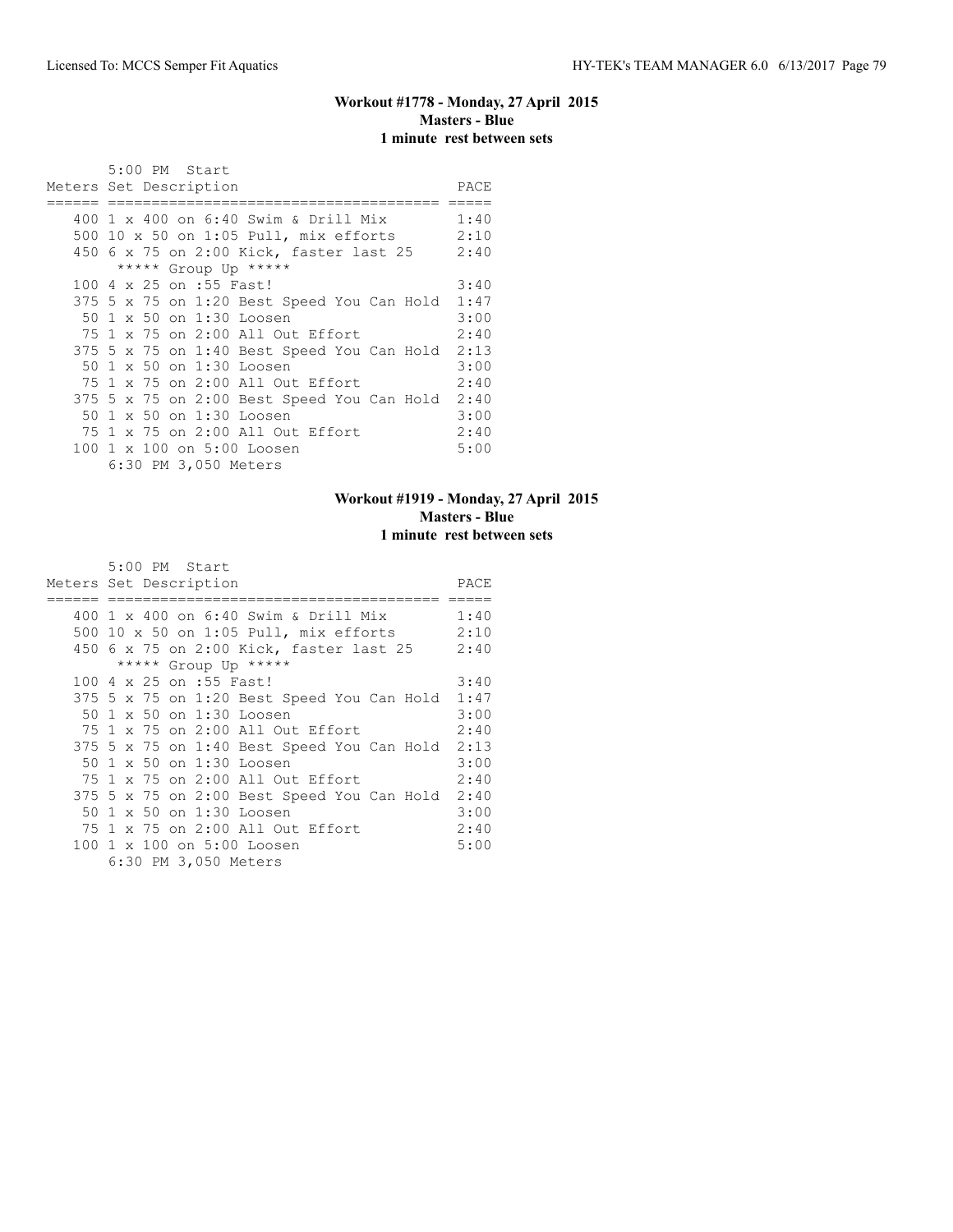## **Workout #1990 - Monday, 27 April 2015 Masters - Blue 1 minute rest between sets**

|     | 5:00 PM Start<br>Meters Set Description         | PACE |
|-----|-------------------------------------------------|------|
|     |                                                 |      |
|     | 400 1 x 400 on 6:40 Swim & Drill Mix            | 1:40 |
| 500 | $10 \times 50$ on $1:05$ Pull, mix efforts 2:10 |      |
|     | 450 6 x 75 on 2:00 Kick, faster last 25         | 2:40 |
|     | ***** Group Up *****                            |      |
|     | 100 4 x 25 on :55 Fast!                         | 3:40 |
|     | 375 5 x 75 on 1:20 Best Speed You Can Hold 1:47 |      |
|     | 50 1 x 50 on 1:30 Loosen                        | 3:00 |
|     | 75 1 x 75 on 2:00 All Out Effort                | 2:40 |
|     | 375 5 x 75 on 1:40 Best Speed You Can Hold      | 2:13 |
|     | 50 1 x 50 on 1:30 Loosen                        | 3:00 |
|     | 75 1 x 75 on 2:00 All Out Effort                | 2:40 |
|     | 375 5 x 75 on 2:00 Best Speed You Can Hold      | 2:40 |
|     | 50 1 x 50 on 1:30 Loosen                        | 3:00 |
|     | 75 1 x 75 on 2:00 All Out Effort                | 2:40 |
|     | 100 1 x 100 on 5:00 Loosen                      | 5:00 |
|     | 6:30 PM 3,050 Meters                            |      |

## **Workout #2109 - Monday, 27 April 2015 Masters - Blue 1 minute rest between sets**

| Meters Set Description                     | PACE |
|--------------------------------------------|------|
|                                            |      |
| 400 1 x 400 on 6:40 Swim & Drill Mix       | 1:40 |
| 500 10 x 50 on 1:05 Pull, mix efforts      | 2:10 |
| 450 6 x 75 on 2:00 Kick, faster last 25    | 2:40 |
| ***** Group Up *****                       |      |
| 100 4 x 25 on :55 Fast!                    | 3:40 |
| 375 5 x 75 on 1:20 Best Speed You Can Hold | 1:47 |
| 50 1 x 50 on 1:30 Loosen                   | 3:00 |
| 75 1 x 75 on 2:00 All Out Effort           | 2:40 |
| 375 5 x 75 on 1:40 Best Speed You Can Hold | 2:13 |
| 50 1 x 50 on 1:30 Loosen                   | 3:00 |
| 75 1 x 75 on 2:00 All Out Effort           | 2:40 |
| 375 5 x 75 on 2:00 Best Speed You Can Hold | 2:40 |
| 50 1 x 50 on 1:30 Loosen                   | 3:00 |
| 75 1 x 75 on 2:00 All Out Effort           | 2:40 |
| 100 1 x 100 on 5:00 Loosen                 | 5:00 |
| 6:30 PM 3,050 Meters                       |      |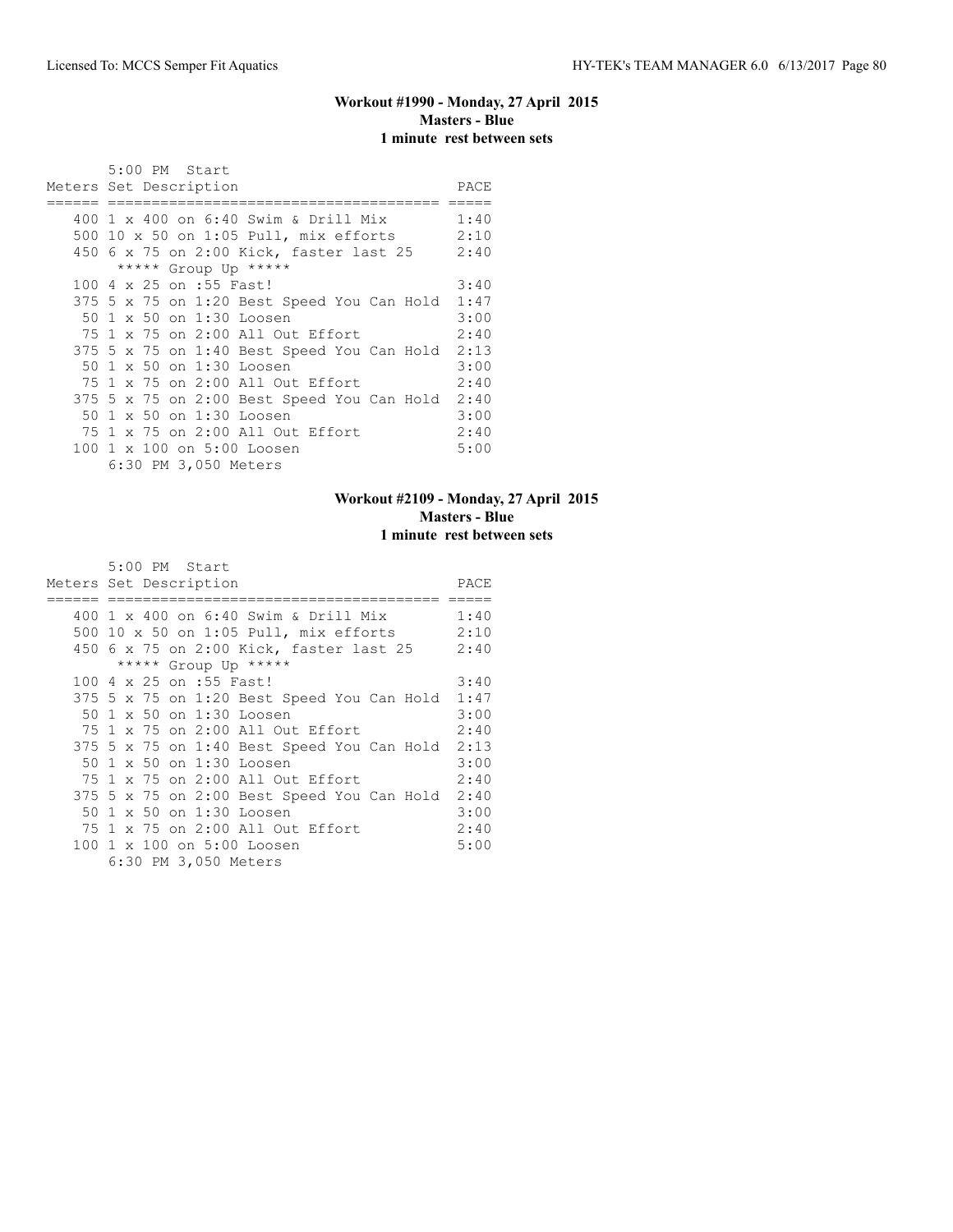#### **Workout #2185 - Monday, 27 April 2015 Masters - Blue 1 minute rest between sets**

|     | 5:00 PM Start<br>Meters Set Description         | PACE |
|-----|-------------------------------------------------|------|
|     |                                                 |      |
|     | 400 1 x 400 on 6:40 Swim & Drill Mix            | 1:40 |
| 500 | $10 \times 50$ on $1:05$ Pull, mix efforts 2:10 |      |
|     | 450 6 x 75 on 2:00 Kick, faster last 25         | 2:40 |
|     | ***** Group Up *****                            |      |
|     | 100 4 x 25 on :55 Fast!                         | 3:40 |
|     | 375 5 x 75 on 1:20 Best Speed You Can Hold      | 1:47 |
|     | 50 1 x 50 on 1:30 Loosen                        | 3:00 |
|     | 75 1 x 75 on 2:00 All Out Effort                | 2:40 |
|     | 375 5 x 75 on 1:40 Best Speed You Can Hold      | 2:13 |
|     | 50 1 x 50 on 1:30 Loosen                        | 3:00 |
|     | 75 1 x 75 on 2:00 All Out Effort                | 2:40 |
|     | 375 5 x 75 on 2:00 Best Speed You Can Hold      | 2:40 |
|     | 50 1 x 50 on 1:30 Loosen                        | 3:00 |
|     | 75 1 x 75 on 2:00 All Out Effort                | 2:40 |
|     | 100 1 x 100 on 5:00 Loosen                      | 5:00 |
|     |                                                 |      |
|     | 6:30 PM 3,050 Meters                            |      |

## **Workout #2266 - Monday, 27 April 2015 Masters - Blue 1 minute rest between sets**

| Meters Set Description                     | PACE |
|--------------------------------------------|------|
|                                            |      |
| 400 1 x 400 on 6:40 Swim & Drill Mix       | 1:40 |
| 500 10 x 50 on 1:05 Pull, mix efforts      | 2:10 |
| 450 6 x 75 on 2:00 Kick, faster last 25    | 2:40 |
| ***** Group Up *****                       |      |
| 100 4 x 25 on :55 Fast!                    | 3:40 |
| 375 5 x 75 on 1:20 Best Speed You Can Hold | 1:47 |
| 50 1 x 50 on 1:30 Loosen                   | 3:00 |
| 75 1 x 75 on 2:00 All Out Effort           | 2:40 |
| 375 5 x 75 on 1:40 Best Speed You Can Hold | 2:13 |
| 50 1 x 50 on 1:30 Loosen                   | 3:00 |
| 75 1 x 75 on 2:00 All Out Effort           | 2:40 |
| 375 5 x 75 on 2:00 Best Speed You Can Hold | 2:40 |
| 50 1 x 50 on 1:30 Loosen                   | 3:00 |
| 75 1 x 75 on 2:00 All Out Effort           | 2:40 |
| 100 1 x 100 on 5:00 Loosen                 | 5:00 |
| 6:30 PM 3,050 Meters                       |      |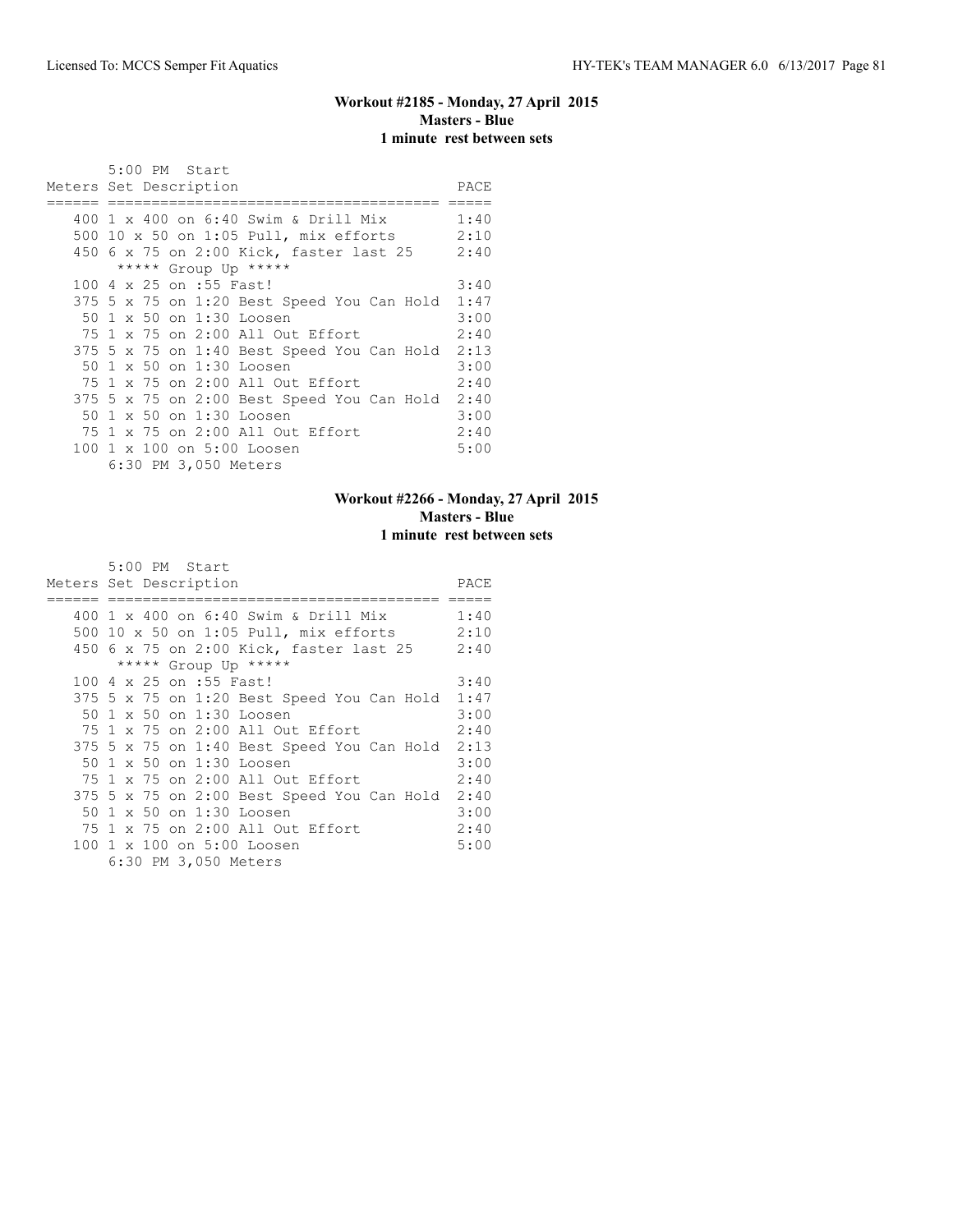## **Workout #2344 - Monday, 27 April 2015 Masters - Blue 1 minute rest between sets**

| 5:00 PM Start                                   |      |
|-------------------------------------------------|------|
| Meters Set Description                          | PACE |
|                                                 |      |
| 400 1 x 400 on 6:40 Swim & Drill Mix            | 1:40 |
| 500 10 x 50 on 1:05 Pull, mix efforts 2:10      |      |
| 450 6 x 75 on 2:00 Kick, faster last 25 2:40    |      |
| ***** Group Up *****                            |      |
| 100 4 x 25 on :55 Fast!                         | 3:40 |
| 375 5 x 75 on 1:20 Best Speed You Can Hold 1:47 |      |
| 50 1 x 50 on 1:30 Loosen                        | 3:00 |
| 75 1 x 75 on 2:00 All Out Effort                | 2:40 |
| 375 5 x 75 on 1:40 Best Speed You Can Hold 2:13 |      |
| 50 1 x 50 on 1:30 Loosen                        | 3:00 |
| 75 1 x 75 on 2:00 All Out Effort                | 2:40 |
| 375 5 x 75 on 2:00 Best Speed You Can Hold 2:40 |      |
| 50 1 x 50 on 1:30 Loosen                        | 3:00 |
| 75 1 x 75 on 2:00 All Out Effort                | 2:40 |
| 100 1 x 100 on 5:00 Loosen                      | 5:00 |
| 6:30 PM 3,050 Meters                            |      |

## **Workout #2677 - Monday, 27 April 2015 Masters - Blue 1 minute rest between sets**

| Meters Set Description                     | PACE |
|--------------------------------------------|------|
|                                            |      |
| 400 1 x 400 on 6:40 Swim & Drill Mix       | 1:40 |
| 500 10 x 50 on 1:05 Pull, mix efforts      | 2:10 |
| 450 6 x 75 on 2:00 Kick, faster last 25    | 2:40 |
| ***** Group Up *****                       |      |
| 100 4 x 25 on :55 Fast!                    | 3:40 |
| 375 5 x 75 on 1:20 Best Speed You Can Hold | 1:47 |
| 50 1 x 50 on 1:30 Loosen                   | 3:00 |
| 75 1 x 75 on 2:00 All Out Effort           | 2:40 |
| 375 5 x 75 on 1:40 Best Speed You Can Hold | 2:13 |
| 50 1 x 50 on 1:30 Loosen                   | 3:00 |
| 75 1 x 75 on 2:00 All Out Effort           | 2:40 |
| 375 5 x 75 on 2:00 Best Speed You Can Hold | 2:40 |
| 50 1 x 50 on 1:30 Loosen                   | 3:00 |
| 75 1 x 75 on 2:00 All Out Effort           | 2:40 |
| 100 1 x 100 on 5:00 Loosen                 | 5:00 |
| 6:30 PM 3,050 Meters                       |      |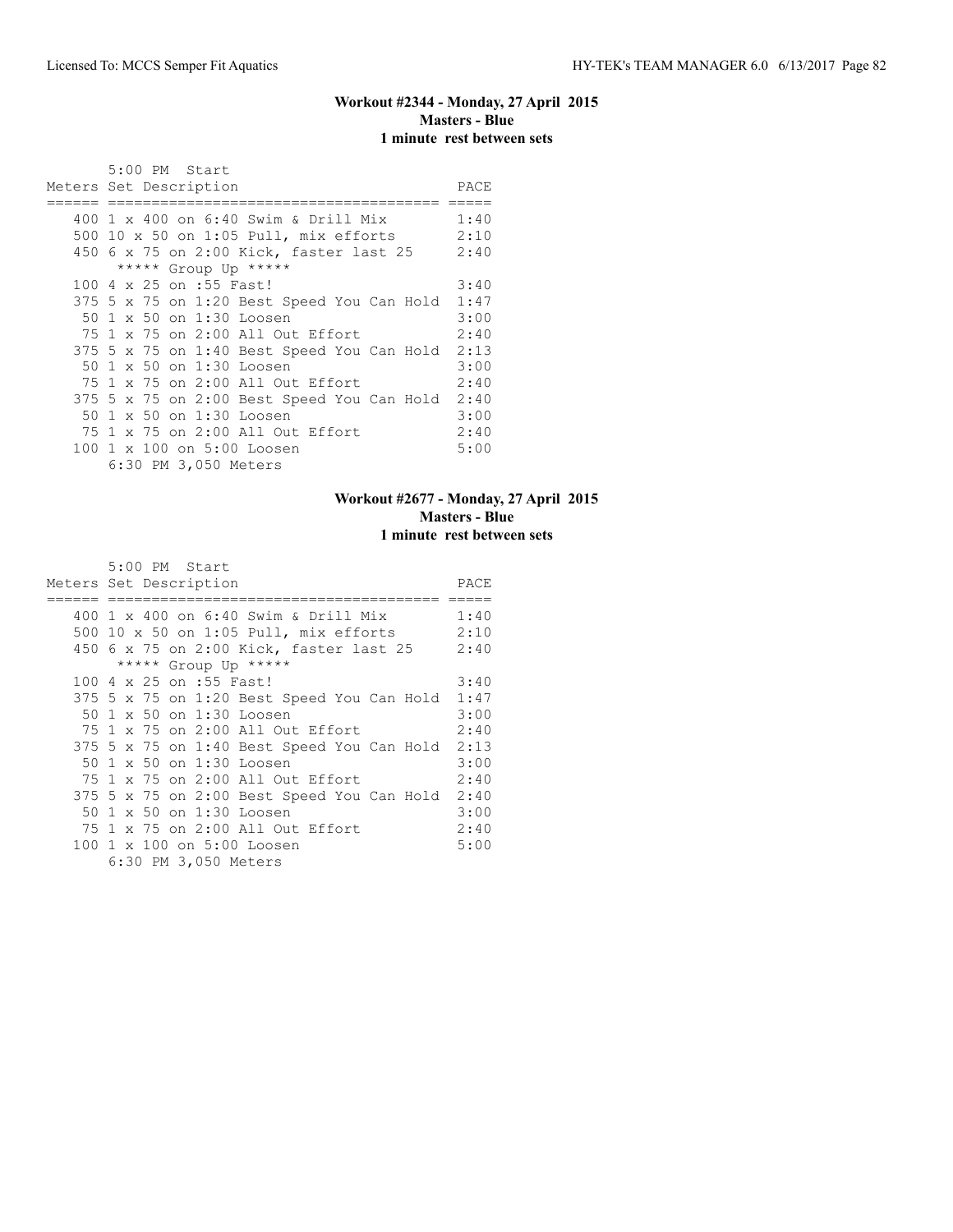### **Workout #2776 - Monday, 27 April 2015 Masters - Blue 1 minute rest between sets**

|     | 5:00 PM Start<br>Meters Set Description         | PACE |
|-----|-------------------------------------------------|------|
|     |                                                 |      |
|     | 400 1 x 400 on 6:40 Swim & Drill Mix            | 1:40 |
| 500 | $10 \times 50$ on $1:05$ Pull, mix efforts 2:10 |      |
|     | 450 6 x 75 on 2:00 Kick, faster last 25         | 2:40 |
|     | ***** Group Up *****                            |      |
|     | 100 4 x 25 on :55 Fast!                         | 3:40 |
|     | 375 5 x 75 on 1:20 Best Speed You Can Hold      | 1:47 |
|     | 50 1 x 50 on 1:30 Loosen                        | 3:00 |
|     | 75 1 x 75 on 2:00 All Out Effort                | 2:40 |
|     | 375 5 x 75 on 1:40 Best Speed You Can Hold      | 2:13 |
|     | 50 1 x 50 on 1:30 Loosen                        | 3:00 |
|     | 75 1 x 75 on 2:00 All Out Effort                | 2:40 |
|     | 375 5 x 75 on 2:00 Best Speed You Can Hold      | 2:40 |
|     | 50 1 x 50 on 1:30 Loosen                        | 3:00 |
|     | 75 1 x 75 on 2:00 All Out Effort                | 2:40 |
|     | 100 1 x 100 on 5:00 Loosen                      | 5:00 |
|     | 6:30 PM 3,050 Meters                            |      |

## **Workout #3203 - Monday, 27 April 2015 Masters - Blue 1 minute rest between sets**

| Meters Set Description                     | PACE |
|--------------------------------------------|------|
|                                            |      |
| 400 1 x 400 on 6:40 Swim & Drill Mix       | 1:40 |
| 500 10 x 50 on 1:05 Pull, mix efforts      | 2:10 |
| 450 6 x 75 on 2:00 Kick, faster last 25    | 2:40 |
| ***** Group Up *****                       |      |
| 100 4 x 25 on :55 Fast!                    | 3:40 |
| 375 5 x 75 on 1:20 Best Speed You Can Hold | 1:47 |
| 50 1 x 50 on 1:30 Loosen                   | 3:00 |
| 75 1 x 75 on 2:00 All Out Effort           | 2:40 |
| 375 5 x 75 on 1:40 Best Speed You Can Hold | 2:13 |
| 50 1 x 50 on 1:30 Loosen                   | 3:00 |
| 75 1 x 75 on 2:00 All Out Effort           | 2:40 |
| 375 5 x 75 on 2:00 Best Speed You Can Hold | 2:40 |
| 50 1 x 50 on 1:30 Loosen                   | 3:00 |
| 75 1 x 75 on 2:00 All Out Effort           | 2:40 |
| 100 1 x 100 on 5:00 Loosen                 | 5:00 |
| 6:30 PM 3,050 Meters                       |      |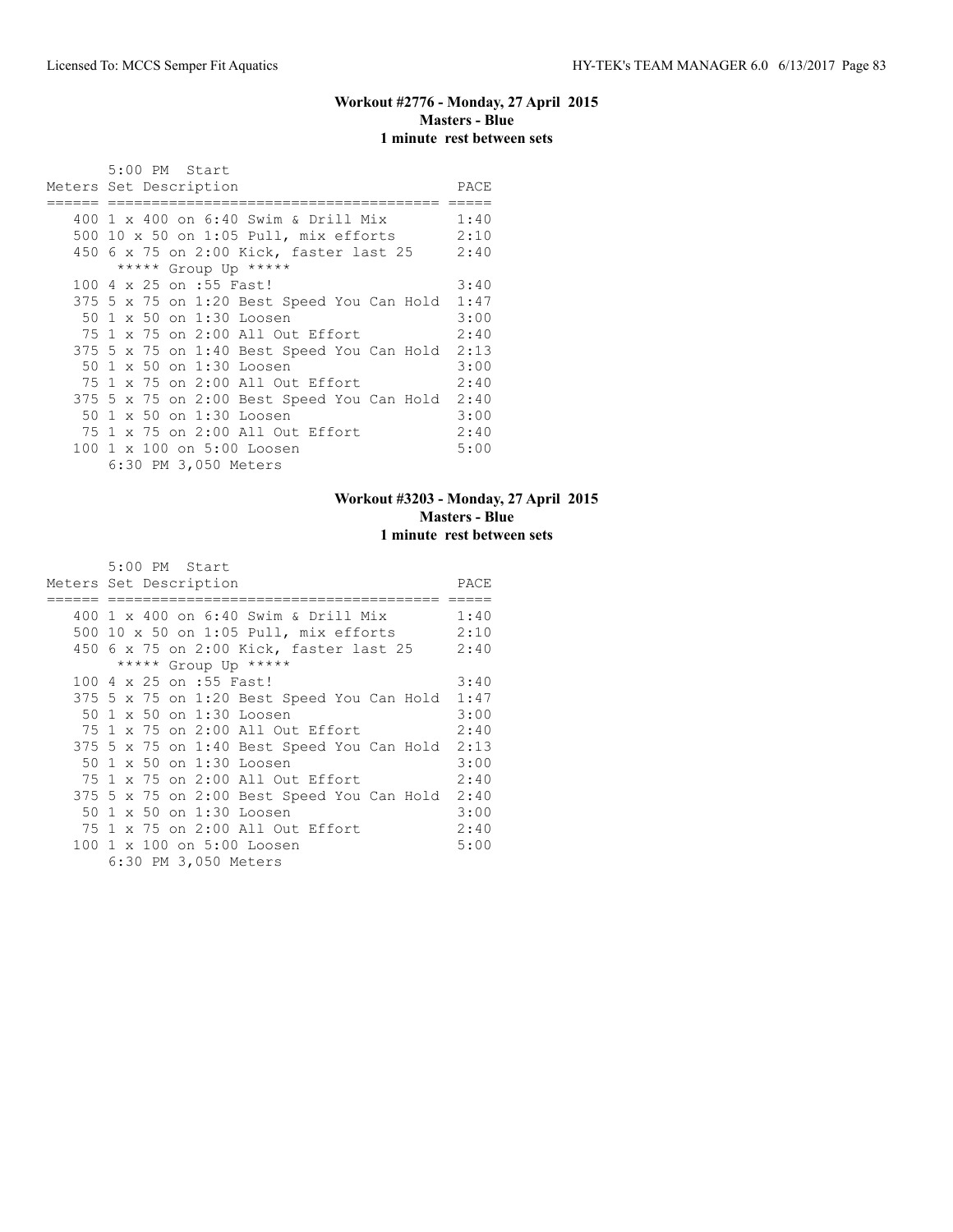## **Workout #3341 - Monday, 27 April 2015 Masters - Blue 1 minute rest between sets**

|     | 5:00 PM Start<br>Meters Set Description         | PACE |
|-----|-------------------------------------------------|------|
|     |                                                 |      |
|     | 400 1 x 400 on 6:40 Swim & Drill Mix            | 1:40 |
| 500 | $10 \times 50$ on $1:05$ Pull, mix efforts 2:10 |      |
|     | 450 6 x 75 on 2:00 Kick, faster last 25         | 2:40 |
|     | ***** Group Up *****                            |      |
|     | 100 4 x 25 on :55 Fast!                         | 3:40 |
|     | 375 5 x 75 on 1:20 Best Speed You Can Hold 1:47 |      |
|     | 50 1 x 50 on 1:30 Loosen                        | 3:00 |
|     | 75 1 x 75 on 2:00 All Out Effort                | 2:40 |
|     | 375 5 x 75 on 1:40 Best Speed You Can Hold      | 2:13 |
|     | 50 1 x 50 on 1:30 Loosen                        | 3:00 |
|     | 75 1 x 75 on 2:00 All Out Effort                | 2:40 |
|     | 375 5 x 75 on 2:00 Best Speed You Can Hold      | 2:40 |
|     | 50 1 x 50 on 1:30 Loosen                        | 3:00 |
|     | 75 1 x 75 on 2:00 All Out Effort                | 2:40 |
|     | 100 1 x 100 on 5:00 Loosen                      | 5:00 |
|     | 6:30 PM 3,050 Meters                            |      |

## **Workout #3506 - Monday, 27 April 2015 Masters - Blue 1 minute rest between sets**

| Meters Set Description                     | PACE |
|--------------------------------------------|------|
|                                            |      |
| 400 1 x 400 on 6:40 Swim & Drill Mix       | 1:40 |
| 500 10 x 50 on 1:05 Pull, mix efforts      | 2:10 |
| 450 6 x 75 on 2:00 Kick, faster last 25    | 2:40 |
| ***** Group Up *****                       |      |
| 100 4 x 25 on :55 Fast!                    | 3:40 |
| 375 5 x 75 on 1:20 Best Speed You Can Hold | 1:47 |
| 50 1 x 50 on 1:30 Loosen                   | 3:00 |
| 75 1 x 75 on 2:00 All Out Effort           | 2:40 |
| 375 5 x 75 on 1:40 Best Speed You Can Hold | 2:13 |
| 50 1 x 50 on 1:30 Loosen                   | 3:00 |
| 75 1 x 75 on 2:00 All Out Effort           | 2:40 |
| 375 5 x 75 on 2:00 Best Speed You Can Hold | 2:40 |
| 50 1 x 50 on 1:30 Loosen                   | 3:00 |
| 75 1 x 75 on 2:00 All Out Effort           | 2:40 |
| 100 1 x 100 on 5:00 Loosen                 | 5:00 |
| 6:30 PM 3,050 Meters                       |      |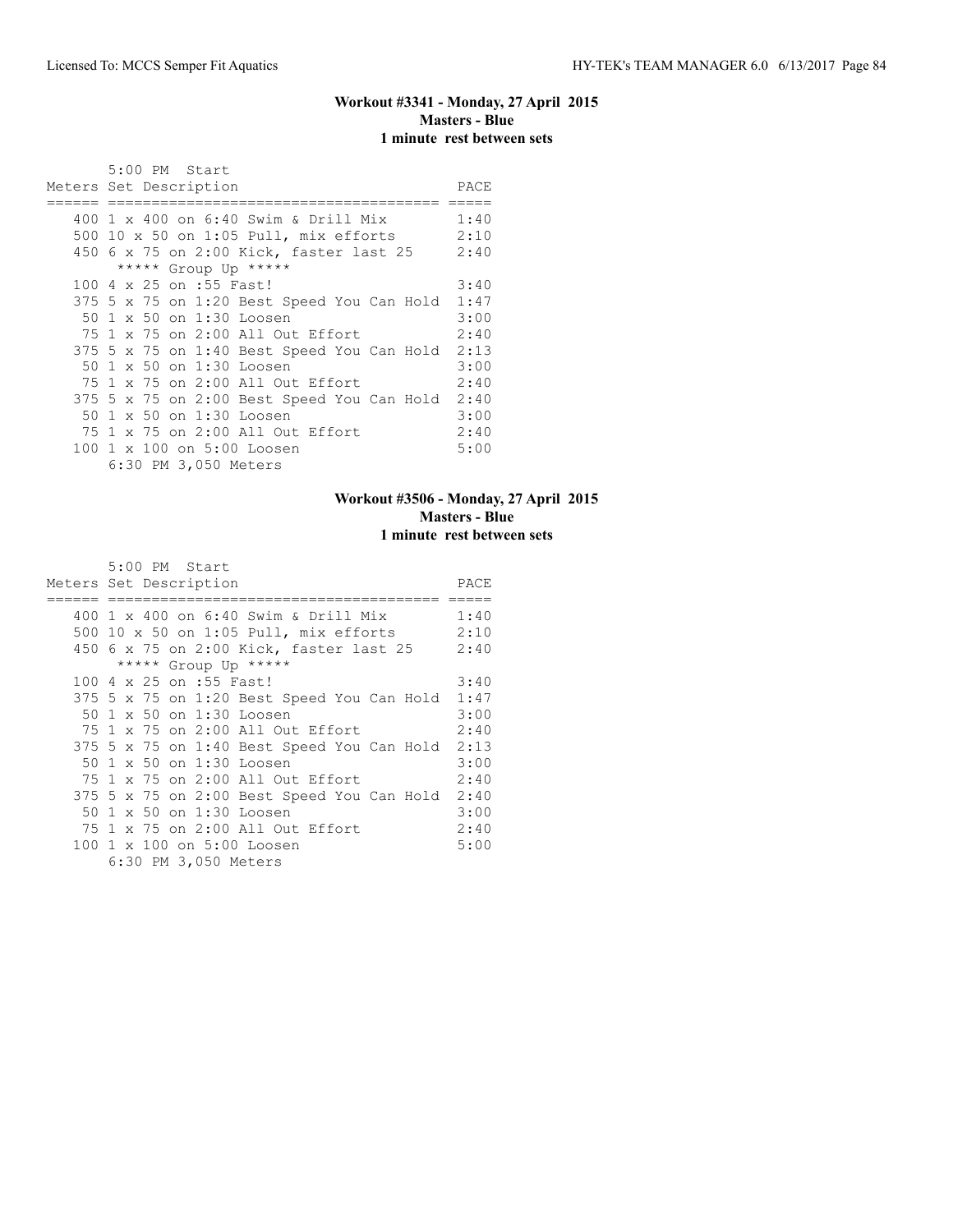## **Workout #3670 - Monday, 27 April 2015 Masters - Blue 1 minute rest between sets**

| 5:00 PM Start<br>Meters Set Description    | PACE |
|--------------------------------------------|------|
|                                            |      |
| 400 1 x 400 on 6:40 Swim & Drill Mix       | 1:40 |
| 500 10 x 50 on 1:05 Pull, mix efforts      | 2:10 |
| 450 6 x 75 on 2:00 Kick, faster last 25    | 2:40 |
| ***** Group Up *****                       |      |
| 100 4 x 25 on :55 Fast!                    | 3:40 |
| 375 5 x 75 on 1:20 Best Speed You Can Hold | 1:47 |
| 50 1 x 50 on 1:30 Loosen                   | 3:00 |
| 75 1 x 75 on 2:00 All Out Effort           | 2:40 |
| 375 5 x 75 on 1:40 Best Speed You Can Hold | 2:13 |
| 50 1 x 50 on 1:30 Loosen                   | 3:00 |
| 75 1 x 75 on 2:00 All Out Effort           | 2:40 |
| 375 5 x 75 on 2:00 Best Speed You Can Hold | 2:40 |
| 50 1 x 50 on 1:30 Loosen                   | 3:00 |
| 75 1 x 75 on 2:00 All Out Effort           | 2:40 |
| 100 1 x 100 on 5:00 Loosen                 | 5:00 |
| 6:30 PM 3,050 Meters                       |      |

## **Workout #3858 - Monday, 27 April 2015 Masters - Blue 1 minute rest between sets**

| Meters Set Description                     | PACE |
|--------------------------------------------|------|
|                                            |      |
| 400 1 x 400 on 6:40 Swim & Drill Mix       | 1:40 |
| 500 10 x 50 on 1:05 Pull, mix efforts      | 2:10 |
| 450 6 x 75 on 2:00 Kick, faster last 25    | 2:40 |
| ***** Group Up *****                       |      |
| 100 4 x 25 on :55 Fast!                    | 3:40 |
| 375 5 x 75 on 1:20 Best Speed You Can Hold | 1:47 |
| 50 1 x 50 on 1:30 Loosen                   | 3:00 |
| 75 1 x 75 on 2:00 All Out Effort           | 2:40 |
| 375 5 x 75 on 1:40 Best Speed You Can Hold | 2:13 |
| 50 1 x 50 on 1:30 Loosen                   | 3:00 |
| 75 1 x 75 on 2:00 All Out Effort           | 2:40 |
| 375 5 x 75 on 2:00 Best Speed You Can Hold | 2:40 |
| 50 1 x 50 on 1:30 Loosen                   | 3:00 |
| 75 1 x 75 on 2:00 All Out Effort           | 2:40 |
| 100 1 x 100 on 5:00 Loosen                 | 5:00 |
| 6:30 PM 3,050 Meters                       |      |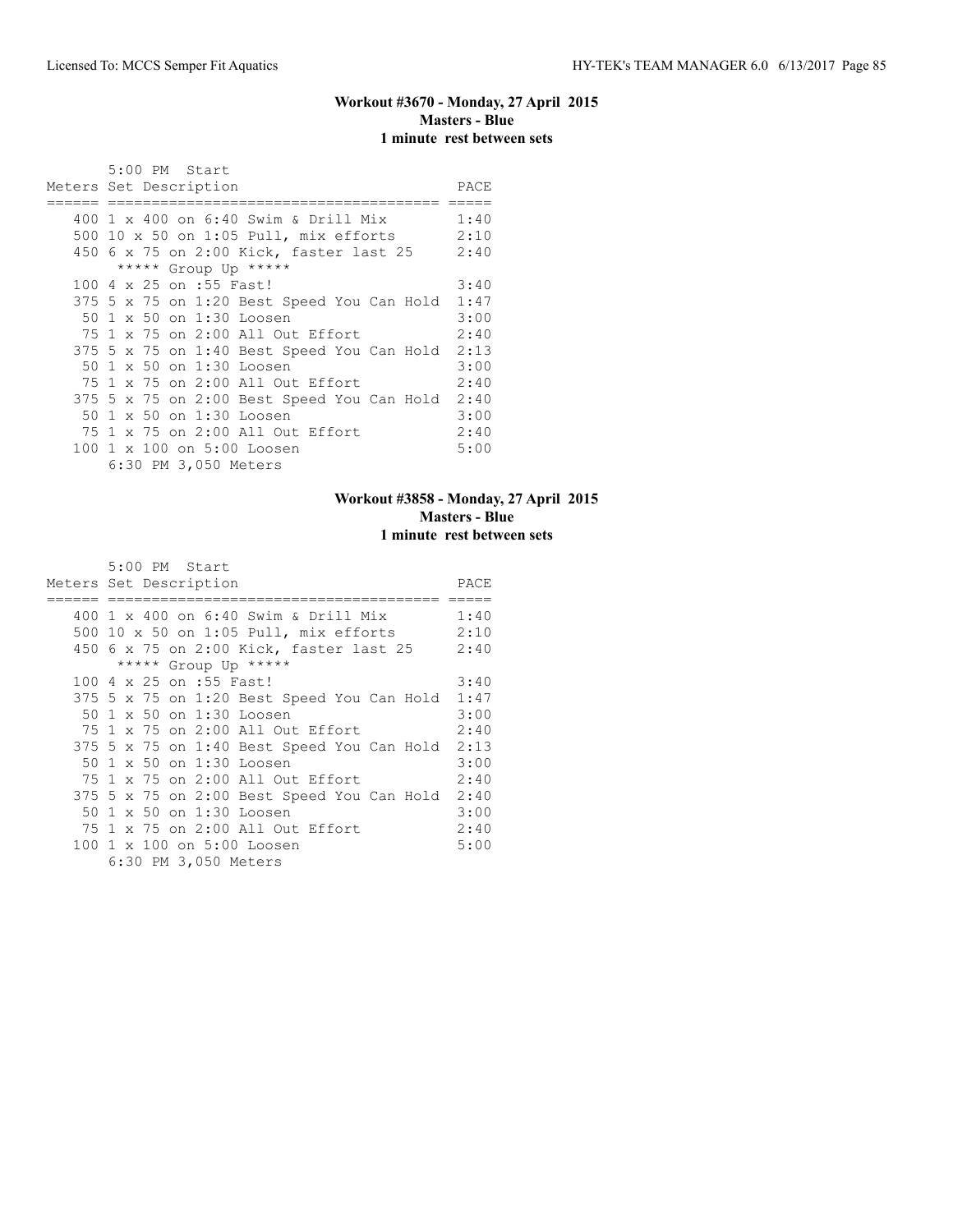### **Workout #3942 - Monday, 27 April 2015 Masters - Blue 1 minute rest between sets**

|     | 5:00 PM Start<br>Meters Set Description         | PACE |
|-----|-------------------------------------------------|------|
|     |                                                 |      |
|     | 400 1 x 400 on 6:40 Swim & Drill Mix            | 1:40 |
| 500 | $10 \times 50$ on $1:05$ Pull, mix efforts 2:10 |      |
|     | 450 6 x 75 on 2:00 Kick, faster last 25         | 2:40 |
|     | ***** Group Up *****                            |      |
|     | 100 4 x 25 on :55 Fast!                         | 3:40 |
|     | 375 5 x 75 on 1:20 Best Speed You Can Hold 1:47 |      |
|     | 50 1 x 50 on 1:30 Loosen                        | 3:00 |
|     | 75 1 x 75 on 2:00 All Out Effort                | 2:40 |
|     | 375 5 x 75 on 1:40 Best Speed You Can Hold 2:13 |      |
|     | 50 1 x 50 on 1:30 Loosen                        | 3:00 |
|     | 75 1 x 75 on 2:00 All Out Effort                | 2:40 |
|     | 375 5 x 75 on 2:00 Best Speed You Can Hold      | 2:40 |
|     | 50 1 x 50 on 1:30 Loosen                        | 3:00 |
|     | 75 1 x 75 on 2:00 All Out Effort                | 2:40 |
|     | 100 1 x 100 on 5:00 Loosen                      | 5:00 |
|     | 6:30 PM 3,050 Meters                            |      |

## **Workout #1215 - Tuesday, 28 April 2015 Masters - Blue 1 minute rest between sets**

|           | 5:00 PM Start                                   |      |
|-----------|-------------------------------------------------|------|
| Meters    | Set Description                                 | PACE |
|           |                                                 |      |
| 600 - 100 | 3 x 200 on 3:30 Swim & Drill                    | 1:45 |
| 450       | $6 \times 75$ on $1:30$ Pull, mix efforts       | 2:00 |
|           | 400 4 x 100 on 2:30 Kick, some of it fast! 2:30 |      |
|           | <i>aaaaa</i> Group Up aaaaa                     |      |
|           | 200 4 x 50 on 1:05 Desc 1-4                     | 2:10 |
|           | 1,200 1x{3 x 100 on 2:00 Steady                 | 2:00 |
|           | {1 x 100 on 1:35 Fast Pace                      | 1:35 |
|           | {2 x 100 on 2:00 Steady                         | 2:00 |
|           | {2 x 100 on 1:35 Fast Pace                      | 1:35 |
|           | {1 x 100 on 2:00 Steady                         | 2:00 |
|           | {3 x 100 on 1:35 Fast Pace                      | 1:35 |
| 50        | 1 x 50 on 1:30 Loosen                           | 3:00 |
| 100       | 1 x 100 on 4:00 Last one, fast one              | 4:00 |
|           | 100 1 x 100 on 5:00 loosen                      | 5:00 |
|           | 6:15 PM 3,100 Meters                            |      |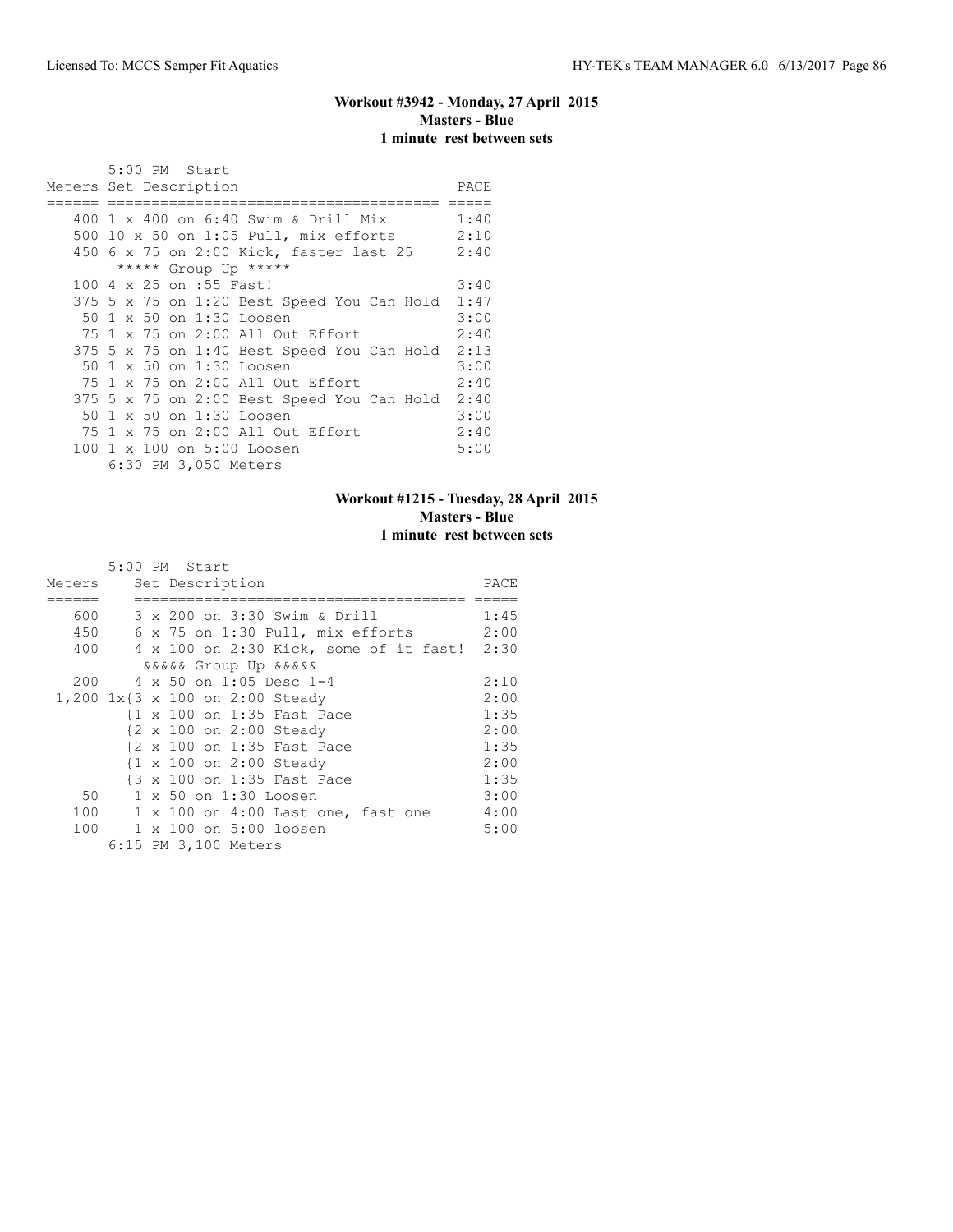#### **Workout #1703 - Tuesday, 28 April 2015 Masters - Blue 1 minute rest between sets**

|        | 5:00 PM Start                                   |      |
|--------|-------------------------------------------------|------|
| Meters | Set Description                                 | PACE |
|        |                                                 |      |
| 600    | 3 x 200 on 3:30 Swim & Drill                    | 1:45 |
| 450    | 6 x 75 on 1:30 Pull, mix efforts                | 2:00 |
|        | 400 4 x 100 on 2:30 Kick, some of it fast! 2:30 |      |
|        | <i>dadaa</i> Group Up <i>dadaa</i>              |      |
|        | 200 4 x 50 on 1:05 Desc 1-4                     | 2:10 |
|        | 1,200 1x{3 x 100 on 2:00 Steady                 | 2:00 |
|        | {1 x 100 on 1:35 Fast Pace                      | 1:35 |
|        | {2 x 100 on 2:00 Steady                         | 2:00 |
|        | {2 x 100 on 1:35 Fast Pace                      | 1:35 |
|        | {1 x 100 on 2:00 Steady                         | 2:00 |
|        | {3 x 100 on 1:35 Fast Pace                      | 1:35 |
| 50     | 1 x 50 on 1:30 Loosen                           | 3:00 |
| 100    | 1 x 100 on 4:00 Last one, fast one              | 4:00 |
| 100    | 1 x 100 on 5:00 loosen                          | 5:00 |
|        | 6:15 PM 3,100 Meters                            |      |

#### **Workout #1781 - Tuesday, 28 April 2015 Masters - Blue 1 minute rest between sets**

|           | 5:00 PM Start                                   |      |
|-----------|-------------------------------------------------|------|
| Meters    | Set Description                                 | PACE |
|           |                                                 |      |
| 600 - 100 | 3 x 200 on 3:30 Swim & Drill                    | 1:45 |
| 450       | 6 x 75 on 1:30 Pull, mix efforts                | 2:00 |
|           | 400 4 x 100 on 2:30 Kick, some of it fast! 2:30 |      |
|           | <i>aaaaa</i> Group Up aaaaa                     |      |
|           | 200 4 x 50 on 1:05 Desc 1-4                     | 2:10 |
|           | 1,200 1x{3 x 100 on 2:00 Steady                 | 2:00 |
|           | {1 x 100 on 1:35 Fast Pace                      | 1:35 |
|           | {2 x 100 on 2:00 Steady                         | 2:00 |
|           | {2 x 100 on 1:35 Fast Pace                      | 1:35 |
|           | {1 x 100 on 2:00 Steady                         | 2:00 |
|           | {3 x 100 on 1:35 Fast Pace                      | 1:35 |
| 50        | 1 x 50 on 1:30 Loosen                           | 3:00 |
|           | 100 1 x 100 on 4:00 Last one, fast one          | 4:00 |
|           | 100 1 x 100 on 5:00 loosen                      | 5:00 |
|           | 6:15 PM 3,100 Meters                            |      |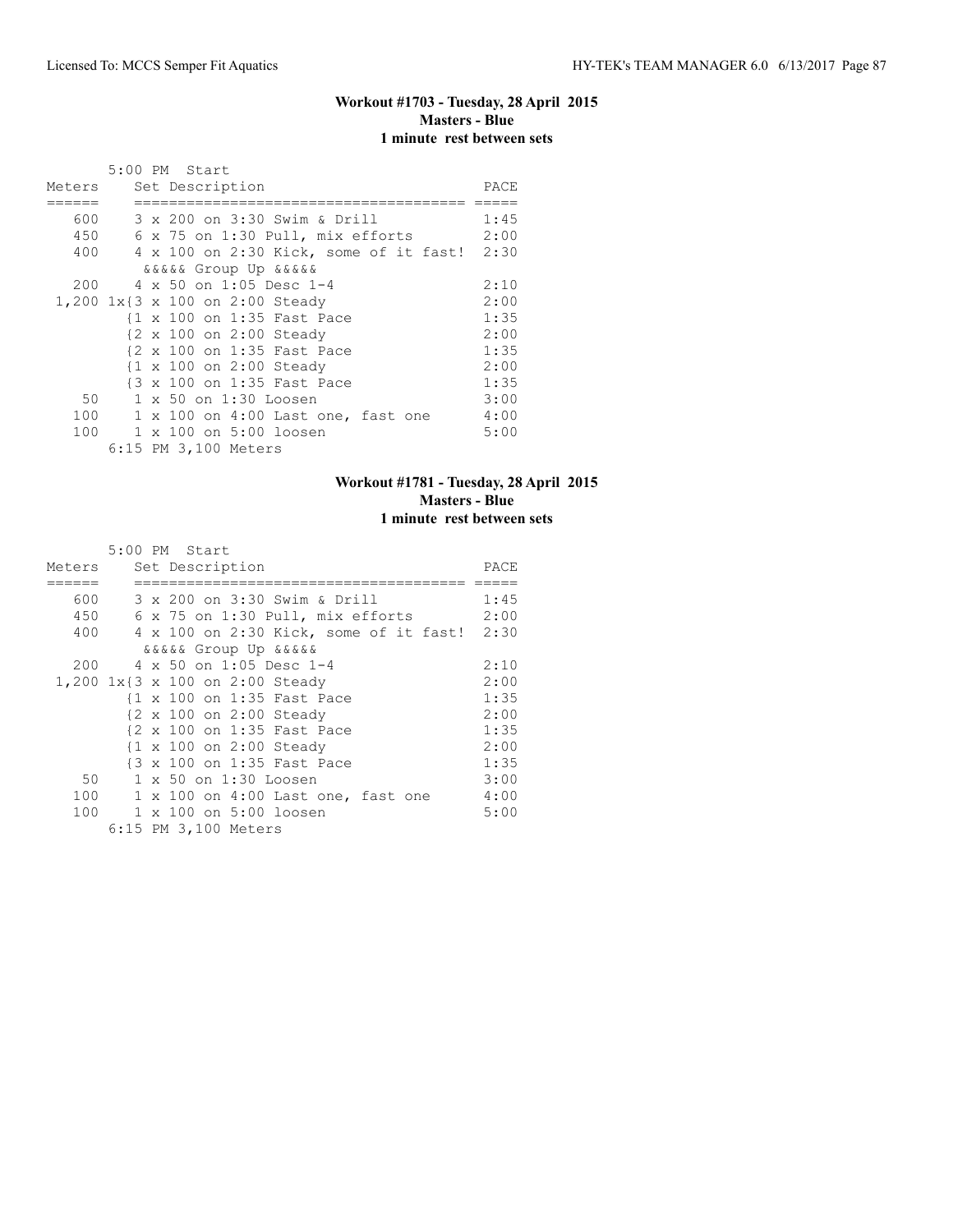#### **Workout #1915 - Tuesday, 28 April 2015 Masters - Blue 1 minute rest between sets**

|        | 5:00 PM Start                                   |      |
|--------|-------------------------------------------------|------|
| Meters | Set Description                                 | PACE |
|        |                                                 |      |
| 600    | 3 x 200 on 3:30 Swim & Drill                    | 1:45 |
| 450    | 6 x 75 on 1:30 Pull, mix efforts                | 2:00 |
|        | 400 4 x 100 on 2:30 Kick, some of it fast! 2:30 |      |
|        | <i>dadaa</i> Group Up <i>dadaa</i>              |      |
|        | 200 4 x 50 on 1:05 Desc 1-4                     | 2:10 |
|        | 1,200 1x{3 x 100 on 2:00 Steady                 | 2:00 |
|        | {1 x 100 on 1:35 Fast Pace                      | 1:35 |
|        | {2 x 100 on 2:00 Steady                         | 2:00 |
|        | {2 x 100 on 1:35 Fast Pace                      | 1:35 |
|        | {1 x 100 on 2:00 Steady                         | 2:00 |
|        | {3 x 100 on 1:35 Fast Pace                      | 1:35 |
| 50     | 1 x 50 on 1:30 Loosen                           | 3:00 |
| 100    | 1 x 100 on 4:00 Last one, fast one              | 4:00 |
| 100    | 1 x 100 on 5:00 loosen                          | 5:00 |
|        | 6:15 PM 3,100 Meters                            |      |

## **Workout #1987 - Tuesday, 28 April 2015 Masters - Blue 1 minute rest between sets**

|        | 5:00 PM Start                                   |      |
|--------|-------------------------------------------------|------|
| Meters | Set Description                                 | PACE |
|        |                                                 |      |
|        | 600 - 100<br>3 x 200 on 3:30 Swim & Drill       | 1:45 |
|        | 450 6 x 75 on 1:30 Pull, mix efforts            | 2:00 |
|        | 400 4 x 100 on 2:30 Kick, some of it fast! 2:30 |      |
|        | <i>aaaaa</i> Group Up aaaaa                     |      |
|        | 200 4 x 50 on 1:05 Desc 1-4                     | 2:10 |
|        | 1,200 1x{3 x 100 on 2:00 Steady                 | 2:00 |
|        | {1 x 100 on 1:35 Fast Pace                      | 1:35 |
|        | {2 x 100 on 2:00 Steady                         | 2:00 |
|        | {2 x 100 on 1:35 Fast Pace                      | 1:35 |
|        | {1 x 100 on 2:00 Steady                         | 2:00 |
|        | {3 x 100 on 1:35 Fast Pace                      | 1:35 |
| 50     | 1 x 50 on 1:30 Loosen                           | 3:00 |
|        | 100<br>1 x 100 on 4:00 Last one, fast one       | 4:00 |
|        | 100 1 x 100 on 5:00 loosen                      | 5:00 |
|        | 6:15 PM 3,100 Meters                            |      |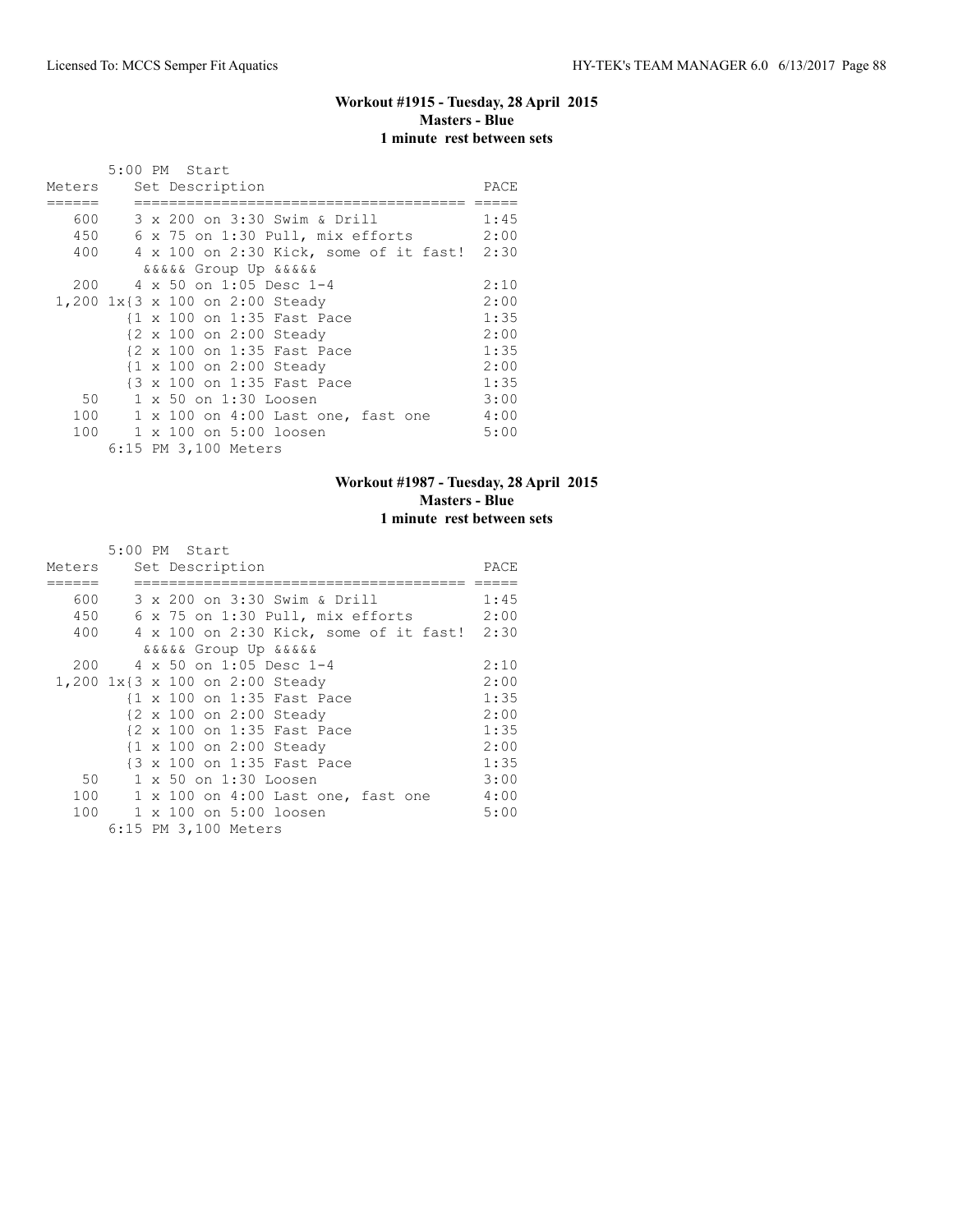#### **Workout #2106 - Tuesday, 28 April 2015 Masters - Blue 1 minute rest between sets**

|        | 5:00 PM Start                                   |      |
|--------|-------------------------------------------------|------|
| Meters | Set Description                                 | PACE |
|        |                                                 |      |
| 600    | 3 x 200 on 3:30 Swim & Drill                    | 1:45 |
| 450    | 6 x 75 on 1:30 Pull, mix efforts                | 2:00 |
|        | 400 4 x 100 on 2:30 Kick, some of it fast! 2:30 |      |
|        | <i>dadaa</i> Group Up <i>dadaa</i>              |      |
| 200    | 4 x 50 on 1:05 Desc 1-4                         | 2:10 |
|        | 1,200 1x{3 x 100 on 2:00 Steady                 | 2:00 |
|        | {1 x 100 on 1:35 Fast Pace                      | 1:35 |
|        | {2 x 100 on 2:00 Steady                         | 2:00 |
|        | {2 x 100 on 1:35 Fast Pace                      | 1:35 |
|        | {1 x 100 on 2:00 Steady                         | 2:00 |
|        | {3 x 100 on 1:35 Fast Pace                      | 1:35 |
| 50     | 1 x 50 on 1:30 Loosen                           | 3:00 |
| 100    | 1 x 100 on 4:00 Last one, fast one              | 4:00 |
| 100    | 1 x 100 on 5:00 loosen                          | 5:00 |
|        | 6:15 PM 3,100 Meters                            |      |

## **Workout #2182 - Tuesday, 28 April 2015 Masters - Blue 1 minute rest between sets**

|           | 5:00 PM Start                               |      |
|-----------|---------------------------------------------|------|
| Meters    | Set Description                             | PACE |
|           |                                             |      |
| 600 - 100 | 3 x 200 on 3:30 Swim & Drill                | 1:45 |
| 450       | 6 x 75 on 1:30 Pull, mix efforts            | 2:00 |
| 400       | 4 x 100 on 2:30 Kick, some of it fast! 2:30 |      |
|           | <i>aaaaa</i> Group Up aaaaa                 |      |
|           | 200 4 x 50 on 1:05 Desc 1-4                 | 2:10 |
|           | 1,200 1x{3 x 100 on 2:00 Steady             | 2:00 |
|           | {1 x 100 on 1:35 Fast Pace                  | 1:35 |
|           | {2 x 100 on 2:00 Steady                     | 2:00 |
|           | {2 x 100 on 1:35 Fast Pace                  | 1:35 |
|           | {1 x 100 on 2:00 Steady                     | 2:00 |
|           | {3 x 100 on 1:35 Fast Pace                  | 1:35 |
| 50        | 1 x 50 on 1:30 Loosen                       | 3:00 |
|           | 100 1 x 100 on 4:00 Last one, fast one      | 4:00 |
|           | 100 1 x 100 on 5:00 loosen                  | 5:00 |
|           | 6:15 PM 3,100 Meters                        |      |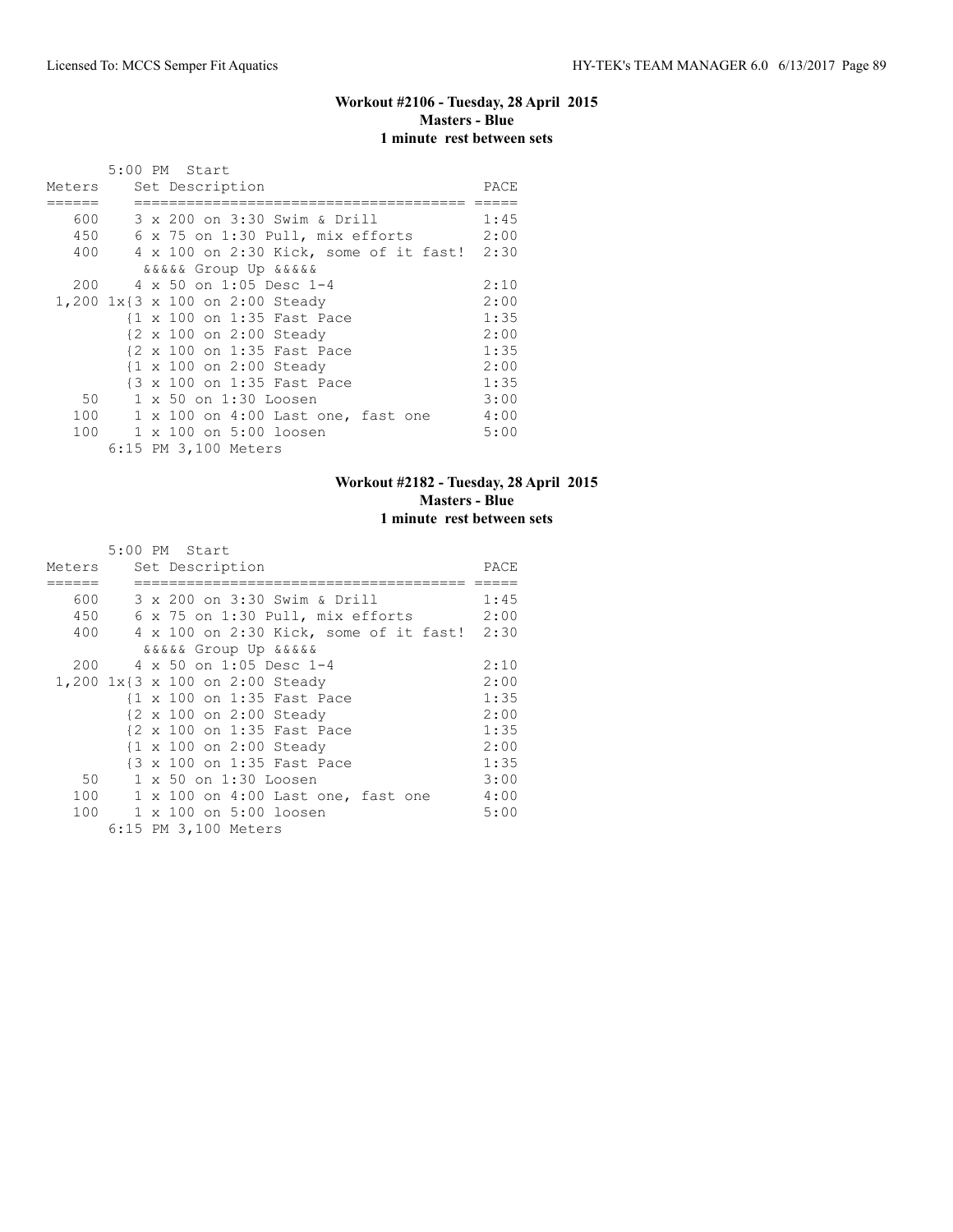#### **Workout #2264 - Tuesday, 28 April 2015 Masters - Blue 1 minute rest between sets**

|        | 5:00 PM Start                                   |      |
|--------|-------------------------------------------------|------|
| Meters | Set Description                                 | PACE |
|        |                                                 |      |
| 600    | 3 x 200 on 3:30 Swim & Drill                    | 1:45 |
| 450    | 6 x 75 on 1:30 Pull, mix efforts                | 2:00 |
|        | 400 4 x 100 on 2:30 Kick, some of it fast! 2:30 |      |
|        | <i>dadaa</i> Group Up <i>dadaa</i>              |      |
|        | 200 4 x 50 on 1:05 Desc 1-4                     | 2:10 |
|        | 1,200 1x{3 x 100 on 2:00 Steady                 | 2:00 |
|        | {1 x 100 on 1:35 Fast Pace                      | 1:35 |
|        | {2 x 100 on 2:00 Steady                         | 2:00 |
|        | {2 x 100 on 1:35 Fast Pace                      | 1:35 |
|        | {1 x 100 on 2:00 Steady                         | 2:00 |
|        | {3 x 100 on 1:35 Fast Pace                      | 1:35 |
| 50     | 1 x 50 on 1:30 Loosen                           | 3:00 |
| 100    | 1 x 100 on 4:00 Last one, fast one              | 4:00 |
| 100    | 1 x 100 on 5:00 loosen                          | 5:00 |
|        | 6:15 PM 3,100 Meters                            |      |

#### **Workout #2343 - Tuesday, 28 April 2015 Masters - Blue 1 minute rest between sets**

|           | 5:00 PM Start                               |      |
|-----------|---------------------------------------------|------|
| Meters    | Set Description                             | PACE |
|           |                                             |      |
| 600 - 100 | 3 x 200 on 3:30 Swim & Drill                | 1:45 |
| 450       | 6 x 75 on 1:30 Pull, mix efforts            | 2:00 |
| 400       | 4 x 100 on 2:30 Kick, some of it fast! 2:30 |      |
|           | <i>aaaaa</i> Group Up aaaaa                 |      |
|           | 200 4 x 50 on 1:05 Desc 1-4                 | 2:10 |
|           | 1,200 1x{3 x 100 on 2:00 Steady             | 2:00 |
|           | {1 x 100 on 1:35 Fast Pace                  | 1:35 |
|           | {2 x 100 on 2:00 Steady                     | 2:00 |
|           | {2 x 100 on 1:35 Fast Pace                  | 1:35 |
|           | {1 x 100 on 2:00 Steady                     | 2:00 |
|           | {3 x 100 on 1:35 Fast Pace                  | 1:35 |
| 50        | 1 x 50 on 1:30 Loosen                       | 3:00 |
|           | 100 1 x 100 on 4:00 Last one, fast one      | 4:00 |
|           | 100 1 x 100 on 5:00 loosen                  | 5:00 |
|           | 6:15 PM 3,100 Meters                        |      |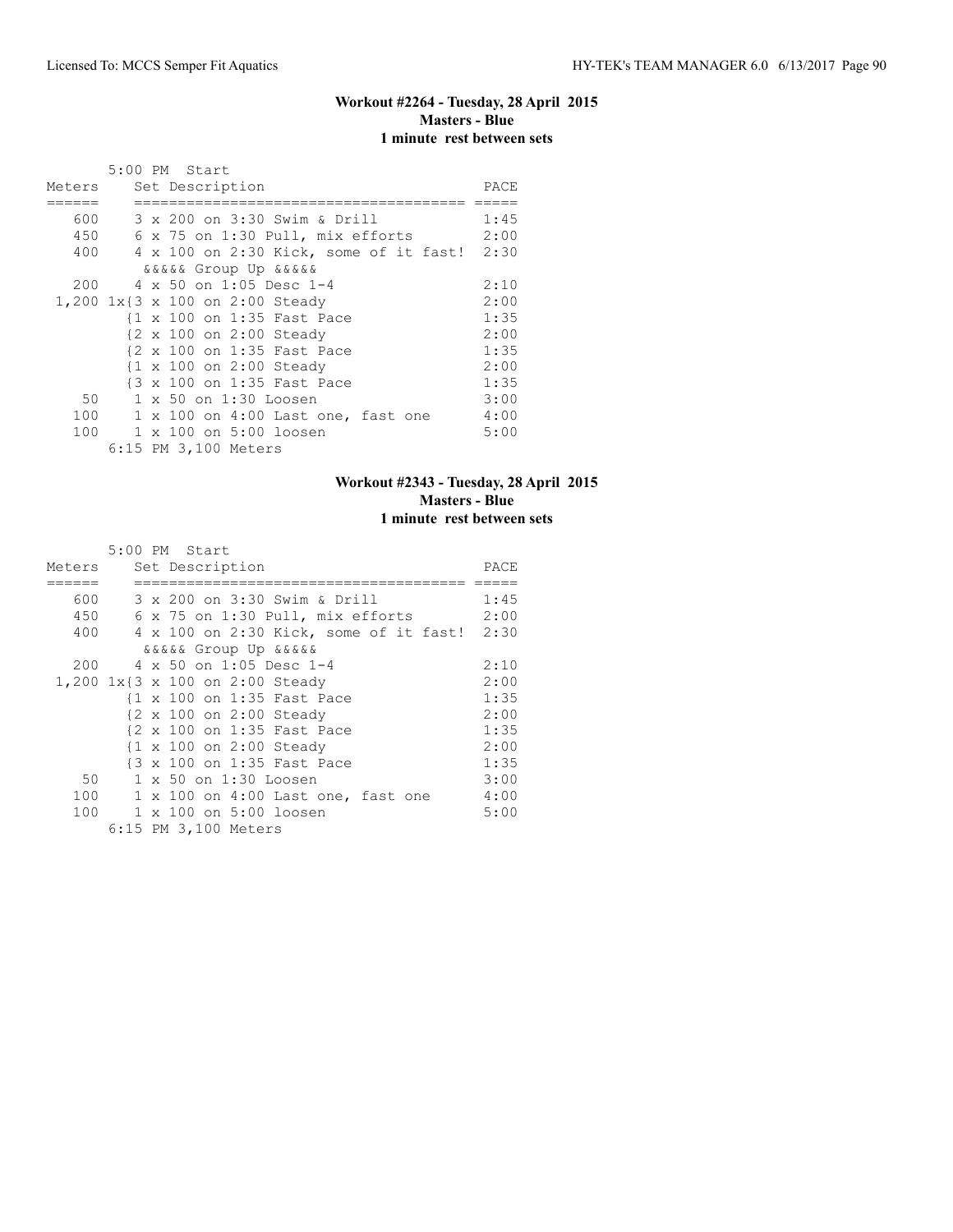#### **Workout #2672 - Tuesday, 28 April 2015 Masters - Blue 1 minute rest between sets**

|        | 5:00 PM Start                                   |      |
|--------|-------------------------------------------------|------|
| Meters | Set Description                                 | PACE |
|        |                                                 |      |
| 600    | 3 x 200 on 3:30 Swim & Drill                    | 1:45 |
| 450    | 6 x 75 on 1:30 Pull, mix efforts                | 2:00 |
|        | 400 4 x 100 on 2:30 Kick, some of it fast! 2:30 |      |
|        | <i>dadaa</i> Group Up <i>dadaa</i>              |      |
| 200    | 4 x 50 on 1:05 Desc 1-4                         | 2:10 |
|        | 1,200 1x{3 x 100 on 2:00 Steady                 | 2:00 |
|        | {1 x 100 on 1:35 Fast Pace                      | 1:35 |
|        | {2 x 100 on 2:00 Steady                         | 2:00 |
|        | {2 x 100 on 1:35 Fast Pace                      | 1:35 |
|        | {1 x 100 on 2:00 Steady                         | 2:00 |
|        | {3 x 100 on 1:35 Fast Pace                      | 1:35 |
| 50     | 1 x 50 on 1:30 Loosen                           | 3:00 |
| 100    | 1 x 100 on 4:00 Last one, fast one              | 4:00 |
| 100    | 1 x 100 on 5:00 loosen                          | 5:00 |
|        | 6:15 PM 3,100 Meters                            |      |

## **Workout #2775 - Tuesday, 28 April 2015 Masters - Blue 1 minute rest between sets**

|           | 5:00 PM Start                                   |      |
|-----------|-------------------------------------------------|------|
| Meters    | Set Description                                 | PACE |
|           |                                                 |      |
| 600 - 100 | 3 x 200 on 3:30 Swim & Drill                    | 1:45 |
| 450       | 6 x 75 on 1:30 Pull, mix efforts                | 2:00 |
|           | 400 4 x 100 on 2:30 Kick, some of it fast! 2:30 |      |
|           | <i>aaaaa</i> Group Up aaaaa                     |      |
|           | 200 4 x 50 on 1:05 Desc 1-4                     | 2:10 |
|           | 1,200 1x{3 x 100 on 2:00 Steady                 | 2:00 |
|           | {1 x 100 on 1:35 Fast Pace                      | 1:35 |
|           | {2 x 100 on 2:00 Steady                         | 2:00 |
|           | {2 x 100 on 1:35 Fast Pace                      | 1:35 |
|           | {1 x 100 on 2:00 Steady                         | 2:00 |
|           | {3 x 100 on 1:35 Fast Pace                      | 1:35 |
| 50        | 1 x 50 on 1:30 Loosen                           | 3:00 |
|           | 100 1 x 100 on 4:00 Last one, fast one          | 4:00 |
|           | 100 1 x 100 on 5:00 loosen                      | 5:00 |
|           | 6:15 PM 3,100 Meters                            |      |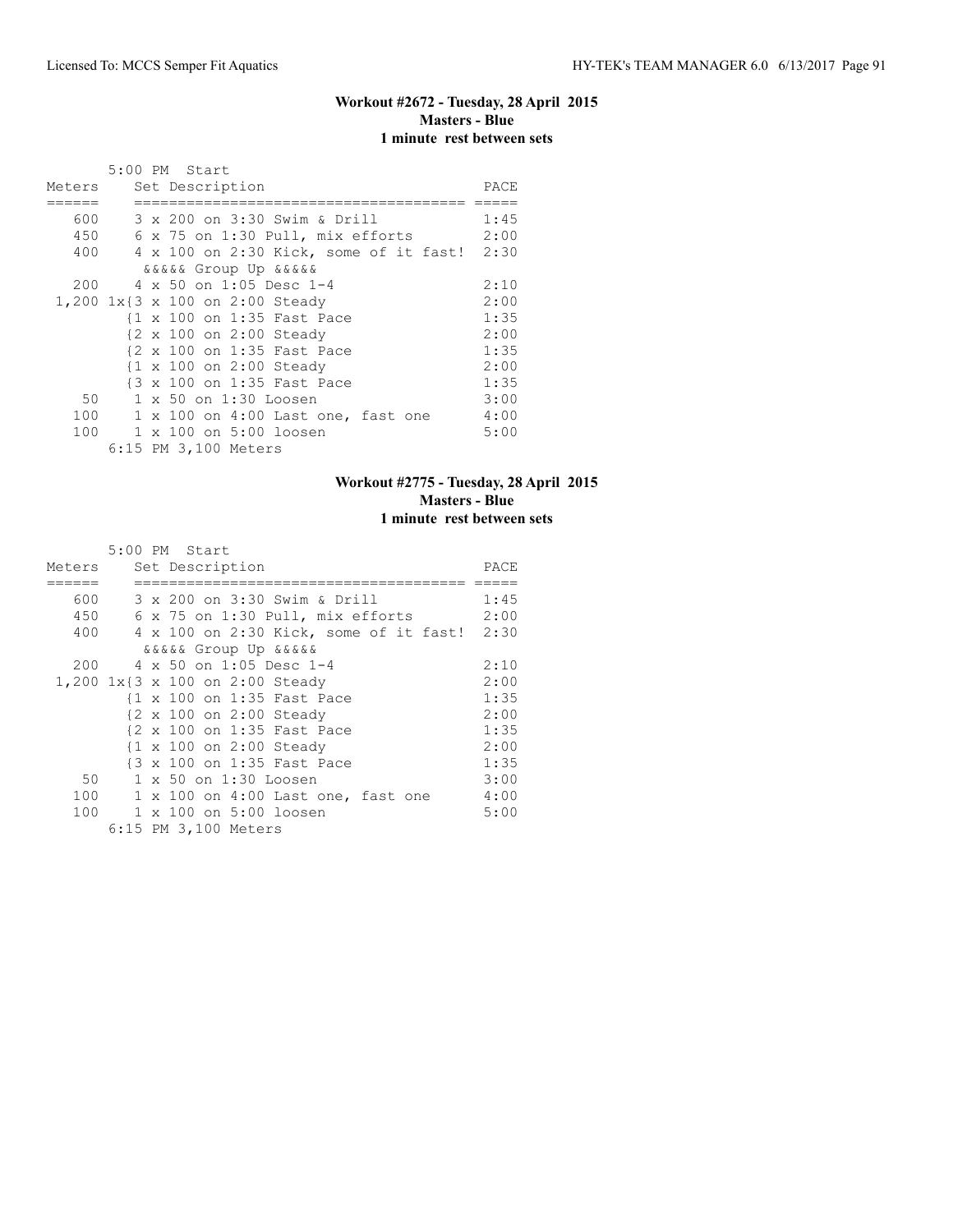#### **Workout #3198 - Tuesday, 28 April 2015 Masters - Blue 1 minute rest between sets**

|        | 5:00 PM Start                                   |      |
|--------|-------------------------------------------------|------|
| Meters | Set Description                                 | PACE |
|        |                                                 |      |
| 600    | 3 x 200 on 3:30 Swim & Drill                    | 1:45 |
| 450    | 6 x 75 on 1:30 Pull, mix efforts                | 2:00 |
|        | 400 4 x 100 on 2:30 Kick, some of it fast! 2:30 |      |
|        | <i>dadaa</i> Group Up <i>dadaa</i>              |      |
| 200    | 4 x 50 on 1:05 Desc 1-4                         | 2:10 |
|        | 1,200 1x{3 x 100 on 2:00 Steady                 | 2:00 |
|        | {1 x 100 on 1:35 Fast Pace                      | 1:35 |
|        | {2 x 100 on 2:00 Steady                         | 2:00 |
|        | {2 x 100 on 1:35 Fast Pace                      | 1:35 |
|        | {1 x 100 on 2:00 Steady                         | 2:00 |
|        | {3 x 100 on 1:35 Fast Pace                      | 1:35 |
| 50     | 1 x 50 on 1:30 Loosen                           | 3:00 |
| 100    | 1 x 100 on 4:00 Last one, fast one              | 4:00 |
| 100    | 1 x 100 on 5:00 loosen                          | 5:00 |
|        | 6:15 PM 3,100 Meters                            |      |

#### **Workout #3336 - Tuesday, 28 April 2015 Masters - Blue 1 minute rest between sets**

|           | 5:00 PM Start                               |      |
|-----------|---------------------------------------------|------|
| Meters    | Set Description                             | PACE |
|           |                                             |      |
| 600 - 100 | 3 x 200 on 3:30 Swim & Drill                | 1:45 |
| 450       | 6 x 75 on 1:30 Pull, mix efforts            | 2:00 |
| 400       | 4 x 100 on 2:30 Kick, some of it fast! 2:30 |      |
|           | <i>aaaaa</i> Group Up aaaaa                 |      |
|           | 200 4 x 50 on 1:05 Desc 1-4                 | 2:10 |
|           | 1,200 1x{3 x 100 on 2:00 Steady             | 2:00 |
|           | {1 x 100 on 1:35 Fast Pace                  | 1:35 |
|           | {2 x 100 on 2:00 Steady                     | 2:00 |
|           | {2 x 100 on 1:35 Fast Pace                  | 1:35 |
|           | {1 x 100 on 2:00 Steady                     | 2:00 |
|           | {3 x 100 on 1:35 Fast Pace                  | 1:35 |
| 50        | 1 x 50 on 1:30 Loosen                       | 3:00 |
|           | 100 1 x 100 on 4:00 Last one, fast one      | 4:00 |
|           | 100 1 x 100 on 5:00 loosen                  | 5:00 |
|           | 6:15 PM 3,100 Meters                        |      |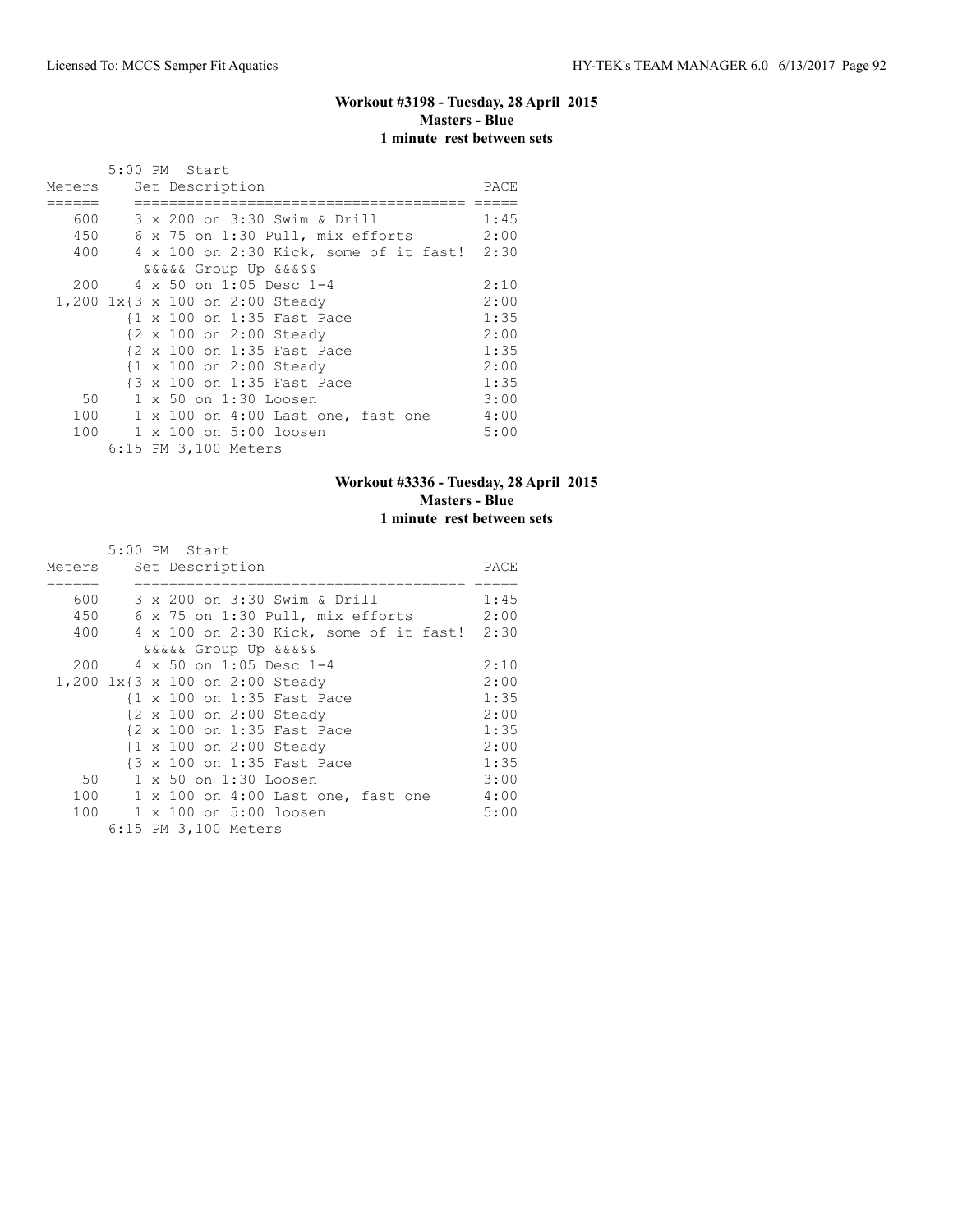#### **Workout #3504 - Tuesday, 28 April 2015 Masters - Blue 1 minute rest between sets**

|        | 5:00 PM Start                                   |      |
|--------|-------------------------------------------------|------|
| Meters | Set Description                                 | PACE |
|        |                                                 |      |
| 600    | 3 x 200 on 3:30 Swim & Drill                    | 1:45 |
| 450    | 6 x 75 on 1:30 Pull, mix efforts                | 2:00 |
|        | 400 4 x 100 on 2:30 Kick, some of it fast! 2:30 |      |
|        | <i>dadaa</i> Group Up <i>dadaa</i>              |      |
| 200    | 4 x 50 on 1:05 Desc 1-4                         | 2:10 |
|        | 1,200 1x{3 x 100 on 2:00 Steady                 | 2:00 |
|        | {1 x 100 on 1:35 Fast Pace                      | 1:35 |
|        | {2 x 100 on 2:00 Steady                         | 2:00 |
|        | {2 x 100 on 1:35 Fast Pace                      | 1:35 |
|        | {1 x 100 on 2:00 Steady                         | 2:00 |
|        | {3 x 100 on 1:35 Fast Pace                      | 1:35 |
| 50     | 1 x 50 on 1:30 Loosen                           | 3:00 |
| 100    | 1 x 100 on 4:00 Last one, fast one              | 4:00 |
| 100    | 1 x 100 on 5:00 loosen                          | 5:00 |
|        | 6:15 PM 3,100 Meters                            |      |

## **Workout #3667 - Tuesday, 28 April 2015 Masters - Blue 1 minute rest between sets**

|           | 5:00 PM Start                               |      |
|-----------|---------------------------------------------|------|
| Meters    | Set Description                             | PACE |
|           |                                             |      |
| 600 - 100 | 3 x 200 on 3:30 Swim & Drill                | 1:45 |
| 450       | 6 x 75 on 1:30 Pull, mix efforts            | 2:00 |
| 400       | 4 x 100 on 2:30 Kick, some of it fast! 2:30 |      |
|           | <i>aaaaa</i> Group Up aaaaa                 |      |
|           | 200 4 x 50 on 1:05 Desc 1-4                 | 2:10 |
|           | 1,200 1x{3 x 100 on 2:00 Steady             | 2:00 |
|           | {1 x 100 on 1:35 Fast Pace                  | 1:35 |
|           | {2 x 100 on 2:00 Steady                     | 2:00 |
|           | {2 x 100 on 1:35 Fast Pace                  | 1:35 |
|           | {1 x 100 on 2:00 Steady                     | 2:00 |
|           | {3 x 100 on 1:35 Fast Pace                  | 1:35 |
| 50        | 1 x 50 on 1:30 Loosen                       | 3:00 |
|           | 100 1 x 100 on 4:00 Last one, fast one      | 4:00 |
|           | 100 1 x 100 on 5:00 loosen                  | 5:00 |
|           | 6:15 PM 3,100 Meters                        |      |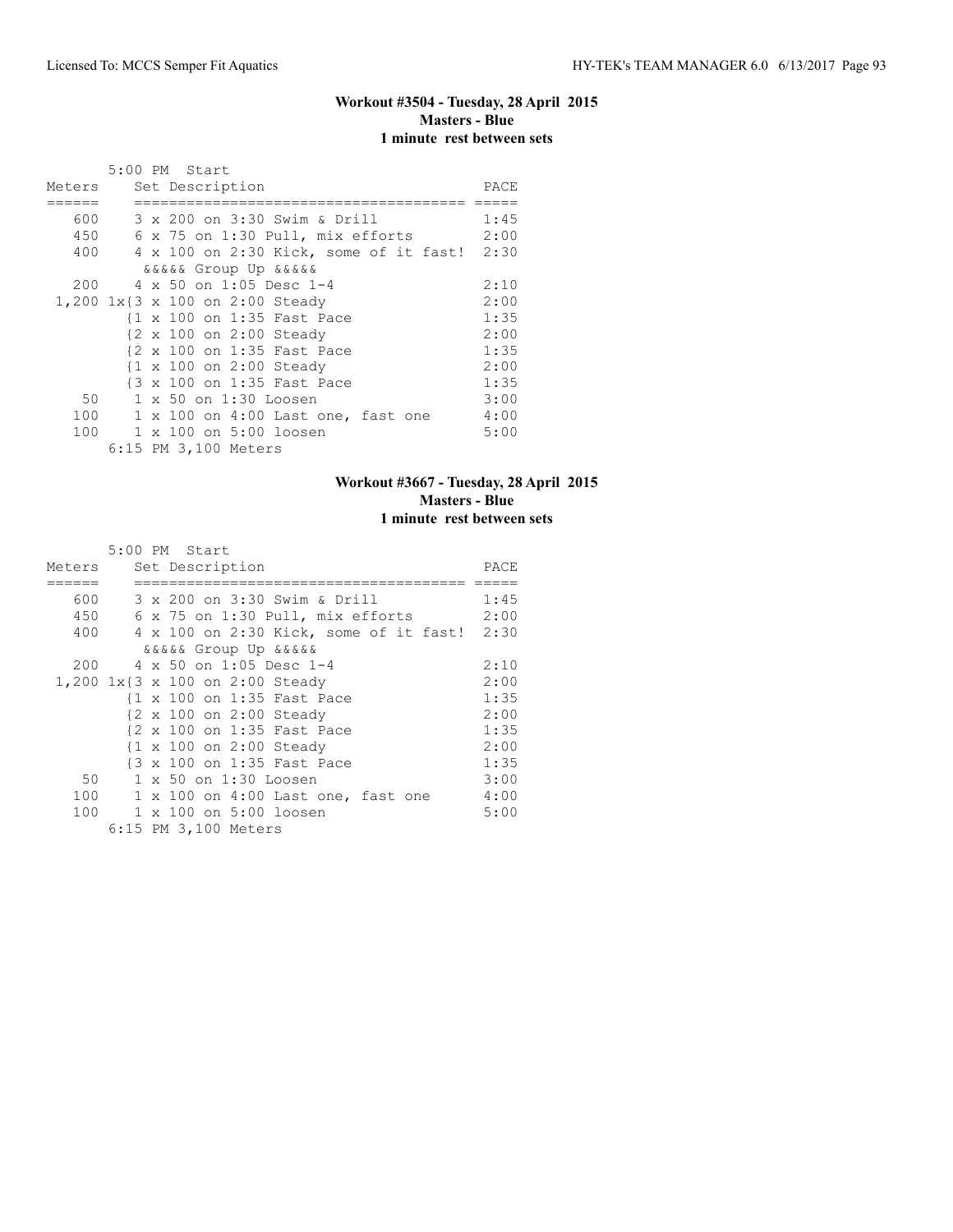#### **Workout #3854 - Tuesday, 28 April 2015 Masters - Blue 1 minute rest between sets**

|        | 5:00 PM Start                                   |      |
|--------|-------------------------------------------------|------|
| Meters | Set Description                                 | PACE |
|        |                                                 |      |
| 600    | 3 x 200 on 3:30 Swim & Drill                    | 1:45 |
| 450    | 6 x 75 on 1:30 Pull, mix efforts                | 2:00 |
|        | 400 4 x 100 on 2:30 Kick, some of it fast! 2:30 |      |
|        | <i>dadaa</i> Group Up <i>dadaa</i>              |      |
| 200    | 4 x 50 on 1:05 Desc 1-4                         | 2:10 |
|        | 1,200 1x{3 x 100 on 2:00 Steady                 | 2:00 |
|        | {1 x 100 on 1:35 Fast Pace                      | 1:35 |
|        | {2 x 100 on 2:00 Steady                         | 2:00 |
|        | {2 x 100 on 1:35 Fast Pace                      | 1:35 |
|        | {1 x 100 on 2:00 Steady                         | 2:00 |
|        | {3 x 100 on 1:35 Fast Pace                      | 1:35 |
| 50     | 1 x 50 on 1:30 Loosen                           | 3:00 |
| 100    | 1 x 100 on 4:00 Last one, fast one              | 4:00 |
| 100    | 1 x 100 on 5:00 loosen                          | 5:00 |
|        | 6:15 PM 3,100 Meters                            |      |

## **Workout #3941 - Tuesday, 28 April 2015 Masters - Blue 1 minute rest between sets**

|           | 5:00 PM Start                               |      |
|-----------|---------------------------------------------|------|
| Meters    | Set Description                             | PACE |
|           |                                             |      |
| 600 - 100 | 3 x 200 on 3:30 Swim & Drill                | 1:45 |
| 450       | 6 x 75 on 1:30 Pull, mix efforts            | 2:00 |
| 400       | 4 x 100 on 2:30 Kick, some of it fast! 2:30 |      |
|           | <i>aaaaa</i> Group Up aaaaa                 |      |
|           | 200 4 x 50 on 1:05 Desc 1-4                 | 2:10 |
|           | 1,200 1x{3 x 100 on 2:00 Steady             | 2:00 |
|           | {1 x 100 on 1:35 Fast Pace                  | 1:35 |
|           | {2 x 100 on 2:00 Steady                     | 2:00 |
|           | {2 x 100 on 1:35 Fast Pace                  | 1:35 |
|           | {1 x 100 on 2:00 Steady                     | 2:00 |
|           | {3 x 100 on 1:35 Fast Pace                  | 1:35 |
| 50        | 1 x 50 on 1:30 Loosen                       | 3:00 |
|           | 100 1 x 100 on 4:00 Last one, fast one      | 4:00 |
|           | 100 1 x 100 on 5:00 loosen                  | 5:00 |
|           | 6:15 PM 3,100 Meters                        |      |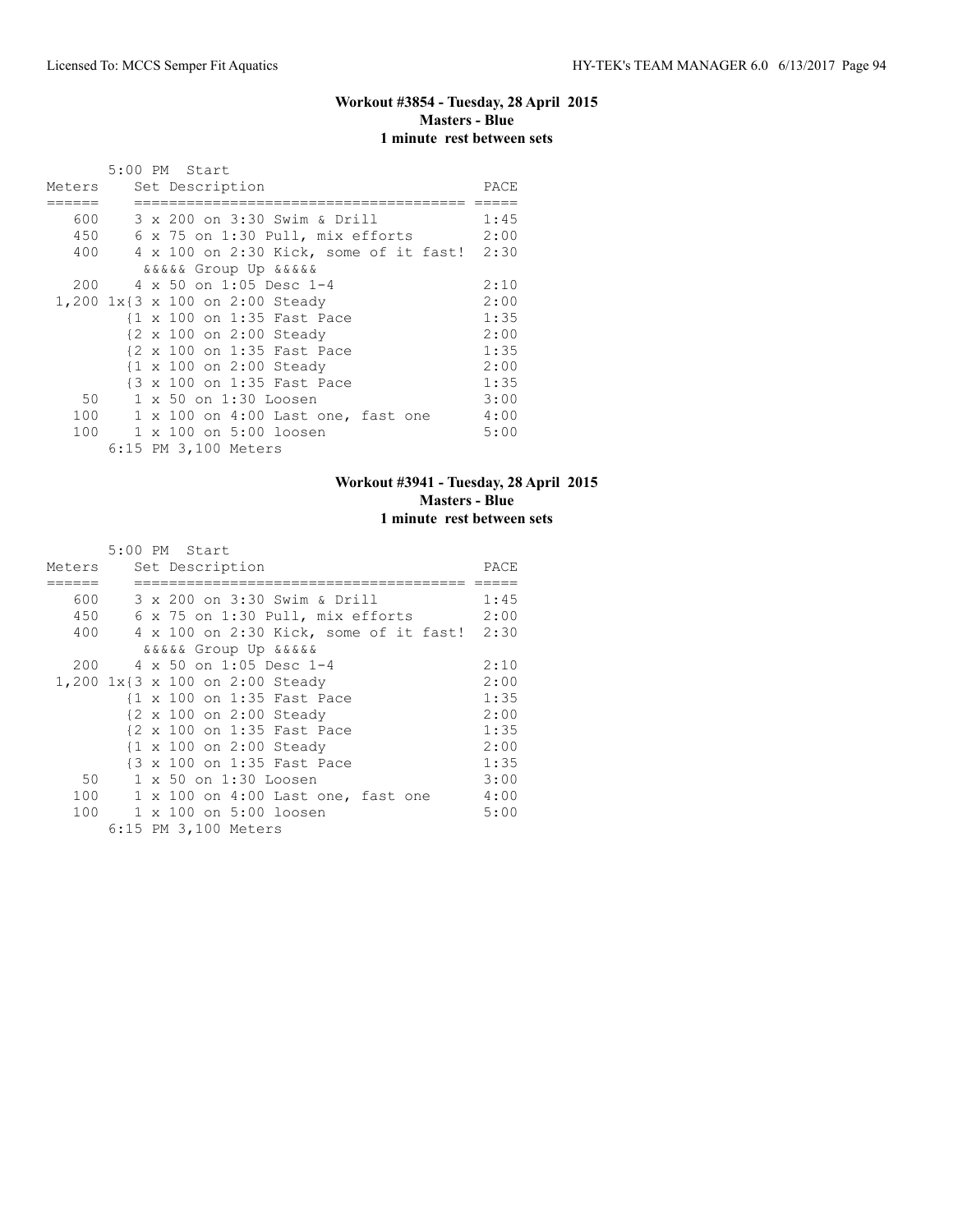#### **Workout #1218 - Wednesday, 29 April 2015 Masters - Blue 1 minute rest between sets**

| 5:00 PM Start                                   |      |
|-------------------------------------------------|------|
| Meters Set Description                          | PACE |
|                                                 |      |
| 600 2 x 300 on 5:15 Drill & Swim                | 1:45 |
| 400 4 x 100 on 2:30 Kick, middle of each faster | 2:30 |
| 400 8 $\times$ 50 on 1:05 Pull, Mix up efforts  | 2:10 |
| @@@@@ Group Up @@@@@                            |      |
| 200 4 x 50 on 1:05 Find your paces              | 2:10 |
| 400 1 x 400 on 7:00 Neg Split                   | 1:45 |
| 400 $2 \times 200$ on $3:15$ Desc 1-2           | 1:38 |
| 400 1 x 400 on 6:40 Neg Split                   | 1:40 |
| 400 4 x 100 on 1:40 Desc 1-4                    | 1:40 |
| 400 1 x 400 on 6:20 Neg Split!                  | 1:35 |
| 400 8 x 50 on :53 Desc 1-4                      | 1:46 |
| 100 1 x 100 on 5:00 Loosen                      | 5:00 |
| 6:33 PM 4,100 Meters                            |      |

## **Workout #1702 - Wednesday, 29 April 2015 Masters - Blue 1 minute rest between sets**

| $5:00$ PM Start                                      |      |
|------------------------------------------------------|------|
| Meters Set Description                               | PACE |
|                                                      |      |
| 600 2 x 300 on 5:15 Drill & Swim                     | 1:45 |
| 400 4 x 100 on 2:30 Kick, middle of each faster 2:30 |      |
| 400 8 x 50 on 1:05 Pull, Mix up efforts              | 2:10 |
| @@@@@ Group Up @@@@@                                 |      |
| $200$ 4 x 50 on 1:05 Find your paces                 | 2:10 |
| 400 1 x 400 on 7:00 Neg Split                        | 1:45 |
| 400 2 x 200 on 3:15 Desc 1-2                         | 1:38 |
| 400 1 x 400 on 6:40 Neg Split                        | 1:40 |
| 400 4 x 100 on 1:40 Desc 1-4                         | 1:40 |
| 400 1 x 400 on 6:20 Neg Split!                       | 1:35 |
| 400 8 x 50 on :53 Desc 1-4                           | 1:46 |
| 100 1 x 100 on 5:00 Loosen                           | 5:00 |
| 6:33 PM 4,100 Meters                                 |      |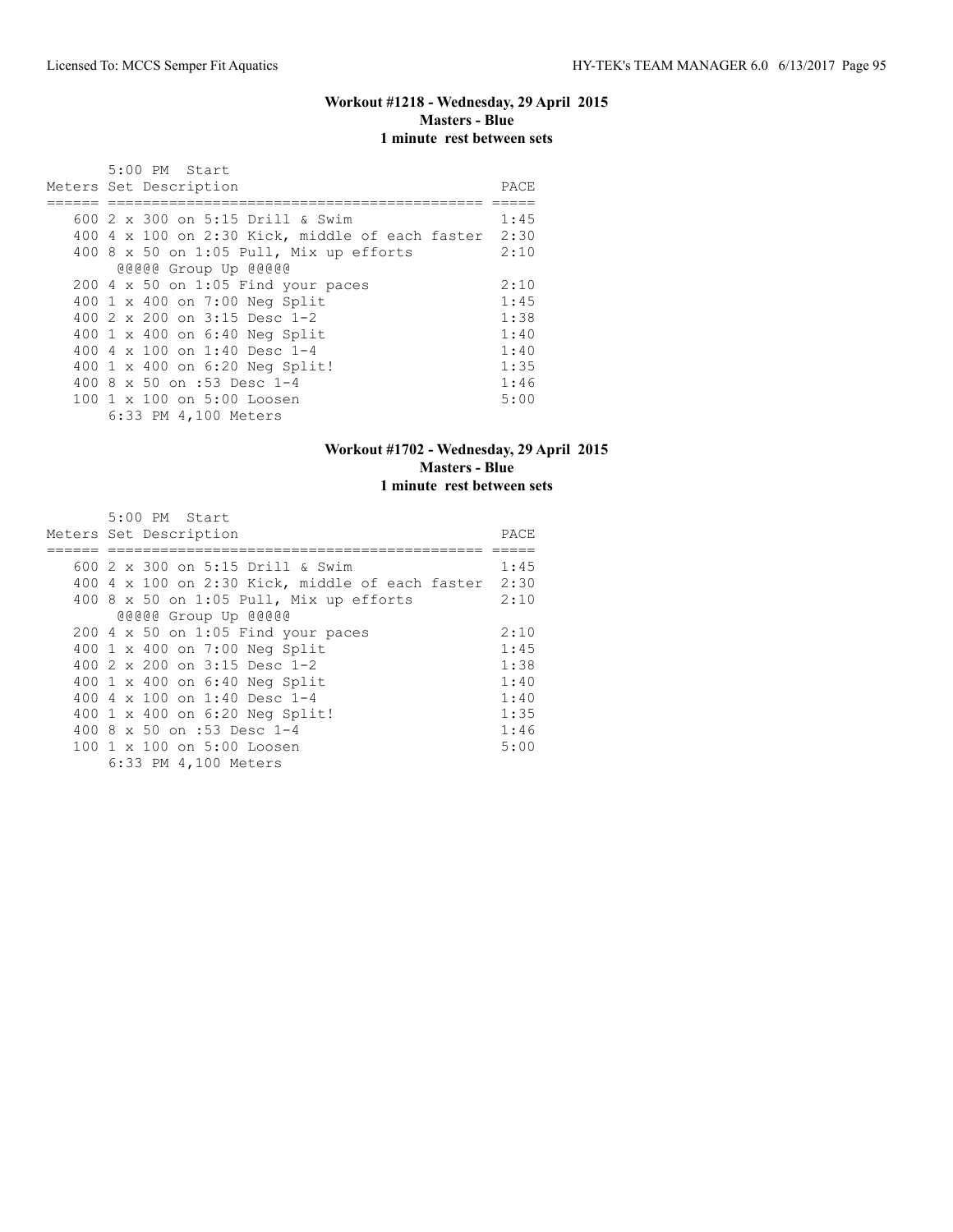#### **Workout #1784 - Wednesday, 29 April 2015 Masters - Blue 1 minute rest between sets**

| 5:00 PM Start                                   |      |
|-------------------------------------------------|------|
| Meters Set Description                          | PACE |
|                                                 |      |
| 600 2 x 300 on 5:15 Drill & Swim                | 1:45 |
| 400 4 x 100 on 2:30 Kick, middle of each faster | 2:30 |
| 400 8 $\times$ 50 on 1:05 Pull, Mix up efforts  | 2:10 |
| @@@@@ Group Up @@@@@                            |      |
| 200 4 x 50 on 1:05 Find your paces              | 2:10 |
| 400 1 x 400 on 7:00 Neg Split                   | 1:45 |
| 400 $2 \times 200$ on $3:15$ Desc 1-2           | 1:38 |
| 400 1 x 400 on 6:40 Neg Split                   | 1:40 |
| 400 4 x 100 on 1:40 Desc 1-4                    | 1:40 |
| 400 1 x 400 on 6:20 Neg Split!                  | 1:35 |
| 400 8 x 50 on :53 Desc 1-4                      | 1:46 |
| 100 1 x 100 on 5:00 Loosen                      | 5:00 |
| 6:33 PM 4,100 Meters                            |      |

## **Workout #1913 - Wednesday, 29 April 2015 Masters - Blue 1 minute rest between sets**

| $5:00$ PM Start                                        |      |
|--------------------------------------------------------|------|
| Meters Set Description                                 | PACE |
|                                                        |      |
| 600 2 x 300 on 5:15 Drill & Swim                       | 1:45 |
| $400$ 4 x 100 on 2:30 Kick, middle of each faster 2:30 |      |
| 400 8 x 50 on 1:05 Pull, Mix up efforts                | 2:10 |
| @@@@@ Group Up @@@@@                                   |      |
| $200$ 4 x 50 on 1:05 Find your paces                   | 2:10 |
| 400 1 x 400 on 7:00 Neg Split                          | 1:45 |
| 400 2 x 200 on 3:15 Desc 1-2                           | 1:38 |
| 400 1 x 400 on 6:40 Neg Split                          | 1:40 |
| 400 4 $\times$ 100 on 1:40 Desc 1-4                    | 1:40 |
| 400 1 x 400 on 6:20 Neg Split!                         | 1:35 |
| 400 8 x 50 on :53 Desc 1-4                             | 1:46 |
| 100 1 x 100 on 5:00 Loosen                             | 5:00 |
| 6:33 PM 4,100 Meters                                   |      |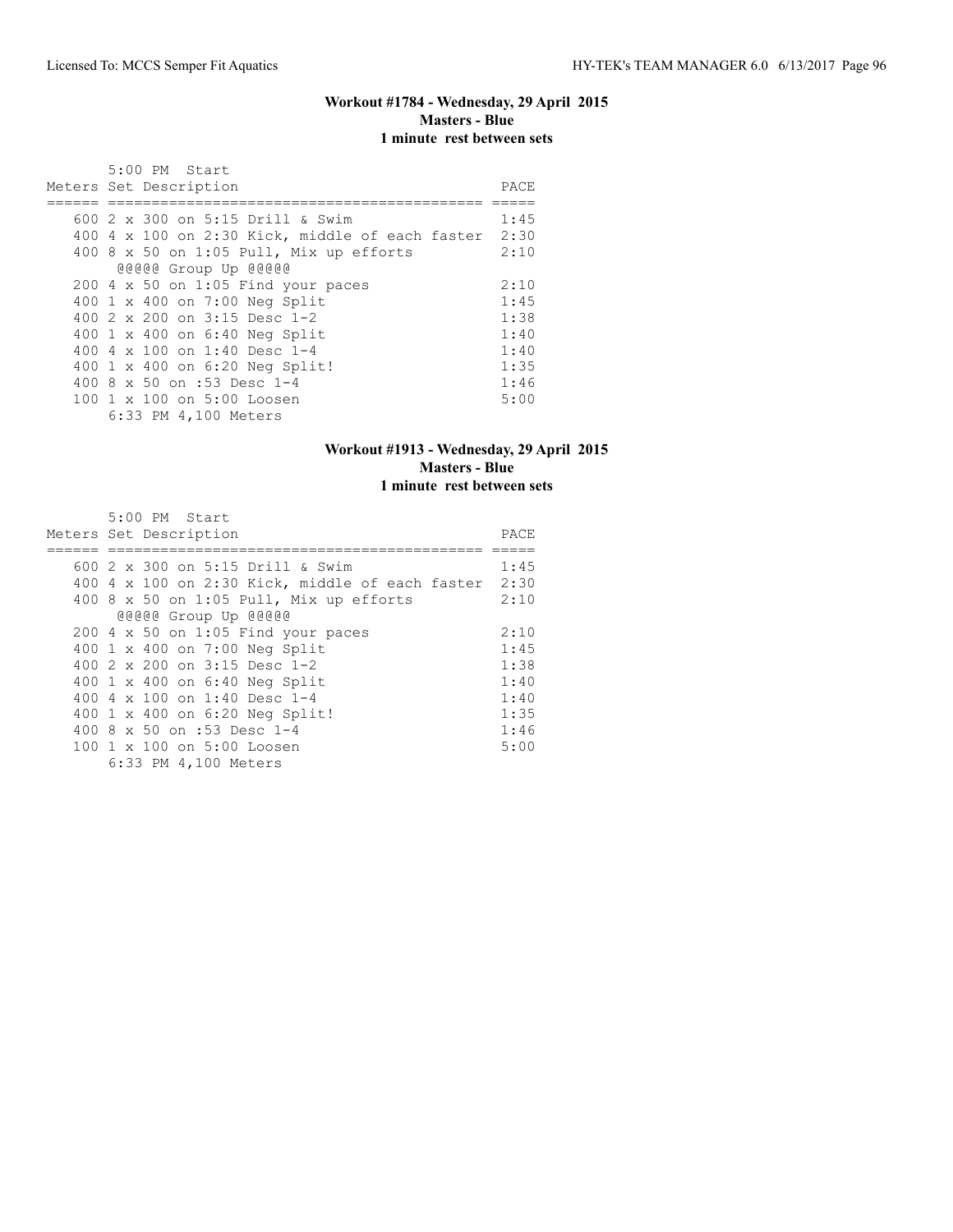#### **Workout #1986 - Wednesday, 29 April 2015 Masters - Blue 1 minute rest between sets**

| 5:00 PM Start                                   |      |
|-------------------------------------------------|------|
| Meters Set Description                          | PACE |
|                                                 |      |
| 600 2 x 300 on 5:15 Drill & Swim                | 1:45 |
| 400 4 x 100 on 2:30 Kick, middle of each faster | 2:30 |
| 400 8 $\times$ 50 on 1:05 Pull, Mix up efforts  | 2:10 |
| @@@@@ Group Up @@@@@                            |      |
| 200 4 x 50 on 1:05 Find your paces              | 2:10 |
| 400 1 x 400 on 7:00 Neg Split                   | 1:45 |
| 400 $2 \times 200$ on $3:15$ Desc 1-2           | 1:38 |
| 400 1 x 400 on 6:40 Neg Split                   | 1:40 |
| 400 4 x 100 on 1:40 Desc 1-4                    | 1:40 |
| 400 1 x 400 on 6:20 Neg Split!                  | 1:35 |
| 400 8 x 50 on :53 Desc 1-4                      | 1:46 |
| 100 1 x 100 on 5:00 Loosen                      | 5:00 |
| 6:33 PM 4,100 Meters                            |      |

## **Workout #2103 - Wednesday, 29 April 2015 Masters - Blue 1 minute rest between sets**

| $5:00$ PM Start                                        |      |
|--------------------------------------------------------|------|
| Meters Set Description                                 | PACE |
|                                                        |      |
| 600 2 x 300 on 5:15 Drill & Swim                       | 1:45 |
| $400$ 4 x 100 on 2:30 Kick, middle of each faster 2:30 |      |
| 400 8 x 50 on 1:05 Pull, Mix up efforts                | 2:10 |
| @@@@@ Group Up @@@@@                                   |      |
| $200$ 4 x 50 on 1:05 Find your paces                   | 2:10 |
| 400 1 x 400 on 7:00 Neg Split                          | 1:45 |
| 400 2 x 200 on 3:15 Desc 1-2                           | 1:38 |
| 400 1 x 400 on 6:40 Neg Split                          | 1:40 |
| 400 4 $\times$ 100 on 1:40 Desc 1-4                    | 1:40 |
| 400 1 x 400 on 6:20 Neg Split!                         | 1:35 |
| 400 8 x 50 on :53 Desc 1-4                             | 1:46 |
| 100 1 x 100 on 5:00 Loosen                             | 5:00 |
| 6:33 PM 4,100 Meters                                   |      |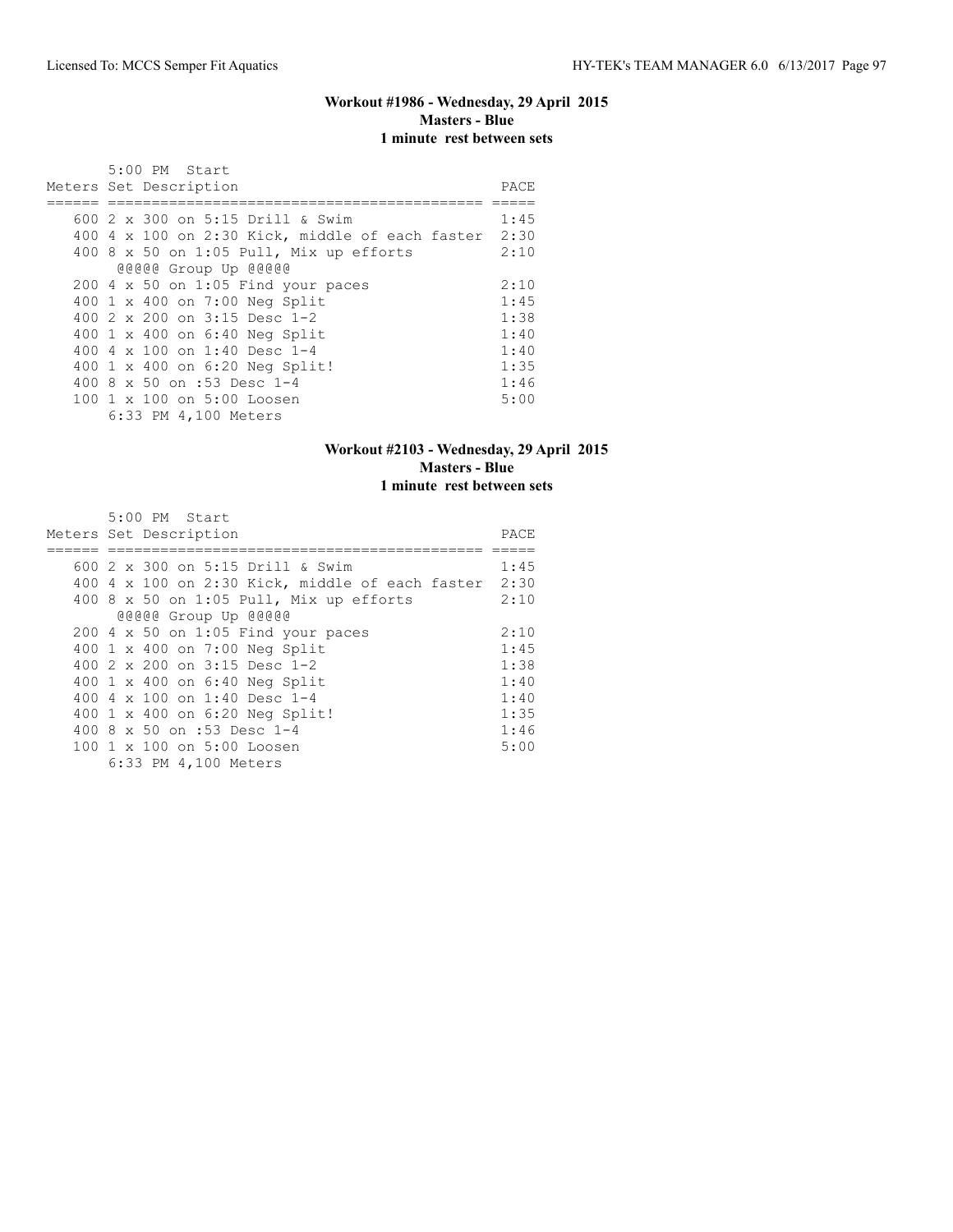#### **Workout #2181 - Wednesday, 29 April 2015 Masters - Blue 1 minute rest between sets**

| 5:00 PM Start                                   |      |
|-------------------------------------------------|------|
| Meters Set Description                          | PACE |
|                                                 |      |
| 600 2 x 300 on 5:15 Drill & Swim                | 1:45 |
| 400 4 x 100 on 2:30 Kick, middle of each faster | 2:30 |
| 400 8 $\times$ 50 on 1:05 Pull, Mix up efforts  | 2:10 |
| @@@@@ Group Up @@@@@                            |      |
| 200 4 x 50 on 1:05 Find your paces              | 2:10 |
| 400 1 x 400 on 7:00 Neg Split                   | 1:45 |
| 400 $2 \times 200$ on $3:15$ Desc 1-2           | 1:38 |
| 400 1 x 400 on 6:40 Neg Split                   | 1:40 |
| 400 4 x 100 on 1:40 Desc 1-4                    | 1:40 |
| 400 1 x 400 on 6:20 Neg Split!                  | 1:35 |
| 400 8 x 50 on :53 Desc 1-4                      | 1:46 |
| 100 1 x 100 on 5:00 Loosen                      | 5:00 |
| 6:33 PM 4,100 Meters                            |      |

## **Workout #2262 - Wednesday, 29 April 2015 Masters - Blue 1 minute rest between sets**

| $5:00$ PM Start                                        |      |
|--------------------------------------------------------|------|
| Meters Set Description                                 | PACE |
|                                                        |      |
| 600 2 x 300 on 5:15 Drill & Swim                       | 1:45 |
| $400$ 4 x 100 on 2:30 Kick, middle of each faster 2:30 |      |
| 400 8 x 50 on 1:05 Pull, Mix up efforts                | 2:10 |
| @@@@@ Group Up @@@@@                                   |      |
| $200$ 4 x 50 on 1:05 Find your paces                   | 2:10 |
| 400 1 x 400 on 7:00 Neg Split                          | 1:45 |
| 400 2 x 200 on 3:15 Desc 1-2                           | 1:38 |
| 400 1 x 400 on 6:40 Neg Split                          | 1:40 |
| 400 4 $\times$ 100 on 1:40 Desc 1-4                    | 1:40 |
| 400 1 x 400 on 6:20 Neg Split!                         | 1:35 |
| 400 8 x 50 on :53 Desc 1-4                             | 1:46 |
| 100 1 x 100 on 5:00 Loosen                             | 5:00 |
| 6:33 PM 4,100 Meters                                   |      |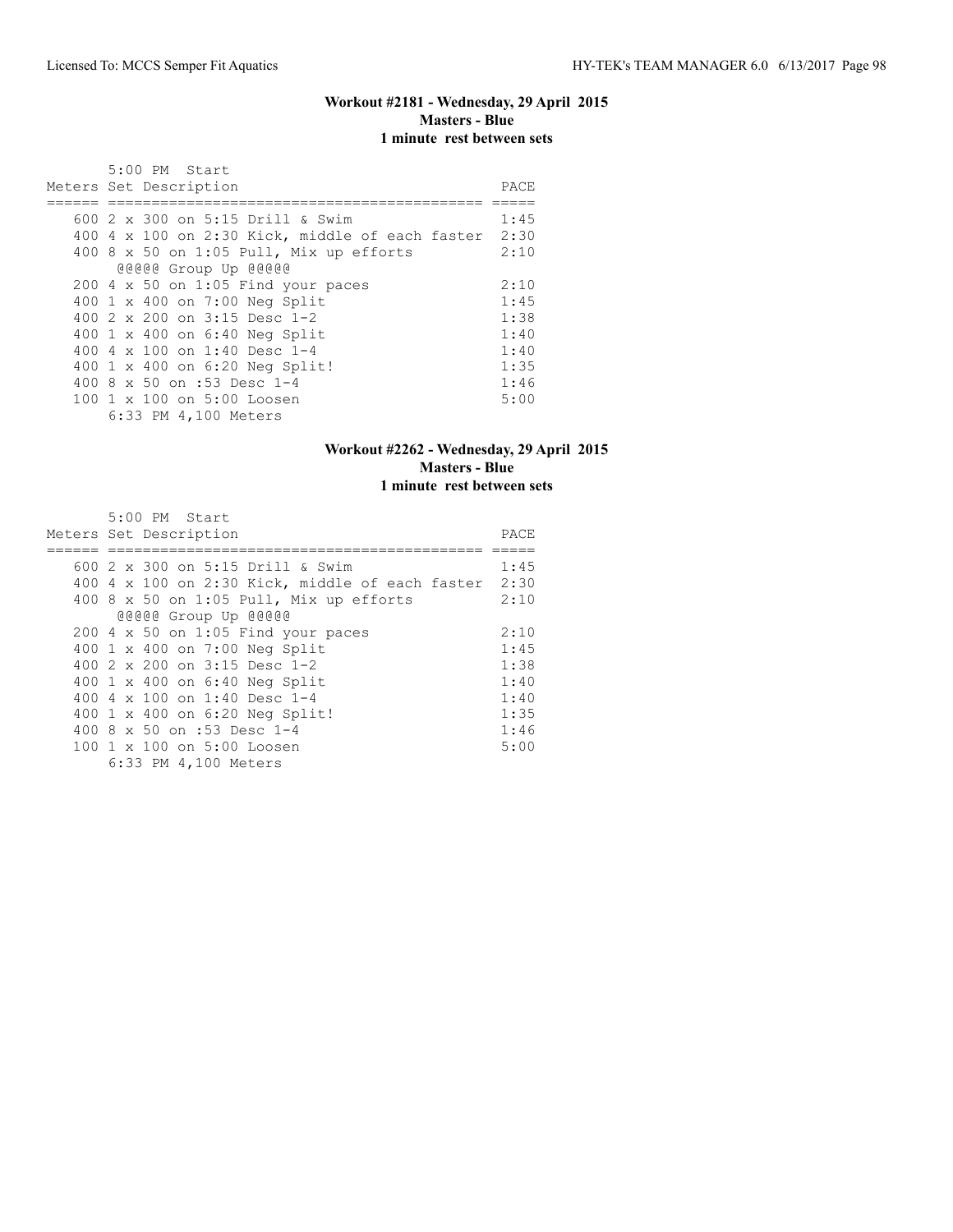#### **Workout #2342 - Wednesday, 29 April 2015 Masters - Blue 1 minute rest between sets**

| 5:00 PM Start                                   |      |
|-------------------------------------------------|------|
| Meters Set Description                          | PACE |
|                                                 |      |
| 600 2 x 300 on 5:15 Drill & Swim                | 1:45 |
| 400 4 x 100 on 2:30 Kick, middle of each faster | 2:30 |
| 400 8 $\times$ 50 on 1:05 Pull, Mix up efforts  | 2:10 |
| @@@@@ Group Up @@@@@                            |      |
| 200 4 x 50 on 1:05 Find your paces              | 2:10 |
| 400 1 x 400 on 7:00 Neg Split                   | 1:45 |
| 400 $2 \times 200$ on $3:15$ Desc 1-2           | 1:38 |
| 400 1 x 400 on 6:40 Neg Split                   | 1:40 |
| 400 4 x 100 on 1:40 Desc 1-4                    | 1:40 |
| 400 1 x 400 on 6:20 Neg Split!                  | 1:35 |
| 400 8 x 50 on :53 Desc 1-4                      | 1:46 |
| 100 1 x 100 on 5:00 Loosen                      | 5:00 |
| 6:33 PM 4,100 Meters                            |      |

## **Workout #2671 - Wednesday, 29 April 2015 Masters - Blue 1 minute rest between sets**

| $5:00$ PM Start                                        |      |
|--------------------------------------------------------|------|
| Meters Set Description                                 | PACE |
|                                                        |      |
| 600 2 x 300 on 5:15 Drill & Swim                       | 1:45 |
| $400$ 4 x 100 on 2:30 Kick, middle of each faster 2:30 |      |
| 400 8 x 50 on 1:05 Pull, Mix up efforts                | 2:10 |
| @@@@@ Group Up @@@@@                                   |      |
| $200$ 4 x 50 on 1:05 Find your paces                   | 2:10 |
| 400 1 x 400 on 7:00 Neg Split                          | 1:45 |
| 400 2 x 200 on 3:15 Desc 1-2                           | 1:38 |
| 400 1 x 400 on 6:40 Neg Split                          | 1:40 |
| 400 4 $\times$ 100 on 1:40 Desc 1-4                    | 1:40 |
| 400 1 x 400 on 6:20 Neg Split!                         | 1:35 |
| 400 8 x 50 on :53 Desc 1-4                             | 1:46 |
| 100 1 x 100 on 5:00 Loosen                             | 5:00 |
| 6:33 PM 4,100 Meters                                   |      |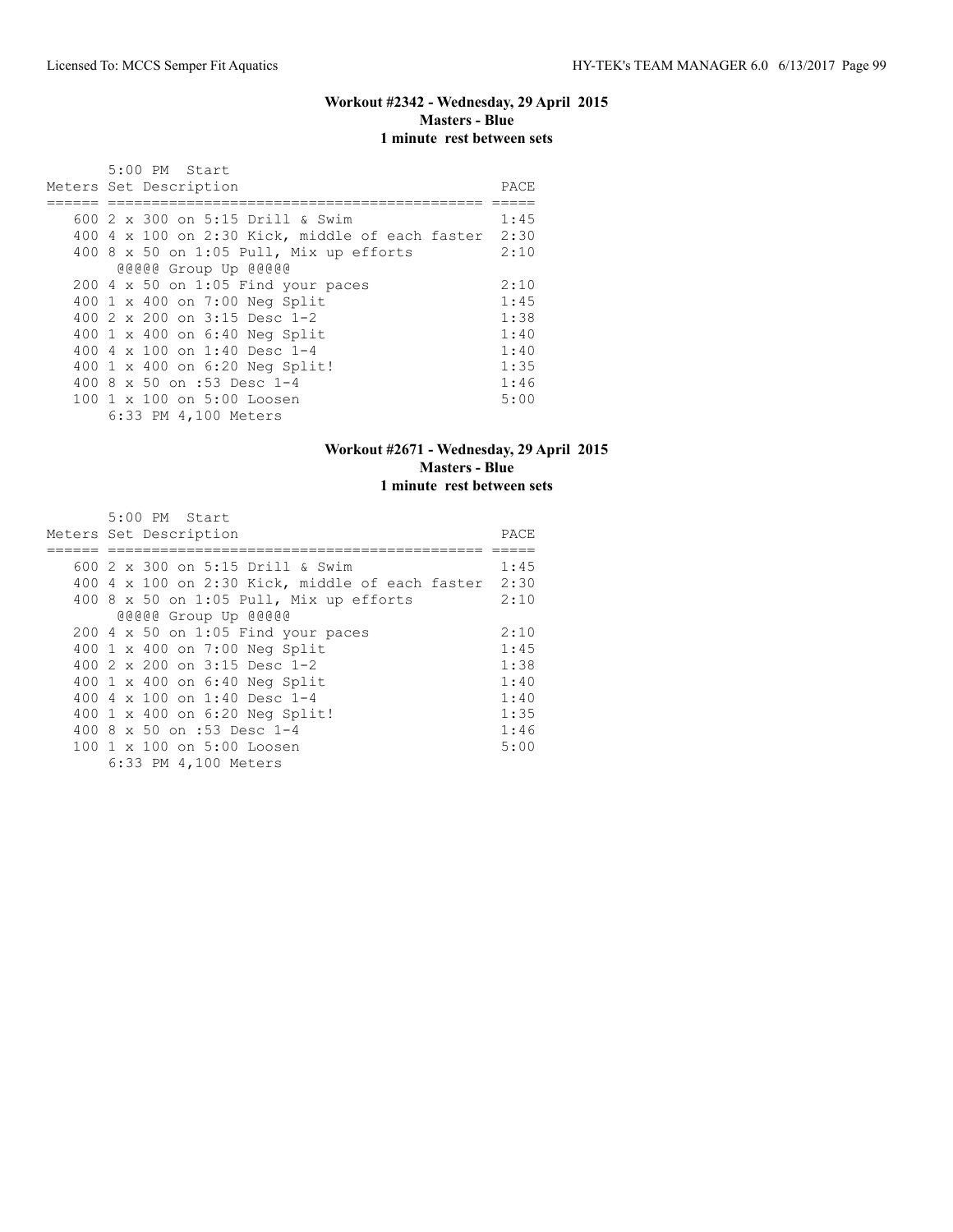#### **Workout #2772 - Wednesday, 29 April 2015 Masters - Blue 1 minute rest between sets**

| 5:00 PM Start                                   |      |
|-------------------------------------------------|------|
| Meters Set Description                          | PACE |
|                                                 |      |
| 600 2 x 300 on 5:15 Drill & Swim                | 1:45 |
| 400 4 x 100 on 2:30 Kick, middle of each faster | 2:30 |
| 400 8 $x$ 50 on 1:05 Pull, Mix up efforts       | 2:10 |
| @@@@@ Group Up @@@@@                            |      |
| $200$ 4 x 50 on 1:05 Find your paces            | 2:10 |
| 400 1 x 400 on 7:00 Neg Split                   | 1:45 |
| 400 $2 \times 200$ on $3:15$ Desc 1-2           | 1:38 |
| 400 1 x 400 on 6:40 Neg Split                   | 1:40 |
| 400 4 $\times$ 100 on 1:40 Desc 1-4             | 1:40 |
| 400 1 x 400 on 6:20 Neg Split!                  | 1:35 |
| 400 8 x 50 on :53 Desc 1-4                      | 1:46 |
| 100 1 x 100 on 5:00 Loosen                      | 5:00 |
| 6:33 PM 4,100 Meters                            |      |

## **Workout #3197 - Wednesday, 29 April 2015 Masters - Blue 1 minute rest between sets**

| $5:00$ PM Start                                      |      |
|------------------------------------------------------|------|
| Meters Set Description                               | PACE |
|                                                      |      |
| 600 2 x 300 on 5:15 Drill & Swim                     | 1:45 |
| 400 4 x 100 on 2:30 Kick, middle of each faster 2:30 |      |
| 400 8 x 50 on 1:05 Pull, Mix up efforts              | 2:10 |
| @@@@@ Group Up @@@@@                                 |      |
| $200$ 4 x 50 on 1:05 Find your paces                 | 2:10 |
| 400 1 x 400 on 7:00 Neg Split                        | 1:45 |
| 400 2 x 200 on 3:15 Desc 1-2                         | 1:38 |
| 400 1 x 400 on 6:40 Neg Split                        | 1:40 |
| 400 4 x 100 on 1:40 Desc 1-4                         | 1:40 |
| 400 1 x 400 on 6:20 Neg Split!                       | 1:35 |
| 400 8 x 50 on :53 Desc 1-4                           | 1:46 |
| 100 1 x 100 on 5:00 Loosen                           | 5:00 |
| 6:33 PM 4,100 Meters                                 |      |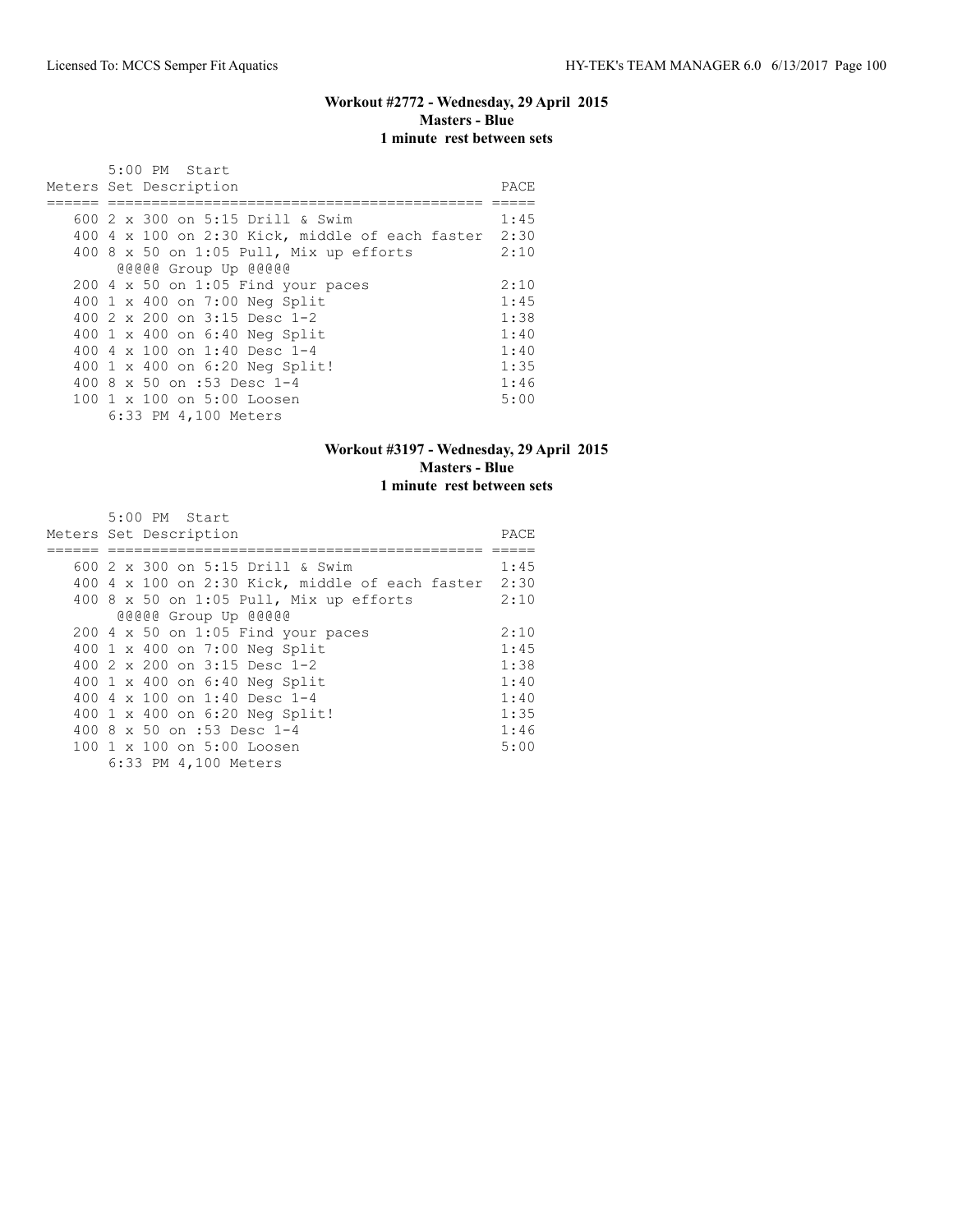#### **Workout #3335 - Wednesday, 29 April 2015 Masters - Blue 1 minute rest between sets**

| 5:00 PM Start                                   |      |
|-------------------------------------------------|------|
| Meters Set Description                          | PACE |
|                                                 |      |
| 600 2 x 300 on 5:15 Drill & Swim                | 1:45 |
| 400 4 x 100 on 2:30 Kick, middle of each faster | 2:30 |
| 400 8 $\times$ 50 on 1:05 Pull, Mix up efforts  | 2:10 |
| @@@@@ Group Up @@@@@                            |      |
| 200 4 x 50 on 1:05 Find your paces              | 2:10 |
| 400 1 x 400 on 7:00 Neg Split                   | 1:45 |
| 400 $2 \times 200$ on $3:15$ Desc 1-2           | 1:38 |
| 400 1 x 400 on 6:40 Neg Split                   | 1:40 |
| 400 4 x 100 on 1:40 Desc 1-4                    | 1:40 |
| 400 1 x 400 on 6:20 Neg Split!                  | 1:35 |
| 400 8 x 50 on :53 Desc 1-4                      | 1:46 |
| 100 1 x 100 on 5:00 Loosen                      | 5:00 |
| 6:33 PM 4,100 Meters                            |      |

## **Workout #3501 - Wednesday, 29 April 2015 Masters - Blue 1 minute rest between sets**

| $5:00$ PM Start                                      |      |
|------------------------------------------------------|------|
| Meters Set Description                               | PACE |
|                                                      |      |
| 600 2 x 300 on 5:15 Drill & Swim                     | 1:45 |
| 400 4 x 100 on 2:30 Kick, middle of each faster 2:30 |      |
| 400 8 x 50 on 1:05 Pull, Mix up efforts              | 2:10 |
| @@@@@ Group Up @@@@@                                 |      |
| $200$ 4 x 50 on 1:05 Find your paces                 | 2:10 |
| 400 1 x 400 on 7:00 Neg Split                        | 1:45 |
| 400 2 x 200 on 3:15 Desc 1-2                         | 1:38 |
| 400 1 x 400 on 6:40 Neg Split                        | 1:40 |
| 400 4 x 100 on 1:40 Desc 1-4                         | 1:40 |
| 400 1 x 400 on 6:20 Neg Split!                       | 1:35 |
| 400 8 x 50 on :53 Desc 1-4                           | 1:46 |
| 100 1 x 100 on 5:00 Loosen                           | 5:00 |
| 6:33 PM 4,100 Meters                                 |      |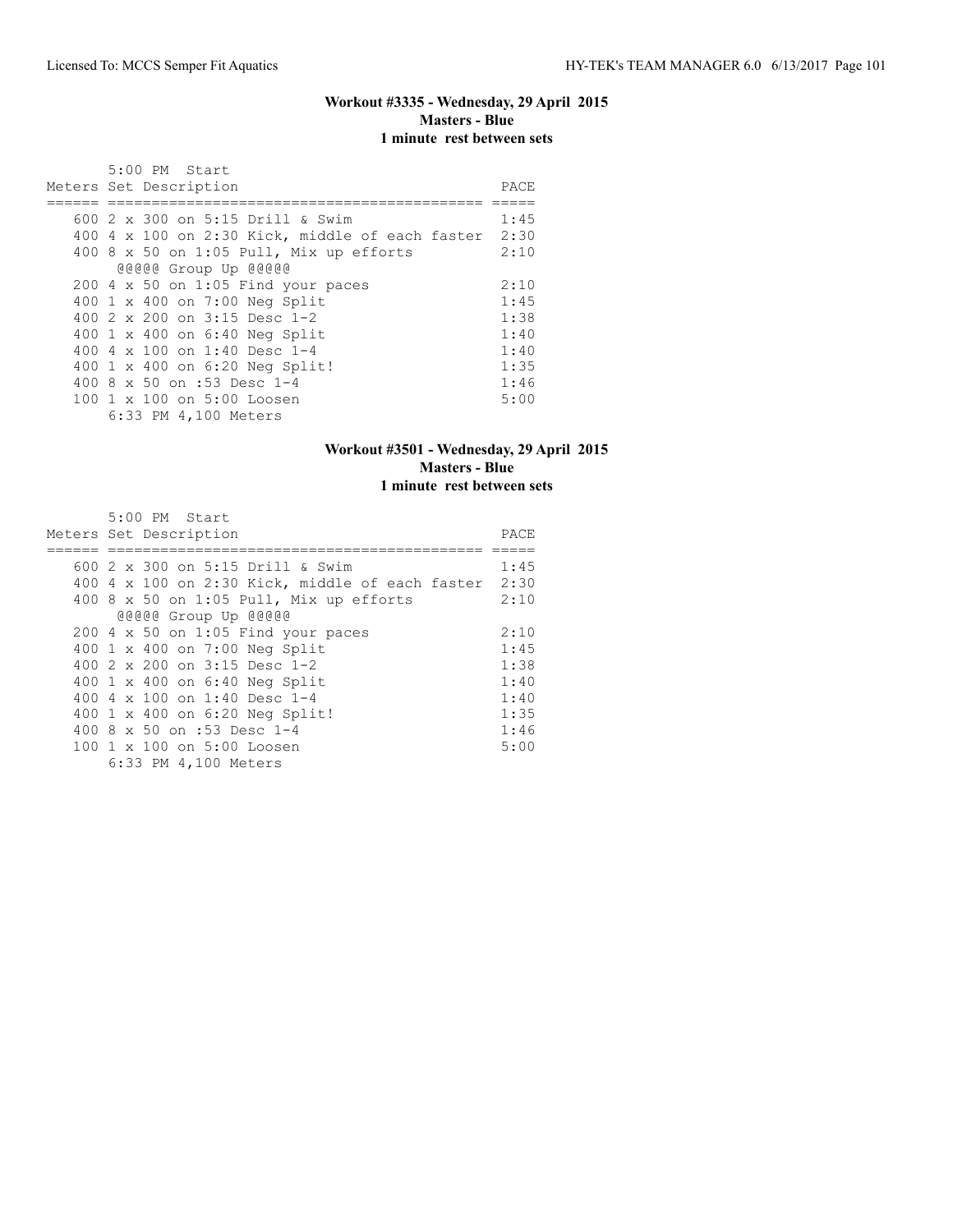#### **Workout #3665 - Wednesday, 29 April 2015 Masters - Blue 1 minute rest between sets**

|  | $5:00$ PM Start                                 |      |
|--|-------------------------------------------------|------|
|  | Meters Set Description                          | PACE |
|  |                                                 |      |
|  | 600 2 x 300 on 5:15 Drill & Swim                | 1:45 |
|  | 400 4 x 100 on 2:30 Kick, middle of each faster | 2:30 |
|  | 400 8 x 50 on 1:05 Pull, Mix up efforts         | 2:10 |
|  | @@@@@ Group Up @@@@@                            |      |
|  | $200$ 4 x 50 on 1:05 Find your paces            | 2:10 |
|  | 400 1 x 400 on 7:00 Neg Split                   | 1:45 |
|  | 400 2 x 200 on 3:15 Desc 1-2                    | 1:38 |
|  | 400 1 x 400 on 6:40 Neg Split                   | 1:40 |
|  | 400 4 $\times$ 100 on 1:40 Desc 1-4             | 1:40 |
|  | 400 1 x 400 on 6:20 Neg Split!                  | 1:35 |
|  | 400 8 x 50 on :53 Desc 1-4                      | 1:46 |
|  | 100 1 x 100 on 5:00 Loosen                      | 5:00 |
|  | 6:33 PM 4,100 Meters                            |      |

## **Workout #3852 - Wednesday, 29 April 2015 Masters - Blue 1 minute rest between sets**

| $5:00$ PM Start                                        |      |
|--------------------------------------------------------|------|
| Meters Set Description                                 | PACE |
|                                                        |      |
| 600 2 x 300 on 5:15 Drill & Swim                       | 1:45 |
| $400$ 4 x 100 on 2:30 Kick, middle of each faster 2:30 |      |
| 400 8 x 50 on 1:05 Pull, Mix up efforts                | 2:10 |
| @@@@@ Group Up @@@@@                                   |      |
| $200$ 4 x 50 on 1:05 Find your paces                   | 2:10 |
| 400 1 x 400 on 7:00 Neg Split                          | 1:45 |
| 400 2 x 200 on 3:15 Desc 1-2                           | 1:38 |
| 400 1 x 400 on 6:40 Neg Split                          | 1:40 |
| 400 4 $\times$ 100 on 1:40 Desc 1-4                    | 1:40 |
| 400 1 x 400 on 6:20 Neg Split!                         | 1:35 |
| 400 8 x 50 on :53 Desc 1-4                             | 1:46 |
| 100 1 x 100 on 5:00 Loosen                             | 5:00 |
| 6:33 PM 4,100 Meters                                   |      |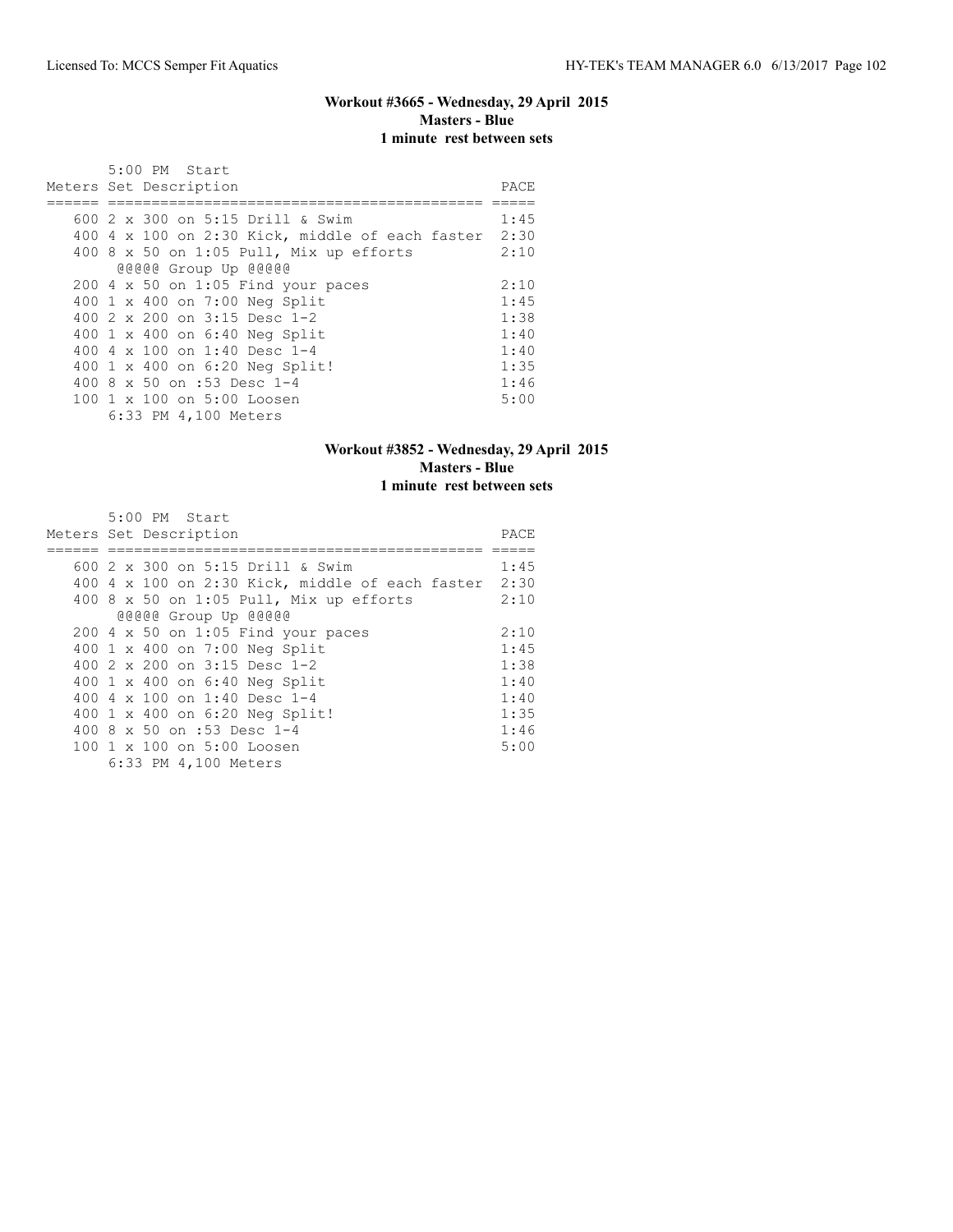## **Workout #3938 - Wednesday, 29 April 2015 Masters - Blue 1 minute rest between sets**

| 5:00 PM Start                                   |      |
|-------------------------------------------------|------|
| Meters Set Description                          | PACE |
|                                                 |      |
| 600 2 x 300 on 5:15 Drill & Swim                | 1:45 |
| 400 4 x 100 on 2:30 Kick, middle of each faster | 2:30 |
| 400 8 $\times$ 50 on 1:05 Pull, Mix up efforts  | 2:10 |
| @@@@@ Group Up @@@@@                            |      |
| $200$ 4 x 50 on 1:05 Find your paces            | 2:10 |
| 400 1 x 400 on 7:00 Neg Split                   | 1:45 |
| 400 $2 \times 200$ on $3:15$ Desc 1-2           | 1:38 |
| 400 1 x 400 on 6:40 Neg Split                   | 1:40 |
| 400 4 x 100 on 1:40 Desc 1-4                    | 1:40 |
| 400 1 x 400 on 6:20 Neg Split!                  | 1:35 |
| 400 8 x 50 on :53 Desc 1-4                      | 1:46 |
| 100 1 x 100 on 5:00 Loosen                      | 5:00 |
| 6:33 PM 4,100 Meters                            |      |

#### **Workout #1221 - Thursday, 30 April 2015 Masters - Blue 1 minute rest between sets**

|        | $5:00$ PM Start                                      |      |
|--------|------------------------------------------------------|------|
| Meters | Set Description                                      | PACE |
|        |                                                      |      |
| 600    | 3 x 200 on 3:45 Swim & Drill                         | 1:52 |
| 400    | 8 x 50 on 1:25 Kick, alt easy and fast               | 2:50 |
| 400    | 2 x 200 on 3:45 Pull, Desc 1-2                       | 1:52 |
|        | $$$ \$\$\$\$\$ Group Up \$\$\$\$\$                   |      |
|        | 100 4 x 25 on :40 Fast Swim, FAST!!                  | 2:40 |
|        | 1,600 2x{4 x 150 on 2:30 Desc 1-4                    | 1:40 |
|        | $\{3 \times 50 \text{ on } 1:00 \text{ Desc } 1-3\}$ | 2:00 |
|        | {1 x 50 on 1:30 Loosen                               | 3:00 |
|        | 6:08 PM 3,100 Meters                                 |      |

#### **Workout #1236 - Monday, 04 May 2015 Masters - Blue 1 minute rest between sets**

| 5:00 PM Start                                     |      |
|---------------------------------------------------|------|
| Meters Set Description                            | PACE |
|                                                   |      |
| 400 1 x 400 on 7:00 Steady Swim                   | 1:45 |
| 400 8 x 50 on :55 Pull: Descend 1-4, 5-8          | 1:50 |
| 400 16 x 25 on :40 Kick: Evens Harder Effort 2:40 |      |
| 200 1 x 200 on 3:30 Swim: Steady/Stretch Out 1:45 |      |
| *******GROUP UP*******                            |      |
| 100 4 x 25 on :40 Speedy!                         | 2:40 |
| 400 4 x 100 on 1:40 Descend 1-4                   | 1:40 |
| $100.2 \times 50$ on $1:00$ Even Pace             | 2:00 |
| 400 4 $\times$ 100 on 1:35 Descend 1-4            | 1:35 |
| 100 2 x 50 on 1:15 Even Pace                      | 2:30 |
| 400 4 x 100 on 1:30 All Fast Swims                | 1:30 |
| 100 2 x 50 on 1:30 Even Pace                      | 3:00 |
| 100 1 x 100 on 3:00 Last One, Fast One!           | 3:00 |
| 100 1 x 100 on 5:00 Cool Down                     | 5:00 |
| 6:21 PM 3,200 Meters                              |      |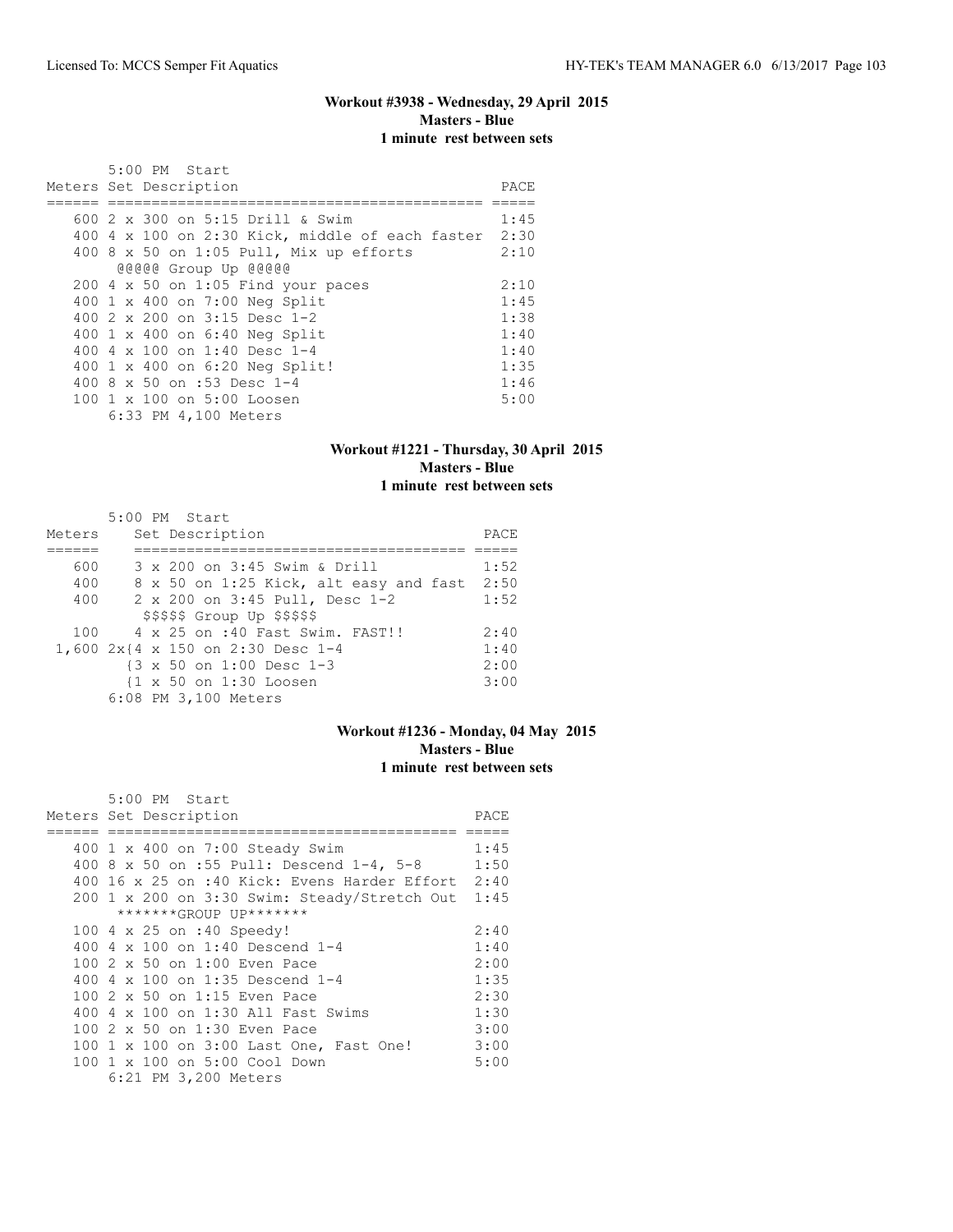## **Workout #1239 - Tuesday, 05 May 2015 Masters - Blue 1 minute rest between sets**

| Meters | 5:00 PM Start<br>Set Description                      | PACE |
|--------|-------------------------------------------------------|------|
|        |                                                       |      |
| 400    | 2 x 200 on 3:45 Swim: Even Pace                       | 1:52 |
| 600    | 2 x 300 on 5:45 Pull: Last 100 of Each Faster         | 1:55 |
| 400    | 4 x 100 on 2:10 Kick: Middle 50 of Each Harder        | 2:10 |
|        | $******GROUP$ $IP*******$                             |      |
|        | $1,800$ 2x{2 x 150 on 2:25 Steady Then Last 50 Fast   | 1:37 |
|        | $\{3 \times 50 \text{ on } 1:00 \text{ Descend } 1-3$ | 2:00 |
|        | {2 x 150 on 2:35 50 Steady Then 100 Fast              | 1:43 |
|        | {3 x 50 on 1:00 Descend 1-3                           | 2:00 |
|        | $100 \t 1 \times 100$ on $5:00$ Cool Down             | 5:00 |
|        | 6:10 PM 3,300 Meters                                  |      |

# **Workout #1242 - Wednesday, 06 May 2015 Masters - Blue**

## **1 minute rest between sets**

| 5:00 PM Start<br>Meters Set Description               | PACE |
|-------------------------------------------------------|------|
|                                                       |      |
|                                                       |      |
| 600 2 x 300 on 5:45 Swim: Descend 1-2                 | 1:55 |
| 400 1 x 400 on 7:20 Pull: Negative Split              | 1:50 |
| 400 2 x 200 on 4:00 Kick: In Each Alt 50 Mod, 50 Hard | 2:00 |
| *******GROUP UP*******                                |      |
| 600 2 x 300 on 5:15 Descend $1-2$ & Negative Split    | 1:45 |
| 300 6 x 50 on :55 1&2-Steady, 3&4-Fast, 5&6-Faster    | 1:50 |
| 600 2 x 300 on 5:05 Descend $1-2$ & Negative Split    | 1:42 |
| 600 6 x 100 on 1:40 Descend 1-3, 4-6                  | 1:40 |
| 600 2 x 300 on 4:55 Descend 1-2 & Negative Split      | 1:38 |
| 100 1 x 100 on 5:00 Cool Down                         | 5:00 |
| 6:29 PM 4,200 Meters                                  |      |

## **Workout #1245 - Thursday, 07 May 2015 Masters - Blue 1 minute rest between sets**

|        | $5:00$ PM Start                                         |      |
|--------|---------------------------------------------------------|------|
| Meters | Set Description                                         | PACE |
|        |                                                         |      |
| 500    | $1 \times 500$ on 9:30 Swim/Drill Mix                   | 1:54 |
| 500    | $5 \times 100$ on 1:55 Pull: Hold a Good Even Pace 1:55 |      |
| 450    | 6 x 75 on 1:45 Kick: Descend 1-3, 4-6                   | 2:20 |
|        | $******GROUP$ $IP*******$                               |      |
|        | 100 4 x 25 on :40 Fast Swims                            | 2:40 |
|        | 1,800 2x{4 x 75 on 1:20 Descend 1-4                     | 1:47 |
|        | {2 x 75 on 1:05 Fast Swims!                             | 1:27 |
|        | $\{4 \times 75 \text{ on } 1:20 \text{ Descend } 1-4$   | 1:47 |
|        | {2 x 75 on 1:05 Fast Swims!                             | 1:27 |
|        | 100 1 x 100 on 5:00 Cool Down                           | 5:00 |
|        | 6:14 PM 3,450 Meters                                    |      |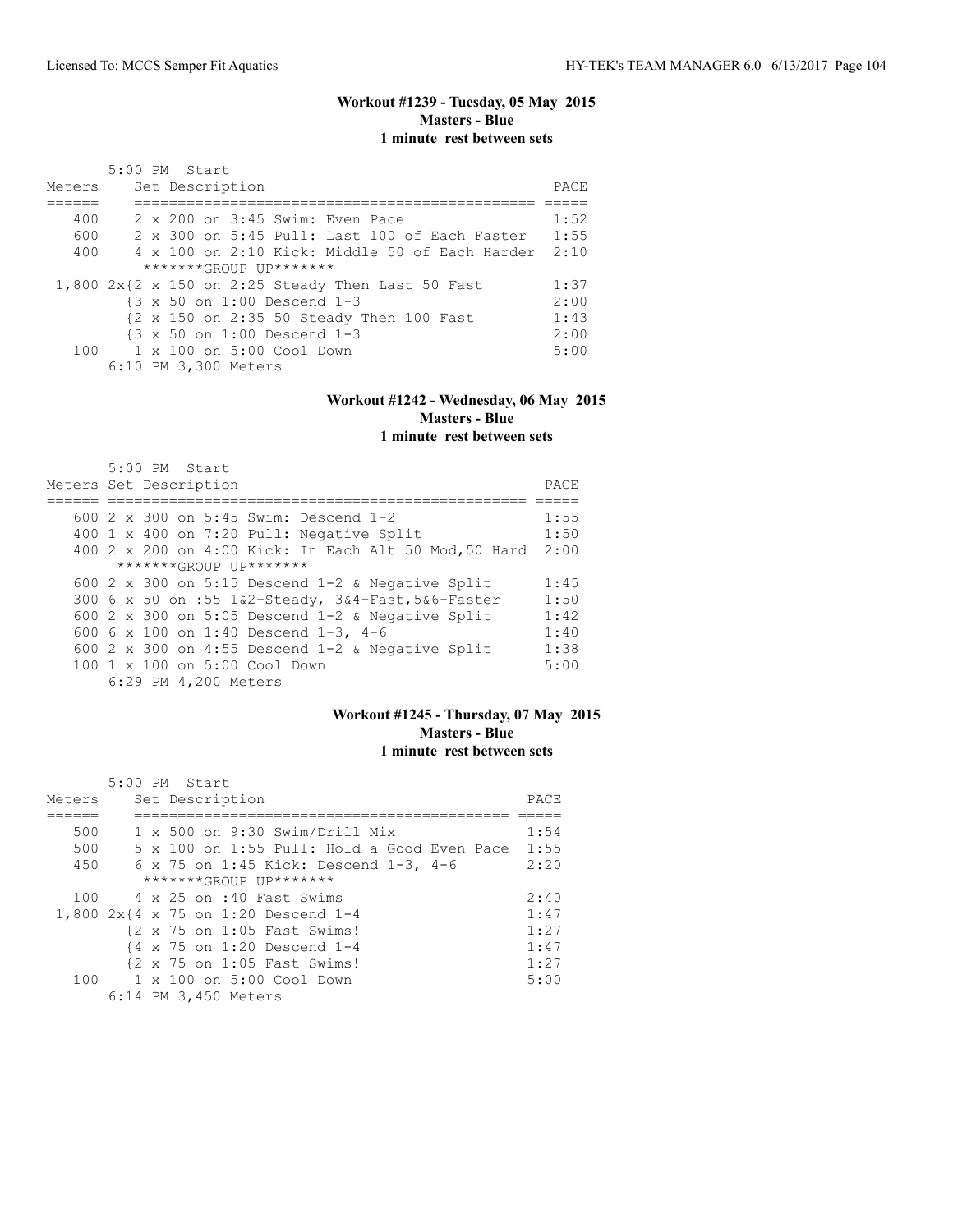## **Workout #1224 - Monday, 11 May 2015 Masters - Blue 1 minute rest between sets**

 5:00 PM Start Meters Set Description **PACE** ====== ====================================== ===== 400 1 x 400 on 7:20 Swim & Drill 1:50 600 8 x 75 on 1:25 Pull, faster last 25 1:53 400 2 x 200 on 5:00 Kick, mix up efforts 2:30 ----- Group Up ----- 750 10 x 75 on 1:30 Alt Easy and Fast 2:00 500 10 x 50 on 1:15 Alt Easy and Fast 2:30 250 10 x 25 on 1:00 All Fast - Go For It!! 4:00 100 1 x 100 on 5:00 Loosen 6:19 PM 3,000 Meters

#### **Workout #1227 - Tuesday, 12 May 2015 Masters - Blue 1 minute rest between sets**

| 5:00 PM Start                             |      |
|-------------------------------------------|------|
| Meters Set Description                    | PACE |
|                                           |      |
| 600 $3 \times 200$ on $3:30$ Swim & Drill | 1:45 |
| 400 4 x 100 on 1:50 Pull, Desc            | 1:50 |
| 450 6 x 75 on 2:00 Kick, mix efforts      | 2:40 |
| $====$ Group Up $====$                    |      |
| 100 4 x 25 on :40 Fast!                   | 2:40 |
| 200 2 x 100 on 1:45 Desc 1-2              | 1:45 |
| 400 4 $\times$ 100 on 1:40 Desc 1-4       | 1:40 |
| 600 6 x 100 on 1:35 Desc 1-3, 4-6         | 1:35 |
| 400 4 $\times$ 100 on 1:30 Desc 1-4       | 1:30 |
| 200 2 x 100 on 2:00 #1 Easier, #2 Fast!   | 2:00 |
| 100 1 x 100 on 5:00 Loosen                | 5:00 |
| 6:19 PM 3,450 Meters                      |      |

#### **Workout #1230 - Wednesday, 13 May 2015 Masters - Blue 1 minute rest between sets**

|        | $5:00$ PM Start                                                       |      |
|--------|-----------------------------------------------------------------------|------|
| Meters | Set Description                                                       | PACE |
|        |                                                                       |      |
| 600    | 6 x 100 on 1:50 Mix Swim & Drill                                      | 1:50 |
| 400    | 8 x 50 on 1:00 Pull, Alt Easier & Faster 2:00                         |      |
| 400    | 4 x 100 on 2:30 Kick, mix efforts                                     | 2:30 |
|        | $++++$ Group Up $++++$                                                |      |
| 200    | $4 \times 50$ on 1:05 Desc 1-4                                        | 2:10 |
|        | $2,500$ 1x{12 x 100 on 1:40 Desc 1-4, 4-8, 9-12                       | 1:40 |
|        | {1 x 50 on 1:20 Fast!                                                 | 2:40 |
|        | {4 x 200 on 3:15 Desc 1-4                                             | 1:38 |
|        | {1 x 50 on 1:20 Fast!                                                 | 2:40 |
|        | $\{1 \times 400 \text{ on } 6:15 \text{ Last one}, \text{fast one}\}$ | 1:34 |
|        | 100 1 x 100 on 5:00 Loosen                                            | 5:00 |
|        | 6:26 PM 4,200 Meters                                                  |      |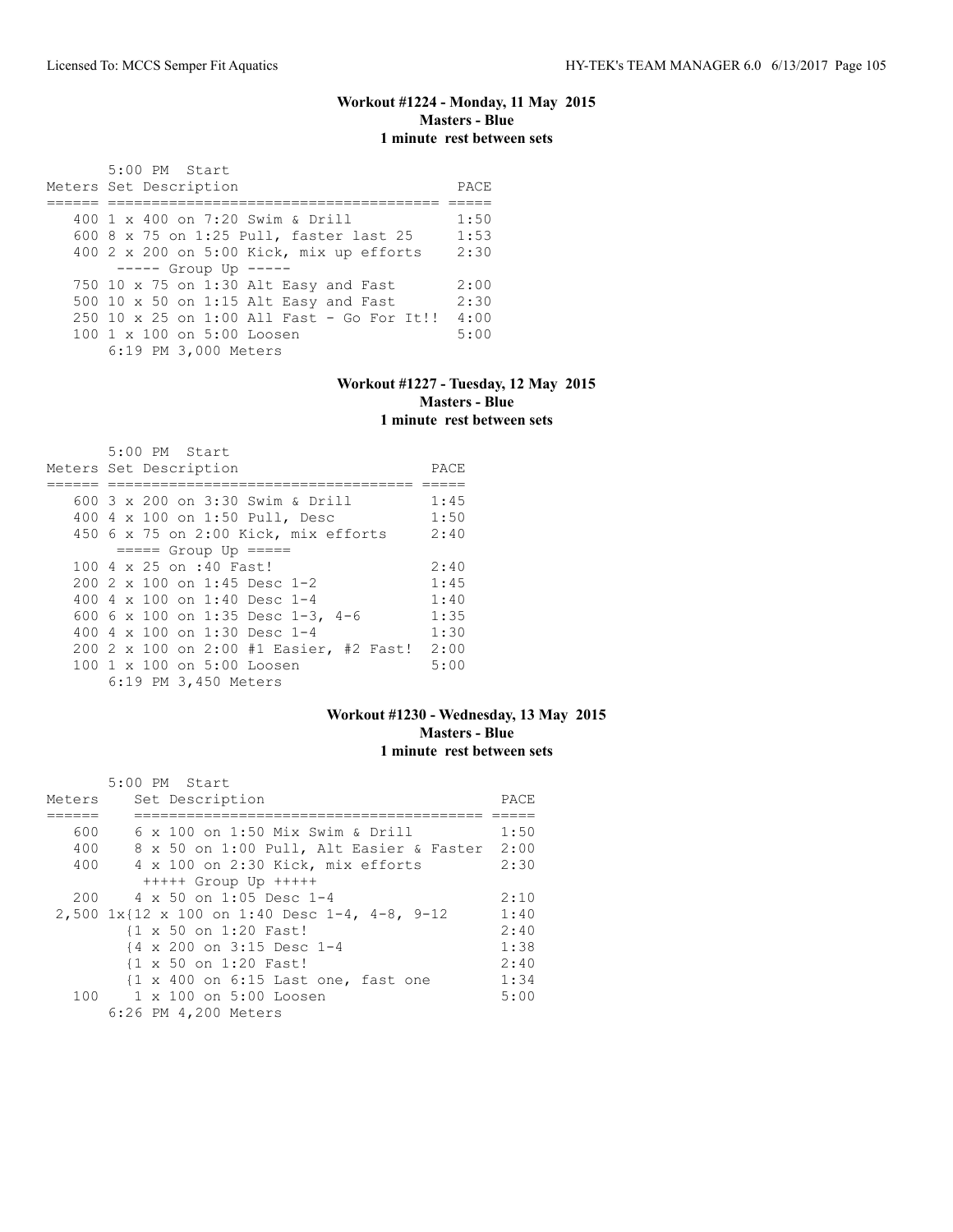## **Workout #1233 - Thursday, 14 May 2015 Masters - Blue 1 minute rest between sets**

 5:00 PM Start Meters Set Description **PACE** ====== ================================ ===== 600 2 x 300 on 5:20 Swim & Drill 1:47 400 2 x 200 on 3:30 Pull, Desc 1-2 1:45 400 8 x 50 on 1:20 Kick, mix efforts 2:40 ||||| Group Up ||||| 100 4 x 25 on :40 Fast! 2:40<br>600 3 x 200 on 3:10 Desc 1-3 1:35 600 3 x 200 on 3:10 Desc 1-3 1:35<br>400 2 x 200 on 3:20 Desc 1-2 1:40 400 2 x 200 on 3:20 Desc 1-2 1:40<br>200 1 x 200 on 3:30 Fast 1:45 200 1 x 200 on 3:30 Fast 1:45<br>50 1 x 50 on 1:30 Loosen 3:00 50 1 x 50 on 1:30 Loosen 200 1 x 200 on 4:00 Best of the day 2:00 100 1 x 100 on 5:00 Loosen 6:13 PM 3,050 Meters

#### **Workout #1249 - Monday, 18 May 2015 Masters - Blue 1 minute rest between sets**

| 5:00 PM Start                                           |      |  |  |  |  |  |  |  |
|---------------------------------------------------------|------|--|--|--|--|--|--|--|
| Meters Set Description                                  |      |  |  |  |  |  |  |  |
|                                                         |      |  |  |  |  |  |  |  |
| 400 1 x 400 on 8:00 Mix swim & Drill                    | 2:00 |  |  |  |  |  |  |  |
| 400 1 x 400 on 8:00 Pull, mix speeds                    | 2:00 |  |  |  |  |  |  |  |
| 400 4 x 100 on 2:45 Kick, mix in a fast 25 on each 2:45 |      |  |  |  |  |  |  |  |
| ***** Group Up ******                                   |      |  |  |  |  |  |  |  |
| 100 4 x 25 on 1:00 Speedy!                              | 4:00 |  |  |  |  |  |  |  |
| 400 8 x 50 on 1:05 Desc 1-4, 5-8                        | 2:10 |  |  |  |  |  |  |  |
| 200 1 x 200 on 4:00 Get Ready                           | 2:00 |  |  |  |  |  |  |  |
| 600 6 x 100 on 3:00 Test Yourself!!                     | 3:00 |  |  |  |  |  |  |  |
| 500 1 x 500 on 10:00 Cool down                          | 2:00 |  |  |  |  |  |  |  |
| 6:19 PM 3,000 Meters                                    |      |  |  |  |  |  |  |  |

#### **Workout #1252 - Tuesday, 19 May 2015 Masters - Blue 1 minute rest between sets**

|        | 5:00 PM Start                                           |      |  |  |  |  |  |  |
|--------|---------------------------------------------------------|------|--|--|--|--|--|--|
| Meters | Set Description                                         |      |  |  |  |  |  |  |
|        |                                                         |      |  |  |  |  |  |  |
| 400    | $1 \times 400$ on 7:30 Swim/Drill Mix                   | 1:52 |  |  |  |  |  |  |
| 500    | 2 x 250 on 4:45 Pull:100 Mod, 100 Faster, 50 Fast       | 1:54 |  |  |  |  |  |  |
| 400    | 16 x 25 on :45 Every 3rd One is Fast!                   | 3:00 |  |  |  |  |  |  |
|        | ******GROUP UP******                                    |      |  |  |  |  |  |  |
| 100    | 4 x 25 on :40 Mix Speeds Some FAST!!                    | 2:40 |  |  |  |  |  |  |
|        | 1,600 2x{2 x 200 on 3:30 Descend 1-2                    | 1:45 |  |  |  |  |  |  |
|        | $\{4 \times 50 \text{ on } : 55 \text{ Descend } 1 - 4$ | 1:50 |  |  |  |  |  |  |
|        | {1 x 200 on 3:45 FAST SWIM! CHALLENGE YOURSELF!         | 1:52 |  |  |  |  |  |  |
|        | 100 1 x 100 on 5:00 Cool Down                           | 5:00 |  |  |  |  |  |  |
|        | 6:12 PM 3,100 Meters                                    |      |  |  |  |  |  |  |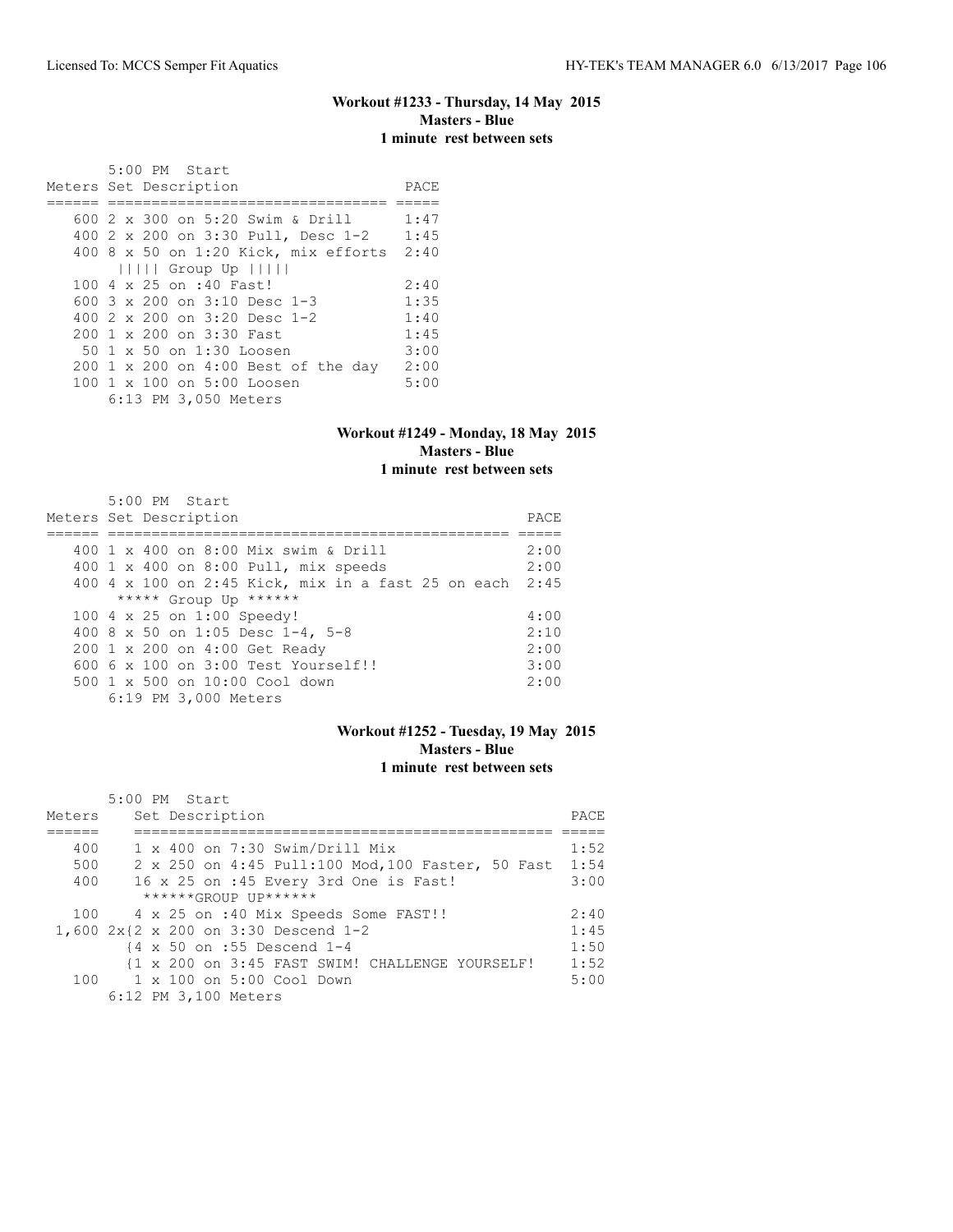## **Workout #1255 - Wednesday, 20 May 2015 Masters - Blue 1 minute rest between sets**

| 5:00 PM Start                                                 | PACE |  |  |  |  |  |  |
|---------------------------------------------------------------|------|--|--|--|--|--|--|
| Meters Set Description                                        |      |  |  |  |  |  |  |
|                                                               |      |  |  |  |  |  |  |
| 500 1 x 500 on 9:00 Swim: Mix Your Speed                      | 1:48 |  |  |  |  |  |  |
| 400 4 x 100 on 1:45 Pull: Descend 1-4                         | 1:45 |  |  |  |  |  |  |
| 450 6 x 75 on 1:50 Kick: Evens Faster                         | 2:27 |  |  |  |  |  |  |
| *******GROUP UP*******                                        |      |  |  |  |  |  |  |
| 600 $1 \times 600$ on 10:15 Negative Split                    | 1:42 |  |  |  |  |  |  |
| 600 $2 \times 300$ on $5:00$ Descend 1-2                      | 1:40 |  |  |  |  |  |  |
| 600 $3 \times 200$ on $3:20$ Descend 1-3                      | 1:40 |  |  |  |  |  |  |
| 600 $4 \times 150$ on 2:30 Descend 1-4                        | 1:40 |  |  |  |  |  |  |
| 500 5 x 100 on 1:35 $1\&2$ -Steady, $3\&4$ -Faster, 5-Fastest | 1:35 |  |  |  |  |  |  |
| $100 \t 1 \t x \t 100$ on 5:00 Cool Down                      | 5:00 |  |  |  |  |  |  |
| 6:29 PM 4,350 Meters                                          |      |  |  |  |  |  |  |

#### **Workout #1258 - Thursday, 21 May 2015 Masters - Blue 1 minute rest between sets**

| Meters | 5:00 PM Start<br>Set Description                       | PACE |
|--------|--------------------------------------------------------|------|
| 600    | 2 x 300 on 5:45 #1-Steady, #2-Faster                   | 1:55 |
| 400    | 1 x 400 on 7:15 Pull: Negative Split                   | 1:49 |
| 400    | 2 x 200 on 4:00 Kick: 2nd& 4th 50 In Each 200 Hard     | 2:00 |
|        | *******GROUP UP*******                                 |      |
| 100    | 4 x 25 on :40 Fast Swims                               | 2:40 |
|        | 1,800 2x{3 x 50 on 1:00 Descend 1-3                    | 2:00 |
|        | $\{2 \times 150 \text{ on } 2:20 \text{ Descend } 1-2$ | 1:33 |
|        | $\{3 \times 50 \text{ on } 1:00 \text{ Descend } 1-3$  | 2:00 |
|        | $\{2 \times 150 \text{ on } 2:20 \text{ Descend } 1-2$ | 1:33 |
| 100    | 1 x 100 on 5:00 Cool Down                              | 5:00 |
|        | 6:12 PM 3,400 Meters                                   |      |

#### **Workout #1271 - Monday, 25 May 2015 Masters - Blue 1 minute rest between sets**

| $5:00$ PM Start                                        |      |  |  |  |  |  |  |  |
|--------------------------------------------------------|------|--|--|--|--|--|--|--|
| Meters Set Description                                 |      |  |  |  |  |  |  |  |
|                                                        |      |  |  |  |  |  |  |  |
| 600 2 x 300 on 5:30 Swim & Drill                       | 1:50 |  |  |  |  |  |  |  |
| 400 8 x 50 on 1:30 Kick, mix efforts                   | 3:00 |  |  |  |  |  |  |  |
| 400 4 x 100 on 1:50 Pull, last 25 faster effort 1:50   |      |  |  |  |  |  |  |  |
| $--- -$ Group Up $--- -$                               |      |  |  |  |  |  |  |  |
| $100.4 \times 25$ on :40 Fast                          | 2:40 |  |  |  |  |  |  |  |
| 500 10 x 50 on 1:00 Odds easier, Evens Faster          | 2:00 |  |  |  |  |  |  |  |
| 50 1 x 50 on 1:30 Loosen                               | 3:00 |  |  |  |  |  |  |  |
| 500 10 x 50 on :55 4 fast, 1 easy                      | 1:50 |  |  |  |  |  |  |  |
| 50 1 x 50 on 1:30 Loosen                               | 3:00 |  |  |  |  |  |  |  |
| 500 10 x 50 on :50 Desc 1-5, 6-10                      | 1:40 |  |  |  |  |  |  |  |
| $100 \text{ 1 x } 100 \text{ on } 5:00 \text{ Loosen}$ | 5:00 |  |  |  |  |  |  |  |
| 6:21 PM 3,200 Meters                                   |      |  |  |  |  |  |  |  |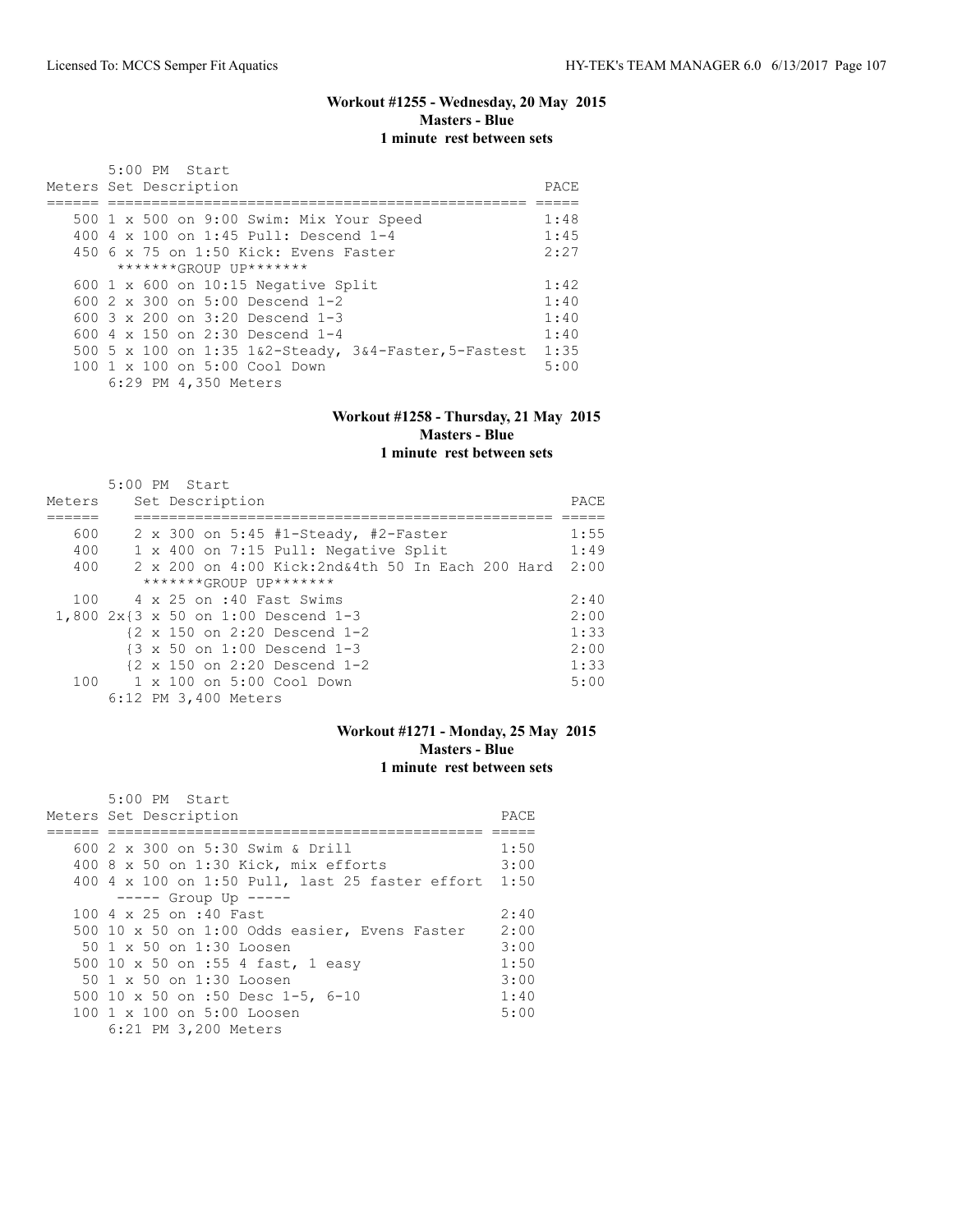## **Workout #1267 - Tuesday, 26 May 2015 Masters - Blue 1 minute rest between sets**

| 5:00 PM Start                                            |      |  |  |  |  |  |  |  |  |
|----------------------------------------------------------|------|--|--|--|--|--|--|--|--|
| Meters Set Description                                   |      |  |  |  |  |  |  |  |  |
|                                                          |      |  |  |  |  |  |  |  |  |
| $600$ 3 x 200 on 3:40 Swim and Drill                     | 1:50 |  |  |  |  |  |  |  |  |
| 450 6 x 75 on 1:25 Pull, mix efforts                     | 1:53 |  |  |  |  |  |  |  |  |
| 400 4 x 100 on 2:30 Kick, include some fast efforts 2:30 |      |  |  |  |  |  |  |  |  |
| $====$ Group Up $====$                                   |      |  |  |  |  |  |  |  |  |
| $225$ 3 x 75 on 1:15 Desc 1-3                            | 1:40 |  |  |  |  |  |  |  |  |
| $200 \text{ } 4 \text{ } \times 50$ on 1:05 Desc 1-4     | 2:10 |  |  |  |  |  |  |  |  |
| $225$ 3 x 75 on 1:20 Desc 1-3                            | 1:47 |  |  |  |  |  |  |  |  |
| $2004 \times 50$ on $1:00$ Desc 1-4                      | 2:00 |  |  |  |  |  |  |  |  |
| $225$ 3 x 75 on 1:25 Desc 1-3                            | 1:53 |  |  |  |  |  |  |  |  |
| 200 4 x 50 on :55 Desc 1-4                               | 1:50 |  |  |  |  |  |  |  |  |
| 225 3 x 75 on 1:30 Desc 1-3                              | 2:00 |  |  |  |  |  |  |  |  |
| 100 1 x 100 on 5:00 Loosen                               | 5:00 |  |  |  |  |  |  |  |  |
| 6:16 PM 3,050 Meters                                     |      |  |  |  |  |  |  |  |  |

#### **Workout #1266 - Wednesday, 27 May 2015 Masters - Blue 1 minute rest between sets**

| 5:00 PM Start<br>Meters Set Description                | PACE |
|--------------------------------------------------------|------|
|                                                        |      |
| $600$ 4 x 150 on 2:40 Swim and Drill                   | 1:47 |
| 400 2 x 200 on 3:30 Pull, last 50 faster               | 1:45 |
| 450 6 x 75 on 2:00 Kick, last 25 faster                | 2:40 |
| $\sim \sim \sim \sim$ Group Up $\sim \sim \sim \sim$   |      |
| 100 4 x 25 on :40 Fast                                 | 2:40 |
| 1,000 2 x 500 on 8:20 Dec 1-2                          | 1:40 |
| 900 $3 \times 300$ on $5:00$ Desc 1-3                  | 1:40 |
| 800 8 x 100 on 1:40 Desc 1-4, 5-8                      | 1:40 |
| $100 \text{ 1 x } 100 \text{ on } 5:00 \text{ Loosen}$ | 5:00 |
| 6:31 PM 4,350 Meters                                   |      |

## **Workout #1262 - Thursday, 28 May 2015 Masters - Blue 1 minute rest between sets**

|        | 5:00 PM Start        |  |                 |                                       |      |
|--------|----------------------|--|-----------------|---------------------------------------|------|
| Meters |                      |  | Set Description |                                       | PACE |
|        |                      |  |                 |                                       |      |
| 600    |                      |  |                 | $6 \times 100$ on 1:50 Swim and Drill | 1:50 |
| 400    |                      |  |                 | 4 x 100 on 2:30 Kick, mix efforts     | 2:30 |
| 400    |                      |  |                 | 4 x 100 on 1:50 Pull, mix efforts     | 1:50 |
|        |                      |  |                 | <<<<<< Group Up >>>>>                 |      |
| 200    |                      |  |                 | 4 x 50 on 1:10 Desc 1-3, #4 Easier    | 2:20 |
|        |                      |  |                 | 1,200 1x{2 x 200 on 3:00 Steady       | 1:30 |
|        |                      |  |                 | {2 x 200 on 2:55 Steady               | 1:28 |
|        |                      |  |                 | {2 x 200 on 2:50 Steady               | 1:25 |
| 25     |                      |  |                 | 1 x 25 on 1:00 Loosen                 | 4:00 |
| 200    |                      |  |                 | 1 x 200 on 5:00 Last one, fast one    | 2:30 |
|        |                      |  |                 | 100 1 x 100 on 5:00 Loosen            | 5:00 |
|        | 6:10 PM 3,125 Meters |  |                 |                                       |      |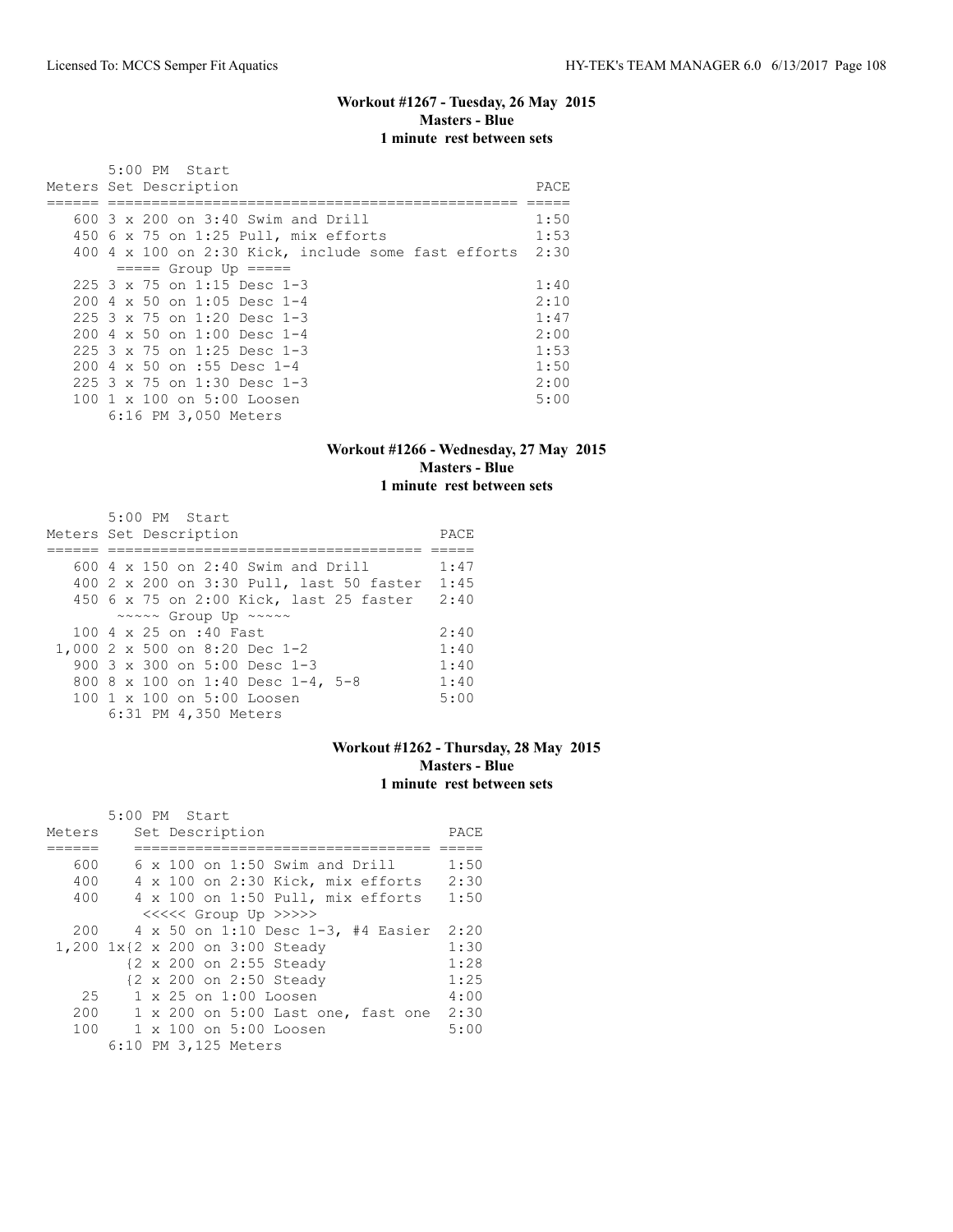#### **Workout #1275 - Monday, 01 June 2015 Masters - Blue 1 minute rest between sets**

| Meters | 5:00 PM Start<br>Set Description                  | PACE |
|--------|---------------------------------------------------|------|
|        |                                                   |      |
| 400    | 2 x 200 on 3:20 Steady: But Mix In Few Faster 25s | 1:40 |
| 400    | 8 x 50 on :55 Pull: Descend 1-4, 5-8              | 1:50 |
| 400    | 16 x 25 on :40 Every 4th One Very Fast            | 2:40 |
| 100    | $1 \times 100$ on 2:00 Steady Swim                | 2:00 |
|        | *******GROUP UP*******                            |      |
|        | 100 4 x 25 on :40 Build Some Speed                | 2:40 |
|        | 1,900 2x{6 x 75 on 1:25 2 Fast, 1 Steady, Repeat  | 1:53 |
|        | {4 x 75 on 1:20 3 Fast, 1 Steady                  | 1:47 |
|        | {2 x 75 on 1:15 FAST SWIMS !!!                    | 1:40 |
|        | {1 x 50 on 1:30 Loosen                            | 3:00 |
|        | 100 1 x 100 on 5:00 Cool Down                     | 5:00 |
|        | 6:18 PM 3,400 Meters                              |      |

#### **Workout #1278 - Tuesday, 02 June 2015 Masters - Blue 1 minute rest between sets**

#### 5:00 PM Start Meters Set Description PACE ====== =============================================== ===== 400 2 x 200 on 3:45 Mix of Swim and Drill 1:52 600 2 x 300 on 5:30 Pull: Descend 1-2 1:50 400 1 x 400 on 8:00 Kick:Steady Every 3rd 25 Faster 2:00 ~~~~~~~GROUP UP~~~~~~~ 100 4 x 25 on :40 Fast Swims! 2:40 400 4 x 100 on 1:45 Descend 1-4 1:45 200 2 x 100 on 1:40 Fast Swims 1:40<br>400 4 x 100 on 1:50 Descend 1-4 1:50 400 4 x 100 on 1:50 Descend 1-4 200 2 x 100 on 1:35 Faster Swims! 1:35 400 4 x 100 on 1:55 Descend 1-4 1:55 200 2 x 100 on 1:30 Fastest Swims!!!!! 1:30 100 1 x 100 on 5:00 Cool Down 5:00 6:19 PM 3,400 Meters

#### **Workout #1284 - Wednesday, 03 June 2015 Masters - Blue 1 minute rest between sets**

|        | $5:00$ PM Start |  |                      |                                                            |                                                            |       |
|--------|-----------------|--|----------------------|------------------------------------------------------------|------------------------------------------------------------|-------|
| Meters |                 |  | Set Description      |                                                            |                                                            | PACE. |
|        |                 |  |                      |                                                            |                                                            |       |
| 600    |                 |  |                      | $2 \times 300$ on $5:30$ Descend 1-3                       |                                                            | 1:50  |
| 400    |                 |  |                      |                                                            | 1 x 400 on 7:00 Pull: Each 100 Faster                      | 1:45  |
| 400    |                 |  |                      |                                                            | 2 x 200 on 4:30 Kick: Alt Easy/Faster by 50's              | 2:15  |
|        |                 |  |                      | $\sim\sim\sim\sim\sim GROUP$ UP $\sim\sim\sim\sim\sim\sim$ |                                                            |       |
|        |                 |  |                      |                                                            | $2,800$ $2x$ {1 x 400 on 6:30 Steady Swim                  | 1:38  |
|        |                 |  |                      | $\{2 \times 200 \text{ on } 3:20 \text{ Descend } 1-2\}$   |                                                            | 1:40  |
|        |                 |  |                      |                                                            | $\{1 \times 400 \text{ on } 6:45 \text{ Negative Split}\}$ | 1:41  |
|        |                 |  |                      | $\{4 \times 50 \text{ on } : 55 \text{ Descend } 1-4$      |                                                            | 1:50  |
|        |                 |  |                      | $100 \t 1 \times 100$ on $5:00$ Cool Down                  |                                                            | 5:00  |
|        |                 |  | 6:24 PM 4,300 Meters |                                                            |                                                            |       |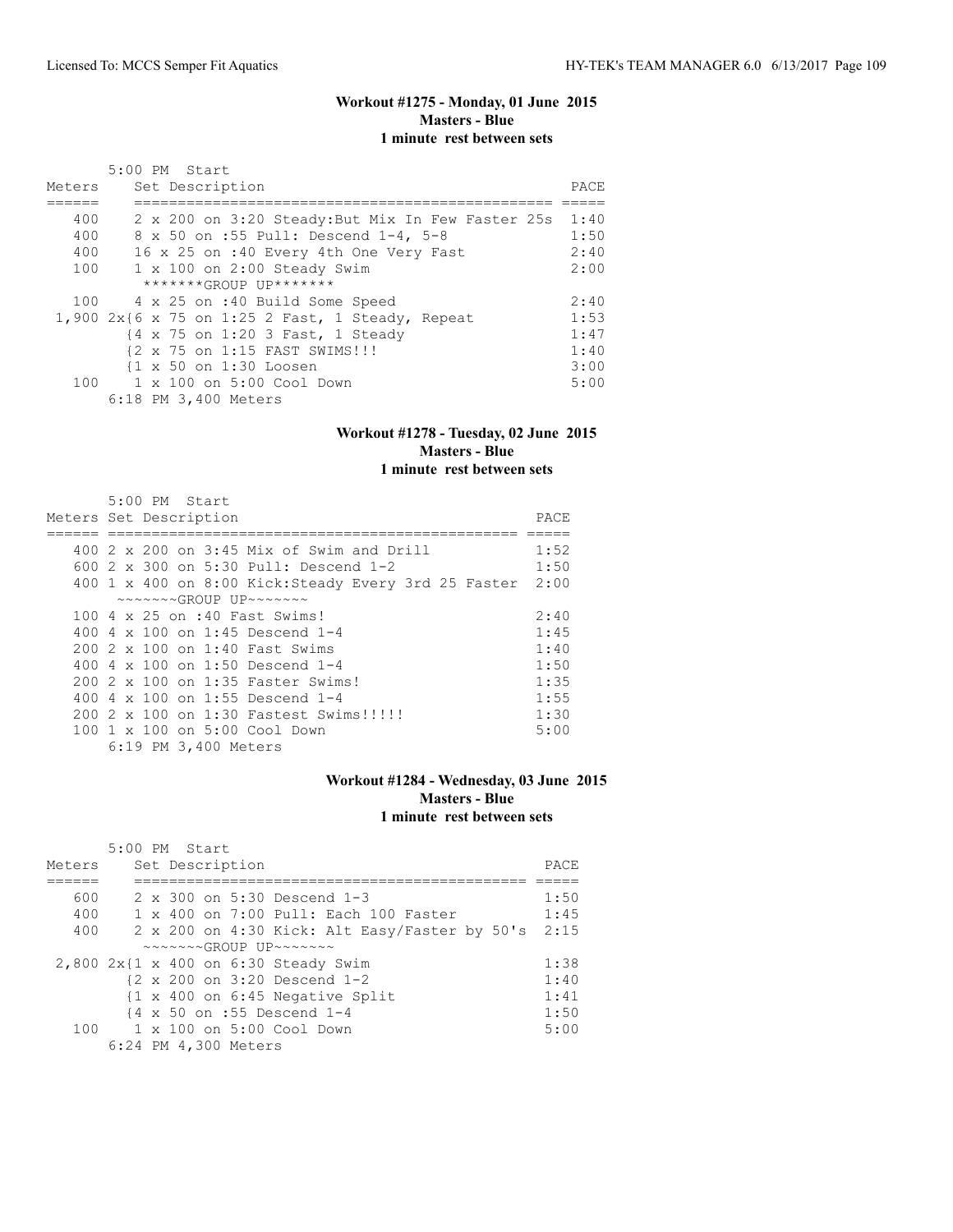## **Workout #1287 - Thursday, 04 June 2015 Masters - Blue 1 minute rest between sets**

| 5:00 PM Start<br>Meters Set Description               | PACE |
|-------------------------------------------------------|------|
| 500 1 x 500 on 9:00 Steady Swim                       | 1:48 |
| 500 5 x 100 on 1:50 Pull: Middle 50 of Each Sw Harder | 1:50 |
| $450$ 6 x 75 on 1:50 Kick: Evens Harder               | 2:27 |
| $******GROUP$ $IP*******$                             |      |
| 100 4 x 25 on :40 Mix Speed-At Least 2 Fast           | 2:40 |
| 500 2 x 250 on 4:15 200 Steady, Last 50 Fast          | 1:42 |
| 500 2 x 250 on 4:05 150 Steady, Last 100 Fast         | 1:38 |
| 500 2 x 250 on 3:55 150 Steady, 150 Fast              | 1:34 |
| $100 \t 1 \t x \t 100$ on $5:00$ Cool Down            | 5:00 |
| 6:11 PM 3,150 Meters                                  |      |

#### **Workout #1302 - Monday, 08 June 2015 Masters - Blue 1 minute rest between sets**

|        | 5:00 PM Start |  |                      |                                                                |      |
|--------|---------------|--|----------------------|----------------------------------------------------------------|------|
| Meters |               |  | Set Description      |                                                                | PACE |
|        |               |  |                      |                                                                |      |
| 600    |               |  |                      | 6 x 100 on 1:50 Swim & Drill                                   | 1:50 |
| 400    |               |  |                      | 8 x 50 on 1:15 Kick, evens faster 2:30                         |      |
| 400    |               |  |                      | 4 x 100 on 1:50 Pull, Desc                                     | 1:50 |
|        |               |  |                      | $--- $ Group Up $--- $                                         |      |
| 100    |               |  | 4 x 25 on :40 Fast!  |                                                                | 2:40 |
|        |               |  |                      | 1,400 1x{1 x 100 on 2:30 Easy/Steady                           | 2:30 |
|        |               |  |                      | {4 x 100 on 2:15 RACE SPEED                                    | 2:15 |
|        |               |  |                      | $\{1 \times 100 \text{ on } 2:30 \text{ Easy}/\text{steady}\}$ | 2:30 |
|        |               |  |                      | {3 x 100 on 2:15 RACE SPEED                                    | 2:15 |
|        |               |  |                      | $\{1 \times 100 \text{ on } 2:30 \text{ Easy}/\text{steady}\}$ | 2:30 |
|        |               |  |                      | {2 x 100 on 2:15 RACE SPEED                                    | 2:15 |
|        |               |  |                      | $\{1 \times 100 \text{ on } 2:30 \text{ Easy}/\text{Steady}\}$ | 2:30 |
|        |               |  |                      | {1 x 100 on 2:30 RACE SPEED                                    | 2:30 |
| 100    |               |  |                      | 1 x 100 on 5:00 Loosen                                         | 5:00 |
|        |               |  | 6:15 PM 3,000 Meters |                                                                |      |

#### **Workout #1305 - Tuesday, 09 June 2015 Masters - Blue 1 minute rest between sets**

| 5:00 PM Start                                      |      |
|----------------------------------------------------|------|
| Meters Set Description                             | PACE |
|                                                    |      |
| 600 $3 \times 200$ on $3:40$ Mix swim/drill & Desc | 1:50 |
| 400 4 x 100 on 2:30 kick, last 25 faster           | 2:30 |
| 450 $6 \times 75$ on 1:20 Pull, mix efforts        | 1:47 |
| $== == $ Group Up $== == $                         |      |
| $200 \text{ } 4 \times 50$ on 1:05 Desc 1-4        | 2:10 |
| 450 3 x 150 on 2:30 Desc 1-3                       | 1:40 |
| 450 $3 \times 150$ on 2:40 Desc 1-3                | 1:47 |
| 450 $3 \times 150$ on 2:50 Desc 1-3                | 1:53 |
| 100 1 x 100 on 5:00 Loosen                         | 5:00 |
| 6:11 PM 3,100 Meters                               |      |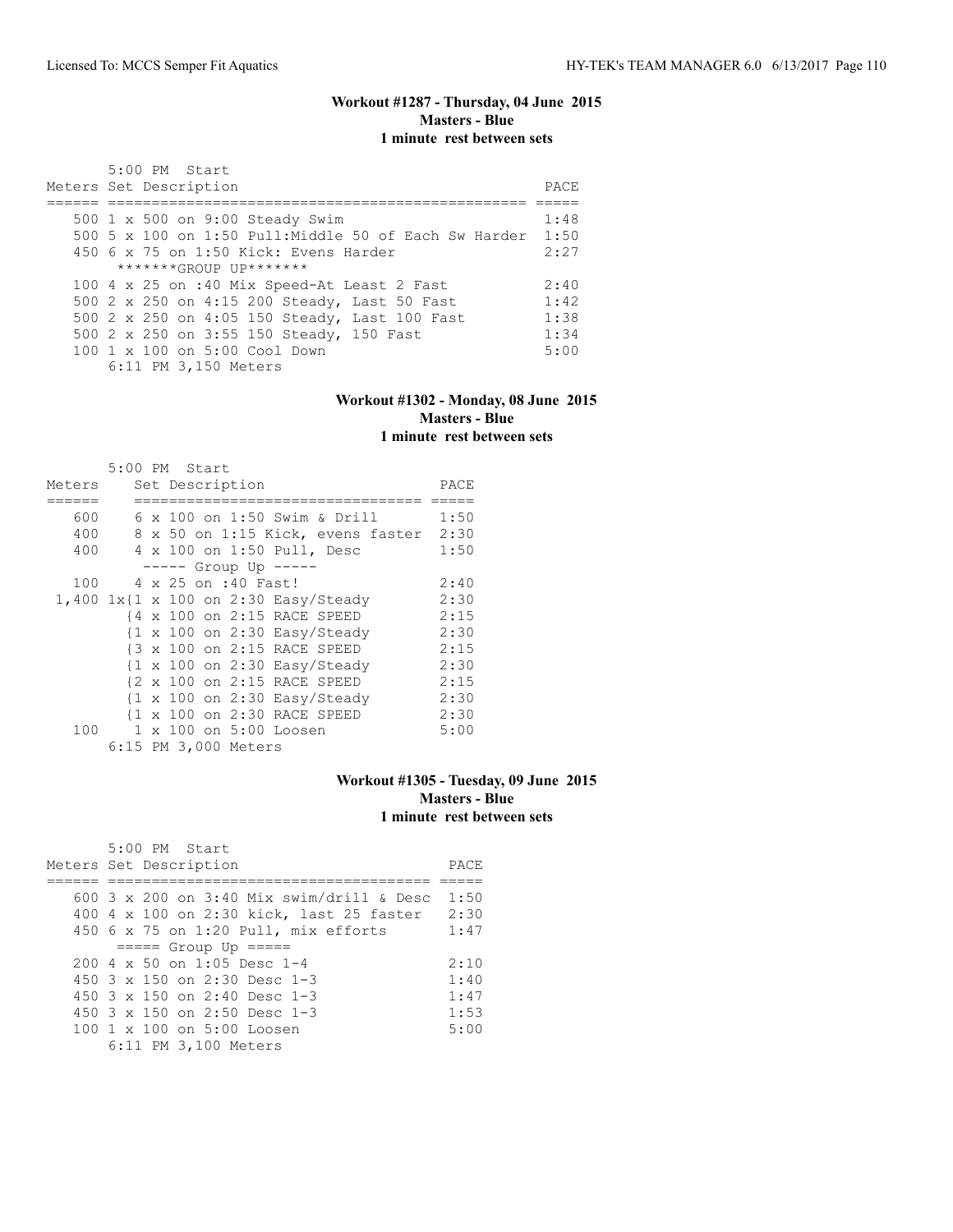## **Workout #1308 - Wednesday, 10 June 2015 Masters - Blue 1 minute rest between sets**

| $5:00$ PM Start<br>Meters Set Description              | PACE |
|--------------------------------------------------------|------|
|                                                        |      |
| 600 $2 \times 300$ on 5:30 Swim and drill & mix effort | 1:50 |
| 400 8 x 50 on 1:00 Pull, mix efforts                   | 2:00 |
| 450 6 x 75 on 2:00 Kick, last 25 faster                | 2:40 |
| ***** Group Up *****                                   |      |
| $200.4 \times 50$ on 1:05 desc 1-4                     | 2:10 |
| 1,200 4 x 300 on 4:45 Desc 1-4                         | 1:35 |
| 800 4 $\times$ 200 on 3:15 Desc 1-4                    | 1:38 |
| 400 4 $\times$ 100 on 1:45 Desc 1-4                    | 1:45 |
| $100 \text{ 1 x } 100 \text{ on } 5:00 \text{ Loosen}$ | 5:00 |
| 6:27 PM 4,150 Meters                                   |      |

#### **Workout #1311 - Thursday, 11 June 2015 Masters - Blue 1 minute rest between sets**

|                        | 5:00 PM Start           |  |                      |                                                                |      |
|------------------------|-------------------------|--|----------------------|----------------------------------------------------------------|------|
| Meters Set Description |                         |  |                      |                                                                | PACE |
|                        |                         |  |                      | ======                                                         |      |
|                        |                         |  |                      | 400 1 x 400 on 7:00 Swim & Drill 1:45                          |      |
|                        |                         |  |                      | 400 4 x 100 on 2:30 kick, mix efforts 2:30                     |      |
|                        |                         |  |                      | 600 6 x 100 on 1:50 Pull, Desc                                 | 1:50 |
|                        |                         |  |                      | ##### Group Up #####                                           |      |
|                        | 100 4 x 25 on :40 Fast! |  |                      |                                                                | 2:40 |
|                        |                         |  |                      | 1,600 1x{4 x 75 on 1:20 Steady                                 | 1:47 |
|                        |                         |  |                      | $\{1 \times 75 \text{ on } 1:05 \text{ Fast pace}\}$           | 1:27 |
|                        |                         |  |                      | {3 x 75 on 1:20 Steady                                         | 1:47 |
|                        |                         |  |                      | {2 x 75 on 1:05 Fast Pace                                      | 1:27 |
|                        |                         |  |                      | $\{2 \times 75 \text{ on } 1:20 \text{ Steady}\}$              | 1:47 |
|                        |                         |  |                      | {3 x 75 on 1:05 Fast Pace                                      | 1:27 |
|                        |                         |  |                      | {1 x 75 on 1:20 Steady                                         | 1:47 |
|                        |                         |  |                      | {4 x 75 on 1:05 Fast Pace                                      | 1:27 |
|                        |                         |  |                      | $\{1 \times 25 \text{ on } 1:00 \text{ Easy}\}$                | 4:00 |
|                        |                         |  |                      | $\{1 \times 75 \text{ on } 2:00 \text{ Best of the day } 2:40$ |      |
| 100                    |                         |  |                      | 1 x 100 on 5:00 Loosen                                         | 5:00 |
|                        |                         |  | 6:09 PM 3,200 Meters |                                                                |      |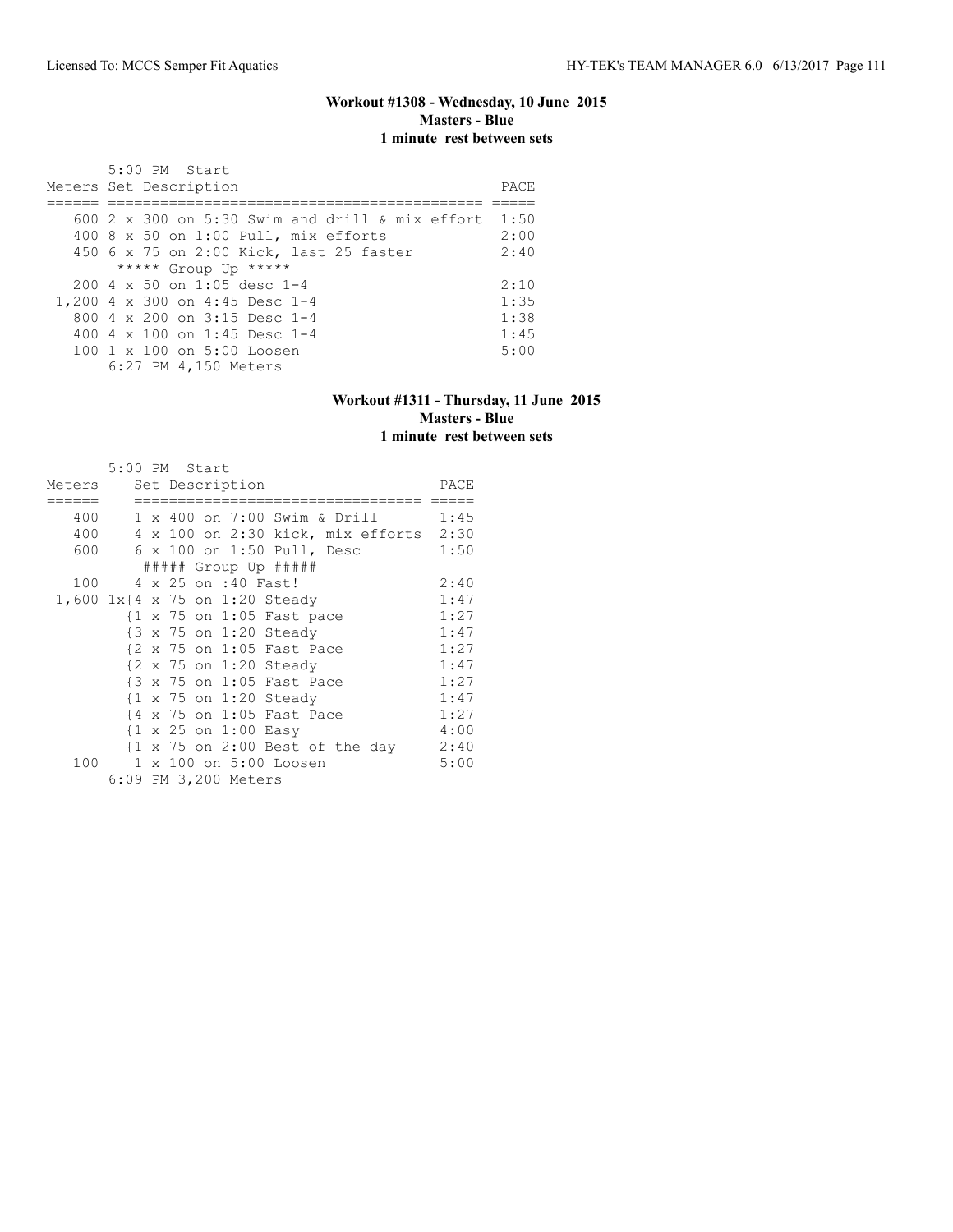## **Workout #1360 - Sunday, 14 June 2015 Masters - Blue 1 minute 15 seconds rest between sets**

| 5:00 AM Start                                            |      |
|----------------------------------------------------------|------|
| Meters Set Description                                   | PACE |
|                                                          |      |
| 600 1 x 600 on 13:00 Swim, Kick, Pull as Desired $2:10$  |      |
| 450 6 x 75 on 1:50 25 fly kick + 50 free swim            | 2:27 |
| 300 6 x 50 on 1:00 Pull, -1 Stroke/50                    | 2:00 |
| 1 on 5:00 bathroom & group up                            |      |
| $200$ 4 x 50 on 1:15 Kick, mix speeds as desired         | 2:30 |
| 400 8 x 50 on 1:20 Stroke as 25 Fast Swim, 25 Drill 2:40 |      |
| $1$ on $1:00$ Rest                                       |      |
| Below kick set - aim to go as fast as you can            |      |
| 400 8 x 50 on 1:15 Kick, Board OK, FAST                  | 2:30 |
| 100 $1 \times 100$ on $3:00$ Loosen / Bathroom           | 3:00 |
| 1,200 12 x 100 on 1:30 Free Odds Faster                  | 1:30 |
| 900 12 x 75 on 1:15 Free, Every 3rd Faster               | 1:40 |
| 600 12 x 50 on :55 Free, Every 4th Faster                | 1:50 |
| 300 12 x 25 on :30 Free, Every 5th Faster                | 2:00 |
| 200 1 x 200 on 4:00 Cool Down                            | 2:00 |
| 7:20 AM 5,650 Meters                                     |      |

## **Workout #1361 - Sunday, 14 June 2015 Masters - Blue 1 minute rest between sets**

|        | 5:00 AM Start                                   |      |
|--------|-------------------------------------------------|------|
| Meters | Set Description                                 | PACE |
|        |                                                 |      |
| 800    | $1 \times 800$ on $14:00$ Easy Swim/Pull        | 1:45 |
| 400    | 8 x 50 on 1:15 Kick IM Order, Board OK          | 2:30 |
| 400    | 8 x 50 on 1:00 Desc 1-4, 5-8                    | 2:00 |
| 100    | 4 x 25 on :45 Fast                              | 3:00 |
|        | 1 on 5:00 bathroom                              |      |
|        | 400 4 x 100 on 1:50 25 Stroke + 75 Free         | 1:50 |
|        | 1,500 1x{6 x 50 on 1:05 free                    | 2:10 |
|        | {6 x 50 on 1:00 free                            | 2:00 |
|        | {6 x 50 on :55 free                             | 1:50 |
|        | {6 x 50 on :50 free                             | 1:40 |
|        | {6 x 50 on :45 free                             | 1:30 |
|        | 100 1 x 100 on 3:00 Loosen                      | 3:00 |
|        | 1,000 8 x 125 on 2:20 75 IM + 50 Free           | 1:52 |
|        | 100 1 x 100 on 3:00 Loosen                      | 3:00 |
| 400    | 1 x 400 on 10:00 Best effort 400 Freestyle 2:30 |      |
| 100    | 1 x 100 on 5:00 Loosen                          | 5:00 |
|        | 7:06 AM 5,300 Meters                            |      |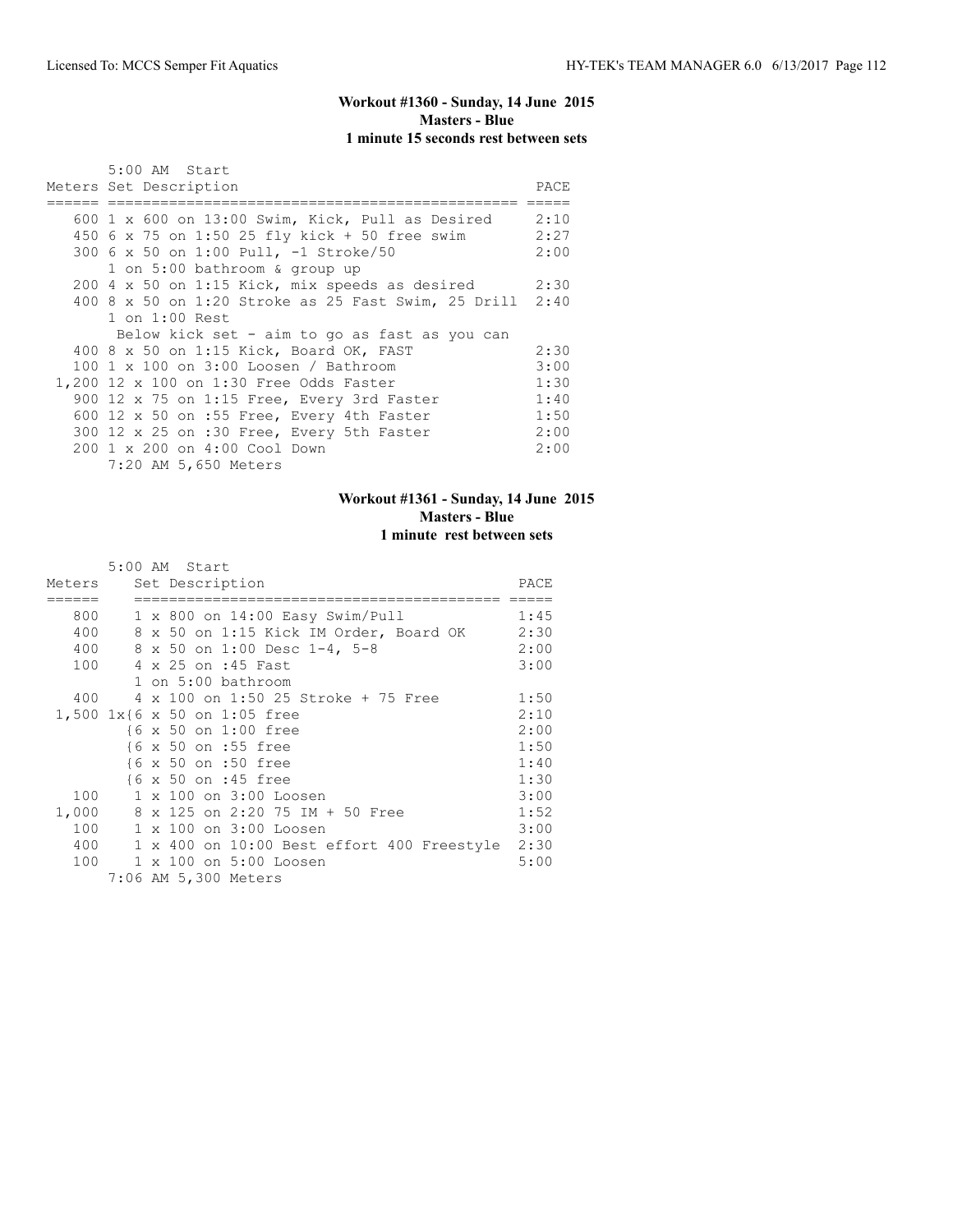## **Workout #1362 - Sunday, 14 June 2015 Masters - Blue 1 minute rest between sets**

|        | 5:00 AM Start                                                     |      |
|--------|-------------------------------------------------------------------|------|
| Meters | Set Description                                                   | PACE |
|        |                                                                   |      |
| 500    | 1 x 500 on 8:30 Swim 1st 25 of each 100=Drill                     | 1:42 |
| 500    | 1 x 500 on 8:30 Pull no pddls, BE 3/5 @ 50                        | 1:42 |
| 400    | 4 x 100 on 2:30 Kick, no board, 100 IM Order                      | 2:30 |
| 200    | 8 x 25 on :55 alt free/stroke @ 25, all fast                      | 3:40 |
| 200    | $1 \times 200$ on $8:00$ Easy swim + break                        | 4:00 |
| 300    | 6 x 50 on 1:30 Stroke-Fast Effort!                                | 3:00 |
|        | 200 4 x 50 on 1:05 Loosen                                         | 2:10 |
|        | 3,000 1x{2 x 500 on 8:30 Free neg split                           | 1:42 |
|        | $\{2 \times 400 \text{ on } 7:00 \text{ First } 100 = 100\}$      | 1:45 |
|        | $\{2 \times 300 \text{ on } 5:15 \text{ Free neg split}\}$        | 1:45 |
|        | $\{2 \times 200 \text{ on } 3:30 \text{ 1st } 100 = \text{IM} \}$ | 1:45 |
|        | {2 x 100 on 2:00 Fast Free to the Finish                          | 2:00 |
|        | 6:58 AM 5,300 Meters                                              |      |

## **Workout #1363 - Sunday, 14 June 2015 Masters - Blue 1 minute rest between sets**

|     | 5:00 AM Start                                                                    |      |
|-----|----------------------------------------------------------------------------------|------|
|     | Meters Set Description                                                           | PACE |
|     |                                                                                  |      |
|     | 600 1 x 600 on 11:00 10' Easy Swim                                               | 1:50 |
|     | 400 8 x 50 on 1:00 Descend 1-4, 5-8                                              | 2:00 |
|     | 400 8 x 50 on 1:20 Kick IM Order, Board OK 2:40                                  |      |
|     | 800 8 x 100 on 2:00 Steady, choice                                               | 2:00 |
|     | 1 on $6:00$ -- bathroom & group up --                                            |      |
|     | $2,100$ $2x\{1 \times 400 \text{ on } 6:30 \text{ 1st } 100 = 100 \text{ IM} \}$ | 1:38 |
|     | $8 \times 50$ on 1:15 Mod: 1-4= free, 5-8= stroke                                | 2:30 |
|     | {1 x 50 on 1:30 loosen                                                           | 3:00 |
|     | $\{2 \times 75 \text{ on } 2:30 \text{ Fast}, \#1=Stroke, \#2=Free \}$ 3:20      |      |
|     | $\{1 \times 50 \text{ on } 1:00 \text{ loosen } (\text{start early!})$           | 2:00 |
|     | $1$ on $:30$ rest                                                                |      |
|     | 300 6 x 50 on :45 Free, Strong & Steady                                          | 1:30 |
|     | $1$ on $:30$ rest                                                                |      |
| 200 | 4 x 50 on :43 Free, Strong & Steady                                              | 1:26 |
|     | $1$ on $:30$ rest                                                                |      |
| 100 | 2 x 50 on :41 Strong & Steady                                                    | 1:22 |
|     | $1$ on $:30$ rest                                                                |      |
|     | 50 1 x 50 on 2:00 BEST EFFORT                                                    | 4:00 |
|     | 300 1 x 300 on 5:00 Loosen                                                       | 1:40 |
|     | 7:06 AM 5,250 Meters                                                             |      |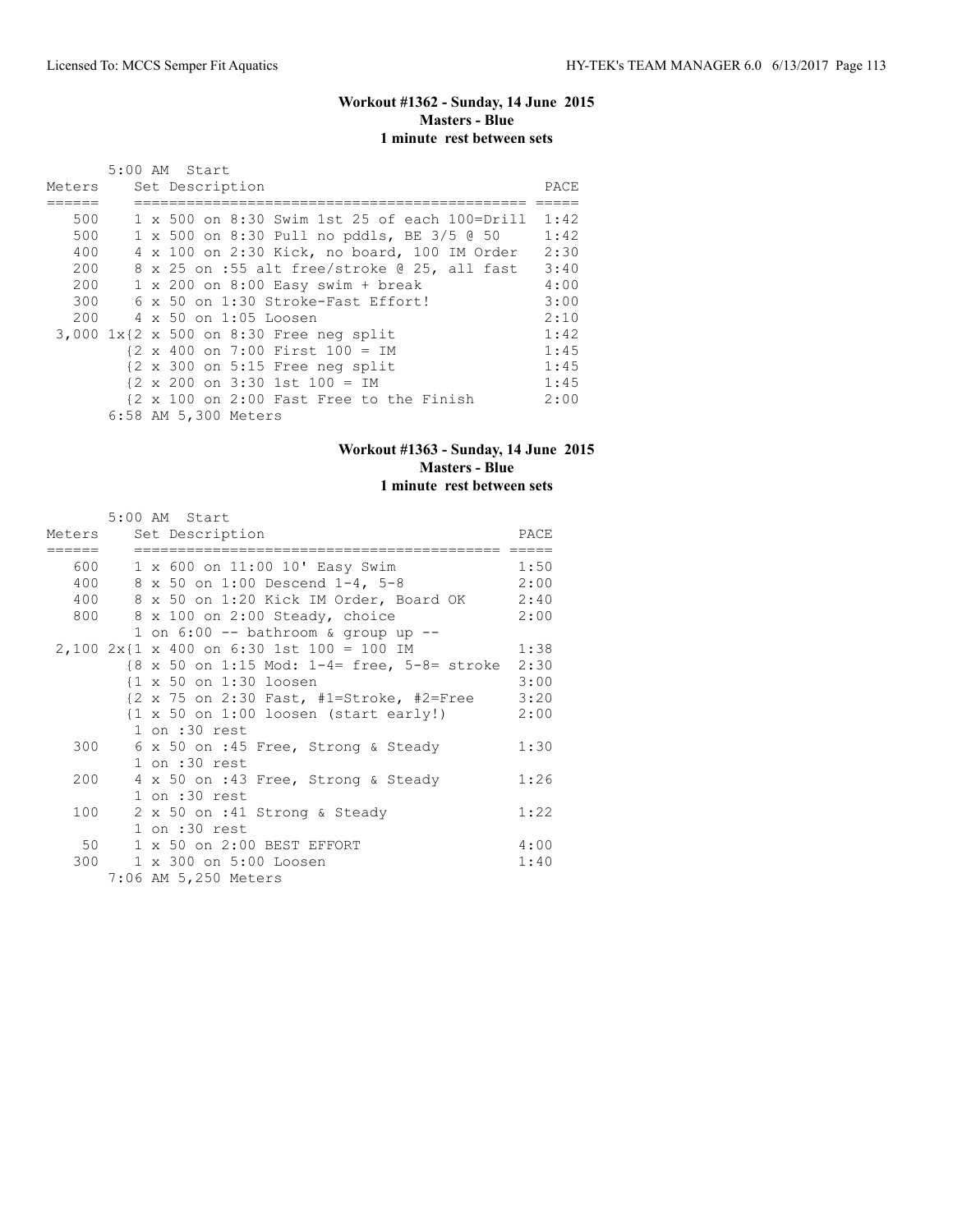## **Workout #1324 - Monday, 15 June 2015 Masters - Blue 1 minute rest between sets**

|        | 5:00 PM Start                                    |      |
|--------|--------------------------------------------------|------|
| Meters | Set Description                                  | PACE |
|        |                                                  |      |
| 400    | 2 x 200 on 3:45 Steady Swims                     | 1:52 |
| 600    | 4 x 150 on 2:50 Pull:1&3=Steady, 2&4=Harder 1:53 |      |
| 400    | 1 x 400 on 8:00 Kick: Every Other 50 Harder      | 2:00 |
|        | *******GROUP UP*******                           |      |
|        | 1,600 2x{8 x 25 on :40 Evens Faster!             | 2:40 |
|        | {2 x 75 on 1:20 Middle 25 Is FAST!!!             | 1:47 |
|        | {8 x 25 on :35 Evens Faster!                     | 2:20 |
|        | {2 x 75 on 1:20 Middle 25 Is FAST!!!             | 1:47 |
|        | {4 x 25 on :30 MAX EFFORT                        | 2:00 |
|        | 100 1 x 100 on 5:00 Cool Down                    | 5:00 |
|        | 6:12 PM 3,100 Meters                             |      |

#### **Workout #1327 - Tuesday, 16 June 2015 Masters - Blue 1 minute rest between sets**

| $5:00$ PM Start<br>Meters Set Description          | PACE |
|----------------------------------------------------|------|
| 400 1 x 400 on 7:00 Steady Swim                    | 1:45 |
|                                                    |      |
| 600 12 x 50 on :55 Pull: Descend 1-4, 5-8, 9-12    | 1:50 |
| 400 16 x 25 on :45 Kick: Every 3rd One = Very Fast | 3:00 |
| *******GROUP UP*******                             |      |
| 100 4 x 25 on :40 Fast Swims                       | 2:40 |
| 400 4 x 100 on 1:45 2 & 4 = FAST!!!                | 1:45 |
| 200 4 x 50 on 1:00 2 & 4 = FAST!!!                 | 2:00 |
| 400 4 x 100 on 1:55 2 & 4 = FAST!!!!               | 1:55 |
| 200 4 x 50 on 1:00 2 $\&$ 4 = FAST!!!              | 2:00 |
| 400 4 x 100 on 2:05 2 & 4 = FAST!!!                | 2:05 |
| $100 \t 1 \t x \t 100$ on $5:00$ Cool Down         | 5:00 |
| 6:19 PM 3,200 Meters                               |      |

#### **Workout #1330 - Wednesday, 17 June 2015 Masters - Blue 1 minute rest between sets**

|        | 5:00 PM Start                                                                          |      |
|--------|----------------------------------------------------------------------------------------|------|
| Meters | Set Description                                                                        | PACE |
|        |                                                                                        |      |
| 500    | 1 x 500 on 9:00 Steady Swim/Mix in Drills                                              | 1:48 |
| 500    | 5 x 100 on 1:50 Pull: Harder on 2 & 4                                                  | 1:50 |
| 450    | 6 x 75 on 1:40 Kick: Middle 25 Of Each Hard 2:13                                       |      |
|        | $\sim \sim \sim \sim \sim GROUP$ UP $\sim \sim \sim \sim \sim \sim$                    |      |
|        | 2,900 1x{4 x 50 on 1:00 Descend 1-4                                                    | 2:00 |
|        | $\{5 \times 100 \text{ on } 1:40 \text{ Descend } 1-5$                                 | 1:40 |
|        | {1 x 500 on 8:00 Negative Split                                                        | 1:36 |
|        | $\{2 \times 250 \text{ on } 4:10 \text{ Descend } 1-2$                                 | 1:40 |
|        | $\{1 \times 500$ on 8:00 Negative Split                                                | 1:36 |
|        | $15 \times 100$ on 1:40 Descend 1-5                                                    | 1:40 |
|        | $\{4 \times 50 \text{ on } 1:00 \text{ Descend } 1-4$ , Last $2 = \text{Fast } 2$ 2:00 |      |
|        | 100    1 x 100    an 5:00    Cool    Down                                              | 5:00 |
|        | 6:27 PM 4,450 Meters                                                                   |      |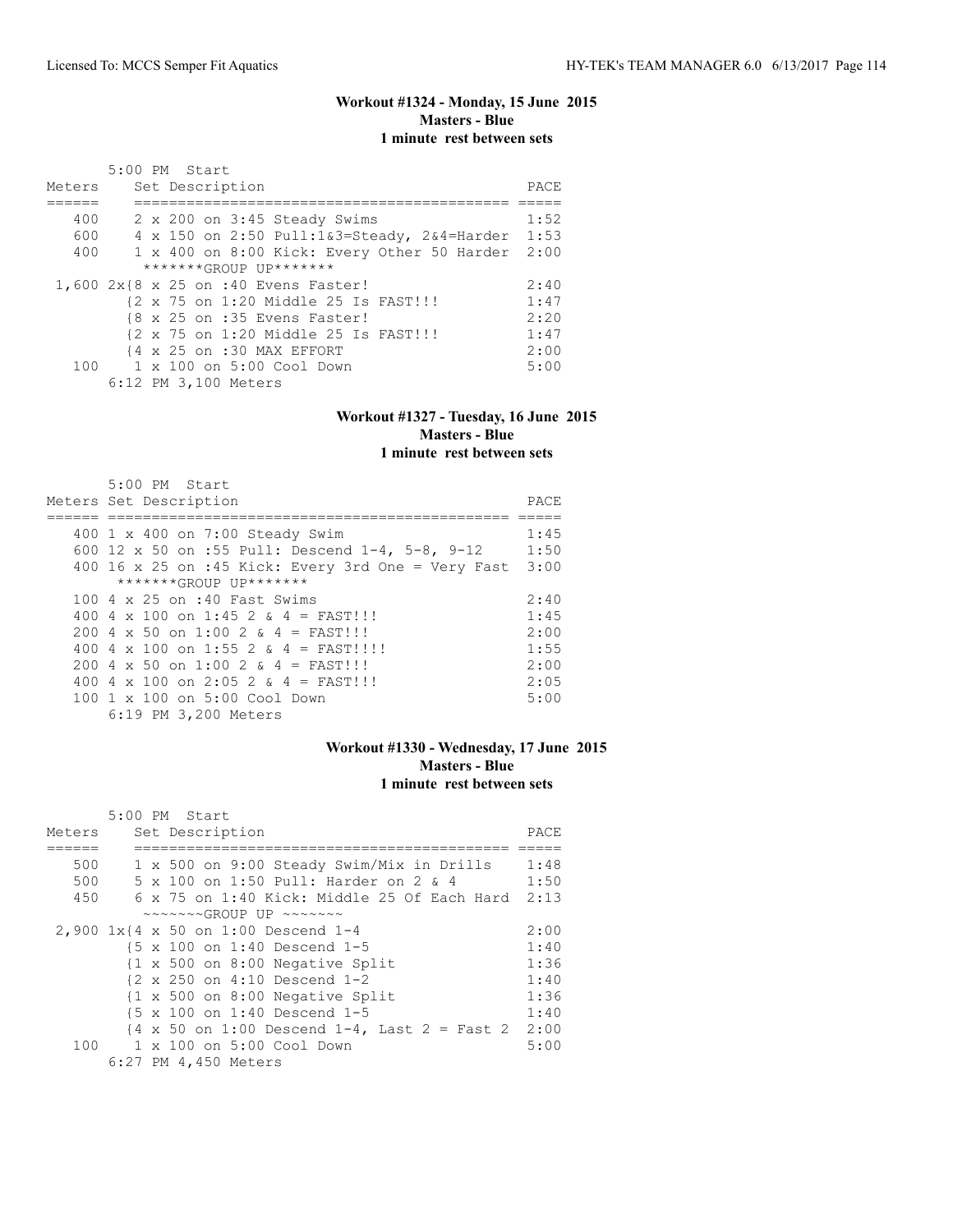## **Workout #1333 - Thursday, 18 June 2015 Masters - Blue 1 minute rest between sets**

|                        | $5:00$ PM Start |                      |                                                                                              |      |
|------------------------|-----------------|----------------------|----------------------------------------------------------------------------------------------|------|
| Meters Set Description |                 |                      |                                                                                              | PACE |
|                        |                 |                      |                                                                                              |      |
|                        |                 |                      | 600 2 x 300 on 6:00 Swim/Drill Mix                                                           | 2:00 |
|                        |                 |                      | $400 \text{ 1 x } 400 \text{ on } 7:15 \text{ Pull: } \text{Swim Some } 50 \text{'s Harder}$ | 1:49 |
|                        |                 |                      | 400 2 x 200 on 4:15 Kick: Easier & Faster by 50's 2:08                                       |      |
|                        |                 |                      | *******GROUP UP*******                                                                       |      |
|                        |                 |                      | 100 4 x 25 on :40 Fast Swims!                                                                | 2:40 |
|                        |                 |                      | 400 2 x 200 on 3:00 Steady                                                                   | 1:30 |
|                        |                 |                      | $200.2 \times 100$ on 1:45 Descend 1-2                                                       | 1:45 |
|                        |                 |                      | 400 2 x 200 on 3:10 Steady                                                                   | 1:35 |
|                        |                 |                      | 200 2 x 100 on 1:40 Descend 1-2                                                              | 1:40 |
|                        |                 |                      | 400 2 x 200 on 3:20 Negative Split                                                           | 1:40 |
|                        |                 |                      | 200 2 x 100 on 1:35 Fast Swims                                                               | 1:35 |
|                        |                 |                      | 100 1 x 100 on 5:00 Cool Down                                                                | 5:00 |
|                        |                 | 6:19 PM 3,400 Meters |                                                                                              |      |

## **Workout #1378 - Monday, 22 June 2015 Masters - Blue 1 minute rest between sets**

| 5:00 PM Start                                           |      |
|---------------------------------------------------------|------|
| Meters Set Description                                  | PACE |
|                                                         |      |
| 400 1 x 400 on 8:00 Mix swim & Drill                    | 2:00 |
| 400 1 x 400 on 8:00 Pull, mix speeds                    | 2:00 |
| 400 4 x 100 on 2:45 Kick, mix in a fast 25 on each 2:45 |      |
| ***** Group Up ******                                   |      |
| 100 4 x 25 on 1:00 Speedy!                              | 4:00 |
| 400 8 x 50 on 1:05 Desc 1-4, 5-8                        | 2:10 |
| 200 1 x 200 on 4:00 Get Ready                           | 2:00 |
| $6006 \times 100$ on $3:00$ Test Yourself!!             | 3:00 |
| 500 1 x 500 on 10:00 Cool down                          | 2:00 |
| 6:19 PM 3,000 Meters                                    |      |

#### **Workout #1381 - Tuesday, 23 June 2015 Masters - Blue 1 minute rest between sets**

|        |  | $5:00$ PM Start                          |      |
|--------|--|------------------------------------------|------|
| Meters |  | Set Description                          | PACE |
|        |  |                                          |      |
| 400    |  | $1 \times 400$ on 7:00 Swim & Drill      | 1:45 |
| 600    |  | $6 \times 100$ on 1:50 Pull, mix efforts | 1:50 |
| 400    |  | 8 x 50 on 1:20 Kick, alt easy/fast       | 2:40 |
|        |  | $====$ Group Up $====$                   |      |
| 200    |  | $4 \times 50$ on 1:05 Desc 1-4           | 2:10 |
|        |  | 1,500 4x{1 x 25 on 1:30 Loosen           | 6:00 |
|        |  | {1 x 200 on 3:15 Faster each round       | 1:38 |
|        |  | {3 x 50 on 1:05 Get FAST!!!!             | 2:10 |
| 100    |  | 1 x 100 on 5:00 Loosen                   | 5:00 |
|        |  | 6:16 PM 3,200 Meters                     |      |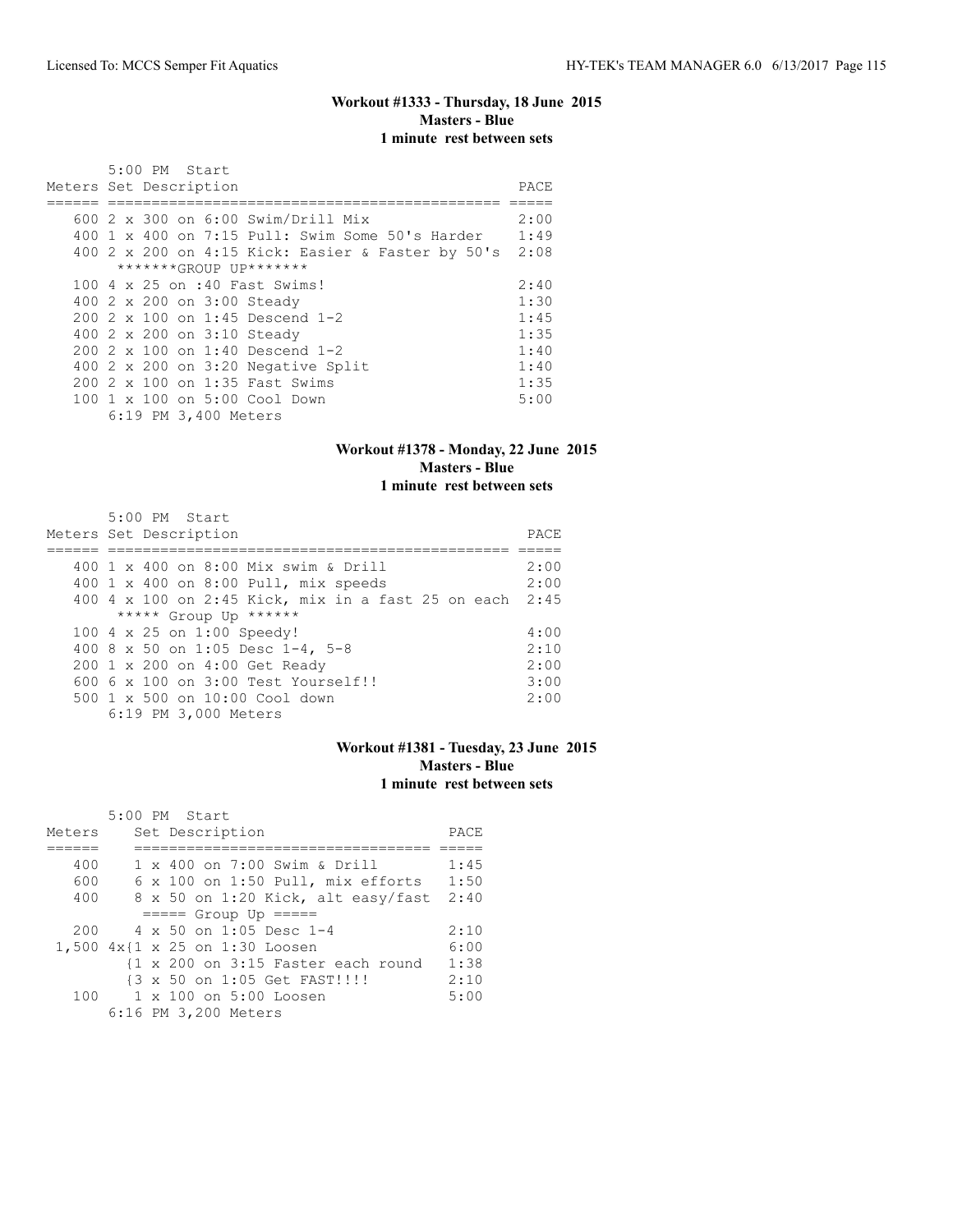## **Workout #1384 - Wednesday, 24 June 2015 Masters - Blue 1 minute rest between sets**

| 5:00 PM Start<br>Meters Set Description                | PACE. |
|--------------------------------------------------------|-------|
| $600$ 2 x 300 on 5:20 Mix swim and drill               | 1:47  |
| 400 4 x 100 on 2:30 Kick, blast the last 25 2:30       |       |
| 450 6 x 75 on 1:20 Pull, faster last 25                | 1:47  |
| ----- Group Up -----                                   |       |
| $200.4 \times 50$ on 1:00 Desc 1-4                     | 2:00  |
| 600 1 x 600 on 9:10 Neg Split                          | 1:32  |
| 600 $3 \times 200$ on $3:20$ Desc 1-3                  | 1:40  |
| 600 $4 \times 150$ on 2:40 Desc 1-4                    | 1:47  |
| 600 6 x 100 on 1:55 Desc 1-3, 4-6                      | 1:55  |
| $100 \text{ 1 x } 100 \text{ on } 5:00 \text{ Loosen}$ | 5:00  |
| 6:29 PM 4,150 Meters                                   |       |

#### **Workout #1387 - Thursday, 25 June 2015 Masters - Blue 1 minute rest between sets**

| $5:00$ PM Start<br>Meters Set Description       | PACE |
|-------------------------------------------------|------|
| 600 $3 \times 200$ on $3:30$ Mix swim and drill | 1:45 |
|                                                 |      |
| 400 8 x 50 on 1:00 Pull, Desc the set           | 2:00 |
| $450$ 6 x 75 on 1:40 Kick, mix efforts          | 2:13 |
| www.group Up "                                  |      |
| 100 4 x 25 on :40 Fast!                         | 2:40 |
| 450 3 x 150 on 2:30 Steady                      | 1:40 |
| 450 $3 \times 150$ on 2:40 Desc 1-3             | 1:47 |
| 450 3 x 150 on 2:50 Desc 1-3                    | 1:53 |
| $25.1 \times 25$ on $1:00$ Loosen               | 4:00 |
| 150 1 x 150 on 5:00 Last one, fast one          | 3:20 |
| 100 1 x 100 on 5:00 Loosen                      | 5:00 |
| 6:17 PM 3,175 Meters                            |      |

#### **Workout #1400 - Monday, 29 June 2015 Masters - Blue 1 minute rest between sets**

|        | $5:00$ PM Start                                            |      |
|--------|------------------------------------------------------------|------|
| Meters | Set Description                                            | PACE |
|        |                                                            |      |
| 600    | 2 x 300 on 5:45 Swim: Descend 1-2                          | 1:55 |
| 400    | 1 x 400 on 7:30 Pull: Steady                               | 1:52 |
| 400    | 8 x 50 on 1:05 Kick: Mix Speeds-Some Fast                  | 2:10 |
|        | $\sim\sim\sim\sim\sim GROUP$ UP $\sim\sim\sim\sim\sim\sim$ |      |
| 100    | 4 x 25 on :40 Build Some Speed                             | 2:40 |
|        | 1,600 2x{8 x 50 on 1:00 Descend 1-4, 5-8                   | 2:00 |
|        | {2 x 50 on 1:15 Steady Swims                               | 2:30 |
|        | {4 x 50 on :50 Fast Swims!                                 | 1:40 |
|        | {2 x 50 on 1:15 Steady Swims                               | 2:30 |
| 100    | 2 x 50 on 1:30 Best Effort!                                | 3:00 |
| 100    | 1 x 100 on 5:00 Cool Down                                  | 5:00 |
|        | 6:19 PM 3,300 Meters                                       |      |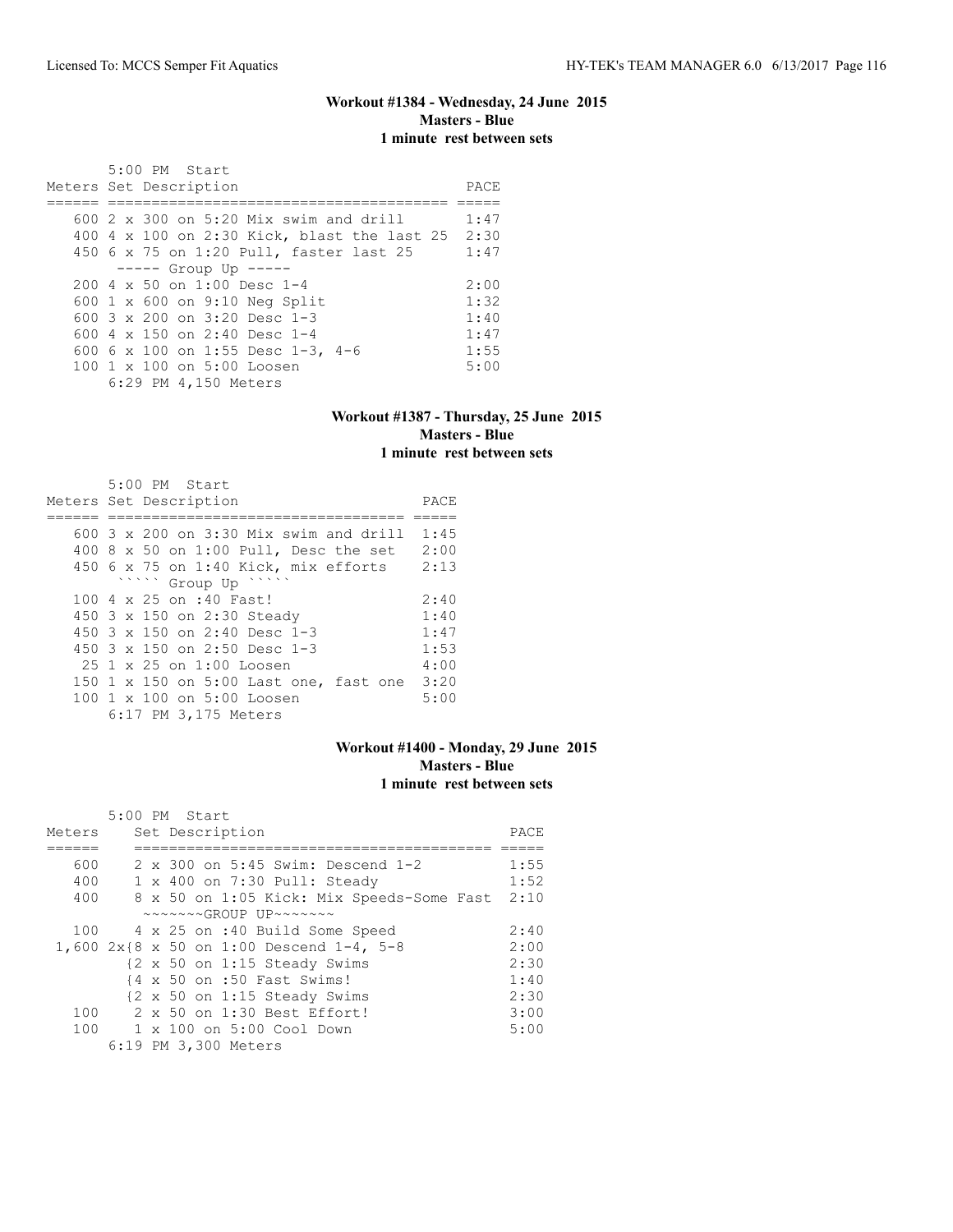## **Workout #1403 - Tuesday, 30 June 2015 Masters - Blue 1 minute rest between sets**

| $5:00$ PM Start                                        |       |
|--------------------------------------------------------|-------|
| Meters Set Description                                 | PACE. |
|                                                        |       |
| 500 1 x 500 on 9:00 Steady Swim                        | 1:48  |
| 500 5 x 100 on 1:55 Pull: Odds Steady, Evens Faster    | 1:55  |
| 450 $6 \times 75$ on 1:50 Kick: Middle 25 of Each Fast | 2:27  |
| *******GROUP UP*******                                 |       |
| 100 4 x 25 on :40 Fast Swims                           | 2:40  |
| 600 8 x 75 on 1:35 Descend 1-4, 5-8                    | 2:07  |
| 450 6 x 75 on 1:25 Descend 1-3, 4-6                    | 1:53  |
| 300 4 x 75 on 1:15 Descend 1-4                         | 1:40  |
| 150 2 x 75 on 1:05 Fast Swims!                         | 1:27  |
| $25$ 1 x 25 on 1:30 Loosen/Easy Swim                   | 6:00  |
| 75 1 x 75 on 2:00 Best Effort                          | 2:40  |
| 100 1 x 100 on 5:00 Cool Down                          | 5:00  |
| 6:22 PM 3,250 Meters                                   |       |

# **Workout #1409 - Wednesday, 01 July 2015 Masters - Blue**

## **1 minute rest between sets**

|        | $5:00$ PM Start |  |                      |                                                        |                                                            |  |                                                       |      |
|--------|-----------------|--|----------------------|--------------------------------------------------------|------------------------------------------------------------|--|-------------------------------------------------------|------|
| Meters |                 |  | Set Description      |                                                        |                                                            |  |                                                       | PACE |
|        |                 |  |                      |                                                        |                                                            |  |                                                       |      |
| 400    |                 |  |                      |                                                        | 2 x 200 on 3:45 Steady Swims                               |  |                                                       | 1:52 |
| 600    |                 |  |                      |                                                        | 2 x 300 on 5:45 Pull: Descend 1-2                          |  |                                                       | 1:55 |
| 400    |                 |  |                      |                                                        |                                                            |  | $4 \times 100$ on 2:00 Kick: Middle 50 of Each Faster | 2:00 |
|        |                 |  |                      | $***$ **** $GROIJP$ $IJP$ ******                       |                                                            |  |                                                       |      |
| 200    |                 |  |                      | 4 x 50 on 1:00 Descend 1-4                             |                                                            |  |                                                       | 2:00 |
|        |                 |  |                      | 2,600 2x{3 x 100 on 1:40 Descend 1-3                   |                                                            |  |                                                       | 1:40 |
|        |                 |  |                      | $\{2 \times 250 \text{ on } 4:05 \text{ Descend } 1-2$ |                                                            |  |                                                       | 1:38 |
|        |                 |  |                      |                                                        | $\{1 \times 500 \text{ on } 8:00 \text{ Negative Split}\}$ |  |                                                       | 1:36 |
|        |                 |  |                      | 100 1 x 100 on 5:00 Cool Down                          |                                                            |  |                                                       | 5:00 |
|        |                 |  | 6:25 PM 4,300 Meters |                                                        |                                                            |  |                                                       |      |

#### **Workout #1412 - Thursday, 02 July 2015 Masters - Blue 1 minute rest between sets**

| 5:00 PM Start<br>Meters Set Description          | PACE |
|--------------------------------------------------|------|
|                                                  | 1:45 |
| 400 1 x 400 on 7:00 Steady Swim                  |      |
| 500 10 x 50 on :55 Pull: Evens Harder            | 1:50 |
| 300 12 x 25 on :40 Kick: Every 3rd One Fast 2:40 |      |
| 200 1 x 200 on 3:15 Steady Swim                  | 1:38 |
| *******GROUP UP*******                           |      |
| 400 2 x 200 on 3:00 Steady                       | 1:30 |
| 200 2 x 100 on 1:40 Descend 1-2                  | 1:40 |
| 400 2 x 200 on 3:05 Steady                       | 1:32 |
| 200 2 x 100 on 1:40 Descend 1-2                  | 1:40 |
| 400 2 x 200 on 3:10 Steady                       | 1:35 |
| 200 2 x 100 on 1:40 Descend 1-2                  | 1:40 |
| 200 1 x 200 on 4:00 Last One, Fast One           | 2:00 |
| 100 1 x 100 on 5:00 Cool Down                    | 5:00 |
| 6:21 PM 3,500 Meters                             |      |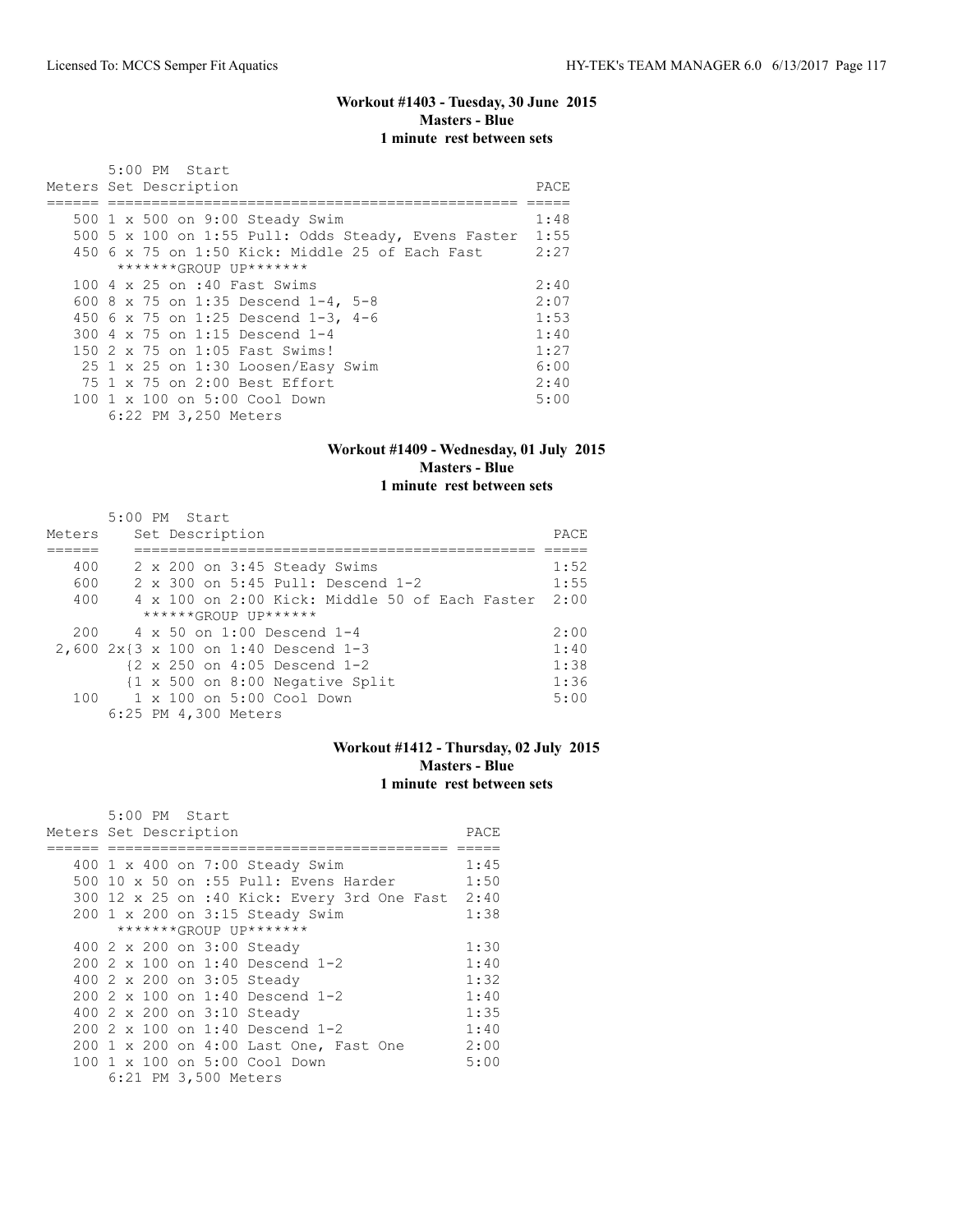#### **Workout #1429 - Monday, 06 July 2015 Masters - Blue 1 minute rest between sets**

| 5:00 PM Start<br>Meters Set Description | PACE |
|-----------------------------------------|------|
|                                         |      |
| Aquathlon Monday Night!                 |      |
| 600 3 x 200 on 3:45 Mix swim & Drill    | 1:52 |
| $400$ 8 x 50 on 1:15 kick, mix speeds   | 2:30 |
| 400 4 x 100 on 1:50 Pull, Desc          | 1:50 |
| $====$ Group Up $====$                  |      |
| 100 4 x 25 on :40 Fast!                 | 2:40 |
| $25.1 \times 25$ on $1:00$ Loosen       | 4:00 |
| 450 6 x 75 on 1:30 Fast!                | 2:00 |
| $25.1 \times 25$ on $1:00$ Loosen       | 4:00 |
| 450 6 x 75 on 1:50 Fast!                | 2:27 |
| $25.1 \times 25$ on $1:00$ Loosen       | 4:00 |
| 450 6 x 75 on 2:10 Fast!                | 2:53 |
| 100 1 x 100 on 5:00 Loosen              | 5:00 |
| 6:24 PM 3,025 Meters                    |      |

## **Workout #1539 - Monday, 06 July 2015 Masters - Blue 1 minute rest between sets**

|  | $5:00$ PM Start                             |      |
|--|---------------------------------------------|------|
|  | Meters Set Description                      | PACE |
|  |                                             |      |
|  | 600 3 x 200 on 4:00 Swim mix in drills 2:00 |      |
|  | 400 8 x 50 on 1:00 Pull                     | 2:00 |
|  | 400 8 x 50 on 1:00 Kick                     | 2:00 |
|  | $==qroup$ up===                             |      |
|  | 300 6 x 50 on 1:00 Dec 1-3, 4-6             | 2:00 |
|  | 200 8 x 25 on :40 FAST FAST FAST            | 2:40 |
|  | 300 6 x 50 on 1:00 Dec 1-3, 4-6             | 2:00 |
|  | 200 8 x 25 on :35 FAST FAST FAST            | 2:20 |
|  | 300 6 x 50 on 1:00 Dec 1-3, 4-6             | 2:00 |
|  | 200 8 x 25 on :30 FAST FAST FAST            | 2:00 |
|  | 300 6 x 50 on 1:00 Dec 1-3, 4-6             | 2:00 |
|  | 100 1 x 100 on 5:00 Cool down               | 5:00 |
|  | 6:22 PM 3,300 Meters                        |      |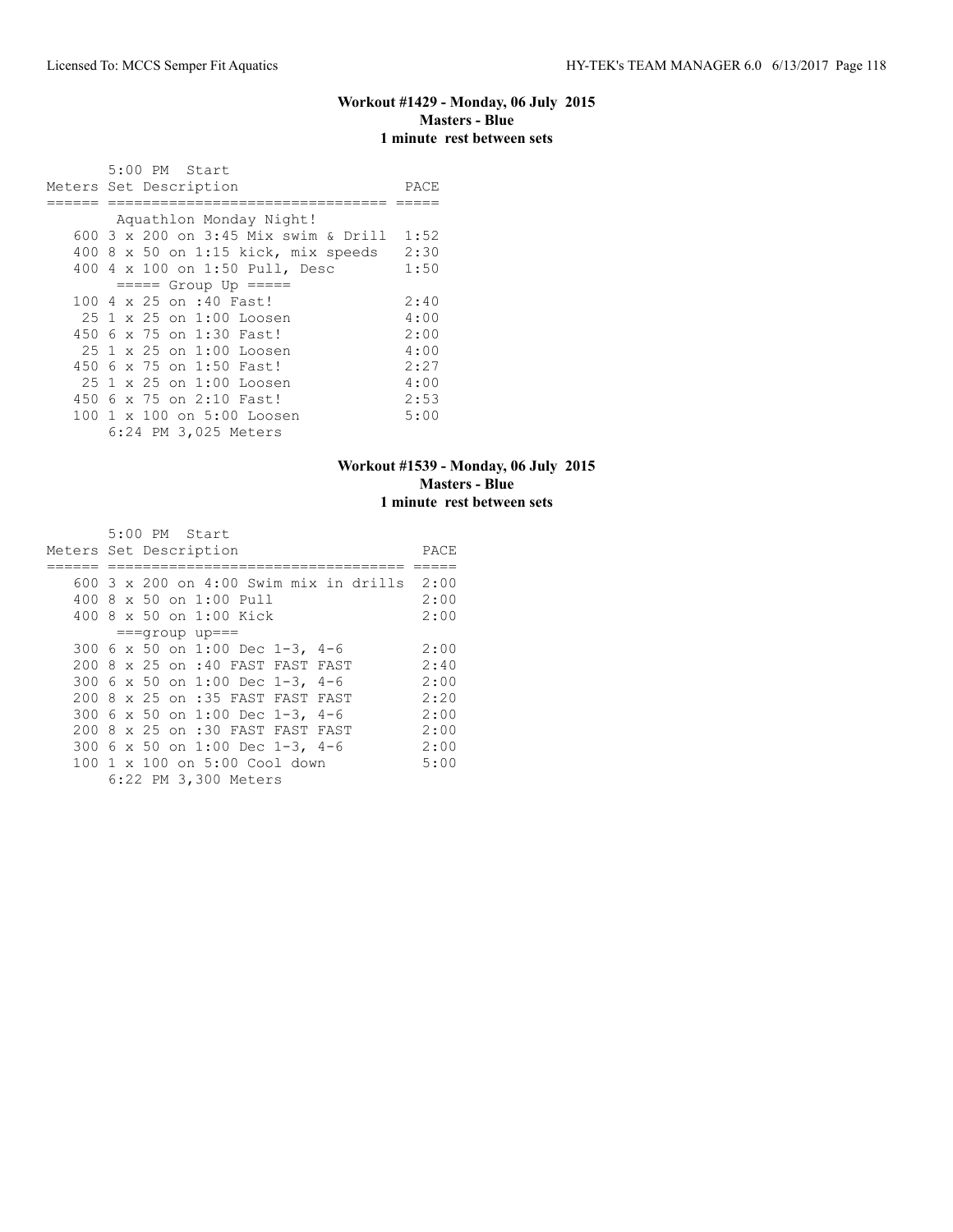## **Workout #1432 - Tuesday, 07 July 2015 Masters - Blue 1 minute rest between sets**

|        |  | 5:00 PM Start        |  |                                                    |      |
|--------|--|----------------------|--|----------------------------------------------------|------|
| Meters |  | Set Description      |  |                                                    | PACE |
|        |  |                      |  |                                                    |      |
| 600    |  |                      |  | 2 x 300 on 5:30 Swim & Drill                       | 1:50 |
| 400    |  |                      |  | 4 x 100 on 2:30 kick. last 25 always fast!!!! 2:30 |      |
| 450    |  |                      |  | 6 x 75 on 1:25 Pull, last 25 faster!               | 1:53 |
|        |  |                      |  | $--- $ Group Up $--- $                             |      |
|        |  |                      |  | 1,800 1x{3 x 100 on 1:45 Steady                    | 1:45 |
|        |  |                      |  | {2 x 100 on 1:40 Faster                            | 1:40 |
|        |  |                      |  | {1 x 100 on 2:05 Fastest                           | 2:05 |
|        |  |                      |  | {3 x 100 on 1:40 Steady                            | 1:40 |
|        |  |                      |  | {2 x 100 on 1:35 Faster                            | 1:35 |
|        |  |                      |  | {1 x 100 on 2:00 Fastest                           | 2:00 |
|        |  |                      |  | {3 x 100 on 1:35 Steady                            | 1:35 |
|        |  |                      |  | {2 x 100 on 1:30 Faster                            | 1:30 |
|        |  |                      |  | {1 x 100 on 1:25 Fastest                           | 1:25 |
| 100    |  |                      |  | 1 x 100 on 5:00 Loosen                             | 5:00 |
|        |  | 6:09 PM 3,350 Meters |  |                                                    |      |

## **Workout #1542 - Tuesday, 07 July 2015 Masters - Blue 1 minute rest between sets**

|                        |  | $5:00$ PM Start |                                 |                                    |  |                                             |      |
|------------------------|--|-----------------|---------------------------------|------------------------------------|--|---------------------------------------------|------|
| Meters Set Description |  |                 |                                 |                                    |  |                                             | PACE |
|                        |  |                 |                                 |                                    |  |                                             |      |
|                        |  |                 |                                 |                                    |  | 600 3 x 200 on 3:55 Swim mix in drills 1:58 |      |
|                        |  |                 | 300 2 x 150 on 3:10 Pull        |                                    |  |                                             | 2:07 |
|                        |  |                 | 400 4 x 100 on 2:10 Kick        |                                    |  |                                             | 2:10 |
|                        |  |                 | $===qrow$ up===                 |                                    |  |                                             |      |
|                        |  |                 |                                 | 200 4 x 50 on 1:00 Build speed     |  |                                             | 2:00 |
|                        |  |                 |                                 | 400 4 x 100 on 1:45 Dec 1-4        |  |                                             | 1:45 |
|                        |  |                 |                                 | 200 4 x 50 on 1:00 Dec 1-4         |  |                                             | 2:00 |
|                        |  |                 |                                 | 400 4 $\times$ 100 on 1:40 Dec 1-4 |  |                                             | 1:40 |
|                        |  |                 |                                 | 200 4 x 50 on 1:00 Dec 1-4         |  |                                             | 2:00 |
|                        |  |                 |                                 | 400 4 x 100 on 1:35 Dec 1-4        |  |                                             | 1:35 |
|                        |  |                 | $2004 \times 50$ on $1:00$ FAST |                                    |  |                                             | 2:00 |
|                        |  |                 |                                 | 100 1 x 100 on 5:00 cool down      |  |                                             | 5:00 |
|                        |  |                 | 6:20 PM 3,400 Meters            |                                    |  |                                             |      |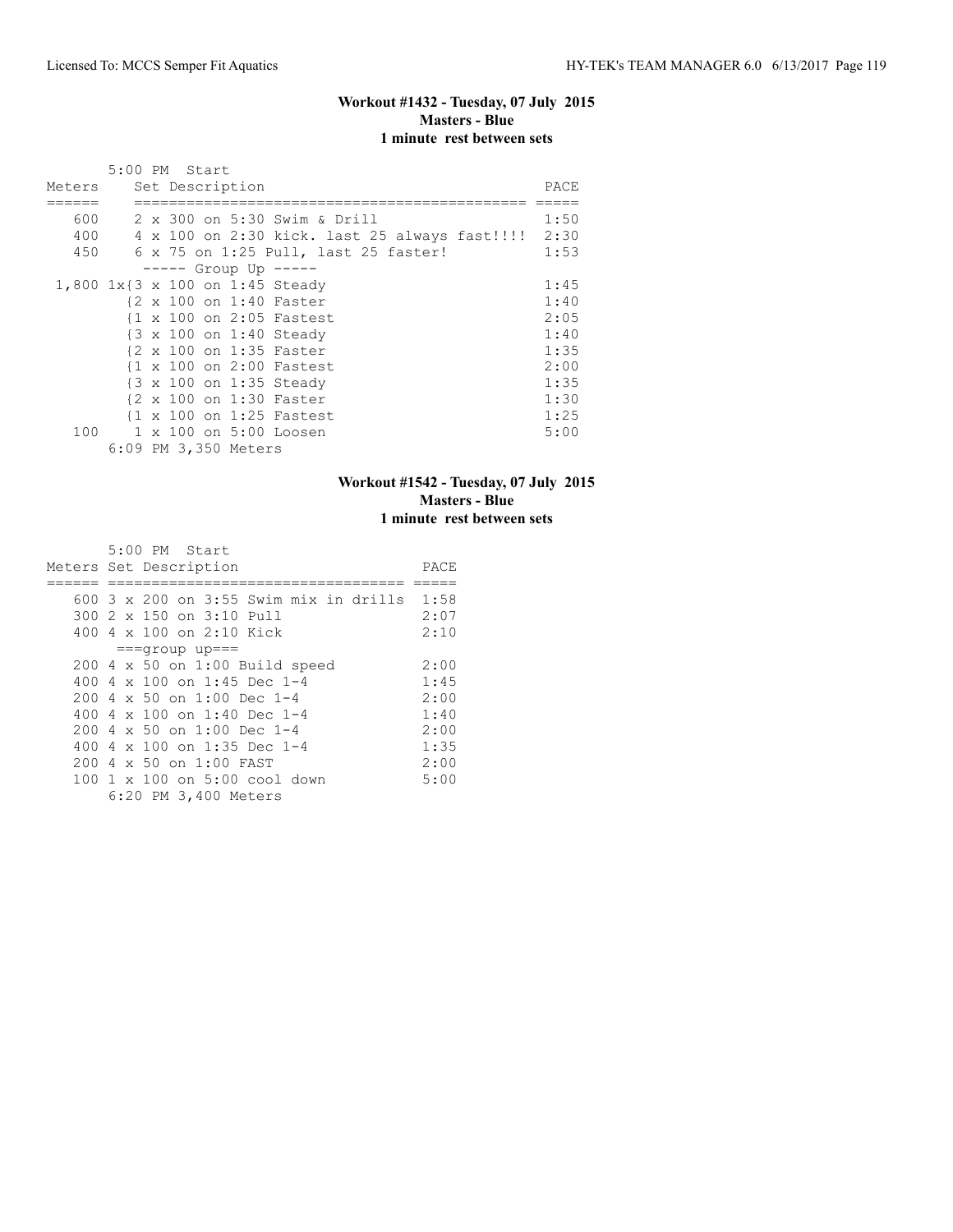## **Workout #1435 - Wednesday, 08 July 2015 Masters - Blue 1 minute rest between sets**

| Meters | $5:00$ PM Start<br>Set Description             | PACE |
|--------|------------------------------------------------|------|
| 800    | 8 x 100 on 1:45 Swim & Drill Mix               | 1:45 |
| 450    | $6 \times 75$ on 1:40 Kick as desired          | 2:13 |
| 400    | 8 x 50 on 1:00 Pull, Desc!                     | 2:00 |
|        | ***** Group Up *****                           |      |
| 200    | $4 \times 50$ on 1:00 Desc 1-4, get going!     | 2:00 |
|        | $1,700$ 2x{1 x 400 on 6:30 Negative Split it   | 1:38 |
|        | {6 x 50 on 1:05 Desc to faster pace than above | 2:10 |
|        | {6 x 25 on :30 Fast Pace, Not Sprint           | 2:00 |
| 50     | $1 \times 50$ on $1:30$ Loosen                 | 3:00 |
| 400    | 1 x 400 on 7:00 Best Effort                    | 1:45 |
| 100    | $1 \times 100$ on $5:00$ Loosen                | 5:00 |
|        | 6:29 PM 4,100 Meters                           |      |

#### **Workout #1545 - Wednesday, 08 July 2015 Masters - Blue 1 minute rest between sets**

|                        |  | 5:00 PM Start |                          |                                        |  |      |
|------------------------|--|---------------|--------------------------|----------------------------------------|--|------|
| Meters Set Description |  |               |                          |                                        |  | PACE |
|                        |  |               |                          |                                        |  |      |
|                        |  |               |                          | 600 2 x 300 on 5:40 Swim mix in drills |  | 1:53 |
|                        |  |               | 400 4 x 100 on 2:10 pull |                                        |  | 2:10 |
|                        |  |               | 300 6 x 50 on 1:00 Kick  |                                        |  | 2:00 |
|                        |  |               | $===$ qroup up===        |                                        |  |      |
|                        |  |               |                          | 400 4 x 100 on 1:45 Set pace           |  | 1:45 |
|                        |  |               |                          | 800 2 x 400 on 6:45 Dec 1-2            |  | 1:41 |
|                        |  |               |                          | 400 4 x 100 on 1:45 Dec 1-4            |  | 1:45 |
|                        |  |               |                          | 800 $2 \times 400$ on 6:40 Dec 1-2     |  | 1:40 |
|                        |  |               |                          | 400 4 x 100 on 1:45 Sprint last 50     |  | 1:45 |
|                        |  |               |                          | 100 1 x 100 on 5:00 cool down          |  | 5:00 |
|                        |  |               | 6:29 PM 4,200 Meters     |                                        |  |      |

## **Workout #1438 - Thursday, 09 July 2015 Masters - Blue 1 minute rest between sets**

| 5:00 PM Start                                |      |
|----------------------------------------------|------|
| Meters Set Description                       | PACE |
|                                              |      |
| 400 2 x 200 on 3:45 Swim & Drill             | 1:52 |
| 600 $6 \times 100$ on 1:50 Pull, mix efforts | 1:50 |
| 400 4 x 100 on 2:20 Kick, mix efforts        | 2:20 |
|                                              |      |
| 100 4 x 25 on :40 Speedy!!!!                 | 2:40 |
| 1,000 4 x 250 on 4:30 Last 50 Max Speed      | 1:48 |
| 600 4 x 150 on 2:30 Last 50 Max Speed        | 1:40 |
| 100 1 x 100 on 5:00 Loosen                   | 5:00 |
| 6:11 PM 3,200 Meters                         |      |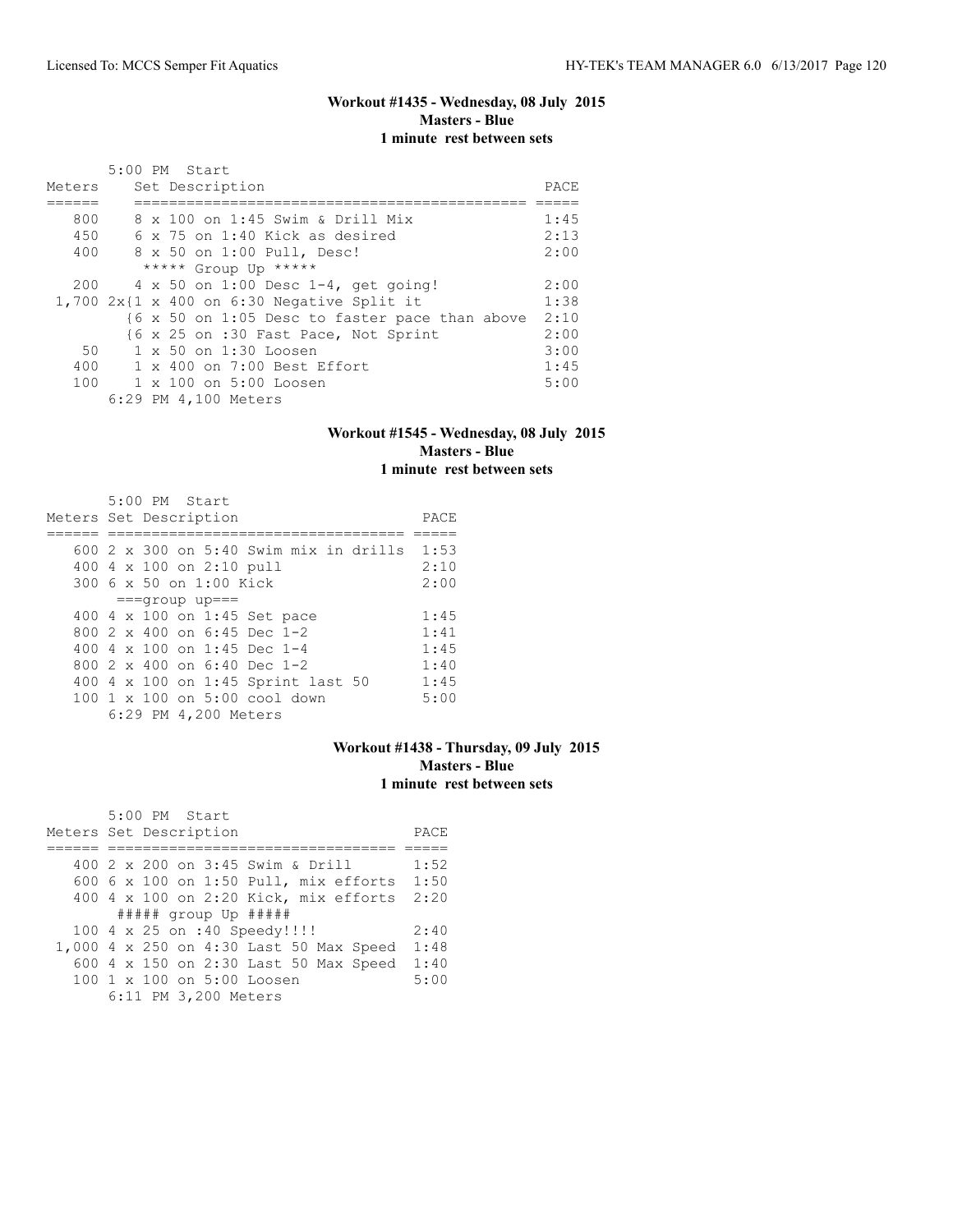#### **Workout #1548 - Thursday, 09 July 2015 Masters - Blue 1 minute rest between sets**

|  | 5:00 PM Start<br>Meters Set Description                                                               | PACE                 |
|--|-------------------------------------------------------------------------------------------------------|----------------------|
|  | 500 2 x 250 on 5:00 Swim mix in drills<br>$4004 \times 100$ on $2:00$ Pull<br>450 6 x 75 on 1:30 Kick | 2:00<br>2:00<br>2:00 |
|  | $===qrow$ up===                                                                                       |                      |
|  | 100 $4 \times 25$ on :40 build speed                                                                  | 2:40                 |
|  | 400 2 x 200 on 3:10 Dec 1-2, negative split                                                           | 1:35                 |
|  | $2002 \times 100$ on 1:40 Dec 1-2                                                                     | 1:40                 |
|  | 100 4 $\times$ 25 on :40 Dec 1-4                                                                      | 2:40                 |
|  | 400 2 x 200 on 3:20 Dec $1-2$ , negative split                                                        | 1:40                 |
|  | 200 2 x 100 on 1:40 Dec 1-2,                                                                          | 1:40                 |
|  | 100 4 x 25 on :40 steady                                                                              | 2:40                 |
|  | $400$ 2 x 200 on $4:00$ Best effort                                                                   | 2:00                 |
|  | 100 1 x 100 on 5:00 cool down<br>6:22 PM 3,350 Meters                                                 | 5:00                 |

## **Workout #1441 - Monday, 13 July 2015 Masters - Blue 1 minute rest between sets**

|        | 5:00 PM Start                                                               |      |
|--------|-----------------------------------------------------------------------------|------|
| Meters | Set Description                                                             | PACE |
|        |                                                                             |      |
| 400    | 2 x 200 on 3:45 Swim: Descend 1-2                                           | 1:52 |
| 600    | 2 x 300 on 5:45 Pull: Steady                                                | 1:55 |
| 400    | 4 x 100 on 2:00 Kick: 1st&3rd 25 Harder 2:00                                |      |
|        | *******GROUP UP*******                                                      |      |
| 100    | 4 x 25 on :40 Mix/Build Speed                                               | 2:40 |
|        | 1,600 $2x\{2 \times 50 \text{ on } 1:00 \text{ } #1-Moderate, #2 - Fast!}\$ | 2:00 |
|        | {4 x 100 on 1:45 Descend 1-4                                                | 1:45 |
|        | $\{2 \times 50 \text{ on } 1:00 +1- \text{Modern} \}$ #2=Fast!              | 2:00 |
|        | $\{2 \times 100 \text{ on } 2:00 \text{ Two Fast Swiss}\}$                  | 2:00 |
| 50     | $1 \times 50$ on $1:30$ Loosen Swim                                         | 3:00 |
| 100    | 1 x 100 on 3:00 Best Effort!                                                | 3:00 |
|        | 100 1 x 100 on 5:00 Cool Down                                               | 5:00 |
|        | 6:18 PM 3,350 Meters                                                        |      |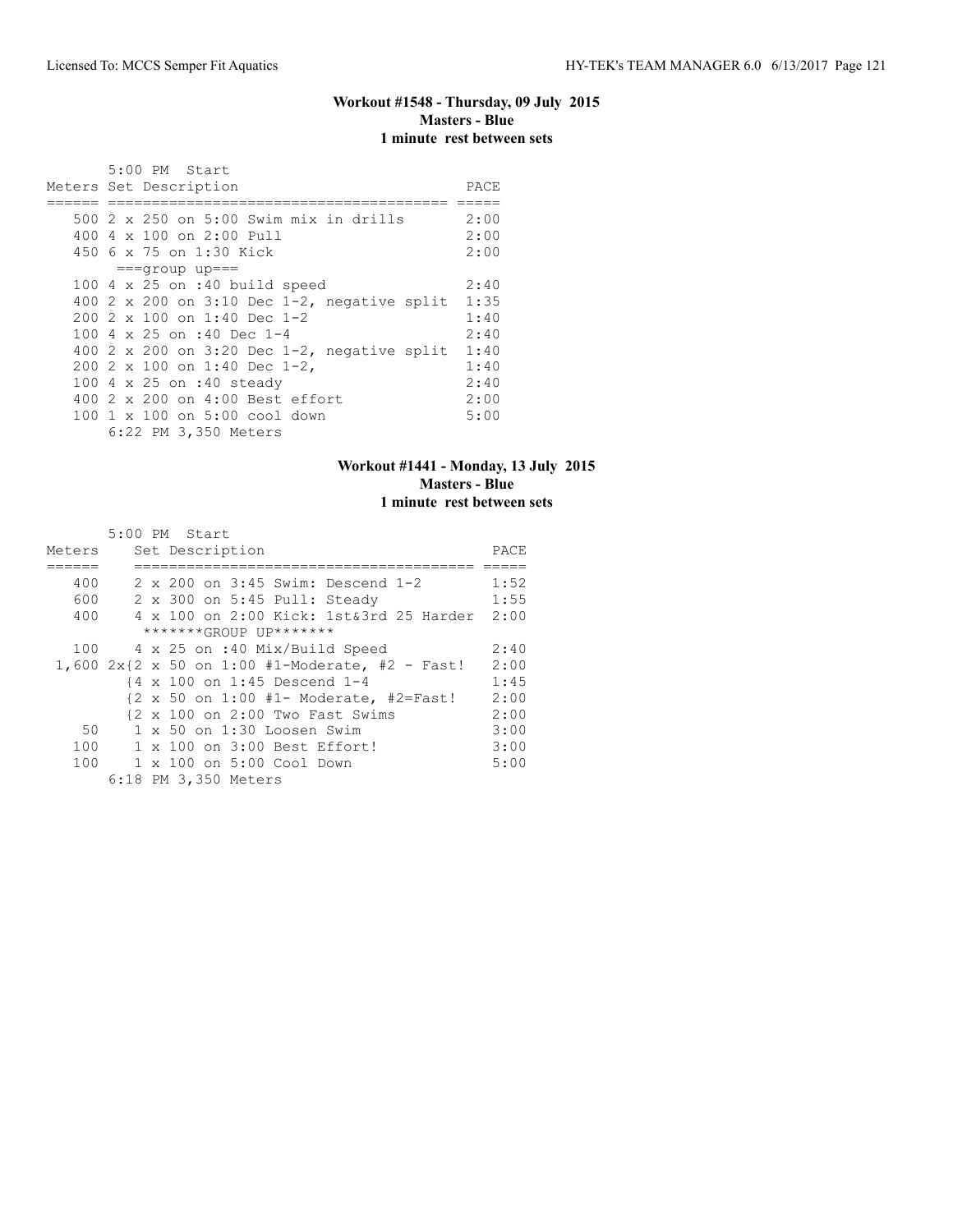## **Workout #1444 - Tuesday, 14 July 2015 Masters - Blue 1 minute rest between sets**

| 5:00 PM Start                                     |      |
|---------------------------------------------------|------|
| Meters Set Description                            | PACE |
|                                                   |      |
| 400 1 x 400 on 7:00 Mix Swim & Drills             | 1:45 |
| 400 8 x 50 on :55 Pull: Descend 1-4, 5-8          | 1:50 |
| 400 16 x 25 on :40 Kick: Every 4th = FAST!!! 2:40 |      |
| 200 1 x 200 on 3:30 Steady Swim                   | 1:45 |
| *******GROUP UP*******                            |      |
| 100 4 x 25 on :40 Fast Swims!                     | 2:40 |
| 300 2 x 150 on 2:30 Descend 1-2                   | 1:40 |
| 300 6 x 50 on 1:00 Descend 1-3, 4-6               | 2:00 |
| 300 2 x 150 on 2:40 Descend 1-2                   | 1:47 |
| 300 6 x 50 on 1:00 Descend 1-3, 4-6               | 2:00 |
| 300 2 x 150 on 2:50 Descend 1-2, #2=Fast!         | 1:53 |
| 100 1 x 100 on 5:00 Cool Down                     | 5:00 |
| 6:17 PM 3,100 Meters                              |      |

## **Workout #1475 - Wednesday, 15 July 2015 Masters - Blue 1 minute rest between sets**

|        | 5:00 PM Start                                 |      |
|--------|-----------------------------------------------|------|
| Meters | Set Description                               | PACE |
|        |                                               |      |
| 400    | 1 x 400 on 7:00 Steady Swim                   | 1:45 |
| 400    | 8 x 50 on 1:05 Pull: Descend 1-4, 5-8         | 2:10 |
| 400    | 16 x 25 on :45 Kick: Every 4th one is FAST!   | 3:00 |
|        | *******GROUP UP*******                        |      |
|        | 3,000 2x{6 x 50 on 1:00 Descend 1-3, 4-6      | 2:00 |
|        | {2 x 300 on 4:50 Negative Split Both Swims    | 1:37 |
|        | {6 x 100 on 1:40 Descend 1-3, 4-6             | 1:40 |
|        | $100$ $1 \times 100$ on 5:00 Loosen/Cool Down | 5:00 |
|        | 6:29 PM 4,300 Meters                          |      |

#### **Workout #1478 - Thursday, 16 July 2015 Masters - Blue 1 minute rest between sets**

|     | 5:00 PM Start                                              |      |
|-----|------------------------------------------------------------|------|
|     | Meters Set Description                                     | PACE |
|     |                                                            |      |
|     | 400 2 x 200 on 4:00 Mix of Swim and Drill 2:00             |      |
|     | 600 2 x 300 on 5:30 Pull: Descend 1-2                      | 1:50 |
|     | 400 4 x 100 on 2:15 Kick: Descend 1-4                      | 2:15 |
|     | $\sim\sim\sim\sim\sim GROUP$ UP $\sim\sim\sim\sim\sim\sim$ |      |
|     | 100 4 x 25 on :40 Get Up And GO!                           | 2:40 |
| 300 | 4 x 75 on 1:20 Strong and Steady                           | 1:47 |
|     | 225 3 x 75 on 1:15 Descend 1-3                             | 1:40 |
| 150 | 2 x 75 on 1:10 Strong Swims                                | 1:33 |
|     | 75 1 x 75 on 1:05 Fast Swim!!!                             | 1:27 |
|     | 150 2 x 75 on 1:10 Strong Swims                            | 1:33 |
|     | 225 3 x 75 on 1:15 Descend 1-3                             | 1:40 |
| 300 | 4 x 75 on 1:20 Descend 1-4                                 | 1:47 |
| 50  | 1 x 50 on 1:30 Loosen                                      | 3:00 |
|     | 75 1 x 75 on 2:00 Last One, FAST ONE!!!!!!! 2:40           |      |
| 100 | 1 x 100 on 5:00 Cool Down                                  | 5:00 |
|     | 6:21 PM 3,150 Meters                                       |      |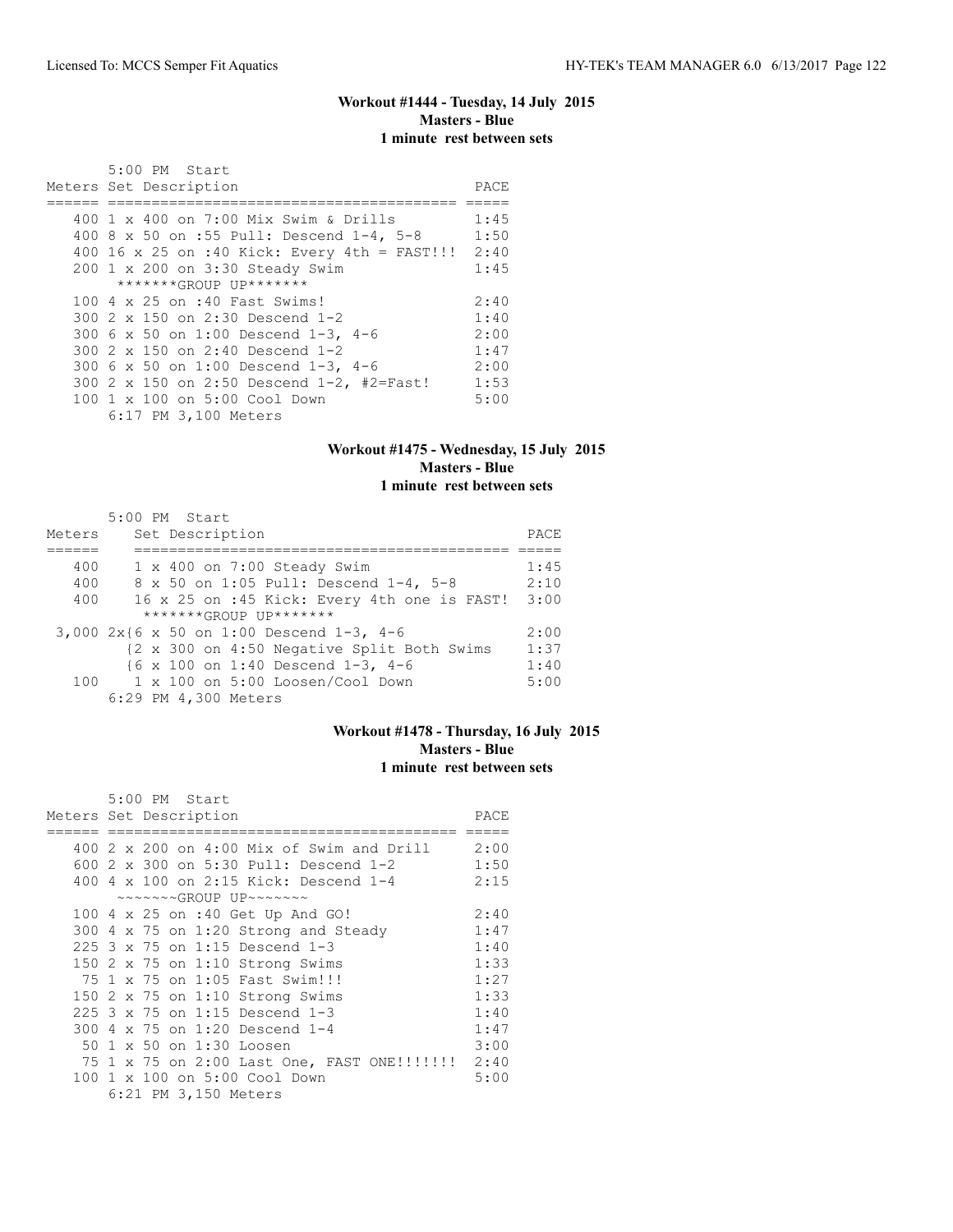## **Workout #1454 - Monday, 20 July 2015 Masters - Blue 1 minute rest between sets**

|        | 5:00 PM Start                               |      |
|--------|---------------------------------------------|------|
| Meters | Set Description                             | PACE |
|        |                                             |      |
| 600    | $3 \times 200$ on $3:40$ Mix swim and drill | 1:50 |
| 400    | 8 x 50 on 1:30 Kick, Mix speeds             | 3:00 |
| 450    | 6 x 75 on 1:20 Pull, last 25 Faster         | 1:47 |
|        | $--- $ Group Up $--- $                      |      |
|        | 100 4 x 25 on :40 Fast!                     | 2:40 |
|        | 1,600 4x{2 x 100 on 1:40 Desc 1-2           | 1:40 |
|        | {6 x 25 on :35 Hold best pace from above    | 2:20 |
|        | {1 x 50 on 1:30 Loosen                      | 3:00 |
|        | 6:12 PM 3,150 Meters                        |      |

## **Workout #1457 - Tuesday, 21 July 2015 Masters - Blue 1 minute rest between sets**

|        | 5:00 PM Start                                   |      |
|--------|-------------------------------------------------|------|
| Meters | Set Description                                 | PACE |
| 600    | 2 x 300 on 5:30 Mix swim & Drill                | 1:50 |
| 400    | 4 x 100 on 1:50 Pull, Neg Split                 | 1:50 |
| 450    | 6 x 75 on 1:40 Last 25 faster                   | 2:13 |
|        | $== == $ Group Up $== == $                      |      |
| 100    | 4 x 25 on :40 Fast!                             | 2:40 |
|        | 1,550 1x{2 x 100 on 1:45 Steady                 | 1:45 |
|        | {2 x 100 on 1:40 Steady                         | 1:40 |
|        | {1 x 100 on 1:35 Steady                         | 1:35 |
|        | $\{1 \times 25 \text{ on } 1:00 \text{ easy}\}$ | 4:00 |
|        | {2 x 100 on 1:40 Steady                         | 1:40 |
|        | {2 x 100 on 1:35 Steady                         | 1:35 |
|        | {1 x 100 on 1:30 Steady                         | 1:30 |
|        | $\{1 \times 25 \text{ on } 1:00 \text{ easy}\}$ | 4:00 |
|        | {2 x 100 on 1:35 Steady                         | 1:35 |
|        | {2 x 100 on 1:30 Steady                         | 1:30 |
|        | {1 x 100 on 1:25 Steady                         | 1:25 |
| 100    | 1 x 100 on 5:00 Loosen                          | 5:00 |
|        | 6:08 PM 3,200 Meters                            |      |

#### **Workout #1460 - Wednesday, 22 July 2015 Masters - Blue 1 minute rest between sets**

| 5:00 PM Start<br>Meters Set Description       | PACE |
|-----------------------------------------------|------|
|                                               |      |
| $600\,$ 6 x 100 on 1:50 Mix swim and drill    | 1:50 |
| 400 4 x 100 on 2:30 kick, last 25 faster 2:30 |      |
| 400 8 x 50 on 1:00 Pull, desc                 | 2:00 |
| $--- -$ Group Up $---$                        |      |
| $200 \text{ } 4 \times 50$ on 1:05 Desc 1-4   | 2:10 |
| 800 $2 \times 400$ on 6:20 Desc 1-2           | 1:35 |
| 400 $2 \times 200$ on $3:20$ Desc 1-2         | 1:40 |
| 800 2 x 400 on 6:10 Desc 1-2                  | 1:32 |
| 400 4 x 100 on 1:40 Desc 1-4                  | 1:40 |
| 100 1 x 100 on 5:00 loosen                    | 5:00 |
| 6:27 PM 4,100 Meters                          |      |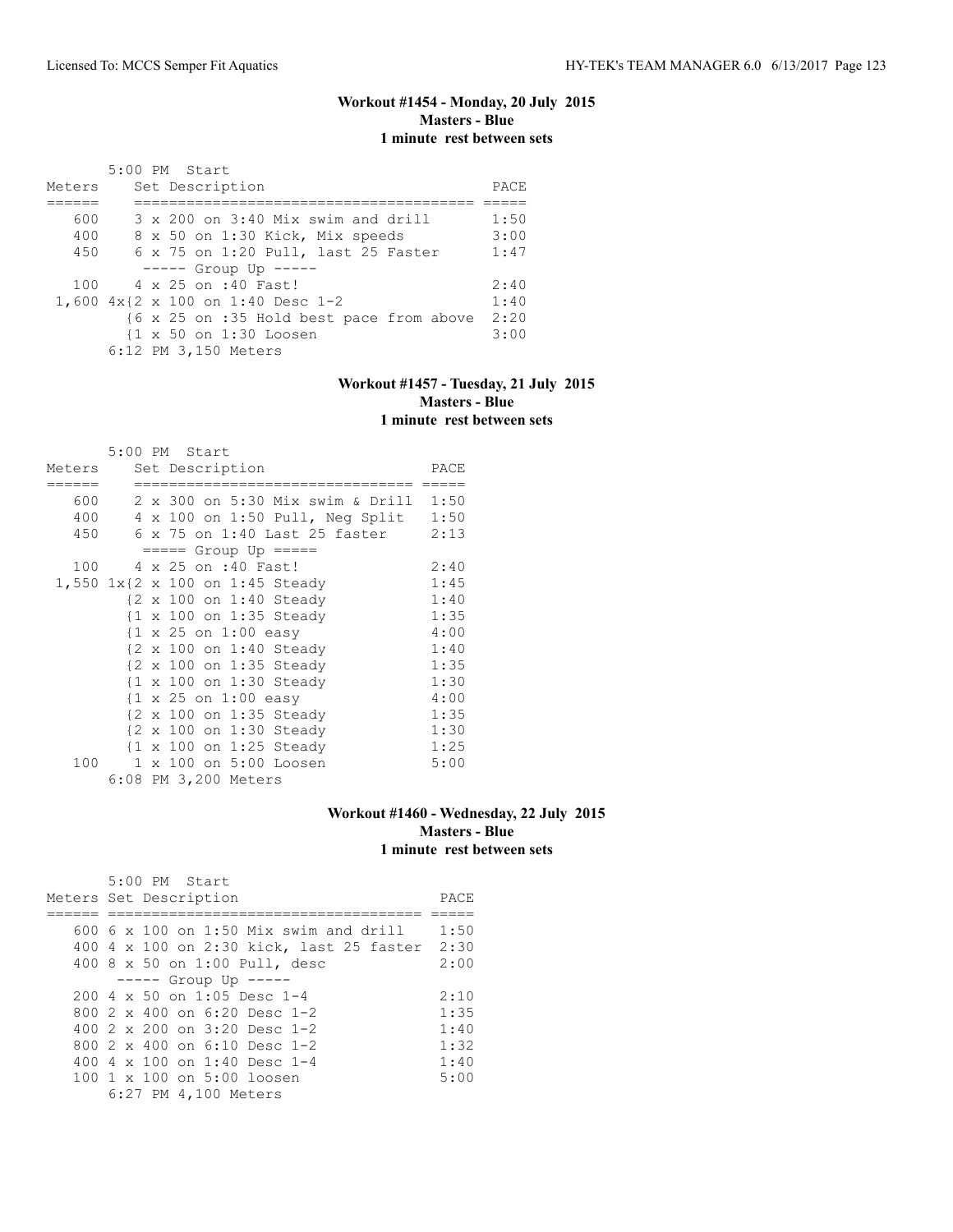#### **Workout #1463 - Thursday, 23 July 2015 Masters - Blue 1 minute rest between sets**

 5:00 PM Start Meters Set Description PACE ====== ======================================= ===== 500 10 x 50 on 1:00 Swim and drill 2:00 400 2 x 200 on 3:40 Pull, Neg Split 1:50 400 8 x 50 on 1:25 Kick, evens faster 2:50 ///// Group Up \\\\\ 100 4 x 25 on :40 Fast! 2:40<br>400 2 x 200 on 3:20 Desc 1-2 1:40 400 2 x 200 on 3:20 Desc 1-2 1:40<br>400 2 x 200 on 3:10 Desc 1-2 1:35 400 2 x 200 on 3:10 Desc 1-2 1:35<br>400 2 x 200 on 3:00 Desc 1-2 1:30 400 2 x 200 on 3:00 Desc  $1-z$ 400 2 x 200 on 3:30 Desc 1-2, #2 is KABOOM! 1:45<br>100 1 x 100 on 5:00 Loosen 5:00 100 1 x 100 on 5:00 Loosen 6:13 PM 3,100 Meters

#### **Workout #1493 - Monday, 27 July 2015 Masters - Blue 1 minute rest between sets**

| $5:00$ PM Start                                         |      |
|---------------------------------------------------------|------|
| Meters Set Description                                  | PACE |
|                                                         |      |
| 400 1 x 400 on 8:00 Mix swim & Drill                    | 2:00 |
| 400 1 x 400 on 8:00 Pull, mix speeds                    | 2:00 |
| 400 4 x 100 on 2:45 Kick, mix in a fast 25 on each 2:45 |      |
| ***** Group Up ******                                   |      |
| 100 4 x 25 on 1:00 Speedy!                              | 4:00 |
| 400 8 x 50 on 1:05 Desc 1-4, 5-8                        | 2:10 |
| 200 1 x 200 on 4:00 Get Ready                           | 2:00 |
| $6006 \times 100$ on $3:00$ Test Yourself!!             | 3:00 |
| $500 \t 1 \t x \t 500$ on $10:00$ Cool down             | 2:00 |
| 6:19 PM 3,000 Meters                                    |      |

## **Workout #1496 - Tuesday, 28 July 2015 Masters - Blue 1 minute rest between sets**

|                        | 5:00 PM Start |                      |                                                 |      |
|------------------------|---------------|----------------------|-------------------------------------------------|------|
| Meters Set Description |               |                      |                                                 | PACE |
|                        |               |                      |                                                 |      |
|                        |               |                      | 500 1 x 500 on 10:00 Mix of Swim and Drill 2:00 |      |
|                        |               |                      | 400 4 x 100 on 1:45 Pull: Descend 1-4           | 1:45 |
|                        |               |                      | 450 6 x 75 on 1:40 Kick: Descend 1-3, 4-6 2:13  |      |
|                        |               |                      | *******GROUP UP*******                          |      |
|                        |               |                      | 100 4 x 25 on :40 Fast Swims                    | 2:40 |
|                        |               |                      | 400 2 x 200 on 3:30 Steady                      | 1:45 |
|                        |               |                      | 200 1 x 200 on 4:00 Fast Swim                   | 2:00 |
|                        |               |                      | 400 2 x 200 on 3:40 Steady                      | 1:50 |
|                        |               |                      | 200 1 x 200 on 4:00 Faster Swim                 | 2:00 |
|                        |               |                      | 400 2 x 200 on 3:50 Steady                      | 1:55 |
|                        |               |                      | 200 1 x 200 on 4:00 Fastest Swim!!!!!!          | 2:00 |
|                        |               |                      | 100 1 x 100 on 5:00 Cool Down                   | 5:00 |
|                        |               | 6:20 PM 3,350 Meters |                                                 |      |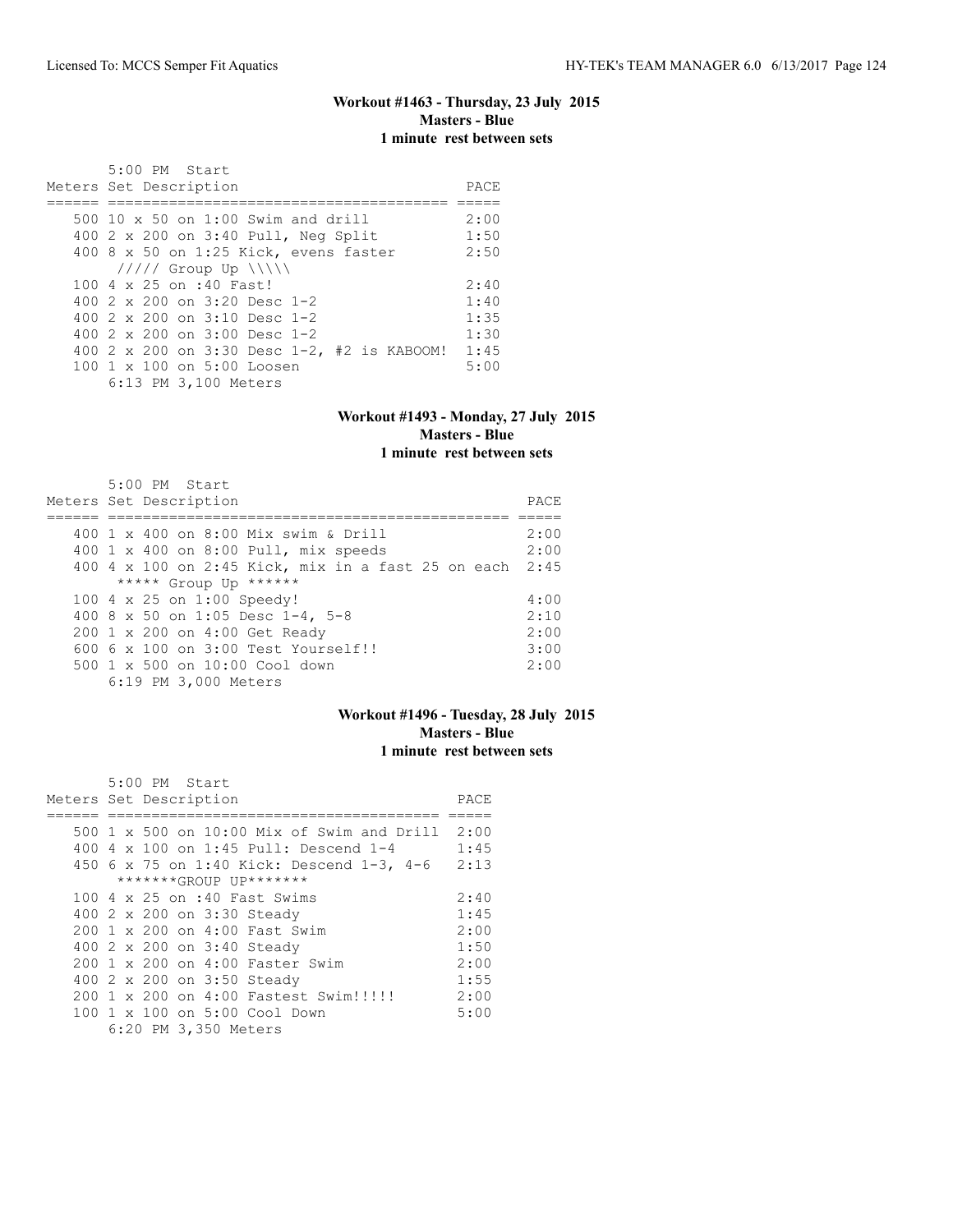## **Workout #1499 - Wednesday, 29 July 2015 Masters - Blue 1 minute rest between sets**

| Meters                                         | 5:00 PM Start |  | Set Description      |                                                             |  |  |                                                | PACE |
|------------------------------------------------|---------------|--|----------------------|-------------------------------------------------------------|--|--|------------------------------------------------|------|
| 400                                            |               |  |                      | 2 x 200 on 4:00 Steady Swims/Drill                          |  |  |                                                | 2:00 |
| 600                                            |               |  |                      | 2 x 300 on 5:45 Pull: Negative Split                        |  |  |                                                | 1:55 |
| 400                                            |               |  |                      | 4 x 100 on 2:00 Kick: Even Laps=Faster                      |  |  |                                                | 2:00 |
|                                                |               |  |                      | $\sim\sim\sim\sim\sim GROUP$ IJP $\sim\sim\sim\sim\sim\sim$ |  |  |                                                |      |
| $2,800$ $2x$ $4 \times 50$ on :55 Steady Swims |               |  |                      |                                                             |  |  |                                                | 1:50 |
|                                                |               |  |                      | {1 x 600 on 9:30 Negative Split                             |  |  |                                                | 1:35 |
|                                                |               |  |                      | $\{1 \times 300 \text{ on } 5:15 \text{ Steady Swim}\}$     |  |  |                                                | 1:45 |
|                                                |               |  |                      |                                                             |  |  | {6 x 50 on :50 1&2-Steady, 3&4-Moder, 5&6-Fast | 1:40 |
|                                                |               |  |                      | 100 1 x 100 on 5:00 Cool Down                               |  |  |                                                | 5:00 |
|                                                |               |  | 6:24 PM 4,300 Meters |                                                             |  |  |                                                |      |

#### **Workout #1502 - Thursday, 30 July 2015 Masters - Blue 1 minute rest between sets**

| 5:00 PM Start                                   |      |
|-------------------------------------------------|------|
| Meters Set Description                          | PACE |
|                                                 |      |
| 600 3 x 200 on 3:30 #1&2 - Steady, #3 - Faster  | 1:45 |
| 400 8 x 50 on :55 Pull: Descend 1-4, 5-8        | 1:50 |
| 400 16 x 25 on :40 Kick: 3,6,9,12 & 15 = FAST!! | 2:40 |
| *******GROUP UP*******                          |      |
| 100 $4 \times 25$ on :40 Mix your speed         | 2:40 |
| 300 2 x 150 on 2:30 #1-Steady, #2-Hard          | 1:40 |
| 300 4 x 75 on 1:20 #1&2-Steady, #3&4-Hard       | 1:47 |
| 300 2 x 150 on 2:25 #1-Steady, #2-Hard          | 1:37 |
| 300 4 x 75 on 1:20 #1&2-Steady, #3&4-Hard       | 1:47 |
| 300 2 x 150 on 2:20 Last Two Fast Two           | 1:33 |
| $100 \t 1 \t x \t 100$ on $5:00$ Cool Down      | 5:00 |
| 6:14 PM 3,100 Meters                            |      |

#### **Workout #1506 - Monday, 03 August 2015 Masters - Blue 1 minute rest between sets**

| 5:00 PM Start<br>Meters Set Description      | PACE |
|----------------------------------------------|------|
|                                              |      |
| 600 2 x 300 on 5:30 Swim & Drill             | 1:50 |
| 400 4 x 100 on 1:50 Pull, Desc               | 1:50 |
| 450 6 x 75 on 1:40 Kick, last 25 faster 2:13 |      |
| $--- -$ Group Up $--- -$                     |      |
| 400 8 x 50 on 1:00 25 Fast, 25 Easy          | 2:00 |
| 200 2 x 100 on 2:15 Desc 1-2                 | 2:15 |
| 400 8 x 50 on 1:00 25 Easy, 25 Fast          | 2:00 |
| $200$ $2 \times 100$ on $2:15$ Desc 1-2      | 2:15 |
| 400 8 x 50 on 1:15 All Fast                  | 2:30 |
| 100 1 x 100 on 5:00 Loosen                   | 5:00 |
| 6:18 PM 3,150 Meters                         |      |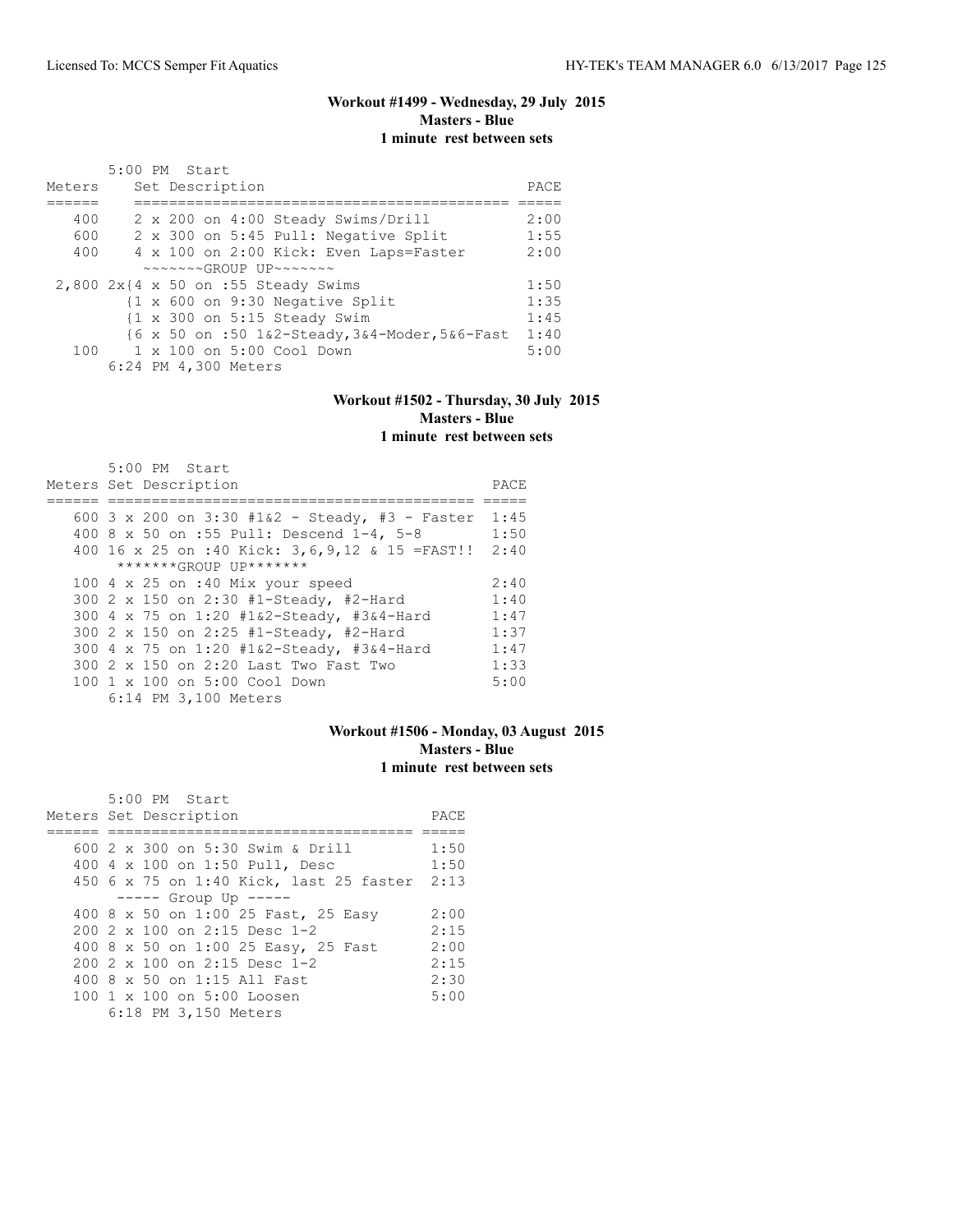#### **Workout #1509 - Tuesday, 04 August 2015 Masters - Blue 1 minute rest between sets**

| 5:00 PM Start                            |      |
|------------------------------------------|------|
| Meters Set Description                   | PACE |
|                                          |      |
| 600 3 x 200 on 3:30 Mix swim & drill     | 1:45 |
| 400 8 x 50 on 1:00 Pull, Desc            | 2:00 |
| 400 4 x 100 on 2:30 Kick, Desc           | 2:30 |
| ***** Group Up *****                     |      |
| $200 \text{ } 4 \times 50$ on 1:05 Fast! | 2:10 |
| 150 2 x 75 on 1:40 Desc                  | 2:13 |
| 300 4 x 75 on 1:30 Desc                  | 2:00 |
| 450 6 x 75 on 1:20 Desc                  | 1:47 |
| 300 4 x 75 on 1:10 Desc                  | 1:33 |
| 50 1 x 50 on 1:30 Loosen                 | 3:00 |
| 150 2 x 75 on 2:00 Best of the day       | 2:40 |
| 100 1 x 100 on 5:00 Loosen               | 5:00 |
| 6:18 PM 3,100 Meters                     |      |

## **Workout #1512 - Wednesday, 05 August 2015 Masters - Blue 1 minute rest between sets**

| 5:00 PM Start<br>Meters Set Description      | PACE |
|----------------------------------------------|------|
|                                              |      |
| 400 4 $\times$ 100 on 2:00 Mix swim & drill  | 2:00 |
| 450 6 x 75 on 1:20 Pull, last 25 faster 1:47 |      |
| 400 8 x 50 on 1:20 Kick, mix efforts         | 2:40 |
| $====$ Group Up $====$                       |      |
| 100 4 x 25 on :40 Fast!                      | 2:40 |
| 1,000 2 x 500 on 7:45 Desc 1-2               | 1:33 |
| 800 2 x 400 on 6:30 Desc 1-2                 | 1:38 |
| 600 $2 \times 300$ on $5:00$ Desc 1-2        | 1:40 |
| 400 2 x 200 on 3:30 Desc 1-2                 | 1:45 |
| 100 1 x 100 on 5:00 Loosen                   | 5:00 |
| 6:29 PM 4,250 Meters                         |      |

## **Workout #1515 - Thursday, 06 August 2015 Masters - Blue 1 minute rest between sets**

|        | 5:00 PM Start |  |                      |                                    |      |
|--------|---------------|--|----------------------|------------------------------------|------|
| Meters |               |  | Set Description      |                                    | PACE |
|        |               |  |                      |                                    |      |
| 600    |               |  |                      | 1 x 600 on 11:00 Mix swim & drill  | 1:50 |
| 400    |               |  |                      | 4 x 100 on 1:50 Pull, Desc         | 1:50 |
| 400    |               |  |                      | 4 x 100 on 2:30 Kick, last 25 FAST | 2:30 |
|        |               |  |                      | ##### Group Up #####               |      |
| 100    |               |  | 4 x 25 on :40 Fast!  |                                    | 2:40 |
|        |               |  |                      | 1,800 1x{1 x 200 on 3:20 Steady    | 1:40 |
|        |               |  |                      | {3 x 200 on 3:05 Fast Pace         | 1:32 |
|        |               |  |                      | {1 x 200 on 3:20 Steady            | 1:40 |
|        |               |  |                      | {2 x 200 on 3:05 Fast Pace         | 1:32 |
|        |               |  |                      | {1 x 200 on 3:20 Steady            | 1:40 |
|        |               |  |                      | {1 x 200 on 3:05 Fast Pace         | 1:32 |
| 100    |               |  |                      | 1 x 100 on 5:00 Loosen             | 5:00 |
|        |               |  | 6:11 PM 3,400 Meters |                                    |      |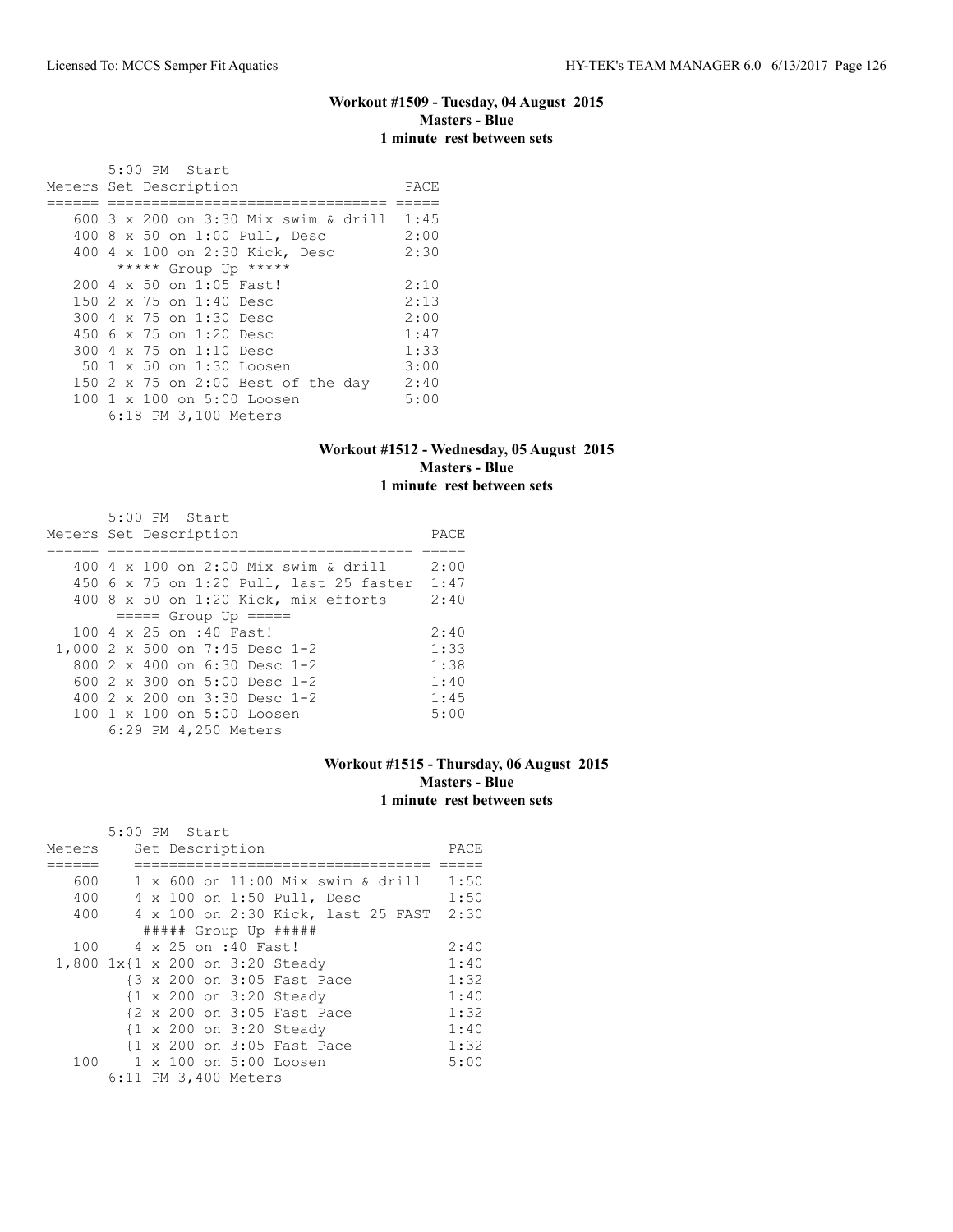## **Workout #1518 - Monday, 10 August 2015 Masters - Blue 1 minute rest between sets**

|     |  | 5:00 PM Start                                           |       |
|-----|--|---------------------------------------------------------|-------|
|     |  | Meters Set Description                                  | PACE. |
|     |  |                                                         |       |
|     |  | 500 2 x 250 on 5:00 Last 50 = Drill                     | 2:00  |
|     |  | 500 5 x 100 on 1:50 Pull: Middle 50 of Each Harder 1:50 |       |
|     |  | 450 6 x 75 on 1:40 Kick: Middle 25 = Fast               | 2:13  |
|     |  | *******GROUP UP*******                                  |       |
|     |  | 100 4 x 25 on :40 Fast Swims                            | 2:40  |
|     |  | 300 4 x 75 on 1:20 Descend 1-4                          | 1:47  |
|     |  | 75 3 x 25 on :45 Steady and Smooth                      | 3:00  |
|     |  | 300 4 x 75 on 1:10 Fast Swims                           | 1:33  |
|     |  | 75 3 x 25 on :45 Steady and Smooth                      | 3:00  |
|     |  | 300 4 x 75 on 1:20 Descend 1-4                          | 1:47  |
|     |  | 75 3 x 25 on :45 Steady and Smooth                      | 3:00  |
|     |  | 300 4 x 75 on 1:10 Fast Swims                           | 1:33  |
|     |  | 75 3 x 25 on :45 Steady and Smooth                      | 3:00  |
|     |  | 150 2 x 75 on 2:00 Best of the Day                      | 2:40  |
| 100 |  | 1 x 100 on 5:00 Coold Down                              | 5:00  |
|     |  | 6:29 PM 3,300 Meters                                    |       |

#### **Workout #1521 - Tuesday, 11 August 2015 Masters - Blue 1 minute rest between sets**

|  | T illinute Test between sets |  |
|--|------------------------------|--|
|  |                              |  |
|  |                              |  |

|        | 5:00 PM Start                                    |      |
|--------|--------------------------------------------------|------|
| Meters | Set Description                                  | PACE |
|        |                                                  |      |
| 600    | 2 x 300 on 5:45 Steady, Mix in Drills As Desired | 1:55 |
| 400    | 1 x 400 on 7:00 Pull: Negative Split             | 1:45 |
| 400    | 2 x 200 on 4:30 Kick: Alt Easier & Harder by 25s | 2:15 |
|        | *******GROUP UP*******                           |      |
| 100    | 4 x 25 on :40 Mix Your Speed                     | 2:40 |
|        | 1,400 2x{2 x 100 on 1:40 Steady                  | 1:40 |
|        | {2 x 100 on 1:35 Pick It Up                      | 1:35 |
|        | {2 x 100 on 1:30 Fast Swims                      | 1:30 |
|        | {1 x 100 on 2:30 Steady                          | 2:30 |
| 100    | 1 x 100 on 3:00 Best Swim of the Day             | 3:00 |
|        | 100 1 x 100 on 5:00 Cool Down                    | 5:00 |
|        | 6:09 PM 3,100 Meters                             |      |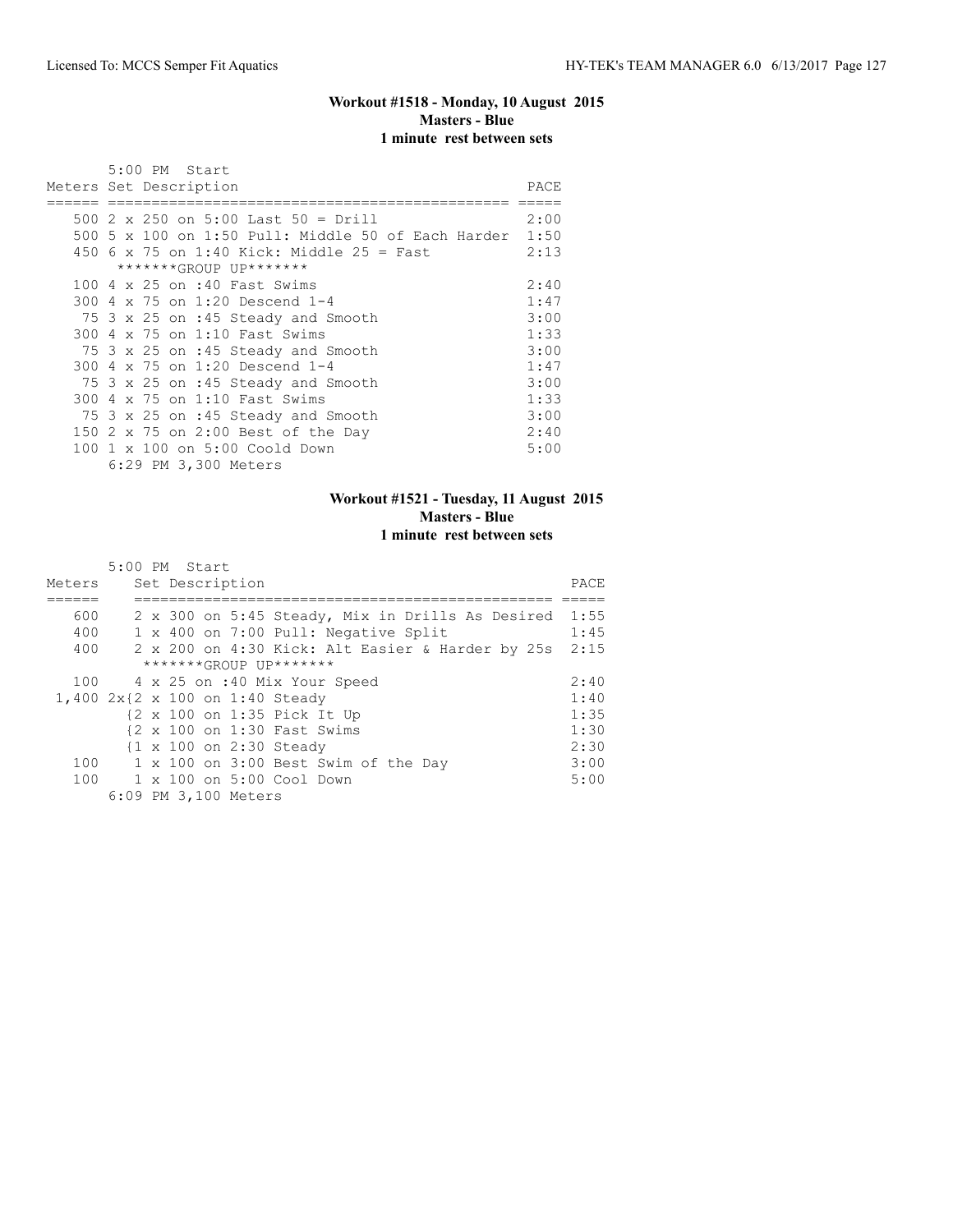## **Workout #1524 - Wednesday, 12 August 2015 Masters - Blue 1 minute rest between sets**

| $5:00$ PM Start<br>Meters Set Description          | PACE |
|----------------------------------------------------|------|
|                                                    |      |
| 600 6 x 100 on 1:50 25 Drill, 75 Swim              | 1:50 |
| 400 8 x 50 on :55 Pull: Descend 1-4, 5-8           | 1:50 |
| 400 16 x 25 on :40 Kick: Every 4th is FAST!        | 2:40 |
| *******GROUP UP*******                             |      |
| 400 8 x 50 on :55 1-4 Steady, 5-8 Faster           | 1:50 |
| 800 2 x 400 on 6:30 Negative Split and Descend 1-2 | 1:38 |
| 400 4 x 100 on 1:45 Steady                         | 1:45 |
| 800 2 x 400 on 6:30 Negative Split and Descend 1-2 | 1:38 |
| 400 2 x 200 on 3:30 Descend 1-2                    | 1:45 |
| 100 1 x 100 on 3:00 Cool Down                      | 3:00 |
| 6:29 PM 4,300 Meters                               |      |

#### **Workout #1527 - Thursday, 13 August 2015 Masters - Blue 1 minute rest between sets**

| Meters | 5:00 PM Start |  | Set Description      |                                           |                                                        |                                                        | PACE |
|--------|---------------|--|----------------------|-------------------------------------------|--------------------------------------------------------|--------------------------------------------------------|------|
| 600    |               |  |                      |                                           | $3 \times 200$ on $3:45$ Descend 1-3                   |                                                        | 1:52 |
| 300    |               |  |                      |                                           | 1 x 300 on 5:30 Pull: Steady                           |                                                        | 1:50 |
|        |               |  |                      |                                           |                                                        |                                                        |      |
| 500    |               |  |                      |                                           |                                                        | $5 \times 100$ on 2:00 Kick: Middle $50 =$ Faster 2:00 |      |
|        |               |  |                      | ******GROUP UP*******                     |                                                        |                                                        |      |
|        |               |  |                      | 100 4 x 25 on :40 Fast Swims              |                                                        |                                                        | 2:40 |
|        |               |  |                      |                                           | 1,500 2x{2 x 250 on 4:20 Descend 1-2                   |                                                        | 1:44 |
|        |               |  |                      |                                           | $\{2 \times 100 \text{ on } 1:40 \text{ Descend } 1-2$ |                                                        | 1:40 |
|        |               |  |                      | {1 x 50 on 1:00 Fast Swim!                |                                                        |                                                        | 2:00 |
|        |               |  |                      | $100 \t 1 \times 100$ on $5:00$ Cool Down |                                                        |                                                        | 5:00 |
|        |               |  | 6:07 PM 3,100 Meters |                                           |                                                        |                                                        |      |

#### **Workout #1554 - Monday, 17 August 2015 Masters - Blue 1 minute rest between sets**

|        |  | 5:00 PM Start                                        |      |
|--------|--|------------------------------------------------------|------|
| Meters |  | Set Description                                      | PACE |
|        |  |                                                      |      |
| 400    |  | 2 x 200 on 3:40 Swim mix in drills                   | 1:50 |
| 600    |  | 2 x 300 on 5:30 Pull Dec 1-2                         | 1:50 |
| 400    |  | 4 x 100 on 2:20 Kick - last 50 fast                  | 2:20 |
|        |  | $==qrow$ up===                                       |      |
|        |  | 1,800 2x{4 x 25 on :40 Fast                          | 2:40 |
|        |  | $\{2 \times 100 \text{ on } 1:45 \text{ Dec } 1-2\}$ | 1:45 |
|        |  | $\{4 \times 25 \text{ on } : 40 \text{ Steady}\}$    | 2:40 |
|        |  | $\{2 \times 100 \text{ on } 1:40 \text{ Dec } 1-2\}$ | 1:40 |
|        |  | {4 x 25 on :40 Steady                                | 2:40 |
|        |  | {2 x 100 on 2:00 Best effort                         | 2:00 |
| 100    |  | 1 x 100 on 5:00 Cool Down                            | 5:00 |
|        |  | 6:16 PM 3,300 Meters                                 |      |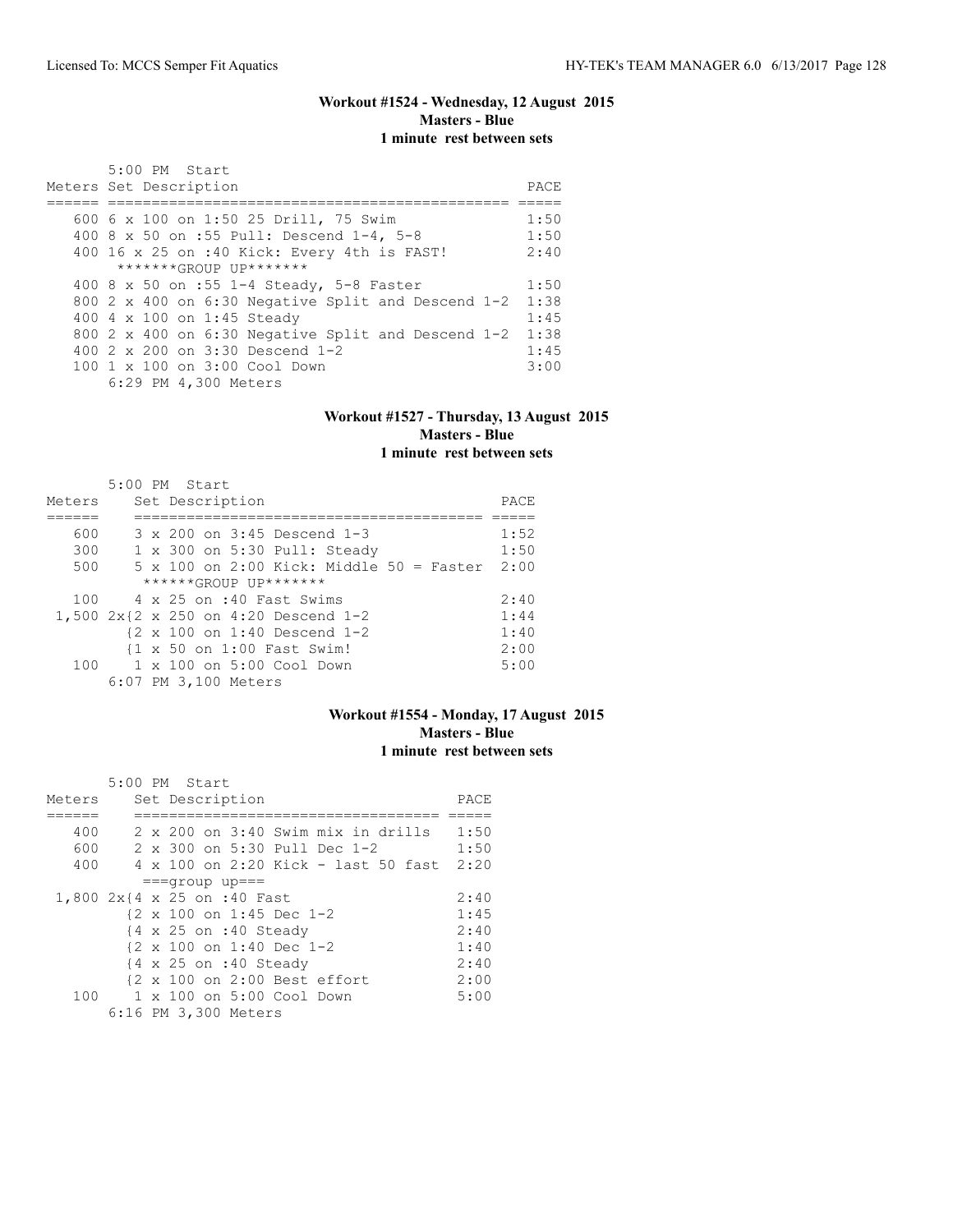## **Workout #1557 - Tuesday, 18 August 2015 Masters - Blue 1 minute rest between sets**

| 5:00 PM Start<br>Meters Set Description                                                                                                                                                          | PACE                                         |
|--------------------------------------------------------------------------------------------------------------------------------------------------------------------------------------------------|----------------------------------------------|
| 600 3 x 200 on 3:40 Swim mix in drills<br>400 8 x 50 on :50 pull dec $1-4$ , 5-8<br>400 16 x 25 on :35 Kick - every other fast                                                                   | 1:50<br>1:40<br>2:20                         |
| $===qrow$ up===<br>100 4 x 25 on :40 Fast<br>300 2 x 150 on 2:50 GO HARD<br>150 3 x 50 on 1:00 Steady<br>300 2 x 150 on 2:45 GO HARD<br>150 3 x 50 on 1:00 Steady<br>300 2 x 150 on 2:40 GO HARD | 2:40<br>1:53<br>2:00<br>1:50<br>2:00<br>1:47 |
| 50 1 x 50 on 1:30 loosen<br>150 1 x 150 on 3:00 BEST EFFORT SWIM- FAST FAST FAST<br>100 1 x 100 on 5:00 cool down<br>6:16 PM 3,000 Meters                                                        | 3:00<br>2:00<br>5:00                         |

## **Workout #1560 - Wednesday, 19 August 2015 Masters - Blue 1 minute rest between sets**

|        | 5:00 PM Start                                        |      |
|--------|------------------------------------------------------|------|
| Meters | Set Description                                      | PACE |
|        |                                                      |      |
| 500    | 2 x 250 on 4:30 Swim - mix in drills                 | 1:48 |
| 400    | 4 x 100 on 1:50 Pull                                 | 1:50 |
| 450    | 6 x 75 on 1:45 Kick                                  | 2:20 |
|        | $==qrow$ up===                                       |      |
|        | 2,800 2x{4 x 50 on 1:00 Steady Pace                  | 2:00 |
|        | {4 x 75 on 1:12 Dec 1-4                              | 1:36 |
|        | $\{2 \times 150 \text{ on } 2:25 \text{ Dec } 1-2\}$ | 1:37 |
|        | $\{2 \times 300 \text{ on } 5:25 \text{ Dec } 1-2\}$ | 1:48 |
| 100    | $1 \times 100$ on 5:00 cool down                     | 5:00 |
|        | 6:26 PM 4,250 Meters                                 |      |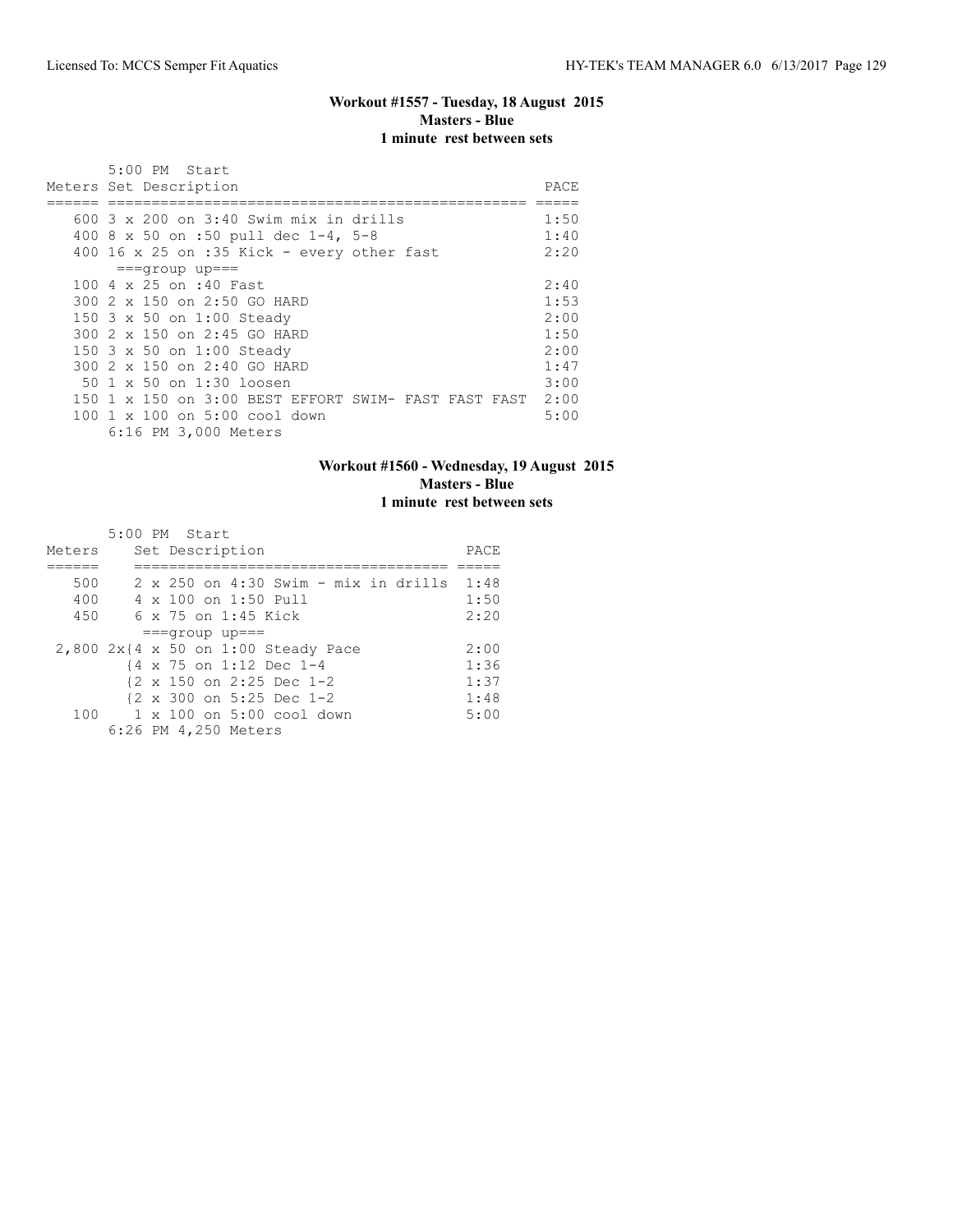## **Workout #1563 - Thursday, 20 August 2015 Masters - Blue 1 minute rest between sets**

|      |                | 5:00 PM Start                               |      |
|------|----------------|---------------------------------------------|------|
|      |                | Meters Set Description                      | PACE |
|      |                |                                             |      |
|      |                | 600 2 x 300 on 5:30 Swim mix in drills 1:50 |      |
| 400  |                | 2 x 200 on 3:30 Pull Choice                 | 1:45 |
|      |                | 400 2 x 200 on 4:35 Kick Choice             | 2:18 |
|      |                | $==qrow$ up ===                             |      |
|      |                | 100 4 x 25 on :40 FAST                      | 2:40 |
|      |                | 375 5 x 75 on 1:15 FAST                     | 1:40 |
|      |                | 75 1 x 75 on 2:00 Easy                      | 2:40 |
| 300  | $\overline{4}$ | x 75 on 1:15 FAST                           | 1:40 |
|      |                | 75 1 x 75 on 2:00 Easy                      | 2:40 |
|      |                | 225 3 x 75 on 1:15 FAST                     | 1:40 |
|      |                | 75 1 x 75 on 2:00 Easy                      | 2:40 |
| 150  | -2             | x 75 on 1:15 FAST                           | 1:40 |
|      |                | 75 1 x 75 on 2:00 Easy                      | 2:40 |
| 75 1 |                | x 75 on 2:00 BEST EFFORT                    | 2:40 |
| 100  |                | 1 x 100 on 5:00 Cool Down                   | 5:00 |
|      |                | 6:18 PM 3,025 Meters                        |      |

## **Workout #1530 - Monday, 24 August 2015 Masters - Blue 1 minute rest between sets**

| 5:00 PM Start<br>Meters Set Description                | PACE |
|--------------------------------------------------------|------|
| 1:50<br>600 2 x 300 on 5:30 Swim: Descend 1-2          |      |
| 400 1 x 400 on 7:00 Pull: Steady                       | 1:45 |
| 400 2 x 200 on 4:30 Kick: Pick Up Pace on Each 50 2:15 |      |
| *******GROUP UP*******                                 |      |
| 300 12 x 25 on :40 Every 4th One is VERY FAST          | 2:40 |
| 50 1 x 50 on 1:00 Steady Swim                          | 2:00 |
| 200 8 x 25 on :30 Odds Steady, Evens Fast!             | 2:00 |
| 50 1 x 50 on 1:00 Steady                               | 2:00 |
| 100 4 x 25 on 1:00 ALL FAST SWIMS!!!                   | 4:00 |
| 50 1 x 50 on 1:00 Steady                               | 2:00 |
| 100 4 x 25 on 1:00 ALL FAST SWIMS!!                    | 4:00 |
| 50 1 x 50 on 1:00 Steady Swim                          | 2:00 |
| 200 8 x 25 on :30 Odds Steady, Evens Fast!             | 2:00 |
| 50 1 x 50 on 1:00 Steady                               | 2:00 |
| 300 12 x 25 on :40 Every 4th One Is VERY FAST!         | 2:40 |
| 50 1 x 50 on 1:00 Steady                               | 2:00 |
| 100 4 x 25 on 1:00 BEST OF THE DAY!                    | 4:00 |
| 100 1 x 100 on 5:00 Cool Down                          | 5:00 |
| 6:30 PM 3,100 Meters                                   |      |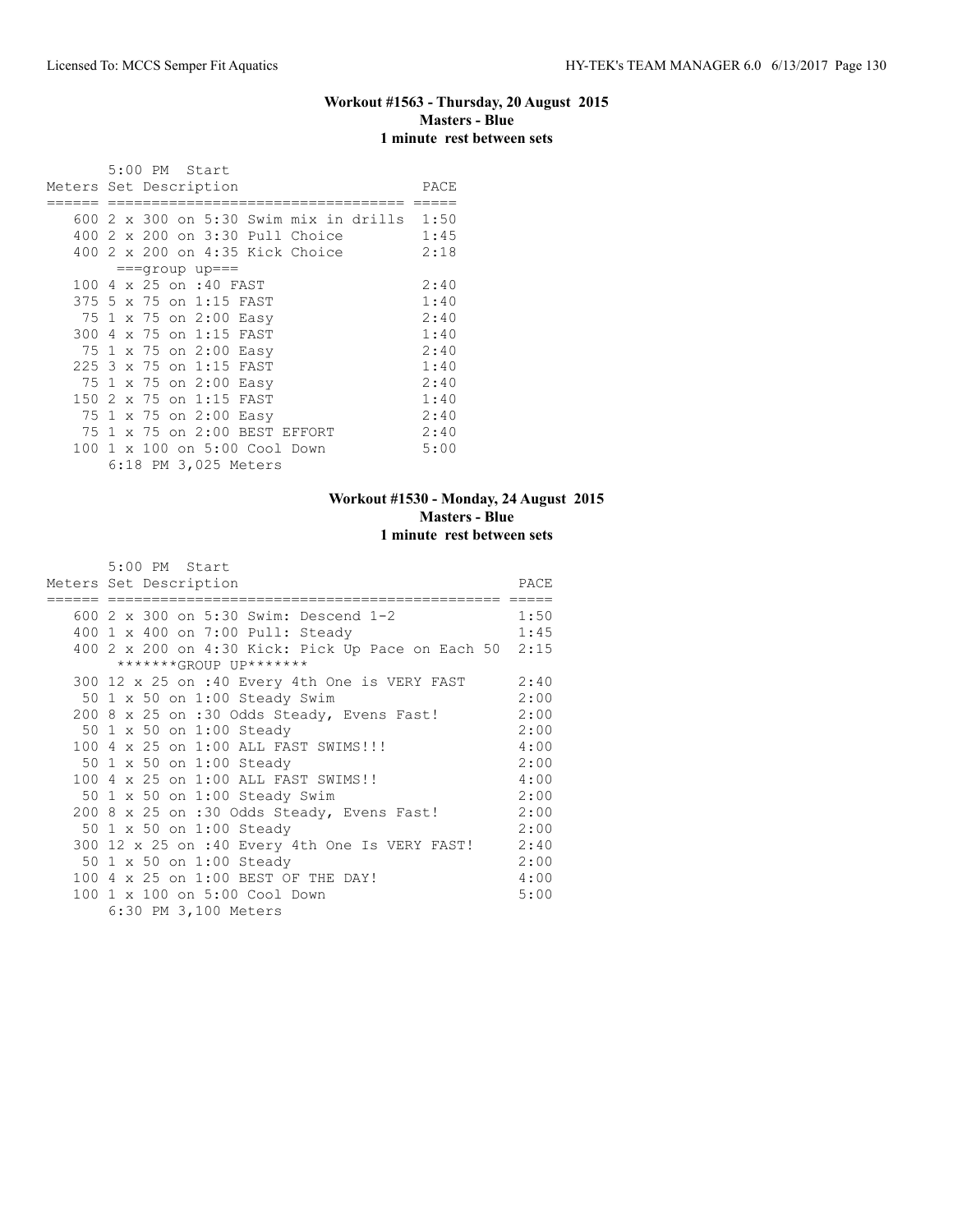## **Workout #1533 - Tuesday, 25 August 2015 Masters - Blue 1 minute rest between sets**

|        | 5:00 PM Start                                              |      |
|--------|------------------------------------------------------------|------|
| Meters | Set Description                                            | PACE |
|        |                                                            |      |
| 500    | $1 \times 500$ on 9:00 Steady Swim                         | 1:48 |
| 450    | 6 x 75 on 2:00 Kick: The Last 25 is Fast! 2:40             |      |
| 500    | 1 x 500 on 9:00 Pull: Steady                               | 1:48 |
|        | $\sim\sim\sim\sim\sim GROUP$ UP $\sim\sim\sim\sim\sim\sim$ |      |
|        | 100 4 x 25 on :40 Ouick Swims!                             | 2:40 |
|        | $1,400$ 2x{2 x 100 on 1:45 Strong and Smooth               | 1:45 |
|        | {2 x 100 on 1:50 Fast Swims                                | 1:50 |
|        | {2 x 100 on 1:55 Faster Swims!!!!                          | 1:55 |
|        | {1 x 100 on 2:00 Steady                                    | 2:00 |
| 100    | 1 x 100 on 3:00 Best of the Day!                           | 3:00 |
|        | 100 1 x 100 on 5:00 Cool Down                              | 5:00 |
|        | 6:13 PM 3,150 Meters                                       |      |

#### **Workout #1536 - Wednesday, 26 August 2015 Masters - Blue 1 minute rest between sets**

| 5:00 PM Start                                   |      |
|-------------------------------------------------|------|
| Meters Set Description                          | PACE |
|                                                 |      |
| 600 1 x 600 on 10:30 Swim: Each 200 Gets Faster | 1:45 |
| 500 5 x 100 on 2:10 Kick: Middle 50 is Faster   | 2:10 |
| 300 1 x 300 on 5:30 Pull: Steady                | 1:50 |
| *******GROUP UP*******                          |      |
| 200 4 x 50 on 1:00 Find Your Pace               | 2:00 |
| 400 1 x 400 on 6:30 Negative Split              | 1:38 |
| 400 4 $\times$ 100 on 1:45 Descend 1-4          | 1:45 |
| 400 1 x 400 on 6:20 Negative Split              | 1:35 |
| 400 $2 \times 200$ on $3:30$ Descend 1-2        | 1:45 |
| 400 1 x 400 on 6:10 Negative Split              | 1:32 |
| 400 8 x 50 on :55 Descend 1-4, 5-8              | 1:50 |
| 100 1 x 100 on 5:00 Cool Down                   | 5:00 |
| 6:30 PM 4,100 Meters                            |      |

#### **Workout #1551 - Thursday, 27 August 2015 Masters - Blue 1 minute rest between sets**

|        | 5:00 PM Start                                           |       |
|--------|---------------------------------------------------------|-------|
| Meters | Set Description                                         | PACE. |
|        |                                                         |       |
| 400    | $1 \times 400$ on $6:40$ Steady Swim                    | 1:40  |
| 500    | $10 \times 50$ on $1:10$ Kick: 2nd 25 Of Each Is Faster | 2:20  |
| 500    | 10 x 50 on :55 Pull: Every third one is faster          | 1:50  |
|        | $***$ **** $GROIJP$ $IJP$ ******                        |       |
| 100    | 4 x 25 on :40 Find Your Pace                            | 2:40  |
|        | 1,500 3x{2 x 200 on 3:05 Descend 1-2                    | 1:32  |
|        | {2 x 50 on 1:05 Steady                                  | 2:10  |
| 100    | 1 x 100 on 5:00 Cool Down                               | 5:00  |
|        | 6:07 PM 3,100 Meters                                    |       |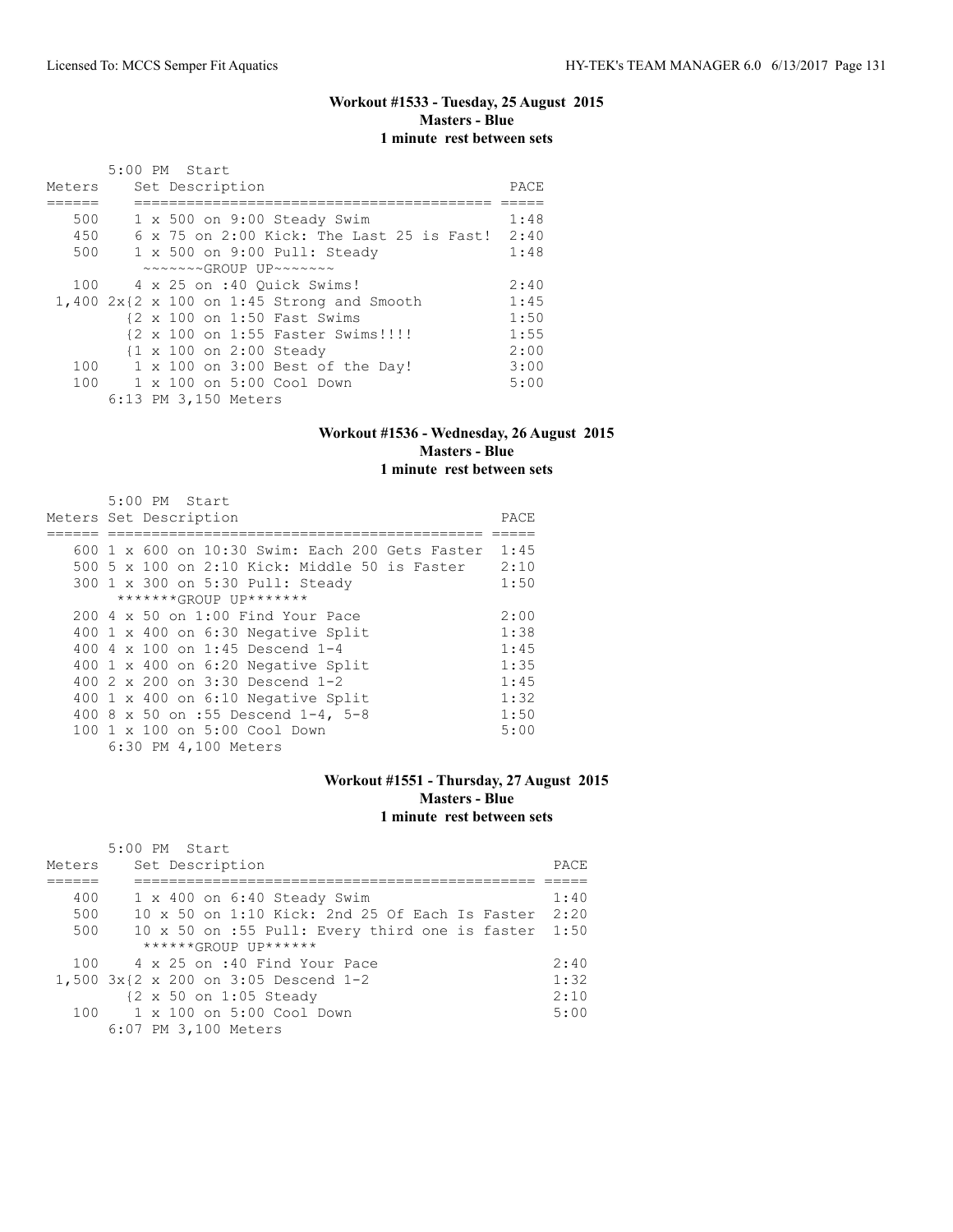## **Workout #1567 - Monday, 31 August 2015 Masters - Blue 1 minute rest between sets**

| 5:00 PM Start<br>Meters Set Description                 | PACE. |
|---------------------------------------------------------|-------|
| 400 1 x 400 on 8:00 Mix swim & Drill                    | 2:00  |
|                                                         |       |
| 400 1 x 400 on 8:00 Pull, mix speeds                    | 2:00  |
| 400 4 x 100 on 2:45 Kick, mix in a fast 25 on each 2:45 |       |
| ***** Group Up ******                                   |       |
| 100 4 x 25 on 1:00 Speedy!                              | 4:00  |
| 400 8 x 50 on 1:05 Desc 1-4, 5-8                        | 2:10  |
| 200 1 x 200 on 4:00 Get Ready                           | 2:00  |
| $6006 \times 100$ on $3:00$ Test Yourself!!             | 3:00  |
| $500 \t 1 \t x \t 500$ on $10:00$ Cool down             | 2:00  |
| 6:19 PM 3,000 Meters                                    |       |

#### **Workout #1570 - Tuesday, 01 September 2015 Masters - Blue 1 minute rest between sets**

| $5:00$ PM Start<br>Meters Set Description   | PACE |
|---------------------------------------------|------|
|                                             |      |
| 400 $1 \times 400$ on 6:45 Mix swim & drill | 1:41 |
| 450 6 x 75 on 2:00 Kick, last 25 faster     | 2:40 |
| 600 6 x 100 on 1:50 Pull, Desc              | 1:50 |
| $== == $ Group Up $== == $                  |      |
| $200.4 \times 50$ on 1:05 Desc 1-4          | 2:10 |
| 400 $2 \times 200$ on $3:20$ Desc 1-2       | 1:40 |
| 400 $2 \times 200$ on $3:10$ Desc 1-2       | 1:35 |
| 400 $2 \times 200$ on $3:00$ Desc 1-2       | 1:30 |
| 50 1 x 50 on 1:30 Loosen                    | 3:00 |
| 200 1 x 200 on 3:30 Last one fast one       | 1:45 |
| 100 1 x 100 on 5:00 Loosen                  | 5:00 |
| 6:15 PM 3,200 Meters                        |      |

#### **Workout #1573 - Wednesday, 02 September 2015 Masters - Blue 1 minute rest between sets**

| 5:00 PM Start                              |      |
|--------------------------------------------|------|
| Meters Set Description                     | PACE |
|                                            |      |
| 600 3 x 200 on 3:30 Swim & Drill Mix       | 1:45 |
| 400 4 x 100 on 2:30 kick, mix efforts      | 2:30 |
| 450 6 x 75 on 1:25 Pull, last 25 faster    | 1:53 |
| $--- $ Group Up $---$                      |      |
| 100 4 x 25 on :40 Fast!                    | 2:40 |
| 600 1 x 600 on 10:30 Negative Split        | 1:45 |
| 600 2 x 300 on 5:10 Desc 1-2               | 1:43 |
| 600 6 x 100 on 1:40 Desc 1-3, 4-6          | 1:40 |
| 600 $1 \times 600$ on 10:30 Negative Split | 1:45 |
| 100 1 x 100 on 5:00 Loosen                 | 5:00 |
| 6:29 PM 4,050 Meters                       |      |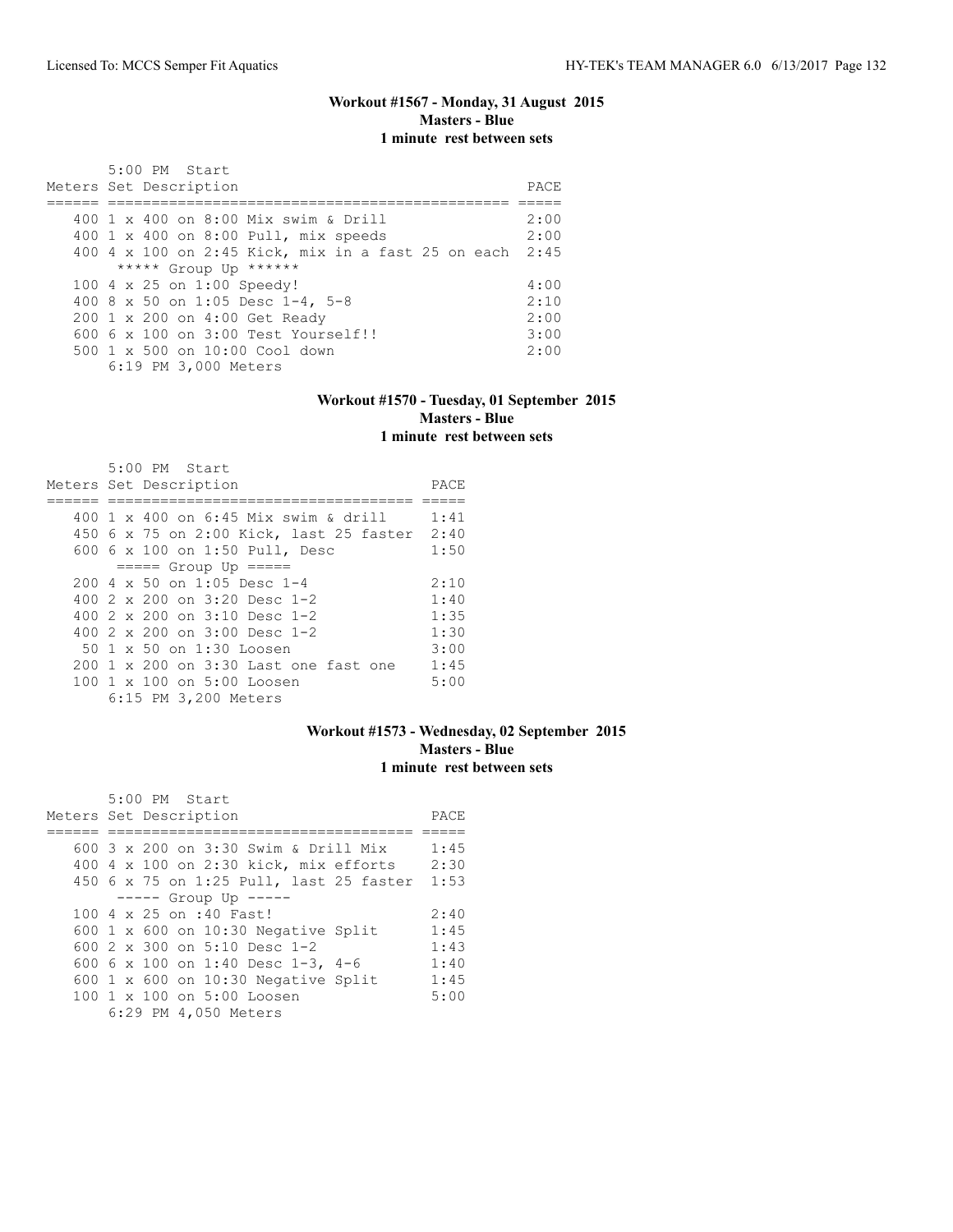#### **Workout #1576 - Thursday, 03 September 2015 Masters - Blue 1 minute rest between sets**

| Meters | 5:00 PM Start<br>Set Description       | PACE |
|--------|----------------------------------------|------|
|        |                                        |      |
|        |                                        |      |
| 600    | 4 x 150 on 2:40 Mix swim & drill       | 1:47 |
| 400    | 8 x 50 on 1:20 Kick, some of them fast | 2:40 |
| 400    | 4 x 100 on 1:50 Pull, Negative Split   | 1:50 |
|        | ***** Group Up *****                   |      |
| 200    | $4 \times 50$ on 1:10 Desc 1-4         | 2:20 |
|        | 1,500 3x{1 x 150 on 2:25 Steady        | 1:37 |
|        | {1 x 150 on 2:35 Faster                | 1:43 |
|        | {3 x 50 on :55 Fastest                 | 1:50 |
|        | {1 x 50 on 1:30 Loosen                 | 3:00 |
|        | 6:07 PM 3,100 Meters                   |      |

#### **Workout #1591 - Monday, 07 September 2015 Masters - Blue 1 minute rest between sets**

|        | 5:00 PM Start |  |                                              |      |
|--------|---------------|--|----------------------------------------------|------|
| Meters |               |  | Set Description                              | PACE |
|        |               |  |                                              |      |
| 500    |               |  | $2 \times 250$ on $4:30$ Swim: mix in drills | 1:48 |
| 400    |               |  | 4 x 100 on 1:50 Pull: Last 25 hard           | 1:50 |
| 450    |               |  | 6 x 75 on 1:50 Kick: mix up pace             | 2:27 |
|        |               |  | $==qrow$ up===                               |      |
|        |               |  | $1,500$ 2x{4 x 25 on :40 Build some speed    | 2:40 |
|        |               |  | {6 x 50 on 1:00 Dec 1-3, 4-6                 | 2:00 |
|        |               |  | {4 x 25 on :30 Dec 1-4                       | 2:00 |
|        |               |  | {4 x 50 on :50 Dec 1-4                       | 1:40 |
|        |               |  | {1 x 50 on 1:30 Loosen                       | 3:00 |
| 200    |               |  | 4 x 50 on 2:00 Best of the day               | 4:00 |
| 100    |               |  | $1 \times 100$ on $5:00$ Cool Down           | 5:00 |
|        |               |  | 6:17 PM 3,150 Meters                         |      |

## **Workout #1592 - Tuesday, 08 September 2015 Masters - Blue 1 minute rest between sets**

| 5:00 PM Start                        |      |
|--------------------------------------|------|
| Meters Set Description               | PACE |
|                                      |      |
| 600 2 x 300 on 5:20 Drill 50 Swim 50 | 1:47 |
| 400 4 x 100 on 1:50 Pull - Dec 1-4   | 1:50 |
| 450 6 x 75 on 1:45 Kick Dec 1-3, 4-6 | 2:20 |
| $===qrow$ up===                      |      |
| 100 4 x 25 on :40 Steady             | 2:40 |
| 300 4 x 75 on 1:30 Best Effort       | 2:00 |
| 100 1 x 100 on 2:00 Steady           | 2:00 |
| 300 4 x 75 on 1:25 Best Effort       | 1:53 |
| 100 1 x 100 on 2:00 Steady           | 2:00 |
| 300 4 x 75 on 1:20 Best Effort       | 1:47 |
| 100 1 x 100 on 2:00 Steady           | 2:00 |
| 300 4 x 75 on 1:15 Best Effort       | 1:40 |
| 100 1 x 100 on 5:00 cool down        | 5:00 |
| 6:18 PM 3,150 Meters                 |      |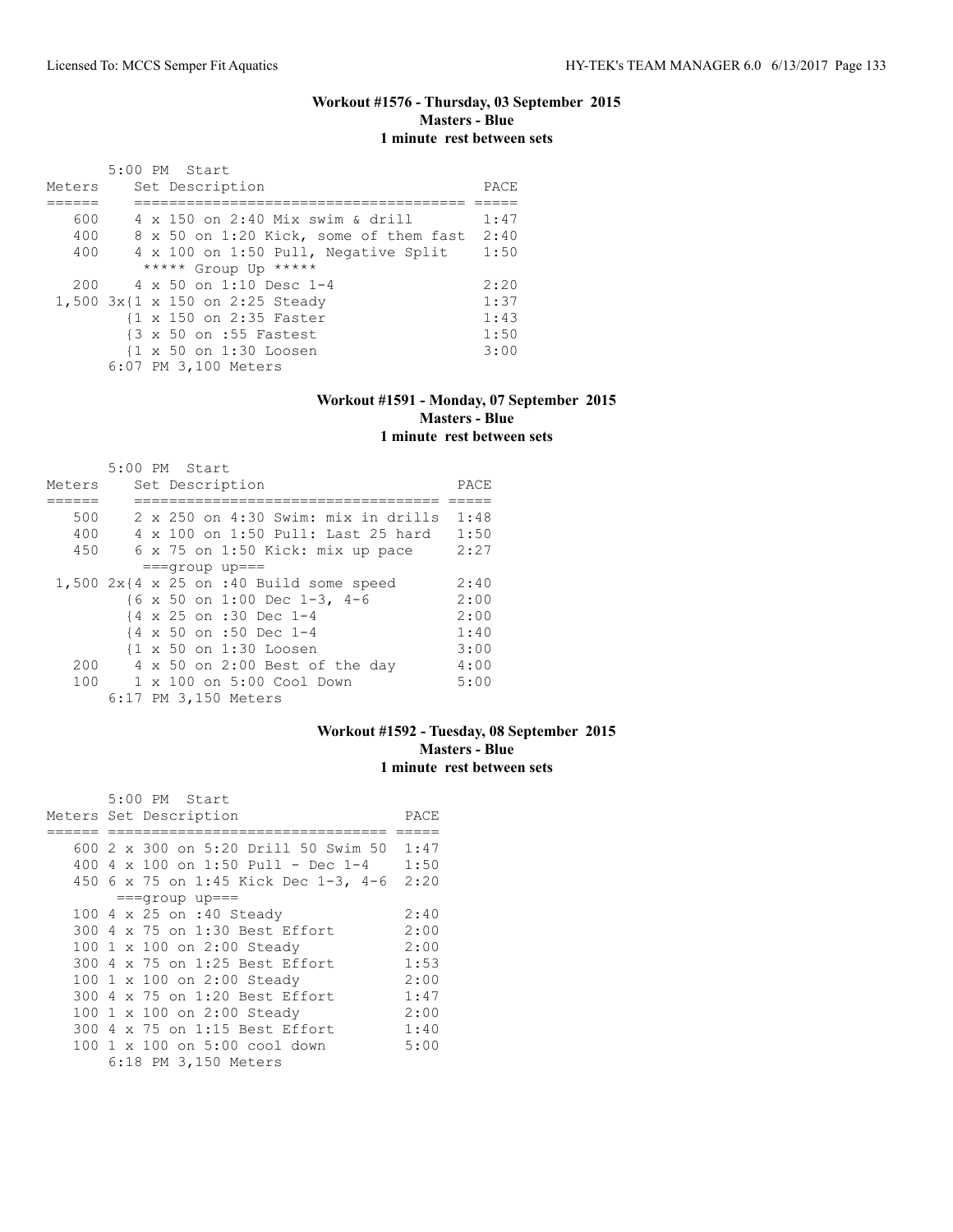#### **Workout #1593 - Wednesday, 09 September 2015 Masters - Blue 1 minute rest between sets**

|        | 5:00 PM Start                                        |      |
|--------|------------------------------------------------------|------|
| Meters | Set Description                                      | PACE |
|        |                                                      |      |
| 600    | 3 x 200 on 3:45 Every other 50 hard                  | 1:52 |
| 400    | 8 x 50 on :55 Pull Dec 1-4, 5-8                      | 1:50 |
| 400    | 16 x 25 on :35 Kick mixed speeds                     | 2:20 |
|        | $==qrow$ up===                                       |      |
|        | 3,000 2x{4 x 50 on 1:00 Dec 1-3, 4-6                 | 2:00 |
|        | {1 x 500 on 7:30 Negative Split                      | 1:30 |
|        | {6 x 50 on 1:00 Dec 1-4                              | 2:00 |
|        | $\{2 \times 250 \text{ on } 3:55 \text{ Dec } 1-2\}$ | 1:34 |
|        | 100 1 x 100 on 5:00 Cool Down                        | 5:00 |
|        | 6:30 PM 4,500 Meters                                 |      |

#### **Workout #1594 - Thursday, 10 September 2015 Masters - Blue 1 minute rest between sets**

| 5:00 PM Start                                                                                                  |      |
|----------------------------------------------------------------------------------------------------------------|------|
| Meters Set Description                                                                                         | PACE |
|                                                                                                                |      |
| 600 3 x 200 on 3:50 Swim mix in drills                                                                         | 1:55 |
| 450 $3 \times 150$ on 2:50 Pull Dec 1-3                                                                        | 1:53 |
| 400 4 $\times$ 100 on 2:25 Kick Dec 1-4                                                                        | 2:25 |
| $==qrow$ up===                                                                                                 |      |
| 200 8 x 25 on :30 Dec 1-4, 5-8                                                                                 | 2:00 |
| $200 \text{ } 4 \times 50$ on :50 Dec 1-4                                                                      | 1:40 |
| 200 2 x 100 on 1:30 Dec 1-2 negative split                                                                     | 1:30 |
| 400 2 x 200 on 3:00 Steady                                                                                     | 1:30 |
| $2002 \times 100$ on 1:45 Dec 1-2                                                                              | 1:45 |
| $200 \text{ } 4 \text{ } \times \text{ } 50 \text{ } \text{on} \text{ } : 53 \text{ } \text{Dec} \text{ } 1-4$ | 1:46 |
| 200 8 x 25 on :30 Hard steady pace                                                                             | 2:00 |
| $100 \t 1 \t x \t 100$ on $5:00$ Cool Down                                                                     | 5:00 |
| 6:15 PM 3,150 Meters                                                                                           |      |

## **Workout #1579 - Monday, 14 September 2015 Masters - Blue 1 minute rest between sets**

| 5:00 PM Start                                          |      |
|--------------------------------------------------------|------|
| Meters Set Description                                 | PACE |
|                                                        |      |
| 600 3 x 200 on 3:30 Mix swim & drill                   | 1:45 |
| 400 4 x 100 on 2:30 Kick, 1st 25 always fast           | 2:30 |
| 400 8 x 50 on 1:00 Pull, mix efforts                   | 2:00 |
| ##### Group Up #####                                   |      |
| 100 4 x 25 on :40 Fast!                                | 2:40 |
| 600 8 x 75 on 2:00 Go fast, get tired!                 | 2:40 |
| 100 $1 \times 100$ on 2:30 Go easy, feel less tired    | 2:30 |
| 450 6 x 75 on 2:00 Go Fast. get tired again            | 2:40 |
| 100 1 x 100 on 2:30 Go easy, feel better               | 2:30 |
| 300 4 x 75 on 2:15 GO!                                 | 3:00 |
| $100 \text{ 1 x } 100 \text{ on } 5:00 \text{ Loosen}$ | 5:00 |
| 6:29 PM 3,150 Meters                                   |      |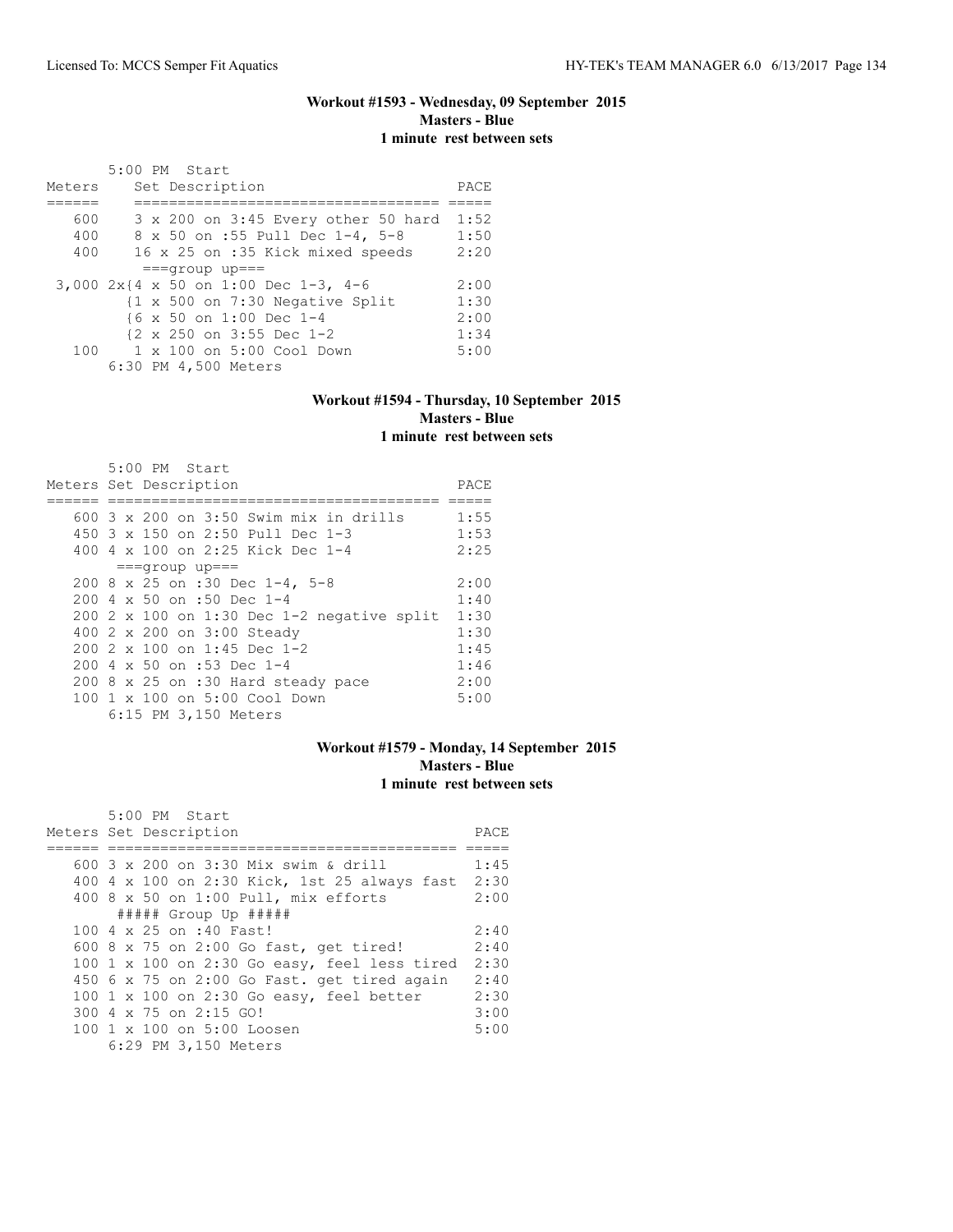## **Workout #1582 - Tuesday, 15 September 2015 Masters - Blue 1 minute rest between sets**

|        | 5:00 PM Start                                   |      |
|--------|-------------------------------------------------|------|
| Meters | Set Description                                 | PACE |
|        | 500 2 x 250 on 5:00 Drill & swim mix            | 2:00 |
|        | 400 4 x 100 on 1:55 Pull, desc                  | 1:55 |
| 400    | 8 x 50 on 1:20 Kick, alt easy/fast @ 25 2:40    |      |
|        | ----- Group Up -----                            |      |
|        | 1,800 1x{3 x 100 on 1:45 Desc                   | 1:45 |
|        | {2 x 100 on 1:40 Desc                           | 1:40 |
|        | $\{1 \times 100 \text{ on } 1:35 \text{ GO}\}\$ | 1:35 |
|        | $\{1$ on $1:00$ rest                            |      |
|        | {3 x 100 on 1:40 Desc                           | 1:40 |
|        | {2 x 100 on 1:35 Desc                           | 1:35 |
|        | $\{1 \times 100 \text{ on } 1:30 \text{ GO}\}\$ | 1:30 |
|        | $\{1$ on $1:00$ rest                            |      |
|        | {3 x 100 on 1:35 Desc                           | 1:35 |
|        | {2 x 100 on 1:30 Desc                           | 1:30 |
|        | {1 x 100 on 3:00 LAST ONE, FAST ONE!!           | 3:00 |
| 100    | 1 x 100 on 5:00 Loosen                          | 5:00 |
|        | 6:11 PM 3,200 Meters                            |      |

## **Workout #1585 - Wednesday, 16 September 2015 Masters - Blue 1 minute rest between sets**

| 5:00 PM Start<br>Meters Set Description                | PACE. |
|--------------------------------------------------------|-------|
| 600 6 x 100 on 1:50 Swim & Drill                       | 1:50  |
| 450 6 x 75 on 2:00 kick, faster in the middle $2:40$   |       |
| 400 2 x 200 on 3:40 Pull, Desc                         | 1:50  |
| $== == $ Group Up $== == $                             |       |
| 800 $2 \times 400$ on 6:10 Desc 1-2                    | 1:32  |
| $200.4 \times 50$ on 1:05 Desc 1-4                     | 2:10  |
| 800 $2 \times 400$ on 6:20 Desc 1-2                    | 1:35  |
| $200.4 \times 50$ on 1:15 Desc 1-4                     | 2:30  |
| 800 2 x 400 on 6:30 Desc 1-2                           | 1:38  |
| $100 \text{ 1 x } 100 \text{ on } 5:00 \text{ Loosen}$ | 5:00  |
| 6:33 PM 4,350 Meters                                   |       |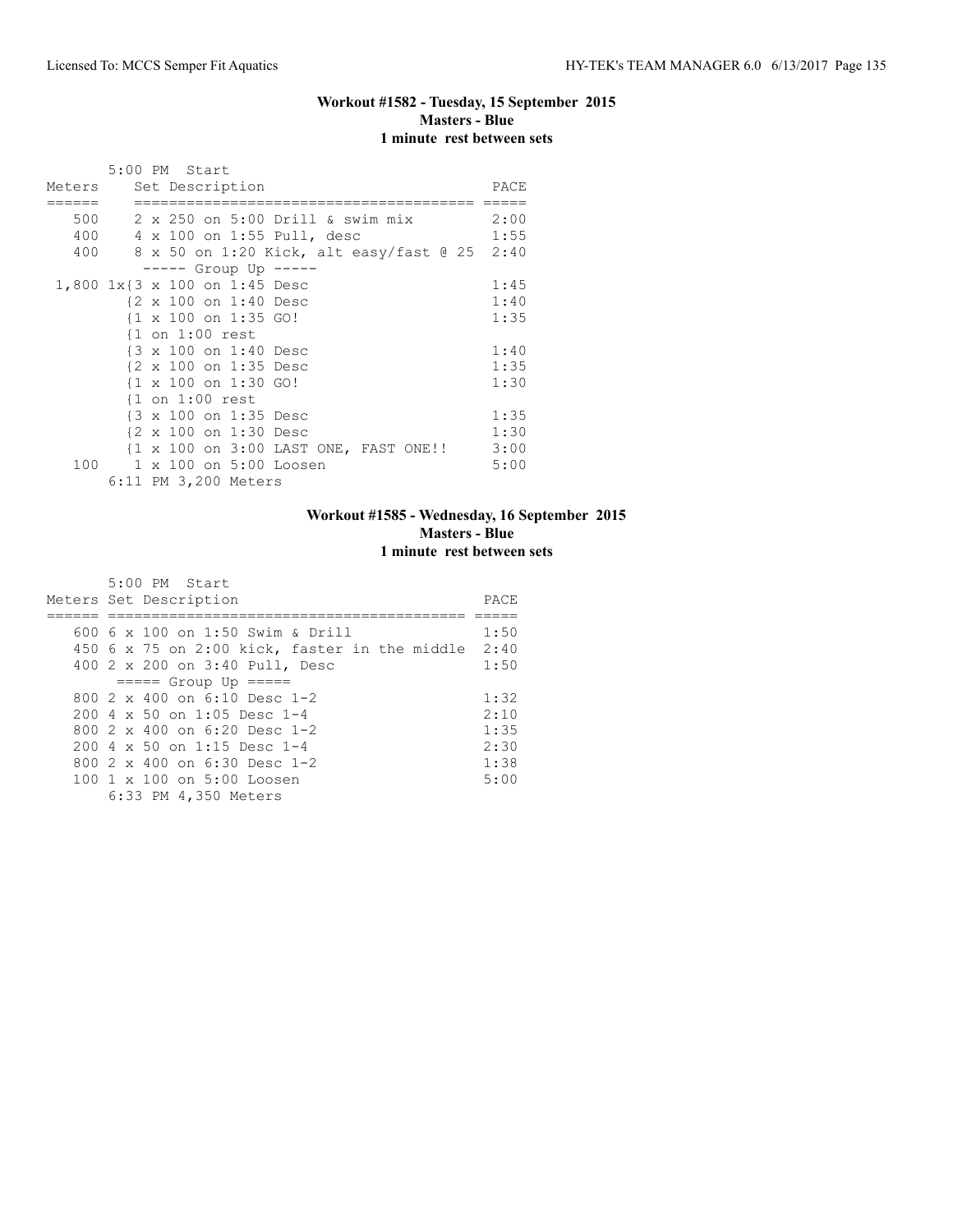#### **Workout #1588 - Thursday, 17 September 2015 Masters - Blue 1 minute rest between sets**

| $5:00$ PM Start<br>Meters Set Description | PACE |
|-------------------------------------------|------|
| 600 4 x 150 on 2:40 Swim / drill mix      | 1:47 |
|                                           |      |
| 450 6 x 75 on 1:20 Pull, mix efforts      | 1:47 |
| 400 4 x 100 on 2:30 Kick, Desc            | 2:30 |
| ^^^^^^ Group Up ^^^^^^                    |      |
| 100 4 x 25 on :40 Fast!                   | 2:40 |
| 450 $3 \times 150$ on $3:00$ Desc 1-3     | 2:00 |
| 50 2 x 25 on :45 #1 Easy, #2 Max Speed    | 3:00 |
| 450 3 x 150 on 2:40 Desc 1-3              | 1:47 |
| 50 2 x 25 on :45 #1 Easy, #2 Max Speed    | 3:00 |
| 450 $3 \times 150$ on 2:20 Desc 1-3       | 1:33 |
| 100 1 x 100 on 5:00 Loosen                | 5:00 |
| 6:14 PM 3,100 Meters                      |      |

#### **Workout #1621 - Monday, 21 September 2015 Masters - Blue 1 minute rest between sets**

|        | 5:00 PM Start                                                                       |      |
|--------|-------------------------------------------------------------------------------------|------|
| Meters | Set Description                                                                     | PACE |
| 400    | $2 \times 200$ on $3:45$ Swim/Drill Mix                                             | 1:52 |
| 600    | 2 x 300 on 5:30 Pull: Descend 1-2                                                   | 1:50 |
| 400    | 8 x 50 on 1:20 Kick: Alt Moderate/Harder by 50s                                     | 2:40 |
|        | ******GROUP UP******                                                                |      |
| 100    | 4 x 25 on :40 Ouick Swims                                                           | 2:40 |
|        | 1,500 $2x\{3 \times 100 \text{ on } 1:45 \text{ Descend } 1-3; \#3 \text{ is FAST}$ | 1:45 |
|        | $\{1 \times 50 \text{ on } 1:30 \text{ Steady Swim}\}$                              | 3:00 |
|        | $\{2 \times 100 \text{ on } 1:50 \text{ Descend } 1-2; \#2 \text{ is Faster}$       | 1:50 |
|        | $\{1 \times 50 \text{ on } 1:30 \text{ Steady Swim}\}$                              | 3:00 |
|        | {1 x 100 on 2:05 Fastest Swim of the Round                                          | 2:05 |
|        | {1 x 50 on 1:30 Steady Swim                                                         | 3:00 |
| 100    | 1 x 100 on 3:00 Fastest Swim of the Day                                             | 3:00 |
| 100    | 1 x 100 on 5:00 Cool Down                                                           | 5:00 |
|        | 6:18 PM 3,200 Meters                                                                |      |

#### **Workout #1624 - Tuesday, 22 September 2015 Masters - Blue 1 minute rest between sets**

| 5:00 PM Start                                            |       |
|----------------------------------------------------------|-------|
| Meters Set Description                                   | PACE. |
|                                                          |       |
| 400 1 x 400 on 6:45 Steady Swim/Mix Speed                | 1:41  |
| 600 12 x 50 on :55 Pull: Descend 14-, 5-8, 6-12          | 1:50  |
| 400 16 x 25 on :45 Kick: Every 4th One is Very Fast      | 3:00  |
| ******GROUP UP******                                     |       |
| 100 4 x 25 on :40 Hard Swims                             | 2:40  |
| 600 4 x 150 on 2:30 Last 50 of Each Swim is Hard         | 1:40  |
| 600 4 $\times$ 150 on 2:50 Last 100 of Each Swim is Hard | 1:53  |
| 300 2 x 150 on 3:10 Fast Swims                           | 2:07  |
| 150 1 x 150 on 3:30 Steady Swim                          | 2:20  |
| 150 1 x 150 on 3:30 Best of the Day                      | 2:20  |
| 100 1 x 100 on 5:00 Cool Down                            | 5:00  |
| 6:24 PM 3,400 Meters                                     |       |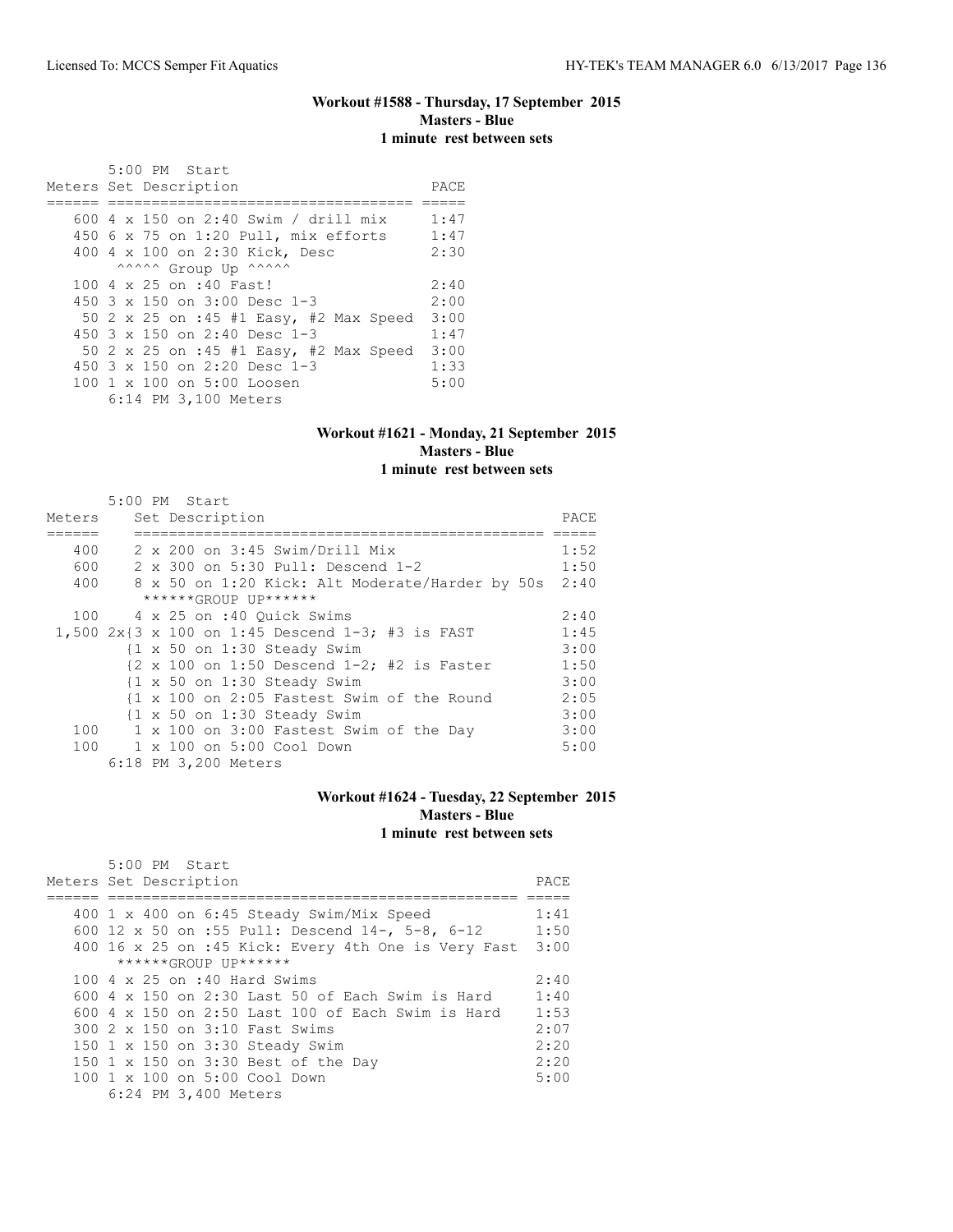#### **Workout #1627 - Wednesday, 23 September 2015 Masters - Blue 1 minute rest between sets**

| Meters | 5:00 PM Start |  | Set Description      |                                                                  |                                        |                                                            | PACE |
|--------|---------------|--|----------------------|------------------------------------------------------------------|----------------------------------------|------------------------------------------------------------|------|
| 500    |               |  |                      |                                                                  |                                        | 1 x 500 on 8:30 Build: Each 100 A Little Faster            | 1:42 |
| 500    |               |  |                      |                                                                  |                                        | $5 \times 100$ on $1:45$ Pull: $1\&2=$ Steady; Descend 3-5 | 1:45 |
| 450    |               |  |                      |                                                                  |                                        | 6 x 75 on 2:00 Kick: Middle 25 of Each Hard                | 2:40 |
|        |               |  |                      | $\sim\sim\sim\sim\sim GROUP$ UP $\sim\sim\sim\sim\sim\sim$       |                                        |                                                            |      |
| 200    |               |  |                      | 4 x 50 on 1:00 Descend 1-4                                       |                                        |                                                            | 2:00 |
|        |               |  |                      | $2,600$ $1x\{3 \times 300 \text{ on } 5:00 \text{ Descend } 1-3$ |                                        |                                                            | 1:40 |
|        |               |  |                      |                                                                  | {1 x 100 on 1:45 Steady, Moderate Pace |                                                            | 1:45 |
|        |               |  |                      | {3 x 300 on 4:50 Descend 1-3                                     |                                        |                                                            | 1:37 |
|        |               |  |                      |                                                                  | {1 x 100 on 1:45 Steady, Moderate Pace |                                                            | 1:45 |
|        |               |  |                      | $\{2 \times 300 \text{ on } 4:40 \text{ Descend } 1-2$           |                                        |                                                            | 1:33 |
|        |               |  |                      | 100 1 x 100 on 5:00 Cool Down                                    |                                        |                                                            | 5:00 |
|        |               |  | 6:27 PM 4,350 Meters |                                                                  |                                        |                                                            |      |

#### **Workout #1630 - Thursday, 24 September 2015 Masters - Blue 1 minute rest between sets**

| 5:00 PM Start                           |      |
|-----------------------------------------|------|
| Meters Set Description                  | PACE |
|                                         |      |
| 600 2 x 300 on 5:45 Descend 1-2         | 1:55 |
| 400 1 x 400 on 6:45 Pull: Steady        | 1:41 |
| 400 2 x 200 on 4:30 Kick: Build by 50's | 2:15 |
| ******GROUP UP******                    |      |
| 100 4 x 25 on :40 Fast Swims            | 2:40 |
| 300 4 x 75 on 1:05 Hold Your Pace       | 1:27 |
| 300 4 x 75 on 1:15 Descend 1-4          | 1:40 |
| 300 4 x 75 on 1:35 Steady               | 2:07 |
| 300 4 x 75 on 1:15 Descend 1-4          | 1:40 |
| 300 4 x 75 on 1:05 Stay Strong!         | 1:27 |
| 100 1 x 100 on 5:00 Cool Down           | 5:00 |
| 6:12 PM 3,100 Meters                    |      |

## **Workout #1603 - Monday, 28 September 2015 Masters - Blue 1 minute rest between sets**

| $5:00$ PM Start                                      |      |
|------------------------------------------------------|------|
| Meters Set Description                               | PACE |
|                                                      |      |
| 600 2 x 300 on 5:30 Swim - last 100 pick up the pace | 1:50 |
| 400 4 x 100 on 1:50 Pull- Dec 1-4                    | 1:50 |
| 400 2 x 200 on 4:20 Kick mixed speeds                | 2:10 |
| $===qrow$ up===                                      |      |
| $200.4 \times 50$ on 1:10 Dec 1-4                    | 2:20 |
| 300 12 x 25 on :30 Odds FAST                         | 2:00 |
| $200 \text{ } 4 \times 50$ on 1:05 Dec 1-4           | 2:10 |
| 300 12 x 25 on :30 Odds FAST                         | 2:00 |
| 200 4 x 50 on 1:00 Dec 1-4                           | 2:00 |
| 300 12 x 25 on :30 Odds FAST                         | 2:00 |
| 200 4 x 50 on 2:00 BEST OF THE DAY                   | 4:00 |
| 100 1 x 100 on 5:00 Cool Down                        | 5:00 |
| 6:23 PM 3,200 Meters                                 |      |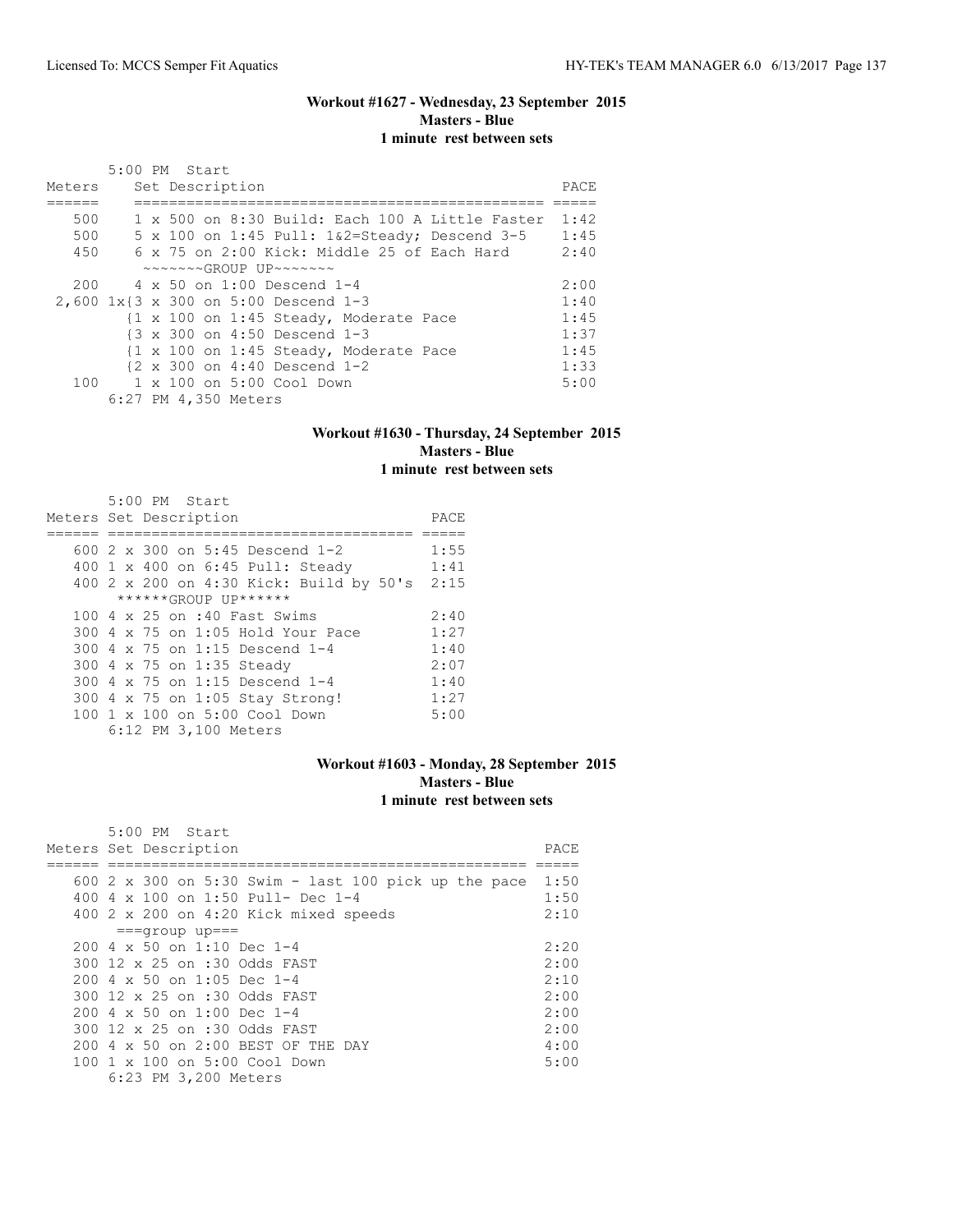#### **Workout #1606 - Tuesday, 29 September 2015 Masters - Blue 1 minute rest between sets**

 5:00 PM Start Meters Set Description **PACE** ====== ================================== ===== 500 1 x 500 on 9:20 Swim mix in drills 1:52 450 6 x 75 on 1:40 Kick- Dec 1-5 2:13<br>400 2 x 200 on 3:40 Pull- Dec 1-3 1:50 400 2 x 200 on 3:40 Pull- Dec 1-3 ===group up=== 100 4 x 25 on :40 Dec 1-4 2:40<br>400 4 x 100 on 1:50 Dec 1-4 1:50 400 4 x 100 on 1:50 Dec 1-4 1:50<br>400 4 x 100 on 1:45 Dec 1-4 1:45 400 4 x 100 on 1:45 Dec 1-4 1:45<br>400 4 x 100 on 1:40 Dec 1-4 1:40 400 4 x 100 on 1:40 Dec 1-4 1:40<br>400 4 x 100 on 1:35 Dec 1-4 1:35 400 4 x 100 on 1:35 Dec 1-4 1:35<br>200 2 x 100 on 2:15 BEST EFFORT 2:15 200 2 x 100 on 2:15 BEST EFFORT 2:15<br>100 1 x 100 on 5:00 Cool Down 5:00 100 1 x 100 on 5:00 Cool Down 6:19 PM 3,350 Meters

#### **Workout #1609 - Wednesday, 30 September 2015 Masters - Blue 1 minute rest between sets**

|        | 5:00 PM Start                                        |      |
|--------|------------------------------------------------------|------|
| Meters | Set Description                                      | PACE |
|        |                                                      |      |
| 600    | 3 x 200 on 3:40 Dec 1-3                              | 1:50 |
| 400    | 4 x 100 on 1:50 Pull Dec 1-4                         | 1:50 |
| 400    | 4 x 100 on 2:20 Kick mixed speeds                    | 2:20 |
|        | $==qrow$ up===                                       |      |
| 100    | 4 x 25 on :40 Steady                                 | 2:40 |
|        | 2,400 1x{16 x 50 on :55 Every 4th one fast           | 1:50 |
|        | {8 x 100 on 1:40 Dec 1-4, 5-8                        | 1:40 |
|        | $\{2 \times 400 \text{ on } 6:30 \text{ Dec } 1-2\}$ | 1:38 |
| 100    | 1 x 100 on 5:00 cool down                            | 5:00 |
|        | 6:23 PM 4,000 Meters                                 |      |

#### **Workout #1612 - Thursday, 01 October 2015 Masters - Blue 1 minute rest between sets**

|        | $5:00$ PM Start                                      |      |
|--------|------------------------------------------------------|------|
| Meters | Set Description                                      | PACE |
|        |                                                      |      |
| 600    | 3 x 200 on 3:30 Swim mix in drills                   | 1:45 |
| 400    | 8 x 50 on :50 Pull- Dec 1-4, 5-8                     | 1:40 |
| 400    | $16 \times 25$ on :40 Kick- odds fast                | 2:40 |
|        | $==qrow$ up===                                       |      |
| 100    | 4 x 25 on :40 Steady                                 | 2:40 |
|        | $1,600$ 2x{2 x 100 on 1:45 Negative Split            | 1:45 |
|        | $\{2 \times 200 \text{ on } 3:20 \text{ Dec } 1-2\}$ | 1:40 |
|        | {1 x 200 on 3:40 Go hard                             | 1:50 |
| 100    | 1 x 100 on 5:00 cool down                            | 5:00 |
|        | 6:10 PM 3,200 Meters                                 |      |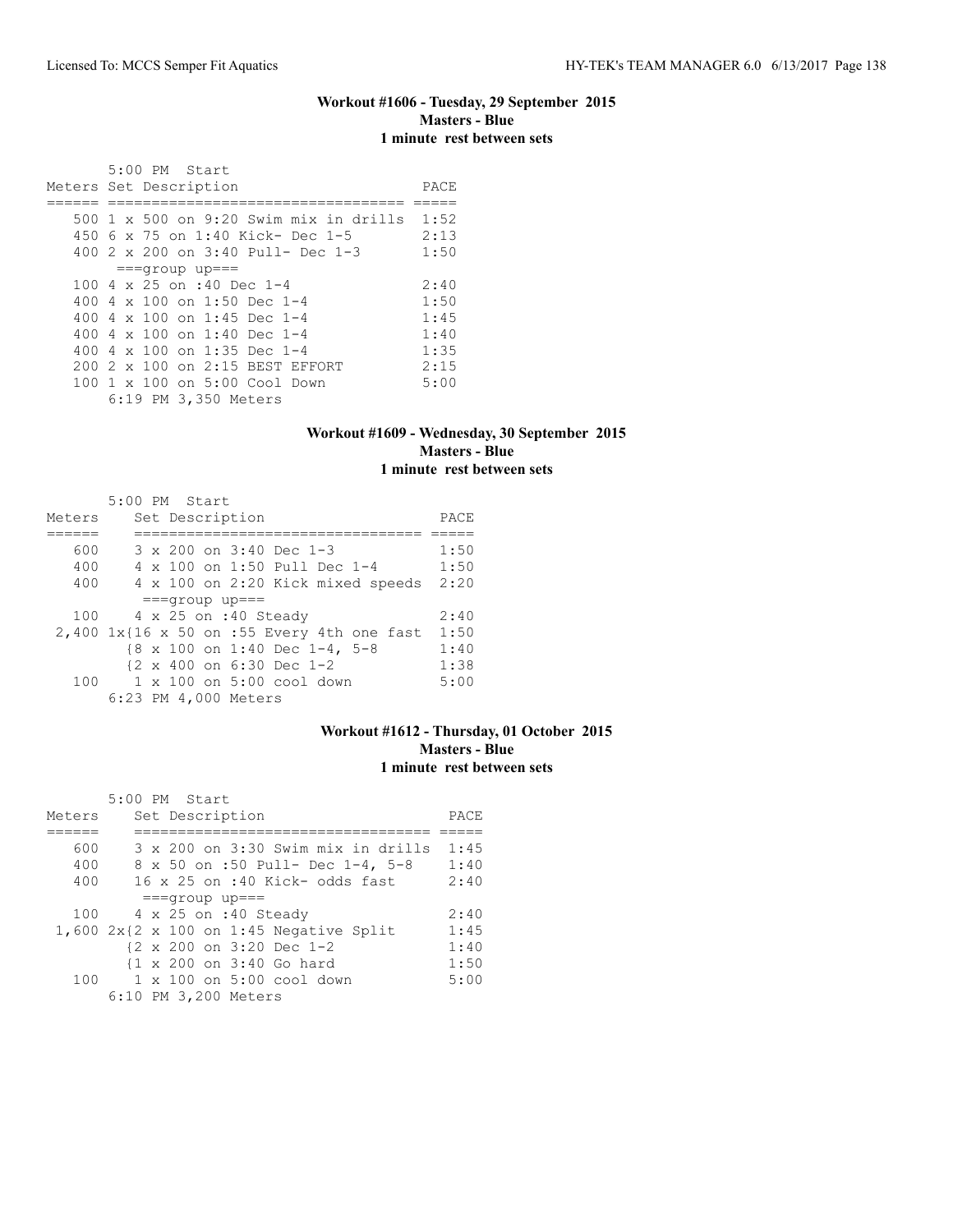## **Workout #1649 - Monday, 12 October 2015 Masters - Blue 1 minute rest between sets**

|  | 5:00 PM Start<br>Meters Set Description              | PACE. |
|--|------------------------------------------------------|-------|
|  |                                                      |       |
|  | 500 $1 \times 500$ on 9:00 Mix of Swim and Drills    | 1:48  |
|  | 500 5 x 100 on 1:45 Pull:1&2 Steady; 3,4,5 Hrder Eff | 1:45  |
|  | 450 6 x 75 on 1:50 Kick: Evens Harder                | 2:27  |
|  | *******GROUP UP*******                               |       |
|  | 100 4 x 25 on :40 Get Some Speed!                    | 2:40  |
|  | 400 8 x 50 on 1:00 Descend 1-4, 5-8                  | 2:00  |
|  | 50 2 x 25 on :40 Moderate Pace                       | 2:40  |
|  | 200 4 x 50 on :55 Descend 1-4                        | 1:50  |
|  | 50 2 x 25 on :40 Moderate Pace                       | 2:40  |
|  | 400 8 x 50 on :50 Descend 1-4, 5-8                   | 1:40  |
|  | 50 2 x 25 on :40 Moderate Pace                       | 2:40  |
|  | 200 4 x 50 on :55 Descend 1-4                        | 1:50  |
|  | 50 2 x 25 on 1:00 Easy Swims                         | 4:00  |
|  | 100 2 x 50 on 1:30 GO TIME!!!                        | 3:00  |
|  | 100 1 x 100 on 5:00 Cool Down                        | 5:00  |
|  | 6:24 PM 3,150 Meters                                 |       |

## **Workout #1652 - Tuesday, 13 October 2015 Masters - Blue 1 minute rest between sets**

| Meters | 5:00 PM Start<br>Set Description                                           | PACE |
|--------|----------------------------------------------------------------------------|------|
| 600    | 2 x 300 on 5:30 Swim: Descend 1-2                                          | 1:50 |
| 400    | 1 x 400 on 7:00 Steady Pull                                                | 1:45 |
| 400    | 2 x 200 on 4:45 Kick: Build: Each 50 Is Faster                             | 2:22 |
|        | $\sim\sim\sim\sim\sim GROUP$ UP $\sim\sim\sim\sim\sim\sim$                 |      |
|        | 100 4 x 25 on :40 Fast Swims                                               | 2:40 |
|        | 1,400 $2x$ {4 x 75 on 1:25 Descend 1-4; #4 is FAST                         | 1:53 |
|        | {1 x 50 on 1:30 Moderate Pace                                              | 3:00 |
|        | $\{4 \times 75 \text{ on } 1:15 \text{ Descend } 1-4, \#4 \text{ is FAST}$ | 1:40 |
|        | {1 x 50 on 1:30 Moderate Pace                                              | 3:00 |
|        | 150 2 x 75 on 2:00 Last Two, Fast Two!!!!                                  | 2:40 |
|        | 6:08 PM 3,050 Meters                                                       |      |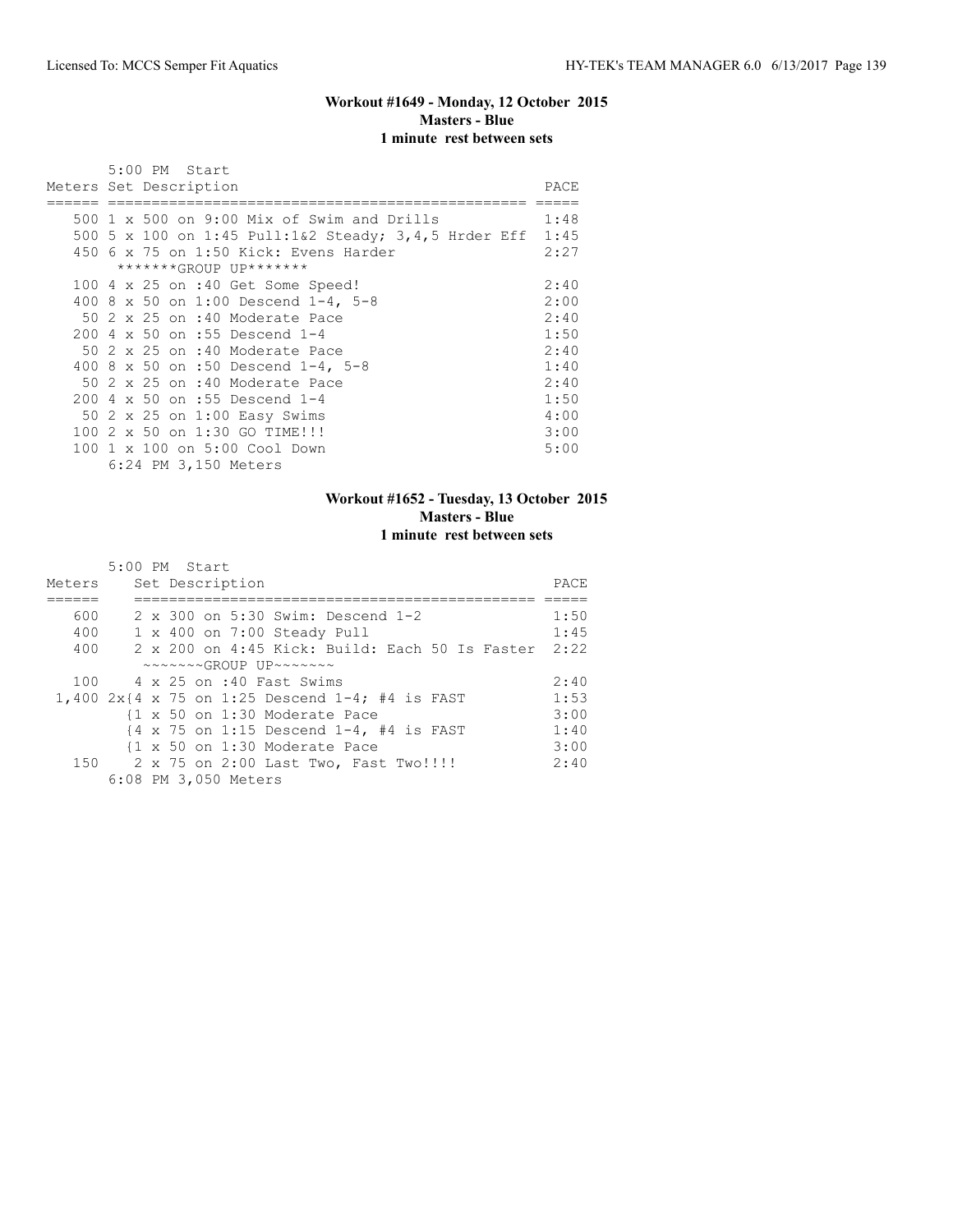#### **Workout #1655 - Wednesday, 14 October 2015 Masters - Blue 1 minute rest between sets**

| $5:00$ PM Start<br>Meters Set Description                  | PACE |
|------------------------------------------------------------|------|
|                                                            |      |
|                                                            |      |
| 600 3 x 200 on 3:30 Swim: Descend 1-3                      | 1:45 |
| 400 1 x 400 on 6:45 Pull: Negative Split                   | 1:41 |
| 400 16 x 25 on :40 Kick: 4, 8, 12 & 16 are FAST!           | 2:40 |
| $\sim\sim\sim\sim\sim GROUP$ UP $\sim\sim\sim\sim\sim\sim$ |      |
| 200 4 x 50 on :55 Descend 1-4                              | 1:50 |
| 500 1 x 500 on 8:00 Negative Split                         | 1:36 |
| 400 4 x 100 on 1:40 1&2 Steady, Pick Up Pace on 3&4        | 1:40 |
| 500 1 x 500 on 8:10 Negative Split                         | 1:38 |
| 400 4 x 100 on 1:40 1&2 Steady, Pick Up Pace on $3\&4$     | 1:40 |
| 500 $1 \times 500$ on 8:20 Negative Split                  | 1:40 |
| 200 4 x 50 on :55 Descend 1-4                              | 1:50 |
| 100 1 x 100 on 3:00 Cool Down                              | 3:00 |
| 6:30 PM 4,200 Meters                                       |      |

# **Workout #1658 - Thursday, 15 October 2015 Masters - Blue**

## **1 minute rest between sets**

|        |  | $5:00$ PM Start                                        |  |                                               |  |      |
|--------|--|--------------------------------------------------------|--|-----------------------------------------------|--|------|
| Meters |  | Set Description                                        |  |                                               |  | PACE |
|        |  |                                                        |  |                                               |  |      |
| 400    |  |                                                        |  | 2 x 200 on 3:40 Swim: Descend 1-2             |  | 1:50 |
| 600    |  |                                                        |  | 2 x 300 on 5:30 Pull: Descend 1-2             |  | 1:50 |
| 400    |  |                                                        |  | 4 x 100 on 2:30 Kick: Last 25 of Each is Hard |  | 2:30 |
|        |  | *******GROUP UP*******                                 |  |                                               |  |      |
| 100    |  | 4 x 25 on :40 Get Moving!                              |  |                                               |  | 2:40 |
|        |  |                                                        |  | $1,600$ 2x{1 x 200 on 3:30 Negative Split     |  | 1:45 |
|        |  | $\{2 \times 200 \text{ on } 3:15 \text{ Descend } 1-2$ |  |                                               |  | 1:38 |
|        |  | {1 x 200 on 3:00 Fast Swim                             |  |                                               |  | 1:30 |
| 100    |  | 1 x 100 on 5:00 Cool Down                              |  |                                               |  | 5:00 |
|        |  | 6:08 PM 3,200 Meters                                   |  |                                               |  |      |

## **Workout #1686 - Monday, 19 October 2015 Masters - Blue 1 minute rest between sets**

|        | 5:00 PM Start |  |                                                    |                                    |                                             |      |
|--------|---------------|--|----------------------------------------------------|------------------------------------|---------------------------------------------|------|
| Meters |               |  | Set Description                                    |                                    |                                             | PACE |
|        |               |  |                                                    |                                    |                                             |      |
| 400    |               |  |                                                    |                                    | $2 \times 200$ on $3:40$ Swim mix in drills | 1:50 |
| 600    |               |  |                                                    | $2 \times 300$ on 5:30 Dec 1-2     |                                             | 1:50 |
| 400    |               |  |                                                    | 4 x 100 on 2:10 Kick Dec 1-4       |                                             | 2:10 |
|        |               |  | $===GROUP UP=-$                                    |                                    |                                             |      |
| 100    |               |  |                                                    | 4 x 25 on :40 Build some speed     |                                             | 2:40 |
|        |               |  | 1,400 2x{4 x 75 on 1:20 Dec 1-4                    |                                    |                                             | 1:47 |
|        |               |  | {4 x 50 on 1:00 Dec 1-4                            |                                    |                                             | 2:00 |
|        |               |  | $\{4 \times 25 \text{ on } : 30 \text{ go hard}\}$ |                                    |                                             | 2:00 |
|        |               |  | $\{1 \times 100 \text{ on } 2:00 \text{ loosen}\}$ |                                    |                                             | 2:00 |
| 300    |               |  |                                                    | 4 x 75 on 2:00 Best of the day     |                                             | 2:40 |
| 100    |               |  |                                                    | $1 \times 100$ on $5:00$ cool down |                                             | 5:00 |
|        |               |  | 6:17 PM 3,300 Meters                               |                                    |                                             |      |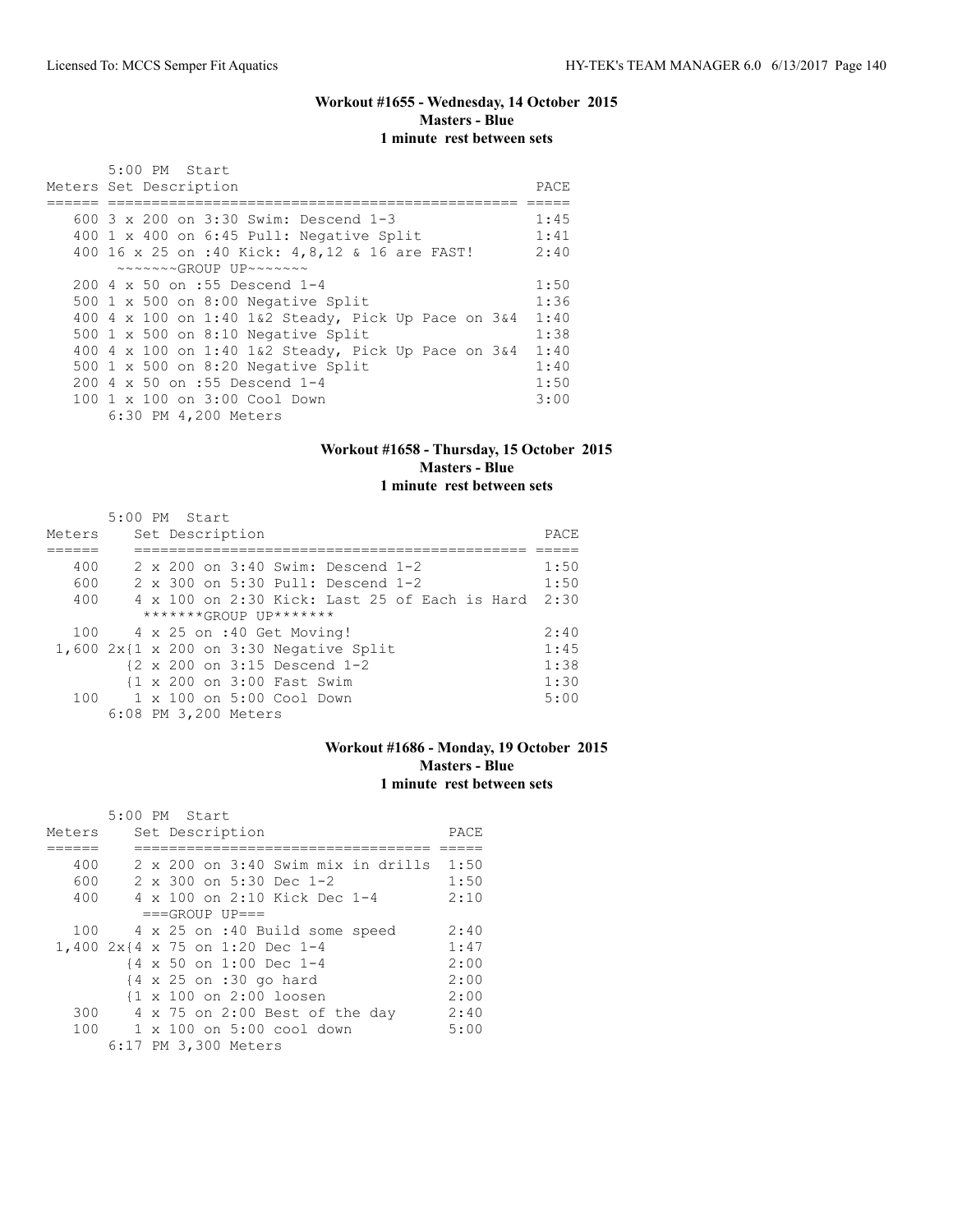#### **Workout #1689 - Tuesday, 20 October 2015 Masters - Blue 1 minute rest between sets**

|     | 5:00 PM Start                              |      |
|-----|--------------------------------------------|------|
|     | Meters Set Description                     | PACE |
|     |                                            |      |
|     | 600 6 x 100 on 1:50 Swim Dec 1-3, 4-6      | 1:50 |
|     | 400 8 x 50 on :55 Pull dec 1-4, 5-8        | 1:50 |
|     | 400 16 x 25 on :30 Kick mixed speeds       | 2:00 |
|     | $===GROUP UP = =$                          |      |
|     | 100 4 $\times$ 25 on :40 Dec 1-4           | 2:40 |
| 400 | 4 x 100 on 1:45 Dec 1-4                    | 1:45 |
|     | 200 4 x 50 on 1:00 steady                  | 2:00 |
| 400 | 4 x 100 on 1:40 Dec 1-4                    | 1:40 |
|     | 200 4 x 50 on 1:00 steady                  | 2:00 |
| 400 | 4 x 100 on 1:35 Dec 1-4                    | 1:35 |
|     | $100 \t 1 \t x \t 100$ on $5:00$ Cool Down | 5:00 |
|     | 6:13 PM 3,200 Meters                       |      |

#### **Workout #1694 - Wednesday, 21 October 2015 Masters - Blue 1 minute rest between sets**

|        | 5:00 PM Start                                                           |      |
|--------|-------------------------------------------------------------------------|------|
| Meters | Set Description                                                         | PACE |
|        |                                                                         |      |
| 500    | 2 x 250 on 4:00 Negative split                                          | 1:36 |
| 500    | $5 \times 100$ on 1:50 Pull - last 50 of each set hard                  | 1:50 |
| 450    | 6 x 75 on 1:45 Kick mixed speeds                                        | 2:20 |
|        | $===GROUP UP==$                                                         |      |
|        | 2,800 2x{4 x 50 on 1:00 Steady                                          | 2:00 |
|        | $\{2 \times 400 \text{ on } 6:45 \text{ Negative split and Dec } 1-2\}$ | 1:41 |
|        | $\{4 \times 100 \text{ on } 1:40 \text{ Dec } 1-4$                      | 1:40 |
|        | 100 1 x 100 on 5:00 Cool Down                                           | 5:00 |
|        | 6:27 PM 4,350 Meters                                                    |      |

## **Workout #1697 - Thursday, 22 October 2015 Masters - Blue 1 minute rest between sets**

 5:00 PM Start Meters Set Description **PACE** ====== ================================== ===== 600 2 x 300 on 5:30 Swim mix in drills 1:50 400 4 x 100 on 1:50 pull Dec 1-4 1:50 400 2 x 200 on 4:40 Kick mixed speeds 2:20  $===GROUP UP==$ 100 4 x 25 on :40 Build some speed 2:40<br>100 2 x 50 on 1:00 Dec 1-2 2:00 100 2 x 50 on 1:00 Dec 1-2 2:00<br>200 2 x 100 on 1:50 Dec 1-2 1:50 200 2 x 100 on 1:50 Dec 1-2 1:50<br>300 2 x 150 on 2:35 Dec 1-2 1:43 300 2 x 150 on 2:35 Dec 1-2 1:43 400 2 x 200 on 3:15 Dec 1-2 1:38 500 2 x 250 on 3:55 2 Fast Swims 1:34 100 1 x 100 on 5:00 cool down 5:00 6:13 PM 3,100 Meters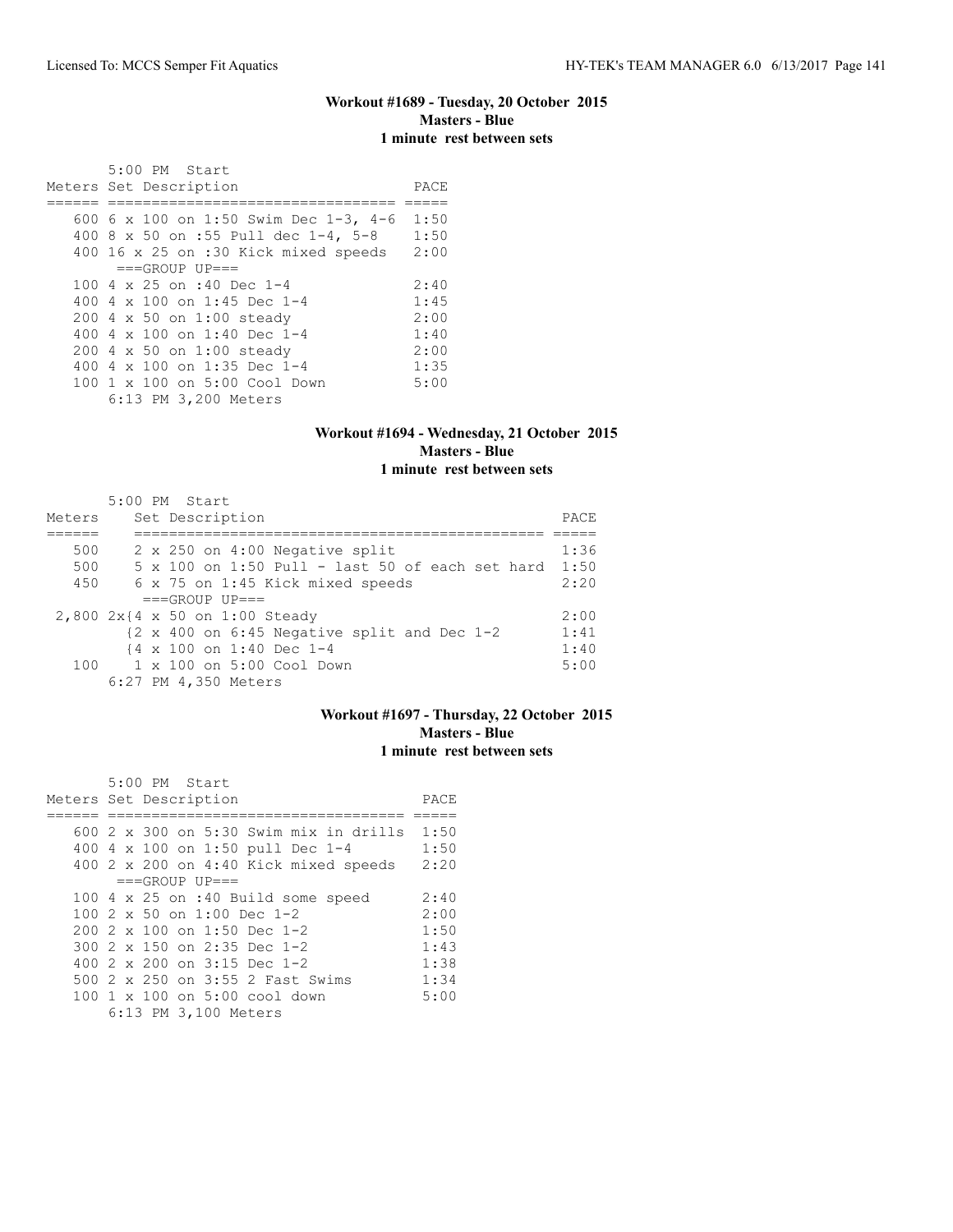## **Workout #1670 - Monday, 26 October 2015 Masters - Blue 1 minute rest between sets**

| 5:00 PM Start                                 |      |
|-----------------------------------------------|------|
| Meters Set Description                        | PACE |
|                                               |      |
| 400 1 x 400 on 7:00 Mix swim & drill          | 1:45 |
| 500 10 x 50 on 1:30 Kick, faster on the evens | 3:00 |
| 400 16 x 25 on :30 Pull, alt easy/fast @ 25   | 2:00 |
| $== == $ Group Up $== == $                    |      |
| 100 4 x 25 on :45 Fast!                       | 3:00 |
| 100 1 x 100 on 2:15 Easy                      | 2:15 |
| 300 3 x 100 on 1:30 All Fast                  | 1:30 |
| 100 1 x 100 on 2:15 Easy                      | 2:15 |
| 300 3 x 100 on 1:40 All Fast                  | 1:40 |
| 100 1 x 100 on 2:15 Easy                      | 2:15 |
| 300 3 x 100 on 1:50 All Fast                  | 1:50 |
| 100 1 x 100 on 2:15 Easy                      | 2:15 |
| 300 3 x 100 on 2:00 All Fast                  | 2:00 |
| 100 1 x 100 on 5:00 Loosen                    | 5:00 |
| 6:24 PM 3,100 Meters                          |      |

## **Workout #1673 - Tuesday, 27 October 2015 Masters - Blue 1 minute rest between sets**

| $5:00$ PM Start                                  |       |  |  |  |
|--------------------------------------------------|-------|--|--|--|
| Meters Set Description                           | PACE. |  |  |  |
|                                                  |       |  |  |  |
| 500 1 x 500 on 9:00 Mix swim & Drill             | 1:48  |  |  |  |
| 450 6 x 75 on 1:25 Pull, last 25 faster          | 1:53  |  |  |  |
| 400 4 x 100 on 2:30 Kick, mix efforts            | 2:30  |  |  |  |
| $--- $ Group Up $---$                            |       |  |  |  |
| 100 4 x 25 on :40 Fast!                          | 2:40  |  |  |  |
| Control your efforts, this will get challenging! |       |  |  |  |
| 300 2 x 150 on 2:50 Desc 1-2                     | 1:53  |  |  |  |
| 300 $2 \times 150$ on $2:40$ Desc 1-2            | 1:47  |  |  |  |
| 300 $2 \times 150$ on $2:30$ Desc 1-2            | 1:40  |  |  |  |
| 300 $2 \times 150$ on $2:20$ Desc 1-2            | 1:33  |  |  |  |
| 300 2 x 150 on 2:10 Desc 1-2                     | 1:27  |  |  |  |
| 100 1 x 100 on 5:00 Loosen                       | 5:00  |  |  |  |
| 6:12 PM 3,050 Meters                             |       |  |  |  |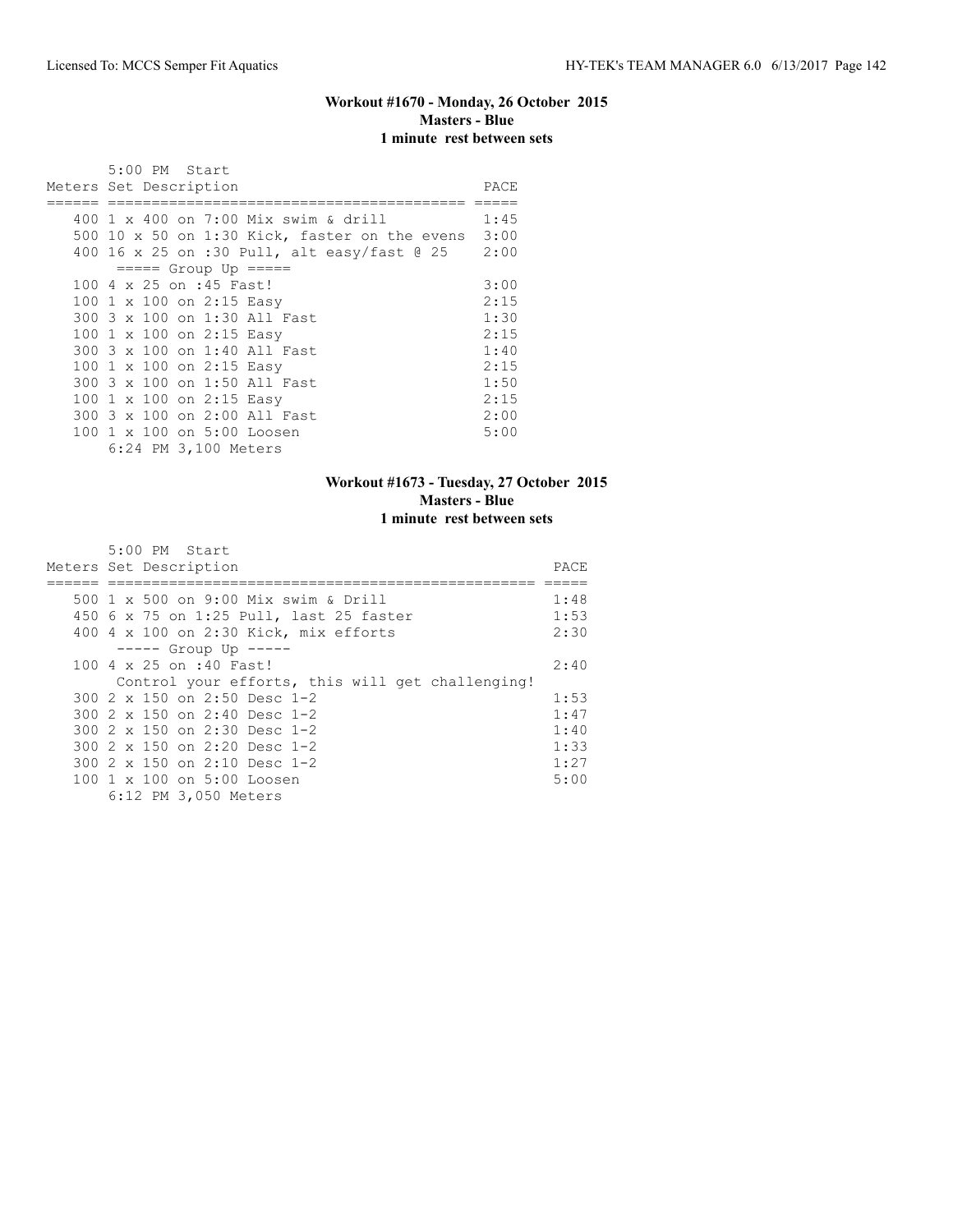## **Workout #1676 - Wednesday, 28 October 2015 Masters - Blue 1 minute rest between sets**

| $5:00$ PM Start                         |      |  |  |
|-----------------------------------------|------|--|--|
| Meters Set Description                  |      |  |  |
|                                         |      |  |  |
| 600 3 x 200 on 3:30 Mix swim & drill    | 1:45 |  |  |
| 600 3 x 200 on 3:30 Pull, Desc          | 1:45 |  |  |
| 300 1 x 300 on 7:00 Kick, mix efforts   | 2:20 |  |  |
| ***** Group Up ******                   |      |  |  |
| $200.4 \times 50$ on 1:00 Desc 1-4      | 2:00 |  |  |
| 100 $2 \times 50$ on 1:05 Desc 1-2      | 2:10 |  |  |
| 900 3 x 300 on 5:15 Desc 1-3            | 1:45 |  |  |
| 100 $2 \times 50$ on 1:05 Desc 1-2      | 2:10 |  |  |
| 600 2 x 300 on 5:05 Desc 1-2            | 1:42 |  |  |
| 100 $2 \times 50$ on 1:05 Desc 1-2      | 2:10 |  |  |
| 300 1 x 300 on 4:55 Last one, fast one! | 1:38 |  |  |
| 100 2 x 50 on 1:05 Desc 1-2             | 2:10 |  |  |
| 100 1 x 100 on 5:00 Loosen              | 5:00 |  |  |
| 6:33 PM 4,000 Meters                    |      |  |  |

## **Workout #1679 - Thursday, 29 October 2015 Masters - Blue 1 minute rest between sets**

| 5:00 PM Start                                |      |
|----------------------------------------------|------|
| Meters Set Description                       | PACE |
|                                              |      |
| 600 2 x 300 on 5:30 Mix swim & drill         | 1:50 |
| 450 6 x 75 on 2:00 Kick, last 25 faster 2:40 |      |
| 400 2 x 200 on 3:20 Pull, Desc               | 1:40 |
| %%%%% Group Up %%%%                          |      |
| 100 4 x 25 on :40 Fast!                      | 2:40 |
| 450 6 x 75 on 1:30 Best Effort on All        | 2:00 |
| 100 1 x 100 on 2:30 Loosen                   | 2:30 |
| 450 6 x 75 on 1:45 Best Effort on All        | 2:20 |
| 100 1 x 100 on 2:30 Loosen                   | 2:30 |
| 450 6 x 75 on 2:00 Best Effort on All        | 2:40 |
| 100 1 x 100 on 5:00 Loosen                   | 5:00 |
| 6:25 PM 3,200 Meters                         |      |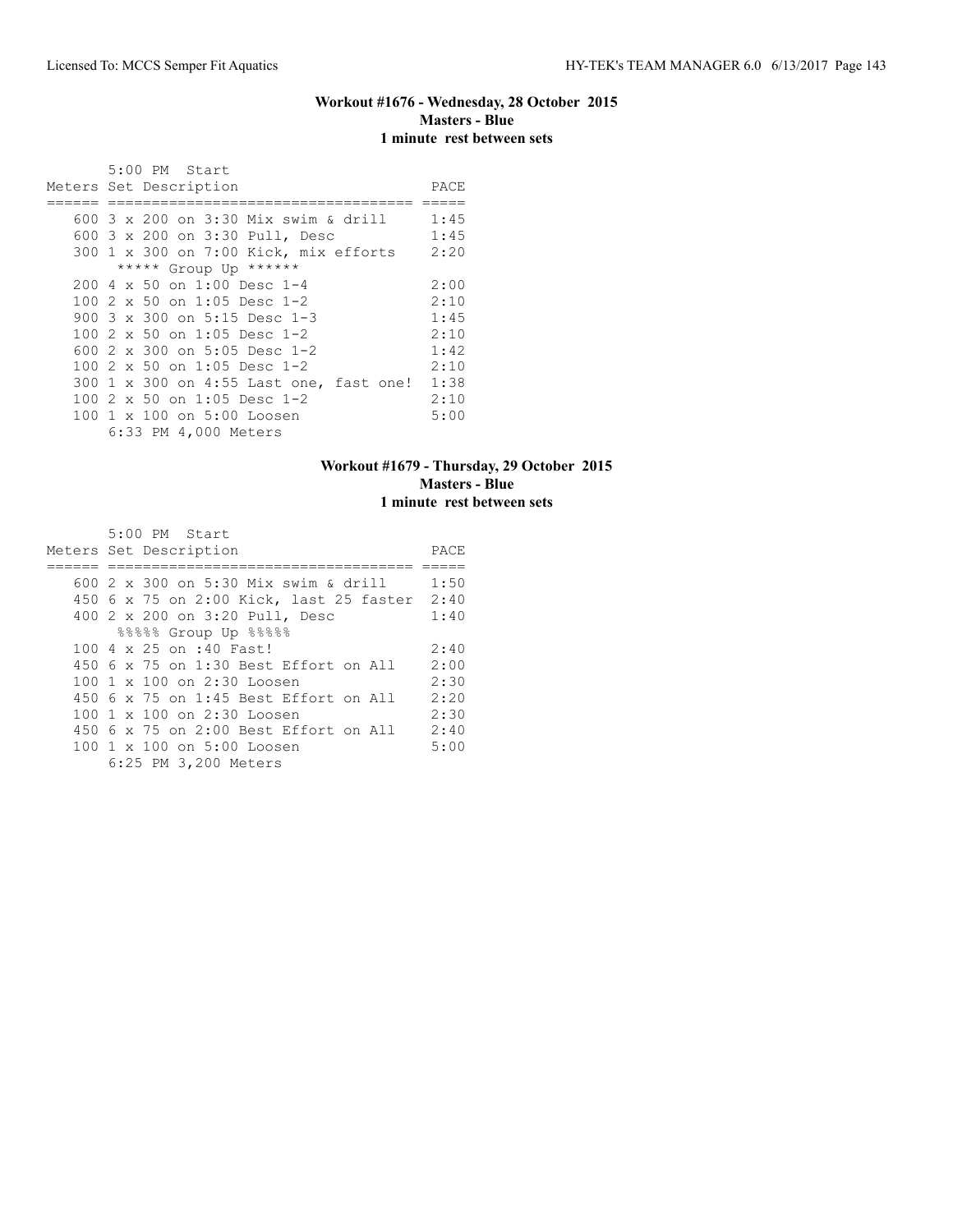#### **Workout #1811 - Monday, 02 November 2015 Masters - Blue 1 minute rest between sets**

| 5:00 PM Start<br>Meters Set Description                 | PACE         |  |  |  |
|---------------------------------------------------------|--------------|--|--|--|
|                                                         |              |  |  |  |
| 600 3 x 200 on 3:20 Swim: Descend 1-3                   | 1:40<br>1:50 |  |  |  |
| 400 8 x 50 on :55 Pull: Descend 1-4, 5-8                |              |  |  |  |
| 400 16 x 25 on :45 Kick: 4, 8, 12 & 16 = Very Fast 3:00 |              |  |  |  |
| *******GROUP UP*******                                  |              |  |  |  |
| 200 4 x 50 on 1:00 Descend 1-4                          | 2:00         |  |  |  |
| 300 12 x 25 on :35 Evens Faster                         | 2:20         |  |  |  |
| 100 1 x 100 on 1:50 Steady                              | 1:50         |  |  |  |
| 300 12 x 25 on :35 Evens Faster                         | 2:20         |  |  |  |
| 100 1 x 100 on 1:50 Steady                              | 1:50         |  |  |  |
|                                                         | 4:00         |  |  |  |
| 100 1 x 100 on 1:50 Steady                              | 1:50         |  |  |  |
| 300 12 x 25 on :35 Evens Faster                         | 2:20         |  |  |  |
| 100 1 x 100 on 1:50 Steady                              | 1:50         |  |  |  |
| 100 4 x 25 on 1:00 MAX Effort on All - GO FAST!         | 4:00         |  |  |  |
|                                                         |              |  |  |  |
| 100 1 x 100 on 3:00 Cool Down                           | 3:00         |  |  |  |
| 6:27 PM 3,200 Meters                                    |              |  |  |  |

#### **Workout #1822 - Tuesday, 03 November 2015 Masters - Blue 1 minute rest between sets**

|                        |  | 5:00 PM Start                        |      |  |
|------------------------|--|--------------------------------------|------|--|
| Meters                 |  | Set Description                      | PACE |  |
|                        |  |                                      |      |  |
| 400                    |  | 2 x 200 on 3:45 Moderate Swims       | 1:52 |  |
| 600                    |  | 2 x 300 on 5:45 Pull: Descend 1-2    | 1:55 |  |
| 400                    |  | 1 x 400 on 8:00 Kick: Alt Speed @50s | 2:00 |  |
| *******GROUP UP******* |  |                                      |      |  |
| 100                    |  | 4 x 25 on :40 Fast Swims             | 2:40 |  |
|                        |  | 1,400 2x{4 x 100 on 1:45 Descend 1-4 | 1:45 |  |
|                        |  | {2 x 100 on 1:55 Fast Swims          | 1:55 |  |
|                        |  | {1 x 100 on 2:05 Go Faster!!!        | 2:05 |  |
| 50                     |  | 1 x 50 on 1:30 Recovery Swim         | 3:00 |  |
| 100                    |  | 1 x 100 on 3:00 Last One, Fast One   | 3:00 |  |
| 100                    |  | 1 x 100 on 5:00 Cool Down            | 5:00 |  |
|                        |  | 6:14 PM 3,150 Meters                 |      |  |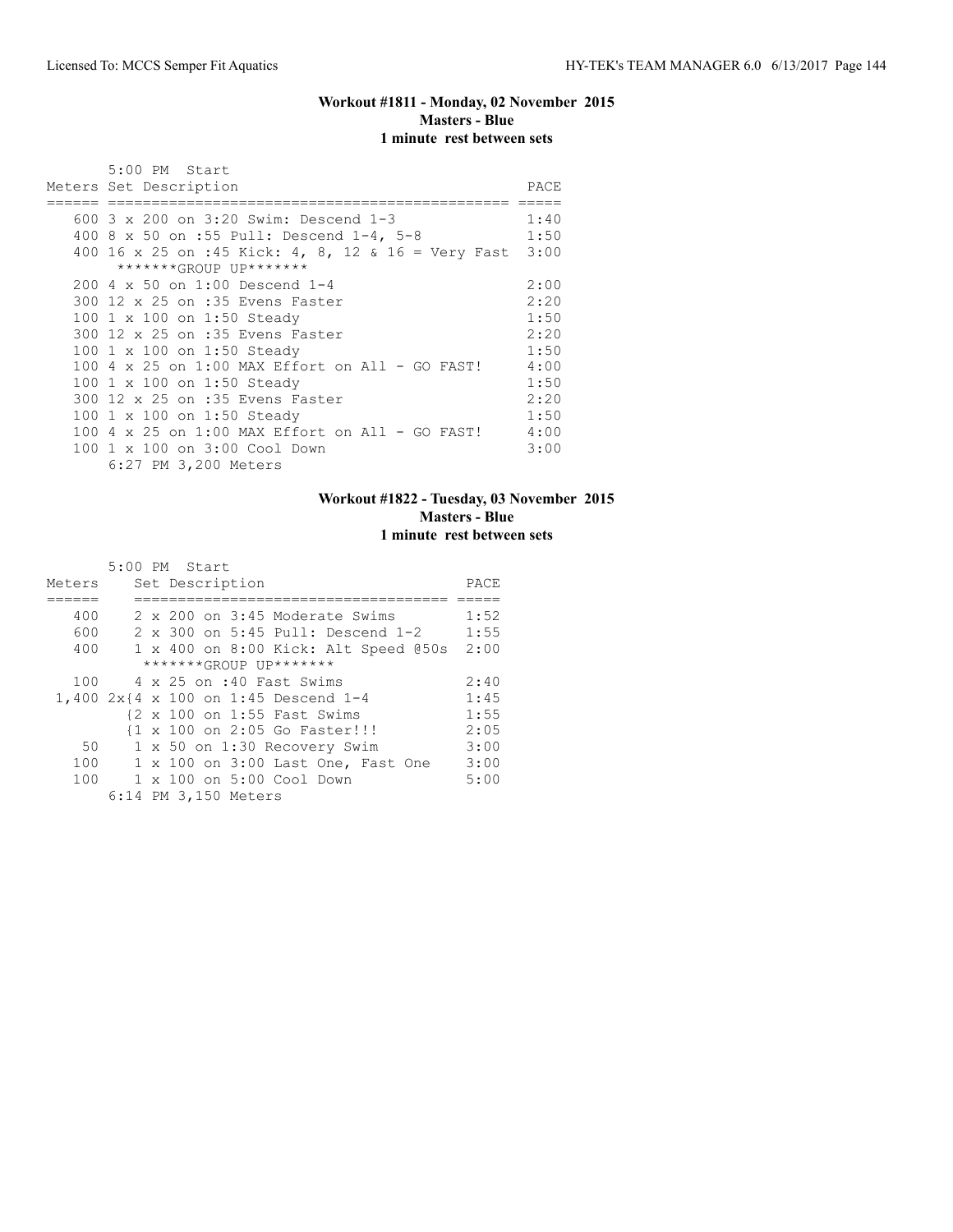## **Workout #1827 - Wednesday, 04 November 2015 Masters - Blue 1 minute rest between sets**

| $5:00$ PM Start<br>Meters Set Description                  | PACE. |
|------------------------------------------------------------|-------|
|                                                            |       |
| 600 $2 \times 300$ on 5:30 Swim: Descend 1-2               | 1:50  |
| 400 1 x 400 on 6:45 Pull: Steady                           | 1:41  |
| 400 2 x 200 on 4:15 Kick: Middle 100 of Each 200 Hard      | 2:08  |
| $\sim\sim\sim\sim\sim GROUP$ UP $\sim\sim\sim\sim\sim\sim$ |       |
| 800 2 x 400 on 6:15 Descend 1-2 & Negative Split           | 1:34  |
| 400 2 x 200 on 3:30 Descend $1-2$ & Negative Split         | 1:45  |
| 800 $2 \times 400$ on 6:30 Descend 1-2                     | 1:38  |
| 400 $2 \times 200$ on $3:30$ Descend 1-2                   | 1:45  |
| 400 1 x 400 on 6:45 Negative Split                         | 1:41  |
| 100 1 x 100 on 5:00 Cool Down                              | 5:00  |
| 6:27 PM 4,300 Meters                                       |       |

## **Workout #1832 - Thursday, 05 November 2015 Masters - Blue 1 minute rest between sets**

|        | 5:00 PM Start |  |                      |                                                                             |                                                |      |
|--------|---------------|--|----------------------|-----------------------------------------------------------------------------|------------------------------------------------|------|
| Meters |               |  | Set Description      |                                                                             |                                                | PACE |
|        |               |  |                      |                                                                             |                                                |      |
| 600    |               |  |                      |                                                                             | 2 x 300 on 5:45 Swim: Descend 1-2              | 1:55 |
| 400    |               |  |                      |                                                                             | 1 x 400 on 6:45 Pull: Steady                   | 1:41 |
| 400    |               |  |                      |                                                                             | 2 x 200 on 4:30 Kick: Kick the Even 25s Harder | 2:15 |
|        |               |  |                      | $\sim \sim \sim \sim \sim \text{GROUP}$ IJP $\sim \sim \sim \sim \sim \sim$ |                                                |      |
|        |               |  |                      |                                                                             | 100 4 x 25 on :40 Get Up And Go!               | 2:40 |
|        |               |  |                      |                                                                             | 1,600 2x{1 x 200 on 3:45 Steady, But Not Lazy  | 1:52 |
|        |               |  |                      | $\{2 \times 200 \text{ on } 3:20 \text{ Descend } 1-2$                      |                                                | 1:40 |
|        |               |  |                      | {1 x 200 on 3:00 Go Hard!!!                                                 |                                                | 1:30 |
|        |               |  |                      | 100    1 x 100    an 5:00    Cool    Down                                   |                                                | 5:00 |
|        |               |  | 6:08 PM 3,200 Meters |                                                                             |                                                |      |

# **Workout #1800 - Monday, 09 November 2015 Masters - Blue 1 minute rest between sets**

| 5:00 PM Start<br>Meters Set Description                 | PACE. |
|---------------------------------------------------------|-------|
|                                                         |       |
| 400 1 x 400 on 8:00 Mix swim & Drill                    | 2:00  |
| 400 1 x 400 on 8:00 Pull, mix speeds                    | 2:00  |
| 400 4 x 100 on 2:45 Kick, mix in a fast 25 on each 2:45 |       |
| ***** Group Up ******                                   |       |
| 100 4 x 25 on 1:00 Speedy!                              | 4:00  |
| 400 8 x 50 on 1:05 Desc 1-4, 5-8                        | 2:10  |
| 200 1 x 200 on 4:00 Get Ready                           | 2:00  |
| 600 6 x 100 on 3:00 Test Yourself!!                     | 3:00  |
| $500 \t 1 \t x \t 500$ on $10:00$ Cool down             | 2:00  |
| 6:19 PM 3,000 Meters                                    |       |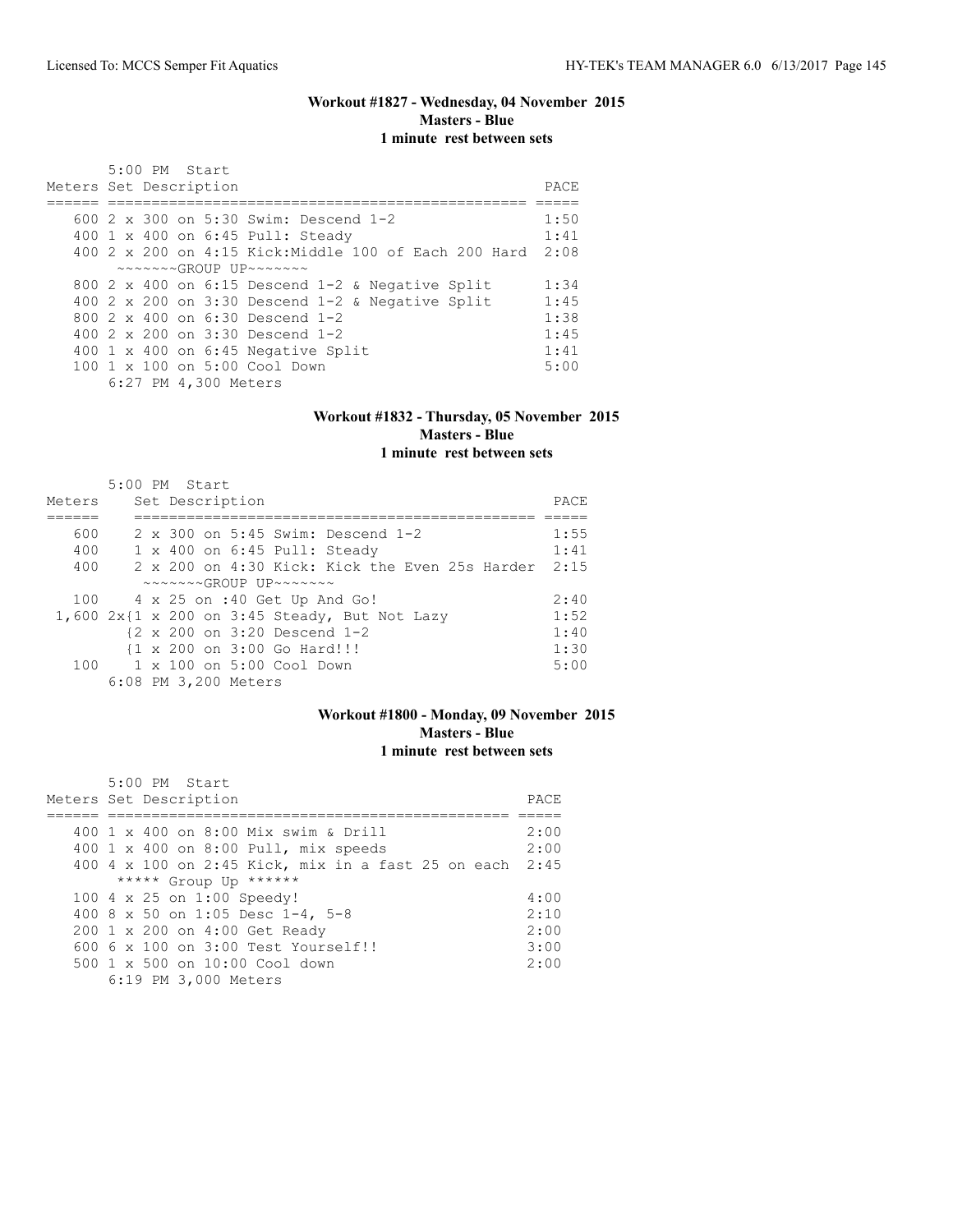## **Workout #1803 - Tuesday, 10 November 2015 Masters - Blue 1 minute rest between sets**

|        |  | 5:00 PM Start                                              |      |
|--------|--|------------------------------------------------------------|------|
| Meters |  | Set Description                                            | PACE |
|        |  |                                                            |      |
| 500    |  | $2 \times 250$ on $4:30$ Swim mix in drills                | 1:48 |
| 400    |  | 4 x 100 on 1:50 Pull 1-4                                   | 1:50 |
| 450    |  | 6 x 75 on 1:50 Kick mixed speeds                           | 2:27 |
|        |  | $===GROUP UP==$                                            |      |
| 100    |  | 4 x 25 on :40 Build some speed                             | 2:40 |
|        |  | 1,600 2x{8 x 25 on :35 Dec 1-4, 5-8                        | 2:20 |
|        |  | {4 x 50 on 1:00 Dec 1-4                                    | 2:00 |
|        |  | $\{2 \times 100 \text{ on } 1:40 \text{ Dec } 1-2\}$       | 1:40 |
|        |  | $\{1 \times 200 \text{ on } 3:30 \text{ negative split}\}$ | 1:45 |
| 100    |  | $1 \times 100$ on $5:00$ Cool Down                         | 5:00 |
|        |  | 6:12 PM 3,150 Meters                                       |      |

# **Workout #1806 - Wednesday, 11 November 2015 Masters - Blue 1 minute rest between sets**

| 5:00 PM Start<br>Meters Set Description     | PACE |
|---------------------------------------------|------|
|                                             |      |
| 600 $3 \times 200$ on $3:40$ Negative split | 1:50 |
| 400 8 x 50 on :55 Pull Dec 1-4              | 1:50 |
| 400 16 x 25 on :35 Kick mixed speeds        | 2:20 |
| $===GROUP UP = =$                           |      |
| 450 6 x 75 on 1:30 Dec 1-3, 4-6             | 2:00 |
| 600 $1 \times 600$ on 9:15 Negative split   | 1:32 |
| 450 6 x 75 on 1:30 Dec 1-3, 4-6             | 2:00 |
| 600 $1 \times 600$ on 9:30 Negative split   | 1:35 |
| 450 6 x 75 on 1:30 Dec 1-3, 4-6             | 2:00 |
| 100 1 x 100 on 5:00 Cool Down               | 5:00 |
| 6:29 PM 4,050 Meters                        |      |

## **Workout #1821 - Thursday, 12 November 2015 Masters - Blue 1 minute rest between sets**

|        | 5:00 PM Start |  |                      |                                                      |                                    |      |
|--------|---------------|--|----------------------|------------------------------------------------------|------------------------------------|------|
| Meters |               |  | Set Description      |                                                      |                                    | PACE |
|        |               |  |                      |                                                      |                                    |      |
| 600    |               |  |                      |                                                      | 3 x 200 on 3:40 Swim mix in drills | 1:50 |
| 450    |               |  |                      |                                                      | 3 x 150 on 2:45 Pull: Last 50 fast | 1:50 |
| 400    |               |  |                      |                                                      | 4 x 100 on 2:10 Kick mixed speeds  | 2:10 |
|        |               |  | $===GROUP UP = =$    |                                                      |                                    |      |
| 100    |               |  |                      | 4 x 25 on :40 Build some speed                       |                                    | 2:40 |
|        |               |  |                      | 1,800 2x{2 x 150 on 2:15 Dec 1-2                     |                                    | 1:30 |
|        |               |  |                      | {2 x 75 on 1:20 Negative Split                       |                                    | 1:47 |
|        |               |  |                      | $\{2 \times 150 \text{ on } 2:10 \text{ Dec } 1-2\}$ |                                    | 1:27 |
|        |               |  |                      | {2 x 75 on 1:20 Negative Split                       |                                    | 1:47 |
| 100    |               |  |                      | 1 x 100 on 5:00 Cool Down                            |                                    | 5:00 |
|        |               |  | 6:11 PM 3,450 Meters |                                                      |                                    |      |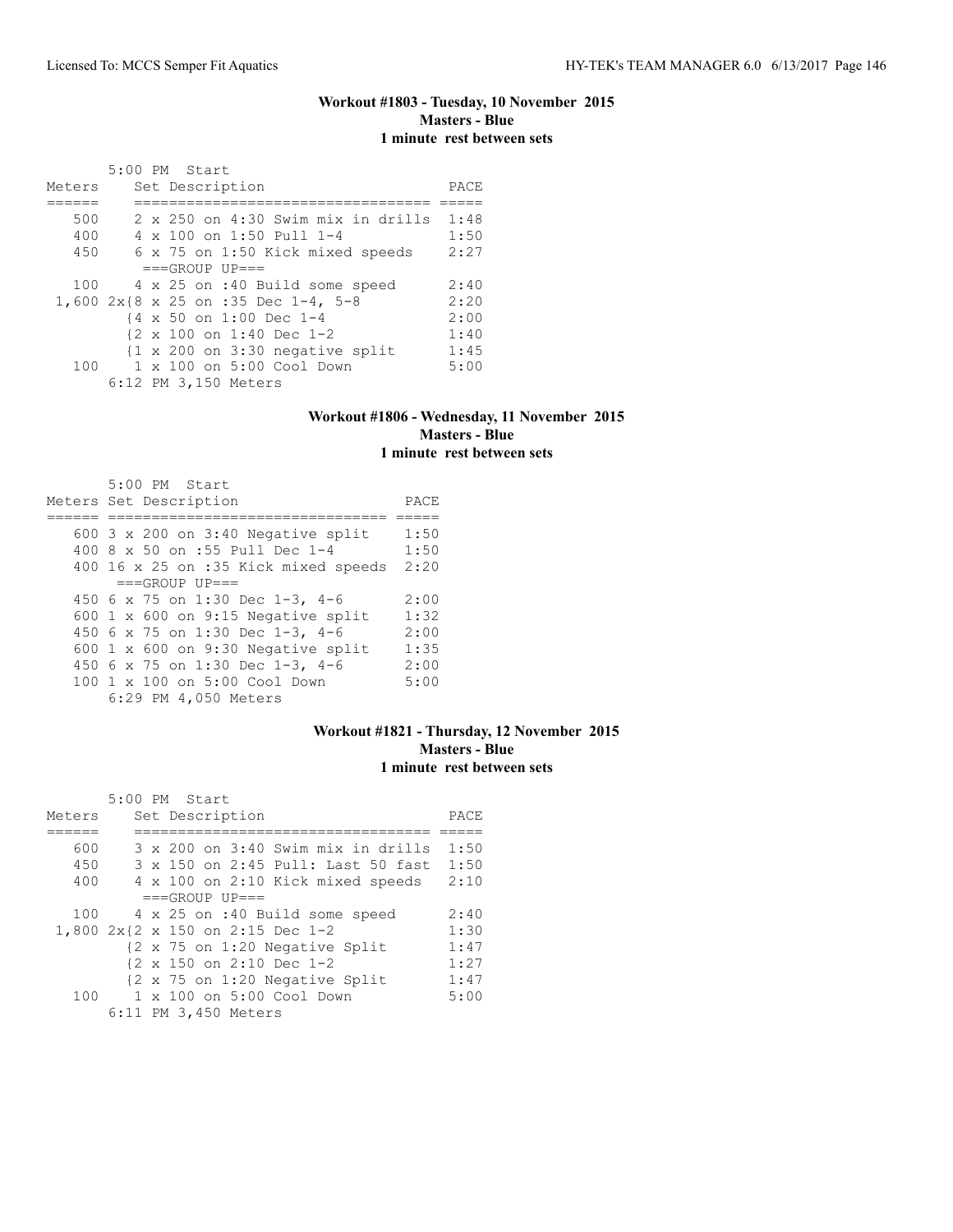## **Workout #1863 - Monday, 16 November 2015 Masters - Blue 1 minute rest between sets**

|        | 5:00 PM Start                                           |      |
|--------|---------------------------------------------------------|------|
| Meters | Set Description                                         | PACE |
|        |                                                         |      |
| 600    | 3 x 200 on 3:30 Swim & Drill Mix                        | 1:45 |
| 400    | 4 x 100 on 2:20 Kick, last 25 Faster 2:20               |      |
| 400    | 4 x 100 on 1:50 Pull, middle faster                     | 1:50 |
|        | ***** Group Up *****                                    |      |
|        | 1,500 1x{6 x 50 on 1:03 Strong                          | 2:06 |
|        | $\{1$ on :30 Break                                      |      |
|        | $\{6 \times 50 \text{ on } : 58 \text{ Alt Mod/Fast}\}$ | 1:56 |
|        | $\{1$ on :30 Break                                      |      |
|        | {6 x 50 on :53 Desc                                     | 1:46 |
|        | $\{1$ on :30 Break                                      |      |
|        | {6 x 50 on :48 Alt Mod/Fast                             | 1:36 |
|        | $\{1$ on :30 Break                                      |      |
|        | {6 x 50 on :43 All Great!                               | 1:26 |
| 100    | 1 x 100 on 5:00 Loosen                                  | 5:00 |
|        | 6:07 PM 3,000 Meters                                    |      |

## **Workout #1866 - Tuesday, 17 November 2015 Masters - Blue 1 minute rest between sets**

| 5:00 PM Start                            |      |
|------------------------------------------|------|
| Meters Set Description                   | PACE |
|                                          |      |
| 600 6 x 100 on 1:50 Drill & Swim         | 1:50 |
| 400 2 x 200 on 3:30 Pull, Neg Split      | 1:45 |
| 400 8 x 50 on 1:20 Kick, Desc            | 2:40 |
| $--- $ Group Up $---$                    |      |
| 100 4 x 25 on :40 Fast!                  | 2:40 |
| 600 8 x 75 on 1:20 last 25 of each FAST! | 1:47 |
| 450 6 x 75 on 1:15 Last 50 of each FAST! | 1:40 |
| 300 4 x 75 on 1:10 All FAST!             | 1:33 |
| 50 1 x 50 on 1:30 Loosen                 | 3:00 |
| 150 2 x 75 on 2:00 Faster than fast!!    | 2:40 |
| 100 1 x 100 on 5:00 Loosen               | 5:00 |
| 6:16 PM 3,150 Meters                     |      |

#### **Workout #1869 - Wednesday, 18 November 2015 Masters - Blue 1 minute rest between sets**

| 5:00 PM Start<br>Meters Set Description             | PACE. |
|-----------------------------------------------------|-------|
|                                                     |       |
| 600 2 x 300 on 5:15 Swim & Drill                    | 1:45  |
| 400 8 x 50 on :55 Pull, Desc                        | 1:50  |
| 400 2 x 200 on 4:15 Kick, Mix efforts               | 2:08  |
| $====$ Group Up $====$                              |       |
| 500 10 x 50 on 1:00 Desc 1-4 / 5-8 / 9-10           | 2:00  |
| 500 5 x 100 on 1:45 Desc 1-3 / 4-5                  | 1:45  |
| 1,000 2 x 500 on 7:45 Desc 1-2                      | 1:33  |
| 400 4 $\times$ 100 on 1:50 Desc 1-4                 | 1:50  |
| 200 4 x 50 on 1:05 Fast, Faster, Fastest, Fastester | 2:10  |
| 100 1 x 100 on 5:00 Loosen                          | 5:00  |
| 6:29 PM 4,100 Meters                                |       |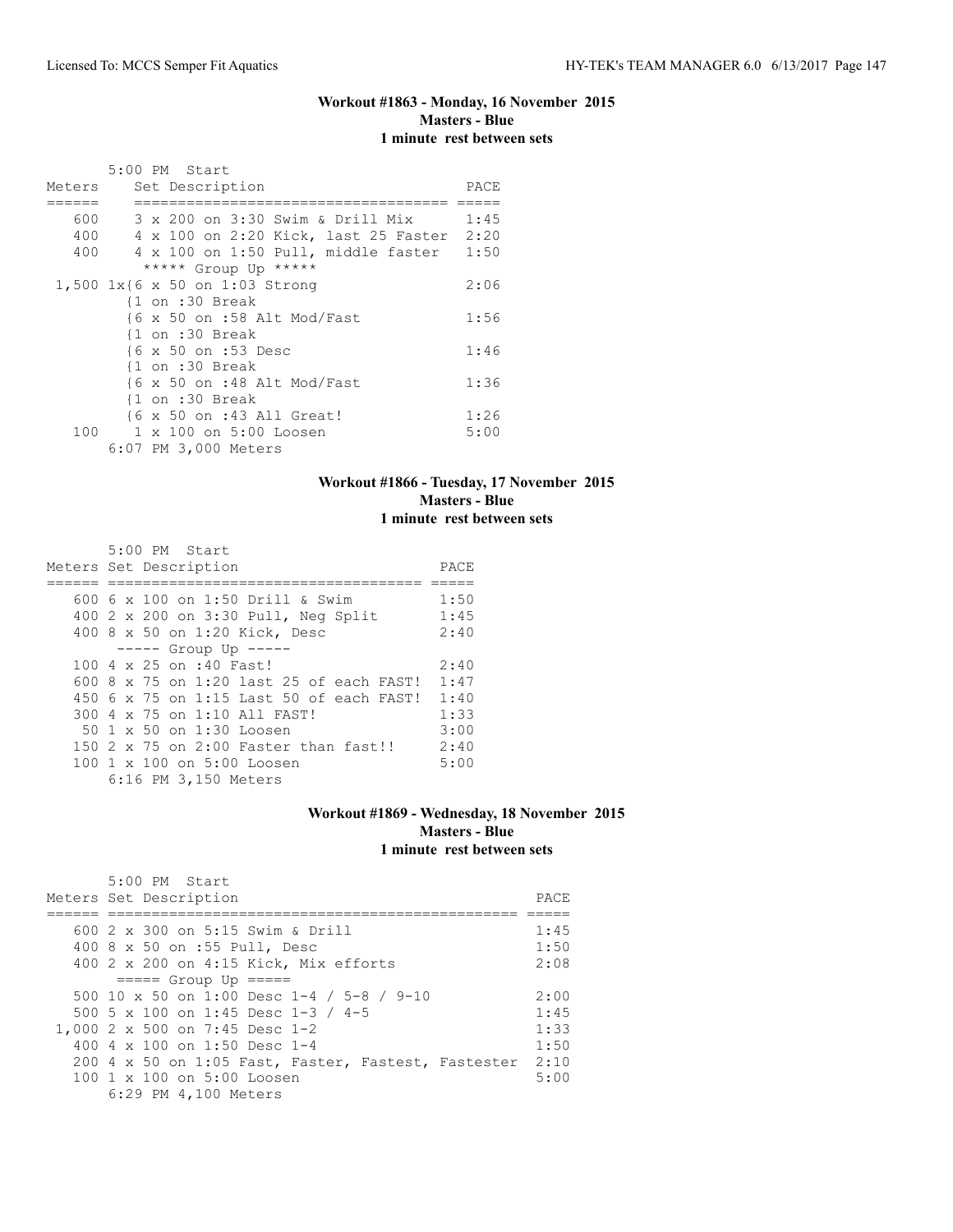## **Workout #1872 - Thursday, 19 November 2015 Masters - Blue 1 minute rest between sets**

|        | 5:00 PM Start |  |                      |                                    |                                          |      |
|--------|---------------|--|----------------------|------------------------------------|------------------------------------------|------|
| Meters |               |  | Set Description      |                                    |                                          | PACE |
|        |               |  |                      |                                    |                                          |      |
| 600    |               |  |                      |                                    | 4 x 150 on 2:50 Swim & Drill Mix         | 1:53 |
| 450    |               |  |                      |                                    | 6 x 75 on 1:45 Kick, last 25 faster 2:20 |      |
| 400    |               |  |                      | 4 x 100 on 1:50 Pull, Desc         |                                          | 1:50 |
|        |               |  |                      | %%%%% Group Up %%%%                |                                          |      |
| 100    |               |  | 4 x 25 on :50 Fast!  |                                    |                                          | 3:20 |
|        |               |  |                      | 1,600 1x{3 x 200 on 3:20 Fast Pace |                                          | 1:40 |
|        |               |  |                      | {1 x 200 on 3:40 Steady            |                                          | 1:50 |
|        |               |  |                      | {2 x 200 on 3:20 Fast Pace         |                                          | 1:40 |
|        |               |  |                      | {1 x 200 on 3:40 Steady            |                                          | 1:50 |
|        |               |  |                      | {1 x 200 on 3:20 Fast Pace         |                                          | 1:40 |
| 100    |               |  |                      | 1 x 100 on 5:00 Loosen             |                                          | 5:00 |
|        |               |  | 6:13 PM 3,250 Meters |                                    |                                          |      |

#### **Workout #1885 - Monday, 23 November 2015 Masters - Blue 1 minute rest between sets**

|        |  | 5:00 PM Start        |                                                        |      |
|--------|--|----------------------|--------------------------------------------------------|------|
| Meters |  | Set Description      |                                                        | PACE |
|        |  |                      |                                                        |      |
| 400    |  |                      | 2 x 200 on 3:30 Steady, Mix Speed As Desired           | 1:45 |
| 600    |  |                      | 2 x 300 on 5:45 Pull: Descend 1-2                      | 1:55 |
| 400    |  |                      | 4 x 100 on 2:15 Kick: Middle 50 of Each Harder         | 2:15 |
|        |  | ******GROUP UP****** |                                                        |      |
| 100    |  |                      | 4 x 25 on :40 Get Moving!                              | 2:40 |
|        |  |                      | 1,500 2x{4 x 75 on 1:10 Descend 1-4                    | 1:33 |
|        |  |                      | $\{1 \times 75 \text{ on } 2:00 \text{ Steady Swim}\}$ | 2:40 |
|        |  |                      | $\{4 \times 75 \text{ on } 1:10 \text{ Descend } 1-4$  | 1:33 |
|        |  |                      | $\{1 \times 75 \text{ on } 2:00 \text{ Steadv}$ Swim   | 2:40 |
| 150    |  |                      | 2 x 75 on 2:00 Best of the Day!                        | 2:40 |
|        |  |                      | 100 1 x 100 on 5:00 Cool Down                          | 5:00 |
|        |  | 6:13 PM 3,250 Meters |                                                        |      |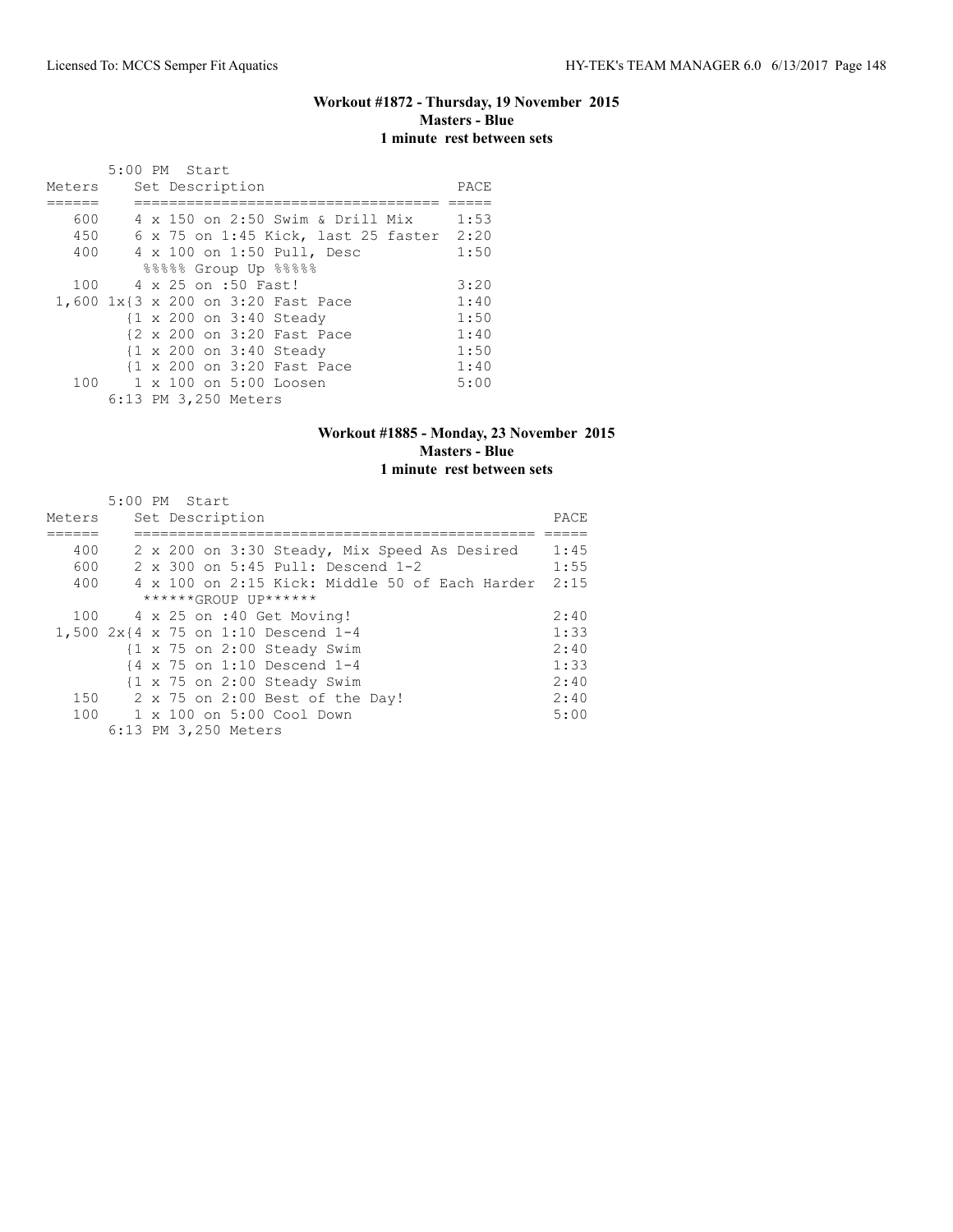## **Workout #1890 - Tuesday, 24 November 2015 Masters - Blue 1 minute rest between sets**

| 5:00 PM Start                                              |      |
|------------------------------------------------------------|------|
| Meters Set Description                                     | PACE |
|                                                            |      |
| 400 1 x 400 on 6:45 Steady Swim                            | 1:41 |
| 500 10 x 50 on :55 Pull: 1&2 Steady, Desc 3-6, 7-10 1:50   |      |
| 400 16 x 25 on :45 Kick: Every 4th One is FAST             | 3:00 |
| $\sim\sim\sim\sim\sim GROUP$ UP $\sim\sim\sim\sim\sim\sim$ |      |
| 100 4 x 25 on :40 Fast Swims!                              | 2:40 |
| 400 4 $\times$ 100 on 1:45 Descend 1-4                     | 1:45 |
| 100 2 x 50 on 1:10 Steady                                  | 2:20 |
| 200 2 x 100 on 2:15 Fast Swims!!!                          | 2:15 |
| 100 2 x 50 on 1:10 Steady                                  | 2:20 |
| 400 4 $\times$ 100 on 1:45 Descend 1-4                     | 1:45 |
| 100 2 x 50 on 1:10 Steady                                  | 2:20 |
| 200 2 x 100 on 2:15 Even Faster!!!                         | 2:15 |
| 100 2 x 50 on 1:10 Steady                                  | 2:20 |
| 100 1 x 100 on 3:00 BEST OF THE DAY!!!                     | 3:00 |
| 6:23 PM 3,100 Meters                                       |      |

## **Workout #1902 - Wednesday, 25 November 2015 Masters - Blue 1 minute rest between sets**

|                                     | 5:00 PM Start |  |                      |                                                                     |                                                          |      |
|-------------------------------------|---------------|--|----------------------|---------------------------------------------------------------------|----------------------------------------------------------|------|
| Meters                              |               |  | Set Description      |                                                                     |                                                          | PACE |
|                                     |               |  |                      |                                                                     |                                                          |      |
| 400                                 |               |  |                      |                                                                     | 2 x 200 on 3:45 Swim: Mix in Some Drills                 | 1:52 |
| 600                                 |               |  |                      |                                                                     | 2 x 300 on 5:45 Pull: Descend 1-2                        | 1:55 |
| 400                                 |               |  |                      |                                                                     | 4 x 100 on 2:15 Kick: Last 25 is Very Fast!              | 2:15 |
|                                     |               |  |                      | $\sim \sim \sim \sim \sim GROUP$ UP $\sim \sim \sim \sim \sim \sim$ |                                                          |      |
| 2,800 2x{4 x 50 on 1:00 Descend 1-4 |               |  |                      |                                                                     |                                                          | 2:00 |
|                                     |               |  |                      |                                                                     | $\{2 \times 200 \text{ on } 3:20 \text{ Descend } 1-2\}$ | 1:40 |
|                                     |               |  |                      |                                                                     | {2 x 400 on 6:20 Negative Split                          | 1:35 |
|                                     |               |  |                      | $100 \t 1 \times 100$ on $5:00$ Cool Down                           |                                                          | 5:00 |
|                                     |               |  | 6:25 PM 4,300 Meters |                                                                     |                                                          |      |

# **Workout #1960 - Monday, 30 November 2015 Masters - Blue 1 minute rest between sets**

| 5:00 PM Start                            |      |
|------------------------------------------|------|
| Meters Set Description                   | PACE |
|                                          |      |
| 600 2 x 300 on 5:30 Steady swim          | 1:50 |
| 400 4 $\times$ 100 on 1:50 Pull: Dec 1-4 | 1:50 |
| 400 2 x 200 on 4:40 Kick: Negative Split | 2:20 |
| $==Group$ up===                          |      |
| 200 4 x 50 on 1:00 Steady                | 2:00 |
| 400 4 x 100 on 1:50 Dec 1-4              | 1:50 |
| 200 4 x 50 on 1:00 Steady                | 2:00 |
| 400 4 x 100 on 1:40 Dec 1-4              | 1:40 |
| 200 4 x 50 on 1:00 Steady                | 2:00 |
| 400 4 $\times$ 100 on 1:30 Dec 1-4       | 1:30 |
| 100 1 x 100 on 5:00 Cool Down            | 5:00 |
| 6:16 PM 3,300 Meters                     |      |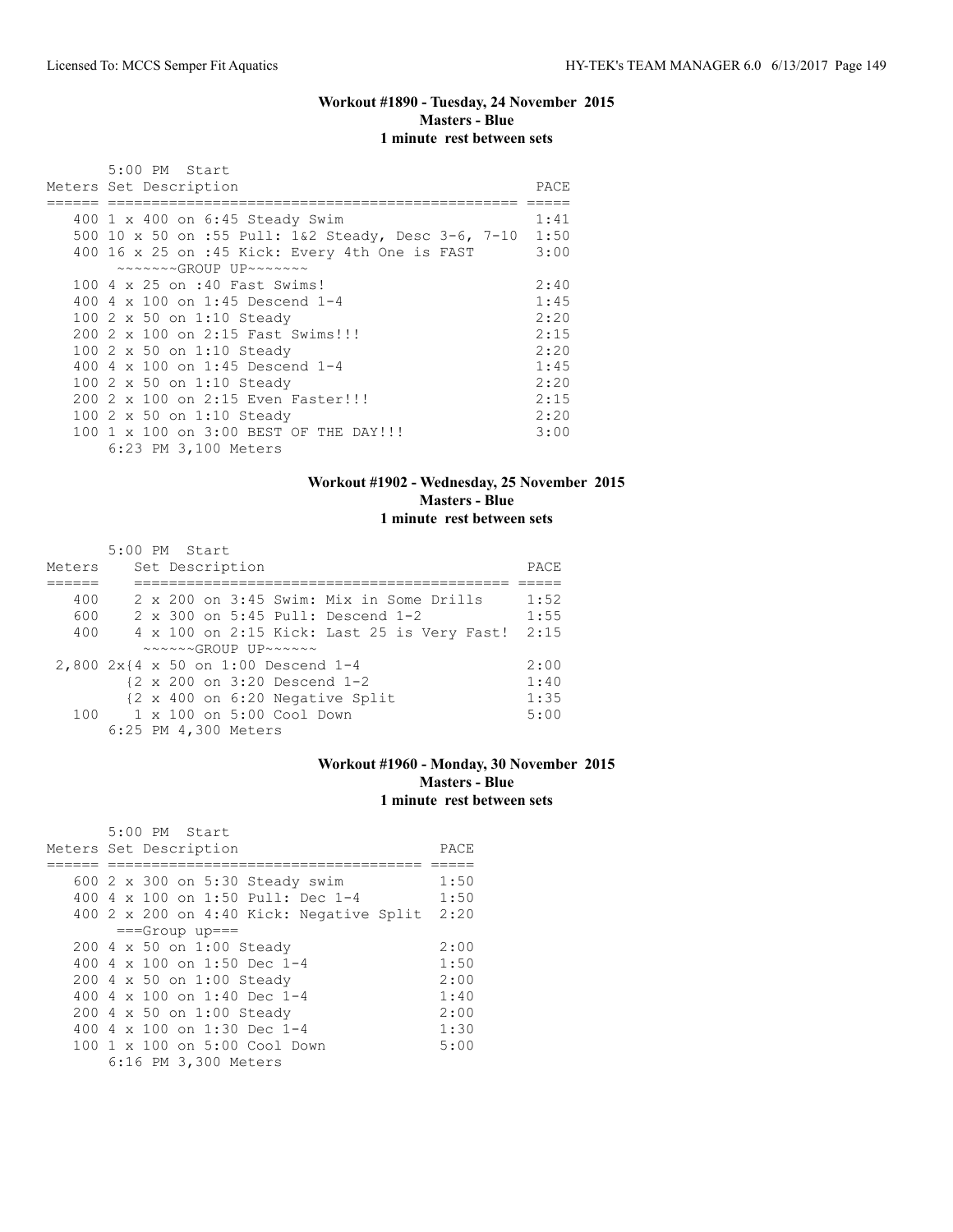## **Workout #1963 - Tuesday, 01 December 2015 Masters - Blue 1 minute rest between sets**

|        | 5:00 PM Start                                                       |      |
|--------|---------------------------------------------------------------------|------|
| Meters | Set Description                                                     | PACE |
|        |                                                                     |      |
| 500    | 1 x 500 on 9:10 Swim- mix in drills                                 | 1:50 |
| 400    | 4 x 100 on 1:50 Pull: Negative Split                                | 1:50 |
| 450    | 6 x 75 on 1:50 Kick: Mixed speeds                                   | 2:27 |
|        | $==Grow$ Up===                                                      |      |
| 100    | 4 x 25 on :40 Build some speed                                      | 2:40 |
|        | 1,600 2x{2 x 150 on 2:45 Dec 1-2                                    | 1:50 |
|        | $\{4 \times 100 \text{ on } 1:40 \text{ Dec } 1-4$ , Negative split | 1:40 |
|        | $\{2 \times 50 \text{ on } 1:10 \text{ Steady}\}$                   | 2:20 |
|        | $100 \t 1 \times 100$ on $5:00$ cool down                           | 5:00 |
|        | 6:11 PM 3,150 Meters                                                |      |

#### **Workout #1966 - Wednesday, 02 December 2015 Masters - Blue 1 minute rest between sets**

| 5:00 PM Start                                 |      |
|-----------------------------------------------|------|
| Meters Set Description                        | PACE |
|                                               |      |
| $400\,2\,$ x 200 on 3:40 Swim: middle 50 hard | 1:50 |
| 600 2 x 300 on 5:30 Pull: Steady              | 1:50 |
| 400 4 x 100 on 2:20 Kick: Dec 1-4             | 2:20 |
| $==Group$ Up===                               |      |
| 300 1 x 300 on 5:00 Steady                    | 1:40 |
| 600 6 x 100 on 1:45 Dec 1-3, 4-6              | 1:45 |
| 300 1 x 300 on 5:00 Steady                    | 1:40 |
| 600 6 x 100 on 1:40 Dec 1-3, 4-6              | 1:40 |
| 300 1 x 300 on 5:00 Steady                    | 1:40 |
| 600 6 x 100 on 1:35 Dec 1-3, 4-6              | 1:35 |
| 100 1 x 100 on 5:00 Cool Down                 | 5:00 |
| 6:29 PM 4,200 Meters                          |      |

# **Workout #1969 - Thursday, 03 December 2015 Masters - Blue 1 minute rest between sets**

| 5:00 PM Start                                       |       |
|-----------------------------------------------------|-------|
| Meters Set Description                              | PACE. |
|                                                     |       |
| 600 3 x 200 on 3:40 Swim: Mix in drills             | 1:50  |
| 400 8 x 50 on :55 Pull: Dec 1-4, 5-8                | 1:50  |
| 400 16 x 25 on :40 Kick: Mixed speeds               | 2:40  |
| $==Group$ Up===                                     |       |
| $200 \text{ } 4 \times 50$ on 1:00 Dec 1-4          | 2:00  |
| 300 4 x 75 on 1:20 2 steady 2 hard                  | 1:47  |
| 300 4 x 75 on 1:15 2 steady 2 hard                  | 1:40  |
| 300 4 x 75 on 1:10 2 steady 2 hard                  | 1:33  |
| 200 1 x 200 on 3:50 Steady recovery swim            | 1:55  |
| 300 4 x 75 on 2:00 Best swims of the WEEK! Go hard! | 2:40  |
| $100 \t 1 \t x \t 100$ on $5:00$ Cool Down          | 5:00  |
| 6:16 PM 3,100 Meters                                |       |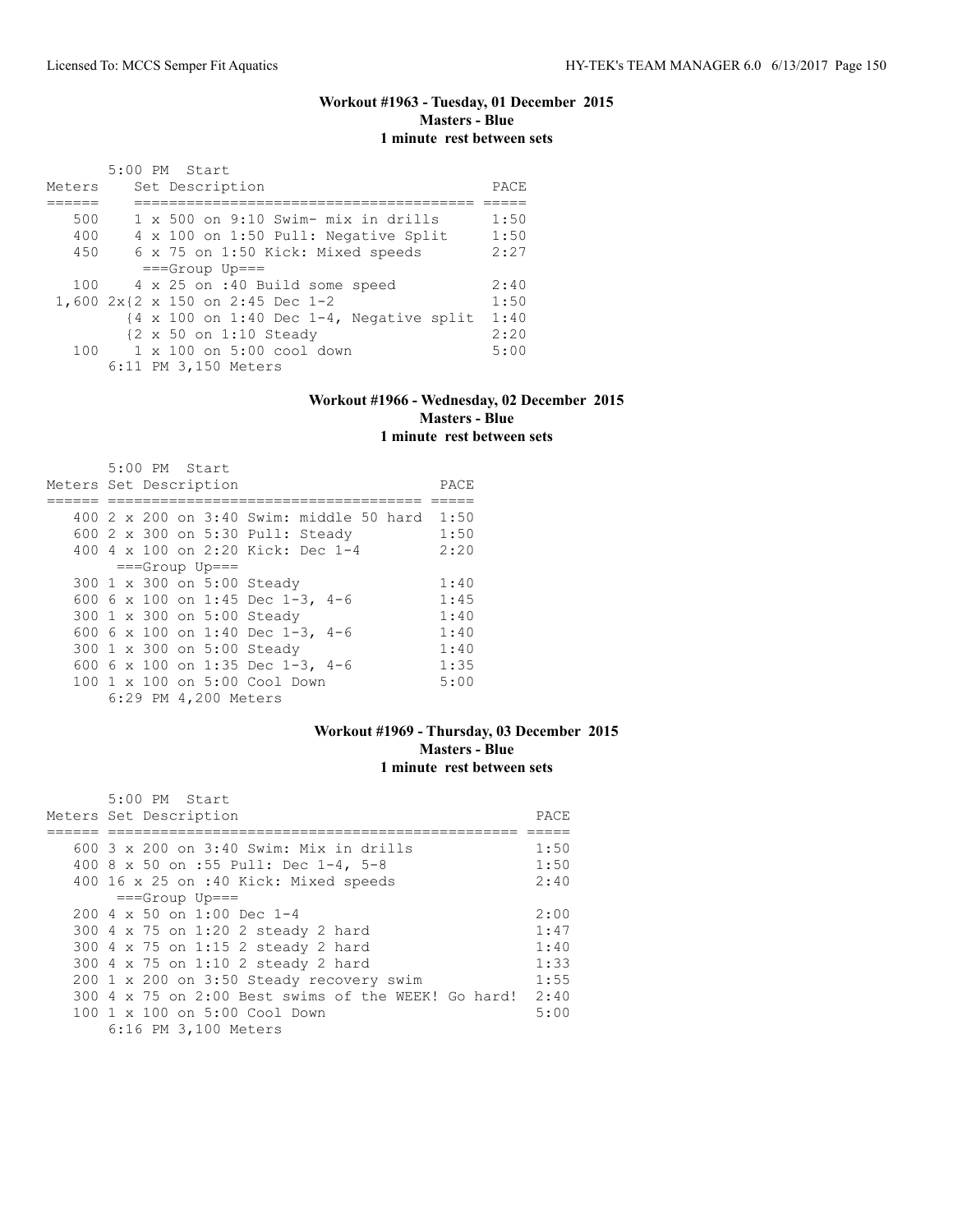## **Workout #2030 - Monday, 07 December 2015 Masters - Blue 1 minute rest between sets**

|        | 5:00 PM Start                                       |      |
|--------|-----------------------------------------------------|------|
| Meters | Set Description                                     | PACE |
|        |                                                     |      |
| 600    | 3 x 200 on 3:15 Swim & Drill 1:38                   |      |
| 400    | 8 x 50 on 1:20 Kick, Mix Speeds 2:40                |      |
| 400    | 4 x 100 on 1:50 Pull, Neg Split                     | 1:50 |
|        | $11111$ Group Up $\{\{\}\}\$                        |      |
| 200    | 4 x 50 on 1:10 Decs 1-4                             | 2:20 |
|        | 1,400 1x{2 x 100 on 1:35 Desc 1-2                   | 1:35 |
|        | {4 x 25 on :35 1 EZ, 2-4 Fast 2:20                  |      |
|        | {2 x 100 on 1:40 Desc 1-2                           | 1:40 |
|        | {4 x 25 on :40 1 EZ, 2-4 Fast                       | 2:40 |
|        | $\{2 \times 100 \text{ on } 1:45 \text{ Desc } 1-2$ | 1:45 |
|        | {4 x 25 on :45 1 EZ, 2-4 Fast                       | 3:00 |
|        | {2 x 100 on 1:50 Desc 1-2                           | 1:50 |
|        | {4 x 25 on :50 1 EZ, 2-4 Fast                       | 3:20 |
|        | {2 x 100 on 2:00 Both fast!                         | 2:00 |
| 100    | 1 x 100 on 5:00 Loosen                              | 5:00 |
|        | 6:13 PM 3,100 Meters                                |      |

## **Workout #2033 - Tuesday, 08 December 2015 Masters - Blue 1 minute rest between sets**

|        | 5:00 PM Start                                 |      |
|--------|-----------------------------------------------|------|
| Meters | Set Description                               | PACE |
|        |                                               |      |
|        | 600   2 x 300 on 5:15 Mix swim & drill   1:45 |      |
|        | 400 8 x 50 on 1:00 Pull, mix efforts 2:00     |      |
|        | 400 4 x 100 on 2:30 Kick, faster last 25 2:30 |      |
|        | $== == $ Group Up $== == $                    |      |
|        | 100 4 x 25 on :40 Fast                        | 2:40 |
|        | 1,500 1x{2 x 100 on 1:45 Steady               | 1:45 |
|        | {2 x 100 on 1:40 Desc 1-2                     | 1:40 |
|        | {1 x 100 on 2:05 FAST                         | 2:05 |
|        | $\{1$ on :30 rest                             |      |
|        | {2 x 100 on 1:40 Steady                       | 1:40 |
|        | {2 x 100 on 1:35 Desc 1-2                     | 1:35 |
|        | {1 x 100 on 2:00 FAST                         | 2:00 |
|        | $\{1$ on :30 rest                             |      |
|        | {2 x 100 on 1:35 Steady                       | 1:35 |
|        | {2 x 100 on 1:30 Desc 1-2                     | 1:30 |
|        | {1 x 100 on 4:00 Last one, fast one! 4:00     |      |
| 100    | 1 x 100 on 5:00 Loosen                        | 5:00 |
|        | 6:11 PM 3,100 Meters                          |      |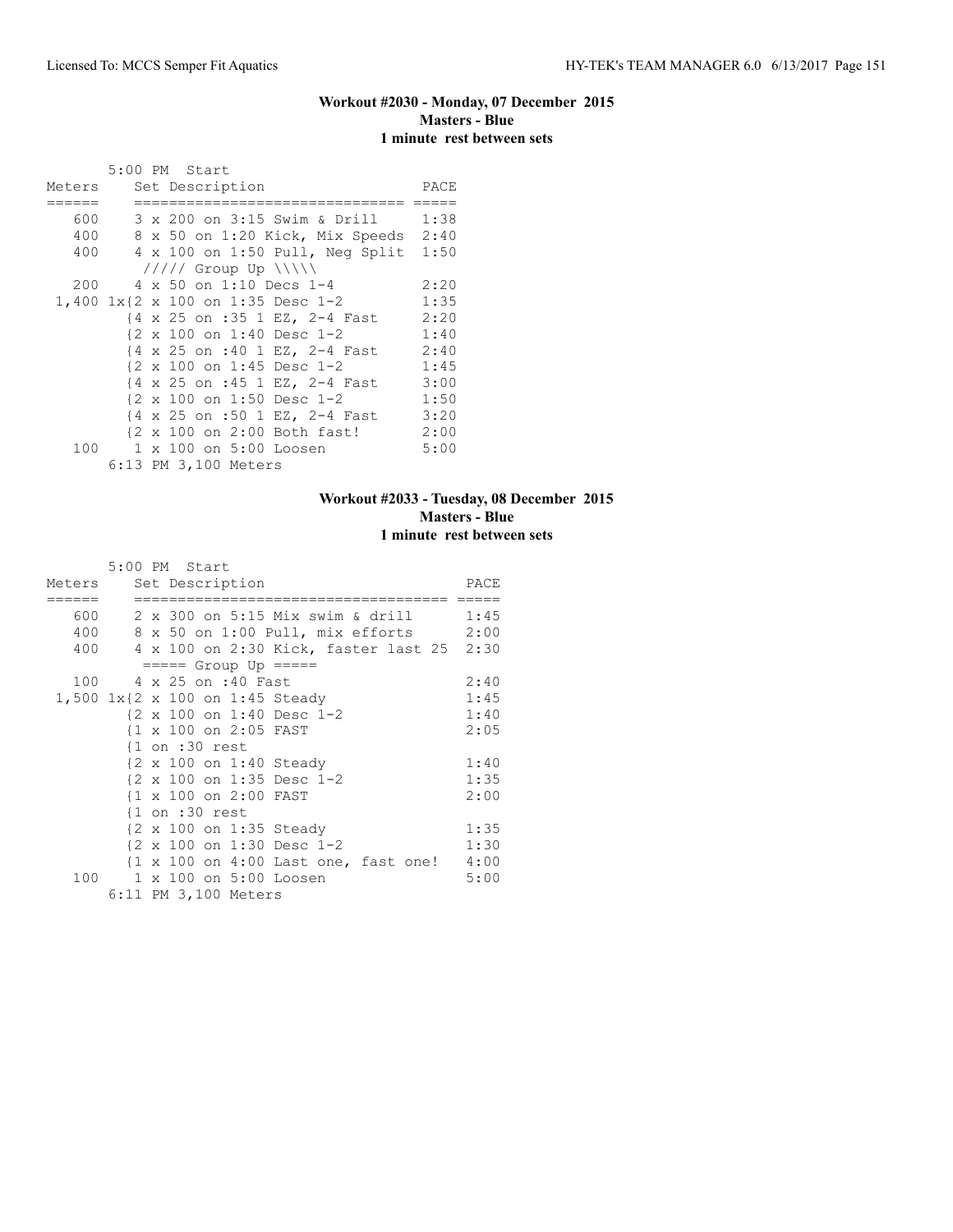## **Workout #2036 - Wednesday, 09 December 2015 Masters - Blue 1 minute rest between sets**

| 5:00 PM Start<br>Meters Set Description             | PACE. |
|-----------------------------------------------------|-------|
|                                                     |       |
| 600 $4 \times 150$ on 2:40 Swim & Drill Mix         | 1:47  |
| 450 6 x 75 on 1:30 Pull, Last 25 Faster             | 2:00  |
| 450 6 x 75 on 2:00 Kick, Mix Efforts                | 2:40  |
| 88888 Group Up 88888                                |       |
| $200.4 \times 50$ on 1:00 Desc 1-4                  | 2:00  |
| 800 $2 \times 400$ on 6:15 Desc 1-2                 | 1:34  |
| 800 4 $\times$ 200 on 3:15 Desc 1-4                 | 1:38  |
| 800 8 x 100 on 1:45 Desc 1-4, Hold Fast Pace Last 4 | 1:45  |
| 100 1 x 100 on 5:00 Loosen                          | 5:00  |
| 6:28 PM 4,200 Meters                                |       |

#### **Workout #2039 - Thursday, 10 December 2015 Masters - Blue 1 minute rest between sets**

|                                 | 5:00 PM Start          |  |                      |                            |                                       |      |
|---------------------------------|------------------------|--|----------------------|----------------------------|---------------------------------------|------|
| Meters                          |                        |  | Set Description      |                            |                                       | PACE |
|                                 |                        |  |                      |                            |                                       |      |
| 600                             |                        |  |                      |                            | 6 x 100 on 1:50 Swim & Drill          | 1:50 |
| 400                             |                        |  |                      |                            | 4 x 100 on 2:30 Kick, last two faster | 2:30 |
| 400                             |                        |  |                      |                            | 8 x 50 on 1:00 Pull, 25 EZ, 25 Fast   | 2:00 |
|                                 |                        |  |                      | ~~~~~ Group Up ~~~~~       |                                       |      |
|                                 | 100 4 x 25 on :40 Fast |  |                      |                            |                                       | 2:40 |
| 1,800 1x{1 x 200 on 3:30 Steady |                        |  |                      |                            |                                       | 1:45 |
|                                 |                        |  |                      | {1 x 200 on 3:10 Fast Pace |                                       | 1:35 |
|                                 |                        |  |                      | {1 x 200 on 3:30 Steady    |                                       | 1:45 |
|                                 |                        |  |                      | {2 x 200 on 3:10 Fast Pace |                                       | 1:35 |
|                                 |                        |  |                      | {1 x 200 on 3:30 Steady    |                                       | 1:45 |
|                                 |                        |  |                      | {3 x 200 on 3:10 Fast Pace |                                       | 1:35 |
|                                 |                        |  |                      | 100 1 x 100 on 5:00 Loosen |                                       | 5:00 |
|                                 |                        |  | 6:12 PM 3,400 Meters |                            |                                       |      |

## **Workout #1956 - Monday, 14 December 2015 Masters - Blue 1 minute rest between sets**

| 5:00 PM Start<br>Meters Set Description                 | PACE |
|---------------------------------------------------------|------|
|                                                         |      |
|                                                         |      |
| 400 1 x 400 on 8:00 Mix swim & Drill                    | 2:00 |
| 400 1 x 400 on 8:00 Pull, mix speeds                    | 2:00 |
| 400 4 x 100 on 2:45 Kick, mix in a fast 25 on each 2:45 |      |
| ***** Group Up ******                                   |      |
| 100 4 x 25 on 1:00 Speedy!                              | 4:00 |
| 400 8 x 50 on 1:05 Desc 1-4, 5-8                        | 2:10 |
| 200 1 x 200 on 4:00 Get Ready                           | 2:00 |
| $6006 \times 100$ on $3:00$ Test Yourself!!             | 3:00 |
| 500 1 x 500 on 10:00 Cool down                          | 2:00 |
| 6:19 PM 3,000 Meters                                    |      |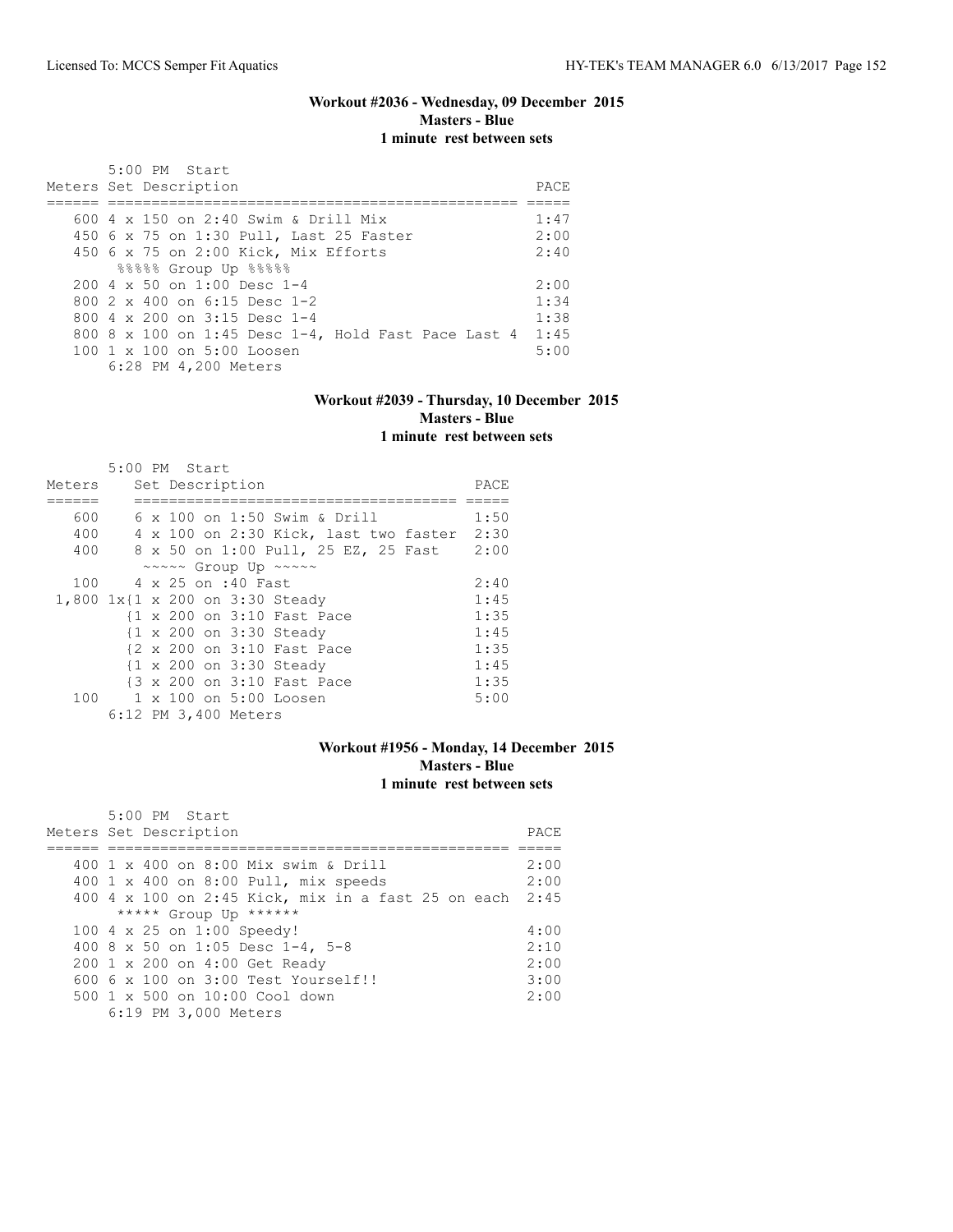## **Workout #1959 - Tuesday, 15 December 2015 Masters - Blue 1 minute rest between sets**

| Meters | 5:00 PM Start<br>Set Description                             | PACE |
|--------|--------------------------------------------------------------|------|
|        |                                                              |      |
| 400    | 1 x 400 on 6:45 Steady Swim                                  | 1:41 |
| 500    | 10 x 50 on :55 Pull: 1&2 Steady, Desc 3-6, 7-10              | 1:50 |
| 400    | 16 x 25 on :45 Kick: Alt Mod & Hard                          | 3:00 |
|        | *******GROUP UP*******                                       |      |
|        | 100 4 x 25 on :40 Fast Swims                                 | 2:40 |
|        | 1,800 1x{2 x 200 on 3:20 125 Steady, 75 Hard                 | 1:40 |
|        | {2 x 200 on 3:30 100 Steady, 100 Hard                        | 1:45 |
|        | {2 x 200 on 3:40 75 Steady, 125 Hard                         | 1:50 |
|        | {2 x 200 on 3:50 50 Steady, 150 Hard                         | 1:55 |
|        | $\{1 \times 200 \text{ on } 4:00 \text{ Hard All the Way}\}$ | 2:00 |
|        | 100 1 x 100 on 5:00 Cool Down                                | 5:00 |
|        | 6:15 PM 3,300 Meters                                         |      |

#### **Workout #2022 - Wednesday, 16 December 2015 Masters - Blue 1 minute rest between sets**

|     | 5:00 PM Start                             |      |
|-----|-------------------------------------------|------|
|     | Meters Set Description                    | PACE |
|     |                                           |      |
|     | 500 1 x 500 on 9:00 Swim/Drill Mix        | 1:48 |
| 400 | 4 x 100 on 1:50 Pull: Descend 1-4         | 1:50 |
|     | 450 6 x 75 on 1:50 Kick: Evens Harder     | 2:27 |
|     | *******GROUP UP*******                    |      |
|     | 200 4 x 50 on 1:00 Descend 1-4            | 2:00 |
|     | 600 $1 \times 600$ on 9:30 Negative Split | 1:35 |
|     | 600 $2 \times 300$ on 4:50 Descend 1-2    | 1:37 |
|     | 600 $3 \times 200$ on $3:20$ Descend 1-3  | 1:40 |
|     | 400 4 $\times$ 100 on 1:45 Descend 1-4    | 1:45 |
|     | 200 4 x 50 on :50 Strong Swims            | 1:40 |
|     | 100 1 x 100 on 5:00 Cool Down             | 5:00 |
|     | 6:27 PM 4,050 Meters                      |      |

# **Workout #2025 - Thursday, 17 December 2015 Masters - Blue 1 minute rest between sets**

|        | 5:00 PM Start |  |                      |                                      |                                      |                                              |      |
|--------|---------------|--|----------------------|--------------------------------------|--------------------------------------|----------------------------------------------|------|
| Meters |               |  | Set Description      |                                      |                                      |                                              | PACE |
|        |               |  |                      |                                      |                                      |                                              |      |
| 600    |               |  |                      |                                      |                                      | 2 x 300 on 5:30 Steady Swims/Mix Up Speed    | 1:50 |
| 400    |               |  |                      |                                      | 1 x 400 on 7:00 Pull: Negative Split |                                              | 1:45 |
| 400    |               |  |                      |                                      |                                      | 2 x 200 on 4:00 Kick: Alt Harder Effort @25s | 2:00 |
|        |               |  |                      | ******GROUP UP******                 |                                      |                                              |      |
| 100    |               |  |                      | 4 x 25 on :40 Fast Swims             |                                      |                                              | 2:40 |
|        |               |  |                      | 1,500 2x{2 x 150 on 2:30 Descend 1-2 |                                      |                                              | 1:40 |
|        |               |  |                      | {1 x 150 on 2:15 Fast Swim!!!        |                                      |                                              | 1:30 |
|        |               |  |                      | {2 x 150 on 2:30 Descend 1-2         |                                      |                                              | 1:40 |
|        | 50            |  |                      | $1 \times 50$ on $1:30$ Steady Swim  |                                      |                                              | 3:00 |
| 150    |               |  |                      |                                      | 1 x 150 on 3:00 GO, GO, GO!!!!!!!!   |                                              | 2:00 |
|        |               |  | 6:05 PM 3,200 Meters |                                      |                                      |                                              |      |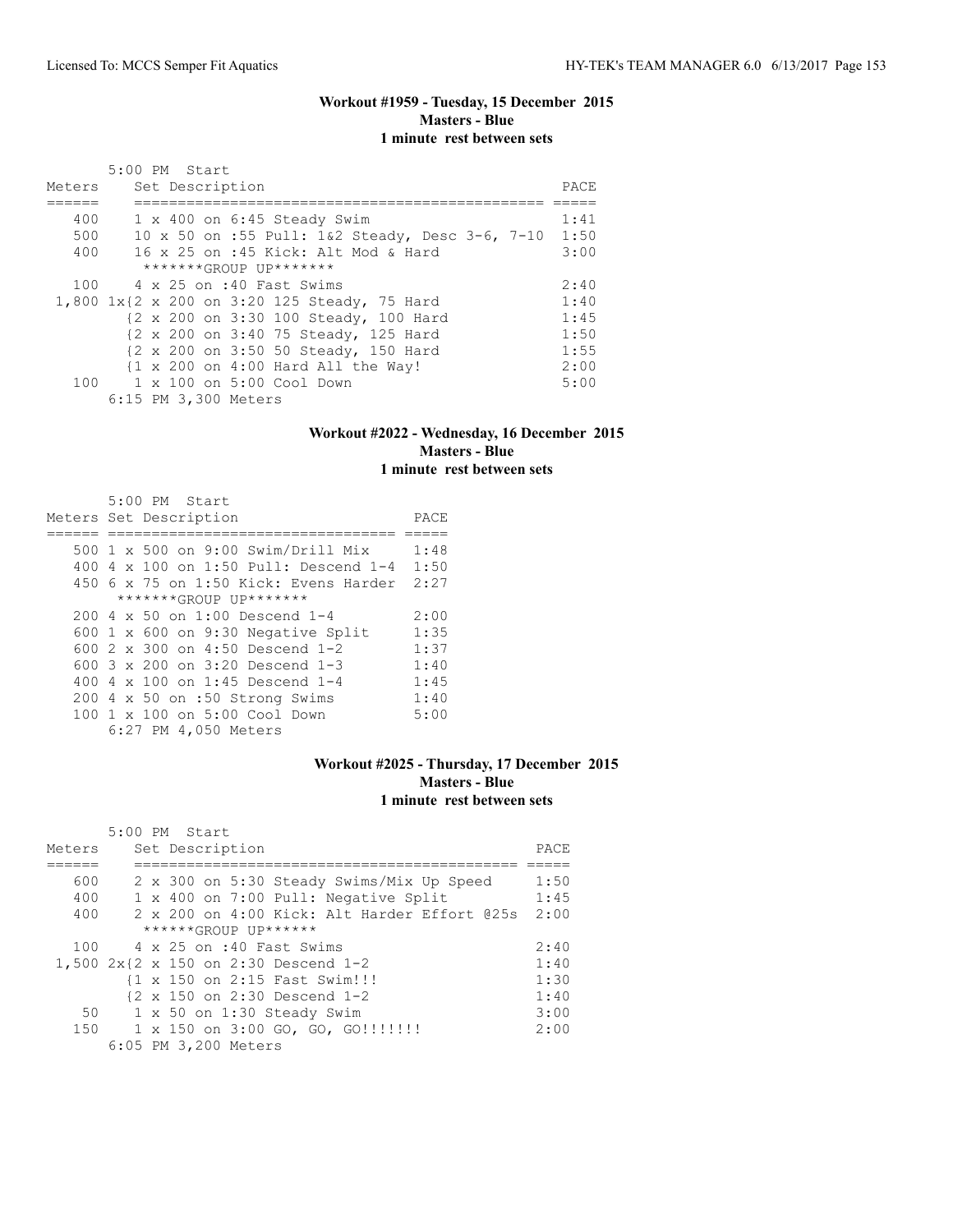# **Workout #2063 - Monday, 21 December 2015 Masters - Blue 1 minute rest between sets**

|        | 5:00 PM Start |  |                                                   |      |
|--------|---------------|--|---------------------------------------------------|------|
| Meters |               |  | Set Description                                   | PACE |
|        |               |  |                                                   |      |
| 600    |               |  | 3 x 200 on 3:40 Swim mix in drills                | 1:50 |
| 450    |               |  | 3 x 150 on 2:45 Pull: Last 50 hard                | 1:50 |
| 400    |               |  | 4 x 100 on 2:20 Kick: Mixed speeds                | 2:20 |
|        |               |  | $==Group$ up===                                   |      |
| 100    |               |  | 4 x 25 on :40 Build some speed                    | 2:40 |
|        |               |  | 1,500 2x{3 x 75 on 1:30 Steady                    | 2:00 |
|        |               |  | {1 x 50 on 1:00 FAST                              | 2:00 |
|        |               |  | {2 x 75 on 1:35 Steady                            | 2:07 |
|        |               |  | {2 x 50 on :55 FAST                               | 1:50 |
|        |               |  | $\{1 \times 75 \text{ on } 1:40 \text{ Steady}\}$ | 2:13 |
|        |               |  | {3 x 50 on :50 FAST                               | 1:40 |
| 100    |               |  | 1 x 100 on 5:00 cool down                         | 5:00 |
|        |               |  | 6:13 PM 3,150 Meters                              |      |

## **Workout #2069 - Tuesday, 22 December 2015 Masters - Blue 1 minute rest between sets**

| Meters Set Description | 5:00 PM Start |                 |                                                       | PACE |
|------------------------|---------------|-----------------|-------------------------------------------------------|------|
|                        |               |                 |                                                       |      |
|                        |               |                 | 600 6 x 100 on 1:50 3 moderate, 3 fast                | 1:50 |
| 400                    |               |                 | 8 x 50 on 1:00 Pull: Dec 1-4, 5-8 2:00                |      |
|                        |               |                 | 400 16 x 25 on :35 Kick mixed speeds                  | 2:20 |
|                        |               | $==Group$ Up=== |                                                       |      |
|                        |               |                 | 100 4 x 25 on :40 Dec 1-4                             | 2:40 |
|                        |               |                 | 225 3 x 75 on 1:20 Steady                             | 1:47 |
|                        |               |                 | 150 2 x 75 on 1:15 Dec 1-2                            | 1:40 |
|                        |               |                 | 75 1 x 75 on 2:00 FAST FAST FAST                      | 2:40 |
|                        |               |                 | 225 3 x 75 on 1:25 Steady                             | 1:53 |
|                        |               |                 | 150 2 x 75 on 1:20 Dec 1-2                            | 1:47 |
|                        |               |                 | 75 1 x 75 on 2:00 FAST FAST FAST                      | 2:40 |
|                        |               |                 | 225 3 x 75 on 1:30 Steady                             | 2:00 |
| 150                    |               |                 | 2 x 75 on 1:25 Dec 1-2                                | 1:53 |
|                        |               |                 | 75 1 x 75 on 2:00 Steady!                             | 2:40 |
|                        |               |                 | 150 2 x 75 on 1:50 BEST OF THE DAY!!                  | 2:27 |
|                        |               |                 | 100 1 x 100 on 5:00 Cool Down<br>6:24 PM 3,100 Meters | 5:00 |
|                        |               |                 |                                                       |      |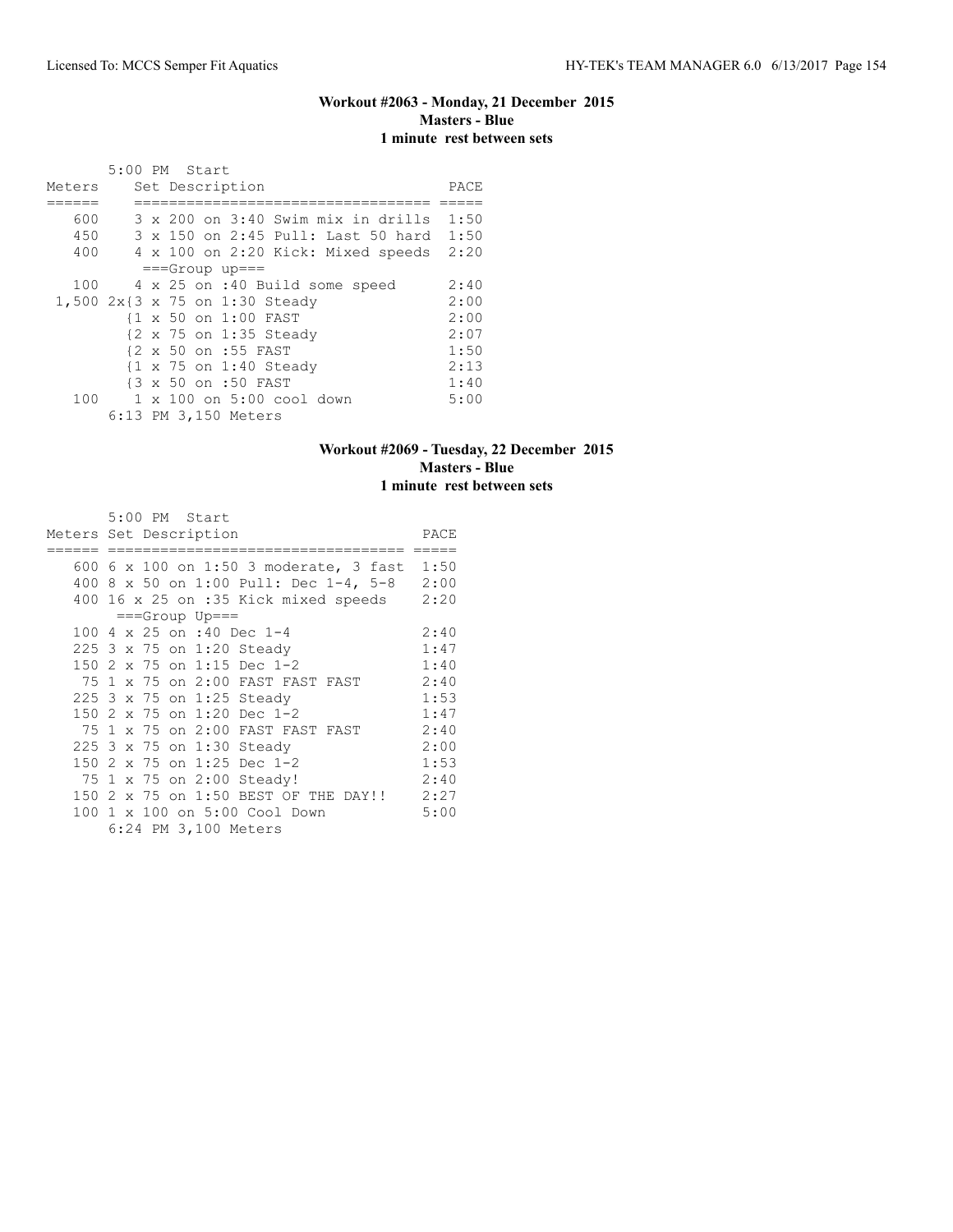## **Workout #2066 - Wednesday, 23 December 2015 Masters - Blue 1 minute rest between sets**

| Meters | 5:00 PM Start<br>Set Description                           | PACE |
|--------|------------------------------------------------------------|------|
| 500    | $1 \times 500$ on $9:10$ Steady Swim                       | 1:50 |
| 500    | 5 x 100 on 1:50 Pull: Dec 1-4                              | 1:50 |
| 450    | 6 x 75 on 2:00 Kick                                        | 2:40 |
|        | $==Group$ up===                                            |      |
|        | $2,800$ 2x{6 x 50 on 1:00 First 3 steady, last 3 pick up   | 2:00 |
|        | $\{1 \times 500 \text{ on } 8:00 \text{ Negative Split}\}$ | 1:36 |
|        | $\{6 \times 100 \text{ on } 1:30 \text{ Dec } 1-3,4-6$     | 1:30 |
|        | $100 \t 1 \times 100$ on $5:00$ Cool Down                  | 5:00 |
|        | 6:27 PM 4,350 Meters                                       |      |

## **Workout #2072 - Thursday, 24 December 2015 Masters - Blue 1 minute rest between sets**

|                                  | $5:00$ PM Start |  |                              |                                             |                                            |      |
|----------------------------------|-----------------|--|------------------------------|---------------------------------------------|--------------------------------------------|------|
| Meters                           |                 |  | Set Description              |                                             |                                            | PACE |
|                                  |                 |  |                              |                                             |                                            |      |
| 600                              |                 |  |                              | $2 \times 300$ on $5:25$ Swim mix in drills |                                            | 1:48 |
| 400                              |                 |  |                              |                                             | $4 \times 100$ on 1:50 Pull - last 25 fast | 1:50 |
| 400                              |                 |  |                              |                                             | 2 x 200 on 4:40 Kick negative split        | 2:20 |
|                                  |                 |  | $==Grow$ Up===               |                                             |                                            |      |
| 100                              |                 |  | $4 \times 25$ on :40 Dec 1-4 |                                             |                                            | 2:40 |
| 1,600 2x{4 x 100 on 1:30 Dec 1-4 |                 |  |                              |                                             |                                            | 1:30 |
|                                  |                 |  | {2 x 200 on 3:40 Steady      |                                             |                                            | 1:50 |
| 200                              |                 |  | 2 x 100 on 2:00 FAST!        |                                             |                                            | 2:00 |
|                                  |                 |  | 6:08 PM 3,300 Meters         |                                             |                                            |      |

## **Workout #2228 - Monday, 28 December 2015 Masters - Blue 1 minute rest between sets**

|                                     | 5:00 PM Start |  |                      |                       |                                  |                                     |      |
|-------------------------------------|---------------|--|----------------------|-----------------------|----------------------------------|-------------------------------------|------|
| Meters                              |               |  | Set Description      |                       |                                  |                                     | PACE |
|                                     |               |  |                      |                       |                                  |                                     |      |
| 600                                 |               |  |                      |                       | 3 x 200 on 3:30 Swim/Drill Mix   |                                     | 1:45 |
| 400                                 |               |  |                      |                       |                                  | 8 x 50 on 1:00 Pull, Desc 1-4/5-8   | 2:00 |
| 450                                 |               |  |                      |                       |                                  | 6 x 75 on 1:50 Kick, last 25 faster | 2:27 |
|                                     |               |  |                      | $--- $ Group Up $---$ |                                  |                                     |      |
|                                     |               |  |                      |                       | 300 6 x 50 on 1:10 Desc 1-3, 4-6 |                                     | 2:20 |
| 1,300 2x{6 x 75 on 2:00 Best Effort |               |  |                      |                       |                                  |                                     | 2:40 |
|                                     |               |  |                      | {1 x 200 on 4:30 Easy |                                  |                                     | 2:15 |
|                                     |               |  | 6:14 PM 3,050 Meters |                       |                                  |                                     |      |